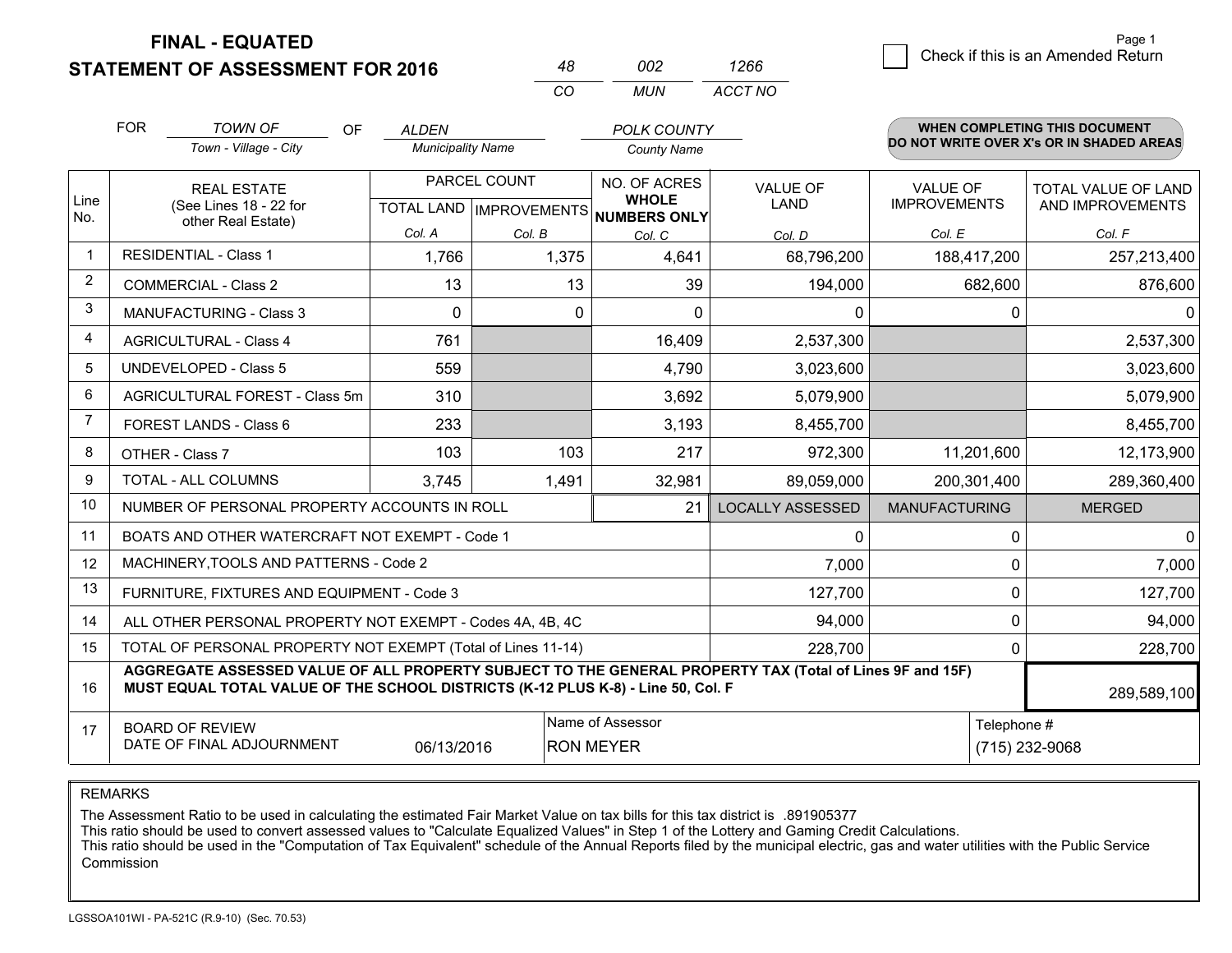*YEAR CO MUN ACCT NO* <sup>2016</sup> <sup>48</sup> <sup>002</sup> <sup>1266</sup>

Do not confuse FOREST LANDS (Line 7) with FOREST CROPS (in this section) - They are **NOT** the same

|    |                                                                                |                                                    |  | Private Forest Crop - Reg Class @ 10¢ per acre                   |             |                                                       | Private Forest Crop - Reg Class @ \$2.52 per acre                            |  |                    |  |
|----|--------------------------------------------------------------------------------|----------------------------------------------------|--|------------------------------------------------------------------|-------------|-------------------------------------------------------|------------------------------------------------------------------------------|--|--------------------|--|
| 18 | (a) PARCELS                                                                    | (b) ACRES                                          |  | (c) ASSESSED VALUE                                               |             | (d) PARCELS                                           | (e) ACRES                                                                    |  | (f) ASSESSED VALUE |  |
|    |                                                                                | 40                                                 |  | 80.000                                                           |             |                                                       |                                                                              |  |                    |  |
|    |                                                                                | Private Forest Crop - Special Class @ 20¢ per acre |  |                                                                  |             |                                                       | Entered Before 2005 Managed Forest - Ferrous Mining CLOSED @ \$8.27 per acre |  |                    |  |
| 19 | (a) PARCELS                                                                    | (b) ACRES                                          |  | (c) ASSESSED VALUE                                               |             | (d) PARCELS                                           | (e) ACRES                                                                    |  | (f) ASSESSED VALUE |  |
|    |                                                                                |                                                    |  |                                                                  |             |                                                       |                                                                              |  |                    |  |
|    |                                                                                |                                                    |  | Entered Before 2005 Managed Forest - OPEN @ \$.79 per acre       |             |                                                       | Entered Before 2005 Managed Forest - CLOSED @ \$1.87 per acre                |  |                    |  |
| 20 | (a) PARCELS                                                                    | (b) ACRES                                          |  | (c) ASSESSED VALUE                                               |             | (d) PARCELS                                           | (e) ACRES                                                                    |  | (f) ASSESSED VALUE |  |
|    | 3                                                                              | 97                                                 |  | 262,000                                                          |             | 31<br>762.96                                          |                                                                              |  | 2,045,600          |  |
|    | Entered After 2004 Managed Forest - OPEN @<br>\$2.14 per acre                  |                                                    |  |                                                                  |             |                                                       | Entered After 2004 Managed Forest - CLOSED @ \$10.68 per acre                |  |                    |  |
| 21 | (a) PARCELS                                                                    | (b) ACRES                                          |  | (c) ASSESSED VALUE                                               | (d) PARCELS |                                                       | (e) ACRES                                                                    |  | (f) ASSESSED VALUE |  |
|    |                                                                                |                                                    |  |                                                                  |             |                                                       |                                                                              |  |                    |  |
|    |                                                                                | 79                                                 |  | 214,000                                                          |             | 32                                                    | 917                                                                          |  |                    |  |
| 22 | (a) County Forest Cropland Acres                                               |                                                    |  | (b) Federal Acres                                                |             | (d) County (NOT FOREST CROP) Acres<br>(c) State Acres |                                                                              |  | (e) Other Acres    |  |
|    |                                                                                |                                                    |  | 408.94                                                           | 743.22      |                                                       | 103.07                                                                       |  | 236.1              |  |
|    |                                                                                |                                                    |  | Assessed Value of Omitted Property From Prior Years (Sec. 70.44) |             |                                                       | Assessed Value of Sec. 70.43 Corrections of Errors by Assessors              |  |                    |  |
| 23 |                                                                                | (a) REAL ESTATE                                    |  | (b) PERSONAL                                                     |             |                                                       | (c1) REAL ESTATE                                                             |  | (c2) PERSONAL      |  |
|    |                                                                                |                                                    |  |                                                                  |             |                                                       |                                                                              |  |                    |  |
|    | Manufacturing Equated Value of Omitted Property From Prior Years (Sec. 70.995) |                                                    |  |                                                                  |             |                                                       | Mfg. Equated Value of Sec.70.43 Corrections of Errors by Assessors           |  |                    |  |
|    |                                                                                | (d) REAL ESTATE                                    |  | (e) PERSONAL                                                     |             |                                                       | (f1) REAL ESTATE                                                             |  | (f2) PERSONAL      |  |
|    |                                                                                |                                                    |  |                                                                  |             |                                                       |                                                                              |  |                    |  |

# **SPECIAL DISTRICTS**

| Line<br>No. | <b>Enter 6-digit</b><br><b>Special District</b><br>Code (Col. A) | <b>Account</b><br><b>Number</b><br>(Col. B) | <b>Special District Name</b><br>(Col. C)        | <b>Locally Assessed Value</b><br>of Real Estate and<br>Personal Property (Col. D) | Mfg Value of Real Estate<br>and Personal Property<br>(Col. E) | <b>Merged Value of</b><br><b>Real Estate and</b><br>Personal Property (Col. F) |
|-------------|------------------------------------------------------------------|---------------------------------------------|-------------------------------------------------|-----------------------------------------------------------------------------------|---------------------------------------------------------------|--------------------------------------------------------------------------------|
| 24          | 488050                                                           | 0292                                        | CEDAR LAKE PRO & REHAB DISTRICT                 | 44,320,200                                                                        |                                                               | 44,320,200                                                                     |
| 25          | 488130                                                           | 0299                                        | CHURCH PINE, ROUND & BIG LAKES PRO & REHAB DIST | 43,290,300                                                                        |                                                               | 43,290,300                                                                     |
| 26          |                                                                  |                                             |                                                 |                                                                                   |                                                               |                                                                                |
| 27          |                                                                  |                                             |                                                 |                                                                                   |                                                               |                                                                                |
| 28          |                                                                  |                                             |                                                 |                                                                                   |                                                               |                                                                                |
| 29          |                                                                  |                                             |                                                 |                                                                                   |                                                               |                                                                                |
| 30          |                                                                  |                                             |                                                 |                                                                                   |                                                               |                                                                                |
| 31          |                                                                  |                                             |                                                 |                                                                                   |                                                               |                                                                                |
| 32          |                                                                  |                                             |                                                 |                                                                                   |                                                               |                                                                                |
| 33          |                                                                  |                                             |                                                 |                                                                                   |                                                               |                                                                                |
| 34          |                                                                  |                                             |                                                 |                                                                                   |                                                               |                                                                                |
| 35          |                                                                  |                                             |                                                 |                                                                                   |                                                               |                                                                                |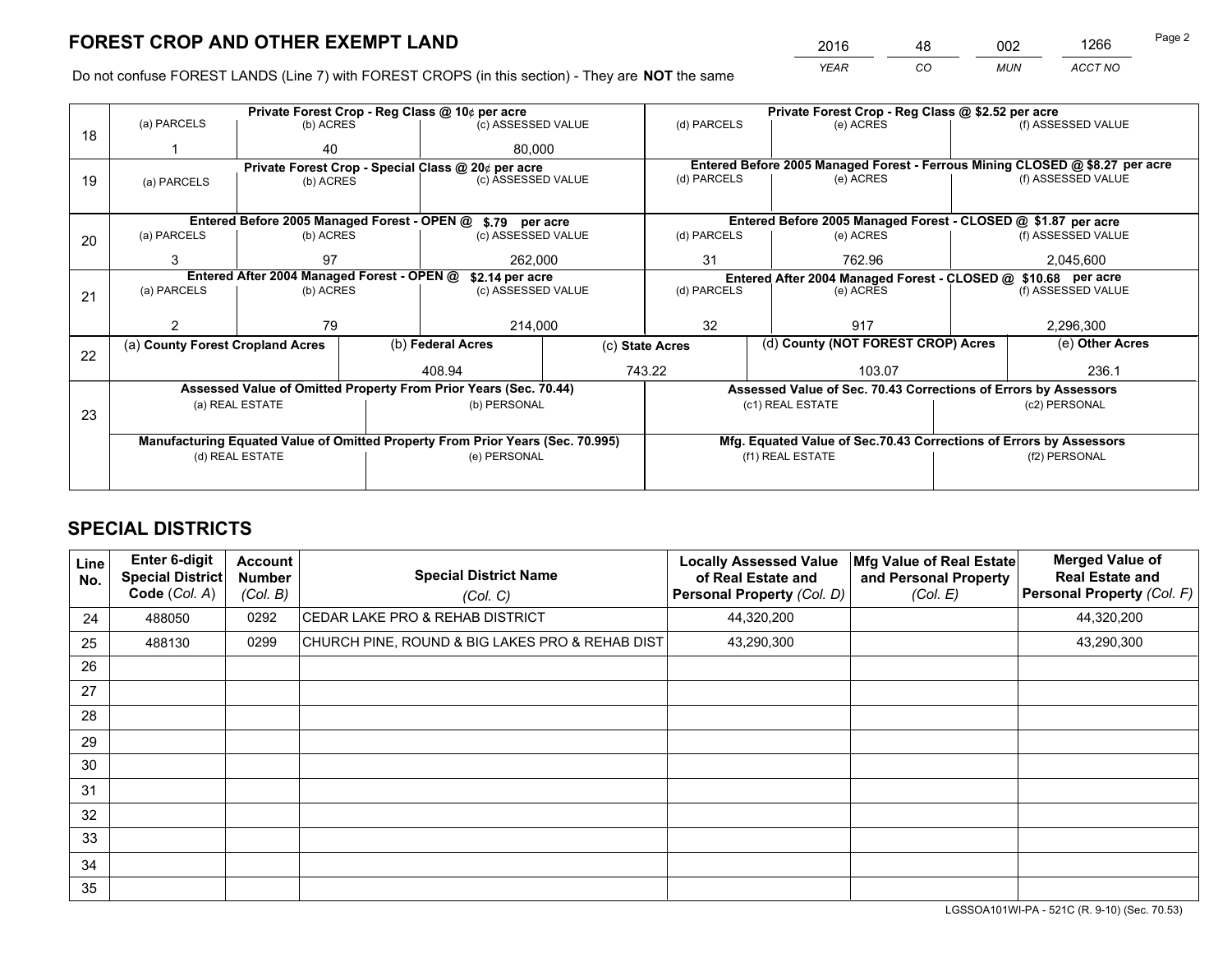|             |                                                          |                                             |                                                         | <b>YEAR</b>                                                                       | CO<br><b>MUN</b>                                              | ACCT NO                                                                        |
|-------------|----------------------------------------------------------|---------------------------------------------|---------------------------------------------------------|-----------------------------------------------------------------------------------|---------------------------------------------------------------|--------------------------------------------------------------------------------|
| Line<br>No. | Enter 6-digit<br><b>School District</b><br>Code (Col. A) | <b>Account</b><br><b>Number</b><br>(Col. B) | <b>School District Name</b><br>(Col. C)                 | <b>Locally Assessed Value</b><br>of Real Estate and<br>Personal Property (Col. D) | Mfg Value of Real Estate<br>and Personal Property<br>(Col. E) | <b>Merged Value of</b><br><b>Real Estate and</b><br>Personal Property (Col. F) |
|             | A. SCHOOL DISTRICTS (K-8 and K-12)                       |                                             |                                                         |                                                                                   |                                                               |                                                                                |
| 36          | 480119                                                   | 0286                                        | SCH D OF AMERY                                          | 83,937,600                                                                        |                                                               | 83,937,600                                                                     |
| 37          | 484165                                                   | 0292                                        | SCH D OF OSCEOLA                                        | 205,651,500                                                                       |                                                               | 205,651,500                                                                    |
| 38          |                                                          |                                             |                                                         |                                                                                   |                                                               |                                                                                |
| 39          |                                                          |                                             |                                                         |                                                                                   |                                                               |                                                                                |
| 40          |                                                          |                                             |                                                         |                                                                                   |                                                               |                                                                                |
| 41          |                                                          |                                             |                                                         |                                                                                   |                                                               |                                                                                |
| 42          |                                                          |                                             |                                                         |                                                                                   |                                                               |                                                                                |
| 43          |                                                          |                                             |                                                         |                                                                                   |                                                               |                                                                                |
| 44          |                                                          |                                             |                                                         |                                                                                   |                                                               |                                                                                |
| 45          |                                                          |                                             |                                                         |                                                                                   |                                                               |                                                                                |
| 46          |                                                          |                                             |                                                         |                                                                                   |                                                               |                                                                                |
| 47          |                                                          |                                             |                                                         |                                                                                   |                                                               |                                                                                |
| 48          |                                                          |                                             |                                                         |                                                                                   |                                                               |                                                                                |
| 49          |                                                          |                                             | TOTAL ASSESSED VALUE OF SCHOOL DISTRICTS (K-8 and K-12) |                                                                                   |                                                               |                                                                                |
| 50          | B <sub>1</sub><br><b>UNION HIGH SCHOOL DISTRICTS</b>     |                                             |                                                         | 289,589,100                                                                       |                                                               | 289,589,100                                                                    |
| 51          |                                                          |                                             |                                                         |                                                                                   |                                                               |                                                                                |
| 52          |                                                          |                                             |                                                         |                                                                                   |                                                               |                                                                                |
| 53          |                                                          |                                             |                                                         |                                                                                   |                                                               |                                                                                |
| 54          |                                                          |                                             |                                                         |                                                                                   |                                                               |                                                                                |
| 55          |                                                          |                                             | TOTAL ASSESSED VALUE OF UNION HIGH SCHOOLS              |                                                                                   |                                                               |                                                                                |
|             | C. TECHNICAL COLLEGE DISTRICTS                           |                                             |                                                         |                                                                                   |                                                               |                                                                                |
| 56          | 001700                                                   | 0016                                        | WISCONSIN INDIANHEAD TECH COLLEGE SHEL                  | 289,589,100                                                                       |                                                               | 289,589,100                                                                    |
| 57          |                                                          |                                             |                                                         |                                                                                   |                                                               |                                                                                |
| 58          |                                                          |                                             |                                                         |                                                                                   |                                                               |                                                                                |
| 59          |                                                          |                                             | TOTAL ASSESSED VALUE OF TECHNICAL COLLEGES              | 289,589,100                                                                       |                                                               | 289,589,100                                                                    |

48

002

 *I hereby certify, to the best of my knowledge and belief, this form is complete and correct.*

**SCHOOL DISTRICTS**

| Print name of preparer | Title                    |                | Date (MM / DD / CCYY) |
|------------------------|--------------------------|----------------|-----------------------|
|                        |                          |                |                       |
| Signature of preparer  | Contact Telephone Number | E-mail address |                       |
|                        | $\overline{\phantom{0}}$ |                |                       |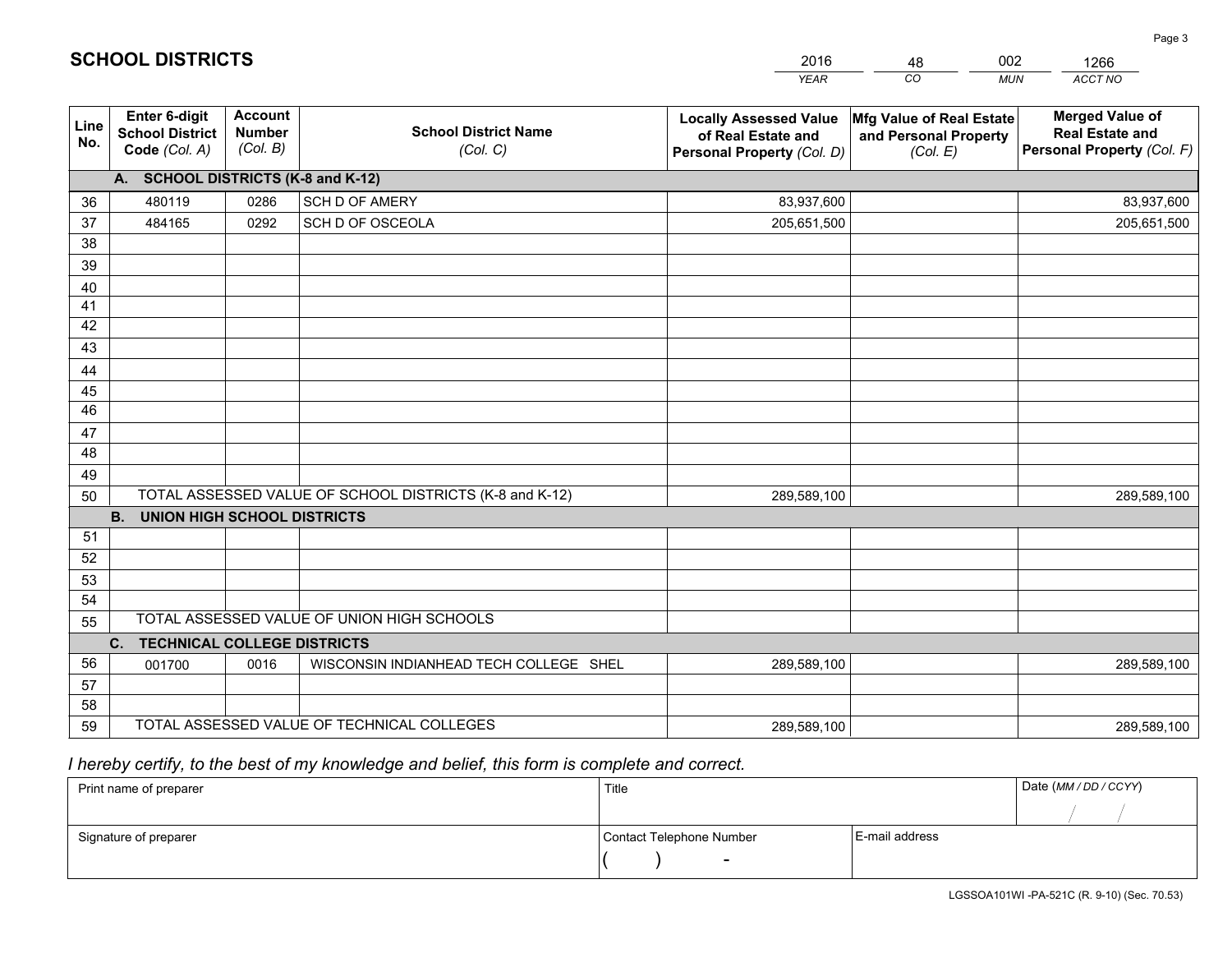### **HIGHLIGHTS**

- 1. Complete the Statement of Assessment after the Board of Review. Reflect any changes made there.
- 2. Use black ink to complete.
- 3. Line 16 must equal Line 50, Col D.
- 4. Line 55 must equal the total of K-8 schools listed on lines 36-49. Do not include K-12 schools in this comparision.
- 5. Line 59, Col. D must equal Line 16.
- 6. Special District, School District and Technical College District values must include both real estate and personal property. Examples of Special districts are: town sanitary districts, public inland lake protection and rehabilitation districts, and metropolitan sewerage districts.
- 7. DO NOT INCLUDE Manufacturing property values.DOR will print these values on the final SOA.

JUDY DEMULLING TOWN OF ALDEN 183 155TH ST

JUDY DEMULLING<br>TOWN OF ALDEN

STAR PRAIRIE, WI 54026 - 5906

STAR PRAIRIE, WI

183 155TH ST

5906

54026 -

 8. Accuracy of this form is very important. The values reported directly affect the equalized value DOR calculates for school and special districts.

### **Page 1:**

 If not prefilled, enter the tax year,county and municipal code,municipal type, municipal name and county name on the top of form.

Check the Amended box, if filing an amended / corrected SOA.

 Report the parcel count, acres and assessed value of taxable general property, total parcel count, (real and personal), total acres, and values from final figures set by the Board of Review.

- A. Real Estate land and improvements (buildings, etc.) is reported on lines 1 8, total line 9.
- B. Personal Property is reported on lines 11 14, Column D, total line 15.
- C. To complete this report, use the computer produced summary of the assessment roll that shows these amounts.
- D. Use whole numbers only.
- E. Add each line across and each column down to verify entries.

### **Page 2:**

- A. Report Special Items (not subject to general property tax).
- 1. Private Forest Croplands and Managed Forest Lands are reported on lines 18,19, 20 and 21. Be sure to report assessed values **NOT** taxes.
- 2. You should have copies of the orders of entry, orders of withdrawal, etc., to update your assessment roll.
	- 3. Show hundredths of acres (e.g. 39.75).
- 4. Tax exempt lands are reported on line 22.
- 5. Omitted property and sec. 70.43, Wis. Stats., corrections of errors by assessor are reported on line 23. Report real estate and personal property separately. These should be for **prior years**, not something found on the current assessment roll after the board of review.
- B. Special District (Lines 24-35) Include the value of both real and personal property.
- The Department of Revenue (DOR) preprints much of the information regarding names and codes for schools, special districts,etc. If a district is not listed, enter the name and value only, DOR will enter the proper code.

### **Page 3 School Districts:**

Include the value of both real and personal property.

Report School District (regular, elementary, union high school, and technical college).

- 1. Regular (K-12) and Elementary (K-8) school values are reported on lines 36-49, total on line 50.
- 2. Union High School (UHS) (use only if elementary schools are listed on lines 36-49) are reported on lines 51-54. UHS total value (line 55) must equal to the total **elementary school** values reported on lines 36-49. Do notinclude K-12 schools in this comparison.
- 3. Technical College values are reported on lines 56-58, total on line 59.
- 4. Use the computer summary that shows these amounts to complete this report.

#### **This form is due the second Monday in June. File this report only after your Board of Review is complete.**

 *If you have questions: Return forms to:*

Fax number: (608) 264-6887 PO Box 8971

 Email: lgs@revenue.wi.gov Wisconsin Department of Revenue Call: (608) 261-5341 Local Government Services Section 6-97Madison WI 53708-8971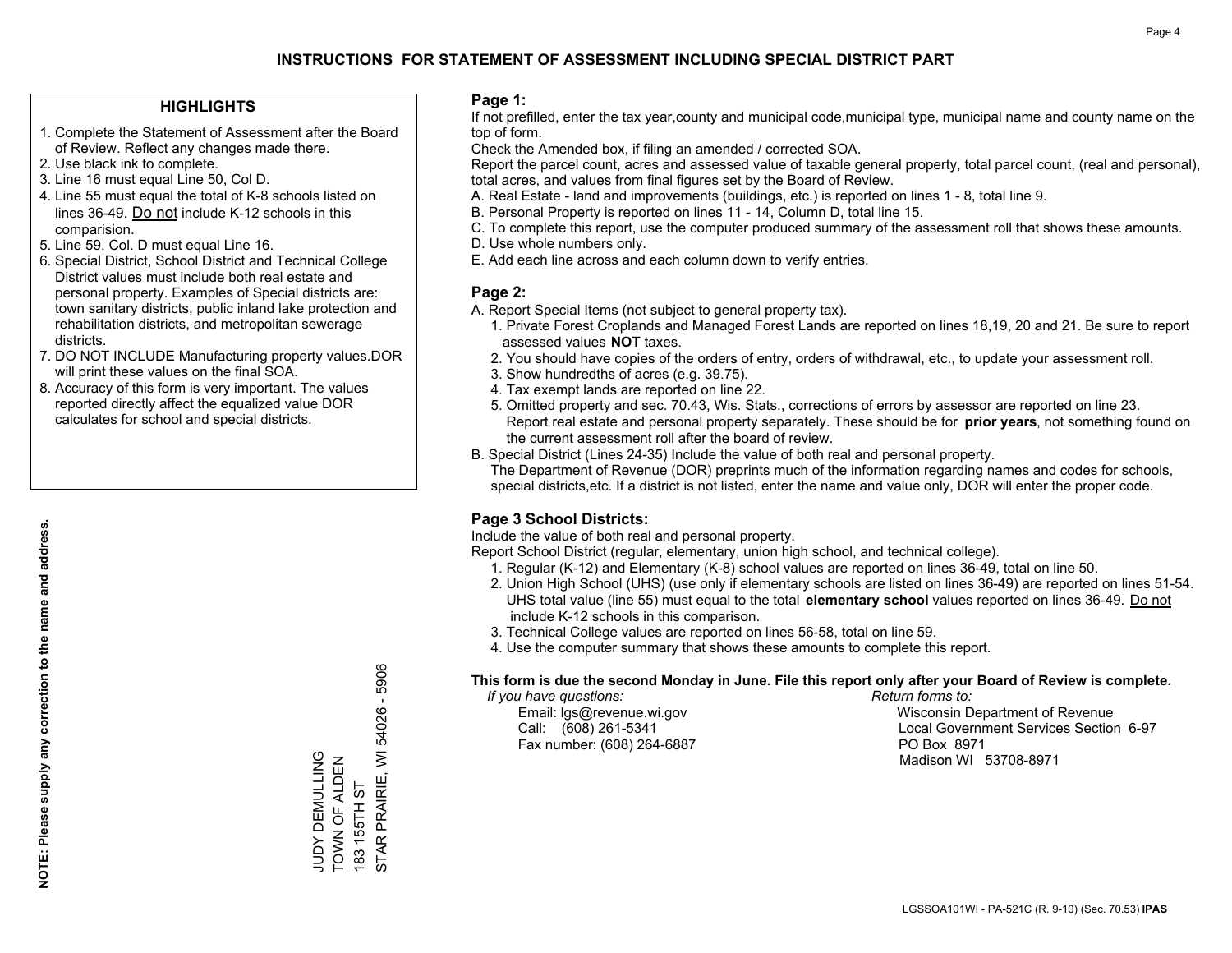**STATEMENT OF ASSESSMENT FOR 2016** 

**FINAL - EQUATED**

|                | <b>FOR</b>                                                                                                                                                                                   | <b>TOWN OF</b><br><b>OF</b><br>Town - Village - City               | <b>APPLE RIVER</b><br><b>Municipality Name</b> |                                           | <b>POLK COUNTY</b><br><b>County Name</b>            |                                |                                        | WHEN COMPLETING THIS DOCUMENT<br>DO NOT WRITE OVER X's OR IN SHADED AREAS |
|----------------|----------------------------------------------------------------------------------------------------------------------------------------------------------------------------------------------|--------------------------------------------------------------------|------------------------------------------------|-------------------------------------------|-----------------------------------------------------|--------------------------------|----------------------------------------|---------------------------------------------------------------------------|
| Line<br>No.    |                                                                                                                                                                                              | <b>REAL ESTATE</b><br>(See Lines 18 - 22 for<br>other Real Estate) |                                                | PARCEL COUNT<br>TOTAL LAND   IMPROVEMENTS | NO. OF ACRES<br><b>WHOLE</b><br><b>NUMBERS ONLY</b> | <b>VALUE OF</b><br><b>LAND</b> | <b>VALUE OF</b><br><b>IMPROVEMENTS</b> | TOTAL VALUE OF LAND<br>AND IMPROVEMENTS                                   |
|                |                                                                                                                                                                                              |                                                                    | Col. A                                         | Col. B<br>Col. C<br>Col. D                |                                                     | Col. E                         | Col. F                                 |                                                                           |
|                |                                                                                                                                                                                              | <b>RESIDENTIAL - Class 1</b>                                       | 899                                            | 714                                       | 2,092                                               | 42,109,400                     | 71,892,100                             | 114,001,500                                                               |
| 2              |                                                                                                                                                                                              | <b>COMMERCIAL - Class 2</b>                                        | 25                                             | 14                                        | 189                                                 | 645,700                        | 1,820,700                              | 2,466,400                                                                 |
| 3              |                                                                                                                                                                                              | <b>MANUFACTURING - Class 3</b>                                     | 5                                              | 3                                         | 183                                                 | 577,700                        | 472,000                                | 1,049,700                                                                 |
| 4              |                                                                                                                                                                                              | <b>AGRICULTURAL - Class 4</b>                                      | 385                                            |                                           | 6,884                                               | 1,180,000                      |                                        | 1,180,000                                                                 |
| 5              |                                                                                                                                                                                              | <b>UNDEVELOPED - Class 5</b>                                       | 433                                            |                                           | 3,386                                               | 1,059,900                      |                                        | 1,059,900                                                                 |
| 6              |                                                                                                                                                                                              | AGRICULTURAL FOREST - Class 5m                                     | 183                                            |                                           | 2,408                                               | 3,071,100                      |                                        | 3,071,100                                                                 |
| $\overline{7}$ |                                                                                                                                                                                              | FOREST LANDS - Class 6                                             | 209                                            |                                           | 3,570                                               | 9,505,000                      |                                        | 9,505,000                                                                 |
| 8              |                                                                                                                                                                                              | OTHER - Class 7                                                    | 44                                             | 44                                        | 120                                                 | 693,100                        | 4,043,300                              | 4,736,400                                                                 |
| 9              |                                                                                                                                                                                              | TOTAL - ALL COLUMNS                                                | 2,183                                          | 775                                       | 18,832                                              | 58,841,900                     | 78,228,100                             | 137,070,000                                                               |
| 10             |                                                                                                                                                                                              | NUMBER OF PERSONAL PROPERTY ACCOUNTS IN ROLL                       |                                                |                                           | 62                                                  | <b>LOCALLY ASSESSED</b>        | <b>MANUFACTURING</b>                   | <b>MERGED</b>                                                             |
| 11             |                                                                                                                                                                                              | BOATS AND OTHER WATERCRAFT NOT EXEMPT - Code 1                     |                                                |                                           |                                                     | 0                              | $\Omega$                               | $\mathbf{0}$                                                              |
| 12             |                                                                                                                                                                                              | MACHINERY, TOOLS AND PATTERNS - Code 2                             |                                                |                                           |                                                     | 3,600,000                      | 744,600                                | 4,344,600                                                                 |
| 13             |                                                                                                                                                                                              | FURNITURE, FIXTURES AND EQUIPMENT - Code 3                         |                                                |                                           |                                                     | 65,500                         | 4,100                                  | 69,600                                                                    |
| 14             |                                                                                                                                                                                              | ALL OTHER PERSONAL PROPERTY NOT EXEMPT - Codes 4A, 4B, 4C          |                                                |                                           |                                                     | 207,900                        | 13,700                                 | 221,600                                                                   |
| 15             |                                                                                                                                                                                              | TOTAL OF PERSONAL PROPERTY NOT EXEMPT (Total of Lines 11-14)       |                                                |                                           |                                                     | 3,873,400                      | 762,400                                | 4,635,800                                                                 |
| 16             | AGGREGATE ASSESSED VALUE OF ALL PROPERTY SUBJECT TO THE GENERAL PROPERTY TAX (Total of Lines 9F and 15F)<br>MUST EQUAL TOTAL VALUE OF THE SCHOOL DISTRICTS (K-12 PLUS K-8) - Line 50, Col. F |                                                                    |                                                |                                           |                                                     |                                |                                        | 141,705,800                                                               |
| 17             | Name of Assessor<br>Telephone #<br><b>BOARD OF REVIEW</b><br>DATE OF FINAL ADJOURNMENT<br><b>RANDY PROCHNOW</b><br>05/11/2016                                                                |                                                                    |                                                |                                           |                                                     |                                | (715) 632-2116                         |                                                                           |

*CO*

*MUN*

*ACCT NO1267*

*<sup>48</sup> <sup>004</sup>*

REMARKS

The Assessment Ratio to be used in calculating the estimated Fair Market Value on tax bills for this tax district is 1.004783531<br>This ratio should be used to convert assessed values to "Calculate Equalized Values" in Step Commission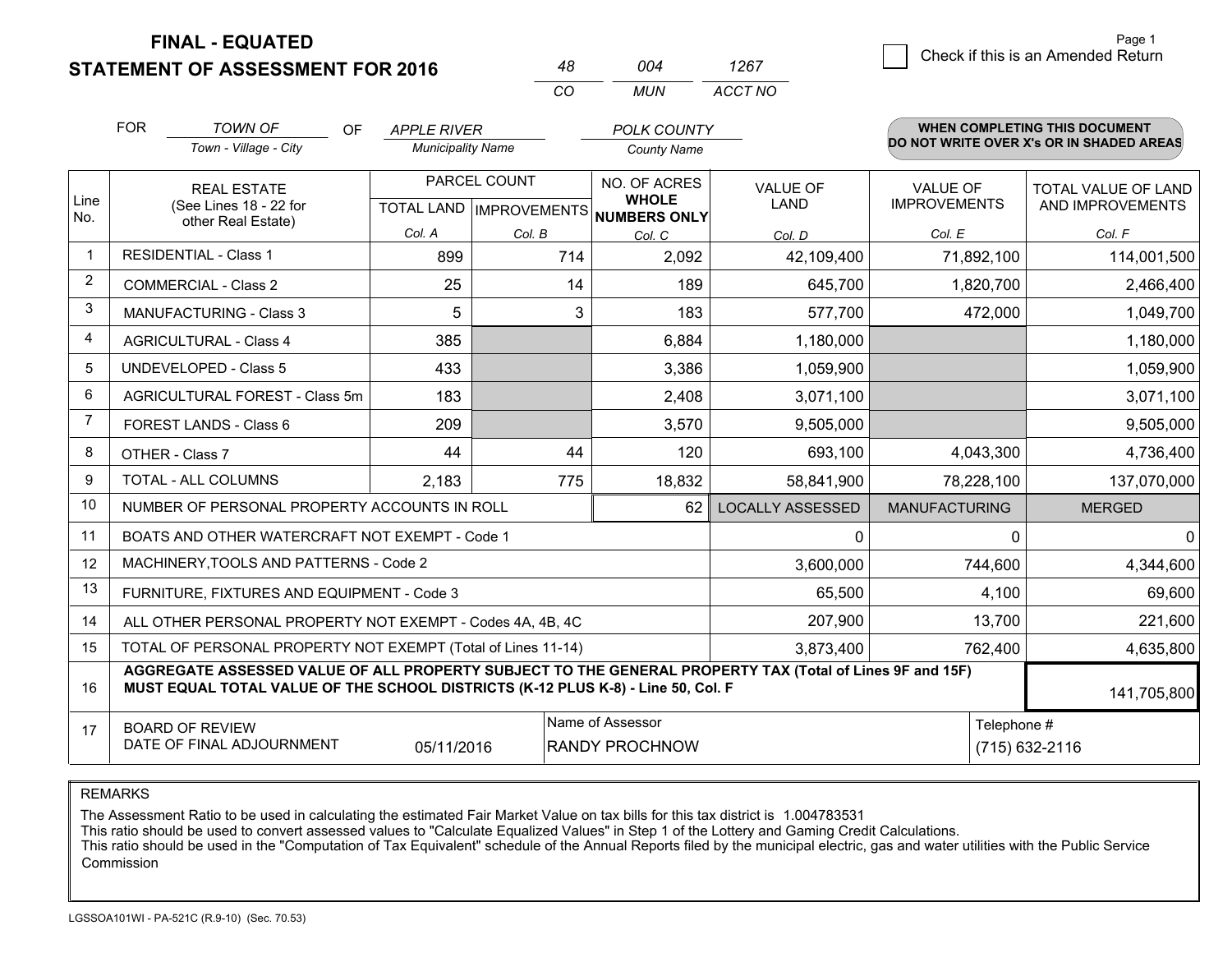*YEAR CO MUN ACCT NO* 2016 <u>48 004 1267</u>

Do not confuse FOREST LANDS (Line 7) with FOREST CROPS (in this section) - They are **NOT** the same

|    |                                                                                        |                                            | Private Forest Crop - Reg Class @ 10¢ per acre |                                                                  | Private Forest Crop - Reg Class @ \$2.52 per acre                  |                                                       |                                                               |                                                                 |                 |                                                                              |
|----|----------------------------------------------------------------------------------------|--------------------------------------------|------------------------------------------------|------------------------------------------------------------------|--------------------------------------------------------------------|-------------------------------------------------------|---------------------------------------------------------------|-----------------------------------------------------------------|-----------------|------------------------------------------------------------------------------|
| 18 | (a) PARCELS                                                                            | (b) ACRES                                  |                                                | (c) ASSESSED VALUE                                               |                                                                    | (d) PARCELS                                           |                                                               | (e) ACRES                                                       |                 | (f) ASSESSED VALUE                                                           |
|    |                                                                                        |                                            |                                                | Private Forest Crop - Special Class @ 20¢ per acre               |                                                                    |                                                       |                                                               |                                                                 |                 | Entered Before 2005 Managed Forest - Ferrous Mining CLOSED @ \$8.27 per acre |
| 19 | (a) PARCELS                                                                            | (b) ACRES                                  |                                                | (c) ASSESSED VALUE                                               |                                                                    | (d) PARCELS                                           |                                                               | (e) ACRES                                                       |                 | (f) ASSESSED VALUE                                                           |
|    |                                                                                        |                                            |                                                |                                                                  | Entered Before 2005 Managed Forest - CLOSED @ \$1.87 per acre      |                                                       |                                                               |                                                                 |                 |                                                                              |
| 20 | Entered Before 2005 Managed Forest - OPEN @ \$.79 per acre<br>(a) PARCELS<br>(b) ACRES |                                            |                                                | (c) ASSESSED VALUE                                               |                                                                    | (d) PARCELS                                           |                                                               | (e) ACRES                                                       |                 | (f) ASSESSED VALUE                                                           |
|    |                                                                                        |                                            |                                                |                                                                  | 16                                                                 |                                                       | 396                                                           |                                                                 | 998,300         |                                                                              |
|    |                                                                                        | Entered After 2004 Managed Forest - OPEN @ | \$2.14 per acre                                |                                                                  |                                                                    |                                                       | Entered After 2004 Managed Forest - CLOSED @ \$10.68 per acre |                                                                 |                 |                                                                              |
| 21 | (a) PARCELS                                                                            | (b) ACRES                                  |                                                | (c) ASSESSED VALUE                                               |                                                                    | (d) PARCELS                                           |                                                               | (e) ACRES                                                       |                 | (f) ASSESSED VALUE                                                           |
|    |                                                                                        | 85                                         |                                                | 203,700                                                          |                                                                    | 80<br>2,204.29                                        |                                                               |                                                                 | 5,348,100       |                                                                              |
| 22 | (a) County Forest Cropland Acres                                                       |                                            |                                                | (b) Federal Acres                                                |                                                                    | (d) County (NOT FOREST CROP) Acres<br>(c) State Acres |                                                               |                                                                 | (e) Other Acres |                                                                              |
|    |                                                                                        |                                            |                                                | 230.14<br>2.1                                                    |                                                                    |                                                       |                                                               | 91.57                                                           |                 | 62.38                                                                        |
|    |                                                                                        |                                            |                                                | Assessed Value of Omitted Property From Prior Years (Sec. 70.44) |                                                                    |                                                       |                                                               | Assessed Value of Sec. 70.43 Corrections of Errors by Assessors |                 |                                                                              |
| 23 |                                                                                        | (a) REAL ESTATE                            |                                                | (b) PERSONAL                                                     |                                                                    |                                                       |                                                               | (c1) REAL ESTATE                                                |                 | (c2) PERSONAL                                                                |
|    | Manufacturing Equated Value of Omitted Property From Prior Years (Sec. 70.995)         |                                            |                                                |                                                                  | Mfg. Equated Value of Sec.70.43 Corrections of Errors by Assessors |                                                       |                                                               |                                                                 |                 |                                                                              |
|    | (d) REAL ESTATE                                                                        |                                            | (e) PERSONAL                                   | (f1) REAL ESTATE                                                 |                                                                    | (f2) PERSONAL                                         |                                                               |                                                                 |                 |                                                                              |
|    |                                                                                        |                                            |                                                |                                                                  |                                                                    |                                                       |                                                               |                                                                 |                 |                                                                              |

# **SPECIAL DISTRICTS**

| Line<br>No. | Enter 6-digit<br>Special District<br>Code (Col. A) | <b>Account</b><br><b>Number</b><br>(Col. B) | <b>Special District Name</b><br>(Col. C)    | <b>Locally Assessed Value</b><br>of Real Estate and<br><b>Personal Property (Col. D)</b> | Mfg Value of Real Estate<br>and Personal Property<br>(Col. E) | <b>Merged Value of</b><br><b>Real Estate and</b><br>Personal Property (Col. F) |
|-------------|----------------------------------------------------|---------------------------------------------|---------------------------------------------|------------------------------------------------------------------------------------------|---------------------------------------------------------------|--------------------------------------------------------------------------------|
| 24          | 488040                                             | 0291                                        | <b>BALSAM LAKE PRO &amp; REHAB DISTRICT</b> | 38,252,500                                                                               |                                                               | 38,252,500                                                                     |
| 25          | 488070                                             | 0294                                        | WHITE ASH LAKE PRO & REHAB DISTRICT         | 21,440,000                                                                               |                                                               | 21,440,000                                                                     |
| 26          |                                                    |                                             |                                             |                                                                                          |                                                               |                                                                                |
| 27          |                                                    |                                             |                                             |                                                                                          |                                                               |                                                                                |
| 28          |                                                    |                                             |                                             |                                                                                          |                                                               |                                                                                |
| 29          |                                                    |                                             |                                             |                                                                                          |                                                               |                                                                                |
| 30          |                                                    |                                             |                                             |                                                                                          |                                                               |                                                                                |
| 31          |                                                    |                                             |                                             |                                                                                          |                                                               |                                                                                |
| 32          |                                                    |                                             |                                             |                                                                                          |                                                               |                                                                                |
| 33          |                                                    |                                             |                                             |                                                                                          |                                                               |                                                                                |
| 34          |                                                    |                                             |                                             |                                                                                          |                                                               |                                                                                |
| 35          |                                                    |                                             |                                             |                                                                                          |                                                               |                                                                                |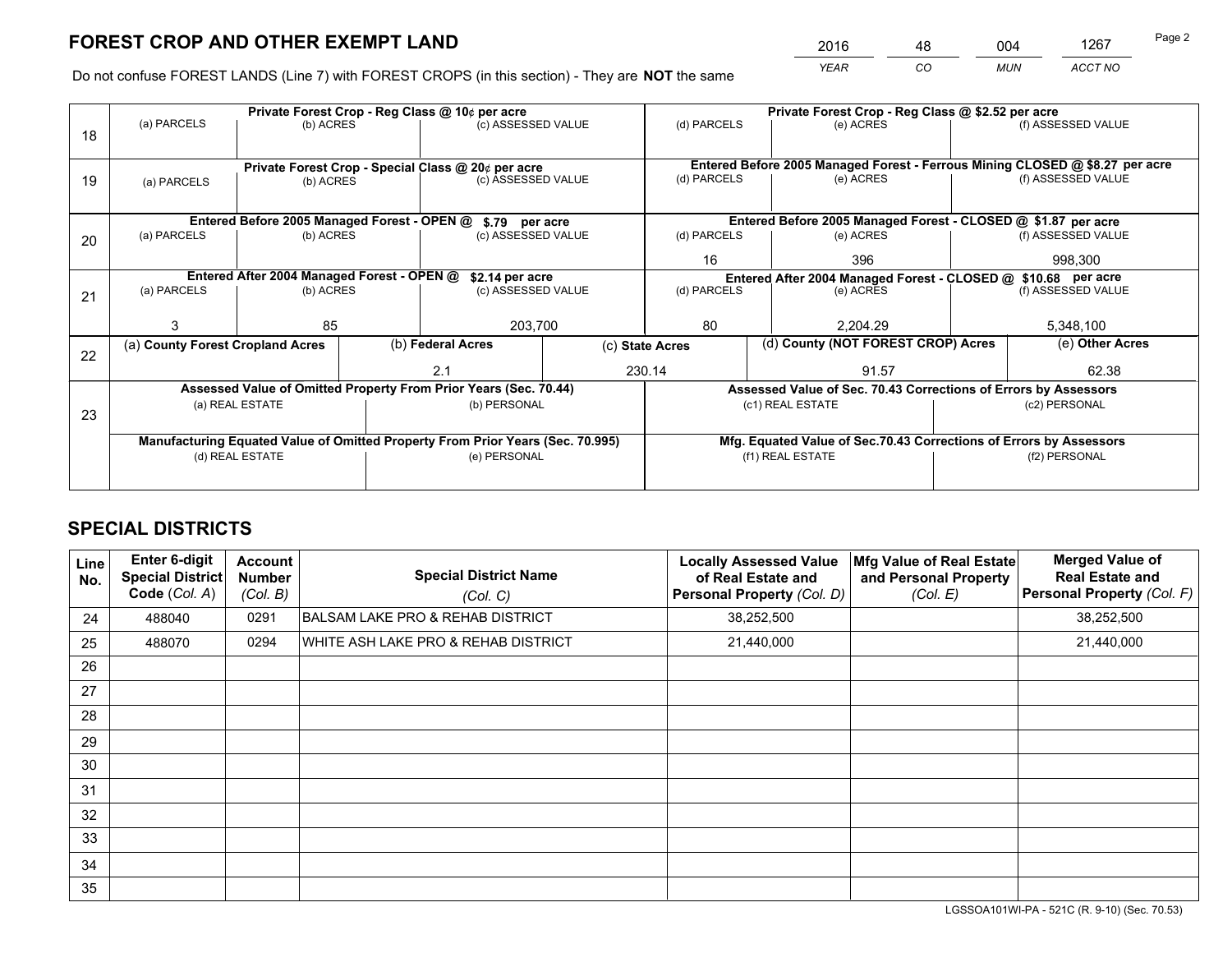|             |                                                                 |                                             |                                                         | <b>YEAR</b>                                                                       | CO<br><b>MUN</b>                                              | ACCT NO                                                                        |
|-------------|-----------------------------------------------------------------|---------------------------------------------|---------------------------------------------------------|-----------------------------------------------------------------------------------|---------------------------------------------------------------|--------------------------------------------------------------------------------|
| Line<br>No. | <b>Enter 6-digit</b><br><b>School District</b><br>Code (Col. A) | <b>Account</b><br><b>Number</b><br>(Col. B) | <b>School District Name</b><br>(Col. C)                 | <b>Locally Assessed Value</b><br>of Real Estate and<br>Personal Property (Col. D) | Mfg Value of Real Estate<br>and Personal Property<br>(Col. E) | <b>Merged Value of</b><br><b>Real Estate and</b><br>Personal Property (Col. F) |
|             | A. SCHOOL DISTRICTS (K-8 and K-12)                              |                                             |                                                         |                                                                                   |                                                               |                                                                                |
| 36          | 480119                                                          | 0286                                        | SCH D OF AMERY                                          | 65,784,300                                                                        | 1,812,100                                                     | 67,596,400                                                                     |
| 37          | 480238                                                          | 0287                                        | SCH D OF UNITY (MILLTOWN)                               | 74,109,400                                                                        |                                                               | 74,109,400                                                                     |
| 38          |                                                                 |                                             |                                                         |                                                                                   |                                                               |                                                                                |
| 39          |                                                                 |                                             |                                                         |                                                                                   |                                                               |                                                                                |
| 40          |                                                                 |                                             |                                                         |                                                                                   |                                                               |                                                                                |
| 41          |                                                                 |                                             |                                                         |                                                                                   |                                                               |                                                                                |
| 42          |                                                                 |                                             |                                                         |                                                                                   |                                                               |                                                                                |
| 43          |                                                                 |                                             |                                                         |                                                                                   |                                                               |                                                                                |
| 44<br>45    |                                                                 |                                             |                                                         |                                                                                   |                                                               |                                                                                |
| 46          |                                                                 |                                             |                                                         |                                                                                   |                                                               |                                                                                |
| 47          |                                                                 |                                             |                                                         |                                                                                   |                                                               |                                                                                |
| 48          |                                                                 |                                             |                                                         |                                                                                   |                                                               |                                                                                |
| 49          |                                                                 |                                             |                                                         |                                                                                   |                                                               |                                                                                |
| 50          |                                                                 |                                             | TOTAL ASSESSED VALUE OF SCHOOL DISTRICTS (K-8 and K-12) | 139,893,700                                                                       | 1,812,100                                                     | 141,705,800                                                                    |
|             | <b>B.</b><br><b>UNION HIGH SCHOOL DISTRICTS</b>                 |                                             |                                                         |                                                                                   |                                                               |                                                                                |
| 51          |                                                                 |                                             |                                                         |                                                                                   |                                                               |                                                                                |
| 52          |                                                                 |                                             |                                                         |                                                                                   |                                                               |                                                                                |
| 53          |                                                                 |                                             |                                                         |                                                                                   |                                                               |                                                                                |
| 54          |                                                                 |                                             |                                                         |                                                                                   |                                                               |                                                                                |
| 55          |                                                                 |                                             | TOTAL ASSESSED VALUE OF UNION HIGH SCHOOLS              |                                                                                   |                                                               |                                                                                |
|             | C.<br><b>TECHNICAL COLLEGE DISTRICTS</b>                        |                                             |                                                         |                                                                                   |                                                               |                                                                                |
| 56          | 001700                                                          | 0016                                        | WISCONSIN INDIANHEAD TECH COLLEGE SHEL                  | 139,893,700                                                                       | 1,812,100                                                     | 141,705,800                                                                    |
| 57          |                                                                 |                                             |                                                         |                                                                                   |                                                               |                                                                                |
| 58          |                                                                 |                                             |                                                         |                                                                                   |                                                               |                                                                                |
| 59          |                                                                 |                                             | TOTAL ASSESSED VALUE OF TECHNICAL COLLEGES              | 139,893,700                                                                       | 1,812,100                                                     | 141,705,800                                                                    |

48

004

 *I hereby certify, to the best of my knowledge and belief, this form is complete and correct.*

**SCHOOL DISTRICTS**

| Print name of preparer | Title                    | Date (MM / DD / CCYY) |  |
|------------------------|--------------------------|-----------------------|--|
|                        |                          |                       |  |
| Signature of preparer  | Contact Telephone Number | E-mail address        |  |
|                        | $\overline{\phantom{a}}$ |                       |  |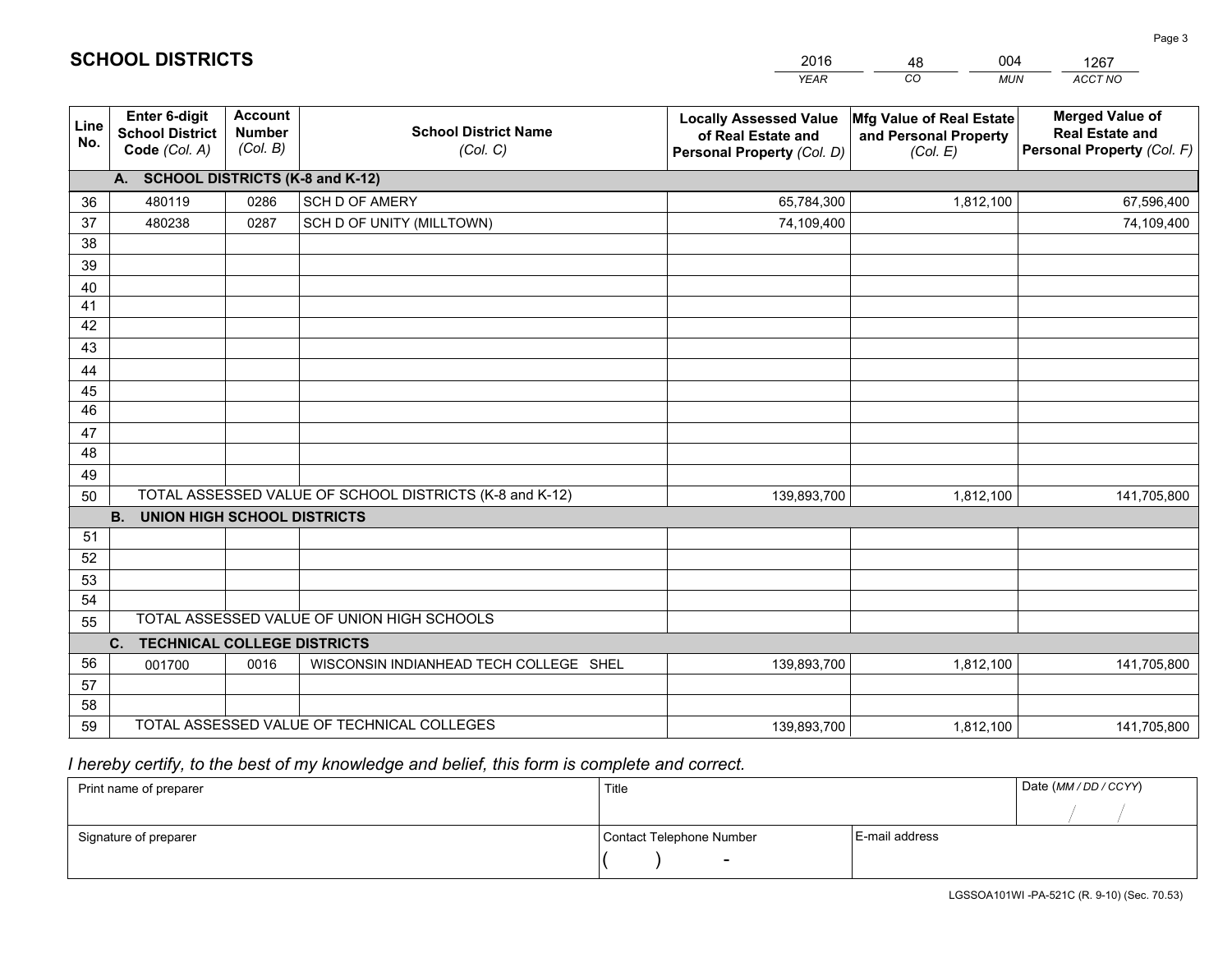### **HIGHLIGHTS**

- 1. Complete the Statement of Assessment after the Board of Review. Reflect any changes made there.
- 2. Use black ink to complete.
- 3. Line 16 must equal Line 50, Col D.
- 4. Line 55 must equal the total of K-8 schools listed on lines 36-49. Do not include K-12 schools in this comparision.
- 5. Line 59, Col. D must equal Line 16.
- 6. Special District, School District and Technical College District values must include both real estate and personal property. Examples of Special districts are: town sanitary districts, public inland lake protection and rehabilitation districts, and metropolitan sewerage districts.
- 7. DO NOT INCLUDE Manufacturing property values.DOR will print these values on the final SOA.
- 8. Accuracy of this form is very important. The values reported directly affect the equalized value DOR calculates for school and special districts.

### **Page 1:**

 If not prefilled, enter the tax year,county and municipal code,municipal type, municipal name and county name on the top of form.

Check the Amended box, if filing an amended / corrected SOA.

 Report the parcel count, acres and assessed value of taxable general property, total parcel count, (real and personal), total acres, and values from final figures set by the Board of Review.

- A. Real Estate land and improvements (buildings, etc.) is reported on lines 1 8, total line 9.
- B. Personal Property is reported on lines 11 14, Column D, total line 15.
- C. To complete this report, use the computer produced summary of the assessment roll that shows these amounts.
- D. Use whole numbers only.
- E. Add each line across and each column down to verify entries.

### **Page 2:**

- A. Report Special Items (not subject to general property tax).
- 1. Private Forest Croplands and Managed Forest Lands are reported on lines 18,19, 20 and 21. Be sure to report assessed values **NOT** taxes.
- 2. You should have copies of the orders of entry, orders of withdrawal, etc., to update your assessment roll.
	- 3. Show hundredths of acres (e.g. 39.75).
- 4. Tax exempt lands are reported on line 22.
- 5. Omitted property and sec. 70.43, Wis. Stats., corrections of errors by assessor are reported on line 23. Report real estate and personal property separately. These should be for **prior years**, not something found on the current assessment roll after the board of review.
- B. Special District (Lines 24-35) Include the value of both real and personal property.
- The Department of Revenue (DOR) preprints much of the information regarding names and codes for schools, special districts,etc. If a district is not listed, enter the name and value only, DOR will enter the proper code.

### **Page 3 School Districts:**

Include the value of both real and personal property.

Report School District (regular, elementary, union high school, and technical college).

- 1. Regular (K-12) and Elementary (K-8) school values are reported on lines 36-49, total on line 50.
- 2. Union High School (UHS) (use only if elementary schools are listed on lines 36-49) are reported on lines 51-54. UHS total value (line 55) must equal to the total **elementary school** values reported on lines 36-49. Do notinclude K-12 schools in this comparison.
- 3. Technical College values are reported on lines 56-58, total on line 59.
- 4. Use the computer summary that shows these amounts to complete this report.

#### **This form is due the second Monday in June. File this report only after your Board of Review is complete.**

 *If you have questions: Return forms to:*

Fax number: (608) 264-6887 PO Box 8971

 Email: lgs@revenue.wi.gov Wisconsin Department of Revenue Call: (608) 261-5341 Local Government Services Section 6-97Madison WI 53708-8971

. ∽…… → … → … → … → …<br>651 MAINS CROSSING AVENUE 651 MAINS CROSSING AVENUE TOWN OF APPLE RIVER TOWN OF APPLE RIVER AMERY, WI 54001 AMERY, WI 54001 **JSA CARLSON** LISA CARLSON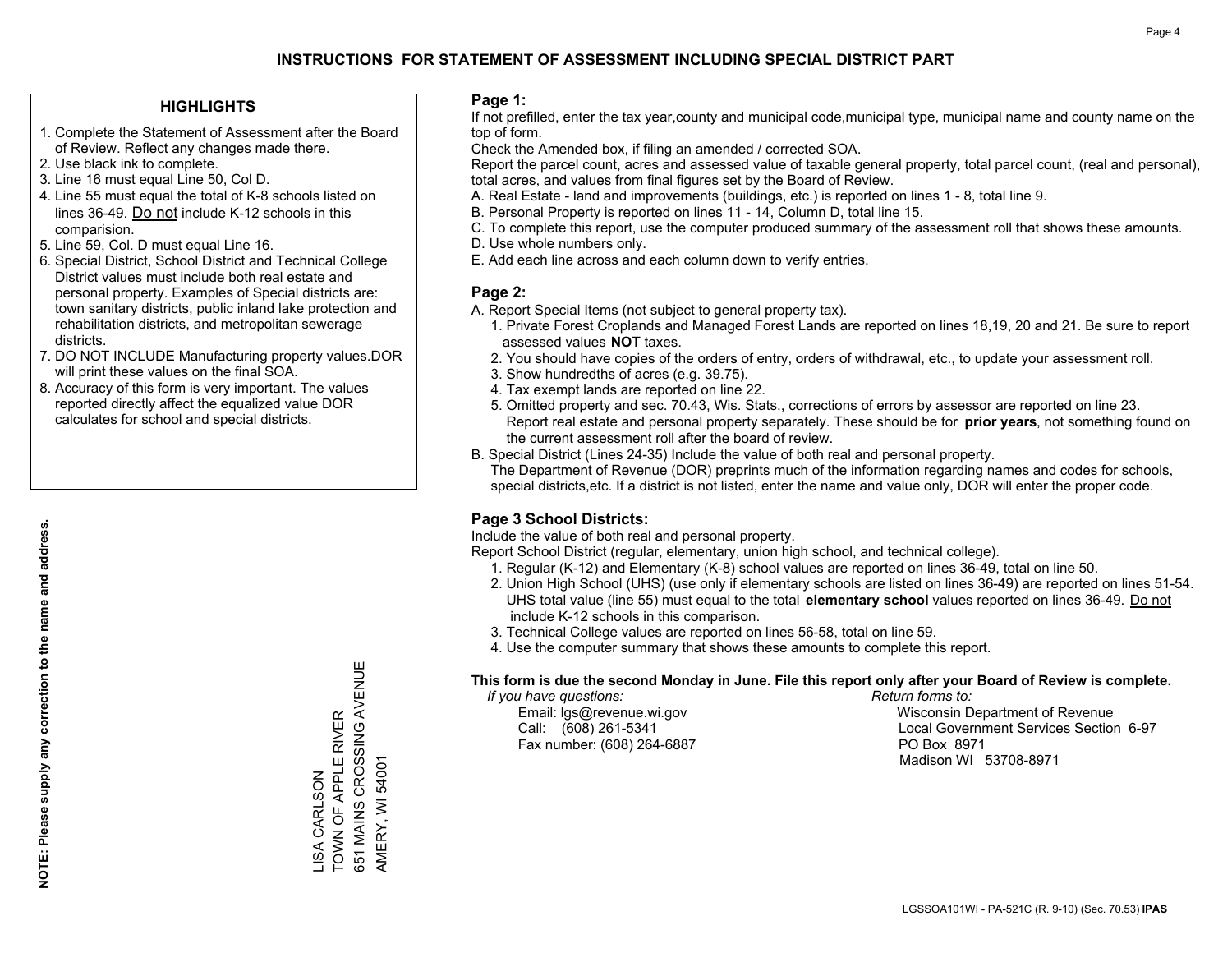**STATEMENT OF ASSESSMENT FOR 2016 FINAL - EQUATED**

|   |                                    | Page 1 |
|---|------------------------------------|--------|
| 8 | Check if this is an Amended Return |        |

|                |                                            |                                                                                                                                                                                              |                          | CO           | <b>MUN</b>                                           | <b>ACCT NO</b>          |                      |                                          |  |
|----------------|--------------------------------------------|----------------------------------------------------------------------------------------------------------------------------------------------------------------------------------------------|--------------------------|--------------|------------------------------------------------------|-------------------------|----------------------|------------------------------------------|--|
|                | <b>FOR</b>                                 | <b>TOWN OF</b><br><b>OF</b>                                                                                                                                                                  | <b>BALSAM LAKE</b>       |              | <b>POLK COUNTY</b>                                   |                         |                      | <b>WHEN COMPLETING THIS DOCUMENT</b>     |  |
|                |                                            | Town - Village - City                                                                                                                                                                        | <b>Municipality Name</b> |              | <b>County Name</b>                                   |                         |                      | DO NOT WRITE OVER X's OR IN SHADED AREAS |  |
|                |                                            | <b>REAL ESTATE</b>                                                                                                                                                                           |                          | PARCEL COUNT | NO. OF ACRES                                         | <b>VALUE OF</b>         | VALUE OF             | <b>TOTAL VALUE OF LAND</b>               |  |
| Line<br>No.    |                                            | (See Lines 18 - 22 for<br>other Real Estate)                                                                                                                                                 |                          |              | <b>WHOLE</b><br>TOTAL LAND IMPROVEMENTS NUMBERS ONLY | <b>LAND</b>             | <b>IMPROVEMENTS</b>  | AND IMPROVEMENTS                         |  |
|                |                                            |                                                                                                                                                                                              | Col. A                   | Col. B       | Col. C                                               | Col. D                  | Col. E               | Col. F                                   |  |
| $\mathbf{1}$   | <b>RESIDENTIAL - Class 1</b>               |                                                                                                                                                                                              | 1,357                    | 1,147        | 2,020                                                | 106,178,200             | 130,791,000          | 236,969,200                              |  |
| $\overline{2}$ |                                            | <b>COMMERCIAL - Class 2</b>                                                                                                                                                                  | 24                       | 22           | 89                                                   | 479,400                 | 1,369,700            | 1,849,100                                |  |
| 3              |                                            | <b>MANUFACTURING - Class 3</b>                                                                                                                                                               | $\Omega$                 | $\Omega$     | $\Omega$                                             | $\Omega$                |                      | $\mathbf{0}$<br>0                        |  |
| 4              |                                            | <b>AGRICULTURAL - Class 4</b>                                                                                                                                                                | 302                      |              | 7,107                                                | 1,384,200               |                      | 1,384,200                                |  |
| 5              |                                            | <b>UNDEVELOPED - Class 5</b>                                                                                                                                                                 | 360                      |              | 3,380                                                | 3,170,350               |                      | 3,170,350                                |  |
| 6              | AGRICULTURAL FOREST - Class 5m             |                                                                                                                                                                                              | 47                       |              | 681                                                  | 720,300                 |                      | 720,300                                  |  |
| $\overline{7}$ | FOREST LANDS - Class 6                     |                                                                                                                                                                                              | 228                      |              | 4,258                                                | 9,381,000               |                      | 9,381,000                                |  |
| 8              |                                            | OTHER - Class 7                                                                                                                                                                              | 38                       | 38           | 83                                                   | 513,500                 | 4,229,400            | 4,742,900                                |  |
| 9              |                                            | TOTAL - ALL COLUMNS                                                                                                                                                                          | 2,356                    | 1,207        | 17,618                                               | 121,826,950             | 136,390,100          | 258,217,050                              |  |
| 10             |                                            | NUMBER OF PERSONAL PROPERTY ACCOUNTS IN ROLL                                                                                                                                                 |                          |              | 26                                                   | <b>LOCALLY ASSESSED</b> | <b>MANUFACTURING</b> | <b>MERGED</b>                            |  |
| 11             |                                            | BOATS AND OTHER WATERCRAFT NOT EXEMPT - Code 1                                                                                                                                               |                          |              |                                                      | 0                       |                      | $\mathbf 0$<br>$\mathbf{0}$              |  |
| 12             |                                            | MACHINERY, TOOLS AND PATTERNS - Code 2                                                                                                                                                       |                          |              |                                                      | 167,300                 |                      | $\mathbf 0$<br>167,300                   |  |
| 13             |                                            | FURNITURE, FIXTURES AND EQUIPMENT - Code 3                                                                                                                                                   |                          |              |                                                      | 2,600                   |                      | $\mathbf 0$<br>2,600                     |  |
| 14             |                                            | ALL OTHER PERSONAL PROPERTY NOT EXEMPT - Codes 4A, 4B, 4C                                                                                                                                    |                          |              |                                                      | 118,500                 |                      | $\mathbf 0$<br>118,500                   |  |
| 15             |                                            | TOTAL OF PERSONAL PROPERTY NOT EXEMPT (Total of Lines 11-14)                                                                                                                                 |                          |              |                                                      | 288,400                 |                      | $\mathbf 0$<br>288,400                   |  |
| 16             |                                            | AGGREGATE ASSESSED VALUE OF ALL PROPERTY SUBJECT TO THE GENERAL PROPERTY TAX (Total of Lines 9F and 15F)<br>MUST EQUAL TOTAL VALUE OF THE SCHOOL DISTRICTS (K-12 PLUS K-8) - Line 50, Col. F |                          |              |                                                      |                         |                      | 258,505,450                              |  |
| 17             | Name of Assessor<br><b>BOARD OF REVIEW</b> |                                                                                                                                                                                              |                          |              |                                                      |                         |                      | Telephone #                              |  |
|                |                                            | DATE OF FINAL ADJOURNMENT                                                                                                                                                                    | 05/17/2016               |              | <b>WILLIAM KOEPP</b>                                 |                         | (715) 790-3688       |                                          |  |

*<sup>48</sup> <sup>006</sup>*

*1268*

REMARKS

The Assessment Ratio to be used in calculating the estimated Fair Market Value on tax bills for this tax district is .986599513<br>This ratio should be used to convert assessed values to "Calculate Equalized Values" in Step 1 Commission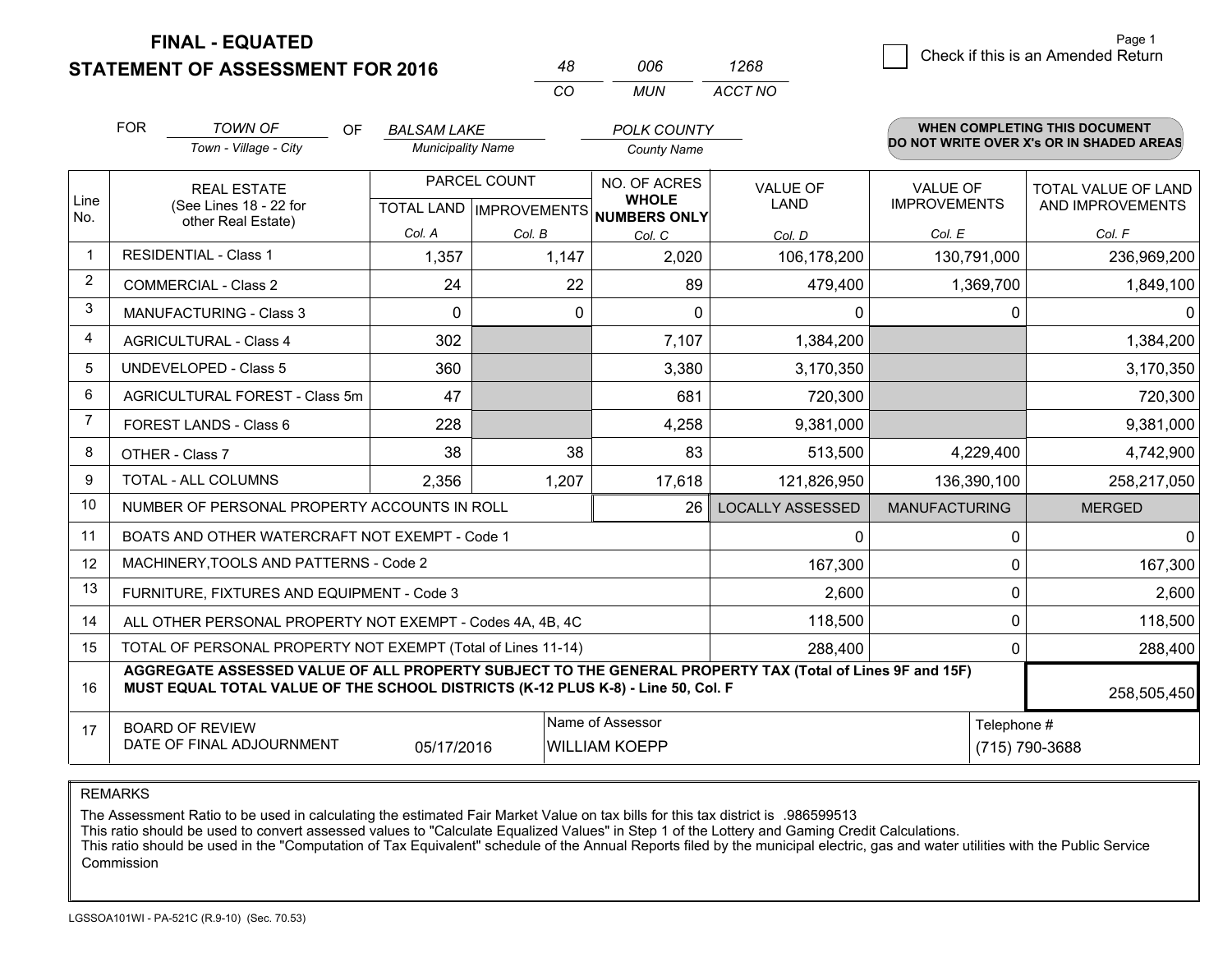*YEAR CO MUN ACCT NO* <sup>2016</sup> <sup>48</sup> <sup>006</sup> <sup>1268</sup>

Do not confuse FOREST LANDS (Line 7) with FOREST CROPS (in this section) - They are **NOT** the same

| (f) ASSESSED VALUE                                                           |  |  |  |
|------------------------------------------------------------------------------|--|--|--|
|                                                                              |  |  |  |
|                                                                              |  |  |  |
| Entered Before 2005 Managed Forest - Ferrous Mining CLOSED @ \$8.27 per acre |  |  |  |
| (f) ASSESSED VALUE                                                           |  |  |  |
|                                                                              |  |  |  |
| Entered Before 2005 Managed Forest - CLOSED @ \$1.87 per acre                |  |  |  |
| (f) ASSESSED VALUE                                                           |  |  |  |
| 655,200                                                                      |  |  |  |
| Entered After 2004 Managed Forest - CLOSED @ \$10.68 per acre                |  |  |  |
| (f) ASSESSED VALUE                                                           |  |  |  |
|                                                                              |  |  |  |
| 667,200                                                                      |  |  |  |
| (e) Other Acres                                                              |  |  |  |
| 150.94                                                                       |  |  |  |
| Assessed Value of Sec. 70.43 Corrections of Errors by Assessors              |  |  |  |
| (c2) PERSONAL                                                                |  |  |  |
|                                                                              |  |  |  |
| Mfg. Equated Value of Sec.70.43 Corrections of Errors by Assessors           |  |  |  |
| (f2) PERSONAL                                                                |  |  |  |
|                                                                              |  |  |  |
|                                                                              |  |  |  |

# **SPECIAL DISTRICTS**

| Line<br>No. | <b>Enter 6-digit</b><br><b>Special District</b><br>Code (Col. A) | <b>Account</b><br><b>Number</b><br>(Col. B) | <b>Special District Name</b><br>(Col. C)      | <b>Locally Assessed Value</b><br>of Real Estate and<br>Personal Property (Col. D) | Mfg Value of Real Estate<br>and Personal Property<br>(Col. E) | <b>Merged Value of</b><br><b>Real Estate and</b><br>Personal Property (Col. F) |
|-------------|------------------------------------------------------------------|---------------------------------------------|-----------------------------------------------|-----------------------------------------------------------------------------------|---------------------------------------------------------------|--------------------------------------------------------------------------------|
| 24          | 488040                                                           | 0291                                        | <b>BALSAM LAKE PRO &amp; REHAB DISTRICT</b>   | 44,774,800                                                                        |                                                               | 44,774,800                                                                     |
| 25          | 488110                                                           | 0297                                        | LONG LAKE PROT & REHAB DISTRICT               | 35,060,400                                                                        |                                                               | 35,060,400                                                                     |
| 26          | 487150                                                           | 0575                                        | BALSAM LAKE-BALSAM FOREST/DIXIE SANITARY DIST | 17,350,700                                                                        |                                                               | 17,350,700                                                                     |
| 27          |                                                                  |                                             |                                               |                                                                                   |                                                               |                                                                                |
| 28          |                                                                  |                                             |                                               |                                                                                   |                                                               |                                                                                |
| 29          |                                                                  |                                             |                                               |                                                                                   |                                                               |                                                                                |
| 30          |                                                                  |                                             |                                               |                                                                                   |                                                               |                                                                                |
| 31          |                                                                  |                                             |                                               |                                                                                   |                                                               |                                                                                |
| 32          |                                                                  |                                             |                                               |                                                                                   |                                                               |                                                                                |
| 33          |                                                                  |                                             |                                               |                                                                                   |                                                               |                                                                                |
| 34          |                                                                  |                                             |                                               |                                                                                   |                                                               |                                                                                |
| 35          |                                                                  |                                             |                                               |                                                                                   |                                                               |                                                                                |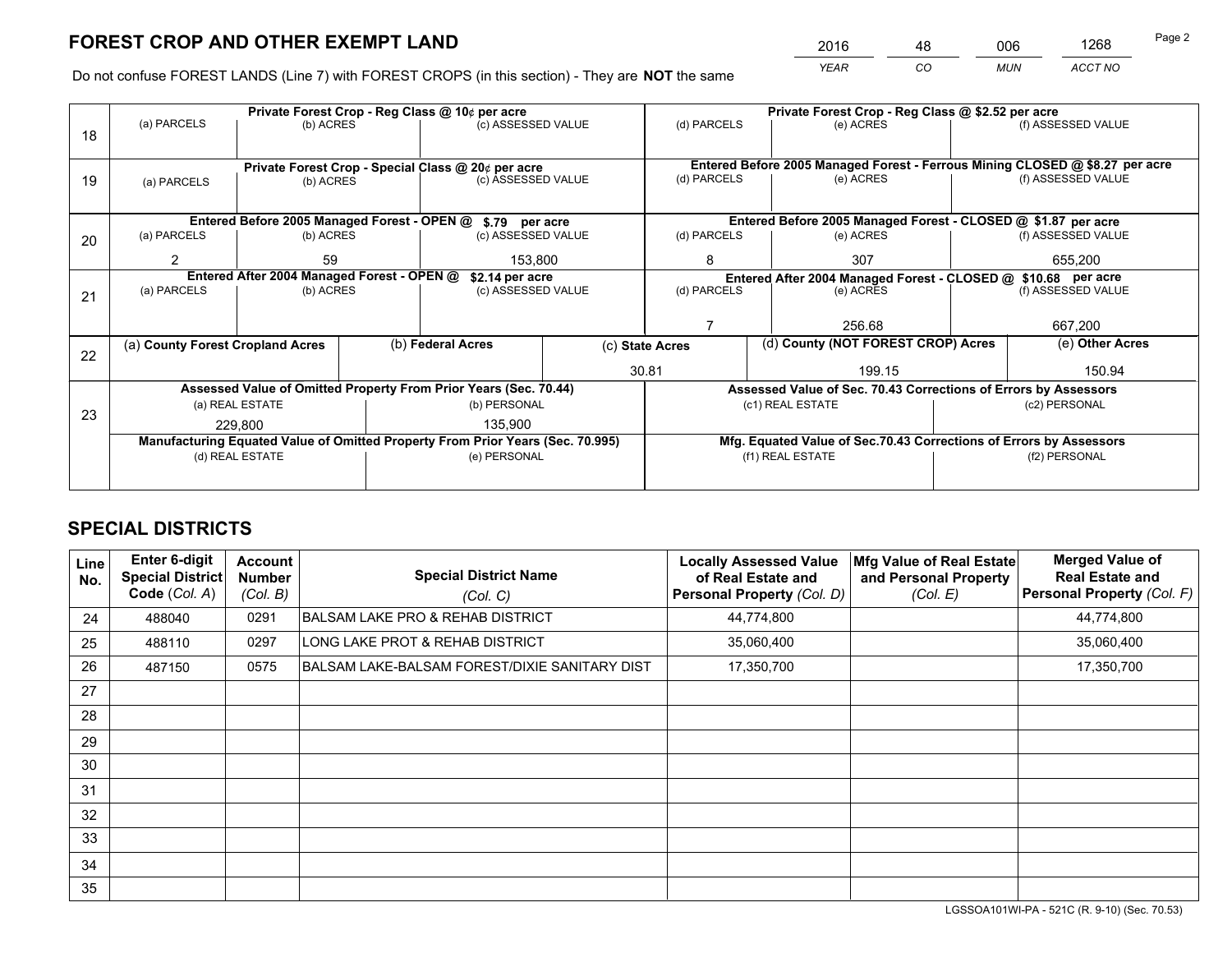|             |                                                                 |                                             |                                                         | <b>YEAR</b>                                                                       | CO<br><b>MUN</b>                                              | ACCT NO                                                                        |
|-------------|-----------------------------------------------------------------|---------------------------------------------|---------------------------------------------------------|-----------------------------------------------------------------------------------|---------------------------------------------------------------|--------------------------------------------------------------------------------|
| Line<br>No. | <b>Enter 6-digit</b><br><b>School District</b><br>Code (Col. A) | <b>Account</b><br><b>Number</b><br>(Col. B) | <b>School District Name</b><br>(Col. C)                 | <b>Locally Assessed Value</b><br>of Real Estate and<br>Personal Property (Col. D) | Mfg Value of Real Estate<br>and Personal Property<br>(Col. E) | <b>Merged Value of</b><br><b>Real Estate and</b><br>Personal Property (Col. F) |
|             | A. SCHOOL DISTRICTS (K-8 and K-12)                              |                                             |                                                         |                                                                                   |                                                               |                                                                                |
| 36          | 480119                                                          | 0286                                        | <b>SCH D OF AMERY</b>                                   | 13,138,000                                                                        |                                                               | 13,138,000                                                                     |
| 37          | 480238                                                          | 0287                                        | SCH D OF UNITY (MILLTOWN)                               | 155,937,750                                                                       |                                                               | 155,937,750                                                                    |
| 38          | 485019                                                          | 0293                                        | SCH D OF SAINT CROIX FALLS                              | 89,429,700                                                                        |                                                               | 89,429,700                                                                     |
| 39          |                                                                 |                                             |                                                         |                                                                                   |                                                               |                                                                                |
| 40          |                                                                 |                                             |                                                         |                                                                                   |                                                               |                                                                                |
| 41          |                                                                 |                                             |                                                         |                                                                                   |                                                               |                                                                                |
| 42          |                                                                 |                                             |                                                         |                                                                                   |                                                               |                                                                                |
| 43          |                                                                 |                                             |                                                         |                                                                                   |                                                               |                                                                                |
| 44          |                                                                 |                                             |                                                         |                                                                                   |                                                               |                                                                                |
| 45          |                                                                 |                                             |                                                         |                                                                                   |                                                               |                                                                                |
| 46          |                                                                 |                                             |                                                         |                                                                                   |                                                               |                                                                                |
| 47          |                                                                 |                                             |                                                         |                                                                                   |                                                               |                                                                                |
| 48          |                                                                 |                                             |                                                         |                                                                                   |                                                               |                                                                                |
| 49          |                                                                 |                                             | TOTAL ASSESSED VALUE OF SCHOOL DISTRICTS (K-8 and K-12) |                                                                                   |                                                               |                                                                                |
| 50          | <b>B.</b><br><b>UNION HIGH SCHOOL DISTRICTS</b>                 |                                             |                                                         | 258,505,450                                                                       |                                                               | 258,505,450                                                                    |
| 51          |                                                                 |                                             |                                                         |                                                                                   |                                                               |                                                                                |
| 52          |                                                                 |                                             |                                                         |                                                                                   |                                                               |                                                                                |
| 53          |                                                                 |                                             |                                                         |                                                                                   |                                                               |                                                                                |
| 54          |                                                                 |                                             |                                                         |                                                                                   |                                                               |                                                                                |
| 55          |                                                                 |                                             | TOTAL ASSESSED VALUE OF UNION HIGH SCHOOLS              |                                                                                   |                                                               |                                                                                |
|             | <b>TECHNICAL COLLEGE DISTRICTS</b><br>C.                        |                                             |                                                         |                                                                                   |                                                               |                                                                                |
| 56          | 001700                                                          | 0016                                        | WISCONSIN INDIANHEAD TECH COLLEGE SHEL                  | 258,505,450                                                                       |                                                               | 258,505,450                                                                    |
| 57          |                                                                 |                                             |                                                         |                                                                                   |                                                               |                                                                                |
| 58          |                                                                 |                                             |                                                         |                                                                                   |                                                               |                                                                                |
| 59          |                                                                 |                                             | TOTAL ASSESSED VALUE OF TECHNICAL COLLEGES              | 258,505,450                                                                       |                                                               | 258,505,450                                                                    |

48

006

 *I hereby certify, to the best of my knowledge and belief, this form is complete and correct.*

**SCHOOL DISTRICTS**

| Print name of preparer | Title                    | Date (MM / DD / CCYY) |  |
|------------------------|--------------------------|-----------------------|--|
|                        |                          |                       |  |
| Signature of preparer  | Contact Telephone Number | E-mail address        |  |
|                        | $\overline{\phantom{0}}$ |                       |  |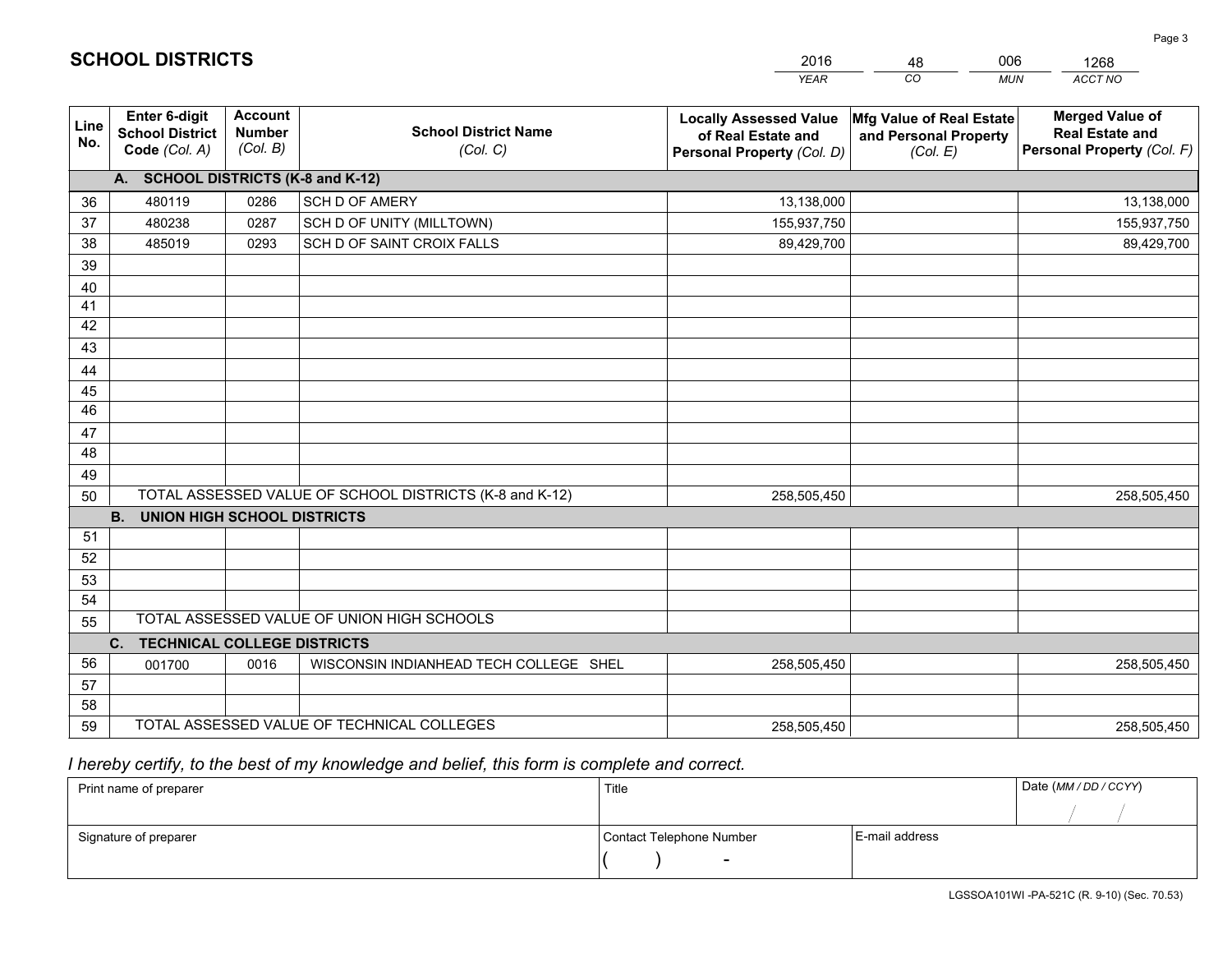### **HIGHLIGHTS**

- 1. Complete the Statement of Assessment after the Board of Review. Reflect any changes made there.
- 2. Use black ink to complete.
- 3. Line 16 must equal Line 50, Col D.
- 4. Line 55 must equal the total of K-8 schools listed on lines 36-49. Do not include K-12 schools in this comparision.
- 5. Line 59, Col. D must equal Line 16.
- 6. Special District, School District and Technical College District values must include both real estate and personal property. Examples of Special districts are: town sanitary districts, public inland lake protection and rehabilitation districts, and metropolitan sewerage districts.
- 7. DO NOT INCLUDE Manufacturing property values.DOR will print these values on the final SOA.

BRIAN MASTERS

TOWN OF BALSAM LAKE 1574 STATE HWY 46 BALSAM LAKE, WI 54810

BALSAM LAKE, WI 54810 1574 STATE HWY 46

BRIAN MASTERS<br>TOWN OF BALSAM LAKE

 8. Accuracy of this form is very important. The values reported directly affect the equalized value DOR calculates for school and special districts.

### **Page 1:**

 If not prefilled, enter the tax year,county and municipal code,municipal type, municipal name and county name on the top of form.

Check the Amended box, if filing an amended / corrected SOA.

 Report the parcel count, acres and assessed value of taxable general property, total parcel count, (real and personal), total acres, and values from final figures set by the Board of Review.

- A. Real Estate land and improvements (buildings, etc.) is reported on lines 1 8, total line 9.
- B. Personal Property is reported on lines 11 14, Column D, total line 15.
- C. To complete this report, use the computer produced summary of the assessment roll that shows these amounts.
- D. Use whole numbers only.
- E. Add each line across and each column down to verify entries.

### **Page 2:**

- A. Report Special Items (not subject to general property tax).
- 1. Private Forest Croplands and Managed Forest Lands are reported on lines 18,19, 20 and 21. Be sure to report assessed values **NOT** taxes.
- 2. You should have copies of the orders of entry, orders of withdrawal, etc., to update your assessment roll.
	- 3. Show hundredths of acres (e.g. 39.75).
- 4. Tax exempt lands are reported on line 22.
- 5. Omitted property and sec. 70.43, Wis. Stats., corrections of errors by assessor are reported on line 23. Report real estate and personal property separately. These should be for **prior years**, not something found on the current assessment roll after the board of review.
- B. Special District (Lines 24-35) Include the value of both real and personal property.
- The Department of Revenue (DOR) preprints much of the information regarding names and codes for schools, special districts,etc. If a district is not listed, enter the name and value only, DOR will enter the proper code.

### **Page 3 School Districts:**

Include the value of both real and personal property.

Report School District (regular, elementary, union high school, and technical college).

- 1. Regular (K-12) and Elementary (K-8) school values are reported on lines 36-49, total on line 50.
- 2. Union High School (UHS) (use only if elementary schools are listed on lines 36-49) are reported on lines 51-54. UHS total value (line 55) must equal to the total **elementary school** values reported on lines 36-49. Do notinclude K-12 schools in this comparison.
- 3. Technical College values are reported on lines 56-58, total on line 59.
- 4. Use the computer summary that shows these amounts to complete this report.

#### **This form is due the second Monday in June. File this report only after your Board of Review is complete.**

 *If you have questions: Return forms to:*

Fax number: (608) 264-6887 PO Box 8971

 Email: lgs@revenue.wi.gov Wisconsin Department of Revenue Call: (608) 261-5341 Local Government Services Section 6-97Madison WI 53708-8971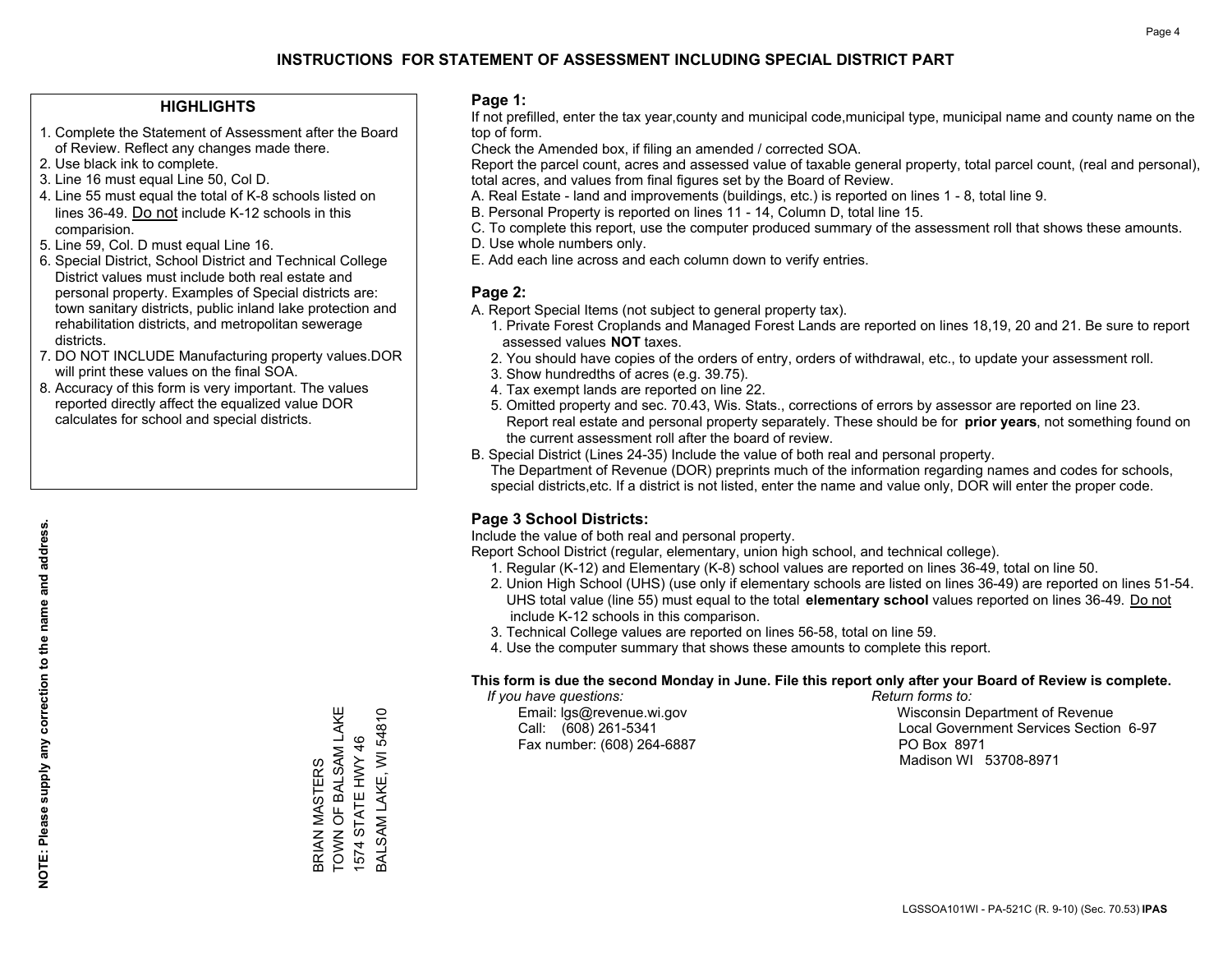**FINAL - EQUATED**

**STATEMENT OF ASSESSMENT FOR 2016** 

| Page 1                             |
|------------------------------------|
| Check if this is an Amended Return |
|                                    |

|                | <b>FOR</b>                                                                                                                                                                                                  | <b>TOWN OF</b><br>OF                                         | <b>BEAVER</b>            |                                      | <b>POLK COUNTY</b>  |                         |                      | <b>WHEN COMPLETING THIS DOCUMENT</b>     |
|----------------|-------------------------------------------------------------------------------------------------------------------------------------------------------------------------------------------------------------|--------------------------------------------------------------|--------------------------|--------------------------------------|---------------------|-------------------------|----------------------|------------------------------------------|
|                |                                                                                                                                                                                                             | Town - Village - City                                        | <b>Municipality Name</b> |                                      | <b>County Name</b>  |                         |                      | DO NOT WRITE OVER X's OR IN SHADED AREAS |
|                |                                                                                                                                                                                                             | <b>REAL ESTATE</b>                                           |                          | PARCEL COUNT                         | <b>NO. OF ACRES</b> | <b>VALUE OF</b>         | <b>VALUE OF</b>      | TOTAL VALUE OF LAND                      |
| Line<br>No.    |                                                                                                                                                                                                             | (See Lines 18 - 22 for<br>other Real Estate)                 |                          | TOTAL LAND IMPROVEMENTS NUMBERS ONLY | <b>WHOLE</b>        | <b>LAND</b>             | <b>IMPROVEMENTS</b>  | AND IMPROVEMENTS                         |
|                |                                                                                                                                                                                                             |                                                              | Col. A                   | Col. B                               | Col. C              | Col. D                  | Col. E               | Col. F                                   |
| $\mathbf 1$    |                                                                                                                                                                                                             | <b>RESIDENTIAL - Class 1</b>                                 | 599                      | 524                                  | 1,122               | 27,046,100              | 54,778,600           | 81,824,700                               |
| $\overline{2}$ |                                                                                                                                                                                                             | <b>COMMERCIAL - Class 2</b>                                  | 10                       | 8                                    | 32                  | 239,800                 | 1,146,400            | 1,386,200                                |
| 3              |                                                                                                                                                                                                             | <b>MANUFACTURING - Class 3</b>                               | 2                        |                                      | 210                 | 1,176,600               | 298,700              | 1,475,300                                |
| 4              |                                                                                                                                                                                                             | <b>AGRICULTURAL - Class 4</b>                                | 412                      |                                      | 7,630               | 1,252,800               |                      | 1,252,800                                |
| 5              |                                                                                                                                                                                                             | <b>UNDEVELOPED - Class 5</b>                                 | 387                      |                                      | 3,762               | 2,271,600               |                      | 2,271,600                                |
| 6              |                                                                                                                                                                                                             | AGRICULTURAL FOREST - Class 5m                               | 143                      |                                      | 2,219               | 2,126,100               |                      | 2,126,100                                |
| $\overline{7}$ |                                                                                                                                                                                                             | FOREST LANDS - Class 6                                       | 195                      |                                      | 3,818               | 7,481,400               |                      | 7,481,400                                |
| 8              |                                                                                                                                                                                                             | OTHER - Class 7                                              | 21                       | 21                                   | 52                  | 180,800                 | 1,917,600            | 2,098,400                                |
| 9              |                                                                                                                                                                                                             | TOTAL - ALL COLUMNS                                          | 1.769                    | 554                                  | 18,845              | 41,775,200              | 58,141,300           | 99,916,500                               |
| 10             |                                                                                                                                                                                                             | NUMBER OF PERSONAL PROPERTY ACCOUNTS IN ROLL                 |                          |                                      | 26                  | <b>LOCALLY ASSESSED</b> | <b>MANUFACTURING</b> | <b>MERGED</b>                            |
| 11             |                                                                                                                                                                                                             | BOATS AND OTHER WATERCRAFT NOT EXEMPT - Code 1               |                          |                                      |                     | 0                       | $\Omega$             | 0                                        |
| 12             |                                                                                                                                                                                                             | MACHINERY, TOOLS AND PATTERNS - Code 2                       |                          |                                      |                     | 384,700                 | 37,900               | 422,600                                  |
| 13             |                                                                                                                                                                                                             | FURNITURE, FIXTURES AND EQUIPMENT - Code 3                   |                          |                                      |                     | 23,500                  | 2,600                | 26,100                                   |
| 14             |                                                                                                                                                                                                             | ALL OTHER PERSONAL PROPERTY NOT EXEMPT - Codes 4A, 4B, 4C    |                          |                                      |                     | 25,800                  | 5,000                | 30,800                                   |
| 15             |                                                                                                                                                                                                             | TOTAL OF PERSONAL PROPERTY NOT EXEMPT (Total of Lines 11-14) |                          |                                      | 434,000             | 45,500                  | 479,500              |                                          |
| 16             | AGGREGATE ASSESSED VALUE OF ALL PROPERTY SUBJECT TO THE GENERAL PROPERTY TAX (Total of Lines 9F and 15F)<br>MUST EQUAL TOTAL VALUE OF THE SCHOOL DISTRICTS (K-12 PLUS K-8) - Line 50, Col. F<br>100,396,000 |                                                              |                          |                                      |                     |                         |                      |                                          |
| 17             |                                                                                                                                                                                                             | <b>BOARD OF REVIEW</b>                                       |                          |                                      | Name of Assessor    |                         | Telephone #          |                                          |
|                | DATE OF FINAL ADJOURNMENT<br>05/11/2016<br><b>RANDY PROCHNOW</b>                                                                                                                                            |                                                              |                          |                                      |                     | (715) 632-2116          |                      |                                          |

*CO*

*MUN*

*ACCT NO1269*

*<sup>48</sup> <sup>008</sup>*

REMARKS

The Assessment Ratio to be used in calculating the estimated Fair Market Value on tax bills for this tax district is 1.013046891<br>This ratio should be used to convert assessed values to "Calculate Equalized Values" in Step Commission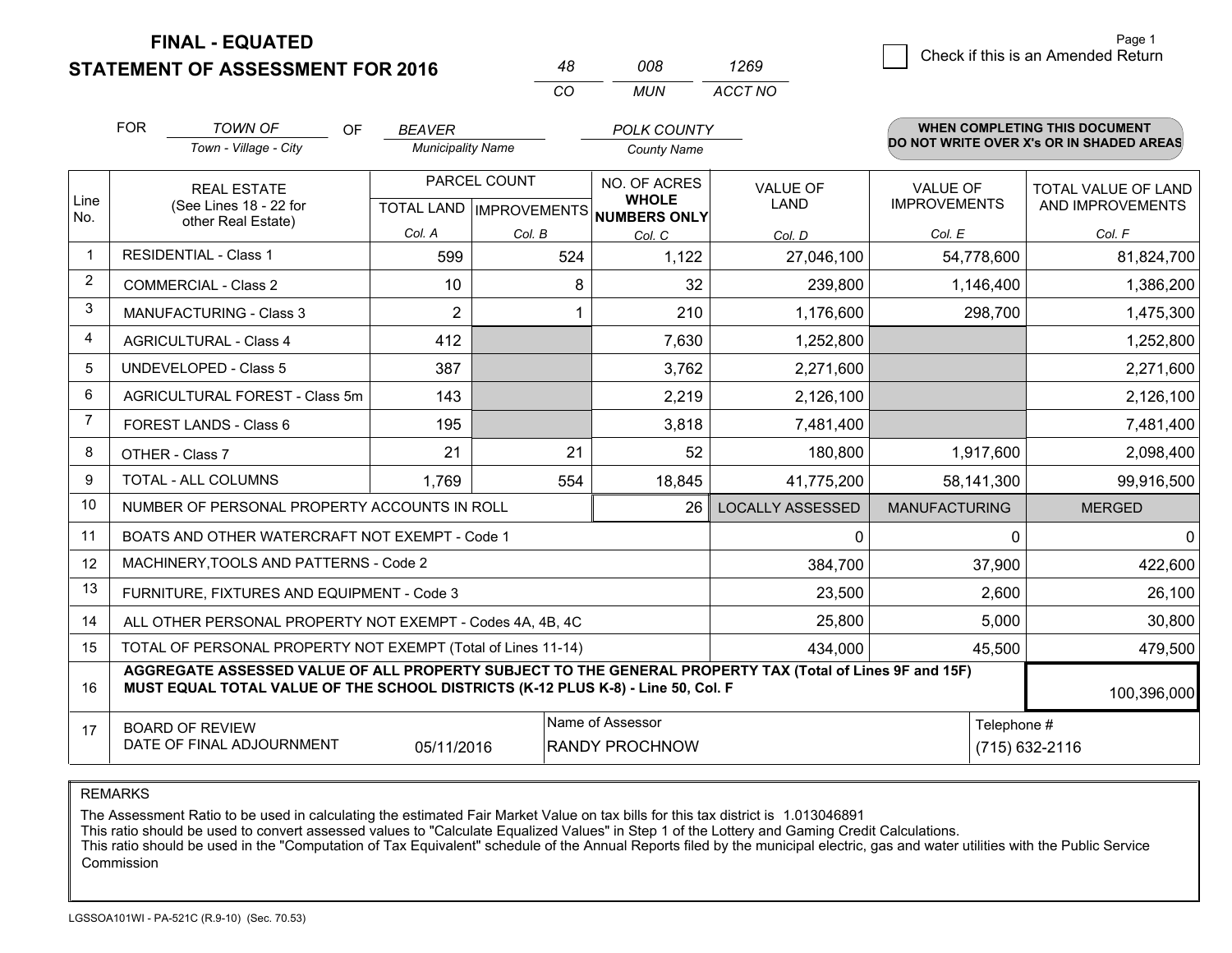*YEAR CO MUN ACCT NO* <sup>2016</sup> <sup>48</sup> <sup>008</sup> <sup>1269</sup>

Do not confuse FOREST LANDS (Line 7) with FOREST CROPS (in this section) - They are **NOT** the same

|    | Private Forest Crop - Reg Class @ 10¢ per acre                                 |                                            |  |                                                                  |                 | Private Forest Crop - Reg Class @ \$2.52 per acre                  |                                                                              |  |                    |  |
|----|--------------------------------------------------------------------------------|--------------------------------------------|--|------------------------------------------------------------------|-----------------|--------------------------------------------------------------------|------------------------------------------------------------------------------|--|--------------------|--|
| 18 | (a) PARCELS                                                                    | (b) ACRES                                  |  | (c) ASSESSED VALUE                                               |                 | (d) PARCELS                                                        | (e) ACRES                                                                    |  | (f) ASSESSED VALUE |  |
|    |                                                                                |                                            |  |                                                                  |                 |                                                                    |                                                                              |  |                    |  |
|    |                                                                                |                                            |  | Private Forest Crop - Special Class @ 20¢ per acre               |                 |                                                                    | Entered Before 2005 Managed Forest - Ferrous Mining CLOSED @ \$8.27 per acre |  |                    |  |
| 19 | (a) PARCELS                                                                    | (b) ACRES                                  |  | (c) ASSESSED VALUE                                               |                 | (d) PARCELS                                                        | (e) ACRES                                                                    |  | (f) ASSESSED VALUE |  |
|    |                                                                                |                                            |  |                                                                  |                 |                                                                    |                                                                              |  |                    |  |
|    |                                                                                |                                            |  | Entered Before 2005 Managed Forest - OPEN @ \$.79 per acre       |                 |                                                                    | Entered Before 2005 Managed Forest - CLOSED @ \$1.87 per acre                |  |                    |  |
| 20 | (a) PARCELS                                                                    | (b) ACRES                                  |  | (c) ASSESSED VALUE                                               |                 | (d) PARCELS                                                        | (e) ACRES                                                                    |  | (f) ASSESSED VALUE |  |
|    | 2                                                                              | 80                                         |  |                                                                  | 21<br>152.000   |                                                                    | 619.5                                                                        |  |                    |  |
|    |                                                                                | Entered After 2004 Managed Forest - OPEN @ |  | \$2.14 per acre                                                  |                 | Entered After 2004 Managed Forest - CLOSED @ \$10.68 per acre      |                                                                              |  |                    |  |
| 21 | (a) PARCELS                                                                    | (b) ACRES                                  |  | (c) ASSESSED VALUE                                               | (d) PARCELS     |                                                                    | (e) ACRES                                                                    |  |                    |  |
|    |                                                                                |                                            |  |                                                                  |                 |                                                                    |                                                                              |  |                    |  |
|    | 10 <sup>°</sup>                                                                | 234                                        |  | 408,800                                                          |                 | 39                                                                 | 1.206.52                                                                     |  |                    |  |
| 22 | (a) County Forest Cropland Acres                                               |                                            |  | (b) Federal Acres                                                | (c) State Acres |                                                                    | (d) County (NOT FOREST CROP) Acres                                           |  | (e) Other Acres    |  |
|    |                                                                                |                                            |  |                                                                  | 1,868.87        |                                                                    | 40.55                                                                        |  | 72.45              |  |
|    |                                                                                |                                            |  | Assessed Value of Omitted Property From Prior Years (Sec. 70.44) |                 |                                                                    | Assessed Value of Sec. 70.43 Corrections of Errors by Assessors              |  |                    |  |
| 23 |                                                                                | (a) REAL ESTATE                            |  | (b) PERSONAL                                                     |                 |                                                                    | (c1) REAL ESTATE                                                             |  | (c2) PERSONAL      |  |
|    |                                                                                |                                            |  |                                                                  |                 |                                                                    |                                                                              |  |                    |  |
|    | Manufacturing Equated Value of Omitted Property From Prior Years (Sec. 70.995) |                                            |  |                                                                  |                 | Mfg. Equated Value of Sec.70.43 Corrections of Errors by Assessors |                                                                              |  |                    |  |
|    | (d) REAL ESTATE                                                                |                                            |  | (e) PERSONAL                                                     |                 |                                                                    | (f1) REAL ESTATE                                                             |  | (f2) PERSONAL      |  |
|    |                                                                                |                                            |  |                                                                  |                 |                                                                    |                                                                              |  |                    |  |

# **SPECIAL DISTRICTS**

| Line<br>No. | <b>Enter 6-digit</b><br><b>Special District</b><br>Code (Col. A) | <b>Account</b><br><b>Number</b><br>(Col. B) | <b>Special District Name</b><br>(Col. C)   | <b>Locally Assessed Value</b><br>of Real Estate and<br>Personal Property (Col. D) | Mfg Value of Real Estate<br>and Personal Property<br>(Col. E) | <b>Merged Value of</b><br><b>Real Estate and</b><br>Personal Property (Col. F) |
|-------------|------------------------------------------------------------------|---------------------------------------------|--------------------------------------------|-----------------------------------------------------------------------------------|---------------------------------------------------------------|--------------------------------------------------------------------------------|
| 24          | 488200                                                           | 0612                                        | HORSESHOE LAKE PUBLIC INLAND LAKE DISTRICT | 34,851,200                                                                        |                                                               | 34,851,200                                                                     |
| 25          |                                                                  |                                             |                                            |                                                                                   |                                                               |                                                                                |
| 26          |                                                                  |                                             |                                            |                                                                                   |                                                               |                                                                                |
| 27          |                                                                  |                                             |                                            |                                                                                   |                                                               |                                                                                |
| 28          |                                                                  |                                             |                                            |                                                                                   |                                                               |                                                                                |
| 29          |                                                                  |                                             |                                            |                                                                                   |                                                               |                                                                                |
| 30          |                                                                  |                                             |                                            |                                                                                   |                                                               |                                                                                |
| 31          |                                                                  |                                             |                                            |                                                                                   |                                                               |                                                                                |
| 32          |                                                                  |                                             |                                            |                                                                                   |                                                               |                                                                                |
| 33          |                                                                  |                                             |                                            |                                                                                   |                                                               |                                                                                |
| 34          |                                                                  |                                             |                                            |                                                                                   |                                                               |                                                                                |
| 35          |                                                                  |                                             |                                            |                                                                                   |                                                               |                                                                                |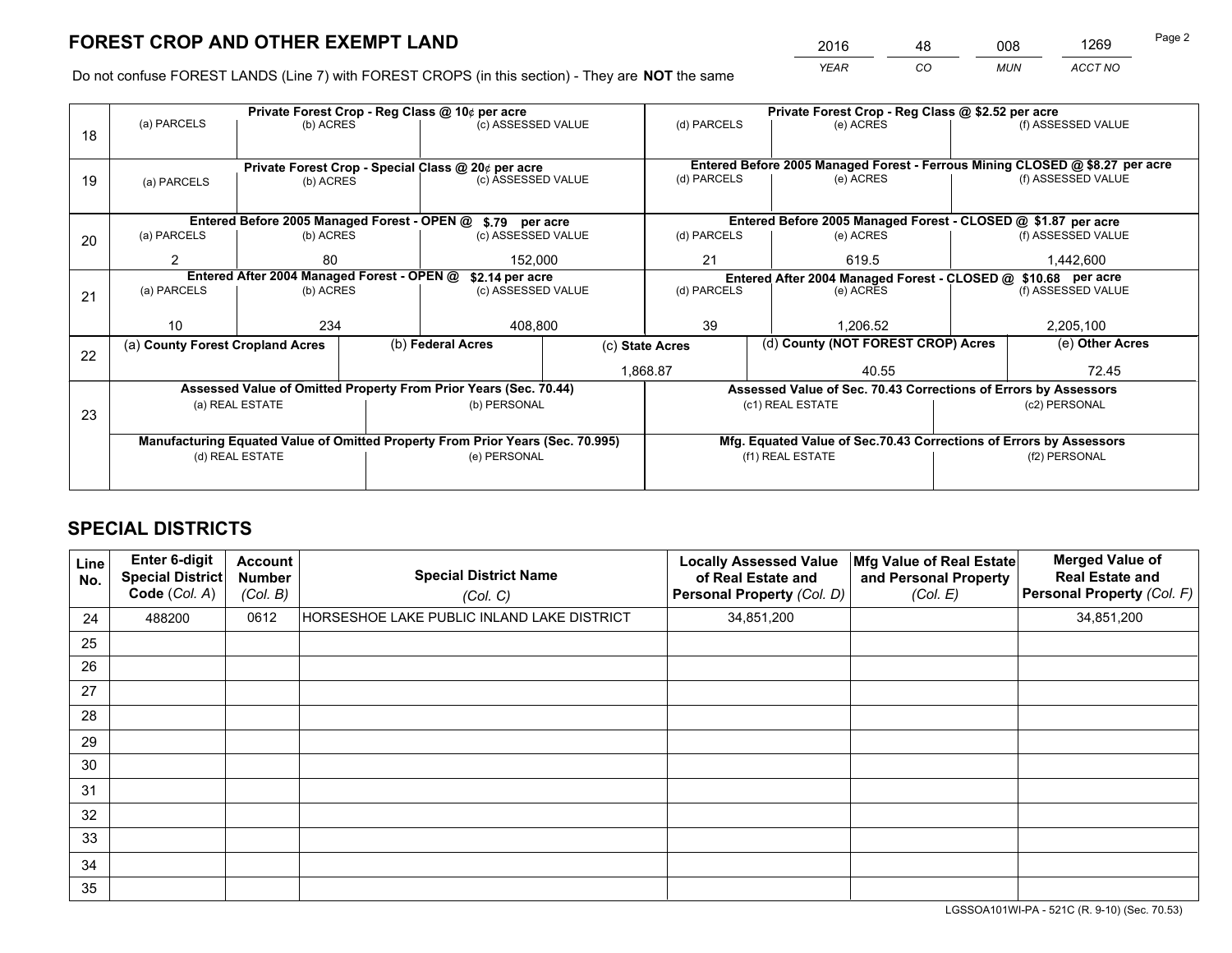|                       |                                                                 |                                             |                                                         | <b>YEAR</b>                                                                       | CO<br><b>MUN</b>                                              | ACCT NO                                                                        |
|-----------------------|-----------------------------------------------------------------|---------------------------------------------|---------------------------------------------------------|-----------------------------------------------------------------------------------|---------------------------------------------------------------|--------------------------------------------------------------------------------|
| Line<br>No.           | <b>Enter 6-digit</b><br><b>School District</b><br>Code (Col. A) | <b>Account</b><br><b>Number</b><br>(Col. B) | <b>School District Name</b><br>(Col. C)                 | <b>Locally Assessed Value</b><br>of Real Estate and<br>Personal Property (Col. D) | Mfg Value of Real Estate<br>and Personal Property<br>(Col. E) | <b>Merged Value of</b><br><b>Real Estate and</b><br>Personal Property (Col. F) |
|                       | A. SCHOOL DISTRICTS (K-8 and K-12)                              |                                             |                                                         |                                                                                   |                                                               |                                                                                |
| 36                    | 035810                                                          | 0028                                        | SCH D OF TURTLE LAKE                                    | 90,492,900                                                                        | 1,520,800                                                     | 92,013,700                                                                     |
| 37                    | 480119                                                          | 0286                                        | <b>SCH D OF AMERY</b>                                   | 8,382,300                                                                         |                                                               | 8,382,300                                                                      |
| 38                    |                                                                 |                                             |                                                         |                                                                                   |                                                               |                                                                                |
| 39                    |                                                                 |                                             |                                                         |                                                                                   |                                                               |                                                                                |
| 40                    |                                                                 |                                             |                                                         |                                                                                   |                                                               |                                                                                |
| 41                    |                                                                 |                                             |                                                         |                                                                                   |                                                               |                                                                                |
| 42                    |                                                                 |                                             |                                                         |                                                                                   |                                                               |                                                                                |
| 43                    |                                                                 |                                             |                                                         |                                                                                   |                                                               |                                                                                |
| 44                    |                                                                 |                                             |                                                         |                                                                                   |                                                               |                                                                                |
| 45<br>$\overline{46}$ |                                                                 |                                             |                                                         |                                                                                   |                                                               |                                                                                |
|                       |                                                                 |                                             |                                                         |                                                                                   |                                                               |                                                                                |
| 47<br>48              |                                                                 |                                             |                                                         |                                                                                   |                                                               |                                                                                |
| 49                    |                                                                 |                                             |                                                         |                                                                                   |                                                               |                                                                                |
| 50                    |                                                                 |                                             | TOTAL ASSESSED VALUE OF SCHOOL DISTRICTS (K-8 and K-12) | 98,875,200                                                                        | 1,520,800                                                     | 100,396,000                                                                    |
|                       | <b>B.</b><br><b>UNION HIGH SCHOOL DISTRICTS</b>                 |                                             |                                                         |                                                                                   |                                                               |                                                                                |
| 51                    |                                                                 |                                             |                                                         |                                                                                   |                                                               |                                                                                |
| 52                    |                                                                 |                                             |                                                         |                                                                                   |                                                               |                                                                                |
| 53                    |                                                                 |                                             |                                                         |                                                                                   |                                                               |                                                                                |
| 54                    |                                                                 |                                             |                                                         |                                                                                   |                                                               |                                                                                |
| 55                    |                                                                 |                                             | TOTAL ASSESSED VALUE OF UNION HIGH SCHOOLS              |                                                                                   |                                                               |                                                                                |
|                       | C.<br><b>TECHNICAL COLLEGE DISTRICTS</b>                        |                                             |                                                         |                                                                                   |                                                               |                                                                                |
| 56                    | 001700                                                          | 0016                                        | WISCONSIN INDIANHEAD TECH COLLEGE SHEL                  | 98,875,200                                                                        | 1,520,800                                                     | 100,396,000                                                                    |
| 57                    |                                                                 |                                             |                                                         |                                                                                   |                                                               |                                                                                |
| 58                    |                                                                 |                                             |                                                         |                                                                                   |                                                               |                                                                                |
| 59                    |                                                                 |                                             | TOTAL ASSESSED VALUE OF TECHNICAL COLLEGES              | 98,875,200                                                                        | 1,520,800                                                     | 100,396,000                                                                    |

48

008

 *I hereby certify, to the best of my knowledge and belief, this form is complete and correct.*

**SCHOOL DISTRICTS**

| Print name of preparer | Title                    | Date (MM / DD / CCYY) |  |
|------------------------|--------------------------|-----------------------|--|
|                        |                          |                       |  |
| Signature of preparer  | Contact Telephone Number | E-mail address        |  |
|                        |                          |                       |  |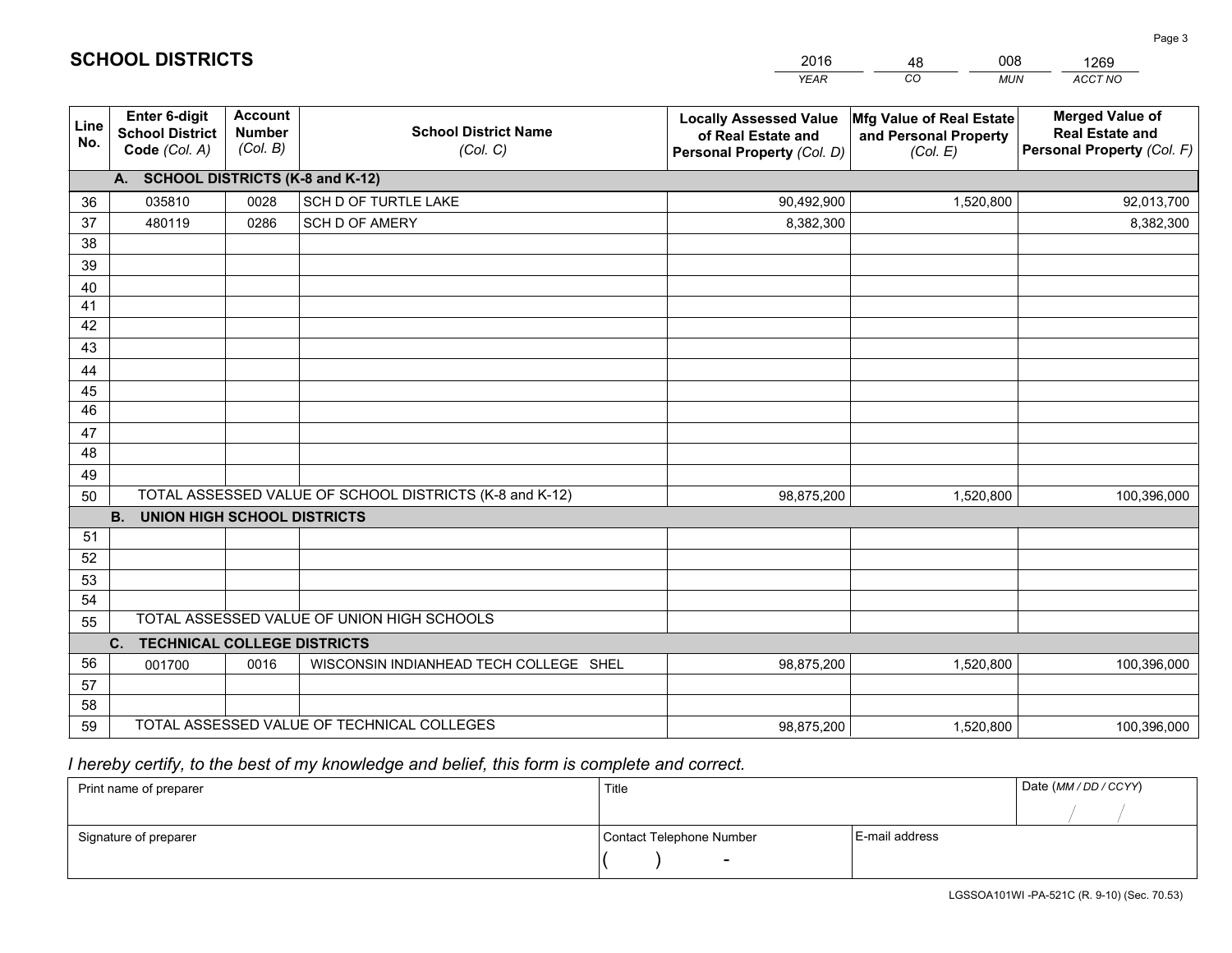### **HIGHLIGHTS**

- 1. Complete the Statement of Assessment after the Board of Review. Reflect any changes made there.
- 2. Use black ink to complete.
- 3. Line 16 must equal Line 50, Col D.
- 4. Line 55 must equal the total of K-8 schools listed on lines 36-49. Do not include K-12 schools in this comparision.
- 5. Line 59, Col. D must equal Line 16.
- 6. Special District, School District and Technical College District values must include both real estate and personal property. Examples of Special districts are: town sanitary districts, public inland lake protection and rehabilitation districts, and metropolitan sewerage districts.
- 7. DO NOT INCLUDE Manufacturing property values.DOR will print these values on the final SOA.
- 8. Accuracy of this form is very important. The values reported directly affect the equalized value DOR calculates for school and special districts.

### **Page 1:**

 If not prefilled, enter the tax year,county and municipal code,municipal type, municipal name and county name on the top of form.

Check the Amended box, if filing an amended / corrected SOA.

 Report the parcel count, acres and assessed value of taxable general property, total parcel count, (real and personal), total acres, and values from final figures set by the Board of Review.

- A. Real Estate land and improvements (buildings, etc.) is reported on lines 1 8, total line 9.
- B. Personal Property is reported on lines 11 14, Column D, total line 15.
- C. To complete this report, use the computer produced summary of the assessment roll that shows these amounts.
- D. Use whole numbers only.
- E. Add each line across and each column down to verify entries.

### **Page 2:**

- A. Report Special Items (not subject to general property tax).
- 1. Private Forest Croplands and Managed Forest Lands are reported on lines 18,19, 20 and 21. Be sure to report assessed values **NOT** taxes.
- 2. You should have copies of the orders of entry, orders of withdrawal, etc., to update your assessment roll.
	- 3. Show hundredths of acres (e.g. 39.75).
- 4. Tax exempt lands are reported on line 22.
- 5. Omitted property and sec. 70.43, Wis. Stats., corrections of errors by assessor are reported on line 23. Report real estate and personal property separately. These should be for **prior years**, not something found on the current assessment roll after the board of review.
- B. Special District (Lines 24-35) Include the value of both real and personal property.
- The Department of Revenue (DOR) preprints much of the information regarding names and codes for schools, special districts,etc. If a district is not listed, enter the name and value only, DOR will enter the proper code.

### **Page 3 School Districts:**

Include the value of both real and personal property.

Report School District (regular, elementary, union high school, and technical college).

- 1. Regular (K-12) and Elementary (K-8) school values are reported on lines 36-49, total on line 50.
- 2. Union High School (UHS) (use only if elementary schools are listed on lines 36-49) are reported on lines 51-54. UHS total value (line 55) must equal to the total **elementary school** values reported on lines 36-49. Do notinclude K-12 schools in this comparison.
- 3. Technical College values are reported on lines 56-58, total on line 59.
- 4. Use the computer summary that shows these amounts to complete this report.

#### **This form is due the second Monday in June. File this report only after your Board of Review is complete.**

 *If you have questions: Return forms to:*

Fax number: (608) 264-6887 PO Box 8971

 Email: lgs@revenue.wi.gov Wisconsin Department of Revenue Call: (608) 261-5341 Local Government Services Section 6-97Madison WI 53708-8971

54889 TURTLE LAKE, WI 54889 TOWN OF BEAVER WENDY COLEMAN<br>TOWN OF BEAVER WENDY COLEMAN TURTLE LAKE, WI PO BOX 93 PO BOX 93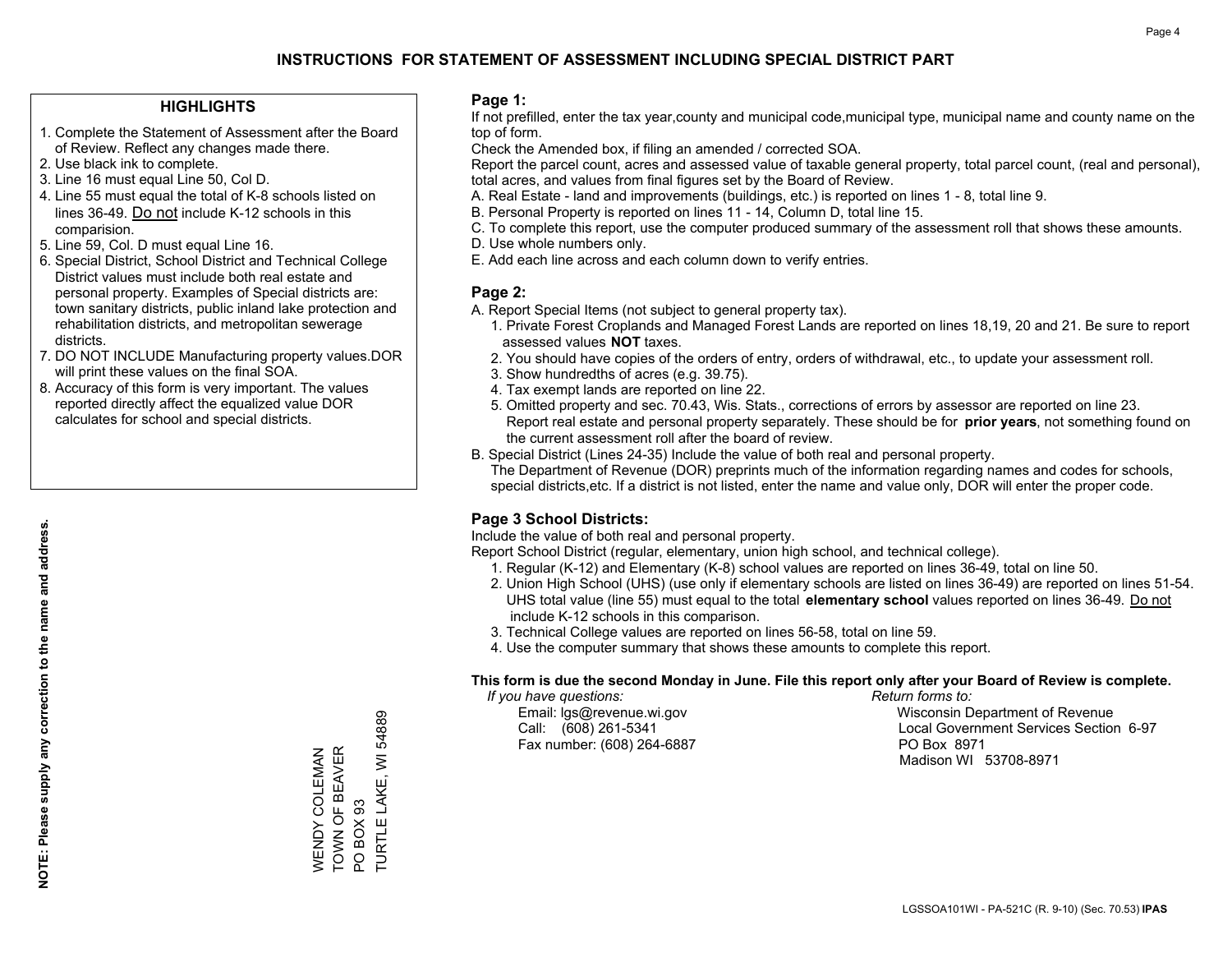**STATEMENT OF ASSESSMENT FOR 2016** 

**FINAL - EQUATED**

|   |                                    | Page 1 |
|---|------------------------------------|--------|
| 0 | Check if this is an Amended Return |        |

|                | <b>FOR</b>                                                                                                                                                                                                 | <b>TOWN OF</b><br>OF                                         | <b>BLACK BROOK</b>       |              | <b>POLK COUNTY</b>                                   |                         |                      | <b>WHEN COMPLETING THIS DOCUMENT</b>     |
|----------------|------------------------------------------------------------------------------------------------------------------------------------------------------------------------------------------------------------|--------------------------------------------------------------|--------------------------|--------------|------------------------------------------------------|-------------------------|----------------------|------------------------------------------|
|                |                                                                                                                                                                                                            | Town - Village - City                                        | <b>Municipality Name</b> |              | <b>County Name</b>                                   |                         |                      | DO NOT WRITE OVER X's OR IN SHADED AREAS |
|                |                                                                                                                                                                                                            | <b>REAL ESTATE</b>                                           |                          | PARCEL COUNT | NO. OF ACRES                                         | <b>VALUE OF</b>         | <b>VALUE OF</b>      | TOTAL VALUE OF LAND                      |
| Line<br>No.    |                                                                                                                                                                                                            | (See Lines 18 - 22 for<br>other Real Estate)                 |                          |              | <b>WHOLE</b><br>TOTAL LAND IMPROVEMENTS NUMBERS ONLY | <b>LAND</b>             | <b>IMPROVEMENTS</b>  | AND IMPROVEMENTS                         |
|                |                                                                                                                                                                                                            |                                                              | Col. A                   | Col. B       | Col. C                                               | Col. D                  | Col. E               | Col. F                                   |
| $\mathbf{1}$   |                                                                                                                                                                                                            | <b>RESIDENTIAL - Class 1</b>                                 | 628                      | 540          | 1,871                                                | 11,373,800              | 64,396,600           | 75,770,400                               |
| $\overline{2}$ |                                                                                                                                                                                                            | <b>COMMERCIAL - Class 2</b>                                  | 34                       | 24           | 141                                                  | 985,500                 | 3,703,000            | 4,688,500                                |
| 3              |                                                                                                                                                                                                            | <b>MANUFACTURING - Class 3</b>                               | $\Omega$                 | $\Omega$     | $\Omega$                                             | $\Omega$                | $\Omega$             | $\Omega$                                 |
| $\overline{4}$ |                                                                                                                                                                                                            | <b>AGRICULTURAL - Class 4</b>                                | 549                      |              | 11,018                                               | 1,616,400               |                      | 1,616,400                                |
| 5              |                                                                                                                                                                                                            | <b>UNDEVELOPED - Class 5</b>                                 | 339                      |              | 2,112                                                | 948,700                 |                      | 948,700                                  |
| 6              |                                                                                                                                                                                                            | AGRICULTURAL FOREST - Class 5m                               | 185                      |              | 2,507                                                | 3,109,800               |                      | 3,109,800                                |
| $\overline{7}$ |                                                                                                                                                                                                            | <b>FOREST LANDS - Class 6</b>                                | 143                      |              | 2,281                                                | 5,592,400               |                      | 5,592,400                                |
| 8              |                                                                                                                                                                                                            | OTHER - Class 7                                              | 44                       | 44           | 106                                                  | 373,000                 | 6,008,300            | 6,381,300                                |
| 9              |                                                                                                                                                                                                            | TOTAL - ALL COLUMNS                                          | 1,922                    | 608          | 20,036                                               | 23,999,600              | 74,107,900           | 98,107,500                               |
| 10             |                                                                                                                                                                                                            | NUMBER OF PERSONAL PROPERTY ACCOUNTS IN ROLL                 |                          |              | 18                                                   | <b>LOCALLY ASSESSED</b> | <b>MANUFACTURING</b> | <b>MERGED</b>                            |
| 11             |                                                                                                                                                                                                            | BOATS AND OTHER WATERCRAFT NOT EXEMPT - Code 1               |                          |              |                                                      | 0                       | $\mathbf 0$          | $\Omega$                                 |
| 12             |                                                                                                                                                                                                            | MACHINERY, TOOLS AND PATTERNS - Code 2                       |                          |              |                                                      | 342,000                 | $\mathbf 0$          | 342,000                                  |
| 13             |                                                                                                                                                                                                            | FURNITURE, FIXTURES AND EQUIPMENT - Code 3                   |                          |              |                                                      | 44,200                  | $\mathbf 0$          | 44,200                                   |
| 14             |                                                                                                                                                                                                            | ALL OTHER PERSONAL PROPERTY NOT EXEMPT - Codes 4A, 4B, 4C    |                          |              |                                                      | 102,900                 | $\mathbf{0}$         | 102,900                                  |
| 15             |                                                                                                                                                                                                            | TOTAL OF PERSONAL PROPERTY NOT EXEMPT (Total of Lines 11-14) |                          |              | 489,100                                              | 0                       | 489,100              |                                          |
| 16             | AGGREGATE ASSESSED VALUE OF ALL PROPERTY SUBJECT TO THE GENERAL PROPERTY TAX (Total of Lines 9F and 15F)<br>MUST EQUAL TOTAL VALUE OF THE SCHOOL DISTRICTS (K-12 PLUS K-8) - Line 50, Col. F<br>98,596,600 |                                                              |                          |              |                                                      |                         |                      |                                          |
| 17             |                                                                                                                                                                                                            | <b>BOARD OF REVIEW</b>                                       |                          |              | Name of Assessor                                     |                         | Telephone #          |                                          |
|                |                                                                                                                                                                                                            | DATE OF FINAL ADJOURNMENT                                    | 06/23/2016               |              | <b>RANDY PROCHNOW</b>                                |                         |                      | (715) 632-2116                           |

*CO*

*MUN*

*ACCT NO1270*

*<sup>48</sup> <sup>010</sup>*

REMARKS

The Assessment Ratio to be used in calculating the estimated Fair Market Value on tax bills for this tax district is .964577459<br>This ratio should be used to convert assessed values to "Calculate Equalized Values" in Step 1 Commission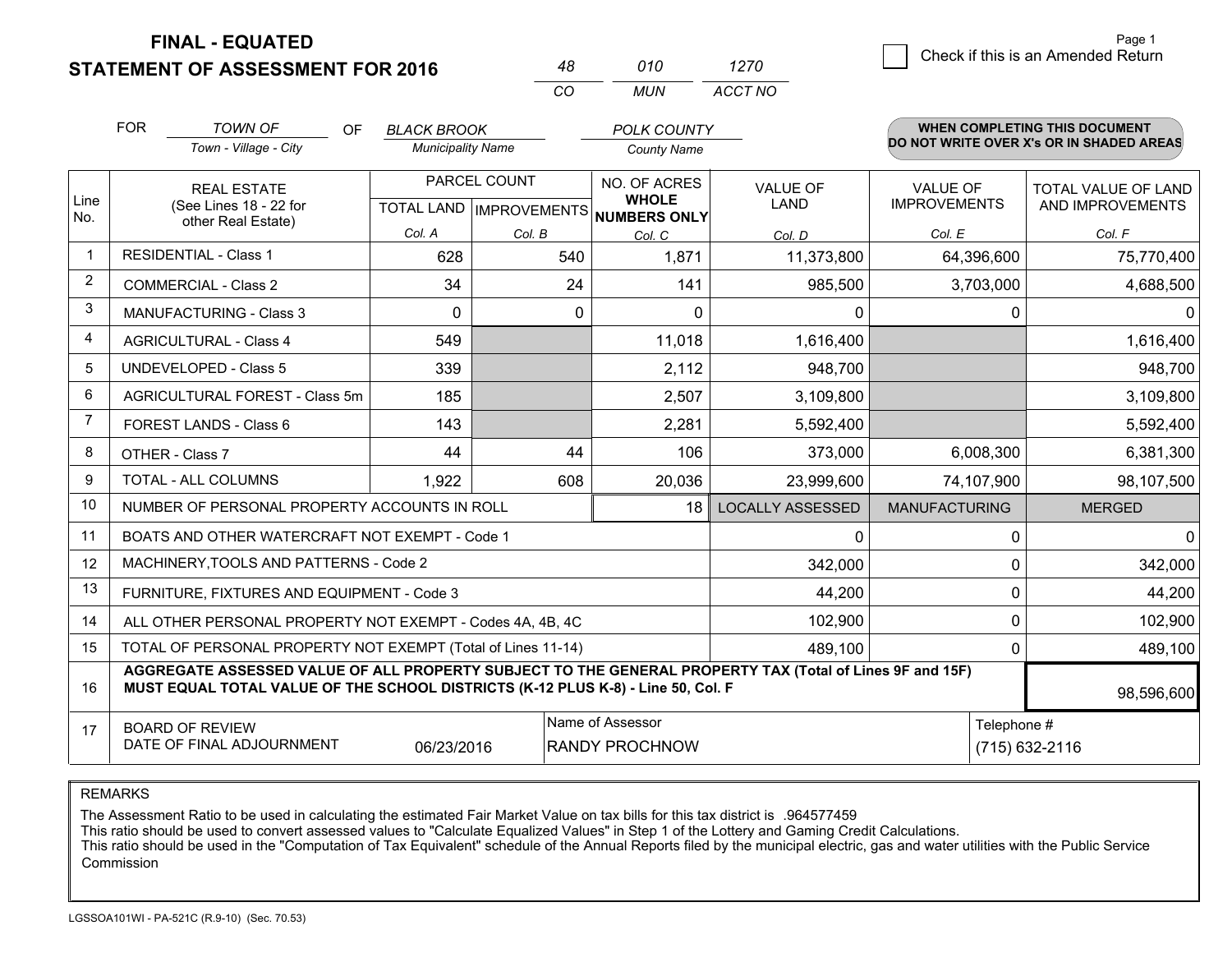*YEAR CO MUN ACCT NO* <sup>2016</sup> <sup>48</sup> <sup>010</sup> <sup>1270</sup>

Do not confuse FOREST LANDS (Line 7) with FOREST CROPS (in this section) - They are **NOT** the same

|    |                                                               |                 |                    | Private Forest Crop - Reg Class @ 10¢ per acre                                 |             |                                                               | Private Forest Crop - Reg Class @ \$2.52 per acre                            |                    |                    |  |
|----|---------------------------------------------------------------|-----------------|--------------------|--------------------------------------------------------------------------------|-------------|---------------------------------------------------------------|------------------------------------------------------------------------------|--------------------|--------------------|--|
| 18 | (a) PARCELS                                                   | (b) ACRES       |                    | (c) ASSESSED VALUE                                                             |             | (d) PARCELS                                                   | (e) ACRES                                                                    |                    | (f) ASSESSED VALUE |  |
|    |                                                               | 40              |                    | 80.000                                                                         |             |                                                               |                                                                              |                    |                    |  |
|    | Private Forest Crop - Special Class @ 20¢ per acre            |                 |                    |                                                                                |             |                                                               | Entered Before 2005 Managed Forest - Ferrous Mining CLOSED @ \$8.27 per acre |                    |                    |  |
| 19 | (a) PARCELS                                                   | (b) ACRES       |                    | (c) ASSESSED VALUE                                                             |             | (d) PARCELS                                                   | (e) ACRES                                                                    |                    | (f) ASSESSED VALUE |  |
|    |                                                               |                 |                    |                                                                                |             |                                                               |                                                                              |                    |                    |  |
|    |                                                               |                 |                    | Entered Before 2005 Managed Forest - OPEN @ \$.79 per acre                     |             |                                                               | Entered Before 2005 Managed Forest - CLOSED @ \$1.87 per acre                |                    |                    |  |
| 20 | (a) PARCELS<br>(b) ACRES                                      |                 | (c) ASSESSED VALUE |                                                                                | (d) PARCELS | (e) ACRES                                                     |                                                                              | (f) ASSESSED VALUE |                    |  |
|    |                                                               | 37              |                    | 78.000                                                                         |             | 31                                                            | 520.83                                                                       |                    | 991.700            |  |
|    | Entered After 2004 Managed Forest - OPEN @<br>\$2.14 per acre |                 |                    |                                                                                |             | Entered After 2004 Managed Forest - CLOSED @ \$10.68 per acre |                                                                              |                    |                    |  |
| 21 | (a) PARCELS                                                   | (b) ACRES       |                    | (c) ASSESSED VALUE                                                             |             | (d) PARCELS                                                   | (e) ACRES                                                                    |                    | (f) ASSESSED VALUE |  |
|    |                                                               |                 |                    |                                                                                |             |                                                               |                                                                              |                    |                    |  |
|    |                                                               | 62.54           |                    | 150,600                                                                        |             | 20                                                            | 330                                                                          |                    | 713,500            |  |
| 22 | (a) County Forest Cropland Acres                              |                 |                    | (b) Federal Acres                                                              |             | (d) County (NOT FOREST CROP) Acres<br>(c) State Acres         |                                                                              |                    | (e) Other Acres    |  |
|    |                                                               |                 |                    | 225.97                                                                         |             | 545.08<br>57.14                                               |                                                                              |                    | 31.31              |  |
|    |                                                               |                 |                    | Assessed Value of Omitted Property From Prior Years (Sec. 70.44)               |             |                                                               | Assessed Value of Sec. 70.43 Corrections of Errors by Assessors              |                    |                    |  |
|    |                                                               | (a) REAL ESTATE |                    | (b) PERSONAL                                                                   |             |                                                               | (c1) REAL ESTATE                                                             |                    | (c2) PERSONAL      |  |
| 23 |                                                               |                 |                    |                                                                                |             |                                                               |                                                                              |                    |                    |  |
|    |                                                               |                 |                    | Manufacturing Equated Value of Omitted Property From Prior Years (Sec. 70.995) |             |                                                               | Mfg. Equated Value of Sec.70.43 Corrections of Errors by Assessors           |                    |                    |  |
|    |                                                               | (d) REAL ESTATE |                    | (e) PERSONAL                                                                   |             |                                                               | (f1) REAL ESTATE                                                             |                    | (f2) PERSONAL      |  |
|    |                                                               |                 |                    |                                                                                |             |                                                               |                                                                              |                    |                    |  |

# **SPECIAL DISTRICTS**

| Line<br>No. | Enter 6-digit<br>Special District<br>Code (Col. A) | <b>Account</b><br><b>Number</b><br>(Col. B) | <b>Special District Name</b><br>(Col. C) | <b>Locally Assessed Value</b><br>of Real Estate and<br>Personal Property (Col. D) | Mfg Value of Real Estate<br>and Personal Property<br>(Col. E) | <b>Merged Value of</b><br><b>Real Estate and</b><br>Personal Property (Col. F) |
|-------------|----------------------------------------------------|---------------------------------------------|------------------------------------------|-----------------------------------------------------------------------------------|---------------------------------------------------------------|--------------------------------------------------------------------------------|
| 24          |                                                    |                                             |                                          |                                                                                   |                                                               |                                                                                |
| 25          |                                                    |                                             |                                          |                                                                                   |                                                               |                                                                                |
| 26          |                                                    |                                             |                                          |                                                                                   |                                                               |                                                                                |
| 27          |                                                    |                                             |                                          |                                                                                   |                                                               |                                                                                |
| 28          |                                                    |                                             |                                          |                                                                                   |                                                               |                                                                                |
| 29          |                                                    |                                             |                                          |                                                                                   |                                                               |                                                                                |
| 30          |                                                    |                                             |                                          |                                                                                   |                                                               |                                                                                |
| 31          |                                                    |                                             |                                          |                                                                                   |                                                               |                                                                                |
| 32          |                                                    |                                             |                                          |                                                                                   |                                                               |                                                                                |
| 33          |                                                    |                                             |                                          |                                                                                   |                                                               |                                                                                |
| 34          |                                                    |                                             |                                          |                                                                                   |                                                               |                                                                                |
| 35          |                                                    |                                             |                                          |                                                                                   |                                                               |                                                                                |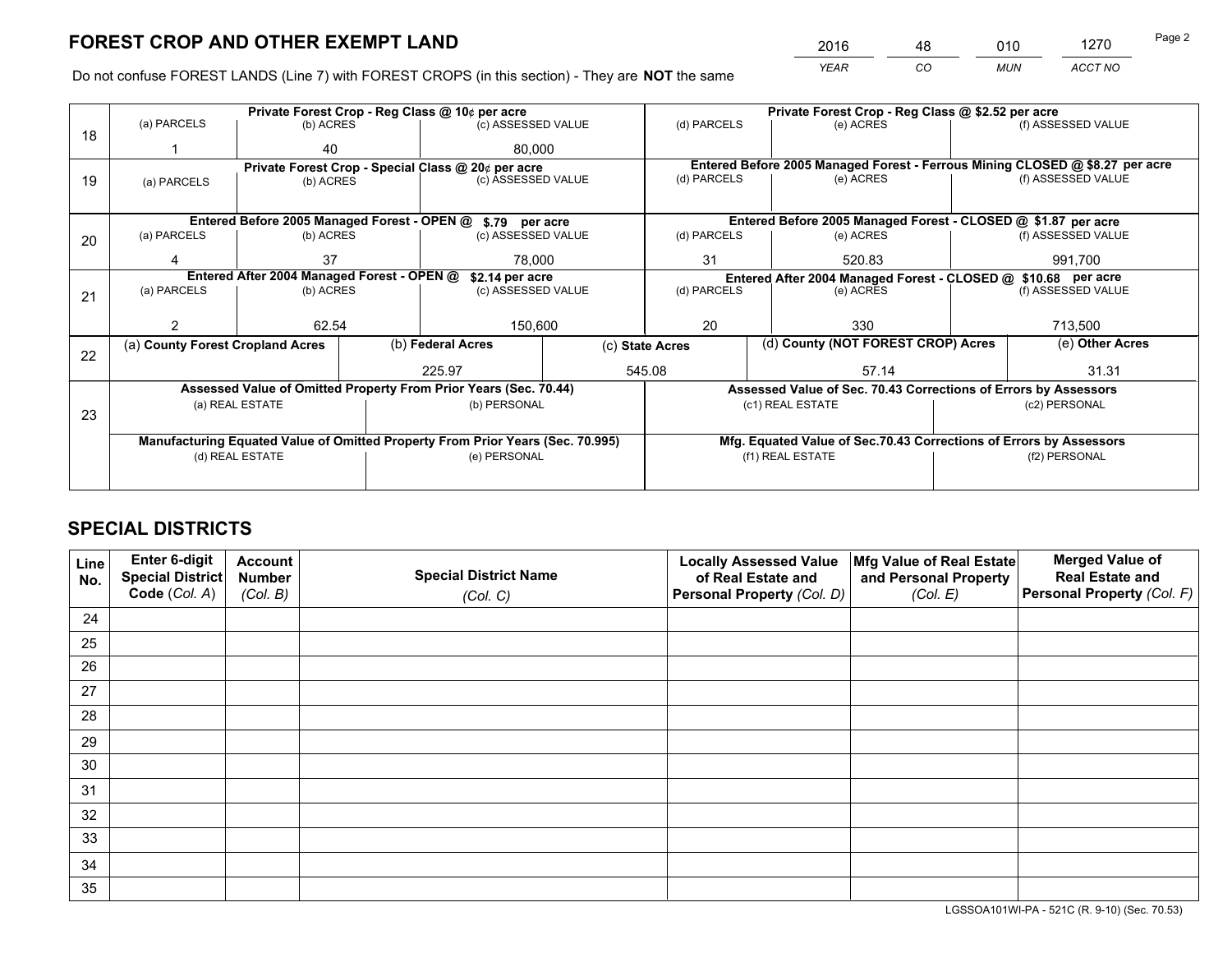|             |                                                          |                                             |                                                         | <b>YEAR</b>                                                                       | CO<br><b>MUN</b>                                              | ACCT NO                                                                        |
|-------------|----------------------------------------------------------|---------------------------------------------|---------------------------------------------------------|-----------------------------------------------------------------------------------|---------------------------------------------------------------|--------------------------------------------------------------------------------|
| Line<br>No. | Enter 6-digit<br><b>School District</b><br>Code (Col. A) | <b>Account</b><br><b>Number</b><br>(Col. B) | <b>School District Name</b><br>(Col. C)                 | <b>Locally Assessed Value</b><br>of Real Estate and<br>Personal Property (Col. D) | Mfg Value of Real Estate<br>and Personal Property<br>(Col. E) | <b>Merged Value of</b><br><b>Real Estate and</b><br>Personal Property (Col. F) |
|             | A. SCHOOL DISTRICTS (K-8 and K-12)                       |                                             |                                                         |                                                                                   |                                                               |                                                                                |
| 36          | 480119                                                   | 0286                                        | SCH D OF AMERY                                          | 62,540,000                                                                        |                                                               | 62,540,000                                                                     |
| 37          | 481127                                                   | 0289                                        | SCH D OF CLEAR LAKE                                     | 36,056,600                                                                        |                                                               | 36,056,600                                                                     |
| 38          |                                                          |                                             |                                                         |                                                                                   |                                                               |                                                                                |
| 39          |                                                          |                                             |                                                         |                                                                                   |                                                               |                                                                                |
| 40          |                                                          |                                             |                                                         |                                                                                   |                                                               |                                                                                |
| 41          |                                                          |                                             |                                                         |                                                                                   |                                                               |                                                                                |
| 42          |                                                          |                                             |                                                         |                                                                                   |                                                               |                                                                                |
| 43          |                                                          |                                             |                                                         |                                                                                   |                                                               |                                                                                |
| 44          |                                                          |                                             |                                                         |                                                                                   |                                                               |                                                                                |
| 45          |                                                          |                                             |                                                         |                                                                                   |                                                               |                                                                                |
| 46          |                                                          |                                             |                                                         |                                                                                   |                                                               |                                                                                |
| 47          |                                                          |                                             |                                                         |                                                                                   |                                                               |                                                                                |
| 48          |                                                          |                                             |                                                         |                                                                                   |                                                               |                                                                                |
| 49          |                                                          |                                             | TOTAL ASSESSED VALUE OF SCHOOL DISTRICTS (K-8 and K-12) |                                                                                   |                                                               |                                                                                |
| 50          | <b>B.</b><br><b>UNION HIGH SCHOOL DISTRICTS</b>          |                                             |                                                         | 98,596,600                                                                        |                                                               | 98,596,600                                                                     |
| 51          |                                                          |                                             |                                                         |                                                                                   |                                                               |                                                                                |
| 52          |                                                          |                                             |                                                         |                                                                                   |                                                               |                                                                                |
| 53          |                                                          |                                             |                                                         |                                                                                   |                                                               |                                                                                |
| 54          |                                                          |                                             |                                                         |                                                                                   |                                                               |                                                                                |
| 55          |                                                          |                                             | TOTAL ASSESSED VALUE OF UNION HIGH SCHOOLS              |                                                                                   |                                                               |                                                                                |
|             | C. TECHNICAL COLLEGE DISTRICTS                           |                                             |                                                         |                                                                                   |                                                               |                                                                                |
| 56          | 001700                                                   | 0016                                        | WISCONSIN INDIANHEAD TECH COLLEGE SHEL                  | 98,596,600                                                                        |                                                               | 98,596,600                                                                     |
| 57          |                                                          |                                             |                                                         |                                                                                   |                                                               |                                                                                |
| 58          |                                                          |                                             |                                                         |                                                                                   |                                                               |                                                                                |
| 59          |                                                          |                                             | TOTAL ASSESSED VALUE OF TECHNICAL COLLEGES              | 98,596,600                                                                        |                                                               | 98,596,600                                                                     |

48

010

 *I hereby certify, to the best of my knowledge and belief, this form is complete and correct.*

**SCHOOL DISTRICTS**

| Print name of preparer | Title                    |                | Date (MM / DD / CCYY) |
|------------------------|--------------------------|----------------|-----------------------|
|                        |                          |                |                       |
| Signature of preparer  | Contact Telephone Number | E-mail address |                       |
|                        | $\sim$                   |                |                       |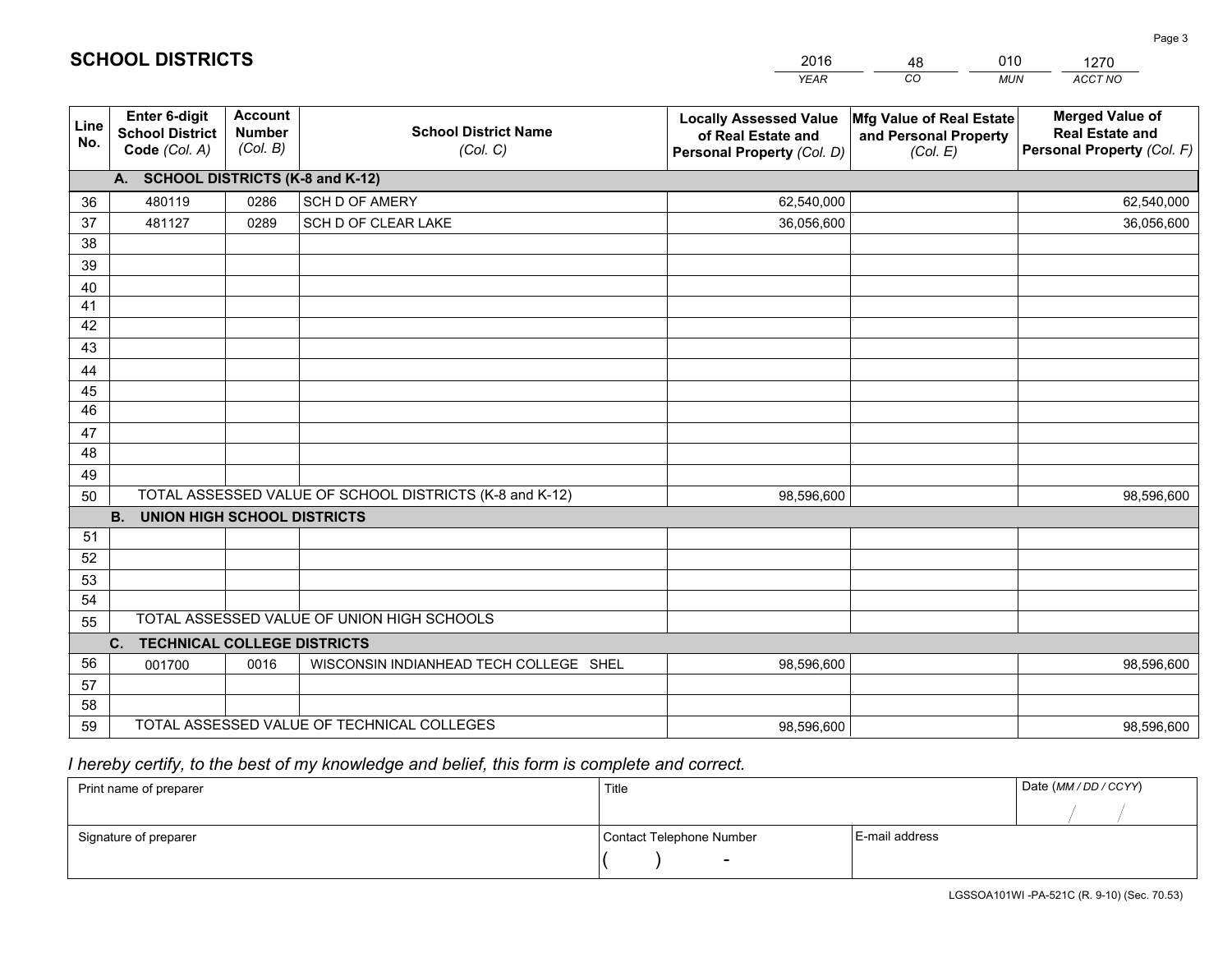### **HIGHLIGHTS**

- 1. Complete the Statement of Assessment after the Board of Review. Reflect any changes made there.
- 2. Use black ink to complete.
- 3. Line 16 must equal Line 50, Col D.
- 4. Line 55 must equal the total of K-8 schools listed on lines 36-49. Do not include K-12 schools in this comparision.
- 5. Line 59, Col. D must equal Line 16.
- 6. Special District, School District and Technical College District values must include both real estate and personal property. Examples of Special districts are: town sanitary districts, public inland lake protection and rehabilitation districts, and metropolitan sewerage districts.
- 7. DO NOT INCLUDE Manufacturing property values.DOR will print these values on the final SOA.
- 8. Accuracy of this form is very important. The values reported directly affect the equalized value DOR calculates for school and special districts.

### **Page 1:**

 If not prefilled, enter the tax year,county and municipal code,municipal type, municipal name and county name on the top of form.

Check the Amended box, if filing an amended / corrected SOA.

 Report the parcel count, acres and assessed value of taxable general property, total parcel count, (real and personal), total acres, and values from final figures set by the Board of Review.

- A. Real Estate land and improvements (buildings, etc.) is reported on lines 1 8, total line 9.
- B. Personal Property is reported on lines 11 14, Column D, total line 15.
- C. To complete this report, use the computer produced summary of the assessment roll that shows these amounts.
- D. Use whole numbers only.
- E. Add each line across and each column down to verify entries.

### **Page 2:**

- A. Report Special Items (not subject to general property tax).
- 1. Private Forest Croplands and Managed Forest Lands are reported on lines 18,19, 20 and 21. Be sure to report assessed values **NOT** taxes.
- 2. You should have copies of the orders of entry, orders of withdrawal, etc., to update your assessment roll.
	- 3. Show hundredths of acres (e.g. 39.75).
- 4. Tax exempt lands are reported on line 22.
- 5. Omitted property and sec. 70.43, Wis. Stats., corrections of errors by assessor are reported on line 23. Report real estate and personal property separately. These should be for **prior years**, not something found on the current assessment roll after the board of review.
- B. Special District (Lines 24-35) Include the value of both real and personal property.
- The Department of Revenue (DOR) preprints much of the information regarding names and codes for schools, special districts,etc. If a district is not listed, enter the name and value only, DOR will enter the proper code.

### **Page 3 School Districts:**

Include the value of both real and personal property.

Report School District (regular, elementary, union high school, and technical college).

- 1. Regular (K-12) and Elementary (K-8) school values are reported on lines 36-49, total on line 50.
- 2. Union High School (UHS) (use only if elementary schools are listed on lines 36-49) are reported on lines 51-54. UHS total value (line 55) must equal to the total **elementary school** values reported on lines 36-49. Do notinclude K-12 schools in this comparison.
- 3. Technical College values are reported on lines 56-58, total on line 59.
- 4. Use the computer summary that shows these amounts to complete this report.

#### **This form is due the second Monday in June. File this report only after your Board of Review is complete.**

 *If you have questions: Return forms to:*

Fax number: (608) 264-6887 PO Box 8971

 Email: lgs@revenue.wi.gov Wisconsin Department of Revenue Call: (608) 261-5341 Local Government Services Section 6-97Madison WI 53708-8971

**NOTE: Please supply any correction to the name and address.** NOTE: Please supply any correction to the name and address.

TOWN OF BLACK BROOK SALLY PICKARD<br>TOWN OF BLACK BROOK AMERY, WI 54001 AMERY, WI 54001 SALLY PICKARD 858 60TH AVE 858 60TH AVE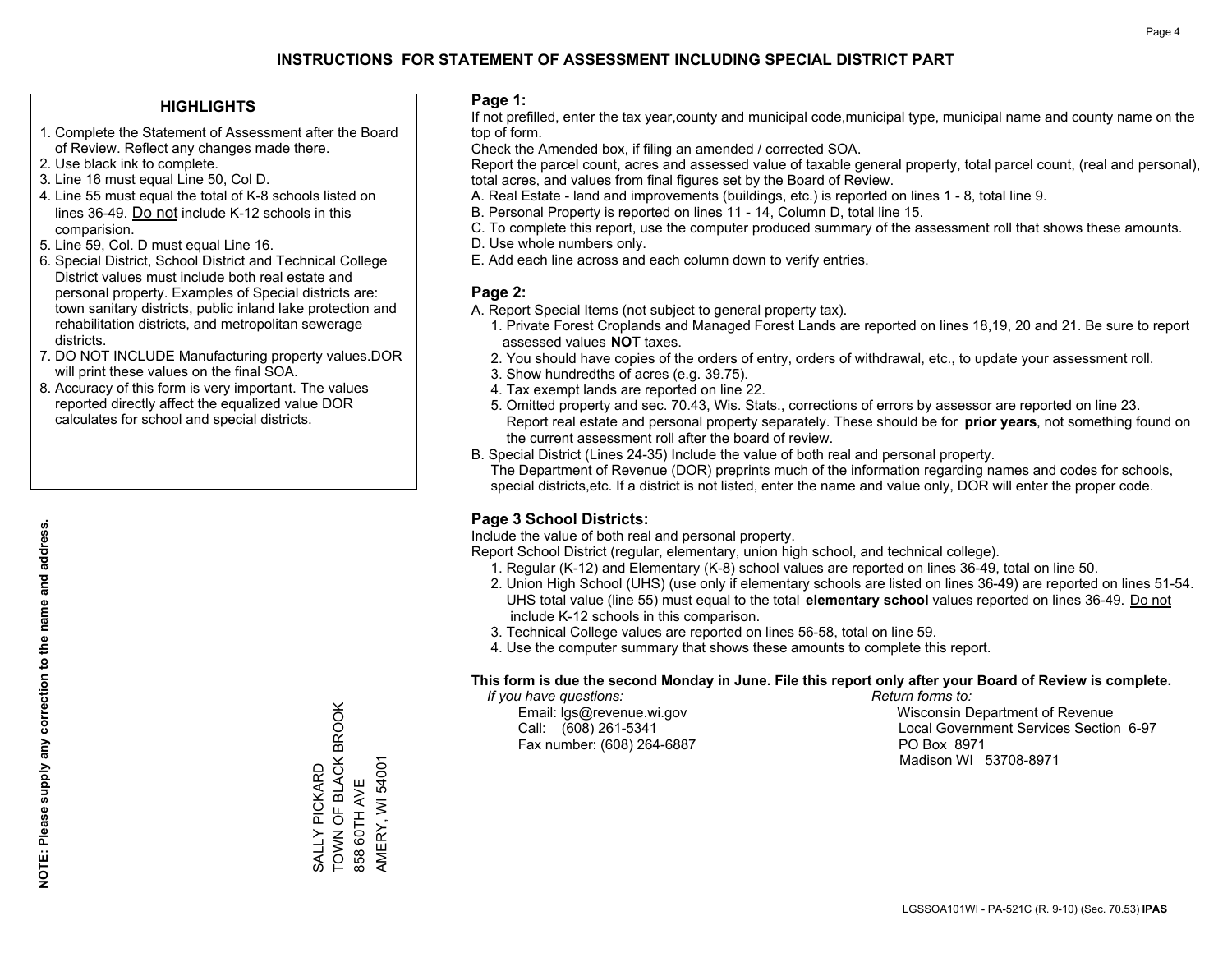**STATEMENT OF ASSESSMENT FOR 2016 FINAL - EQUATED**

 $\overline{a}$  Check if this is an Amended Return Page 1

#### *CO MUN TOWN OF ACCT NO*FOR *BONE LAKE Town - Village - City Municipality Name County Name POLK COUNTY*OF**WHEN COMPLETING THIS DOCUMENT DO NOT WRITE OVER X's OR IN SHADED AREAS**Line No. 12345678910AGRICULTURAL FOREST - Class 5mNO. OF ACRES **WHOLE NUMBERS ONLY**TOTAL VALUE OF LAND AND IMPROVEMENTSLOCALLY ASSESSEDD MANUFACTURING MERGED REAL ESTATE (See Lines 18 - 22 forother Real Estate)PARCEL COUNTTOTAL LAND | IMPROVEMENTS RESIDENTIAL - Class 1COMMERCIAL - Class 2MANUFACTURING - Class 3AGRICULTURAL - Class 4UNDEVELOPED - Class 5FOREST LANDS - Class 6OTHER - Class 7TOTAL - ALL COLUMNSNUMBER OF PERSONAL PROPERTY ACCOUNTS IN ROLL*Col. ACol. B Col. C*VALUE OFLAND*Col. D*26.363.100 VALUE OF IMPROVEMENTS*Col. E Col. F* <sup>560</sup> <sup>459</sup> <sup>997</sup> 26,363,100 55,301,400 81,664,500 3 2 14 42,100 49,000 91,100 300 5,346 5,346 895,700 895,700 895,700 378 2,982 1,575,700 1,575,700 1,575,700 <sup>203</sup> 2,630 2,487,800 2,487,800 270 4,303 8,727,700 8,727,700 8,727,700 66 67 77 389,200 5,417,200 5,806,400 1,780 528 528 56,349 40,481,300 60,767,600 101,248,900 19 $\begin{array}{ccccccc} 0 & & & 0 & & & 0 \end{array}$

*<sup>48</sup> <sup>012</sup>*

*1271*

| 10 | NUMBER OF PERSONAL PROPERTY ACCOUNTS IN ROLL                                                                                                                                                                | 19                                                | LOCALLY ASSESSED | <b>MANUFACTURING</b>          | <b>MERGED</b> |  |  |  |
|----|-------------------------------------------------------------------------------------------------------------------------------------------------------------------------------------------------------------|---------------------------------------------------|------------------|-------------------------------|---------------|--|--|--|
| 11 | BOATS AND OTHER WATERCRAFT NOT EXEMPT - Code 1                                                                                                                                                              |                                                   |                  |                               |               |  |  |  |
| 12 | MACHINERY, TOOLS AND PATTERNS - Code 2                                                                                                                                                                      | 5,080                                             |                  | 5,080                         |               |  |  |  |
| 13 | FURNITURE, FIXTURES AND EQUIPMENT - Code 3                                                                                                                                                                  | 1,460                                             |                  | 1,460                         |               |  |  |  |
| 14 | ALL OTHER PERSONAL PROPERTY NOT EXEMPT - Codes 4A, 4B, 4C                                                                                                                                                   | 386,650                                           |                  | 386,650                       |               |  |  |  |
| 15 | TOTAL OF PERSONAL PROPERTY NOT EXEMPT (Total of Lines 11-14)                                                                                                                                                |                                                   | 393,190          |                               | 393,190       |  |  |  |
| 16 | AGGREGATE ASSESSED VALUE OF ALL PROPERTY SUBJECT TO THE GENERAL PROPERTY TAX (Total of Lines 9F and 15F)<br>MUST EQUAL TOTAL VALUE OF THE SCHOOL DISTRICTS (K-12 PLUS K-8) - Line 50, Col. F<br>101,642,090 |                                                   |                  |                               |               |  |  |  |
| 17 | <b>BOARD OF REVIEW</b><br>DATE OF FINAL ADJOURNMENT<br>07/27/2016                                                                                                                                           | Name of Assessor<br><b>SHARON COENEN - BOWMAR</b> |                  | Telephone #<br>(715) 834-5801 |               |  |  |  |

REMARKS

The Assessment Ratio to be used in calculating the estimated Fair Market Value on tax bills for this tax district is 1.093543022

This ratio should be used to convert assessed values to "Calculate Equalized Values" in Step 1 of the Lottery and Gaming Credit Calculations.

 This ratio should be used in the "Computation of Tax Equivalent" schedule of the Annual Reports filed by the municipal electric, gas and water utilities with the Public Service Commission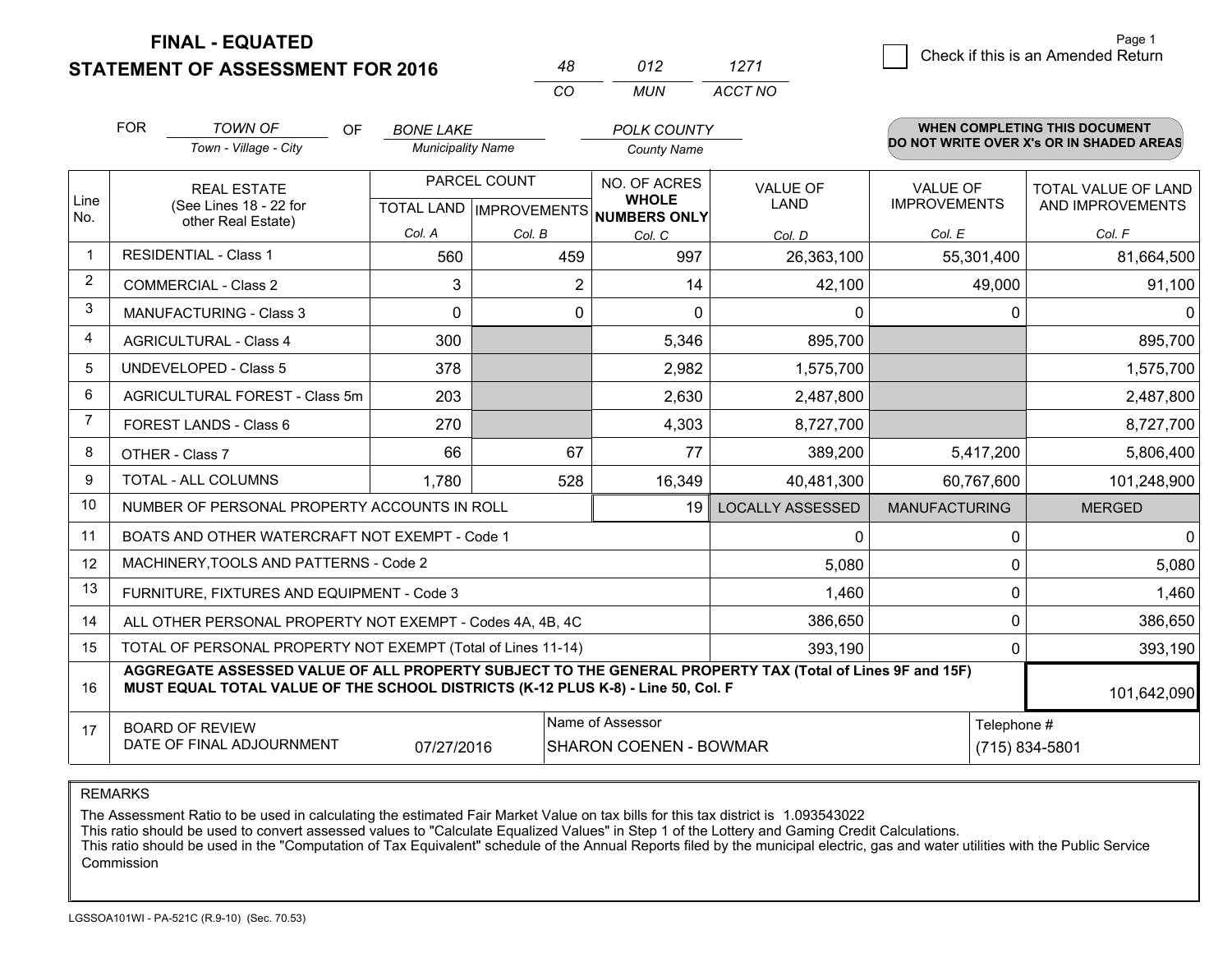*YEAR CO MUN ACCT NO* 2016 <u>48 012 1271</u>

Do not confuse FOREST LANDS (Line 7) with FOREST CROPS (in this section) - They are **NOT** the same

|    |                                                               |                                             |  | Private Forest Crop - Reg Class @ 10¢ per acre                                 |             |                 | Private Forest Crop - Reg Class @ \$2.52 per acre                            |           |                    |
|----|---------------------------------------------------------------|---------------------------------------------|--|--------------------------------------------------------------------------------|-------------|-----------------|------------------------------------------------------------------------------|-----------|--------------------|
| 18 | (a) PARCELS                                                   | (b) ACRES                                   |  | (c) ASSESSED VALUE                                                             |             | (d) PARCELS     | (e) ACRES                                                                    |           | (f) ASSESSED VALUE |
|    |                                                               |                                             |  |                                                                                |             |                 | Entered Before 2005 Managed Forest - Ferrous Mining CLOSED @ \$8.27 per acre |           |                    |
| 19 | (a) PARCELS                                                   | (b) ACRES                                   |  | Private Forest Crop - Special Class @ 20¢ per acre<br>(c) ASSESSED VALUE       |             | (d) PARCELS     | (e) ACRES                                                                    |           | (f) ASSESSED VALUE |
|    |                                                               |                                             |  |                                                                                |             |                 |                                                                              |           |                    |
|    |                                                               |                                             |  |                                                                                |             |                 |                                                                              |           |                    |
|    |                                                               | Entered Before 2005 Managed Forest - OPEN @ |  | \$.79 per acre                                                                 |             |                 | Entered Before 2005 Managed Forest - CLOSED @ \$1.87 per acre                |           |                    |
| 20 | (a) PARCELS                                                   | (b) ACRES                                   |  | (c) ASSESSED VALUE                                                             |             | (d) PARCELS     | (e) ACRES                                                                    |           | (f) ASSESSED VALUE |
|    | 3                                                             | 64                                          |  | 122.000                                                                        |             | 21              | 544.65                                                                       |           |                    |
|    | Entered After 2004 Managed Forest - OPEN @<br>\$2.14 per acre |                                             |  |                                                                                |             |                 | Entered After 2004 Managed Forest - CLOSED @ \$10.68 per acre                |           |                    |
| 21 | (a) PARCELS                                                   | (b) ACRES                                   |  | (c) ASSESSED VALUE                                                             | (d) PARCELS |                 | (e) ACRES                                                                    |           | (f) ASSESSED VALUE |
|    |                                                               |                                             |  |                                                                                |             |                 |                                                                              |           |                    |
|    |                                                               | 40                                          |  | 68,000                                                                         |             | 18<br>402       |                                                                              | 1,072,400 |                    |
| 22 | (a) County Forest Cropland Acres                              |                                             |  | (b) Federal Acres                                                              |             | (c) State Acres | (d) County (NOT FOREST CROP) Acres                                           |           | (e) Other Acres    |
|    |                                                               |                                             |  |                                                                                |             | 3,100.61        | 68.67                                                                        |           | 272.48             |
|    |                                                               |                                             |  | Assessed Value of Omitted Property From Prior Years (Sec. 70.44)               |             |                 | Assessed Value of Sec. 70.43 Corrections of Errors by Assessors              |           |                    |
|    |                                                               | (a) REAL ESTATE                             |  | (b) PERSONAL                                                                   |             |                 | (c1) REAL ESTATE                                                             |           | (c2) PERSONAL      |
| 23 |                                                               | 10.000                                      |  |                                                                                |             |                 |                                                                              |           |                    |
|    |                                                               |                                             |  | Manufacturing Equated Value of Omitted Property From Prior Years (Sec. 70.995) |             |                 | Mfg. Equated Value of Sec.70.43 Corrections of Errors by Assessors           |           |                    |
|    |                                                               | (d) REAL ESTATE                             |  | (e) PERSONAL                                                                   |             |                 | (f1) REAL ESTATE                                                             |           | (f2) PERSONAL      |
|    |                                                               |                                             |  |                                                                                |             |                 |                                                                              |           |                    |

# **SPECIAL DISTRICTS**

| <b>Line</b><br>No. | Enter 6-digit<br><b>Special District</b><br>Code (Col. A) | <b>Account</b><br><b>Number</b><br>(Col. B) | <b>Special District Name</b><br>(Col. C) | <b>Locally Assessed Value</b><br>of Real Estate and<br>Personal Property (Col. D) | Mfg Value of Real Estate<br>and Personal Property<br>(Col. E) | <b>Merged Value of</b><br><b>Real Estate and</b><br>Personal Property (Col. F) |
|--------------------|-----------------------------------------------------------|---------------------------------------------|------------------------------------------|-----------------------------------------------------------------------------------|---------------------------------------------------------------|--------------------------------------------------------------------------------|
| 24                 | 488060                                                    | 0293                                        | <b>BONE LAKE MANAGEMENT DISTRICT</b>     | 18,323,400                                                                        |                                                               | 18,323,400                                                                     |
| 25                 |                                                           |                                             |                                          |                                                                                   |                                                               |                                                                                |
| 26                 |                                                           |                                             |                                          |                                                                                   |                                                               |                                                                                |
| 27                 |                                                           |                                             |                                          |                                                                                   |                                                               |                                                                                |
| 28                 |                                                           |                                             |                                          |                                                                                   |                                                               |                                                                                |
| 29                 |                                                           |                                             |                                          |                                                                                   |                                                               |                                                                                |
| 30                 |                                                           |                                             |                                          |                                                                                   |                                                               |                                                                                |
| 31                 |                                                           |                                             |                                          |                                                                                   |                                                               |                                                                                |
| 32                 |                                                           |                                             |                                          |                                                                                   |                                                               |                                                                                |
| 33                 |                                                           |                                             |                                          |                                                                                   |                                                               |                                                                                |
| 34                 |                                                           |                                             |                                          |                                                                                   |                                                               |                                                                                |
| 35                 |                                                           |                                             |                                          |                                                                                   |                                                               |                                                                                |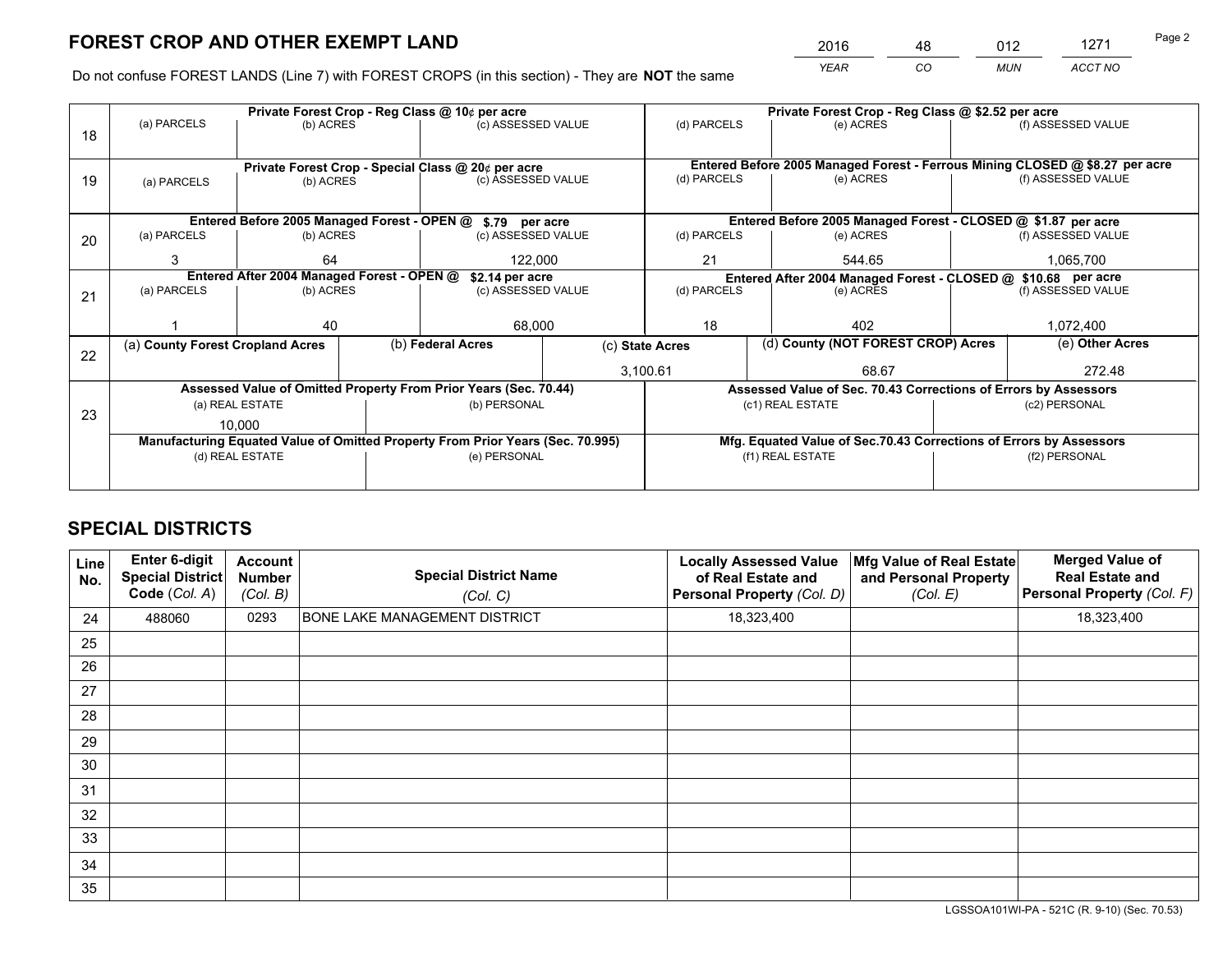|             |                                                                 |                                                                                        |                                                         | <b>YEAR</b>                                                                       | CO<br><b>MUN</b>                                              | ACCT NO                                                                        |
|-------------|-----------------------------------------------------------------|----------------------------------------------------------------------------------------|---------------------------------------------------------|-----------------------------------------------------------------------------------|---------------------------------------------------------------|--------------------------------------------------------------------------------|
| Line<br>No. | <b>Enter 6-digit</b><br><b>School District</b><br>Code (Col. A) | <b>Account</b><br><b>School District Name</b><br><b>Number</b><br>(Col. B)<br>(Col. C) |                                                         | <b>Locally Assessed Value</b><br>of Real Estate and<br>Personal Property (Col. D) | Mfg Value of Real Estate<br>and Personal Property<br>(Col. E) | <b>Merged Value of</b><br><b>Real Estate and</b><br>Personal Property (Col. F) |
|             | A. SCHOOL DISTRICTS (K-8 and K-12)                              |                                                                                        |                                                         |                                                                                   |                                                               |                                                                                |
| 36          | 481939                                                          | 0290                                                                                   | SCH D OF FREDERIC                                       | 11,107,100                                                                        |                                                               | 11,107,100                                                                     |
| 37          | 483213                                                          | 0291                                                                                   | SCH D OF LUCK                                           | 90,534,990                                                                        |                                                               | 90,534,990                                                                     |
| 38          |                                                                 |                                                                                        |                                                         |                                                                                   |                                                               |                                                                                |
| 39          |                                                                 |                                                                                        |                                                         |                                                                                   |                                                               |                                                                                |
| 40          |                                                                 |                                                                                        |                                                         |                                                                                   |                                                               |                                                                                |
| 41          |                                                                 |                                                                                        |                                                         |                                                                                   |                                                               |                                                                                |
| 42          |                                                                 |                                                                                        |                                                         |                                                                                   |                                                               |                                                                                |
| 43          |                                                                 |                                                                                        |                                                         |                                                                                   |                                                               |                                                                                |
| 44          |                                                                 |                                                                                        |                                                         |                                                                                   |                                                               |                                                                                |
| 45<br>46    |                                                                 |                                                                                        |                                                         |                                                                                   |                                                               |                                                                                |
|             |                                                                 |                                                                                        |                                                         |                                                                                   |                                                               |                                                                                |
| 47<br>48    |                                                                 |                                                                                        |                                                         |                                                                                   |                                                               |                                                                                |
| 49          |                                                                 |                                                                                        |                                                         |                                                                                   |                                                               |                                                                                |
| 50          |                                                                 |                                                                                        | TOTAL ASSESSED VALUE OF SCHOOL DISTRICTS (K-8 and K-12) | 101,642,090                                                                       |                                                               | 101,642,090                                                                    |
|             | <b>B.</b><br><b>UNION HIGH SCHOOL DISTRICTS</b>                 |                                                                                        |                                                         |                                                                                   |                                                               |                                                                                |
| 51          |                                                                 |                                                                                        |                                                         |                                                                                   |                                                               |                                                                                |
| 52          |                                                                 |                                                                                        |                                                         |                                                                                   |                                                               |                                                                                |
| 53          |                                                                 |                                                                                        |                                                         |                                                                                   |                                                               |                                                                                |
| 54          |                                                                 |                                                                                        |                                                         |                                                                                   |                                                               |                                                                                |
| 55          |                                                                 |                                                                                        | TOTAL ASSESSED VALUE OF UNION HIGH SCHOOLS              |                                                                                   |                                                               |                                                                                |
|             | <b>TECHNICAL COLLEGE DISTRICTS</b><br>C.                        |                                                                                        |                                                         |                                                                                   |                                                               |                                                                                |
| 56          | 001700                                                          | 0016                                                                                   | WISCONSIN INDIANHEAD TECH COLLEGE SHEL                  | 101,642,090                                                                       |                                                               | 101,642,090                                                                    |
| 57          |                                                                 |                                                                                        |                                                         |                                                                                   |                                                               |                                                                                |
| 58          |                                                                 |                                                                                        |                                                         |                                                                                   |                                                               |                                                                                |
| 59          |                                                                 |                                                                                        | TOTAL ASSESSED VALUE OF TECHNICAL COLLEGES              | 101,642,090                                                                       |                                                               | 101,642,090                                                                    |

48

012

# *I hereby certify, to the best of my knowledge and belief, this form is complete and correct.*

**SCHOOL DISTRICTS**

| Print name of preparer | Title                    |                | Date (MM / DD / CCYY) |
|------------------------|--------------------------|----------------|-----------------------|
|                        |                          |                |                       |
| Signature of preparer  | Contact Telephone Number | E-mail address |                       |
|                        | $\sim$                   |                |                       |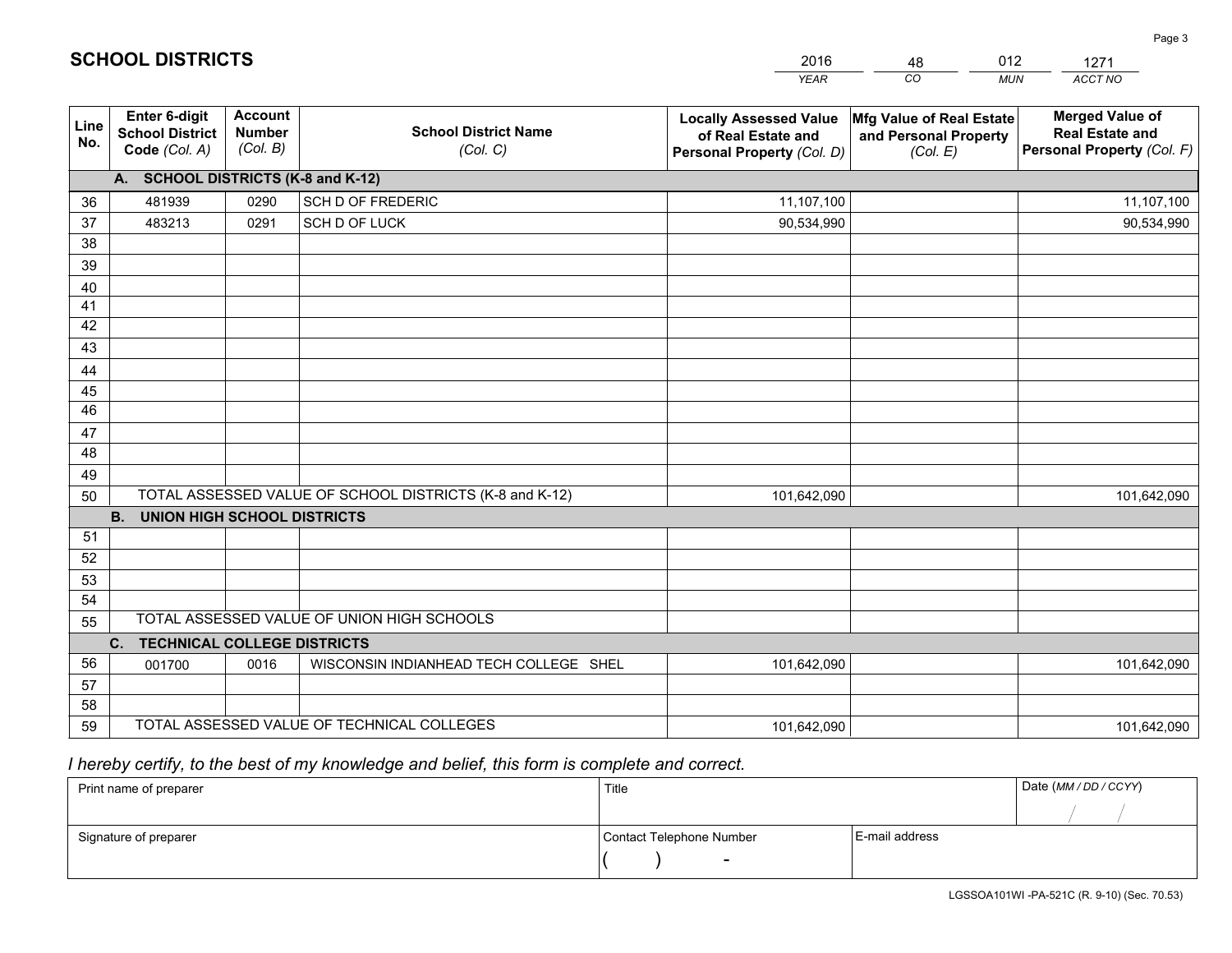### **HIGHLIGHTS**

- 1. Complete the Statement of Assessment after the Board of Review. Reflect any changes made there.
- 2. Use black ink to complete.
- 3. Line 16 must equal Line 50, Col D.
- 4. Line 55 must equal the total of K-8 schools listed on lines 36-49. Do not include K-12 schools in this comparision.
- 5. Line 59, Col. D must equal Line 16.
- 6. Special District, School District and Technical College District values must include both real estate and personal property. Examples of Special districts are: town sanitary districts, public inland lake protection and rehabilitation districts, and metropolitan sewerage districts.
- 7. DO NOT INCLUDE Manufacturing property values.DOR will print these values on the final SOA.

DARRELL FRANDSEN TOWN OF BONE LAKE

TOWN OF BONE LAKE DARRELL FRANDSEN

954 280TH AVE

FREDERIC, WI 54837 - 5002

FREDERIC, WI 54837 954 280TH AVE

5002  $\mathbf{I}$ 

 8. Accuracy of this form is very important. The values reported directly affect the equalized value DOR calculates for school and special districts.

#### **Page 1:**

 If not prefilled, enter the tax year,county and municipal code,municipal type, municipal name and county name on the top of form.

Check the Amended box, if filing an amended / corrected SOA.

 Report the parcel count, acres and assessed value of taxable general property, total parcel count, (real and personal), total acres, and values from final figures set by the Board of Review.

- A. Real Estate land and improvements (buildings, etc.) is reported on lines 1 8, total line 9.
- B. Personal Property is reported on lines 11 14, Column D, total line 15.
- C. To complete this report, use the computer produced summary of the assessment roll that shows these amounts.
- D. Use whole numbers only.
- E. Add each line across and each column down to verify entries.

### **Page 2:**

- A. Report Special Items (not subject to general property tax).
- 1. Private Forest Croplands and Managed Forest Lands are reported on lines 18,19, 20 and 21. Be sure to report assessed values **NOT** taxes.
- 2. You should have copies of the orders of entry, orders of withdrawal, etc., to update your assessment roll.
	- 3. Show hundredths of acres (e.g. 39.75).
- 4. Tax exempt lands are reported on line 22.
- 5. Omitted property and sec. 70.43, Wis. Stats., corrections of errors by assessor are reported on line 23. Report real estate and personal property separately. These should be for **prior years**, not something found on the current assessment roll after the board of review.
- B. Special District (Lines 24-35) Include the value of both real and personal property.
- The Department of Revenue (DOR) preprints much of the information regarding names and codes for schools, special districts,etc. If a district is not listed, enter the name and value only, DOR will enter the proper code.

## **Page 3 School Districts:**

Include the value of both real and personal property.

Report School District (regular, elementary, union high school, and technical college).

- 1. Regular (K-12) and Elementary (K-8) school values are reported on lines 36-49, total on line 50.
- 2. Union High School (UHS) (use only if elementary schools are listed on lines 36-49) are reported on lines 51-54. UHS total value (line 55) must equal to the total **elementary school** values reported on lines 36-49. Do notinclude K-12 schools in this comparison.
- 3. Technical College values are reported on lines 56-58, total on line 59.
- 4. Use the computer summary that shows these amounts to complete this report.

#### **This form is due the second Monday in June. File this report only after your Board of Review is complete.**

 *If you have questions: Return forms to:*

Fax number: (608) 264-6887 PO Box 8971

 Email: lgs@revenue.wi.gov Wisconsin Department of Revenue Call: (608) 261-5341 Local Government Services Section 6-97Madison WI 53708-8971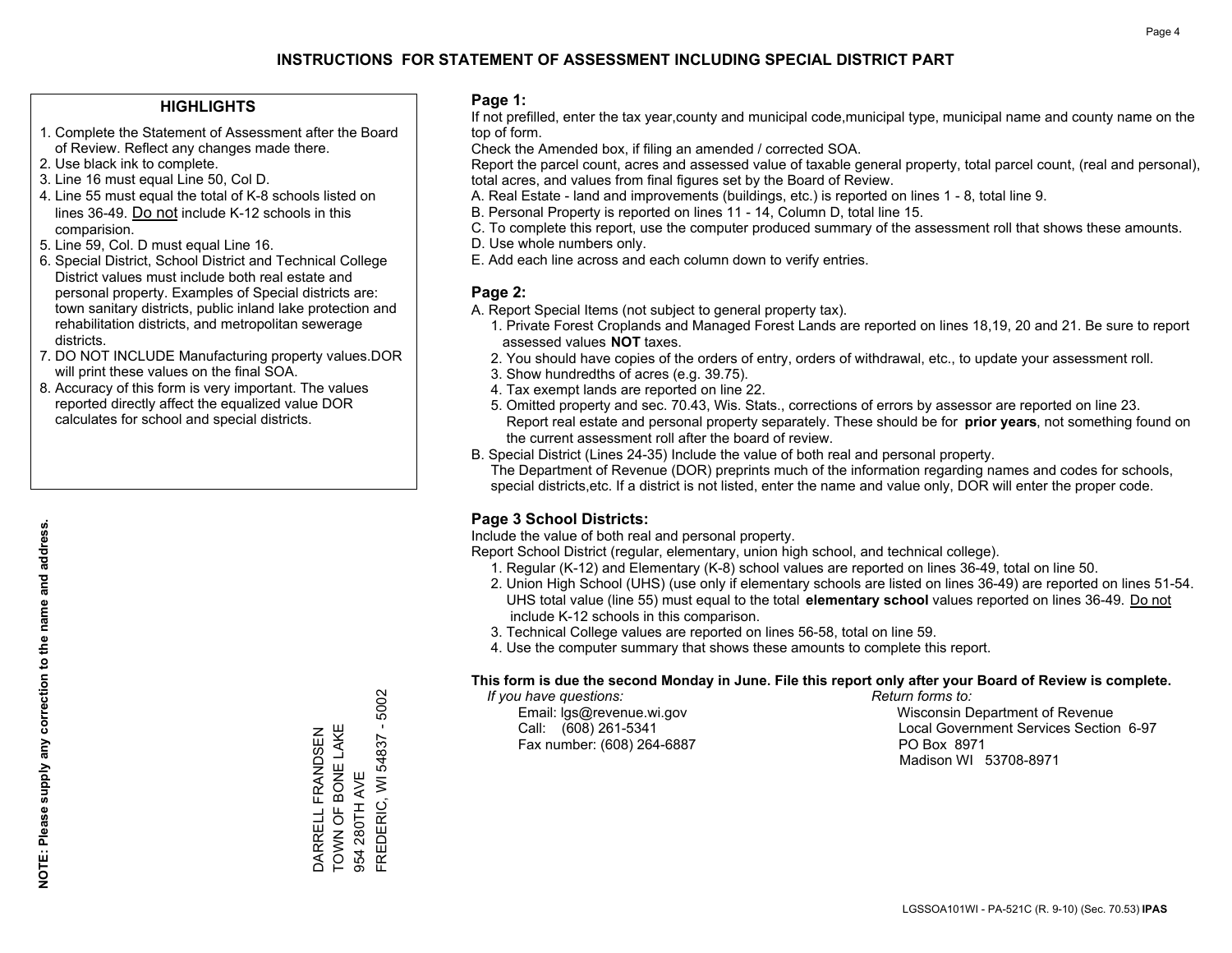**FINAL - EQUATED**

**STATEMENT OF ASSESSMENT FOR 2016** 

| 48 | 014 | 1272        | .<br>$\vert$ $\vert$ Check if this is an Amended Return |
|----|-----|-------------|---------------------------------------------------------|
| CO |     | MUN ACCT NO |                                                         |

|             | <b>FOR</b><br><b>TOWN OF</b><br>OF.<br>Town - Village - City                                                           |                                                                                                                                                                                              | <b>CLAM FALLS</b><br><b>Municipality Name</b>       |          | <b>POLK COUNTY</b><br><b>County Name</b> |                                |                                        | <b>WHEN COMPLETING THIS DOCUMENT</b><br>DO NOT WRITE OVER X's OR IN SHADED AREAS |
|-------------|------------------------------------------------------------------------------------------------------------------------|----------------------------------------------------------------------------------------------------------------------------------------------------------------------------------------------|-----------------------------------------------------|----------|------------------------------------------|--------------------------------|----------------------------------------|----------------------------------------------------------------------------------|
| Line<br>No. |                                                                                                                        | <b>REAL ESTATE</b><br>(See Lines 18 - 22 for<br>other Real Estate)                                                                                                                           | PARCEL COUNT<br>TOTAL LAND MPROVEMENTS NUMBERS ONLY |          | NO. OF ACRES<br><b>WHOLE</b>             | <b>VALUE OF</b><br><b>LAND</b> | <b>VALUE OF</b><br><b>IMPROVEMENTS</b> | <b>TOTAL VALUE OF LAND</b><br>AND IMPROVEMENTS                                   |
|             |                                                                                                                        |                                                                                                                                                                                              | Col. A                                              | Col. B   | Col. C                                   | Col. D                         | Col. E                                 | Col. F                                                                           |
|             |                                                                                                                        | <b>RESIDENTIAL - Class 1</b>                                                                                                                                                                 | 420                                                 | 334      | 776                                      | 5,290,400                      | 23,727,200                             | 29,017,600                                                                       |
| 2           |                                                                                                                        | <b>COMMERCIAL - Class 2</b>                                                                                                                                                                  | 15                                                  | 11       | 22                                       | 248,900                        | 785,100                                | 1,034,000                                                                        |
| 3           |                                                                                                                        | <b>MANUFACTURING - Class 3</b>                                                                                                                                                               | $\Omega$                                            | $\Omega$ | $\Omega$                                 | 0                              | $\Omega$                               | $\Omega$                                                                         |
| 4           |                                                                                                                        | <b>AGRICULTURAL - Class 4</b>                                                                                                                                                                | 298                                                 |          | 5,273                                    | 725,500                        |                                        | 725,500                                                                          |
| 5           |                                                                                                                        | <b>UNDEVELOPED - Class 5</b>                                                                                                                                                                 | 331                                                 |          | 1,991                                    | 1,394,950                      |                                        | 1,394,950                                                                        |
| 6           |                                                                                                                        | AGRICULTURAL FOREST - Class 5m                                                                                                                                                               | 176                                                 |          | 2,883                                    | 2,772,600                      |                                        | 2,772,600                                                                        |
| 7           |                                                                                                                        | FOREST LANDS - Class 6                                                                                                                                                                       | 302                                                 |          | 6,295                                    | 12,069,200                     |                                        | 12,069,200                                                                       |
| 8           |                                                                                                                        | OTHER - Class 7                                                                                                                                                                              | 27                                                  | 28       | 64                                       | 203,200                        | 2,230,600                              | 2,433,800                                                                        |
| 9           |                                                                                                                        | TOTAL - ALL COLUMNS                                                                                                                                                                          | 1,569                                               | 373      | 17,304                                   | 22,704,750                     | 26,742,900                             | 49,447,650                                                                       |
| 10          |                                                                                                                        | NUMBER OF PERSONAL PROPERTY ACCOUNTS IN ROLL                                                                                                                                                 |                                                     |          | 66                                       | <b>LOCALLY ASSESSED</b>        | <b>MANUFACTURING</b>                   | <b>MERGED</b>                                                                    |
| 11          |                                                                                                                        | BOATS AND OTHER WATERCRAFT NOT EXEMPT - Code 1                                                                                                                                               |                                                     |          |                                          | $\Omega$                       | $\Omega$                               | $\mathbf{0}$                                                                     |
| 12          |                                                                                                                        | MACHINERY, TOOLS AND PATTERNS - Code 2                                                                                                                                                       |                                                     |          |                                          | 125,000                        | 0                                      | 125,000                                                                          |
| 13          |                                                                                                                        | FURNITURE, FIXTURES AND EQUIPMENT - Code 3                                                                                                                                                   |                                                     |          |                                          | 30,200                         | 0                                      | 30,200                                                                           |
| 14          |                                                                                                                        | ALL OTHER PERSONAL PROPERTY NOT EXEMPT - Codes 4A, 4B, 4C                                                                                                                                    |                                                     |          |                                          | 138,000                        | $\Omega$                               | 138,000                                                                          |
| 15          |                                                                                                                        | TOTAL OF PERSONAL PROPERTY NOT EXEMPT (Total of Lines 11-14)                                                                                                                                 |                                                     |          |                                          | 293,200                        | $\Omega$                               | 293,200                                                                          |
| 16          |                                                                                                                        | AGGREGATE ASSESSED VALUE OF ALL PROPERTY SUBJECT TO THE GENERAL PROPERTY TAX (Total of Lines 9F and 15F)<br>MUST EQUAL TOTAL VALUE OF THE SCHOOL DISTRICTS (K-12 PLUS K-8) - Line 50, Col. F |                                                     |          |                                          |                                |                                        | 49,740,850                                                                       |
| 17          | Name of Assessor<br>Telephone #<br><b>BOARD OF REVIEW</b><br>DATE OF FINAL ADJOURNMENT<br>DARRELL KLEVEN<br>10/12/2016 |                                                                                                                                                                                              |                                                     |          |                                          |                                |                                        | (715) 287-4737                                                                   |

*CO*

REMARKS

The Assessment Ratio to be used in calculating the estimated Fair Market Value on tax bills for this tax district is .961906337<br>This ratio should be used to convert assessed values to "Calculate Equalized Values" in Step 1 Commission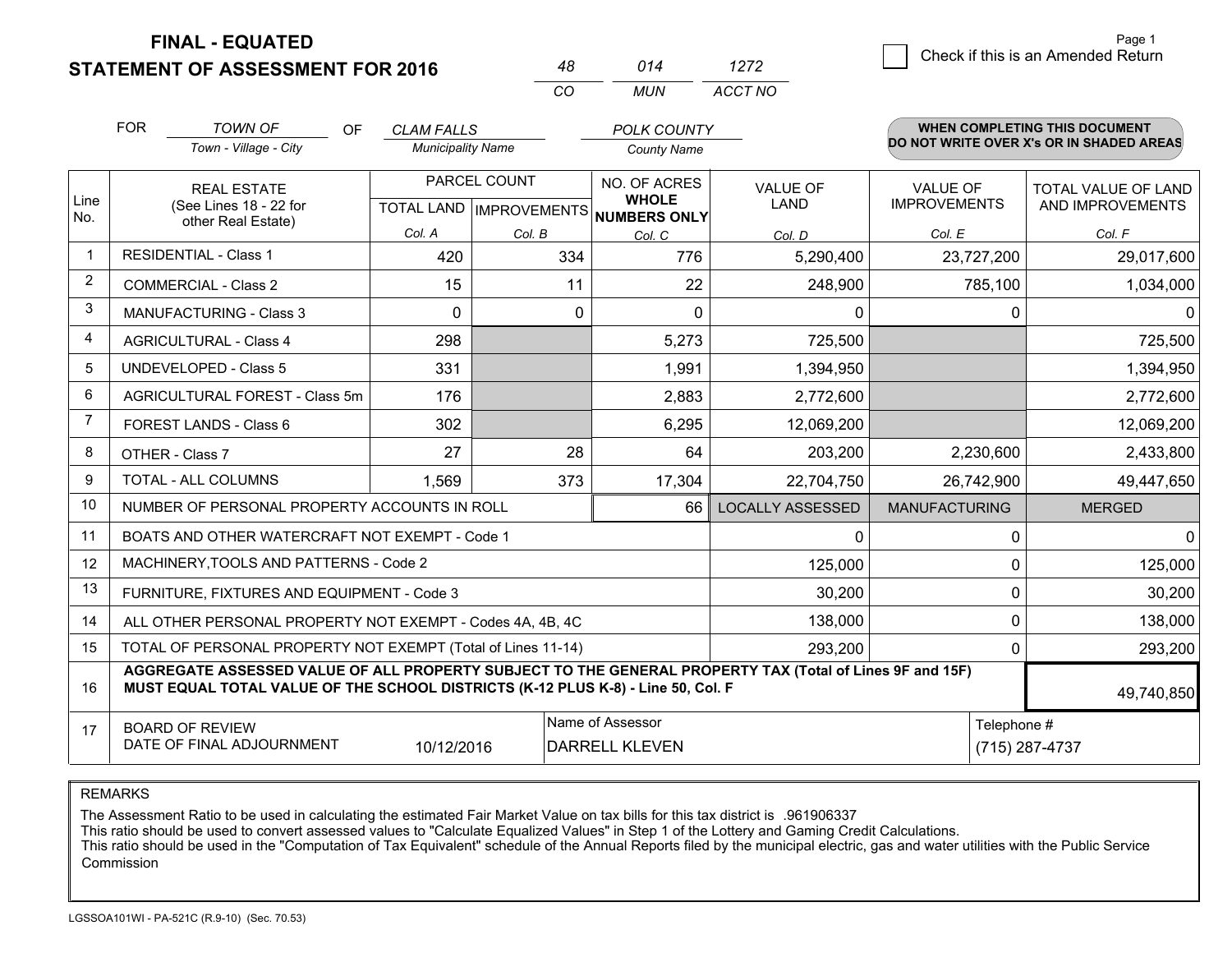*YEAR CO MUN ACCT NO* 2016 <u>48 014 1272</u>

Do not confuse FOREST LANDS (Line 7) with FOREST CROPS (in this section) - They are **NOT** the same

|    |                                                               |                                 |  | Private Forest Crop - Reg Class @ 10¢ per acre                                 |                 |                                                                              | Private Forest Crop - Reg Class @ \$2.52 per acre                  |                    |                    |
|----|---------------------------------------------------------------|---------------------------------|--|--------------------------------------------------------------------------------|-----------------|------------------------------------------------------------------------------|--------------------------------------------------------------------|--------------------|--------------------|
| 18 | (a) PARCELS                                                   | (b) ACRES                       |  | (c) ASSESSED VALUE                                                             |                 | (d) PARCELS                                                                  | (e) ACRES                                                          |                    | (f) ASSESSED VALUE |
|    |                                                               |                                 |  |                                                                                |                 |                                                                              |                                                                    |                    |                    |
|    |                                                               |                                 |  | Private Forest Crop - Special Class @ 20¢ per acre                             |                 | Entered Before 2005 Managed Forest - Ferrous Mining CLOSED @ \$8.27 per acre |                                                                    |                    |                    |
| 19 | (a) PARCELS                                                   | (c) ASSESSED VALUE<br>(b) ACRES |  |                                                                                | (d) PARCELS     | (e) ACRES                                                                    |                                                                    | (f) ASSESSED VALUE |                    |
|    |                                                               |                                 |  |                                                                                |                 |                                                                              |                                                                    |                    |                    |
|    |                                                               |                                 |  | Entered Before 2005 Managed Forest - OPEN @ \$.79 per acre                     |                 |                                                                              | Entered Before 2005 Managed Forest - CLOSED @ \$1.87 per acre      |                    |                    |
| 20 | (a) PARCELS                                                   | (b) ACRES                       |  | (c) ASSESSED VALUE                                                             |                 | (d) PARCELS                                                                  | (e) ACRES                                                          |                    | (f) ASSESSED VALUE |
|    | 2                                                             | 46                              |  | 87.000                                                                         |                 | 27<br>952.78                                                                 |                                                                    | 1,729,600          |                    |
|    | Entered After 2004 Managed Forest - OPEN @<br>\$2.14 per acre |                                 |  |                                                                                |                 |                                                                              | Entered After 2004 Managed Forest - CLOSED @ \$10.68 per acre      |                    | (f) ASSESSED VALUE |
| 21 | (a) PARCELS                                                   | (b) ACRES                       |  | (c) ASSESSED VALUE                                                             | (d) PARCELS     |                                                                              | (e) ACRES                                                          |                    |                    |
|    |                                                               |                                 |  |                                                                                |                 |                                                                              |                                                                    |                    |                    |
|    |                                                               | 40                              |  | 80,000                                                                         |                 | 56<br>1.671.22                                                               |                                                                    | 3,278,500          |                    |
| 22 | (a) County Forest Cropland Acres                              |                                 |  | (b) Federal Acres                                                              | (c) State Acres |                                                                              | (d) County (NOT FOREST CROP) Acres                                 |                    | (e) Other Acres    |
|    |                                                               |                                 |  |                                                                                |                 | 1,989.9<br>166.34                                                            |                                                                    |                    | 279.83             |
|    |                                                               |                                 |  | Assessed Value of Omitted Property From Prior Years (Sec. 70.44)               |                 |                                                                              | Assessed Value of Sec. 70.43 Corrections of Errors by Assessors    |                    |                    |
| 23 |                                                               | (a) REAL ESTATE                 |  | (b) PERSONAL                                                                   |                 |                                                                              | (c1) REAL ESTATE                                                   |                    | (c2) PERSONAL      |
|    |                                                               |                                 |  |                                                                                |                 |                                                                              |                                                                    |                    |                    |
|    |                                                               |                                 |  | Manufacturing Equated Value of Omitted Property From Prior Years (Sec. 70.995) |                 |                                                                              | Mfg. Equated Value of Sec.70.43 Corrections of Errors by Assessors |                    |                    |
|    | (d) REAL ESTATE                                               |                                 |  | (e) PERSONAL                                                                   |                 |                                                                              | (f1) REAL ESTATE                                                   |                    | (f2) PERSONAL      |
|    |                                                               |                                 |  |                                                                                |                 |                                                                              |                                                                    |                    |                    |

# **SPECIAL DISTRICTS**

| Line<br>No. | <b>Enter 6-digit</b><br>Special District<br>Code (Col. A) | Account<br><b>Number</b><br>(Col. B) | <b>Special District Name</b><br>(Col. C) | <b>Locally Assessed Value</b><br>of Real Estate and<br><b>Personal Property (Col. D)</b> | Mfg Value of Real Estate<br>and Personal Property<br>(Col. E) | <b>Merged Value of</b><br><b>Real Estate and</b><br>Personal Property (Col. F) |
|-------------|-----------------------------------------------------------|--------------------------------------|------------------------------------------|------------------------------------------------------------------------------------------|---------------------------------------------------------------|--------------------------------------------------------------------------------|
| 24          | 487100                                                    | 0285                                 | LEWIS SANITARY DISTRICT                  | 2,673,100                                                                                |                                                               | 2,673,100                                                                      |
| 25          | 487110                                                    | 0286                                 | <b>CLAM FALLS PLAT SANITARY DISTRICT</b> | 2,672,500                                                                                |                                                               | 2,672,500                                                                      |
| 26          |                                                           |                                      |                                          |                                                                                          |                                                               |                                                                                |
| 27          |                                                           |                                      |                                          |                                                                                          |                                                               |                                                                                |
| 28          |                                                           |                                      |                                          |                                                                                          |                                                               |                                                                                |
| 29          |                                                           |                                      |                                          |                                                                                          |                                                               |                                                                                |
| 30          |                                                           |                                      |                                          |                                                                                          |                                                               |                                                                                |
| 31          |                                                           |                                      |                                          |                                                                                          |                                                               |                                                                                |
| 32          |                                                           |                                      |                                          |                                                                                          |                                                               |                                                                                |
| 33          |                                                           |                                      |                                          |                                                                                          |                                                               |                                                                                |
| 34          |                                                           |                                      |                                          |                                                                                          |                                                               |                                                                                |
| 35          |                                                           |                                      |                                          |                                                                                          |                                                               |                                                                                |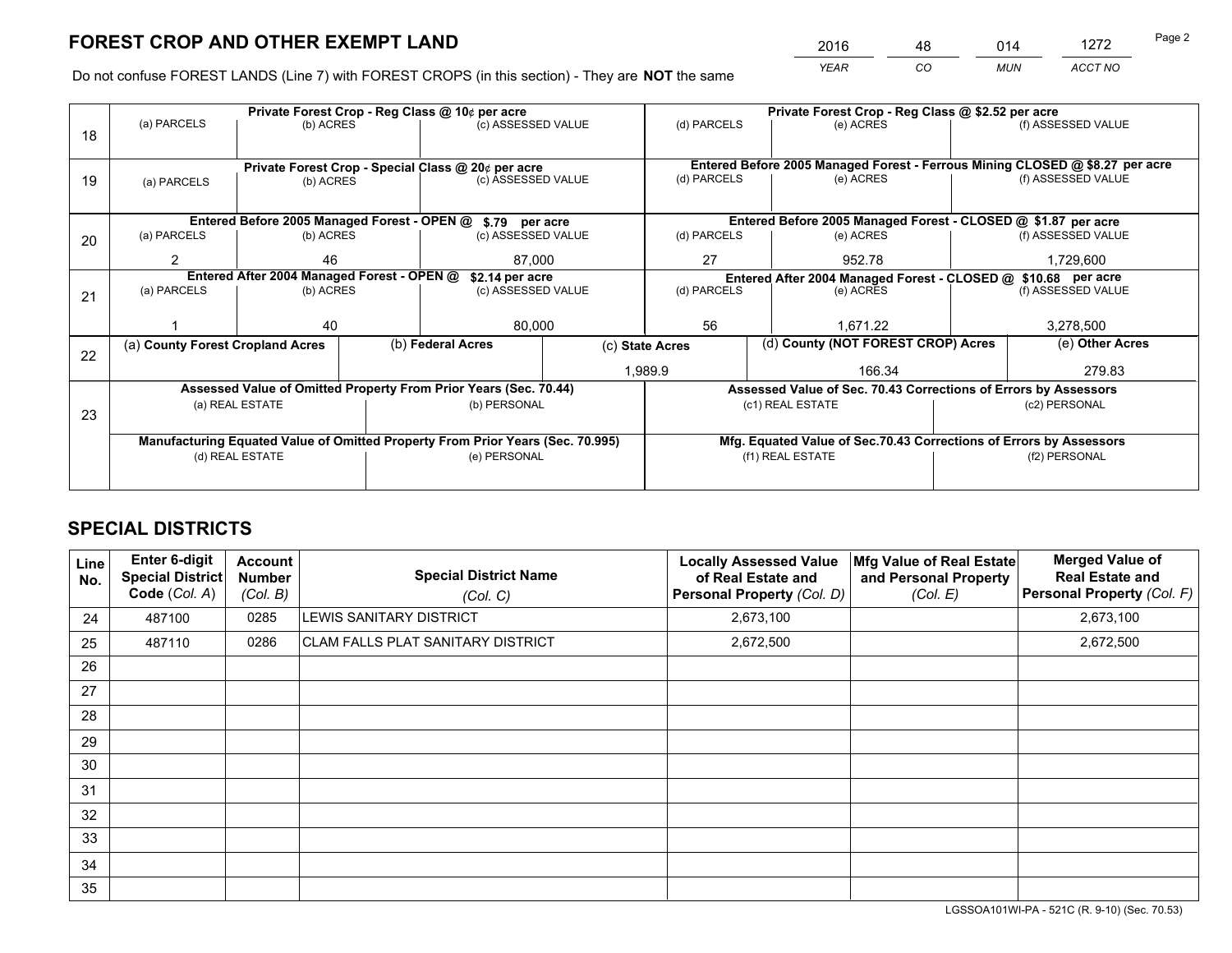|             |                                                                 |                                             |                                                         | <b>YEAR</b>                                                                       | CO<br><b>MUN</b>                                              | ACCT NO                                                                        |  |  |  |  |  |  |
|-------------|-----------------------------------------------------------------|---------------------------------------------|---------------------------------------------------------|-----------------------------------------------------------------------------------|---------------------------------------------------------------|--------------------------------------------------------------------------------|--|--|--|--|--|--|
| Line<br>No. | <b>Enter 6-digit</b><br><b>School District</b><br>Code (Col. A) | <b>Account</b><br><b>Number</b><br>(Col. B) | <b>School District Name</b><br>(Col. C)                 | <b>Locally Assessed Value</b><br>of Real Estate and<br>Personal Property (Col. D) | Mfg Value of Real Estate<br>and Personal Property<br>(Col. E) | <b>Merged Value of</b><br><b>Real Estate and</b><br>Personal Property (Col. F) |  |  |  |  |  |  |
|             | A. SCHOOL DISTRICTS (K-8 and K-12)                              |                                             |                                                         |                                                                                   |                                                               |                                                                                |  |  |  |  |  |  |
| 36          | 481939                                                          | 0290                                        | SCH D OF FREDERIC                                       | 49,740,850                                                                        |                                                               | 49,740,850                                                                     |  |  |  |  |  |  |
| 37          |                                                                 |                                             |                                                         |                                                                                   |                                                               |                                                                                |  |  |  |  |  |  |
| 38          |                                                                 |                                             |                                                         |                                                                                   |                                                               |                                                                                |  |  |  |  |  |  |
| 39          |                                                                 |                                             |                                                         |                                                                                   |                                                               |                                                                                |  |  |  |  |  |  |
| 40          |                                                                 |                                             |                                                         |                                                                                   |                                                               |                                                                                |  |  |  |  |  |  |
| 41          |                                                                 |                                             |                                                         |                                                                                   |                                                               |                                                                                |  |  |  |  |  |  |
| 42          |                                                                 |                                             |                                                         |                                                                                   |                                                               |                                                                                |  |  |  |  |  |  |
| 43          |                                                                 |                                             |                                                         |                                                                                   |                                                               |                                                                                |  |  |  |  |  |  |
| 44          |                                                                 |                                             |                                                         |                                                                                   |                                                               |                                                                                |  |  |  |  |  |  |
| 45<br>46    |                                                                 |                                             |                                                         |                                                                                   |                                                               |                                                                                |  |  |  |  |  |  |
|             |                                                                 |                                             |                                                         |                                                                                   |                                                               |                                                                                |  |  |  |  |  |  |
| 47<br>48    |                                                                 |                                             |                                                         |                                                                                   |                                                               |                                                                                |  |  |  |  |  |  |
| 49          |                                                                 |                                             |                                                         |                                                                                   |                                                               |                                                                                |  |  |  |  |  |  |
| 50          |                                                                 |                                             | TOTAL ASSESSED VALUE OF SCHOOL DISTRICTS (K-8 and K-12) | 49,740,850                                                                        |                                                               | 49,740,850                                                                     |  |  |  |  |  |  |
|             | <b>B.</b><br><b>UNION HIGH SCHOOL DISTRICTS</b>                 |                                             |                                                         |                                                                                   |                                                               |                                                                                |  |  |  |  |  |  |
| 51          |                                                                 |                                             |                                                         |                                                                                   |                                                               |                                                                                |  |  |  |  |  |  |
| 52          |                                                                 |                                             |                                                         |                                                                                   |                                                               |                                                                                |  |  |  |  |  |  |
| 53          |                                                                 |                                             |                                                         |                                                                                   |                                                               |                                                                                |  |  |  |  |  |  |
| 54          |                                                                 |                                             |                                                         |                                                                                   |                                                               |                                                                                |  |  |  |  |  |  |
| 55          |                                                                 |                                             | TOTAL ASSESSED VALUE OF UNION HIGH SCHOOLS              |                                                                                   |                                                               |                                                                                |  |  |  |  |  |  |
|             | C.<br><b>TECHNICAL COLLEGE DISTRICTS</b>                        |                                             |                                                         |                                                                                   |                                                               |                                                                                |  |  |  |  |  |  |
| 56          | 001700                                                          | 0016                                        | WISCONSIN INDIANHEAD TECH COLLEGE SHEL                  | 49,740,850                                                                        |                                                               | 49,740,850                                                                     |  |  |  |  |  |  |
| 57          |                                                                 |                                             |                                                         |                                                                                   |                                                               |                                                                                |  |  |  |  |  |  |
| 58          |                                                                 |                                             |                                                         |                                                                                   |                                                               |                                                                                |  |  |  |  |  |  |
| 59          |                                                                 |                                             | TOTAL ASSESSED VALUE OF TECHNICAL COLLEGES              | 49,740,850                                                                        |                                                               | 49,740,850                                                                     |  |  |  |  |  |  |

48

014

 *I hereby certify, to the best of my knowledge and belief, this form is complete and correct.*

**SCHOOL DISTRICTS**

| Print name of preparer | Title                    |                | Date (MM / DD / CCYY) |
|------------------------|--------------------------|----------------|-----------------------|
|                        |                          |                |                       |
| Signature of preparer  | Contact Telephone Number | E-mail address |                       |
|                        | $\sim$                   |                |                       |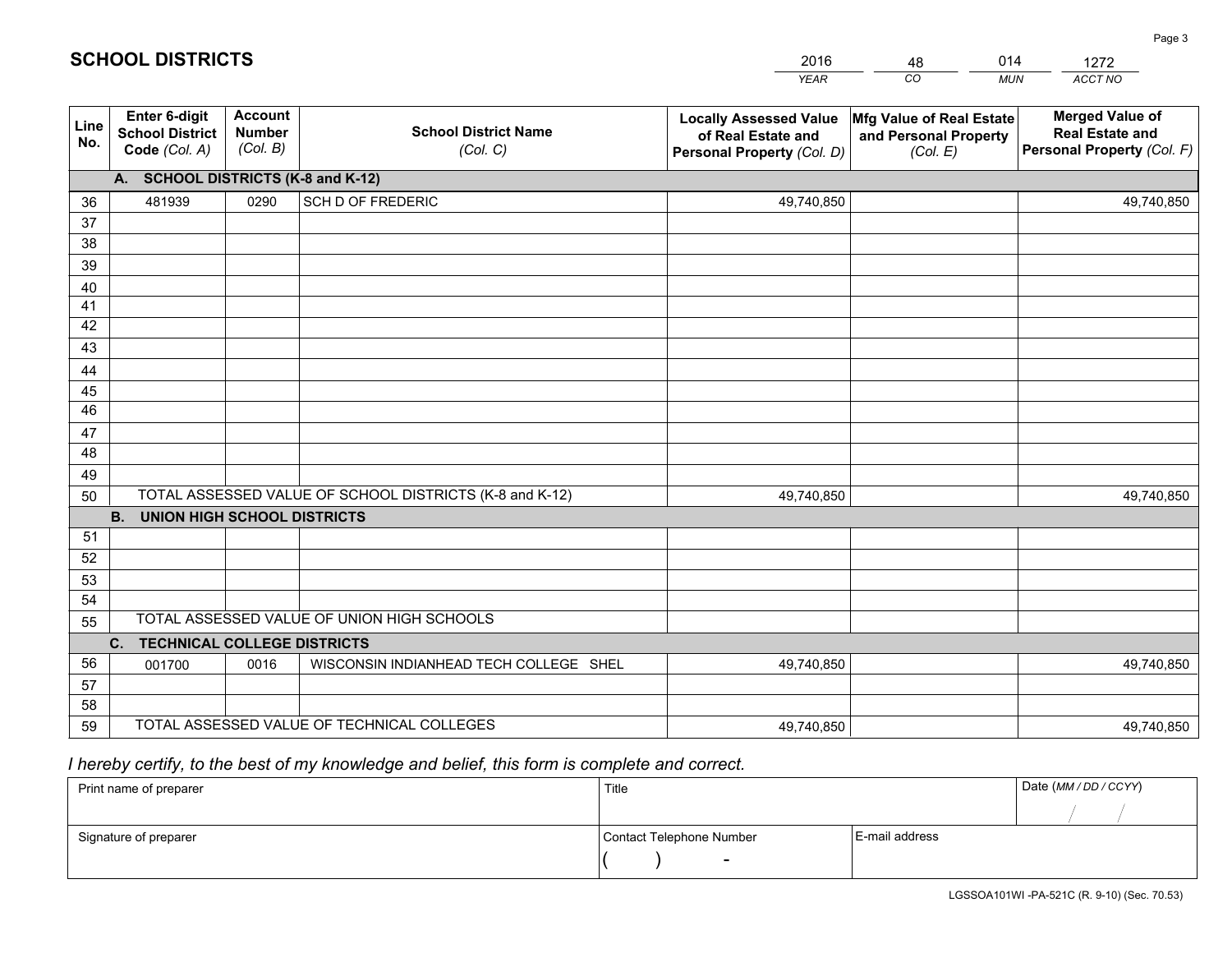### **HIGHLIGHTS**

- 1. Complete the Statement of Assessment after the Board of Review. Reflect any changes made there.
- 2. Use black ink to complete.
- 3. Line 16 must equal Line 50, Col D.
- 4. Line 55 must equal the total of K-8 schools listed on lines 36-49. Do not include K-12 schools in this comparision.
- 5. Line 59, Col. D must equal Line 16.
- 6. Special District, School District and Technical College District values must include both real estate and personal property. Examples of Special districts are: town sanitary districts, public inland lake protection and rehabilitation districts, and metropolitan sewerage districts.
- 7. DO NOT INCLUDE Manufacturing property values.DOR will print these values on the final SOA.
- 8. Accuracy of this form is very important. The values reported directly affect the equalized value DOR calculates for school and special districts.

### **Page 1:**

 If not prefilled, enter the tax year,county and municipal code,municipal type, municipal name and county name on the top of form.

Check the Amended box, if filing an amended / corrected SOA.

 Report the parcel count, acres and assessed value of taxable general property, total parcel count, (real and personal), total acres, and values from final figures set by the Board of Review.

- A. Real Estate land and improvements (buildings, etc.) is reported on lines 1 8, total line 9.
- B. Personal Property is reported on lines 11 14, Column D, total line 15.
- C. To complete this report, use the computer produced summary of the assessment roll that shows these amounts.
- D. Use whole numbers only.
- E. Add each line across and each column down to verify entries.

### **Page 2:**

- A. Report Special Items (not subject to general property tax).
- 1. Private Forest Croplands and Managed Forest Lands are reported on lines 18,19, 20 and 21. Be sure to report assessed values **NOT** taxes.
- 2. You should have copies of the orders of entry, orders of withdrawal, etc., to update your assessment roll.
	- 3. Show hundredths of acres (e.g. 39.75).
- 4. Tax exempt lands are reported on line 22.
- 5. Omitted property and sec. 70.43, Wis. Stats., corrections of errors by assessor are reported on line 23. Report real estate and personal property separately. These should be for **prior years**, not something found on the current assessment roll after the board of review.
- B. Special District (Lines 24-35) Include the value of both real and personal property.
- The Department of Revenue (DOR) preprints much of the information regarding names and codes for schools, special districts,etc. If a district is not listed, enter the name and value only, DOR will enter the proper code.

### **Page 3 School Districts:**

Include the value of both real and personal property.

Report School District (regular, elementary, union high school, and technical college).

- 1. Regular (K-12) and Elementary (K-8) school values are reported on lines 36-49, total on line 50.
- 2. Union High School (UHS) (use only if elementary schools are listed on lines 36-49) are reported on lines 51-54. UHS total value (line 55) must equal to the total **elementary school** values reported on lines 36-49. Do notinclude K-12 schools in this comparison.
- 3. Technical College values are reported on lines 56-58, total on line 59.
- 4. Use the computer summary that shows these amounts to complete this report.

#### **This form is due the second Monday in June. File this report only after your Board of Review is complete.**

 *If you have questions: Return forms to:*

Fax number: (608) 264-6887 PO Box 8971

 Email: lgs@revenue.wi.gov Wisconsin Department of Revenue Call: (608) 261-5341 Local Government Services Section 6-97Madison WI 53708-8971

TOWN OF CLAM FALLS TOWN OF CLAM FALLS JANE SCHMIDT JANE SCHMIDT

3341 80TH ST

FREDERIC, WI 54837

FREDERIC, WI 3341 80TH ST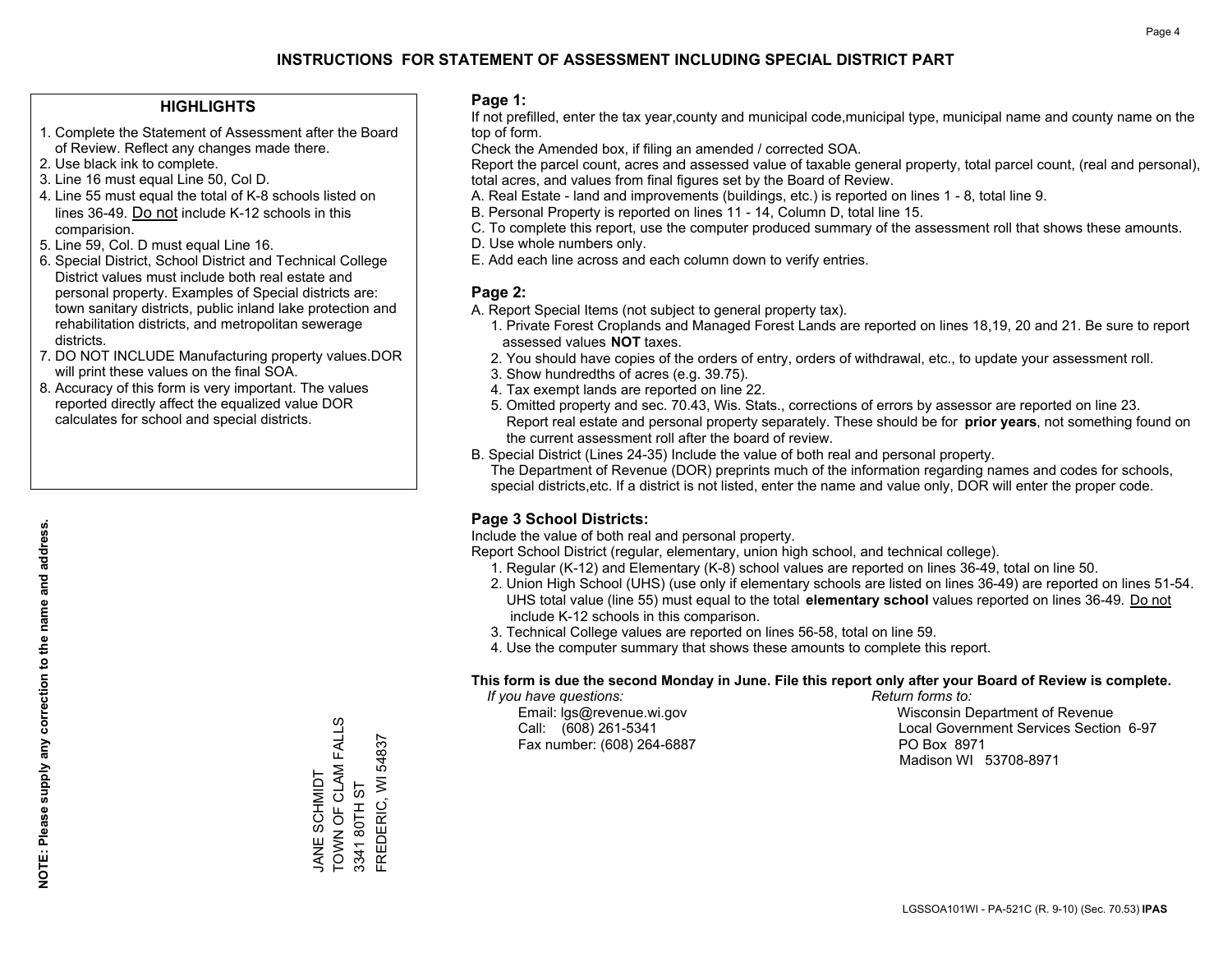**FINAL - EQUATED**

**STATEMENT OF ASSESSMENT FOR 2016** 

| 48   | 016  | 1273    |
|------|------|---------|
| €CO. | MUN. | ACCT NO |

|                | <b>FOR</b>                                                | <b>TOWN OF</b><br><b>OF</b>                                                                                                                                                                  | <b>CLAYTON</b>           |              | <b>POLK COUNTY</b>                   |                         |                      | WHEN COMPLETING THIS DOCUMENT            |
|----------------|-----------------------------------------------------------|----------------------------------------------------------------------------------------------------------------------------------------------------------------------------------------------|--------------------------|--------------|--------------------------------------|-------------------------|----------------------|------------------------------------------|
|                |                                                           | Town - Village - City                                                                                                                                                                        | <b>Municipality Name</b> |              | <b>County Name</b>                   |                         |                      | DO NOT WRITE OVER X's OR IN SHADED AREAS |
|                |                                                           | <b>REAL ESTATE</b>                                                                                                                                                                           |                          | PARCEL COUNT | NO. OF ACRES<br><b>WHOLE</b>         | <b>VALUE OF</b>         | <b>VALUE OF</b>      | TOTAL VALUE OF LAND                      |
| Line<br>No.    |                                                           | (See Lines 18 - 22 for<br>other Real Estate)                                                                                                                                                 |                          |              | TOTAL LAND IMPROVEMENTS NUMBERS ONLY | <b>LAND</b>             | <b>IMPROVEMENTS</b>  | AND IMPROVEMENTS                         |
|                |                                                           |                                                                                                                                                                                              | Col. A                   | Col. B       | Col. C                               | Col. D                  | Col. E               | Col. F                                   |
| -1             |                                                           | <b>RESIDENTIAL - Class 1</b>                                                                                                                                                                 | 483                      | 443          | 1,262                                | 13,134,100              | 41,661,800           | 54,795,900                               |
| 2              |                                                           | <b>COMMERCIAL - Class 2</b>                                                                                                                                                                  | 6                        | 5            | 10                                   | 98,200                  | 684,700              | 782,900                                  |
| 3              |                                                           | <b>MANUFACTURING - Class 3</b>                                                                                                                                                               | $\Omega$                 | $\Omega$     | $\Omega$                             | 0                       | $\Omega$             | $\Omega$                                 |
| 4              |                                                           | <b>AGRICULTURAL - Class 4</b>                                                                                                                                                                | 471                      |              | 9,990                                | 1,691,100               |                      | 1,691,100                                |
| 5              | <b>UNDEVELOPED - Class 5</b>                              |                                                                                                                                                                                              | 434                      |              | 3,228                                | 1,599,500               |                      | 1,599,500                                |
| 6              | AGRICULTURAL FOREST - Class 5m                            |                                                                                                                                                                                              | 185                      |              | 2,494                                | 2,315,400               |                      | 2,315,400                                |
| $\overline{7}$ |                                                           | FOREST LANDS - Class 6                                                                                                                                                                       | 141                      |              | 2,653                                | 4,925,800               |                      | 4,925,800                                |
| 8              |                                                           | OTHER - Class 7                                                                                                                                                                              | 44                       | 44           | 84                                   | 360,800                 | 4,401,200            | 4,762,000                                |
| 9              |                                                           | TOTAL - ALL COLUMNS                                                                                                                                                                          | 1,764                    | 492          | 19,721                               | 24,124,900              | 46,747,700           | 70,872,600                               |
| 10             |                                                           | NUMBER OF PERSONAL PROPERTY ACCOUNTS IN ROLL                                                                                                                                                 |                          |              | 18                                   | <b>LOCALLY ASSESSED</b> | <b>MANUFACTURING</b> | <b>MERGED</b>                            |
| 11             |                                                           | BOATS AND OTHER WATERCRAFT NOT EXEMPT - Code 1                                                                                                                                               |                          |              |                                      | 0                       | $\Omega$             | $\mathbf{0}$                             |
| 12             |                                                           | MACHINERY, TOOLS AND PATTERNS - Code 2                                                                                                                                                       |                          |              |                                      | 113,800                 | $\mathbf 0$          | 113,800                                  |
| 13             |                                                           | FURNITURE, FIXTURES AND EQUIPMENT - Code 3                                                                                                                                                   |                          |              |                                      | 53,400                  | $\mathbf{0}$         | 53,400                                   |
| 14             |                                                           | ALL OTHER PERSONAL PROPERTY NOT EXEMPT - Codes 4A, 4B, 4C                                                                                                                                    |                          |              |                                      | 71,700                  |                      | $\mathbf 0$<br>71,700                    |
| 15             |                                                           | TOTAL OF PERSONAL PROPERTY NOT EXEMPT (Total of Lines 11-14)                                                                                                                                 |                          |              |                                      | 238,900                 | $\mathbf{0}$         | 238,900                                  |
| 16             |                                                           | AGGREGATE ASSESSED VALUE OF ALL PROPERTY SUBJECT TO THE GENERAL PROPERTY TAX (Total of Lines 9F and 15F)<br>MUST EQUAL TOTAL VALUE OF THE SCHOOL DISTRICTS (K-12 PLUS K-8) - Line 50, Col. F |                          |              |                                      |                         |                      | 71,111,500                               |
| 17             | Name of Assessor<br>Telephone #<br><b>BOARD OF REVIEW</b> |                                                                                                                                                                                              |                          |              |                                      |                         |                      |                                          |
|                |                                                           | DATE OF FINAL ADJOURNMENT                                                                                                                                                                    | 05/17/2016               |              | RANDY PROCHNOW                       |                         |                      | (715) 632-2116                           |

REMARKS

The Assessment Ratio to be used in calculating the estimated Fair Market Value on tax bills for this tax district is 1.012019884

This ratio should be used to convert assessed values to "Calculate Equalized Values" in Step 1 of the Lottery and Gaming Credit Calculations.<br>This ratio should be used in the "Computation of Tax Equivalent" schedule of the Commission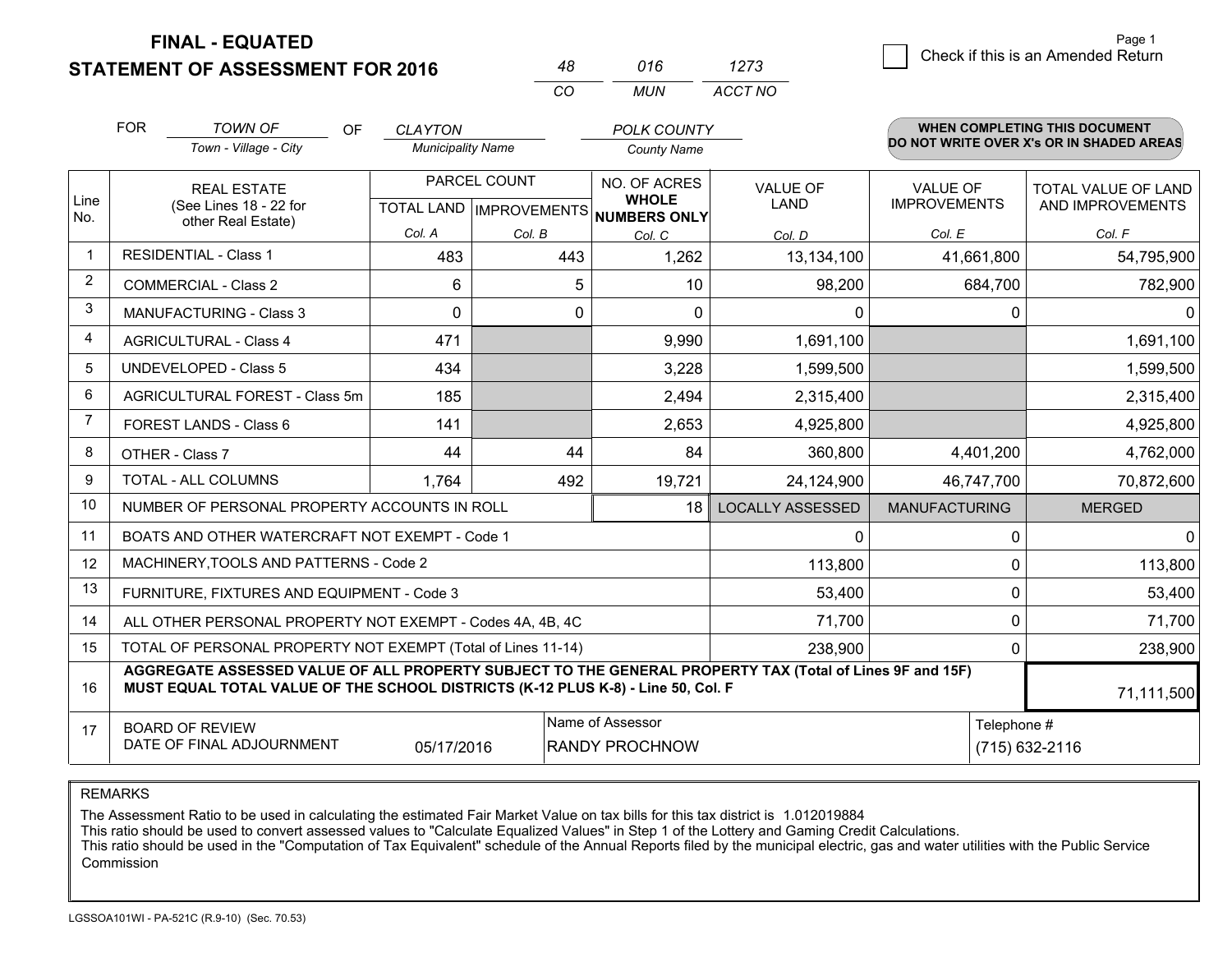*YEAR CO MUN ACCT NO* <sup>2016</sup> <sup>48</sup> <sup>016</sup> <sup>1273</sup>

Do not confuse FOREST LANDS (Line 7) with FOREST CROPS (in this section) - They are **NOT** the same

|    |                                  |                                             | Private Forest Crop - Reg Class @ 10¢ per acre                                 |                                                                                  |                                                       | Private Forest Crop - Reg Class @ \$2.52 per acre                            |               |                    |  |
|----|----------------------------------|---------------------------------------------|--------------------------------------------------------------------------------|----------------------------------------------------------------------------------|-------------------------------------------------------|------------------------------------------------------------------------------|---------------|--------------------|--|
| 18 | (a) PARCELS                      | (b) ACRES                                   | (c) ASSESSED VALUE                                                             |                                                                                  | (d) PARCELS                                           | (e) ACRES                                                                    |               | (f) ASSESSED VALUE |  |
|    | 2                                | 80                                          |                                                                                | 152,000                                                                          |                                                       |                                                                              |               |                    |  |
|    |                                  |                                             | Private Forest Crop - Special Class @ 20¢ per acre                             |                                                                                  |                                                       | Entered Before 2005 Managed Forest - Ferrous Mining CLOSED @ \$8.27 per acre |               |                    |  |
| 19 | (a) PARCELS                      | (b) ACRES                                   | (c) ASSESSED VALUE                                                             |                                                                                  | (d) PARCELS                                           | (e) ACRES                                                                    |               | (f) ASSESSED VALUE |  |
|    |                                  |                                             |                                                                                |                                                                                  |                                                       |                                                                              |               |                    |  |
|    |                                  | Entered Before 2005 Managed Forest - OPEN @ | \$.79 per acre                                                                 |                                                                                  |                                                       | Entered Before 2005 Managed Forest - CLOSED @ \$1.87 per acre                |               |                    |  |
| 20 | (a) PARCELS                      | (b) ACRES                                   | (c) ASSESSED VALUE                                                             |                                                                                  | (d) PARCELS                                           | (e) ACRES                                                                    |               | (f) ASSESSED VALUE |  |
|    |                                  |                                             |                                                                                |                                                                                  | 17                                                    | 506.77                                                                       |               | 976.500            |  |
|    |                                  | Entered After 2004 Managed Forest - OPEN @  |                                                                                | \$2.14 per acre<br>Entered After 2004 Managed Forest - CLOSED @ \$10.68 per acre |                                                       |                                                                              |               |                    |  |
| 21 | (a) PARCELS                      | (b) ACRES                                   | (c) ASSESSED VALUE                                                             |                                                                                  | (d) PARCELS<br>(e) ACRES                              |                                                                              |               | (f) ASSESSED VALUE |  |
|    |                                  |                                             |                                                                                |                                                                                  |                                                       |                                                                              |               |                    |  |
|    |                                  |                                             |                                                                                |                                                                                  | 13                                                    | 340.56                                                                       |               | 629,100            |  |
|    | (a) County Forest Cropland Acres |                                             | (b) Federal Acres                                                              |                                                                                  | (d) County (NOT FOREST CROP) Acres<br>(c) State Acres |                                                                              |               | (e) Other Acres    |  |
| 22 |                                  |                                             |                                                                                |                                                                                  | 311.75                                                | 52.46                                                                        |               | 19.99              |  |
|    |                                  |                                             | Assessed Value of Omitted Property From Prior Years (Sec. 70.44)               |                                                                                  |                                                       | Assessed Value of Sec. 70.43 Corrections of Errors by Assessors              |               |                    |  |
|    |                                  | (a) REAL ESTATE                             | (b) PERSONAL                                                                   |                                                                                  |                                                       | (c1) REAL ESTATE                                                             |               | (c2) PERSONAL      |  |
| 23 |                                  |                                             |                                                                                |                                                                                  |                                                       |                                                                              |               |                    |  |
|    |                                  |                                             | Manufacturing Equated Value of Omitted Property From Prior Years (Sec. 70.995) |                                                                                  |                                                       | Mfg. Equated Value of Sec.70.43 Corrections of Errors by Assessors           |               |                    |  |
|    |                                  | (d) REAL ESTATE                             | (e) PERSONAL                                                                   |                                                                                  |                                                       | (f1) REAL ESTATE                                                             | (f2) PERSONAL |                    |  |
|    |                                  |                                             |                                                                                |                                                                                  |                                                       |                                                                              |               |                    |  |

# **SPECIAL DISTRICTS**

| <b>Line</b><br>No. | Enter 6-digit<br><b>Special District</b><br>Code (Col. A) | <b>Account</b><br><b>Number</b><br>(Col. B) | <b>Special District Name</b><br>(Col. C) | <b>Locally Assessed Value</b><br>of Real Estate and<br>Personal Property (Col. D) | Mfg Value of Real Estate<br>and Personal Property<br>(Col. E) | <b>Merged Value of</b><br><b>Real Estate and</b><br>Personal Property (Col. F) |
|--------------------|-----------------------------------------------------------|---------------------------------------------|------------------------------------------|-----------------------------------------------------------------------------------|---------------------------------------------------------------|--------------------------------------------------------------------------------|
| 24                 | 487130                                                    | 0288                                        | CLAYTON SANITARY DISTRICT #1 (POLK)      | 15,133,400                                                                        |                                                               | 15,133,400                                                                     |
| 25                 |                                                           |                                             |                                          |                                                                                   |                                                               |                                                                                |
| 26                 |                                                           |                                             |                                          |                                                                                   |                                                               |                                                                                |
| 27                 |                                                           |                                             |                                          |                                                                                   |                                                               |                                                                                |
| 28                 |                                                           |                                             |                                          |                                                                                   |                                                               |                                                                                |
| 29                 |                                                           |                                             |                                          |                                                                                   |                                                               |                                                                                |
| 30                 |                                                           |                                             |                                          |                                                                                   |                                                               |                                                                                |
| 31                 |                                                           |                                             |                                          |                                                                                   |                                                               |                                                                                |
| 32                 |                                                           |                                             |                                          |                                                                                   |                                                               |                                                                                |
| 33                 |                                                           |                                             |                                          |                                                                                   |                                                               |                                                                                |
| 34                 |                                                           |                                             |                                          |                                                                                   |                                                               |                                                                                |
| 35                 |                                                           |                                             |                                          |                                                                                   |                                                               |                                                                                |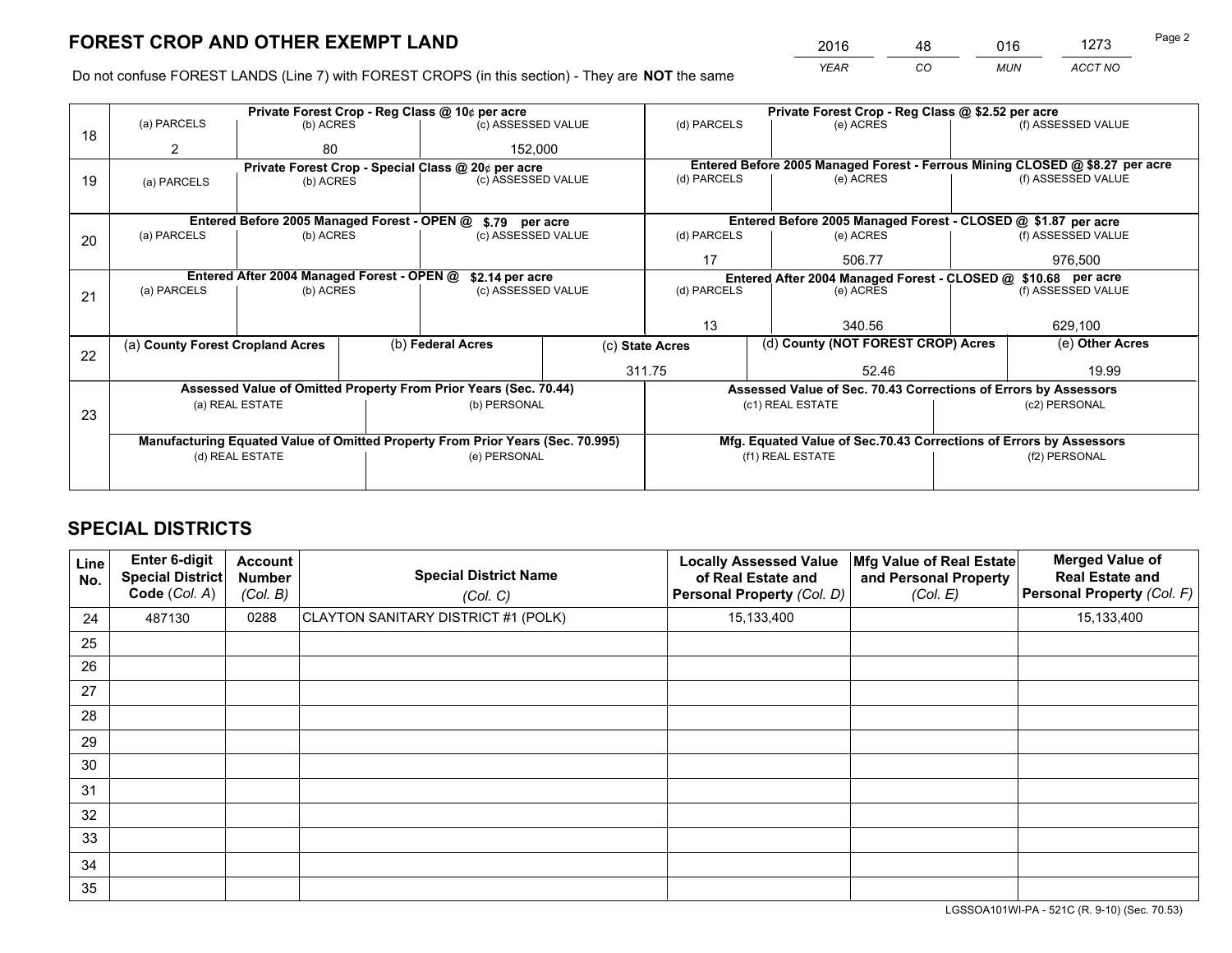|             |                                                          |                                             |                                                         | <b>YEAR</b>                                                                       | CO<br><b>MUN</b>                                              | ACCT NO                                                                        |
|-------------|----------------------------------------------------------|---------------------------------------------|---------------------------------------------------------|-----------------------------------------------------------------------------------|---------------------------------------------------------------|--------------------------------------------------------------------------------|
| Line<br>No. | Enter 6-digit<br><b>School District</b><br>Code (Col. A) | <b>Account</b><br><b>Number</b><br>(Col. B) | <b>School District Name</b><br>(Col. C)                 | <b>Locally Assessed Value</b><br>of Real Estate and<br>Personal Property (Col. D) | Mfg Value of Real Estate<br>and Personal Property<br>(Col. E) | <b>Merged Value of</b><br><b>Real Estate and</b><br>Personal Property (Col. F) |
|             | A. SCHOOL DISTRICTS (K-8 and K-12)                       |                                             |                                                         |                                                                                   |                                                               |                                                                                |
| 36          | 035810                                                   | 0028                                        | SCH D OF TURTLE LAKE                                    | 973,300                                                                           |                                                               | 973,300                                                                        |
| 37          | 480119                                                   | 0286                                        | SCH D OF AMERY                                          | 8,451,100                                                                         |                                                               | 8,451,100                                                                      |
| 38          | 481120                                                   | 0288                                        | <b>SCH D OF CLAYTON</b>                                 | 57,479,800                                                                        |                                                               | 57,479,800                                                                     |
| 39          | 481127                                                   | 0289                                        | SCH D OF CLEAR LAKE                                     | 4,207,300                                                                         |                                                               | 4,207,300                                                                      |
| 40          |                                                          |                                             |                                                         |                                                                                   |                                                               |                                                                                |
| 41          |                                                          |                                             |                                                         |                                                                                   |                                                               |                                                                                |
| 42          |                                                          |                                             |                                                         |                                                                                   |                                                               |                                                                                |
| 43          |                                                          |                                             |                                                         |                                                                                   |                                                               |                                                                                |
| 44          |                                                          |                                             |                                                         |                                                                                   |                                                               |                                                                                |
| 45          |                                                          |                                             |                                                         |                                                                                   |                                                               |                                                                                |
| 46          |                                                          |                                             |                                                         |                                                                                   |                                                               |                                                                                |
| 47          |                                                          |                                             |                                                         |                                                                                   |                                                               |                                                                                |
| 48          |                                                          |                                             |                                                         |                                                                                   |                                                               |                                                                                |
| 49          |                                                          |                                             |                                                         |                                                                                   |                                                               |                                                                                |
| 50          |                                                          |                                             | TOTAL ASSESSED VALUE OF SCHOOL DISTRICTS (K-8 and K-12) | 71,111,500                                                                        |                                                               | 71,111,500                                                                     |
|             | <b>B.</b><br><b>UNION HIGH SCHOOL DISTRICTS</b>          |                                             |                                                         |                                                                                   |                                                               |                                                                                |
| 51          |                                                          |                                             |                                                         |                                                                                   |                                                               |                                                                                |
| 52          |                                                          |                                             |                                                         |                                                                                   |                                                               |                                                                                |
| 53          |                                                          |                                             |                                                         |                                                                                   |                                                               |                                                                                |
| 54          |                                                          |                                             |                                                         |                                                                                   |                                                               |                                                                                |
| 55          |                                                          |                                             | TOTAL ASSESSED VALUE OF UNION HIGH SCHOOLS              |                                                                                   |                                                               |                                                                                |
|             | C. TECHNICAL COLLEGE DISTRICTS                           |                                             |                                                         |                                                                                   |                                                               |                                                                                |
| 56          | 001700                                                   | 0016                                        | WISCONSIN INDIANHEAD TECH COLLEGE SHEL                  | 71,111,500                                                                        |                                                               | 71,111,500                                                                     |
| 57          |                                                          |                                             |                                                         |                                                                                   |                                                               |                                                                                |
| 58          |                                                          |                                             |                                                         |                                                                                   |                                                               |                                                                                |
| 59          |                                                          |                                             | TOTAL ASSESSED VALUE OF TECHNICAL COLLEGES              | 71,111,500                                                                        |                                                               | 71,111,500                                                                     |

48

016

# *I hereby certify, to the best of my knowledge and belief, this form is complete and correct.*

**SCHOOL DISTRICTS**

| Print name of preparer | Title                    |                | Date (MM / DD / CCYY) |
|------------------------|--------------------------|----------------|-----------------------|
|                        |                          |                |                       |
| Signature of preparer  | Contact Telephone Number | E-mail address |                       |
|                        | $\overline{\phantom{0}}$ |                |                       |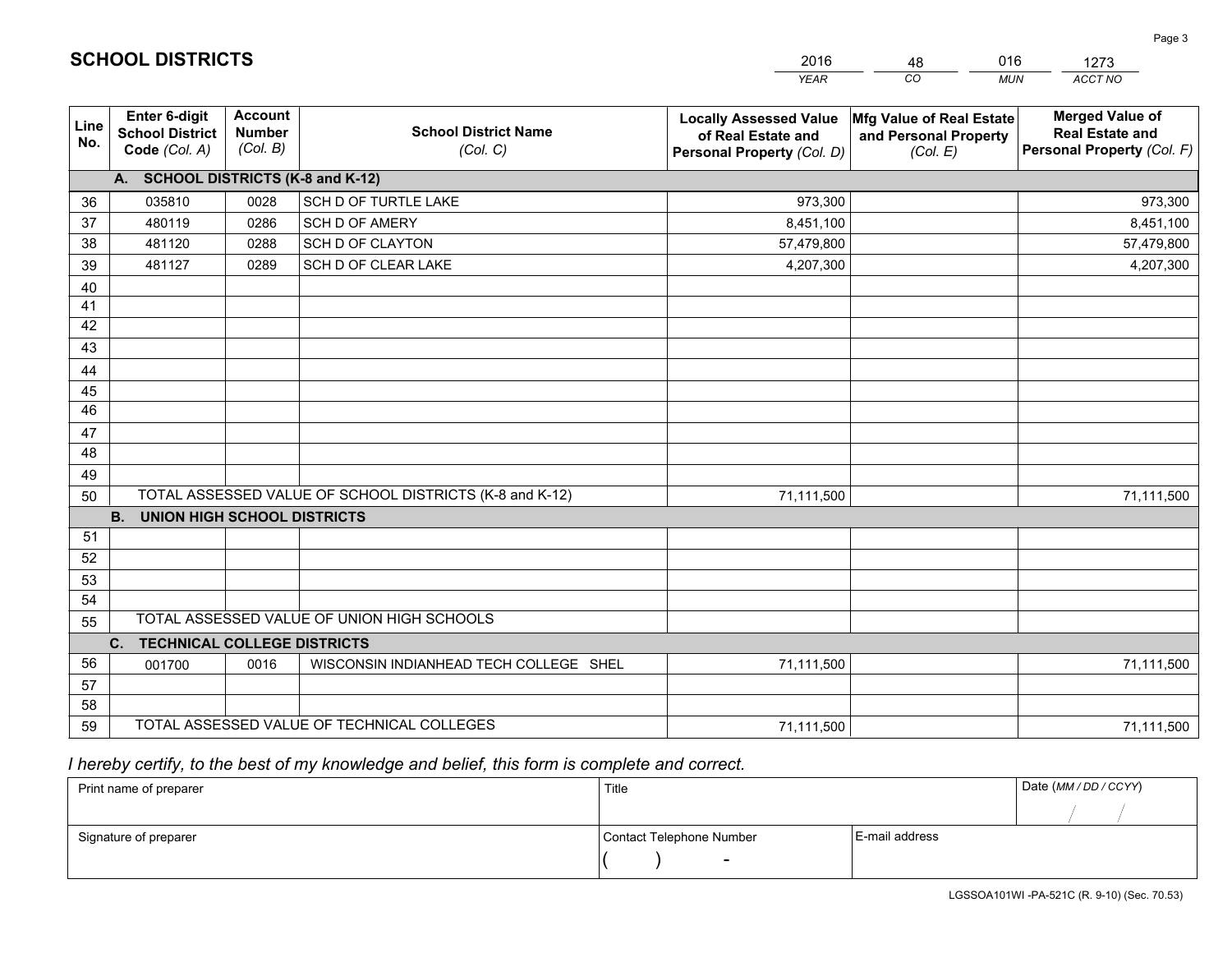### **HIGHLIGHTS**

- 1. Complete the Statement of Assessment after the Board of Review. Reflect any changes made there.
- 2. Use black ink to complete.
- 3. Line 16 must equal Line 50, Col D.
- 4. Line 55 must equal the total of K-8 schools listed on lines 36-49. Do not include K-12 schools in this comparision.
- 5. Line 59, Col. D must equal Line 16.
- 6. Special District, School District and Technical College District values must include both real estate and personal property. Examples of Special districts are: town sanitary districts, public inland lake protection and rehabilitation districts, and metropolitan sewerage districts.
- 7. DO NOT INCLUDE Manufacturing property values.DOR will print these values on the final SOA.
- 8. Accuracy of this form is very important. The values reported directly affect the equalized value DOR calculates for school and special districts.

#### **Page 1:**

 If not prefilled, enter the tax year,county and municipal code,municipal type, municipal name and county name on the top of form.

Check the Amended box, if filing an amended / corrected SOA.

 Report the parcel count, acres and assessed value of taxable general property, total parcel count, (real and personal), total acres, and values from final figures set by the Board of Review.

- A. Real Estate land and improvements (buildings, etc.) is reported on lines 1 8, total line 9.
- B. Personal Property is reported on lines 11 14, Column D, total line 15.
- C. To complete this report, use the computer produced summary of the assessment roll that shows these amounts.
- D. Use whole numbers only.
- E. Add each line across and each column down to verify entries.

### **Page 2:**

- A. Report Special Items (not subject to general property tax).
- 1. Private Forest Croplands and Managed Forest Lands are reported on lines 18,19, 20 and 21. Be sure to report assessed values **NOT** taxes.
- 2. You should have copies of the orders of entry, orders of withdrawal, etc., to update your assessment roll.
	- 3. Show hundredths of acres (e.g. 39.75).
- 4. Tax exempt lands are reported on line 22.
- 5. Omitted property and sec. 70.43, Wis. Stats., corrections of errors by assessor are reported on line 23. Report real estate and personal property separately. These should be for **prior years**, not something found on the current assessment roll after the board of review.
- B. Special District (Lines 24-35) Include the value of both real and personal property.
- The Department of Revenue (DOR) preprints much of the information regarding names and codes for schools, special districts,etc. If a district is not listed, enter the name and value only, DOR will enter the proper code.

### **Page 3 School Districts:**

Include the value of both real and personal property.

Report School District (regular, elementary, union high school, and technical college).

- 1. Regular (K-12) and Elementary (K-8) school values are reported on lines 36-49, total on line 50.
- 2. Union High School (UHS) (use only if elementary schools are listed on lines 36-49) are reported on lines 51-54. UHS total value (line 55) must equal to the total **elementary school** values reported on lines 36-49. Do notinclude K-12 schools in this comparison.
- 3. Technical College values are reported on lines 56-58, total on line 59.
- 4. Use the computer summary that shows these amounts to complete this report.

#### **This form is due the second Monday in June. File this report only after your Board of Review is complete.**

 *If you have questions: Return forms to:*

Fax number: (608) 264-6887 PO Box 8971

 Email: lgs@revenue.wi.gov Wisconsin Department of Revenue Call: (608) 261-5341 Local Government Services Section 6-97Madison WI 53708-8971

TRACY LA BLANC TOWN OF CLAYTON 164 70TH AVENUE

TRACY LA BLANC<br>TOWN OF CLAYTON

CLAYTON, WI 54004 - 3103

CLAYTON, WI 54004 16470TH AVENUE

3103

**NOTE: Please supply any correction to the name and address.**

NOTE: Please supply any correction to the name and address.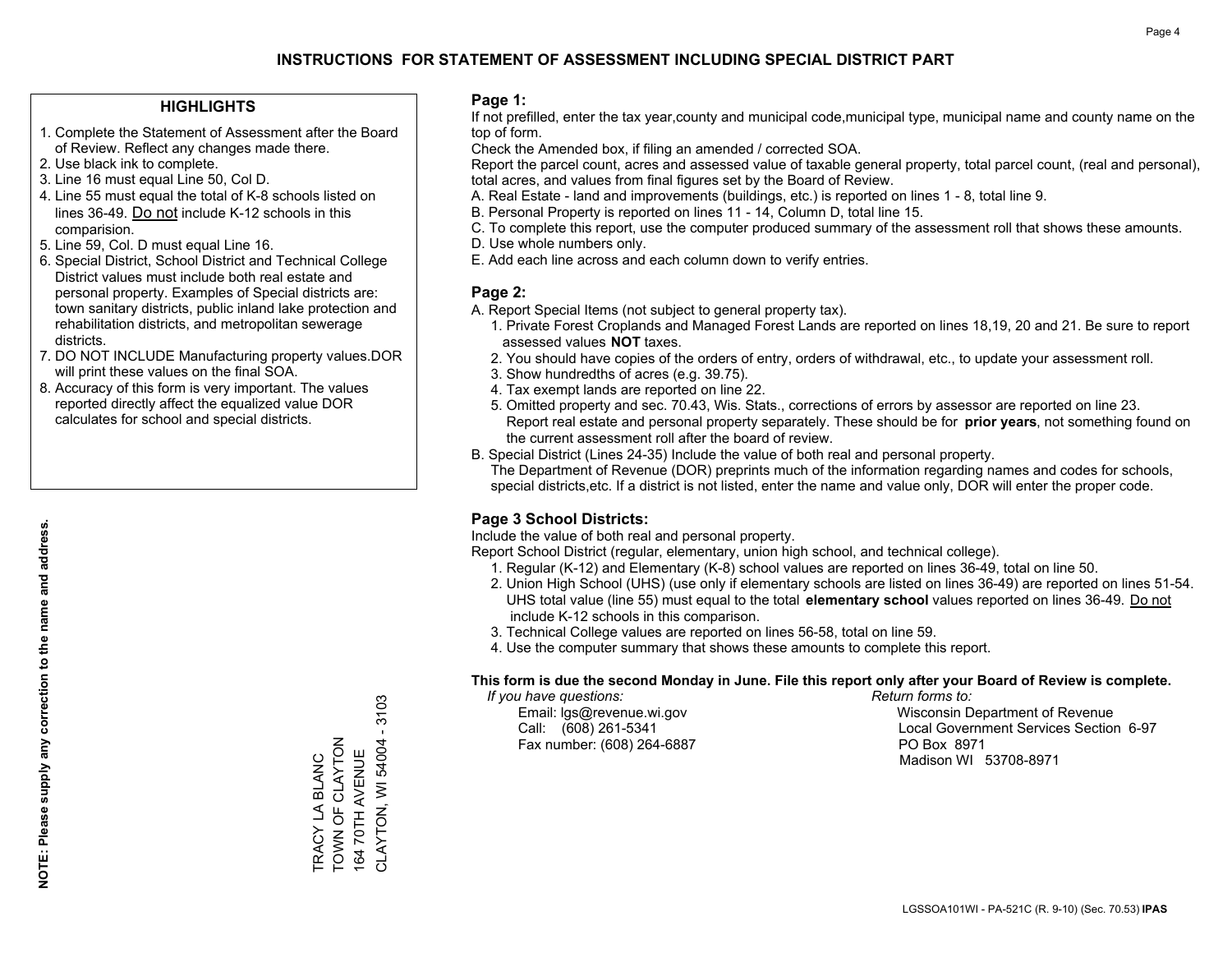**STATEMENT OF ASSESSMENT FOR 2016 FINAL - EQUATED**

|                | <b>FOR</b>                                                                                                                    | <b>TOWN OF</b><br><b>OF</b><br>Town - Village - City                                                                                                                                         | <b>CLEAR LAKE</b><br><b>Municipality Name</b> |                | <b>POLK COUNTY</b><br><b>County Name</b>     |                                |                                        | WHEN COMPLETING THIS DOCUMENT<br>DO NOT WRITE OVER X's OR IN SHADED AREAS |
|----------------|-------------------------------------------------------------------------------------------------------------------------------|----------------------------------------------------------------------------------------------------------------------------------------------------------------------------------------------|-----------------------------------------------|----------------|----------------------------------------------|--------------------------------|----------------------------------------|---------------------------------------------------------------------------|
| Line<br>No.    | <b>REAL ESTATE</b><br>(See Lines 18 - 22 for<br>other Real Estate)                                                            |                                                                                                                                                                                              | PARCEL COUNT<br>TOTAL LAND   IMPROVEMENTS     |                | NO. OF ACRES<br><b>WHOLE</b><br>NUMBERS ONLY | <b>VALUE OF</b><br><b>LAND</b> | <b>VALUE OF</b><br><b>IMPROVEMENTS</b> | <b>TOTAL VALUE OF LAND</b><br>AND IMPROVEMENTS                            |
|                |                                                                                                                               |                                                                                                                                                                                              | Col. A                                        | Col. B         | Col. C                                       | Col. D                         | Col. E                                 | Col. F                                                                    |
|                |                                                                                                                               | <b>RESIDENTIAL - Class 1</b>                                                                                                                                                                 | 342                                           | 310            | 1,183                                        | 5,315,900                      | 33,730,500                             | 39,046,400                                                                |
| 2              |                                                                                                                               | <b>COMMERCIAL - Class 2</b>                                                                                                                                                                  | 4                                             | $\overline{2}$ | 8                                            | 50,500                         | 112,800                                | 163,300                                                                   |
| 3              |                                                                                                                               | <b>MANUFACTURING - Class 3</b>                                                                                                                                                               | 0                                             | $\mathbf{0}$   | 0                                            | $\Omega$                       | 0                                      | 0                                                                         |
| 4              |                                                                                                                               | <b>AGRICULTURAL - Class 4</b>                                                                                                                                                                | 552                                           |                | 13,311                                       | 2,235,700                      |                                        | 2,235,700                                                                 |
| 5              |                                                                                                                               | <b>UNDEVELOPED - Class 5</b>                                                                                                                                                                 | 392                                           |                | 2,522                                        | 1,277,500                      |                                        | 1,277,500                                                                 |
| 6              |                                                                                                                               | AGRICULTURAL FOREST - Class 5m                                                                                                                                                               | 162                                           |                | 1,973                                        | 1,481,200                      |                                        | 1,481,200                                                                 |
| $\overline{7}$ |                                                                                                                               | FOREST LANDS - Class 6                                                                                                                                                                       | 84                                            |                | 1,757                                        | 2,618,900                      |                                        | 2,618,900                                                                 |
| 8              |                                                                                                                               | OTHER - Class 7                                                                                                                                                                              | 56                                            | 56             | 108                                          | 377,500                        | 6,709,500                              | 7,087,000                                                                 |
| 9              |                                                                                                                               | <b>TOTAL - ALL COLUMNS</b>                                                                                                                                                                   | 1,592                                         | 368            | 20,862                                       | 13,357,200                     | 40,552,800                             | 53,910,000                                                                |
| 10             |                                                                                                                               | NUMBER OF PERSONAL PROPERTY ACCOUNTS IN ROLL                                                                                                                                                 |                                               |                | 12                                           | <b>LOCALLY ASSESSED</b>        | <b>MANUFACTURING</b>                   | <b>MERGED</b>                                                             |
| 11             |                                                                                                                               | BOATS AND OTHER WATERCRAFT NOT EXEMPT - Code 1                                                                                                                                               |                                               |                |                                              | $\mathbf{0}$                   | 0                                      | $\mathbf 0$                                                               |
| 12             |                                                                                                                               | MACHINERY, TOOLS AND PATTERNS - Code 2                                                                                                                                                       |                                               |                |                                              | 54,000                         | 0                                      | 54,000                                                                    |
| 13             |                                                                                                                               | FURNITURE, FIXTURES AND EQUIPMENT - Code 3                                                                                                                                                   |                                               |                |                                              | 400                            | $\Omega$                               | 400                                                                       |
| 14             |                                                                                                                               | ALL OTHER PERSONAL PROPERTY NOT EXEMPT - Codes 4A, 4B, 4C                                                                                                                                    |                                               |                |                                              | 66,400                         | 0                                      | 66,400                                                                    |
| 15             |                                                                                                                               | TOTAL OF PERSONAL PROPERTY NOT EXEMPT (Total of Lines 11-14)                                                                                                                                 |                                               |                |                                              | 120,800                        | 0                                      | 120,800                                                                   |
| 16             |                                                                                                                               | AGGREGATE ASSESSED VALUE OF ALL PROPERTY SUBJECT TO THE GENERAL PROPERTY TAX (Total of Lines 9F and 15F)<br>MUST EQUAL TOTAL VALUE OF THE SCHOOL DISTRICTS (K-12 PLUS K-8) - Line 50, Col. F |                                               |                |                                              |                                |                                        | 54,030,800                                                                |
| 17             | Name of Assessor<br>Telephone #<br><b>BOARD OF REVIEW</b><br>DATE OF FINAL ADJOURNMENT<br><b>RANDY PROCHNOW</b><br>05/16/2016 |                                                                                                                                                                                              |                                               |                |                                              |                                |                                        | (715) 632-2116                                                            |

*CO*

*MUN*

*ACCT NO1274*

*<sup>48</sup> <sup>018</sup>*

REMARKS

The Assessment Ratio to be used in calculating the estimated Fair Market Value on tax bills for this tax district is 1.029024812<br>This ratio should be used to convert assessed values to "Calculate Equalized Values" in Step Commission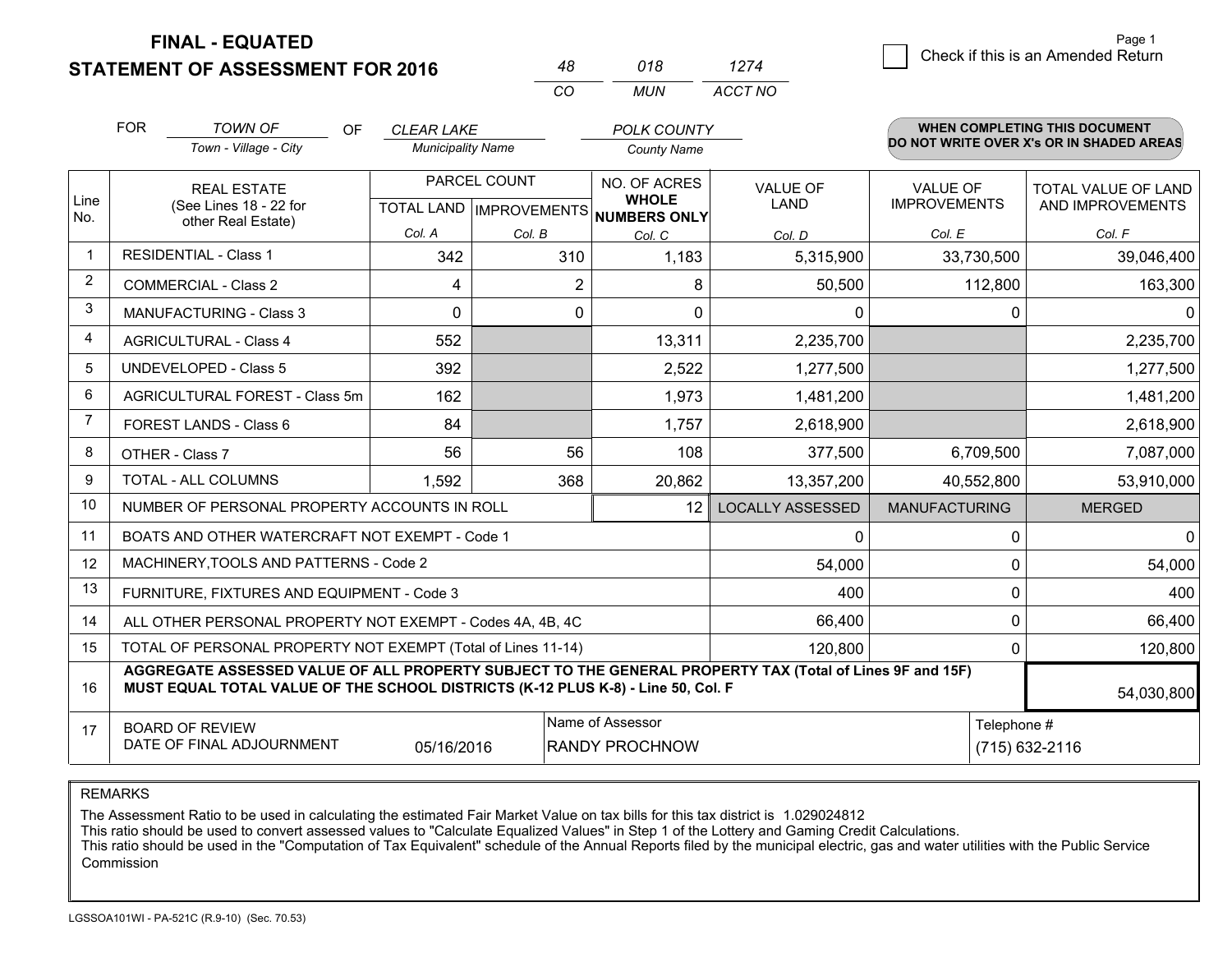*YEAR CO MUN ACCT NO* <sup>2016</sup> <sup>48</sup> <sup>018</sup> <sup>1274</sup>

Do not confuse FOREST LANDS (Line 7) with FOREST CROPS (in this section) - They are **NOT** the same

|    |                                                               |                 |  | Private Forest Crop - Reg Class @ 10¢ per acre                                 |             | Private Forest Crop - Reg Class @ \$2.52 per acre                            |                                                                    |               |                    |  |
|----|---------------------------------------------------------------|-----------------|--|--------------------------------------------------------------------------------|-------------|------------------------------------------------------------------------------|--------------------------------------------------------------------|---------------|--------------------|--|
| 18 | (a) PARCELS                                                   | (b) ACRES       |  | (c) ASSESSED VALUE                                                             |             | (d) PARCELS                                                                  | (e) ACRES                                                          |               | (f) ASSESSED VALUE |  |
|    | 2                                                             | 68.39           |  | 102,600                                                                        |             |                                                                              |                                                                    |               |                    |  |
|    |                                                               |                 |  | Private Forest Crop - Special Class @ 20¢ per acre                             |             | Entered Before 2005 Managed Forest - Ferrous Mining CLOSED @ \$8.27 per acre |                                                                    |               |                    |  |
| 19 | (a) PARCELS                                                   | (b) ACRES       |  | (c) ASSESSED VALUE                                                             |             | (d) PARCELS                                                                  | (e) ACRES                                                          |               | (f) ASSESSED VALUE |  |
|    |                                                               |                 |  |                                                                                |             |                                                                              |                                                                    |               |                    |  |
|    |                                                               |                 |  | Entered Before 2005 Managed Forest - OPEN @ \$.79 per acre                     |             |                                                                              | Entered Before 2005 Managed Forest - CLOSED @ \$1.87 per acre      |               |                    |  |
| 20 | (a) PARCELS<br>(b) ACRES                                      |                 |  | (c) ASSESSED VALUE                                                             |             | (d) PARCELS                                                                  | (e) ACRES                                                          |               | (f) ASSESSED VALUE |  |
|    |                                                               |                 |  |                                                                                |             |                                                                              | 140                                                                |               | 210.000            |  |
|    | Entered After 2004 Managed Forest - OPEN @<br>\$2.14 per acre |                 |  |                                                                                |             |                                                                              | Entered After 2004 Managed Forest - CLOSED @ \$10.68 per acre      |               |                    |  |
| 21 | (a) PARCELS                                                   | (b) ACRES       |  | (c) ASSESSED VALUE                                                             | (d) PARCELS |                                                                              | (e) ACRES                                                          |               | (f) ASSESSED VALUE |  |
|    |                                                               |                 |  |                                                                                |             |                                                                              |                                                                    |               |                    |  |
|    | 2                                                             | 50              |  | 75,000                                                                         |             | 10<br>289.12                                                                 |                                                                    |               | 413,500            |  |
|    | (a) County Forest Cropland Acres                              |                 |  | (b) Federal Acres                                                              |             | (c) State Acres                                                              | (d) County (NOT FOREST CROP) Acres                                 |               | (e) Other Acres    |  |
| 22 |                                                               |                 |  | 300.83                                                                         |             | 24.68                                                                        | 54.54                                                              |               | 287.4              |  |
|    |                                                               |                 |  | Assessed Value of Omitted Property From Prior Years (Sec. 70.44)               |             |                                                                              | Assessed Value of Sec. 70.43 Corrections of Errors by Assessors    |               |                    |  |
|    |                                                               | (a) REAL ESTATE |  | (b) PERSONAL                                                                   |             |                                                                              | (c1) REAL ESTATE                                                   |               | (c2) PERSONAL      |  |
| 23 |                                                               |                 |  |                                                                                |             |                                                                              |                                                                    |               |                    |  |
|    |                                                               |                 |  |                                                                                |             |                                                                              |                                                                    |               |                    |  |
|    |                                                               |                 |  | Manufacturing Equated Value of Omitted Property From Prior Years (Sec. 70.995) |             |                                                                              | Mfg. Equated Value of Sec.70.43 Corrections of Errors by Assessors |               |                    |  |
|    |                                                               | (d) REAL ESTATE |  | (e) PERSONAL                                                                   |             | (f1) REAL ESTATE                                                             |                                                                    | (f2) PERSONAL |                    |  |
|    |                                                               |                 |  |                                                                                |             |                                                                              |                                                                    |               |                    |  |

# **SPECIAL DISTRICTS**

| Line<br>No. | Enter 6-digit<br>Special District<br>Code (Col. A) | <b>Account</b><br><b>Number</b><br>(Col. B) | <b>Special District Name</b><br>(Col. C) | <b>Locally Assessed Value</b><br>of Real Estate and<br>Personal Property (Col. D) | Mfg Value of Real Estate<br>and Personal Property<br>(Col. E) | <b>Merged Value of</b><br><b>Real Estate and</b><br>Personal Property (Col. F) |
|-------------|----------------------------------------------------|---------------------------------------------|------------------------------------------|-----------------------------------------------------------------------------------|---------------------------------------------------------------|--------------------------------------------------------------------------------|
| 24          |                                                    |                                             |                                          |                                                                                   |                                                               |                                                                                |
| 25          |                                                    |                                             |                                          |                                                                                   |                                                               |                                                                                |
| 26          |                                                    |                                             |                                          |                                                                                   |                                                               |                                                                                |
| 27          |                                                    |                                             |                                          |                                                                                   |                                                               |                                                                                |
| 28          |                                                    |                                             |                                          |                                                                                   |                                                               |                                                                                |
| 29          |                                                    |                                             |                                          |                                                                                   |                                                               |                                                                                |
| 30          |                                                    |                                             |                                          |                                                                                   |                                                               |                                                                                |
| 31          |                                                    |                                             |                                          |                                                                                   |                                                               |                                                                                |
| 32          |                                                    |                                             |                                          |                                                                                   |                                                               |                                                                                |
| 33          |                                                    |                                             |                                          |                                                                                   |                                                               |                                                                                |
| 34          |                                                    |                                             |                                          |                                                                                   |                                                               |                                                                                |
| 35          |                                                    |                                             |                                          |                                                                                   |                                                               |                                                                                |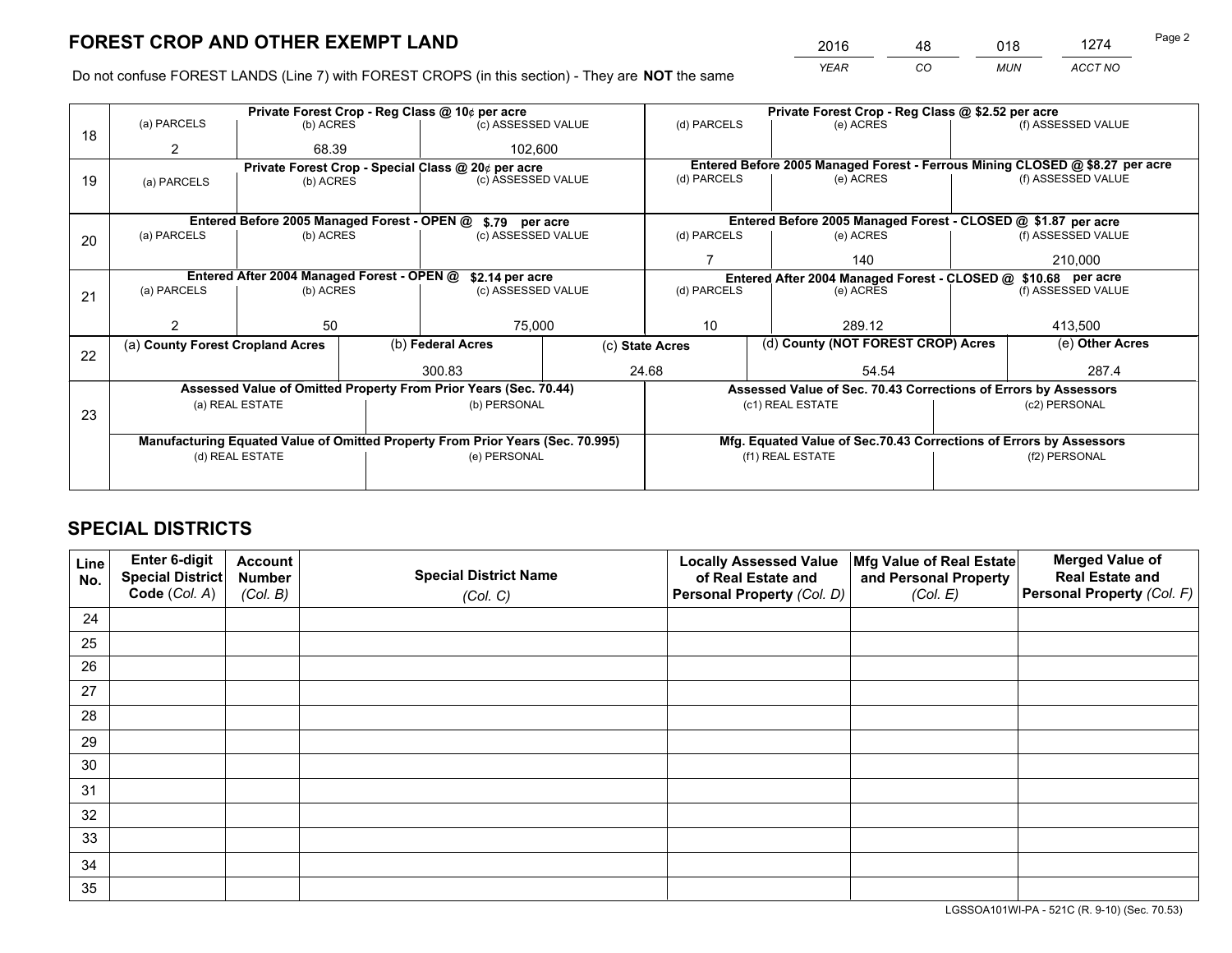|             |                                                          |                                             |                                                         | <b>YEAR</b>                                                                       | CO<br><b>MUN</b>                                              | ACCT NO                                                                        |
|-------------|----------------------------------------------------------|---------------------------------------------|---------------------------------------------------------|-----------------------------------------------------------------------------------|---------------------------------------------------------------|--------------------------------------------------------------------------------|
| Line<br>No. | Enter 6-digit<br><b>School District</b><br>Code (Col. A) | <b>Account</b><br><b>Number</b><br>(Col. B) | <b>School District Name</b><br>(Col. C)                 | <b>Locally Assessed Value</b><br>of Real Estate and<br>Personal Property (Col. D) | Mfg Value of Real Estate<br>and Personal Property<br>(Col. E) | <b>Merged Value of</b><br><b>Real Estate and</b><br>Personal Property (Col. F) |
|             | A. SCHOOL DISTRICTS (K-8 and K-12)                       |                                             |                                                         |                                                                                   |                                                               |                                                                                |
| 36          | 481127                                                   | 0289                                        | SCH D OF CLEAR LAKE                                     | 54,030,800                                                                        |                                                               | 54,030,800                                                                     |
| 37          |                                                          |                                             |                                                         |                                                                                   |                                                               |                                                                                |
| 38          |                                                          |                                             |                                                         |                                                                                   |                                                               |                                                                                |
| 39          |                                                          |                                             |                                                         |                                                                                   |                                                               |                                                                                |
| 40          |                                                          |                                             |                                                         |                                                                                   |                                                               |                                                                                |
| 41          |                                                          |                                             |                                                         |                                                                                   |                                                               |                                                                                |
| 42          |                                                          |                                             |                                                         |                                                                                   |                                                               |                                                                                |
| 43          |                                                          |                                             |                                                         |                                                                                   |                                                               |                                                                                |
| 44<br>45    |                                                          |                                             |                                                         |                                                                                   |                                                               |                                                                                |
| 46          |                                                          |                                             |                                                         |                                                                                   |                                                               |                                                                                |
| 47          |                                                          |                                             |                                                         |                                                                                   |                                                               |                                                                                |
| 48          |                                                          |                                             |                                                         |                                                                                   |                                                               |                                                                                |
| 49          |                                                          |                                             |                                                         |                                                                                   |                                                               |                                                                                |
| 50          |                                                          |                                             | TOTAL ASSESSED VALUE OF SCHOOL DISTRICTS (K-8 and K-12) | 54,030,800                                                                        |                                                               | 54,030,800                                                                     |
|             | <b>B.</b><br><b>UNION HIGH SCHOOL DISTRICTS</b>          |                                             |                                                         |                                                                                   |                                                               |                                                                                |
| 51          |                                                          |                                             |                                                         |                                                                                   |                                                               |                                                                                |
| 52          |                                                          |                                             |                                                         |                                                                                   |                                                               |                                                                                |
| 53          |                                                          |                                             |                                                         |                                                                                   |                                                               |                                                                                |
| 54          |                                                          |                                             |                                                         |                                                                                   |                                                               |                                                                                |
| 55          |                                                          |                                             | TOTAL ASSESSED VALUE OF UNION HIGH SCHOOLS              |                                                                                   |                                                               |                                                                                |
|             | C.<br><b>TECHNICAL COLLEGE DISTRICTS</b>                 |                                             |                                                         |                                                                                   |                                                               |                                                                                |
| 56          | 001700                                                   | 0016                                        | WISCONSIN INDIANHEAD TECH COLLEGE SHEL                  | 54,030,800                                                                        |                                                               | 54,030,800                                                                     |
| 57          |                                                          |                                             |                                                         |                                                                                   |                                                               |                                                                                |
| 58          |                                                          |                                             |                                                         |                                                                                   |                                                               |                                                                                |
| 59          |                                                          |                                             | TOTAL ASSESSED VALUE OF TECHNICAL COLLEGES              | 54,030,800                                                                        |                                                               | 54,030,800                                                                     |

48

018

 *I hereby certify, to the best of my knowledge and belief, this form is complete and correct.*

**SCHOOL DISTRICTS**

| Print name of preparer | Title                    |                | Date (MM / DD / CCYY) |
|------------------------|--------------------------|----------------|-----------------------|
|                        |                          |                |                       |
| Signature of preparer  | Contact Telephone Number | E-mail address |                       |
|                        | $\overline{\phantom{a}}$ |                |                       |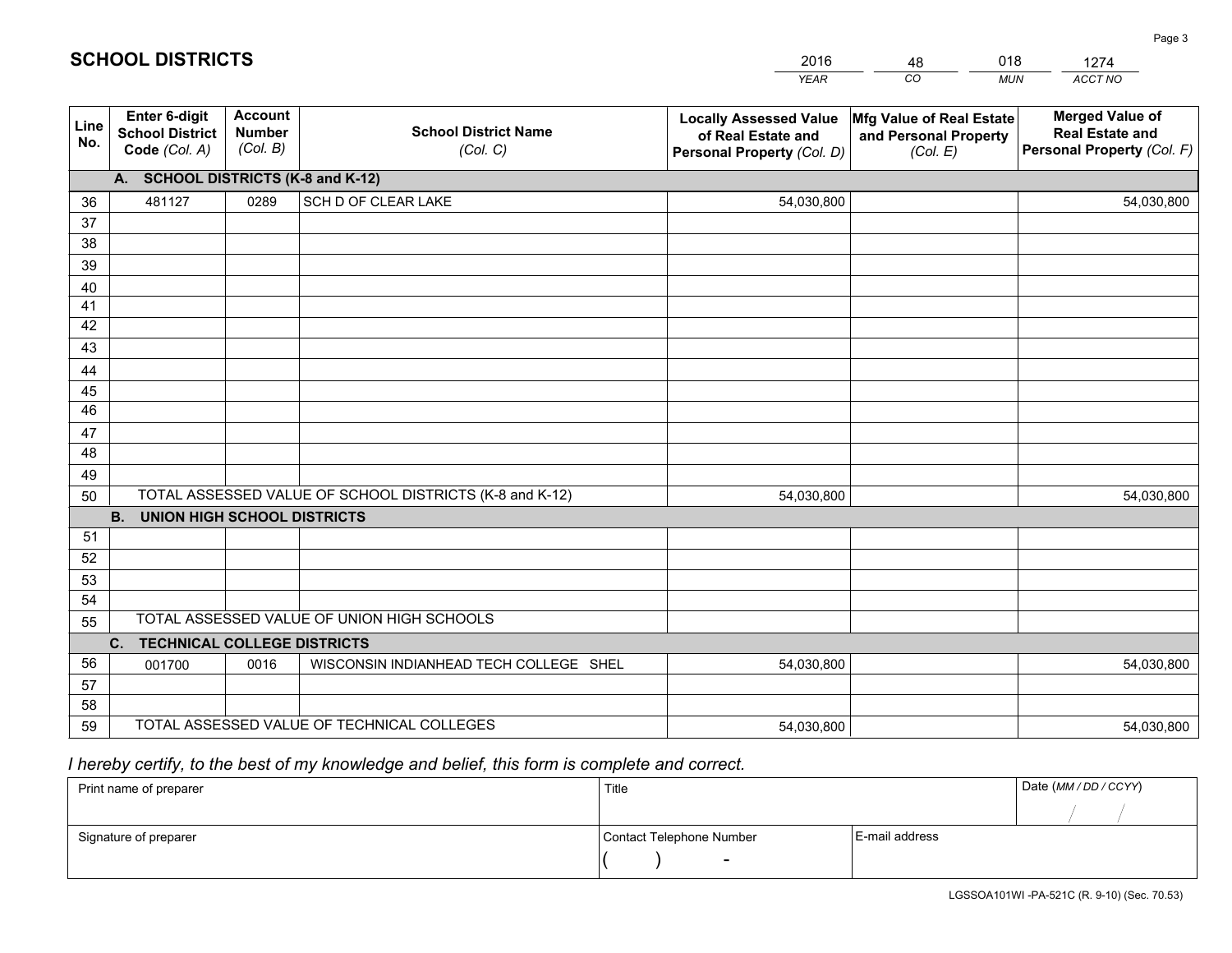### **HIGHLIGHTS**

- 1. Complete the Statement of Assessment after the Board of Review. Reflect any changes made there.
- 2. Use black ink to complete.
- 3. Line 16 must equal Line 50, Col D.
- 4. Line 55 must equal the total of K-8 schools listed on lines 36-49. Do not include K-12 schools in this comparision.
- 5. Line 59, Col. D must equal Line 16.
- 6. Special District, School District and Technical College District values must include both real estate and personal property. Examples of Special districts are: town sanitary districts, public inland lake protection and rehabilitation districts, and metropolitan sewerage districts.
- 7. DO NOT INCLUDE Manufacturing property values.DOR will print these values on the final SOA.
- 8. Accuracy of this form is very important. The values reported directly affect the equalized value DOR calculates for school and special districts.

### **Page 1:**

 If not prefilled, enter the tax year,county and municipal code,municipal type, municipal name and county name on the top of form.

Check the Amended box, if filing an amended / corrected SOA.

 Report the parcel count, acres and assessed value of taxable general property, total parcel count, (real and personal), total acres, and values from final figures set by the Board of Review.

- A. Real Estate land and improvements (buildings, etc.) is reported on lines 1 8, total line 9.
- B. Personal Property is reported on lines 11 14, Column D, total line 15.
- C. To complete this report, use the computer produced summary of the assessment roll that shows these amounts.
- D. Use whole numbers only.
- E. Add each line across and each column down to verify entries.

### **Page 2:**

- A. Report Special Items (not subject to general property tax).
- 1. Private Forest Croplands and Managed Forest Lands are reported on lines 18,19, 20 and 21. Be sure to report assessed values **NOT** taxes.
- 2. You should have copies of the orders of entry, orders of withdrawal, etc., to update your assessment roll.
	- 3. Show hundredths of acres (e.g. 39.75).
- 4. Tax exempt lands are reported on line 22.
- 5. Omitted property and sec. 70.43, Wis. Stats., corrections of errors by assessor are reported on line 23. Report real estate and personal property separately. These should be for **prior years**, not something found on the current assessment roll after the board of review.
- B. Special District (Lines 24-35) Include the value of both real and personal property.
- The Department of Revenue (DOR) preprints much of the information regarding names and codes for schools, special districts,etc. If a district is not listed, enter the name and value only, DOR will enter the proper code.

### **Page 3 School Districts:**

Include the value of both real and personal property.

Report School District (regular, elementary, union high school, and technical college).

- 1. Regular (K-12) and Elementary (K-8) school values are reported on lines 36-49, total on line 50.
- 2. Union High School (UHS) (use only if elementary schools are listed on lines 36-49) are reported on lines 51-54. UHS total value (line 55) must equal to the total **elementary school** values reported on lines 36-49. Do notinclude K-12 schools in this comparison.
- 3. Technical College values are reported on lines 56-58, total on line 59.
- 4. Use the computer summary that shows these amounts to complete this report.

#### **This form is due the second Monday in June. File this report only after your Board of Review is complete.**

 *If you have questions: Return forms to:*

Fax number: (608) 264-6887 PO Box 8971

 Email: lgs@revenue.wi.gov Wisconsin Department of Revenue Call: (608) 261-5341 Local Government Services Section 6-97Madison WI 53708-8971

TOWN OF CLEAR LAKE JANELLE JOHNSON<br>TOWN OF CLEAR LAKE CLAYTON, WI 54004 CLAYTON, WI 54004 JANELLE JOHNSON 209 50TH AVE 209 50TH AVE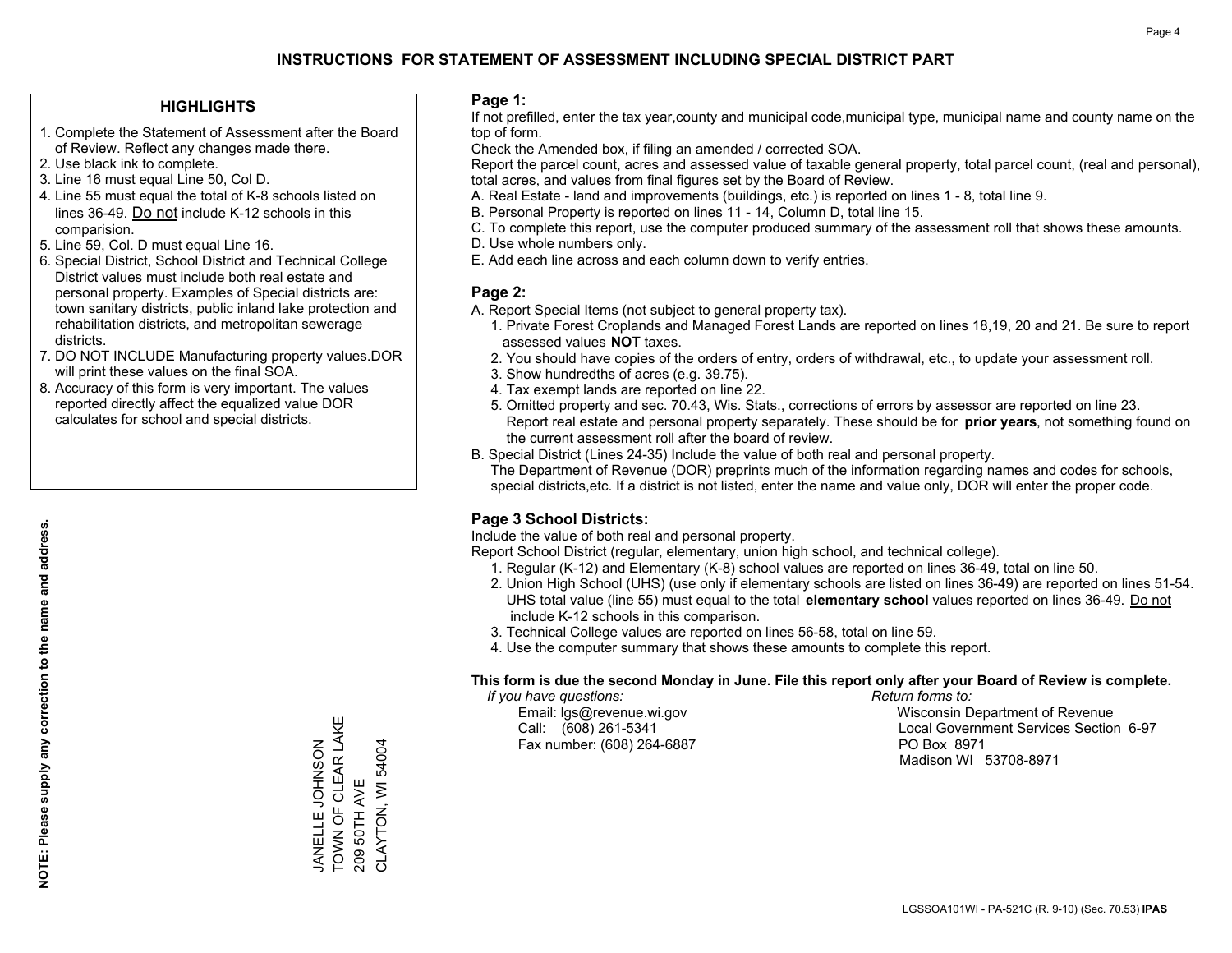**FINAL - EQUATED**

**STATEMENT OF ASSESSMENT FOR 2016** 

| 48 | 020 | 1275    |
|----|-----|---------|
| rη | MUN | ACCT NO |

|             | <b>FOR</b>                                                                                                                                                                                   | <b>TOWN OF</b><br><b>OF</b>                                  | <b>EUREKA</b>            |              | POLK COUNTY                                          |                         |                      | <b>WHEN COMPLETING THIS DOCUMENT</b><br>DO NOT WRITE OVER X's OR IN SHADED AREAS |
|-------------|----------------------------------------------------------------------------------------------------------------------------------------------------------------------------------------------|--------------------------------------------------------------|--------------------------|--------------|------------------------------------------------------|-------------------------|----------------------|----------------------------------------------------------------------------------|
|             |                                                                                                                                                                                              | Town - Village - City                                        | <b>Municipality Name</b> |              | <b>County Name</b>                                   |                         |                      |                                                                                  |
|             |                                                                                                                                                                                              | <b>REAL ESTATE</b>                                           |                          | PARCEL COUNT | NO. OF ACRES                                         | VALUE OF                | VALUE OF             | TOTAL VALUE OF LAND                                                              |
| Line<br>No. |                                                                                                                                                                                              | (See Lines 18 - 22 for<br>other Real Estate)                 |                          |              | <b>WHOLE</b><br>TOTAL LAND IMPROVEMENTS NUMBERS ONLY | <b>LAND</b>             | <b>IMPROVEMENTS</b>  | AND IMPROVEMENTS                                                                 |
|             |                                                                                                                                                                                              |                                                              | Col. A                   | Col. B       | Col. C                                               | Col. D                  | Col. E               | Col. F                                                                           |
| -1          |                                                                                                                                                                                              | <b>RESIDENTIAL - Class 1</b>                                 | 922                      | 769          | 3,005                                                | 19,732,600              | 81,284,300           | 101,016,900                                                                      |
| 2           |                                                                                                                                                                                              | <b>COMMERCIAL - Class 2</b>                                  | 13                       | 9            | 51                                                   | 245,800                 | 1,649,200            | 1,895,000                                                                        |
| 3           |                                                                                                                                                                                              | <b>MANUFACTURING - Class 3</b>                               | $\mathbf 0$              | 0            | $\Omega$                                             | 0                       | 0                    | $\Omega$                                                                         |
| 4           |                                                                                                                                                                                              | <b>AGRICULTURAL - Class 4</b>                                | 741                      |              | 16,132                                               | 2,375,900               |                      | 2,375,900                                                                        |
| 5           |                                                                                                                                                                                              | UNDEVELOPED - Class 5                                        | 536                      |              | 4,478                                                | 2,973,800               |                      | 2,973,800                                                                        |
| 6           |                                                                                                                                                                                              | AGRICULTURAL FOREST - Class 5m                               | 228                      |              | 3,381                                                | 3,550,900               |                      | 3,550,900                                                                        |
| 7           |                                                                                                                                                                                              | FOREST LANDS - Class 6                                       | 246                      |              | 3,888                                                | 8,154,900               |                      | 8,154,900                                                                        |
| 8           |                                                                                                                                                                                              | OTHER - Class 7                                              | 39                       | 39           | 79                                                   | 299,300                 | 4,494,900            | 4,794,200                                                                        |
| 9           |                                                                                                                                                                                              | TOTAL - ALL COLUMNS                                          | 2,725                    | 817          | 31,014                                               | 37,333,200              | 87,428,400           | 124,761,600                                                                      |
| 10          |                                                                                                                                                                                              | NUMBER OF PERSONAL PROPERTY ACCOUNTS IN ROLL                 |                          |              | 26                                                   | <b>LOCALLY ASSESSED</b> | <b>MANUFACTURING</b> | <b>MERGED</b>                                                                    |
| 11          |                                                                                                                                                                                              | BOATS AND OTHER WATERCRAFT NOT EXEMPT - Code 1               |                          |              |                                                      | 0                       | 0                    | $\Omega$                                                                         |
| 12          |                                                                                                                                                                                              | MACHINERY, TOOLS AND PATTERNS - Code 2                       |                          |              |                                                      | 75,400                  | 6,300                | 81,700                                                                           |
| 13          |                                                                                                                                                                                              | FURNITURE, FIXTURES AND EQUIPMENT - Code 3                   |                          |              |                                                      | 10,200                  | 1,100                | 11,300                                                                           |
| 14          |                                                                                                                                                                                              | ALL OTHER PERSONAL PROPERTY NOT EXEMPT - Codes 4A, 4B, 4C    |                          |              |                                                      | 63,200                  | 22,600               | 85,800                                                                           |
| 15          |                                                                                                                                                                                              | TOTAL OF PERSONAL PROPERTY NOT EXEMPT (Total of Lines 11-14) |                          | 148,800      | 30,000                                               | 178,800                 |                      |                                                                                  |
| 16          | AGGREGATE ASSESSED VALUE OF ALL PROPERTY SUBJECT TO THE GENERAL PROPERTY TAX (Total of Lines 9F and 15F)<br>MUST EQUAL TOTAL VALUE OF THE SCHOOL DISTRICTS (K-12 PLUS K-8) - Line 50, Col. F |                                                              |                          |              |                                                      |                         | 124,940,400          |                                                                                  |
| 17          | Name of Assessor<br><b>BOARD OF REVIEW</b><br>DATE OF FINAL ADJOURNMENT<br><b>RANDY PROCHNOW</b><br>05/25/2016                                                                               |                                                              |                          |              |                                                      |                         | Telephone #          | (715) 632-2116                                                                   |

REMARKS

The Assessment Ratio to be used in calculating the estimated Fair Market Value on tax bills for this tax district is 1.000913488<br>This ratio should be used to convert assessed values to "Calculate Equalized Values" in Step Commission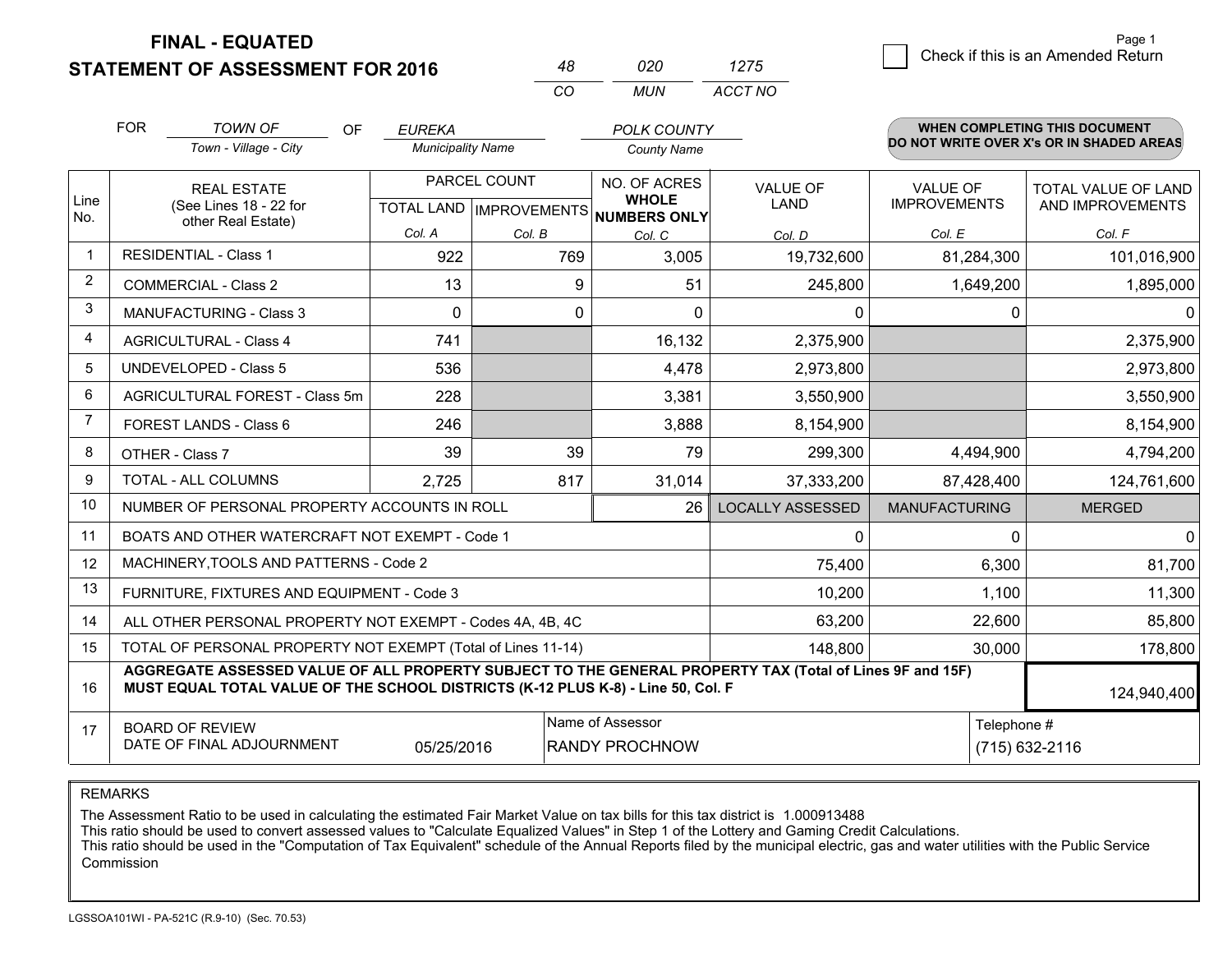*YEAR CO MUN ACCT NO* <sup>2016</sup> <sup>48</sup> <sup>020</sup> <sup>1275</sup>

Do not confuse FOREST LANDS (Line 7) with FOREST CROPS (in this section) - They are **NOT** the same

|                                                                                |             |                                                     |                                                  |                                                                               | Private Forest Crop - Reg Class @ \$2.52 per acre                                                                                                                                                                                                                                                                       |          |           |                    |                                                                                                                                                                        |
|--------------------------------------------------------------------------------|-------------|-----------------------------------------------------|--------------------------------------------------|-------------------------------------------------------------------------------|-------------------------------------------------------------------------------------------------------------------------------------------------------------------------------------------------------------------------------------------------------------------------------------------------------------------------|----------|-----------|--------------------|------------------------------------------------------------------------------------------------------------------------------------------------------------------------|
|                                                                                |             |                                                     |                                                  |                                                                               | (d) PARCELS                                                                                                                                                                                                                                                                                                             |          | (e) ACRES |                    | (f) ASSESSED VALUE                                                                                                                                                     |
|                                                                                |             |                                                     |                                                  |                                                                               |                                                                                                                                                                                                                                                                                                                         |          |           |                    |                                                                                                                                                                        |
|                                                                                |             |                                                     |                                                  |                                                                               | Entered Before 2005 Managed Forest - Ferrous Mining CLOSED @ \$8.27 per acre                                                                                                                                                                                                                                            |          |           |                    |                                                                                                                                                                        |
| (a) PARCELS                                                                    |             |                                                     |                                                  |                                                                               | (d) PARCELS                                                                                                                                                                                                                                                                                                             |          | (e) ACRES |                    | (f) ASSESSED VALUE                                                                                                                                                     |
|                                                                                |             |                                                     |                                                  |                                                                               |                                                                                                                                                                                                                                                                                                                         |          |           |                    |                                                                                                                                                                        |
|                                                                                |             |                                                     |                                                  |                                                                               |                                                                                                                                                                                                                                                                                                                         |          |           |                    |                                                                                                                                                                        |
| (a) PARCELS                                                                    |             |                                                     |                                                  |                                                                               | (d) PARCELS                                                                                                                                                                                                                                                                                                             |          | (e) ACRES |                    | (f) ASSESSED VALUE                                                                                                                                                     |
| 6                                                                              | 212         |                                                     | 445.200                                          |                                                                               | 36                                                                                                                                                                                                                                                                                                                      | 1.025.13 |           | 1,987,100          |                                                                                                                                                                        |
| Entered After 2004 Managed Forest - OPEN @<br>\$2.14 per acre                  |             |                                                     |                                                  | Entered After 2004 Managed Forest - CLOSED @ \$10.68 per acre                 |                                                                                                                                                                                                                                                                                                                         |          |           |                    |                                                                                                                                                                        |
| (a) PARCELS                                                                    |             |                                                     |                                                  |                                                                               | (d) PARCELS<br>(e) ACRES                                                                                                                                                                                                                                                                                                |          |           | (f) ASSESSED VALUE |                                                                                                                                                                        |
|                                                                                |             |                                                     |                                                  |                                                                               |                                                                                                                                                                                                                                                                                                                         |          |           |                    |                                                                                                                                                                        |
|                                                                                | 80          |                                                     |                                                  |                                                                               | 59<br>1.428.27                                                                                                                                                                                                                                                                                                          |          |           | 2,987,800          |                                                                                                                                                                        |
|                                                                                |             |                                                     |                                                  | (c) State Acres                                                               |                                                                                                                                                                                                                                                                                                                         |          |           |                    | (e) Other Acres                                                                                                                                                        |
|                                                                                |             |                                                     |                                                  |                                                                               | 18.09                                                                                                                                                                                                                                                                                                                   |          |           | 55.53              |                                                                                                                                                                        |
|                                                                                |             |                                                     |                                                  |                                                                               |                                                                                                                                                                                                                                                                                                                         |          |           |                    |                                                                                                                                                                        |
|                                                                                |             |                                                     |                                                  |                                                                               |                                                                                                                                                                                                                                                                                                                         |          |           |                    | (c2) PERSONAL                                                                                                                                                          |
|                                                                                |             |                                                     |                                                  |                                                                               |                                                                                                                                                                                                                                                                                                                         |          |           |                    |                                                                                                                                                                        |
| Manufacturing Equated Value of Omitted Property From Prior Years (Sec. 70.995) |             |                                                     |                                                  |                                                                               | Mfg. Equated Value of Sec.70.43 Corrections of Errors by Assessors                                                                                                                                                                                                                                                      |          |           |                    |                                                                                                                                                                        |
| (d) REAL ESTATE                                                                |             |                                                     |                                                  |                                                                               | (f1) REAL ESTATE                                                                                                                                                                                                                                                                                                        |          |           | (f2) PERSONAL      |                                                                                                                                                                        |
|                                                                                |             |                                                     |                                                  |                                                                               |                                                                                                                                                                                                                                                                                                                         |          |           |                    |                                                                                                                                                                        |
|                                                                                | (a) PARCELS | (a) County Forest Cropland Acres<br>(a) REAL ESTATE | (b) ACRES<br>(b) ACRES<br>(b) ACRES<br>(b) ACRES | Private Forest Crop - Reg Class @ 10¢ per acre<br>(b) Federal Acres<br>533.55 | (c) ASSESSED VALUE<br>Private Forest Crop - Special Class @ 20¢ per acre<br>(c) ASSESSED VALUE<br>Entered Before 2005 Managed Forest - OPEN @ \$.79 per acre<br>(c) ASSESSED VALUE<br>(c) ASSESSED VALUE<br>168,000<br>Assessed Value of Omitted Property From Prior Years (Sec. 70.44)<br>(b) PERSONAL<br>(e) PERSONAL | 282.29   |           | (c1) REAL ESTATE   | Entered Before 2005 Managed Forest - CLOSED @ \$1.87 per acre<br>(d) County (NOT FOREST CROP) Acres<br>Assessed Value of Sec. 70.43 Corrections of Errors by Assessors |

## **SPECIAL DISTRICTS**

| Line<br>No. | Enter 6-digit<br>Special District<br>Code (Col. A) | <b>Account</b><br><b>Number</b> | <b>Special District Name</b> | <b>Locally Assessed Value</b><br>of Real Estate and | Mfg Value of Real Estate<br>and Personal Property | <b>Merged Value of</b><br><b>Real Estate and</b><br>Personal Property (Col. F) |
|-------------|----------------------------------------------------|---------------------------------|------------------------------|-----------------------------------------------------|---------------------------------------------------|--------------------------------------------------------------------------------|
|             |                                                    | (Col. B)                        | (Col. C)                     | Personal Property (Col. D)                          | (Col. E)                                          |                                                                                |
| 24          |                                                    |                                 |                              |                                                     |                                                   |                                                                                |
| 25          |                                                    |                                 |                              |                                                     |                                                   |                                                                                |
| 26          |                                                    |                                 |                              |                                                     |                                                   |                                                                                |
| 27          |                                                    |                                 |                              |                                                     |                                                   |                                                                                |
| 28          |                                                    |                                 |                              |                                                     |                                                   |                                                                                |
| 29          |                                                    |                                 |                              |                                                     |                                                   |                                                                                |
| 30          |                                                    |                                 |                              |                                                     |                                                   |                                                                                |
| 31          |                                                    |                                 |                              |                                                     |                                                   |                                                                                |
| 32          |                                                    |                                 |                              |                                                     |                                                   |                                                                                |
| 33          |                                                    |                                 |                              |                                                     |                                                   |                                                                                |
| 34          |                                                    |                                 |                              |                                                     |                                                   |                                                                                |
| 35          |                                                    |                                 |                              |                                                     |                                                   |                                                                                |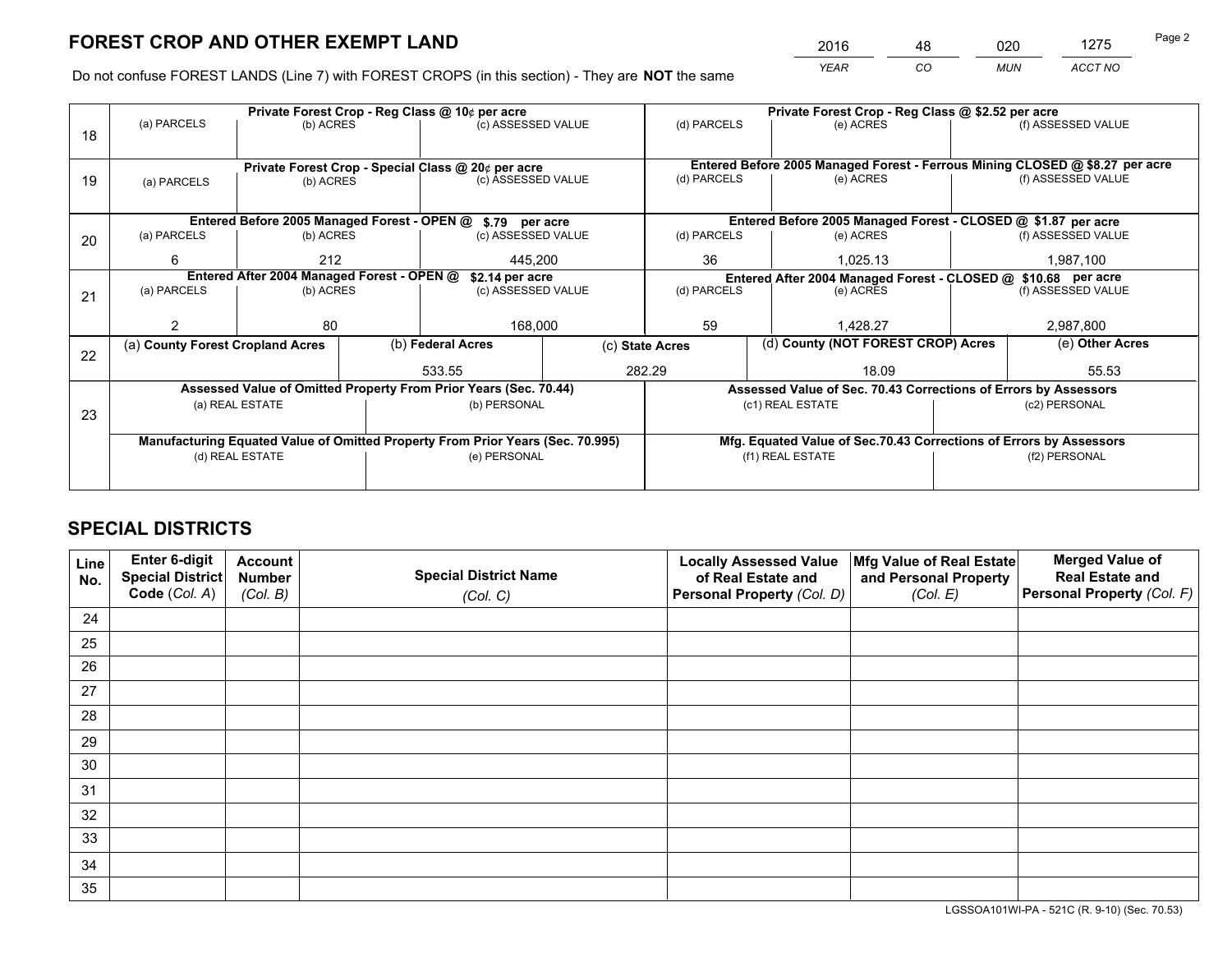|             |                                                                 |                                             |                                                         | <b>YEAR</b>                                                                       | CO<br><b>MUN</b>                                              | ACCT NO                                                                        |
|-------------|-----------------------------------------------------------------|---------------------------------------------|---------------------------------------------------------|-----------------------------------------------------------------------------------|---------------------------------------------------------------|--------------------------------------------------------------------------------|
| Line<br>No. | <b>Enter 6-digit</b><br><b>School District</b><br>Code (Col. A) | <b>Account</b><br><b>Number</b><br>(Col. B) | <b>School District Name</b><br>(Col. C)                 | <b>Locally Assessed Value</b><br>of Real Estate and<br>Personal Property (Col. D) | Mfg Value of Real Estate<br>and Personal Property<br>(Col. E) | <b>Merged Value of</b><br><b>Real Estate and</b><br>Personal Property (Col. F) |
|             | A. SCHOOL DISTRICTS (K-8 and K-12)                              |                                             |                                                         |                                                                                   |                                                               |                                                                                |
| 36          | 480238                                                          | 0287                                        | SCH D OF UNITY (MILLTOWN)                               | 37,400,000                                                                        |                                                               | 37,400,000                                                                     |
| 37          | 483213                                                          | 0291                                        | SCH D OF LUCK                                           | 2,092,300                                                                         |                                                               | 2,092,300                                                                      |
| 38          | 485019                                                          | 0293                                        | SCH D OF SAINT CROIX FALLS                              | 85,418,100                                                                        | 30,000                                                        | 85,448,100                                                                     |
| 39          |                                                                 |                                             |                                                         |                                                                                   |                                                               |                                                                                |
| 40          |                                                                 |                                             |                                                         |                                                                                   |                                                               |                                                                                |
| 41          |                                                                 |                                             |                                                         |                                                                                   |                                                               |                                                                                |
| 42          |                                                                 |                                             |                                                         |                                                                                   |                                                               |                                                                                |
| 43          |                                                                 |                                             |                                                         |                                                                                   |                                                               |                                                                                |
| 44          |                                                                 |                                             |                                                         |                                                                                   |                                                               |                                                                                |
| 45          |                                                                 |                                             |                                                         |                                                                                   |                                                               |                                                                                |
| 46          |                                                                 |                                             |                                                         |                                                                                   |                                                               |                                                                                |
| 47<br>48    |                                                                 |                                             |                                                         |                                                                                   |                                                               |                                                                                |
| 49          |                                                                 |                                             |                                                         |                                                                                   |                                                               |                                                                                |
| 50          |                                                                 |                                             | TOTAL ASSESSED VALUE OF SCHOOL DISTRICTS (K-8 and K-12) | 124,910,400                                                                       | 30,000                                                        | 124,940,400                                                                    |
|             | <b>B.</b><br><b>UNION HIGH SCHOOL DISTRICTS</b>                 |                                             |                                                         |                                                                                   |                                                               |                                                                                |
| 51          |                                                                 |                                             |                                                         |                                                                                   |                                                               |                                                                                |
| 52          |                                                                 |                                             |                                                         |                                                                                   |                                                               |                                                                                |
| 53          |                                                                 |                                             |                                                         |                                                                                   |                                                               |                                                                                |
| 54          |                                                                 |                                             |                                                         |                                                                                   |                                                               |                                                                                |
| 55          |                                                                 |                                             | TOTAL ASSESSED VALUE OF UNION HIGH SCHOOLS              |                                                                                   |                                                               |                                                                                |
|             | C.<br><b>TECHNICAL COLLEGE DISTRICTS</b>                        |                                             |                                                         |                                                                                   |                                                               |                                                                                |
| 56          | 001700                                                          | 0016                                        | WISCONSIN INDIANHEAD TECH COLLEGE SHEL                  | 124,910,400                                                                       | 30,000                                                        | 124,940,400                                                                    |
| 57          |                                                                 |                                             |                                                         |                                                                                   |                                                               |                                                                                |
| 58          |                                                                 |                                             |                                                         |                                                                                   |                                                               |                                                                                |
| 59          |                                                                 |                                             | TOTAL ASSESSED VALUE OF TECHNICAL COLLEGES              | 124,910,400                                                                       | 30,000                                                        | 124,940,400                                                                    |

48

020

 *I hereby certify, to the best of my knowledge and belief, this form is complete and correct.*

**SCHOOL DISTRICTS**

| Print name of preparer | Title                    |                | Date (MM / DD / CCYY) |
|------------------------|--------------------------|----------------|-----------------------|
|                        |                          |                |                       |
| Signature of preparer  | Contact Telephone Number | E-mail address |                       |
|                        | $\overline{\phantom{0}}$ |                |                       |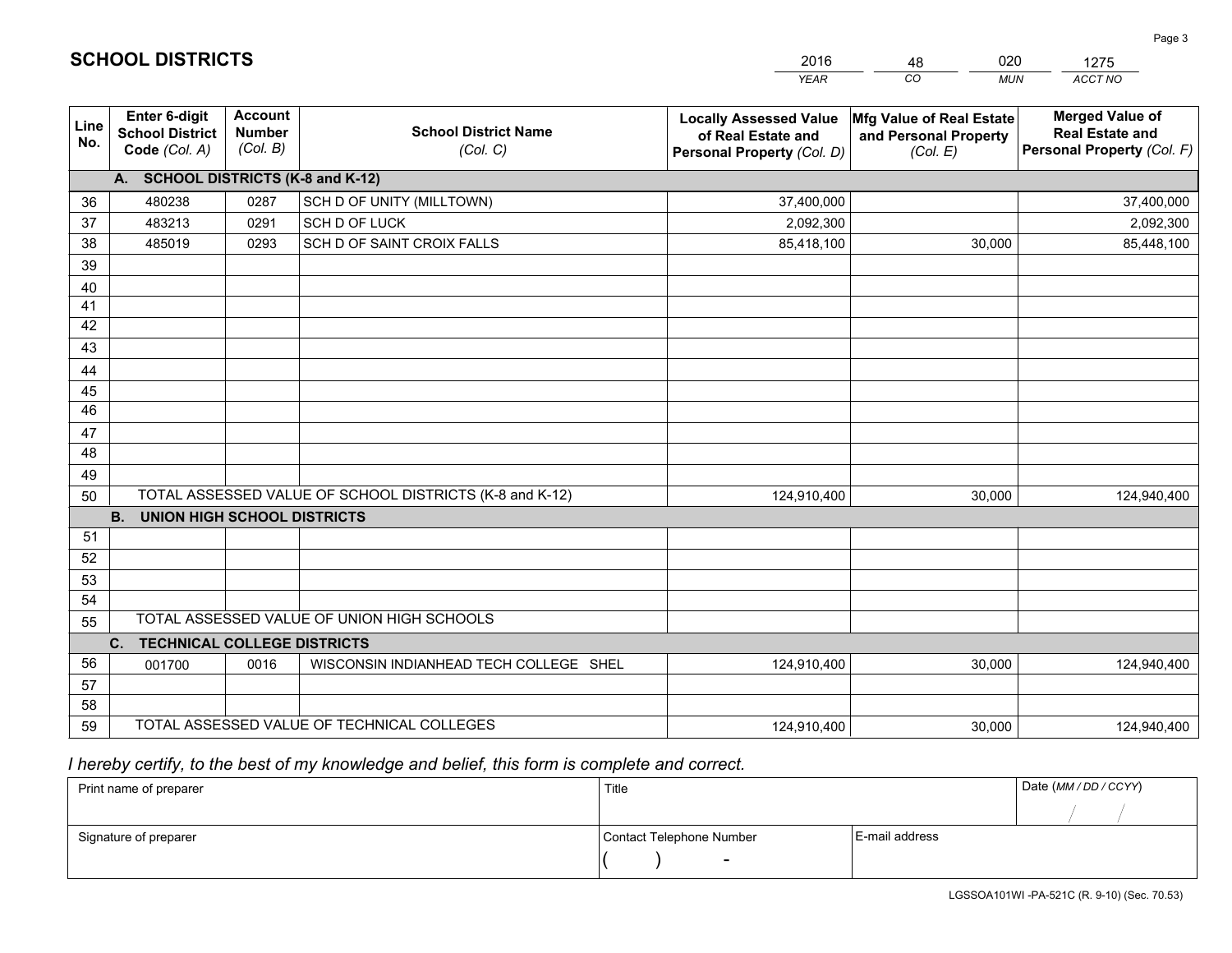#### **HIGHLIGHTS**

- 1. Complete the Statement of Assessment after the Board of Review. Reflect any changes made there.
- 2. Use black ink to complete.
- 3. Line 16 must equal Line 50, Col D.
- 4. Line 55 must equal the total of K-8 schools listed on lines 36-49. Do not include K-12 schools in this comparision.
- 5. Line 59, Col. D must equal Line 16.
- 6. Special District, School District and Technical College District values must include both real estate and personal property. Examples of Special districts are: town sanitary districts, public inland lake protection and rehabilitation districts, and metropolitan sewerage districts.
- 7. DO NOT INCLUDE Manufacturing property values.DOR will print these values on the final SOA.

DEB DIBBLE

TOWN OF EUREKA 2395 210TH AVENUE

DEB DIBBLE<br>TOWN OF EUREKA<br>2395 210TH AVENUE

ST CROIX FALLS, WI 54024

CROIX FALLS, WI 54024

 $\overline{5}$ 

 8. Accuracy of this form is very important. The values reported directly affect the equalized value DOR calculates for school and special districts.

#### **Page 1:**

 If not prefilled, enter the tax year,county and municipal code,municipal type, municipal name and county name on the top of form.

Check the Amended box, if filing an amended / corrected SOA.

 Report the parcel count, acres and assessed value of taxable general property, total parcel count, (real and personal), total acres, and values from final figures set by the Board of Review.

- A. Real Estate land and improvements (buildings, etc.) is reported on lines 1 8, total line 9.
- B. Personal Property is reported on lines 11 14, Column D, total line 15.
- C. To complete this report, use the computer produced summary of the assessment roll that shows these amounts.
- D. Use whole numbers only.
- E. Add each line across and each column down to verify entries.

#### **Page 2:**

- A. Report Special Items (not subject to general property tax).
- 1. Private Forest Croplands and Managed Forest Lands are reported on lines 18,19, 20 and 21. Be sure to report assessed values **NOT** taxes.
- 2. You should have copies of the orders of entry, orders of withdrawal, etc., to update your assessment roll.
	- 3. Show hundredths of acres (e.g. 39.75).
- 4. Tax exempt lands are reported on line 22.
- 5. Omitted property and sec. 70.43, Wis. Stats., corrections of errors by assessor are reported on line 23. Report real estate and personal property separately. These should be for **prior years**, not something found on the current assessment roll after the board of review.
- B. Special District (Lines 24-35) Include the value of both real and personal property.

 The Department of Revenue (DOR) preprints much of the information regarding names and codes for schools, special districts,etc. If a district is not listed, enter the name and value only, DOR will enter the proper code.

## **Page 3 School Districts:**

Include the value of both real and personal property.

Report School District (regular, elementary, union high school, and technical college).

- 1. Regular (K-12) and Elementary (K-8) school values are reported on lines 36-49, total on line 50.
- 2. Union High School (UHS) (use only if elementary schools are listed on lines 36-49) are reported on lines 51-54. UHS total value (line 55) must equal to the total **elementary school** values reported on lines 36-49. Do notinclude K-12 schools in this comparison.
- 3. Technical College values are reported on lines 56-58, total on line 59.
- 4. Use the computer summary that shows these amounts to complete this report.

#### **This form is due the second Monday in June. File this report only after your Board of Review is complete.**

 *If you have questions: Return forms to:*

Fax number: (608) 264-6887 PO Box 8971

 Email: lgs@revenue.wi.gov Wisconsin Department of Revenue Call: (608) 261-5341 Local Government Services Section 6-97Madison WI 53708-8971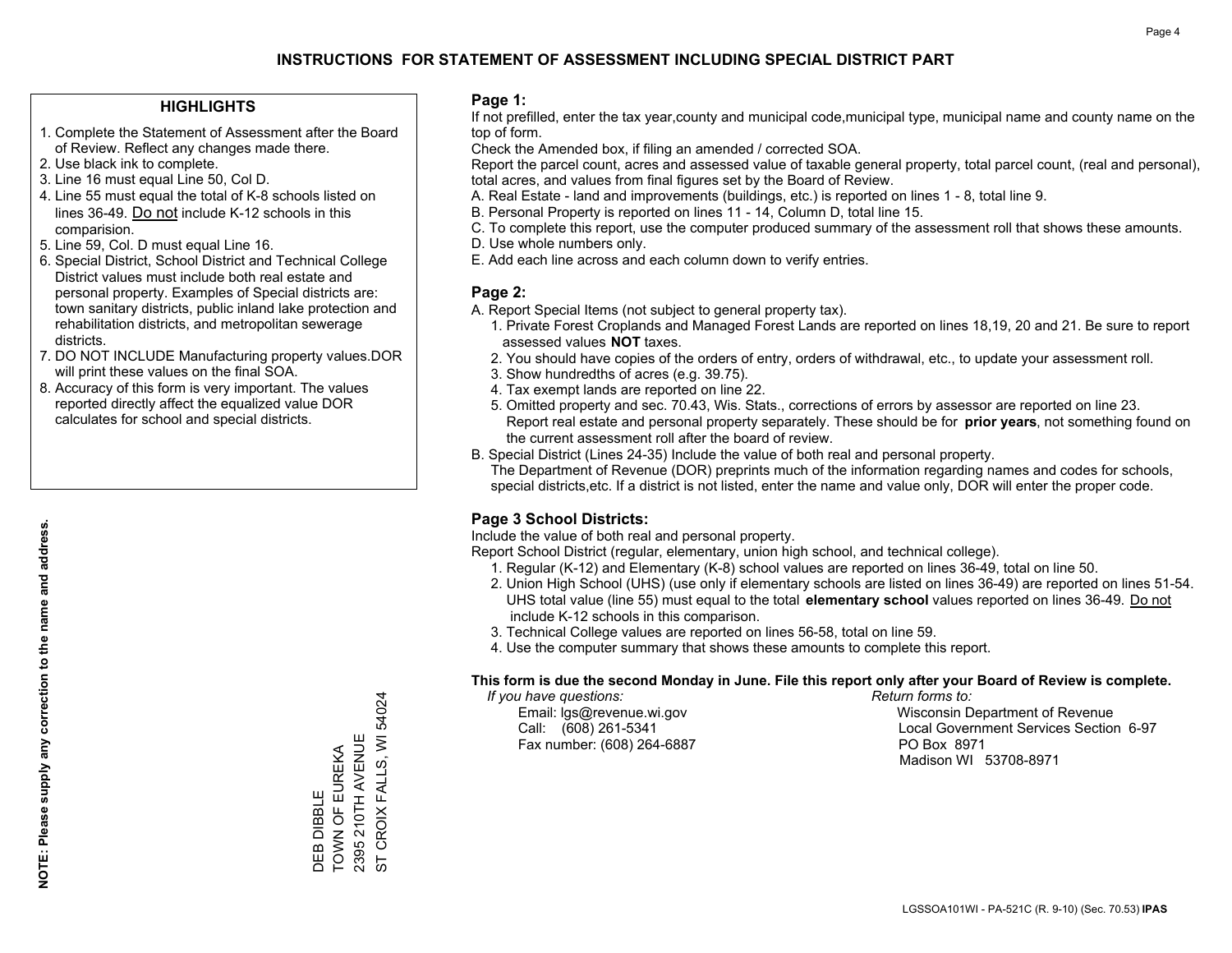**STATEMENT OF ASSESSMENT FOR 2016** 

**FINAL - EQUATED**

|                                                                  | <b>FOR</b>                                                                                                                                                                                   | <b>TOWN OF</b><br>OF                                         | <b>FARMINGTON</b>        |              | <b>POLK COUNTY</b>                                   |                         |                      | <b>WHEN COMPLETING THIS DOCUMENT</b><br>DO NOT WRITE OVER X's OR IN SHADED AREAS |
|------------------------------------------------------------------|----------------------------------------------------------------------------------------------------------------------------------------------------------------------------------------------|--------------------------------------------------------------|--------------------------|--------------|------------------------------------------------------|-------------------------|----------------------|----------------------------------------------------------------------------------|
|                                                                  |                                                                                                                                                                                              | Town - Village - City                                        | <b>Municipality Name</b> |              | <b>County Name</b>                                   |                         |                      |                                                                                  |
|                                                                  |                                                                                                                                                                                              | <b>REAL ESTATE</b>                                           |                          | PARCEL COUNT | NO. OF ACRES                                         | <b>VALUE OF</b>         | <b>VALUE OF</b>      | TOTAL VALUE OF LAND                                                              |
| Line<br>No.                                                      |                                                                                                                                                                                              | (See Lines 18 - 22 for<br>other Real Estate)                 |                          |              | <b>WHOLE</b><br>TOTAL LAND IMPROVEMENTS NUMBERS ONLY | <b>LAND</b>             | <b>IMPROVEMENTS</b>  | AND IMPROVEMENTS                                                                 |
|                                                                  |                                                                                                                                                                                              |                                                              | Col. A                   | Col. B       | Col. C                                               | Col. D                  | Col. E               | Col. F                                                                           |
| $\mathbf 1$                                                      | <b>RESIDENTIAL - Class 1</b>                                                                                                                                                                 |                                                              | 836                      | 651          | 3,019                                                | 20,798,600              | 84,557,500           | 105,356,100                                                                      |
| 2                                                                |                                                                                                                                                                                              | <b>COMMERCIAL - Class 2</b>                                  | 20                       | 15           | 47                                                   | 440,700                 | 2,852,500            | 3,293,200                                                                        |
| 3                                                                |                                                                                                                                                                                              | <b>MANUFACTURING - Class 3</b>                               | 3                        | 2            | 52                                                   | 637,600                 | 683,000              | 1,320,600                                                                        |
| 4                                                                |                                                                                                                                                                                              | <b>AGRICULTURAL - Class 4</b>                                | 674                      |              | 14,957                                               | 2,345,300               |                      | 2,345,300                                                                        |
| 5                                                                |                                                                                                                                                                                              | <b>UNDEVELOPED - Class 5</b>                                 | 432                      |              | 2,037                                                | 1,685,700               |                      | 1,685,700                                                                        |
| 6                                                                |                                                                                                                                                                                              | AGRICULTURAL FOREST - Class 5m                               | 178                      |              | 1,850                                                | 3,076,800               |                      | 3,076,800                                                                        |
| $\overline{7}$                                                   |                                                                                                                                                                                              | FOREST LANDS - Class 6                                       | 127                      |              | 2,205                                                | 6,523,000               |                      | 6,523,000                                                                        |
| 8                                                                |                                                                                                                                                                                              | OTHER - Class 7                                              | 57                       | 57           | 154                                                  | 387,200                 | 7,846,700            | 8,233,900                                                                        |
| 9                                                                |                                                                                                                                                                                              | TOTAL - ALL COLUMNS                                          | 2,327                    | 725          | 24,321                                               | 35,894,900              | 95,939,700           | 131,834,600                                                                      |
| 10                                                               |                                                                                                                                                                                              | NUMBER OF PERSONAL PROPERTY ACCOUNTS IN ROLL                 |                          |              | 32                                                   | <b>LOCALLY ASSESSED</b> | <b>MANUFACTURING</b> | <b>MERGED</b>                                                                    |
| 11                                                               |                                                                                                                                                                                              | BOATS AND OTHER WATERCRAFT NOT EXEMPT - Code 1               |                          |              |                                                      | $\mathbf{0}$            | $\Omega$             | $\Omega$                                                                         |
| 12                                                               |                                                                                                                                                                                              | MACHINERY, TOOLS AND PATTERNS - Code 2                       |                          |              |                                                      | 1,100,900               | 64,500               | 1,165,400                                                                        |
| 13                                                               |                                                                                                                                                                                              | FURNITURE, FIXTURES AND EQUIPMENT - Code 3                   |                          |              |                                                      | 183,400                 | 2,300                | 185,700                                                                          |
| 14                                                               |                                                                                                                                                                                              | ALL OTHER PERSONAL PROPERTY NOT EXEMPT - Codes 4A, 4B, 4C    |                          |              |                                                      | 392,600                 | 3,200                | 395,800                                                                          |
| 15                                                               |                                                                                                                                                                                              | TOTAL OF PERSONAL PROPERTY NOT EXEMPT (Total of Lines 11-14) |                          |              |                                                      | 1,676,900               | 70,000               | 1,746,900                                                                        |
| 16                                                               | AGGREGATE ASSESSED VALUE OF ALL PROPERTY SUBJECT TO THE GENERAL PROPERTY TAX (Total of Lines 9F and 15F)<br>MUST EQUAL TOTAL VALUE OF THE SCHOOL DISTRICTS (K-12 PLUS K-8) - Line 50, Col. F |                                                              |                          |              |                                                      |                         | 133,581,500          |                                                                                  |
| 17                                                               |                                                                                                                                                                                              | <b>BOARD OF REVIEW</b>                                       |                          |              | Name of Assessor                                     |                         | Telephone #          |                                                                                  |
| DATE OF FINAL ADJOURNMENT<br>06/11/2016<br><b>RANDY PROCHNOW</b> |                                                                                                                                                                                              |                                                              |                          |              |                                                      |                         |                      | (715) 632-2116                                                                   |

*CO*

*MUN*

*ACCT NO1276*

*<sup>48</sup> <sup>022</sup>*

REMARKS

The Assessment Ratio to be used in calculating the estimated Fair Market Value on tax bills for this tax district is .858879949<br>This ratio should be used to convert assessed values to "Calculate Equalized Values" in Step 1 Commission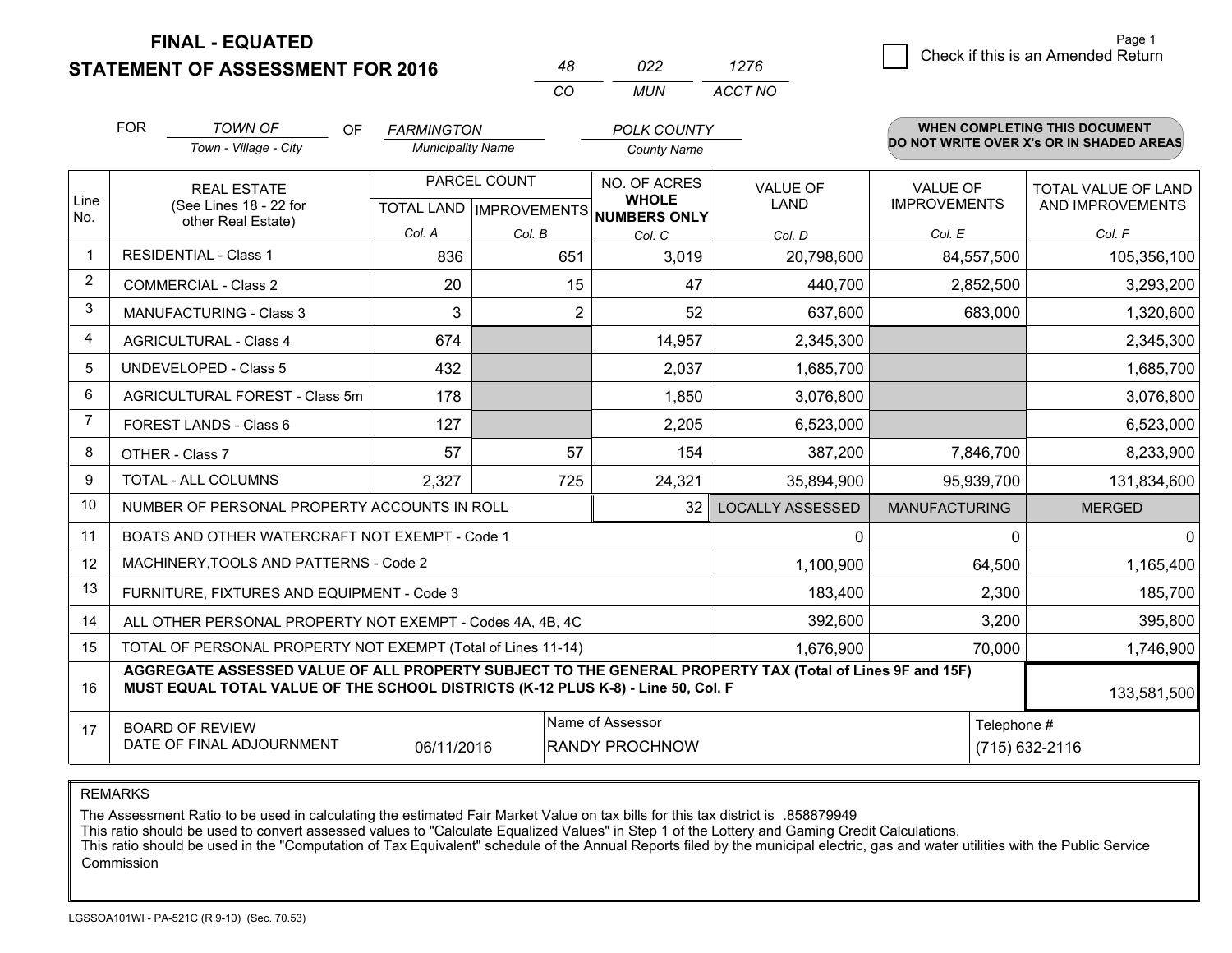*YEAR CO MUN ACCT NO* <sup>2016</sup> <sup>48</sup> <sup>022</sup> <sup>1276</sup>

Do not confuse FOREST LANDS (Line 7) with FOREST CROPS (in this section) - They are **NOT** the same

|    |                                                                                |                                                    |  | Private Forest Crop - Reg Class @ 10¢ per acre                   |                                                                              | Private Forest Crop - Reg Class @ \$2.52 per acre                  |                                                                 |                    |                    |  |
|----|--------------------------------------------------------------------------------|----------------------------------------------------|--|------------------------------------------------------------------|------------------------------------------------------------------------------|--------------------------------------------------------------------|-----------------------------------------------------------------|--------------------|--------------------|--|
| 18 | (a) PARCELS                                                                    | (b) ACRES                                          |  | (c) ASSESSED VALUE                                               |                                                                              | (d) PARCELS                                                        | (e) ACRES                                                       |                    | (f) ASSESSED VALUE |  |
|    |                                                                                |                                                    |  |                                                                  |                                                                              |                                                                    |                                                                 |                    |                    |  |
|    |                                                                                | Private Forest Crop - Special Class @ 20¢ per acre |  |                                                                  | Entered Before 2005 Managed Forest - Ferrous Mining CLOSED @ \$8.27 per acre |                                                                    |                                                                 |                    |                    |  |
| 19 | (a) PARCELS                                                                    | (b) ACRES                                          |  | (c) ASSESSED VALUE                                               |                                                                              | (d) PARCELS                                                        | (e) ACRES                                                       |                    | (f) ASSESSED VALUE |  |
|    |                                                                                |                                                    |  |                                                                  |                                                                              |                                                                    |                                                                 |                    |                    |  |
|    |                                                                                |                                                    |  | Entered Before 2005 Managed Forest - OPEN @ \$.79 per acre       |                                                                              |                                                                    | Entered Before 2005 Managed Forest - CLOSED @ \$1.87 per acre   |                    |                    |  |
| 20 | (a) PARCELS                                                                    | (b) ACRES                                          |  | (c) ASSESSED VALUE                                               |                                                                              | (d) PARCELS                                                        | (e) ACRES                                                       |                    | (f) ASSESSED VALUE |  |
|    |                                                                                | 91                                                 |  | 210,000                                                          |                                                                              | 16                                                                 | 357.83                                                          |                    | 922,700            |  |
|    | Entered After 2004 Managed Forest - OPEN @<br>\$2.14 per acre                  |                                                    |  | Entered After 2004 Managed Forest - CLOSED @ \$10.68 per acre    |                                                                              |                                                                    |                                                                 |                    |                    |  |
| 21 | (a) PARCELS                                                                    | (b) ACRES                                          |  | (c) ASSESSED VALUE                                               |                                                                              | (d) PARCELS<br>(e) ACRES                                           |                                                                 | (f) ASSESSED VALUE |                    |  |
|    |                                                                                |                                                    |  |                                                                  |                                                                              |                                                                    |                                                                 |                    |                    |  |
|    |                                                                                | 40                                                 |  | 120,000                                                          |                                                                              | 17<br>367                                                          |                                                                 |                    | 1,026,200          |  |
| 22 | (a) County Forest Cropland Acres                                               |                                                    |  | (b) Federal Acres                                                | (c) State Acres                                                              |                                                                    | (d) County (NOT FOREST CROP) Acres                              |                    | (e) Other Acres    |  |
|    |                                                                                |                                                    |  | 25.48<br>1.035.77                                                |                                                                              | 3.44                                                               |                                                                 |                    | 1,861.19           |  |
|    |                                                                                |                                                    |  | Assessed Value of Omitted Property From Prior Years (Sec. 70.44) |                                                                              |                                                                    | Assessed Value of Sec. 70.43 Corrections of Errors by Assessors |                    |                    |  |
| 23 |                                                                                | (a) REAL ESTATE                                    |  | (b) PERSONAL                                                     |                                                                              |                                                                    | (c1) REAL ESTATE                                                |                    | (c2) PERSONAL      |  |
|    |                                                                                |                                                    |  |                                                                  |                                                                              |                                                                    |                                                                 |                    |                    |  |
|    | Manufacturing Equated Value of Omitted Property From Prior Years (Sec. 70.995) |                                                    |  |                                                                  |                                                                              | Mfg. Equated Value of Sec.70.43 Corrections of Errors by Assessors |                                                                 |                    |                    |  |
|    | (d) REAL ESTATE                                                                |                                                    |  | (e) PERSONAL                                                     |                                                                              | (f1) REAL ESTATE                                                   |                                                                 |                    | (f2) PERSONAL      |  |
|    |                                                                                |                                                    |  |                                                                  |                                                                              |                                                                    |                                                                 |                    |                    |  |

## **SPECIAL DISTRICTS**

| Line<br>No. | <b>Enter 6-digit</b><br>Special District<br>Code (Col. A) | Account<br><b>Number</b><br>(Col. B) | <b>Special District Name</b><br>(Col. C) | <b>Locally Assessed Value</b><br>of Real Estate and<br>Personal Property (Col. D) | Mfg Value of Real Estate<br>and Personal Property<br>(Col. E) | <b>Merged Value of</b><br><b>Real Estate and</b><br>Personal Property (Col. F) |
|-------------|-----------------------------------------------------------|--------------------------------------|------------------------------------------|-----------------------------------------------------------------------------------|---------------------------------------------------------------|--------------------------------------------------------------------------------|
| 24          | 487090                                                    | 0284                                 | AMANI VILLAGE SANITARY DISTRICT          | 1,584,000                                                                         |                                                               | 1,584,000                                                                      |
| 25          |                                                           |                                      |                                          |                                                                                   |                                                               |                                                                                |
| 26          |                                                           |                                      |                                          |                                                                                   |                                                               |                                                                                |
| 27          |                                                           |                                      |                                          |                                                                                   |                                                               |                                                                                |
| 28          |                                                           |                                      |                                          |                                                                                   |                                                               |                                                                                |
| 29          |                                                           |                                      |                                          |                                                                                   |                                                               |                                                                                |
| 30          |                                                           |                                      |                                          |                                                                                   |                                                               |                                                                                |
| 31          |                                                           |                                      |                                          |                                                                                   |                                                               |                                                                                |
| 32          |                                                           |                                      |                                          |                                                                                   |                                                               |                                                                                |
| 33          |                                                           |                                      |                                          |                                                                                   |                                                               |                                                                                |
| 34          |                                                           |                                      |                                          |                                                                                   |                                                               |                                                                                |
| 35          |                                                           |                                      |                                          |                                                                                   |                                                               |                                                                                |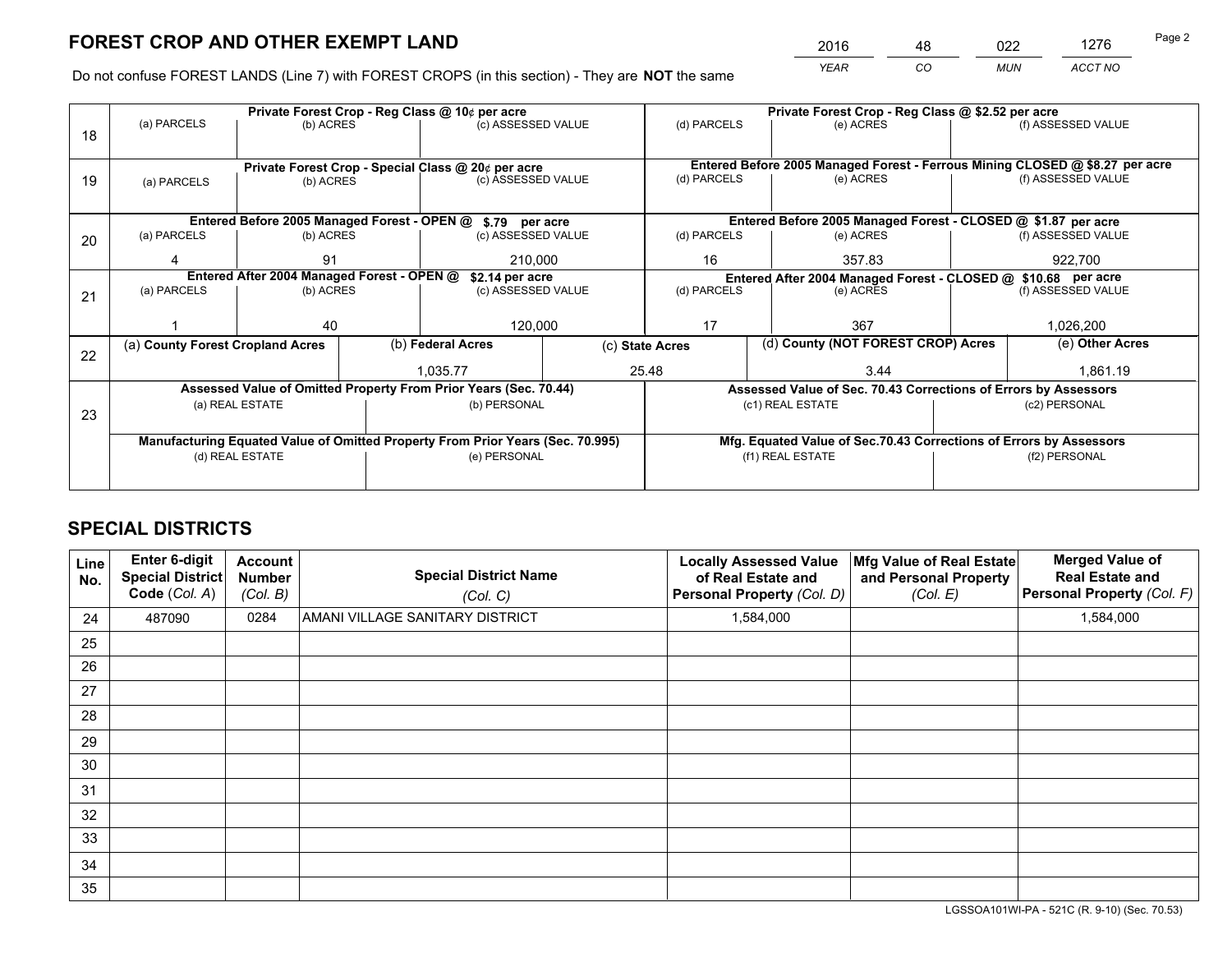|                                                                 |                                             |                                         | <b>YEAR</b>                                                                                                                                                                                                                                                                                                     | CO<br><b>MUN</b>                  | ACCT NO                                                                        |
|-----------------------------------------------------------------|---------------------------------------------|-----------------------------------------|-----------------------------------------------------------------------------------------------------------------------------------------------------------------------------------------------------------------------------------------------------------------------------------------------------------------|-----------------------------------|--------------------------------------------------------------------------------|
| <b>Enter 6-digit</b><br><b>School District</b><br>Code (Col. A) | <b>Account</b><br><b>Number</b><br>(Col. B) | <b>School District Name</b><br>(Col. C) | <b>Locally Assessed Value</b><br>of Real Estate and<br>Personal Property (Col. D)                                                                                                                                                                                                                               | and Personal Property<br>(Col. E) | <b>Merged Value of</b><br><b>Real Estate and</b><br>Personal Property (Col. F) |
|                                                                 |                                             |                                         |                                                                                                                                                                                                                                                                                                                 |                                   |                                                                                |
| 484165                                                          | 0292                                        | SCH D OF OSCEOLA                        | 132,190,900                                                                                                                                                                                                                                                                                                     | 1,390,600                         | 133,581,500                                                                    |
|                                                                 |                                             |                                         |                                                                                                                                                                                                                                                                                                                 |                                   |                                                                                |
|                                                                 |                                             |                                         |                                                                                                                                                                                                                                                                                                                 |                                   |                                                                                |
|                                                                 |                                             |                                         |                                                                                                                                                                                                                                                                                                                 |                                   |                                                                                |
|                                                                 |                                             |                                         |                                                                                                                                                                                                                                                                                                                 |                                   |                                                                                |
|                                                                 |                                             |                                         |                                                                                                                                                                                                                                                                                                                 |                                   |                                                                                |
|                                                                 |                                             |                                         |                                                                                                                                                                                                                                                                                                                 |                                   |                                                                                |
|                                                                 |                                             |                                         |                                                                                                                                                                                                                                                                                                                 |                                   |                                                                                |
|                                                                 |                                             |                                         |                                                                                                                                                                                                                                                                                                                 |                                   |                                                                                |
|                                                                 |                                             |                                         |                                                                                                                                                                                                                                                                                                                 |                                   |                                                                                |
|                                                                 |                                             |                                         |                                                                                                                                                                                                                                                                                                                 |                                   |                                                                                |
|                                                                 |                                             |                                         |                                                                                                                                                                                                                                                                                                                 |                                   |                                                                                |
|                                                                 |                                             |                                         |                                                                                                                                                                                                                                                                                                                 |                                   |                                                                                |
|                                                                 |                                             |                                         | 132,190,900                                                                                                                                                                                                                                                                                                     | 1,390,600                         | 133,581,500                                                                    |
|                                                                 |                                             |                                         |                                                                                                                                                                                                                                                                                                                 |                                   |                                                                                |
|                                                                 |                                             |                                         |                                                                                                                                                                                                                                                                                                                 |                                   |                                                                                |
|                                                                 |                                             |                                         |                                                                                                                                                                                                                                                                                                                 |                                   |                                                                                |
|                                                                 |                                             |                                         |                                                                                                                                                                                                                                                                                                                 |                                   |                                                                                |
|                                                                 |                                             |                                         |                                                                                                                                                                                                                                                                                                                 |                                   |                                                                                |
|                                                                 |                                             |                                         |                                                                                                                                                                                                                                                                                                                 |                                   |                                                                                |
|                                                                 |                                             |                                         |                                                                                                                                                                                                                                                                                                                 |                                   |                                                                                |
|                                                                 |                                             |                                         |                                                                                                                                                                                                                                                                                                                 |                                   | 133,581,500                                                                    |
|                                                                 |                                             |                                         |                                                                                                                                                                                                                                                                                                                 |                                   |                                                                                |
|                                                                 |                                             |                                         | 132,190,900                                                                                                                                                                                                                                                                                                     | 1,390,600                         | 133,581,500                                                                    |
|                                                                 | <b>B.</b><br>C.<br>001700                   | 0016                                    | A. SCHOOL DISTRICTS (K-8 and K-12)<br>TOTAL ASSESSED VALUE OF SCHOOL DISTRICTS (K-8 and K-12)<br><b>UNION HIGH SCHOOL DISTRICTS</b><br>TOTAL ASSESSED VALUE OF UNION HIGH SCHOOLS<br><b>TECHNICAL COLLEGE DISTRICTS</b><br>WISCONSIN INDIANHEAD TECH COLLEGE SHEL<br>TOTAL ASSESSED VALUE OF TECHNICAL COLLEGES | 132,190,900                       | Mfg Value of Real Estate<br>1,390,600                                          |

48

022

 *I hereby certify, to the best of my knowledge and belief, this form is complete and correct.*

**SCHOOL DISTRICTS**

| Print name of preparer | Title                    |                | Date (MM / DD / CCYY) |
|------------------------|--------------------------|----------------|-----------------------|
|                        |                          |                |                       |
| Signature of preparer  | Contact Telephone Number | E-mail address |                       |
|                        | $\sim$                   |                |                       |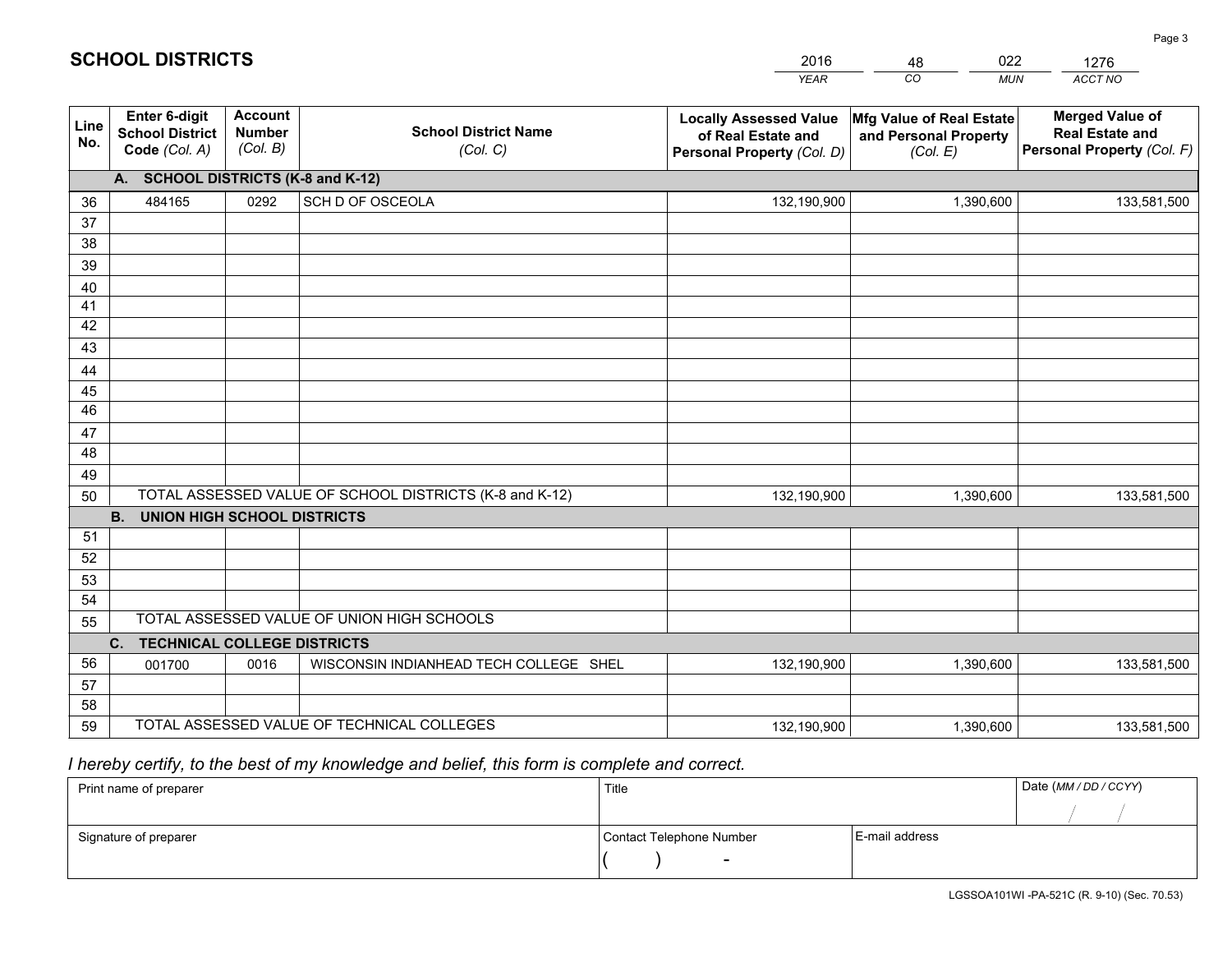#### **HIGHLIGHTS**

- 1. Complete the Statement of Assessment after the Board of Review. Reflect any changes made there.
- 2. Use black ink to complete.
- 3. Line 16 must equal Line 50, Col D.
- 4. Line 55 must equal the total of K-8 schools listed on lines 36-49. Do not include K-12 schools in this comparision.
- 5. Line 59, Col. D must equal Line 16.
- 6. Special District, School District and Technical College District values must include both real estate and personal property. Examples of Special districts are: town sanitary districts, public inland lake protection and rehabilitation districts, and metropolitan sewerage districts.
- 7. DO NOT INCLUDE Manufacturing property values.DOR will print these values on the final SOA.
- 8. Accuracy of this form is very important. The values reported directly affect the equalized value DOR calculates for school and special districts.

#### **Page 1:**

 If not prefilled, enter the tax year,county and municipal code,municipal type, municipal name and county name on the top of form.

Check the Amended box, if filing an amended / corrected SOA.

 Report the parcel count, acres and assessed value of taxable general property, total parcel count, (real and personal), total acres, and values from final figures set by the Board of Review.

- A. Real Estate land and improvements (buildings, etc.) is reported on lines 1 8, total line 9.
- B. Personal Property is reported on lines 11 14, Column D, total line 15.
- C. To complete this report, use the computer produced summary of the assessment roll that shows these amounts.
- D. Use whole numbers only.
- E. Add each line across and each column down to verify entries.

#### **Page 2:**

- A. Report Special Items (not subject to general property tax).
- 1. Private Forest Croplands and Managed Forest Lands are reported on lines 18,19, 20 and 21. Be sure to report assessed values **NOT** taxes.
- 2. You should have copies of the orders of entry, orders of withdrawal, etc., to update your assessment roll.
	- 3. Show hundredths of acres (e.g. 39.75).
- 4. Tax exempt lands are reported on line 22.
- 5. Omitted property and sec. 70.43, Wis. Stats., corrections of errors by assessor are reported on line 23. Report real estate and personal property separately. These should be for **prior years**, not something found on the current assessment roll after the board of review.
- B. Special District (Lines 24-35) Include the value of both real and personal property.

 The Department of Revenue (DOR) preprints much of the information regarding names and codes for schools, special districts,etc. If a district is not listed, enter the name and value only, DOR will enter the proper code.

## **Page 3 School Districts:**

Include the value of both real and personal property.

Report School District (regular, elementary, union high school, and technical college).

- 1. Regular (K-12) and Elementary (K-8) school values are reported on lines 36-49, total on line 50.
- 2. Union High School (UHS) (use only if elementary schools are listed on lines 36-49) are reported on lines 51-54. UHS total value (line 55) must equal to the total **elementary school** values reported on lines 36-49. Do notinclude K-12 schools in this comparison.
- 3. Technical College values are reported on lines 56-58, total on line 59.
- 4. Use the computer summary that shows these amounts to complete this report.

#### **This form is due the second Monday in June. File this report only after your Board of Review is complete.**

 *If you have questions: Return forms to:*

Fax number: (608) 264-6887 PO Box 8971

 Email: lgs@revenue.wi.gov Wisconsin Department of Revenue Call: (608) 261-5341 Local Government Services Section 6-97Madison WI 53708-8971

 $-4109$ OSCEOLA, WI 54020 - 4109 TOWN OF FARMINGTON TOWN OF FARMINGTON OSCEOLA, WI 54020 DEBBIE SWANSON DEBBIE SWANSON 304 STATE RD 35 304 STATE RD 35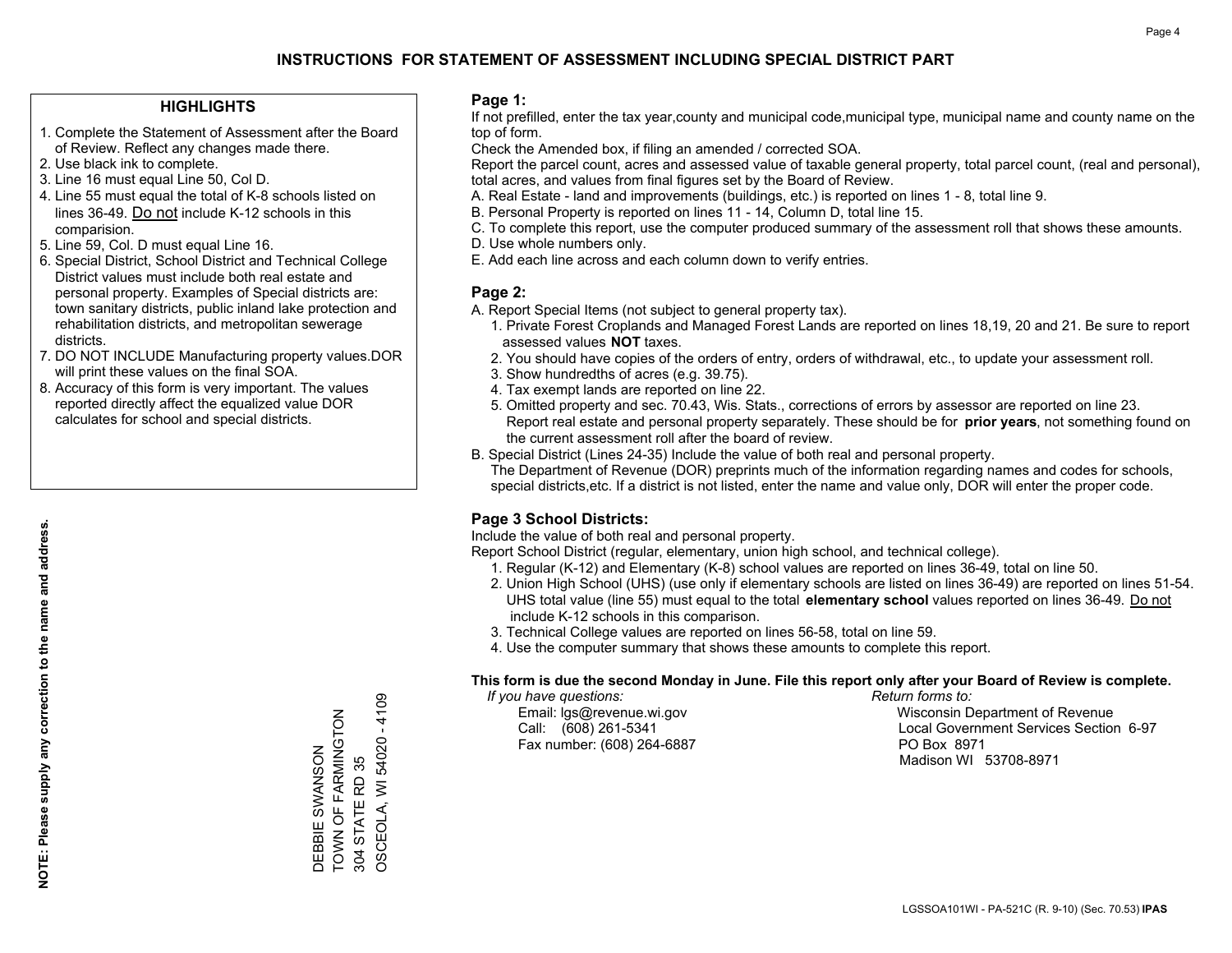**FINAL - EQUATED**

**STATEMENT OF ASSESSMENT FOR 2016** 

| 024 | 1277    | Check if this is an Amended Return |
|-----|---------|------------------------------------|
| MUN | ACCT NO |                                    |

|                | <b>FOR</b>                   | <b>TOWN OF</b><br><b>OF</b>                                                                                                                                                                  | <b>GARFIELD</b>          |              | <b>POLK COUNTY</b>                   |                         |                      | <b>WHEN COMPLETING THIS DOCUMENT</b><br>DO NOT WRITE OVER X's OR IN SHADED AREAS |  |  |
|----------------|------------------------------|----------------------------------------------------------------------------------------------------------------------------------------------------------------------------------------------|--------------------------|--------------|--------------------------------------|-------------------------|----------------------|----------------------------------------------------------------------------------|--|--|
|                |                              | Town - Village - City                                                                                                                                                                        | <b>Municipality Name</b> |              | <b>County Name</b>                   |                         |                      |                                                                                  |  |  |
| Line           |                              | <b>REAL ESTATE</b>                                                                                                                                                                           |                          | PARCEL COUNT | NO. OF ACRES<br><b>WHOLE</b>         | <b>VALUE OF</b>         | <b>VALUE OF</b>      | TOTAL VALUE OF LAND                                                              |  |  |
| No.            |                              | (See Lines 18 - 22 for<br>other Real Estate)                                                                                                                                                 |                          |              | TOTAL LAND IMPROVEMENTS NUMBERS ONLY | LAND                    | <b>IMPROVEMENTS</b>  | AND IMPROVEMENTS                                                                 |  |  |
|                |                              |                                                                                                                                                                                              | Col. A                   | Col. B       | Col. C                               | Col. D                  | Col. E               | Col. F                                                                           |  |  |
| $\overline{1}$ | <b>RESIDENTIAL - Class 1</b> |                                                                                                                                                                                              | 994                      | 814          | 1,902                                | 61,480,100              | 109,531,500          | 171,011,600                                                                      |  |  |
| 2              |                              | <b>COMMERCIAL - Class 2</b>                                                                                                                                                                  | 22                       | 19           | 22                                   | 1,159,900               | 1,569,000            | 2,728,900                                                                        |  |  |
| 3              |                              | <b>MANUFACTURING - Class 3</b>                                                                                                                                                               | 0                        | 0            | $\Omega$                             | 0                       | 0                    |                                                                                  |  |  |
| 4              |                              | <b>AGRICULTURAL - Class 4</b>                                                                                                                                                                | 489                      |              | 11,472                               | 2,049,900               |                      | 2,049,900                                                                        |  |  |
| 5              |                              | UNDEVELOPED - Class 5                                                                                                                                                                        | 372                      |              | 2,249                                | 1,343,900               |                      | 1,343,900                                                                        |  |  |
| 6              |                              | AGRICULTURAL FOREST - Class 5m                                                                                                                                                               | 182                      |              | 1,973                                | 2,831,700               |                      | 2,831,700                                                                        |  |  |
| 7              |                              | FOREST LANDS - Class 6                                                                                                                                                                       | 159                      |              | 2,043                                | 6,184,300               |                      | 6,184,300                                                                        |  |  |
| 8              |                              | OTHER - Class 7                                                                                                                                                                              | 104                      | 104          | 202                                  | 838,700                 | 10,697,400           | 11,536,100                                                                       |  |  |
| 9              |                              | TOTAL - ALL COLUMNS                                                                                                                                                                          | 2,322                    | 937          | 19,863                               | 75,888,500              | 121,797,900          | 197,686,400                                                                      |  |  |
| 10             |                              | NUMBER OF PERSONAL PROPERTY ACCOUNTS IN ROLL                                                                                                                                                 |                          |              | 48                                   | <b>LOCALLY ASSESSED</b> | <b>MANUFACTURING</b> | <b>MERGED</b>                                                                    |  |  |
| 11             |                              | BOATS AND OTHER WATERCRAFT NOT EXEMPT - Code 1                                                                                                                                               |                          |              |                                      | 0                       | 0                    | 0                                                                                |  |  |
| 12             |                              | MACHINERY, TOOLS AND PATTERNS - Code 2                                                                                                                                                       |                          |              |                                      | 37,700                  | $\mathbf{0}$         | 37,700                                                                           |  |  |
| 13             |                              | FURNITURE, FIXTURES AND EQUIPMENT - Code 3                                                                                                                                                   |                          |              |                                      | 12,000                  | 8,000                | 20,000                                                                           |  |  |
| 14             |                              | ALL OTHER PERSONAL PROPERTY NOT EXEMPT - Codes 4A, 4B, 4C                                                                                                                                    |                          |              |                                      | 668,900                 | 2,900                | 671,800                                                                          |  |  |
| 15             |                              | TOTAL OF PERSONAL PROPERTY NOT EXEMPT (Total of Lines 11-14)                                                                                                                                 |                          |              |                                      | 718,600                 | 10,900               | 729,500                                                                          |  |  |
| 16             |                              | AGGREGATE ASSESSED VALUE OF ALL PROPERTY SUBJECT TO THE GENERAL PROPERTY TAX (Total of Lines 9F and 15F)<br>MUST EQUAL TOTAL VALUE OF THE SCHOOL DISTRICTS (K-12 PLUS K-8) - Line 50, Col. F |                          |              |                                      |                         |                      | 198,415,900                                                                      |  |  |
| 17             |                              | <b>BOARD OF REVIEW</b>                                                                                                                                                                       |                          |              | Name of Assessor                     |                         | Telephone #          |                                                                                  |  |  |
|                |                              | DATE OF FINAL ADJOURNMENT                                                                                                                                                                    | 06/03/2016               |              | <b>RANCY PROCHNOW</b>                |                         |                      | (715) 632-2116                                                                   |  |  |

*CO*

*<sup>48</sup> <sup>024</sup>*

REMARKS

The Assessment Ratio to be used in calculating the estimated Fair Market Value on tax bills for this tax district is 1.064225232

This ratio should be used to convert assessed values to "Calculate Equalized Values" in Step 1 of the Lottery and Gaming Credit Calculations.

 This ratio should be used in the "Computation of Tax Equivalent" schedule of the Annual Reports filed by the municipal electric, gas and water utilities with the Public Service **Commission**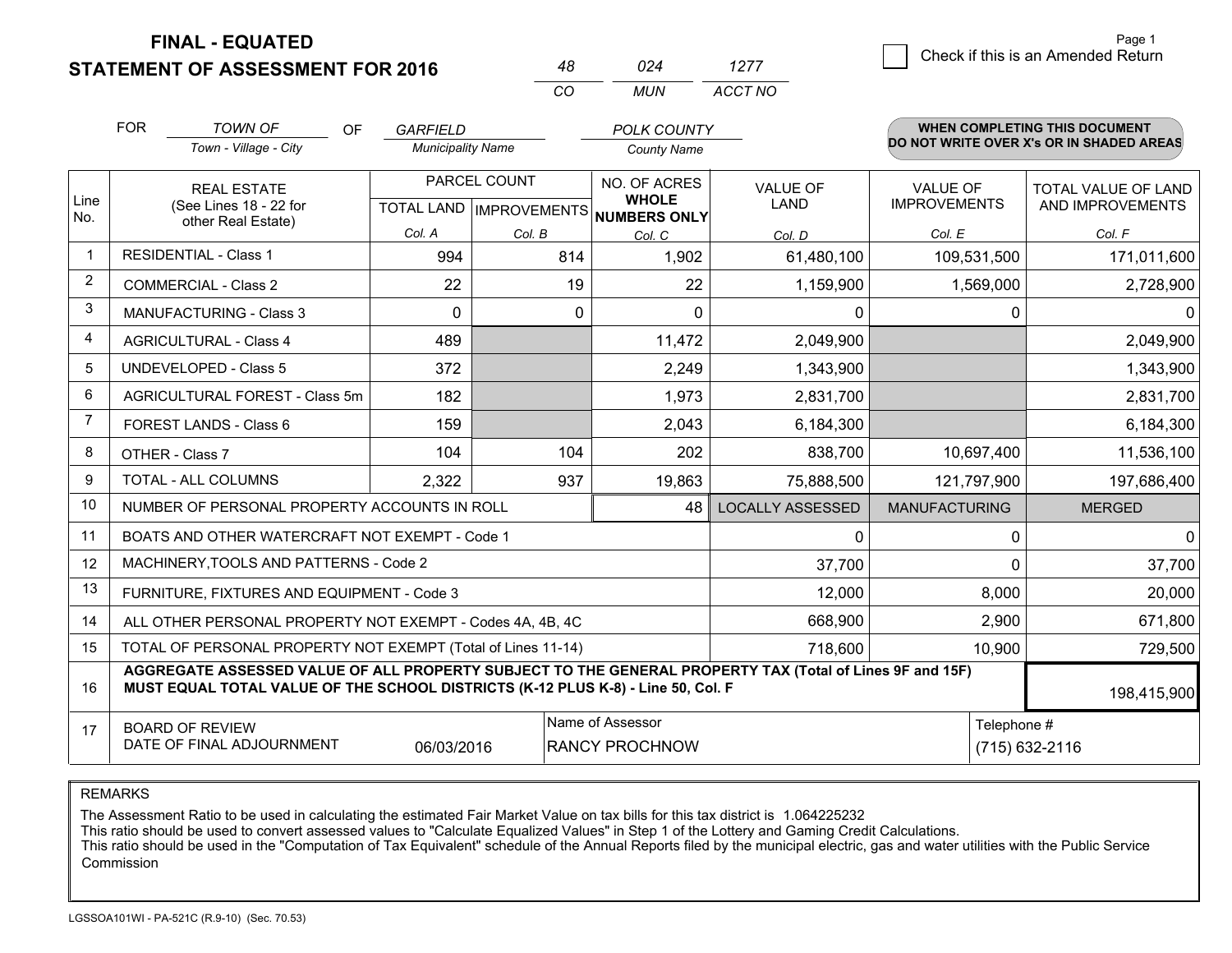*YEAR CO MUN ACCT NO* 2016 <u>48 024 1277</u>

Do not confuse FOREST LANDS (Line 7) with FOREST CROPS (in this section) - They are **NOT** the same

|    |                                                    |                                            |  | Private Forest Crop - Reg Class @ 10¢ per acre                                 |                 |                                                                              | Private Forest Crop - Reg Class @ \$2.52 per acre                  |                                    |                    |  |
|----|----------------------------------------------------|--------------------------------------------|--|--------------------------------------------------------------------------------|-----------------|------------------------------------------------------------------------------|--------------------------------------------------------------------|------------------------------------|--------------------|--|
| 18 | (a) PARCELS                                        | (b) ACRES                                  |  | (c) ASSESSED VALUE                                                             |                 | (d) PARCELS                                                                  | (e) ACRES                                                          |                                    | (f) ASSESSED VALUE |  |
|    |                                                    |                                            |  |                                                                                |                 |                                                                              |                                                                    |                                    |                    |  |
|    | Private Forest Crop - Special Class @ 20¢ per acre |                                            |  |                                                                                |                 | Entered Before 2005 Managed Forest - Ferrous Mining CLOSED @ \$8.27 per acre |                                                                    |                                    |                    |  |
| 19 | (a) PARCELS                                        | (b) ACRES                                  |  | (c) ASSESSED VALUE                                                             |                 | (d) PARCELS                                                                  | (e) ACRES                                                          |                                    | (f) ASSESSED VALUE |  |
|    |                                                    |                                            |  |                                                                                |                 |                                                                              |                                                                    |                                    |                    |  |
|    |                                                    |                                            |  | Entered Before 2005 Managed Forest - OPEN @ \$.79 per acre                     |                 |                                                                              | Entered Before 2005 Managed Forest - CLOSED @ \$1.87 per acre      |                                    |                    |  |
| 20 | (a) PARCELS                                        | (b) ACRES                                  |  | (c) ASSESSED VALUE                                                             |                 | (d) PARCELS                                                                  | (e) ACRES                                                          |                                    | (f) ASSESSED VALUE |  |
|    |                                                    |                                            |  |                                                                                |                 | 11                                                                           | 149                                                                |                                    |                    |  |
|    |                                                    | Entered After 2004 Managed Forest - OPEN @ |  | \$2.14 per acre                                                                |                 |                                                                              | Entered After 2004 Managed Forest - CLOSED @ \$10.68 per acre      |                                    |                    |  |
| 21 | (a) PARCELS                                        | (b) ACRES                                  |  | (c) ASSESSED VALUE                                                             |                 | (d) PARCELS<br>(e) ACRES                                                     |                                                                    |                                    | (f) ASSESSED VALUE |  |
|    |                                                    |                                            |  |                                                                                |                 |                                                                              |                                                                    |                                    |                    |  |
|    |                                                    |                                            |  |                                                                                |                 | 11<br>244.47                                                                 |                                                                    |                                    | 719,000            |  |
| 22 | (a) County Forest Cropland Acres                   |                                            |  | (b) Federal Acres                                                              | (c) State Acres |                                                                              |                                                                    | (d) County (NOT FOREST CROP) Acres |                    |  |
|    |                                                    |                                            |  |                                                                                |                 | 271.04                                                                       | 114.36                                                             |                                    | 280.92             |  |
|    |                                                    |                                            |  | Assessed Value of Omitted Property From Prior Years (Sec. 70.44)               |                 |                                                                              | Assessed Value of Sec. 70.43 Corrections of Errors by Assessors    |                                    |                    |  |
| 23 |                                                    | (a) REAL ESTATE                            |  | (b) PERSONAL                                                                   |                 |                                                                              | (c1) REAL ESTATE                                                   |                                    | (c2) PERSONAL      |  |
|    |                                                    |                                            |  |                                                                                |                 |                                                                              | $-337,600$                                                         |                                    |                    |  |
|    |                                                    |                                            |  | Manufacturing Equated Value of Omitted Property From Prior Years (Sec. 70.995) |                 |                                                                              | Mfg. Equated Value of Sec.70.43 Corrections of Errors by Assessors |                                    |                    |  |
|    | (d) REAL ESTATE                                    |                                            |  | (e) PERSONAL                                                                   |                 | (f1) REAL ESTATE                                                             |                                                                    | (f2) PERSONAL                      |                    |  |
|    |                                                    |                                            |  |                                                                                |                 |                                                                              |                                                                    |                                    |                    |  |

## **SPECIAL DISTRICTS**

| Line<br>No. | <b>Enter 6-digit</b><br>Special District<br>Code (Col. A) | <b>Account</b><br><b>Number</b><br>(Col. B) | <b>Special District Name</b><br>(Col. C)        | <b>Locally Assessed Value</b><br>of Real Estate and<br><b>Personal Property (Col. D)</b> | Mfg Value of Real Estate<br>and Personal Property<br>(Col. E) | <b>Merged Value of</b><br><b>Real Estate and</b><br>Personal Property (Col. F) |
|-------------|-----------------------------------------------------------|---------------------------------------------|-------------------------------------------------|------------------------------------------------------------------------------------------|---------------------------------------------------------------|--------------------------------------------------------------------------------|
| 24          | 487040                                                    | 0282                                        | LAKE WAPOGASSET & BEAR TRAP LAKE SANITARY DIS   | 77,670,200                                                                               |                                                               | 77,670,200                                                                     |
| 25          | 488130                                                    | 0299                                        | CHURCH PINE, ROUND & BIG LAKES PRO & REHAB DIST | 19,963,300                                                                               |                                                               | 19,963,300                                                                     |
| 26          |                                                           |                                             |                                                 |                                                                                          |                                                               |                                                                                |
| 27          |                                                           |                                             |                                                 |                                                                                          |                                                               |                                                                                |
| 28          |                                                           |                                             |                                                 |                                                                                          |                                                               |                                                                                |
| 29          |                                                           |                                             |                                                 |                                                                                          |                                                               |                                                                                |
| 30          |                                                           |                                             |                                                 |                                                                                          |                                                               |                                                                                |
| 31          |                                                           |                                             |                                                 |                                                                                          |                                                               |                                                                                |
| 32          |                                                           |                                             |                                                 |                                                                                          |                                                               |                                                                                |
| 33          |                                                           |                                             |                                                 |                                                                                          |                                                               |                                                                                |
| 34          |                                                           |                                             |                                                 |                                                                                          |                                                               |                                                                                |
| 35          |                                                           |                                             |                                                 |                                                                                          |                                                               |                                                                                |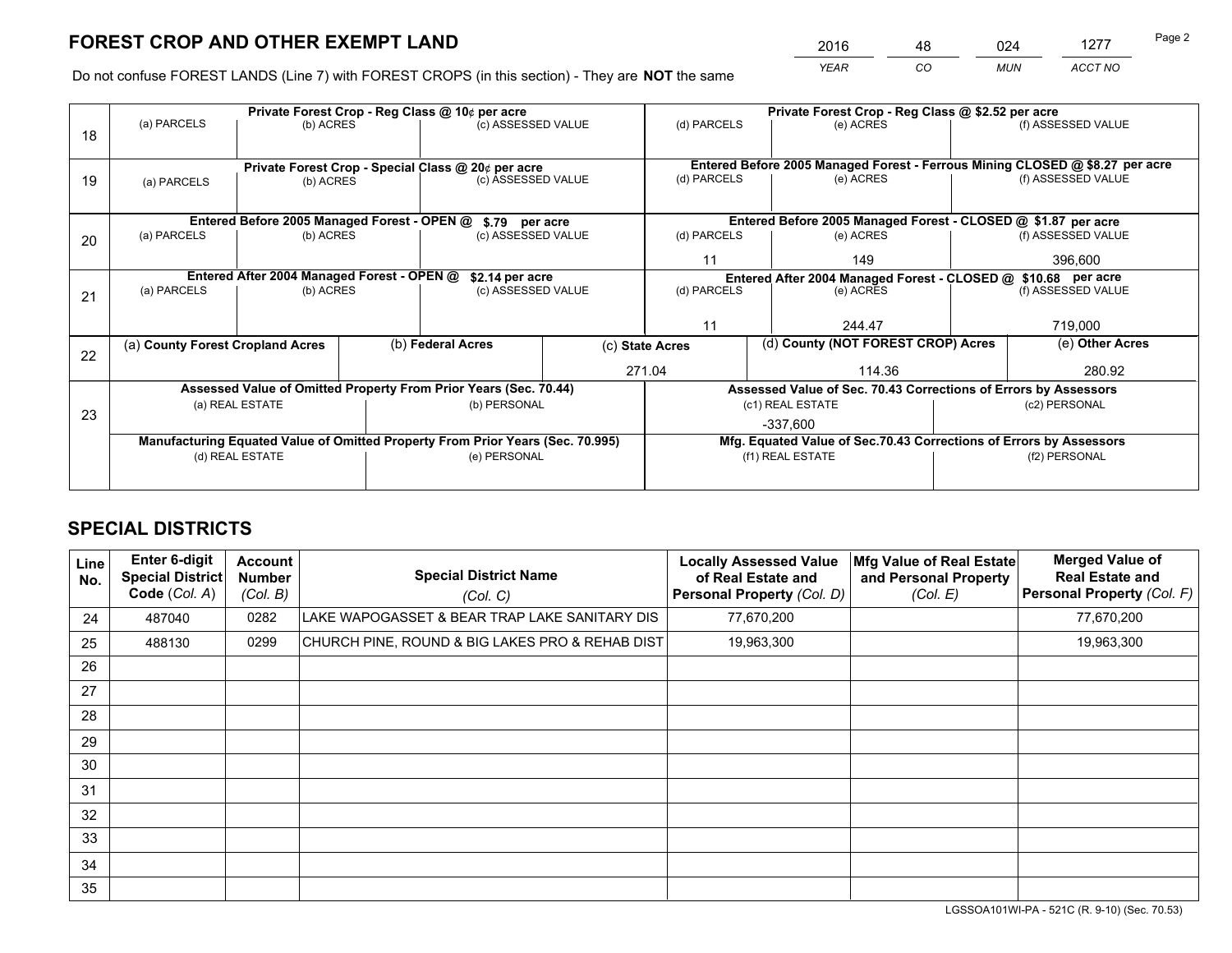|             |                                                                 |                                             |                                                         | <b>YEAR</b>                                                                       | CO<br><b>MUN</b>                                              | ACCT NO                                                                        |
|-------------|-----------------------------------------------------------------|---------------------------------------------|---------------------------------------------------------|-----------------------------------------------------------------------------------|---------------------------------------------------------------|--------------------------------------------------------------------------------|
| Line<br>No. | <b>Enter 6-digit</b><br><b>School District</b><br>Code (Col. A) | <b>Account</b><br><b>Number</b><br>(Col. B) | <b>School District Name</b><br>(Col. C)                 | <b>Locally Assessed Value</b><br>of Real Estate and<br>Personal Property (Col. D) | Mfg Value of Real Estate<br>and Personal Property<br>(Col. E) | <b>Merged Value of</b><br><b>Real Estate and</b><br>Personal Property (Col. F) |
|             | A. SCHOOL DISTRICTS (K-8 and K-12)                              |                                             |                                                         |                                                                                   |                                                               |                                                                                |
| 36          | 480119                                                          | 0286                                        | <b>SCH D OF AMERY</b>                                   | 150,837,300                                                                       | 10,900                                                        | 150,848,200                                                                    |
| 37          | 484165                                                          | 0292                                        | SCH D OF OSCEOLA                                        | 25,443,400                                                                        |                                                               | 25,443,400                                                                     |
| 38          | 485019                                                          | 0293                                        | SCH D OF SAINT CROIX FALLS                              | 22,124,300                                                                        |                                                               | 22,124,300                                                                     |
| 39          |                                                                 |                                             |                                                         |                                                                                   |                                                               |                                                                                |
| 40          |                                                                 |                                             |                                                         |                                                                                   |                                                               |                                                                                |
| 41          |                                                                 |                                             |                                                         |                                                                                   |                                                               |                                                                                |
| 42          |                                                                 |                                             |                                                         |                                                                                   |                                                               |                                                                                |
| 43          |                                                                 |                                             |                                                         |                                                                                   |                                                               |                                                                                |
| 44          |                                                                 |                                             |                                                         |                                                                                   |                                                               |                                                                                |
| 45          |                                                                 |                                             |                                                         |                                                                                   |                                                               |                                                                                |
| 46          |                                                                 |                                             |                                                         |                                                                                   |                                                               |                                                                                |
| 47          |                                                                 |                                             |                                                         |                                                                                   |                                                               |                                                                                |
| 48          |                                                                 |                                             |                                                         |                                                                                   |                                                               |                                                                                |
| 49          |                                                                 |                                             |                                                         |                                                                                   |                                                               |                                                                                |
| 50          |                                                                 |                                             | TOTAL ASSESSED VALUE OF SCHOOL DISTRICTS (K-8 and K-12) | 198,405,000                                                                       | 10,900                                                        | 198,415,900                                                                    |
| 51          | <b>B.</b><br><b>UNION HIGH SCHOOL DISTRICTS</b>                 |                                             |                                                         |                                                                                   |                                                               |                                                                                |
| 52          |                                                                 |                                             |                                                         |                                                                                   |                                                               |                                                                                |
| 53          |                                                                 |                                             |                                                         |                                                                                   |                                                               |                                                                                |
| 54          |                                                                 |                                             |                                                         |                                                                                   |                                                               |                                                                                |
| 55          |                                                                 |                                             | TOTAL ASSESSED VALUE OF UNION HIGH SCHOOLS              |                                                                                   |                                                               |                                                                                |
|             | C.<br><b>TECHNICAL COLLEGE DISTRICTS</b>                        |                                             |                                                         |                                                                                   |                                                               |                                                                                |
| 56          | 001700                                                          | 0016                                        | WISCONSIN INDIANHEAD TECH COLLEGE SHEL                  | 198,405,000                                                                       | 10,900                                                        | 198,415,900                                                                    |
| 57          |                                                                 |                                             |                                                         |                                                                                   |                                                               |                                                                                |
| 58          |                                                                 |                                             |                                                         |                                                                                   |                                                               |                                                                                |
| 59          |                                                                 |                                             | TOTAL ASSESSED VALUE OF TECHNICAL COLLEGES              | 198,405,000                                                                       | 10,900                                                        | 198,415,900                                                                    |

48

024

 *I hereby certify, to the best of my knowledge and belief, this form is complete and correct.*

**SCHOOL DISTRICTS**

| Print name of preparer | Title                    | Date (MM/DD/CCYY) |  |
|------------------------|--------------------------|-------------------|--|
|                        |                          |                   |  |
| Signature of preparer  | Contact Telephone Number | E-mail address    |  |
|                        | $\overline{\phantom{0}}$ |                   |  |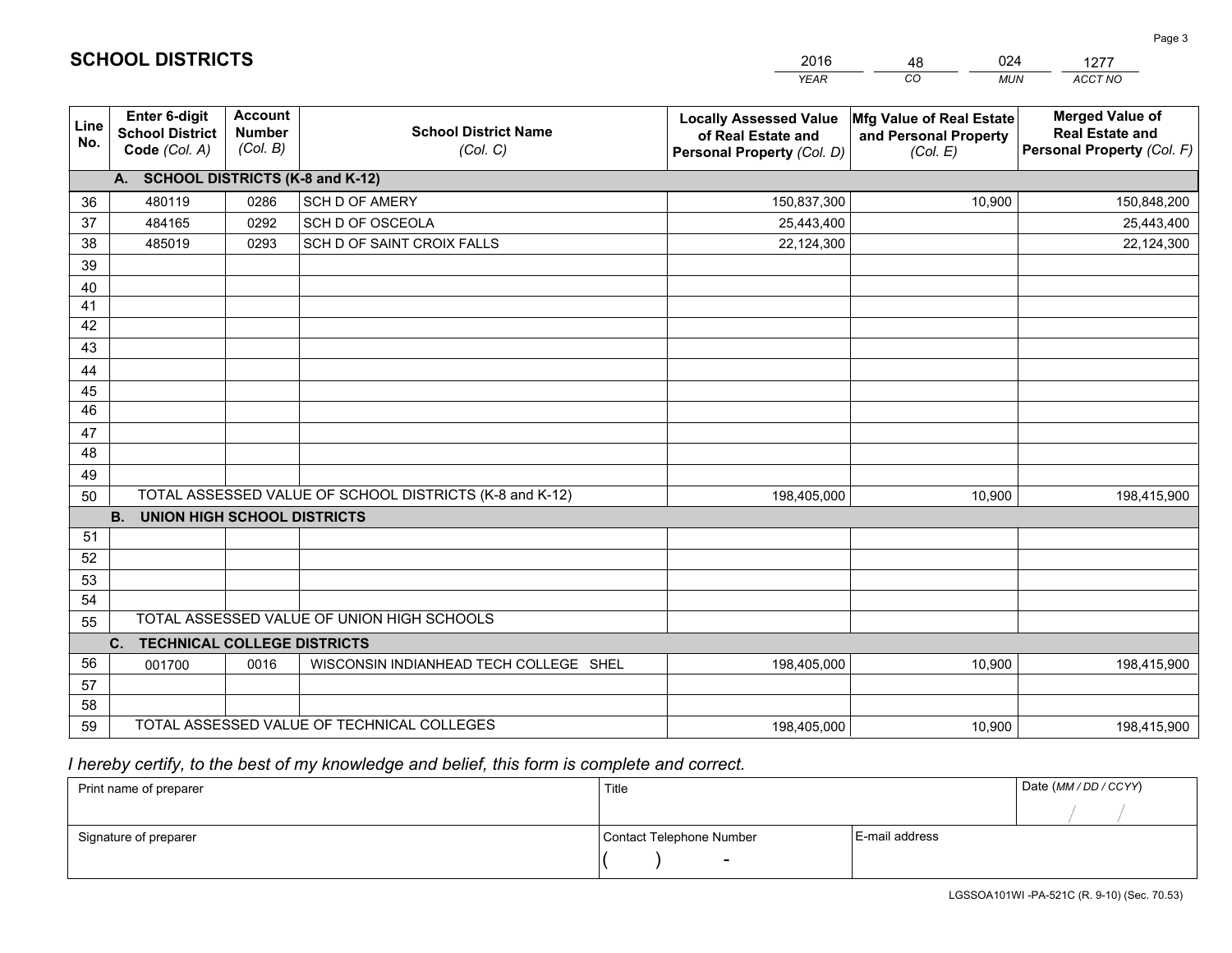#### **HIGHLIGHTS**

- 1. Complete the Statement of Assessment after the Board of Review. Reflect any changes made there.
- 2. Use black ink to complete.
- 3. Line 16 must equal Line 50, Col D.
- 4. Line 55 must equal the total of K-8 schools listed on lines 36-49. Do not include K-12 schools in this comparision.
- 5. Line 59, Col. D must equal Line 16.
- 6. Special District, School District and Technical College District values must include both real estate and personal property. Examples of Special districts are: town sanitary districts, public inland lake protection and rehabilitation districts, and metropolitan sewerage districts.
- 7. DO NOT INCLUDE Manufacturing property values.DOR will print these values on the final SOA.

SUE KNUTSON TOWN OF GARFIELD 690 MINNEAPOLIS ST AMERY, WI 54001 - 4720

SUE KNUTSON<br>TOWN OF GARFIELD 690 MINNEAPOLIS AMERY, WI 54001 - 4720

 $5\overline{1}$ 

 8. Accuracy of this form is very important. The values reported directly affect the equalized value DOR calculates for school and special districts.

#### **Page 1:**

 If not prefilled, enter the tax year,county and municipal code,municipal type, municipal name and county name on the top of form.

Check the Amended box, if filing an amended / corrected SOA.

 Report the parcel count, acres and assessed value of taxable general property, total parcel count, (real and personal), total acres, and values from final figures set by the Board of Review.

- A. Real Estate land and improvements (buildings, etc.) is reported on lines 1 8, total line 9.
- B. Personal Property is reported on lines 11 14, Column D, total line 15.
- C. To complete this report, use the computer produced summary of the assessment roll that shows these amounts.
- D. Use whole numbers only.
- E. Add each line across and each column down to verify entries.

#### **Page 2:**

- A. Report Special Items (not subject to general property tax).
- 1. Private Forest Croplands and Managed Forest Lands are reported on lines 18,19, 20 and 21. Be sure to report assessed values **NOT** taxes.
- 2. You should have copies of the orders of entry, orders of withdrawal, etc., to update your assessment roll.
	- 3. Show hundredths of acres (e.g. 39.75).
- 4. Tax exempt lands are reported on line 22.
- 5. Omitted property and sec. 70.43, Wis. Stats., corrections of errors by assessor are reported on line 23. Report real estate and personal property separately. These should be for **prior years**, not something found on the current assessment roll after the board of review.
- B. Special District (Lines 24-35) Include the value of both real and personal property.
- The Department of Revenue (DOR) preprints much of the information regarding names and codes for schools, special districts,etc. If a district is not listed, enter the name and value only, DOR will enter the proper code.

## **Page 3 School Districts:**

Include the value of both real and personal property.

Report School District (regular, elementary, union high school, and technical college).

- 1. Regular (K-12) and Elementary (K-8) school values are reported on lines 36-49, total on line 50.
- 2. Union High School (UHS) (use only if elementary schools are listed on lines 36-49) are reported on lines 51-54. UHS total value (line 55) must equal to the total **elementary school** values reported on lines 36-49. Do notinclude K-12 schools in this comparison.
- 3. Technical College values are reported on lines 56-58, total on line 59.
- 4. Use the computer summary that shows these amounts to complete this report.

#### **This form is due the second Monday in June. File this report only after your Board of Review is complete.**

 *If you have questions: Return forms to:*

Fax number: (608) 264-6887 PO Box 8971

 Email: lgs@revenue.wi.gov Wisconsin Department of Revenue Call: (608) 261-5341 Local Government Services Section 6-97Madison WI 53708-8971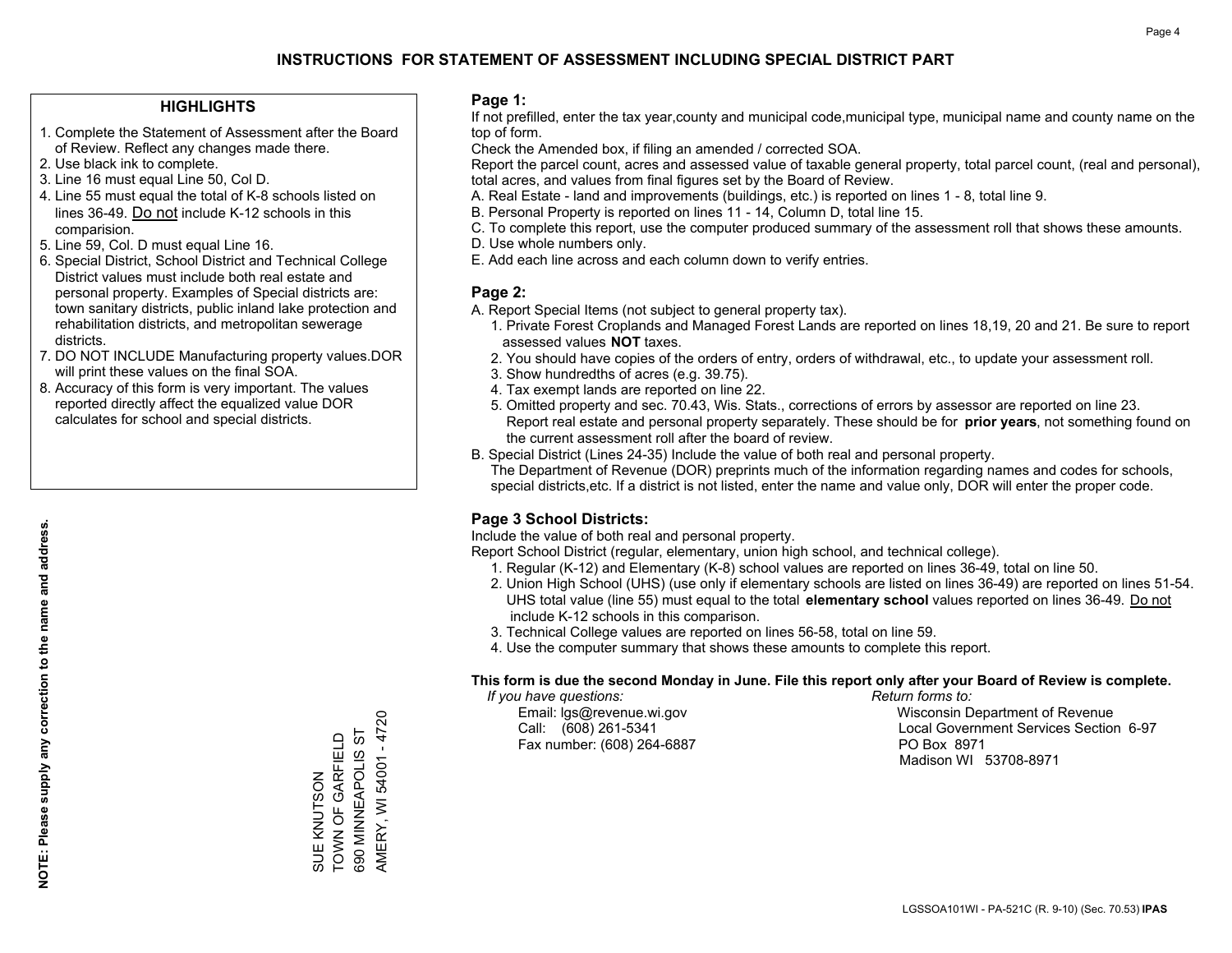**STATEMENT OF ASSESSMENT FOR 2016** 

**FINAL - EQUATED**

|                | <b>FOR</b>                     | <b>TOWN OF</b><br>0F                                                                                                                                                                         | <b>GEORGETOWN</b>        |                           | <b>POLK COUNTY</b>           |                         |                                          |              | <b>WHEN COMPLETING THIS DOCUMENT</b> |
|----------------|--------------------------------|----------------------------------------------------------------------------------------------------------------------------------------------------------------------------------------------|--------------------------|---------------------------|------------------------------|-------------------------|------------------------------------------|--------------|--------------------------------------|
|                |                                | Town - Village - City                                                                                                                                                                        | <b>Municipality Name</b> |                           | <b>County Name</b>           |                         | DO NOT WRITE OVER X's OR IN SHADED AREAS |              |                                      |
|                |                                | <b>REAL ESTATE</b>                                                                                                                                                                           |                          | PARCEL COUNT              |                              | <b>VALUE OF</b>         | <b>VALUE OF</b>                          |              | TOTAL VALUE OF LAND                  |
| Line<br>No.    |                                | (See Lines 18 - 22 for<br>other Real Estate)                                                                                                                                                 |                          | TOTAL LAND   IMPROVEMENTS | <b>WHOLE</b><br>NUMBERS ONLY | <b>LAND</b>             | <b>IMPROVEMENTS</b>                      |              | AND IMPROVEMENTS                     |
|                |                                |                                                                                                                                                                                              | Col. A                   | Col. B                    | Col. C                       | Col. D                  | Col. E                                   |              | Col. F                               |
| $\mathbf 1$    |                                | <b>RESIDENTIAL - Class 1</b>                                                                                                                                                                 | 1,555                    | 1,261                     | 1,952                        | 140,255,100             | 146,575,100                              |              | 286,830,200                          |
| 2              |                                | <b>COMMERCIAL - Class 2</b>                                                                                                                                                                  | 17                       | 15                        | 70                           | 2,031,800               | 2,335,600                                |              | 4,367,400                            |
| 3              |                                | <b>MANUFACTURING - Class 3</b>                                                                                                                                                               | 0                        |                           | 0<br>$\mathbf 0$             | $\mathbf{0}$            |                                          | 0            | 0                                    |
| $\overline{4}$ |                                | <b>AGRICULTURAL - Class 4</b>                                                                                                                                                                | 306                      |                           | 7,016                        | 1,159,800               |                                          |              | 1,159,800                            |
| 5              |                                | <b>UNDEVELOPED - Class 5</b>                                                                                                                                                                 | 279                      |                           | 2,307                        | 1,204,900               |                                          |              | 1,204,900                            |
| 6              | AGRICULTURAL FOREST - Class 5m |                                                                                                                                                                                              | 106                      |                           | 1,664                        | 1,761,400               |                                          |              | 1,761,400                            |
| $\overline{7}$ | FOREST LANDS - Class 6         |                                                                                                                                                                                              | 219                      |                           | 4,049                        | 9,630,500               |                                          |              | 9,630,500                            |
| 8              |                                | OTHER - Class 7                                                                                                                                                                              | 50                       | 48                        | 110                          | 451,400                 | 4,442,500                                |              | 4,893,900                            |
| 9              |                                | <b>TOTAL - ALL COLUMNS</b>                                                                                                                                                                   | 2,532                    | 1,324                     | 17,168                       | 156,494,900             | 153,353,200                              |              | 309,848,100                          |
| 10             |                                | NUMBER OF PERSONAL PROPERTY ACCOUNTS IN ROLL                                                                                                                                                 |                          |                           | 95                           | <b>LOCALLY ASSESSED</b> | <b>MANUFACTURING</b>                     |              | <b>MERGED</b>                        |
| 11             |                                | BOATS AND OTHER WATERCRAFT NOT EXEMPT - Code 1                                                                                                                                               |                          |                           |                              | 2,200                   |                                          | $\mathbf{0}$ | 2,200                                |
| 12             |                                | MACHINERY, TOOLS AND PATTERNS - Code 2                                                                                                                                                       |                          |                           |                              | 3,000                   |                                          | $\Omega$     | 3,000                                |
| 13             |                                | FURNITURE, FIXTURES AND EQUIPMENT - Code 3                                                                                                                                                   |                          |                           |                              | 53,500                  |                                          | 0            | 53,500                               |
| 14             |                                | ALL OTHER PERSONAL PROPERTY NOT EXEMPT - Codes 4A, 4B, 4C                                                                                                                                    |                          |                           |                              | 973,500                 |                                          | $\Omega$     | 973,500                              |
| 15             |                                | TOTAL OF PERSONAL PROPERTY NOT EXEMPT (Total of Lines 11-14)                                                                                                                                 |                          |                           |                              | 1,032,200               |                                          | 0            | 1,032,200                            |
| 16             |                                | AGGREGATE ASSESSED VALUE OF ALL PROPERTY SUBJECT TO THE GENERAL PROPERTY TAX (Total of Lines 9F and 15F)<br>MUST EQUAL TOTAL VALUE OF THE SCHOOL DISTRICTS (K-12 PLUS K-8) - Line 50, Col. F |                          |                           |                              |                         |                                          |              | 310,880,300                          |
| 17             |                                | <b>BOARD OF REVIEW</b>                                                                                                                                                                       |                          |                           | Name of Assessor             |                         |                                          | Telephone #  |                                      |
|                |                                | DATE OF FINAL ADJOURNMENT                                                                                                                                                                    | 06/21/2016               |                           | <b>BILL KOEPP</b>            |                         |                                          |              | (715) 790-3688                       |

*CO*

*MUN*

*ACCT NO1278*

*<sup>48</sup> <sup>026</sup>*

REMARKS

The Assessment Ratio to be used in calculating the estimated Fair Market Value on tax bills for this tax district is 1.024300086<br>This ratio should be used to convert assessed values to "Calculate Equalized Values" in Step **Commission**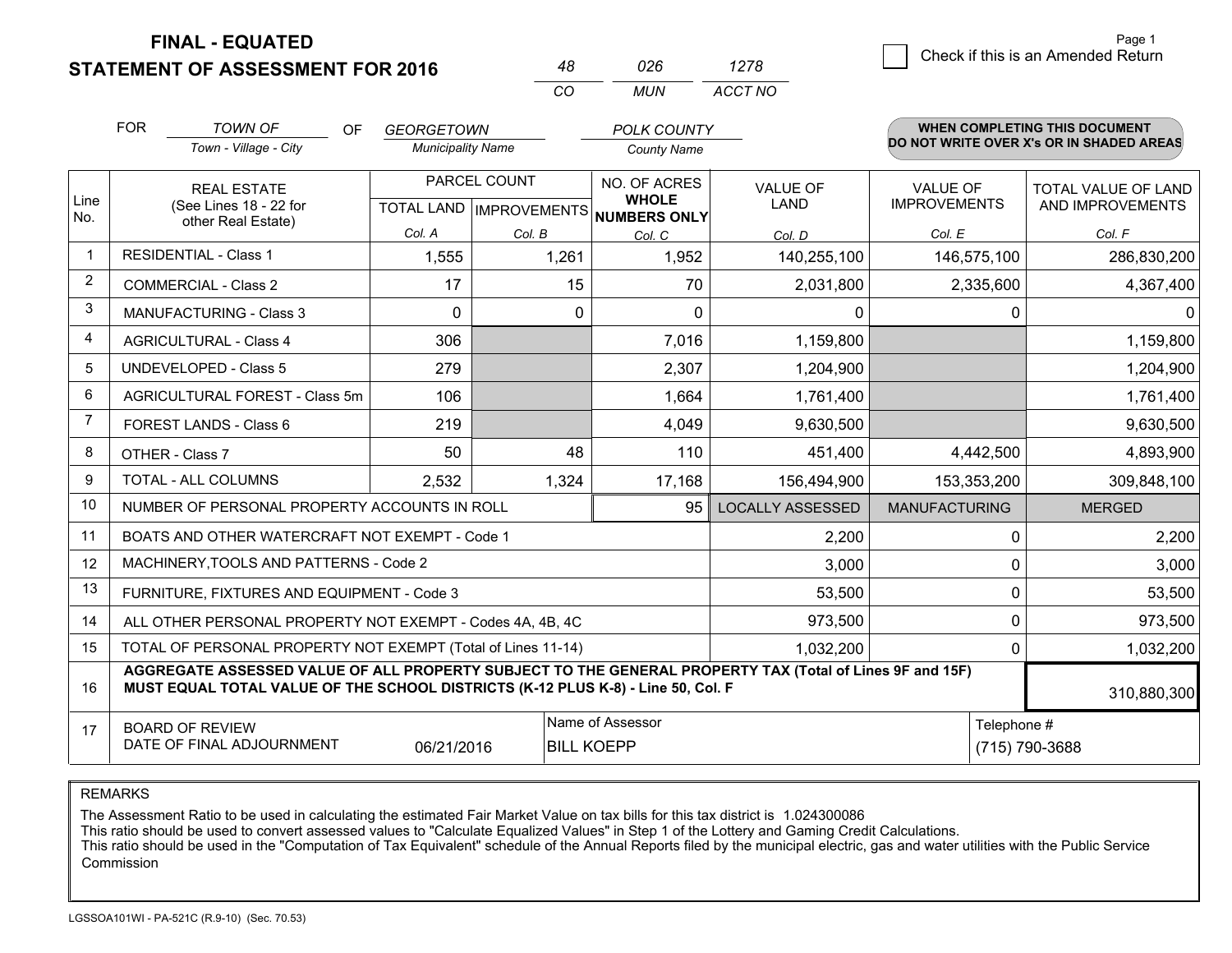*YEAR CO MUN ACCT NO* <sup>2016</sup> <sup>48</sup> <sup>026</sup> <sup>1278</sup>

Do not confuse FOREST LANDS (Line 7) with FOREST CROPS (in this section) - They are **NOT** the same

|    |                                                               |                                             |                                                                                | Private Forest Crop - Reg Class @ 10¢ per acre                   |                    |                                                       |                                                                    | Private Forest Crop - Reg Class @ \$2.52 per acre               |               |                                                                              |
|----|---------------------------------------------------------------|---------------------------------------------|--------------------------------------------------------------------------------|------------------------------------------------------------------|--------------------|-------------------------------------------------------|--------------------------------------------------------------------|-----------------------------------------------------------------|---------------|------------------------------------------------------------------------------|
| 18 | (a) PARCELS                                                   | (b) ACRES                                   |                                                                                | (c) ASSESSED VALUE                                               |                    | (d) PARCELS                                           |                                                                    | (e) ACRES                                                       |               | (f) ASSESSED VALUE                                                           |
|    |                                                               | 31.97                                       |                                                                                | 70.300                                                           |                    |                                                       |                                                                    |                                                                 |               |                                                                              |
|    | Private Forest Crop - Special Class @ 20¢ per acre            |                                             |                                                                                |                                                                  |                    |                                                       |                                                                    |                                                                 |               | Entered Before 2005 Managed Forest - Ferrous Mining CLOSED @ \$8.27 per acre |
| 19 | (a) PARCELS                                                   | (b) ACRES                                   |                                                                                | (c) ASSESSED VALUE                                               |                    | (d) PARCELS                                           |                                                                    | (e) ACRES                                                       |               | (f) ASSESSED VALUE                                                           |
|    |                                                               |                                             |                                                                                |                                                                  |                    |                                                       |                                                                    |                                                                 |               |                                                                              |
|    |                                                               | Entered Before 2005 Managed Forest - OPEN @ |                                                                                | \$.79 per acre                                                   |                    |                                                       |                                                                    | Entered Before 2005 Managed Forest - CLOSED @ \$1.87 per acre   |               |                                                                              |
| 20 | (a) PARCELS                                                   | (b) ACRES                                   |                                                                                | (c) ASSESSED VALUE                                               |                    | (d) PARCELS                                           |                                                                    | (e) ACRES                                                       |               | (f) ASSESSED VALUE                                                           |
|    | 6<br>213.61                                                   |                                             |                                                                                | 463,700                                                          | 13                 |                                                       | 300.88                                                             |                                                                 | 621,600       |                                                                              |
|    | Entered After 2004 Managed Forest - OPEN @<br>\$2.14 per acre |                                             |                                                                                |                                                                  |                    |                                                       |                                                                    | Entered After 2004 Managed Forest - CLOSED @ \$10.68 per acre   |               |                                                                              |
| 21 | (a) PARCELS                                                   | (b) ACRES                                   |                                                                                |                                                                  | (c) ASSESSED VALUE |                                                       | (d) PARCELS<br>(e) ACRES                                           |                                                                 |               | (f) ASSESSED VALUE                                                           |
|    |                                                               |                                             |                                                                                |                                                                  |                    |                                                       |                                                                    |                                                                 |               |                                                                              |
|    |                                                               | 56.43                                       |                                                                                | 124,100                                                          |                    | 29<br>834.14                                          |                                                                    |                                                                 | 2,058,000     |                                                                              |
|    | (a) County Forest Cropland Acres                              |                                             |                                                                                | (b) Federal Acres                                                |                    | (d) County (NOT FOREST CROP) Acres<br>(c) State Acres |                                                                    |                                                                 |               | (e) Other Acres                                                              |
| 22 |                                                               |                                             |                                                                                | 75.2                                                             | 3                  |                                                       |                                                                    | 24.36                                                           |               | 215.22                                                                       |
|    |                                                               |                                             |                                                                                | Assessed Value of Omitted Property From Prior Years (Sec. 70.44) |                    |                                                       |                                                                    | Assessed Value of Sec. 70.43 Corrections of Errors by Assessors |               |                                                                              |
|    |                                                               | (a) REAL ESTATE                             |                                                                                | (b) PERSONAL                                                     |                    |                                                       |                                                                    | (c1) REAL ESTATE                                                |               | (c2) PERSONAL                                                                |
| 23 |                                                               |                                             |                                                                                |                                                                  |                    |                                                       |                                                                    |                                                                 |               |                                                                              |
|    |                                                               |                                             | Manufacturing Equated Value of Omitted Property From Prior Years (Sec. 70.995) |                                                                  |                    |                                                       | Mfg. Equated Value of Sec.70.43 Corrections of Errors by Assessors |                                                                 |               |                                                                              |
|    | (d) REAL ESTATE                                               |                                             |                                                                                | (e) PERSONAL                                                     |                    | (f1) REAL ESTATE                                      |                                                                    |                                                                 | (f2) PERSONAL |                                                                              |
|    |                                                               |                                             |                                                                                |                                                                  |                    |                                                       |                                                                    |                                                                 |               |                                                                              |

## **SPECIAL DISTRICTS**

| Line<br>No. | <b>Enter 6-digit</b><br>Special District<br>Code (Col. A) | <b>Account</b><br><b>Number</b><br>(Col. B) | <b>Special District Name</b><br>(Col. C)    | <b>Locally Assessed Value</b><br>of Real Estate and<br>Personal Property (Col. D) | Mfg Value of Real Estate<br>and Personal Property<br>(Col. E) | <b>Merged Value of</b><br><b>Real Estate and</b><br>Personal Property (Col. F) |
|-------------|-----------------------------------------------------------|---------------------------------------------|---------------------------------------------|-----------------------------------------------------------------------------------|---------------------------------------------------------------|--------------------------------------------------------------------------------|
| 24          | 488040                                                    | 0291                                        | <b>BALSAM LAKE PRO &amp; REHAB DISTRICT</b> | 20,699,700                                                                        |                                                               | 20,699,700                                                                     |
| 25          | 488060                                                    | 0293                                        | <b>BONE LAKE MANAGEMENT DISTRICT</b>        | 153,745,200                                                                       |                                                               | 153,745,200                                                                    |
| 26          | 488080                                                    | 0295                                        | BIG ROUND LAKE PRO & REHAB DISTRICT         | 41,810,000                                                                        |                                                               | 41,810,000                                                                     |
| 27          | 488100                                                    | 0296                                        | BLAKE LAKE POLK CO PRO & REHAB DISTRICT     | 40,541,900                                                                        |                                                               | 40,541,900                                                                     |
| 28          | 488170                                                    | 0303                                        | LITTLE BLAKE LAKE MANAGEMENT DISTRICT       | 6,855,500                                                                         |                                                               | 6,855,500                                                                      |
| 29          |                                                           |                                             |                                             |                                                                                   |                                                               |                                                                                |
| 30          |                                                           |                                             |                                             |                                                                                   |                                                               |                                                                                |
| 31          |                                                           |                                             |                                             |                                                                                   |                                                               |                                                                                |
| 32          |                                                           |                                             |                                             |                                                                                   |                                                               |                                                                                |
| 33          |                                                           |                                             |                                             |                                                                                   |                                                               |                                                                                |
| 34          |                                                           |                                             |                                             |                                                                                   |                                                               |                                                                                |
| 35          |                                                           |                                             |                                             |                                                                                   |                                                               |                                                                                |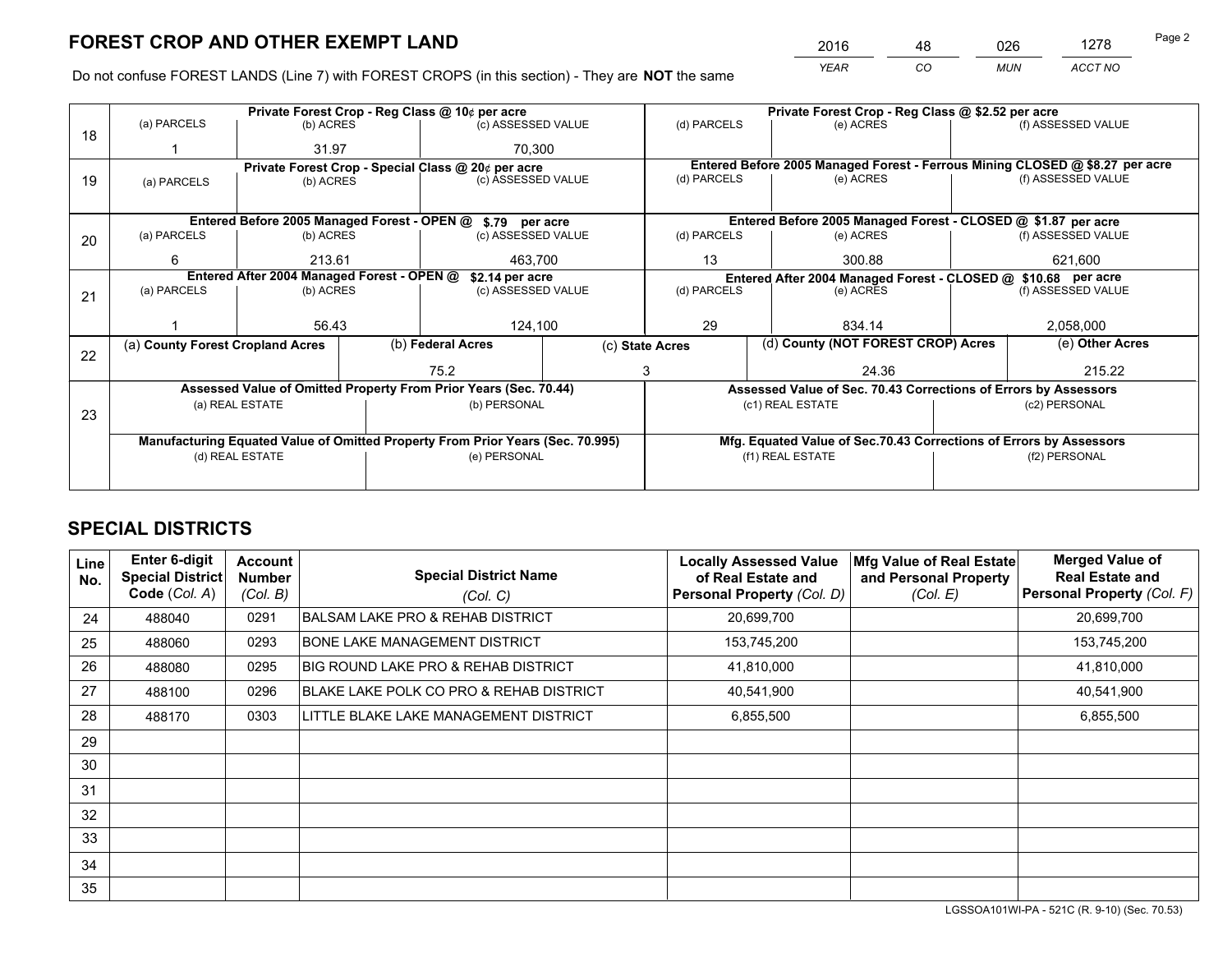|             |                                                          |                                             |                                                         | <b>YEAR</b>                                                                       | CO<br><b>MUN</b>                                              | ACCT NO                                                                        |
|-------------|----------------------------------------------------------|---------------------------------------------|---------------------------------------------------------|-----------------------------------------------------------------------------------|---------------------------------------------------------------|--------------------------------------------------------------------------------|
| Line<br>No. | Enter 6-digit<br><b>School District</b><br>Code (Col. A) | <b>Account</b><br><b>Number</b><br>(Col. B) | <b>School District Name</b><br>(Col. C)                 | <b>Locally Assessed Value</b><br>of Real Estate and<br>Personal Property (Col. D) | Mfg Value of Real Estate<br>and Personal Property<br>(Col. E) | <b>Merged Value of</b><br><b>Real Estate and</b><br>Personal Property (Col. F) |
|             | A. SCHOOL DISTRICTS (K-8 and K-12)                       |                                             |                                                         |                                                                                   |                                                               |                                                                                |
| 36          | 480238                                                   | 0287                                        | SCH D OF UNITY (MILLTOWN)                               | 303,994,500                                                                       |                                                               | 303,994,500                                                                    |
| 37          | 483213                                                   | 0291                                        | SCH D OF LUCK                                           | 6,885,800                                                                         |                                                               | 6,885,800                                                                      |
| 38          |                                                          |                                             |                                                         |                                                                                   |                                                               |                                                                                |
| 39          |                                                          |                                             |                                                         |                                                                                   |                                                               |                                                                                |
| 40          |                                                          |                                             |                                                         |                                                                                   |                                                               |                                                                                |
| 41          |                                                          |                                             |                                                         |                                                                                   |                                                               |                                                                                |
| 42          |                                                          |                                             |                                                         |                                                                                   |                                                               |                                                                                |
| 43          |                                                          |                                             |                                                         |                                                                                   |                                                               |                                                                                |
| 44          |                                                          |                                             |                                                         |                                                                                   |                                                               |                                                                                |
| 45          |                                                          |                                             |                                                         |                                                                                   |                                                               |                                                                                |
| 46          |                                                          |                                             |                                                         |                                                                                   |                                                               |                                                                                |
| 47          |                                                          |                                             |                                                         |                                                                                   |                                                               |                                                                                |
| 48          |                                                          |                                             |                                                         |                                                                                   |                                                               |                                                                                |
| 49          |                                                          |                                             | TOTAL ASSESSED VALUE OF SCHOOL DISTRICTS (K-8 and K-12) |                                                                                   |                                                               |                                                                                |
| 50          | <b>B.</b><br><b>UNION HIGH SCHOOL DISTRICTS</b>          |                                             |                                                         | 310,880,300                                                                       |                                                               | 310,880,300                                                                    |
| 51          |                                                          |                                             |                                                         |                                                                                   |                                                               |                                                                                |
| 52          |                                                          |                                             |                                                         |                                                                                   |                                                               |                                                                                |
| 53          |                                                          |                                             |                                                         |                                                                                   |                                                               |                                                                                |
| 54          |                                                          |                                             |                                                         |                                                                                   |                                                               |                                                                                |
| 55          |                                                          |                                             | TOTAL ASSESSED VALUE OF UNION HIGH SCHOOLS              |                                                                                   |                                                               |                                                                                |
|             | C. TECHNICAL COLLEGE DISTRICTS                           |                                             |                                                         |                                                                                   |                                                               |                                                                                |
| 56          | 001700                                                   | 0016                                        | WISCONSIN INDIANHEAD TECH COLLEGE SHEL                  | 310,880,300                                                                       |                                                               | 310,880,300                                                                    |
| 57          |                                                          |                                             |                                                         |                                                                                   |                                                               |                                                                                |
| 58          |                                                          |                                             |                                                         |                                                                                   |                                                               |                                                                                |
| 59          |                                                          |                                             | TOTAL ASSESSED VALUE OF TECHNICAL COLLEGES              | 310,880,300                                                                       |                                                               | 310,880,300                                                                    |

48

026

## *I hereby certify, to the best of my knowledge and belief, this form is complete and correct.*

**SCHOOL DISTRICTS**

| Print name of preparer | Title                    |                | Date (MM / DD / CCYY) |
|------------------------|--------------------------|----------------|-----------------------|
|                        |                          |                |                       |
| Signature of preparer  | Contact Telephone Number | E-mail address |                       |
|                        | $\overline{\phantom{0}}$ |                |                       |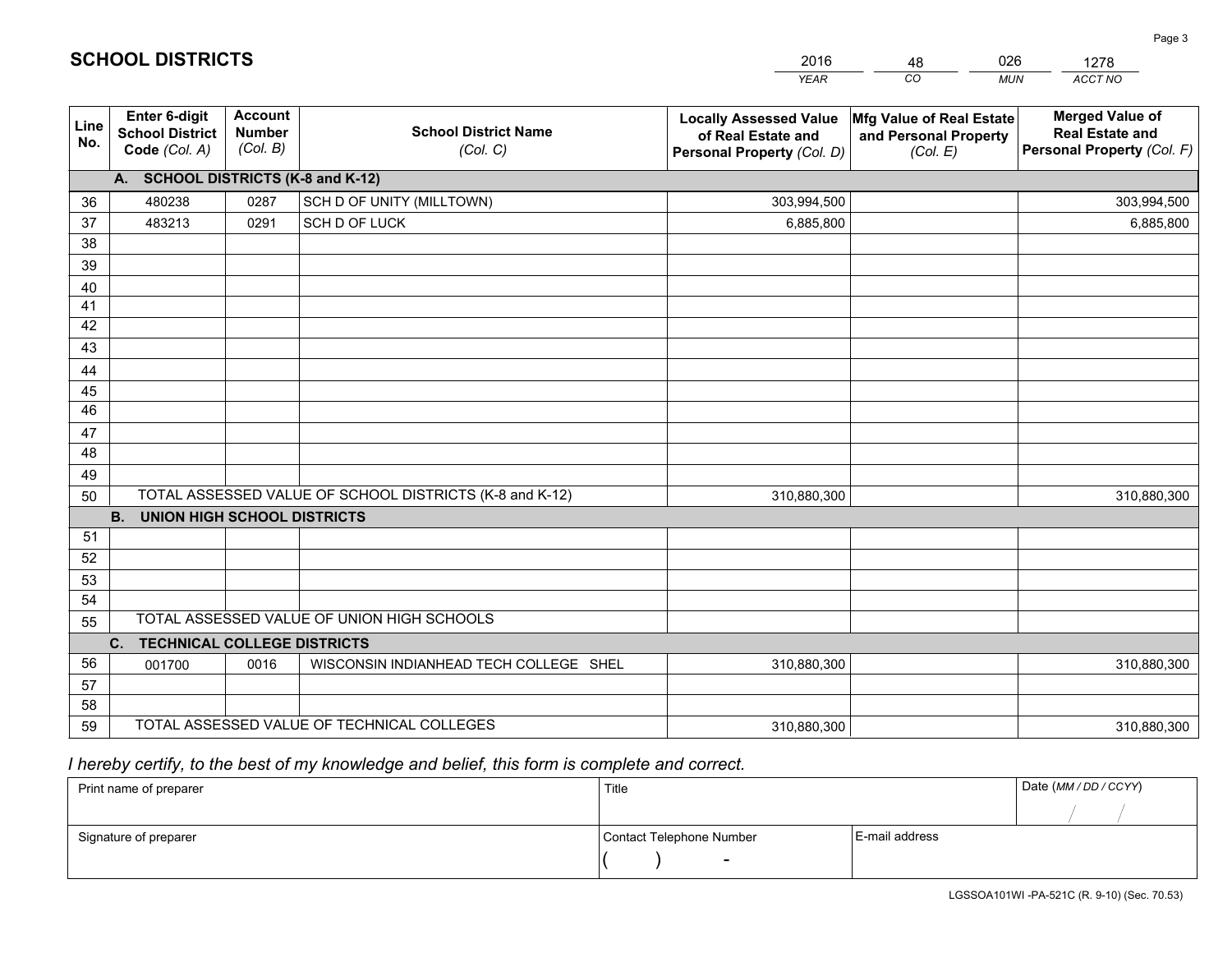#### **HIGHLIGHTS**

- 1. Complete the Statement of Assessment after the Board of Review. Reflect any changes made there.
- 2. Use black ink to complete.
- 3. Line 16 must equal Line 50, Col D.
- 4. Line 55 must equal the total of K-8 schools listed on lines 36-49. Do not include K-12 schools in this comparision.
- 5. Line 59, Col. D must equal Line 16.
- 6. Special District, School District and Technical College District values must include both real estate and personal property. Examples of Special districts are: town sanitary districts, public inland lake protection and rehabilitation districts, and metropolitan sewerage districts.
- 7. DO NOT INCLUDE Manufacturing property values.DOR will print these values on the final SOA.

KRISTINE LINDGREN TOWN OF GEORGETOWN 1913 W BONE LAKE DR

KRISTINE LINDGREN<br>TOWN OF GEORGETOWN 1913 W BONE LAKE DR BALSAM LAKE, WI 54810 - 2305

3ALSAM LAKE, WI 54810 - 2305

 8. Accuracy of this form is very important. The values reported directly affect the equalized value DOR calculates for school and special districts.

#### **Page 1:**

 If not prefilled, enter the tax year,county and municipal code,municipal type, municipal name and county name on the top of form.

Check the Amended box, if filing an amended / corrected SOA.

 Report the parcel count, acres and assessed value of taxable general property, total parcel count, (real and personal), total acres, and values from final figures set by the Board of Review.

- A. Real Estate land and improvements (buildings, etc.) is reported on lines 1 8, total line 9.
- B. Personal Property is reported on lines 11 14, Column D, total line 15.
- C. To complete this report, use the computer produced summary of the assessment roll that shows these amounts.
- D. Use whole numbers only.
- E. Add each line across and each column down to verify entries.

### **Page 2:**

- A. Report Special Items (not subject to general property tax).
- 1. Private Forest Croplands and Managed Forest Lands are reported on lines 18,19, 20 and 21. Be sure to report assessed values **NOT** taxes.
- 2. You should have copies of the orders of entry, orders of withdrawal, etc., to update your assessment roll.
	- 3. Show hundredths of acres (e.g. 39.75).
- 4. Tax exempt lands are reported on line 22.
- 5. Omitted property and sec. 70.43, Wis. Stats., corrections of errors by assessor are reported on line 23. Report real estate and personal property separately. These should be for **prior years**, not something found on the current assessment roll after the board of review.
- B. Special District (Lines 24-35) Include the value of both real and personal property.

 The Department of Revenue (DOR) preprints much of the information regarding names and codes for schools, special districts,etc. If a district is not listed, enter the name and value only, DOR will enter the proper code.

## **Page 3 School Districts:**

Include the value of both real and personal property.

Report School District (regular, elementary, union high school, and technical college).

- 1. Regular (K-12) and Elementary (K-8) school values are reported on lines 36-49, total on line 50.
- 2. Union High School (UHS) (use only if elementary schools are listed on lines 36-49) are reported on lines 51-54. UHS total value (line 55) must equal to the total **elementary school** values reported on lines 36-49. Do notinclude K-12 schools in this comparison.
- 3. Technical College values are reported on lines 56-58, total on line 59.
- 4. Use the computer summary that shows these amounts to complete this report.

#### **This form is due the second Monday in June. File this report only after your Board of Review is complete.**

 *If you have questions: Return forms to:*

Fax number: (608) 264-6887 PO Box 8971

 Email: lgs@revenue.wi.gov Wisconsin Department of Revenue Call: (608) 261-5341 Local Government Services Section 6-97Madison WI 53708-8971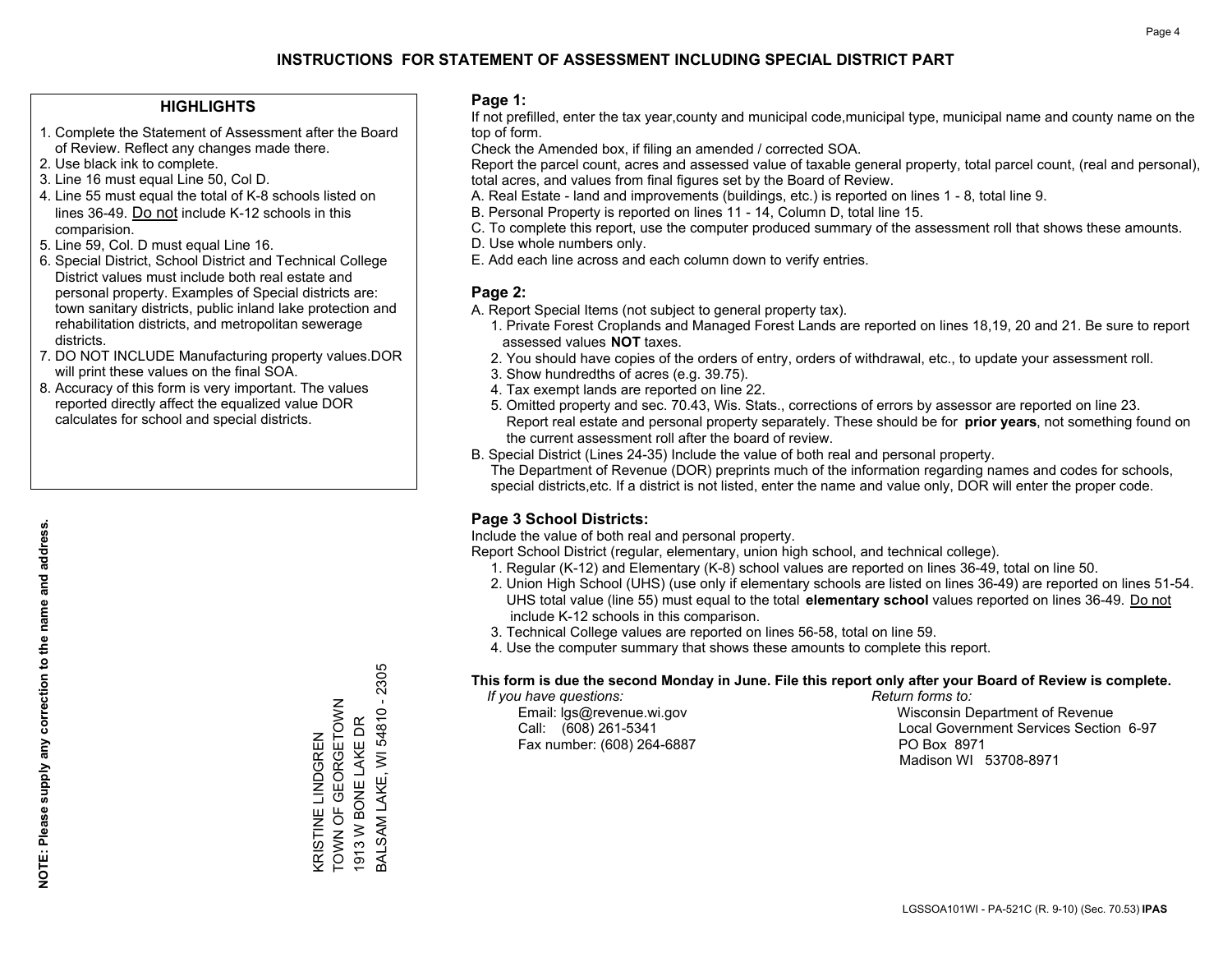**STATEMENT OF ASSESSMENT FOR 2016** 

**FINAL - EQUATED**

|   | Page 1                             |
|---|------------------------------------|
| 9 | Check if this is an Amended Return |
|   |                                    |

|                | <b>FOR</b>                                                                                                     | <b>TOWN OF</b><br>OF<br>Town - Village - City                                                                                                                                                | <b>JOHNSTOWN</b><br><b>Municipality Name</b> |                                                | <b>POLK COUNTY</b><br><b>County Name</b>            |                         |                                        | WHEN COMPLETING THIS DOCUMENT<br>DO NOT WRITE OVER X's OR IN SHADED AREAS |
|----------------|----------------------------------------------------------------------------------------------------------------|----------------------------------------------------------------------------------------------------------------------------------------------------------------------------------------------|----------------------------------------------|------------------------------------------------|-----------------------------------------------------|-------------------------|----------------------------------------|---------------------------------------------------------------------------|
| Line<br>No.    |                                                                                                                | <b>REAL ESTATE</b><br>(See Lines 18 - 22 for<br>other Real Estate)                                                                                                                           |                                              | PARCEL COUNT<br><b>TOTAL LAND IMPROVEMENTS</b> | NO. OF ACRES<br><b>WHOLE</b><br><b>NUMBERS ONLY</b> | <b>VALUE OF</b><br>LAND | <b>VALUE OF</b><br><b>IMPROVEMENTS</b> | TOTAL VALUE OF LAND<br>AND IMPROVEMENTS                                   |
|                |                                                                                                                |                                                                                                                                                                                              | Col. A                                       | Col. B                                         | Col. C                                              | Col. D                  | Col. E                                 | Col. F                                                                    |
|                |                                                                                                                | <b>RESIDENTIAL - Class 1</b>                                                                                                                                                                 | 540                                          | 435                                            | 997                                                 | 49,035,200              | 44,911,500                             | 93,946,700                                                                |
| $\overline{2}$ |                                                                                                                | <b>COMMERCIAL - Class 2</b>                                                                                                                                                                  | 6                                            | 5                                              | 18                                                  | 163,500                 | 624,800                                | 788,300                                                                   |
| 3              |                                                                                                                | <b>MANUFACTURING - Class 3</b>                                                                                                                                                               | $\Omega$                                     | $\mathbf 0$                                    | $\Omega$                                            | 0                       | 0                                      | $\overline{0}$                                                            |
| 4              |                                                                                                                | <b>AGRICULTURAL - Class 4</b>                                                                                                                                                                | 202                                          |                                                | 4,436                                               | 766,500                 |                                        | 766,500                                                                   |
| 5              |                                                                                                                | UNDEVELOPED - Class 5                                                                                                                                                                        | 330                                          |                                                | 2,528                                               | 1,287,100               |                                        | 1,287,100                                                                 |
| 6              |                                                                                                                | AGRICULTURAL FOREST - Class 5m                                                                                                                                                               | 87                                           |                                                | 1,358                                               | 1,238,500               |                                        | 1,238,500                                                                 |
| 7              | FOREST LANDS - Class 6                                                                                         |                                                                                                                                                                                              | 207                                          |                                                | 4,146                                               | 7,604,700               |                                        | 7,604,700                                                                 |
| 8              |                                                                                                                | OTHER - Class 7                                                                                                                                                                              | 25                                           | 25                                             | 69                                                  | 241,500                 | 2,974,000                              | 3,215,500                                                                 |
| 9              |                                                                                                                | <b>TOTAL - ALL COLUMNS</b>                                                                                                                                                                   | 1,397                                        | 465                                            | 13,552                                              | 60,337,000              | 48,510,300                             | 108,847,300                                                               |
| 10             |                                                                                                                | NUMBER OF PERSONAL PROPERTY ACCOUNTS IN ROLL                                                                                                                                                 |                                              |                                                | 14                                                  | <b>LOCALLY ASSESSED</b> | <b>MANUFACTURING</b>                   | <b>MERGED</b>                                                             |
| 11             |                                                                                                                | BOATS AND OTHER WATERCRAFT NOT EXEMPT - Code 1                                                                                                                                               |                                              |                                                |                                                     | 0                       | $\Omega$                               | $\overline{0}$                                                            |
| 12             |                                                                                                                | MACHINERY, TOOLS AND PATTERNS - Code 2                                                                                                                                                       |                                              |                                                |                                                     | 110,600                 | 1,100                                  | 111,700                                                                   |
| 13             |                                                                                                                | FURNITURE, FIXTURES AND EQUIPMENT - Code 3                                                                                                                                                   |                                              |                                                |                                                     | 67,900                  | $\Omega$                               | 67,900                                                                    |
| 14             |                                                                                                                | ALL OTHER PERSONAL PROPERTY NOT EXEMPT - Codes 4A, 4B, 4C                                                                                                                                    |                                              |                                                |                                                     | 126,300                 | 200                                    | 126,500                                                                   |
| 15             |                                                                                                                | TOTAL OF PERSONAL PROPERTY NOT EXEMPT (Total of Lines 11-14)                                                                                                                                 |                                              |                                                |                                                     | 304,800                 | 1,300                                  | 306,100                                                                   |
| 16             |                                                                                                                | AGGREGATE ASSESSED VALUE OF ALL PROPERTY SUBJECT TO THE GENERAL PROPERTY TAX (Total of Lines 9F and 15F)<br>MUST EQUAL TOTAL VALUE OF THE SCHOOL DISTRICTS (K-12 PLUS K-8) - Line 50, Col. F |                                              |                                                |                                                     |                         |                                        | 109,153,400                                                               |
| 17             | Name of Assessor<br><b>BOARD OF REVIEW</b><br>DATE OF FINAL ADJOURNMENT<br><b>RANCY PROCHNOW</b><br>06/08/2016 |                                                                                                                                                                                              |                                              |                                                |                                                     |                         | Telephone #                            | (715) 632-2116                                                            |

*CO*

*MUN*

*ACCT NO1279*

*<sup>48</sup> <sup>028</sup>*

REMARKS

The Assessment Ratio to be used in calculating the estimated Fair Market Value on tax bills for this tax district is 1.087565524<br>This ratio should be used to convert assessed values to "Calculate Equalized Values" in Step Commission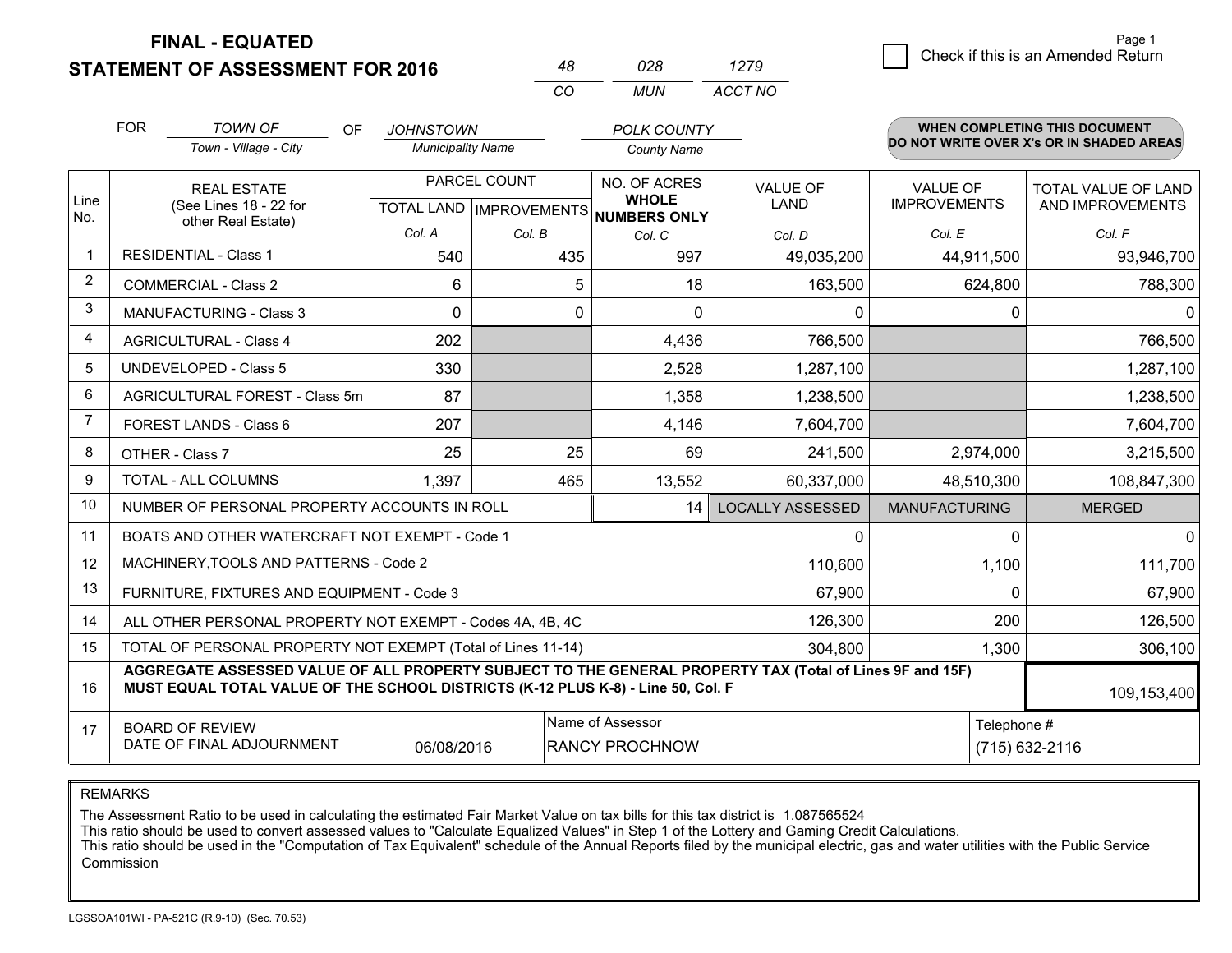*YEAR CO MUN ACCT NO* <sup>2016</sup> <sup>48</sup> <sup>028</sup> <sup>1279</sup> Page 2

Do not confuse FOREST LANDS (Line 7) with FOREST CROPS (in this section) - They are **NOT** the same

|    | Private Forest Crop - Reg Class @ 10¢ per acre                                 |                                                               |                                                    |                                                                  |                                                                    |                                                                 | Private Forest Crop - Reg Class @ \$2.52 per acre                            |                 |                    |  |
|----|--------------------------------------------------------------------------------|---------------------------------------------------------------|----------------------------------------------------|------------------------------------------------------------------|--------------------------------------------------------------------|-----------------------------------------------------------------|------------------------------------------------------------------------------|-----------------|--------------------|--|
| 18 | (a) PARCELS                                                                    | (b) ACRES                                                     |                                                    | (c) ASSESSED VALUE                                               |                                                                    | (d) PARCELS                                                     | (e) ACRES                                                                    |                 | (f) ASSESSED VALUE |  |
|    |                                                                                |                                                               |                                                    |                                                                  |                                                                    |                                                                 | 40                                                                           |                 | 72,000             |  |
|    |                                                                                |                                                               | Private Forest Crop - Special Class @ 20¢ per acre |                                                                  |                                                                    |                                                                 | Entered Before 2005 Managed Forest - Ferrous Mining CLOSED @ \$8.27 per acre |                 |                    |  |
| 19 | (a) PARCELS                                                                    | (b) ACRES                                                     |                                                    | (c) ASSESSED VALUE                                               |                                                                    | (d) PARCELS                                                     | (e) ACRES                                                                    |                 | (f) ASSESSED VALUE |  |
|    |                                                                                |                                                               |                                                    |                                                                  |                                                                    |                                                                 |                                                                              |                 |                    |  |
|    |                                                                                |                                                               |                                                    | Entered Before 2005 Managed Forest - OPEN @ \$.79 per acre       |                                                                    |                                                                 | Entered Before 2005 Managed Forest - CLOSED @ \$1.87 per acre                |                 |                    |  |
| 20 | (a) PARCELS                                                                    | (b) ACRES                                                     |                                                    | (c) ASSESSED VALUE                                               |                                                                    | (d) PARCELS                                                     | (e) ACRES                                                                    |                 | (f) ASSESSED VALUE |  |
|    | 15                                                                             | 482.84                                                        |                                                    | 890,700                                                          |                                                                    | 59                                                              | 1,978.08                                                                     |                 | 3,472,800          |  |
|    |                                                                                | Entered After 2004 Managed Forest - OPEN @<br>\$2.14 per acre |                                                    |                                                                  |                                                                    | Entered After 2004 Managed Forest - CLOSED @ \$10.68 per acre   |                                                                              |                 |                    |  |
| 21 | (a) PARCELS                                                                    | (b) ACRES                                                     |                                                    | (c) ASSESSED VALUE                                               |                                                                    | (d) PARCELS<br>(e) ACRES                                        |                                                                              |                 | (f) ASSESSED VALUE |  |
|    |                                                                                |                                                               |                                                    |                                                                  |                                                                    |                                                                 |                                                                              |                 |                    |  |
|    | 15                                                                             | 481.3                                                         |                                                    | 912,300                                                          |                                                                    | 68                                                              | 2.278.87                                                                     |                 | 3,961,200          |  |
| 22 | (a) County Forest Cropland Acres                                               |                                                               |                                                    | (b) Federal Acres                                                |                                                                    | (d) County (NOT FOREST CROP) Acres<br>(c) State Acres           |                                                                              | (e) Other Acres |                    |  |
|    | 265.71                                                                         |                                                               |                                                    | 756.19                                                           |                                                                    | 3,017.75<br>184.93                                              |                                                                              |                 | 31.92              |  |
|    |                                                                                |                                                               |                                                    | Assessed Value of Omitted Property From Prior Years (Sec. 70.44) |                                                                    | Assessed Value of Sec. 70.43 Corrections of Errors by Assessors |                                                                              |                 |                    |  |
|    | (a) REAL ESTATE<br>(b) PERSONAL                                                |                                                               | (c1) REAL ESTATE<br>(c2) PERSONAL                  |                                                                  |                                                                    |                                                                 |                                                                              |                 |                    |  |
| 23 |                                                                                |                                                               |                                                    |                                                                  |                                                                    |                                                                 |                                                                              |                 |                    |  |
|    | Manufacturing Equated Value of Omitted Property From Prior Years (Sec. 70.995) |                                                               |                                                    |                                                                  | Mfg. Equated Value of Sec.70.43 Corrections of Errors by Assessors |                                                                 |                                                                              |                 |                    |  |
|    |                                                                                | (d) REAL ESTATE                                               |                                                    | (e) PERSONAL                                                     |                                                                    | (f1) REAL ESTATE                                                |                                                                              | (f2) PERSONAL   |                    |  |
|    |                                                                                |                                                               |                                                    |                                                                  |                                                                    |                                                                 |                                                                              |                 |                    |  |

## **SPECIAL DISTRICTS**

| Line<br>No. | Enter 6-digit<br><b>Special District</b><br>Code (Col. A) | <b>Account</b><br><b>Number</b><br>(Col. B) | <b>Special District Name</b><br>(Col. C)     | <b>Locally Assessed Value</b><br>of Real Estate and<br>Personal Property (Col. D) | Mfg Value of Real Estate<br>and Personal Property<br>(Col. E) | <b>Merged Value of</b><br><b>Real Estate and</b><br>Personal Property (Col. F) |
|-------------|-----------------------------------------------------------|---------------------------------------------|----------------------------------------------|-----------------------------------------------------------------------------------|---------------------------------------------------------------|--------------------------------------------------------------------------------|
| 24          | 488190                                                    | 0283                                        | PIPE & NORTH PIPE LAKES PRO & REHAB DISTRICT | 67,692,900                                                                        |                                                               | 67,692,900                                                                     |
| 25          |                                                           |                                             |                                              |                                                                                   |                                                               |                                                                                |
| 26          |                                                           |                                             |                                              |                                                                                   |                                                               |                                                                                |
| 27          |                                                           |                                             |                                              |                                                                                   |                                                               |                                                                                |
| 28          |                                                           |                                             |                                              |                                                                                   |                                                               |                                                                                |
| 29          |                                                           |                                             |                                              |                                                                                   |                                                               |                                                                                |
| 30          |                                                           |                                             |                                              |                                                                                   |                                                               |                                                                                |
| 31          |                                                           |                                             |                                              |                                                                                   |                                                               |                                                                                |
| 32          |                                                           |                                             |                                              |                                                                                   |                                                               |                                                                                |
| 33          |                                                           |                                             |                                              |                                                                                   |                                                               |                                                                                |
| 34          |                                                           |                                             |                                              |                                                                                   |                                                               |                                                                                |
| 35          |                                                           |                                             |                                              |                                                                                   |                                                               |                                                                                |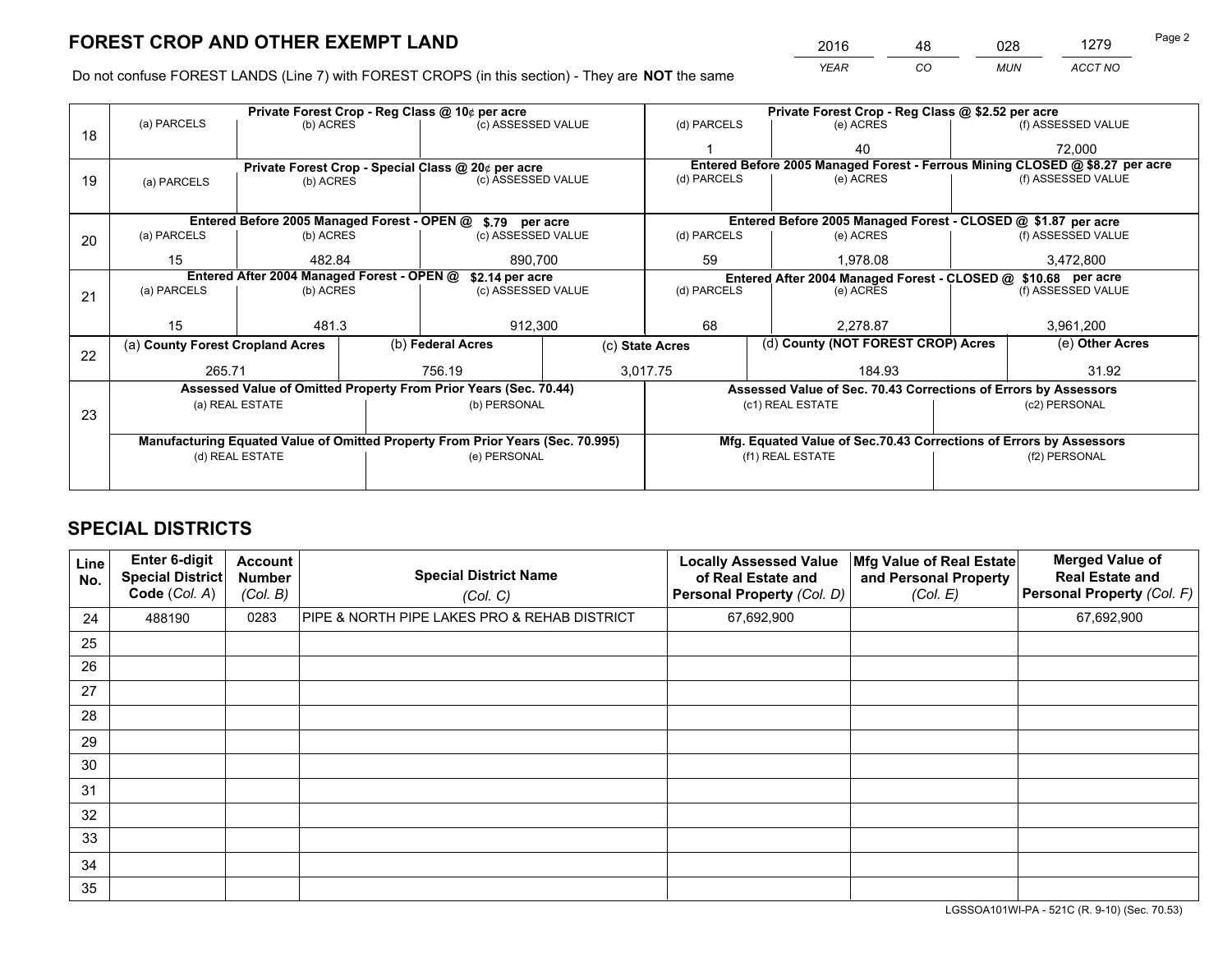|             |                                                                 |                                             |                                                         | <b>YEAR</b>                                                                       | CO<br><b>MUN</b>                                              | <b>ACCT NO</b>                                                                 |
|-------------|-----------------------------------------------------------------|---------------------------------------------|---------------------------------------------------------|-----------------------------------------------------------------------------------|---------------------------------------------------------------|--------------------------------------------------------------------------------|
| Line<br>No. | <b>Enter 6-digit</b><br><b>School District</b><br>Code (Col. A) | <b>Account</b><br><b>Number</b><br>(Col. B) | <b>School District Name</b><br>(Col. C)                 | <b>Locally Assessed Value</b><br>of Real Estate and<br>Personal Property (Col. D) | Mfg Value of Real Estate<br>and Personal Property<br>(Col. E) | <b>Merged Value of</b><br><b>Real Estate and</b><br>Personal Property (Col. F) |
|             | A. SCHOOL DISTRICTS (K-8 and K-12)                              |                                             |                                                         |                                                                                   |                                                               |                                                                                |
| 36          | 031260                                                          | 0025                                        | <b>SCH D OF CUMBERLAND</b>                              | 78,200                                                                            |                                                               | 78,200                                                                         |
| 37          | 035810                                                          | 0028                                        | SCH D OF TURTLE LAKE                                    | 99,476,900                                                                        | 1,300                                                         | 99,478,200                                                                     |
| 38          | 480238                                                          | 0287                                        | SCH D OF UNITY (MILLTOWN)                               | 3,873,200                                                                         |                                                               | 3,873,200                                                                      |
| 39          | 483213                                                          | 0291                                        | SCH D OF LUCK                                           | 5,723,800                                                                         |                                                               | 5,723,800                                                                      |
| 40          |                                                                 |                                             |                                                         |                                                                                   |                                                               |                                                                                |
| 41          |                                                                 |                                             |                                                         |                                                                                   |                                                               |                                                                                |
| 42          |                                                                 |                                             |                                                         |                                                                                   |                                                               |                                                                                |
| 43          |                                                                 |                                             |                                                         |                                                                                   |                                                               |                                                                                |
| 44          |                                                                 |                                             |                                                         |                                                                                   |                                                               |                                                                                |
| 45          |                                                                 |                                             |                                                         |                                                                                   |                                                               |                                                                                |
| 46          |                                                                 |                                             |                                                         |                                                                                   |                                                               |                                                                                |
| 47          |                                                                 |                                             |                                                         |                                                                                   |                                                               |                                                                                |
| 48          |                                                                 |                                             |                                                         |                                                                                   |                                                               |                                                                                |
| 49          |                                                                 |                                             |                                                         |                                                                                   |                                                               |                                                                                |
| 50          |                                                                 |                                             | TOTAL ASSESSED VALUE OF SCHOOL DISTRICTS (K-8 and K-12) | 109,152,100                                                                       | 1,300                                                         | 109,153,400                                                                    |
|             | <b>B.</b><br><b>UNION HIGH SCHOOL DISTRICTS</b>                 |                                             |                                                         |                                                                                   |                                                               |                                                                                |
| 51          |                                                                 |                                             |                                                         |                                                                                   |                                                               |                                                                                |
| 52          |                                                                 |                                             |                                                         |                                                                                   |                                                               |                                                                                |
| 53          |                                                                 |                                             |                                                         |                                                                                   |                                                               |                                                                                |
| 54          |                                                                 |                                             |                                                         |                                                                                   |                                                               |                                                                                |
| 55          |                                                                 |                                             | TOTAL ASSESSED VALUE OF UNION HIGH SCHOOLS              |                                                                                   |                                                               |                                                                                |
|             | C.<br><b>TECHNICAL COLLEGE DISTRICTS</b>                        |                                             |                                                         |                                                                                   |                                                               |                                                                                |
| 56          | 001700                                                          | 0016                                        | WISCONSIN INDIANHEAD TECH COLLEGE SHEL                  | 109,152,100                                                                       | 1,300                                                         | 109,153,400                                                                    |
| 57          |                                                                 |                                             |                                                         |                                                                                   |                                                               |                                                                                |
| 58          |                                                                 |                                             |                                                         |                                                                                   |                                                               |                                                                                |
|             | TOTAL ASSESSED VALUE OF TECHNICAL COLLEGES<br>59                |                                             |                                                         | 109,152,100                                                                       | 1,300                                                         | 109,153,400                                                                    |

 *I hereby certify, to the best of my knowledge and belief, this form is complete and correct.*

| Print name of preparer | Title                    |                | Date (MM / DD / CCYY) |
|------------------------|--------------------------|----------------|-----------------------|
|                        |                          |                |                       |
| Signature of preparer  | Contact Telephone Number | E-mail address |                       |
|                        | $\sim$                   |                |                       |

|  | <b>SCHOOL DISTRICTS</b> |
|--|-------------------------|
|--|-------------------------|

48

2016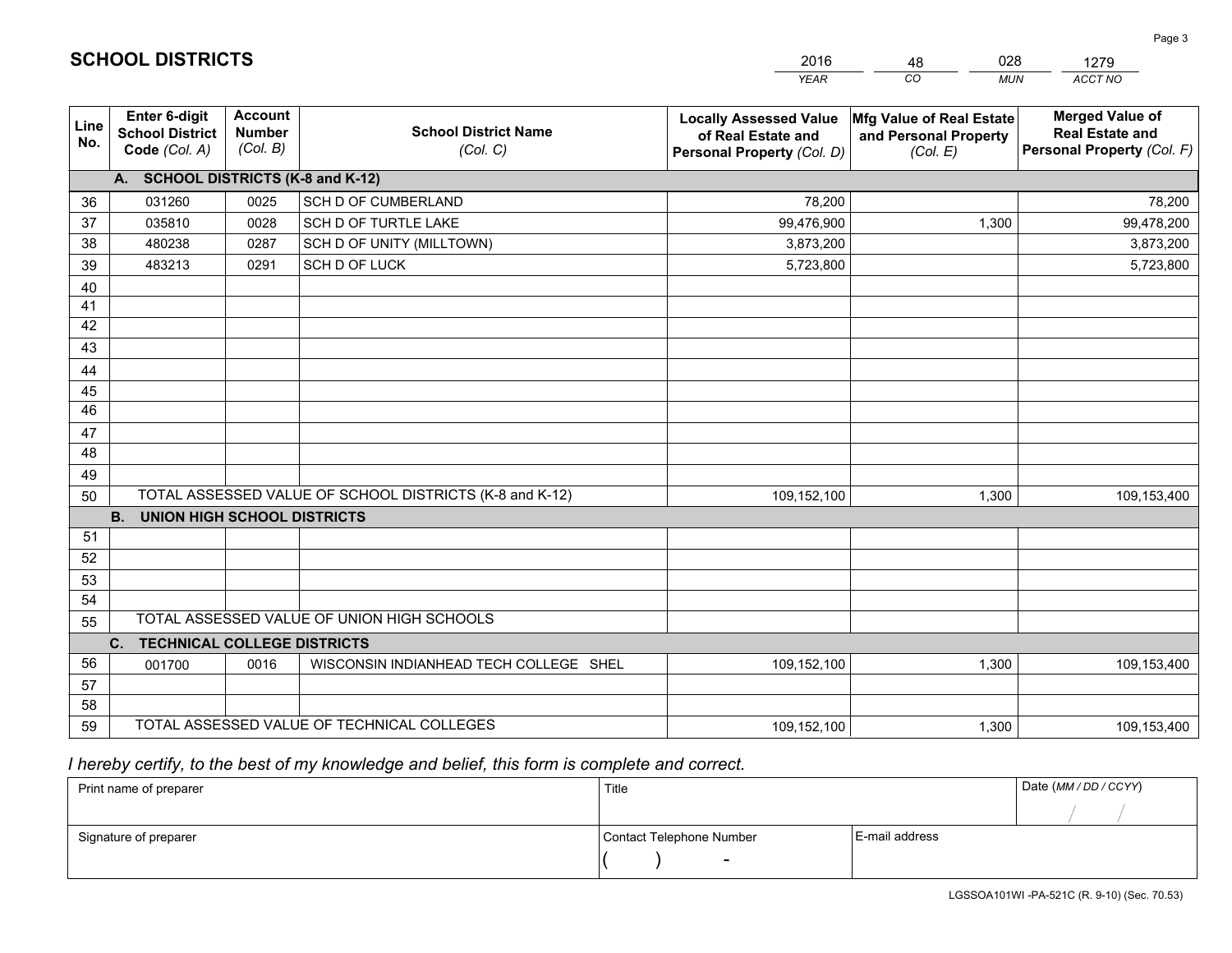#### **HIGHLIGHTS**

- 1. Complete the Statement of Assessment after the Board of Review. Reflect any changes made there.
- 2. Use black ink to complete.
- 3. Line 16 must equal Line 50, Col D.
- 4. Line 55 must equal the total of K-8 schools listed on lines 36-49. Do not include K-12 schools in this comparision.
- 5. Line 59, Col. D must equal Line 16.
- 6. Special District, School District and Technical College District values must include both real estate and personal property. Examples of Special districts are: town sanitary districts, public inland lake protection and rehabilitation districts, and metropolitan sewerage districts.
- 7. DO NOT INCLUDE Manufacturing property values.DOR will print these values on the final SOA.
- 8. Accuracy of this form is very important. The values reported directly affect the equalized value DOR calculates for school and special districts.

#### **Page 1:**

 If not prefilled, enter the tax year,county and municipal code,municipal type, municipal name and county name on the top of form.

Check the Amended box, if filing an amended / corrected SOA.

 Report the parcel count, acres and assessed value of taxable general property, total parcel count, (real and personal), total acres, and values from final figures set by the Board of Review.

- A. Real Estate land and improvements (buildings, etc.) is reported on lines 1 8, total line 9.
- B. Personal Property is reported on lines 11 14, Column D, total line 15.
- C. To complete this report, use the computer produced summary of the assessment roll that shows these amounts.
- D. Use whole numbers only.
- E. Add each line across and each column down to verify entries.

#### **Page 2:**

- A. Report Special Items (not subject to general property tax).
- 1. Private Forest Croplands and Managed Forest Lands are reported on lines 18,19, 20 and 21. Be sure to report assessed values **NOT** taxes.
- 2. You should have copies of the orders of entry, orders of withdrawal, etc., to update your assessment roll.
	- 3. Show hundredths of acres (e.g. 39.75).
- 4. Tax exempt lands are reported on line 22.
- 5. Omitted property and sec. 70.43, Wis. Stats., corrections of errors by assessor are reported on line 23. Report real estate and personal property separately. These should be for **prior years**, not something found on the current assessment roll after the board of review.
- B. Special District (Lines 24-35) Include the value of both real and personal property.

 The Department of Revenue (DOR) preprints much of the information regarding names and codes for schools, special districts,etc. If a district is not listed, enter the name and value only, DOR will enter the proper code.

## **Page 3 School Districts:**

Include the value of both real and personal property.

Report School District (regular, elementary, union high school, and technical college).

- 1. Regular (K-12) and Elementary (K-8) school values are reported on lines 36-49, total on line 50.
- 2. Union High School (UHS) (use only if elementary schools are listed on lines 36-49) are reported on lines 51-54. UHS total value (line 55) must equal to the total **elementary school** values reported on lines 36-49. Do notinclude K-12 schools in this comparison.
- 3. Technical College values are reported on lines 56-58, total on line 59.
- 4. Use the computer summary that shows these amounts to complete this report.

#### **This form is due the second Monday in June. File this report only after your Board of Review is complete.**

 *If you have questions: Return forms to:*

Fax number: (608) 264-6887 PO Box 8971

 Email: lgs@revenue.wi.gov Wisconsin Department of Revenue Call: (608) 261-5341 Local Government Services Section 6-97Madison WI 53708-8971

TOWN OF JOHNSTOWN DEANNE MORAVITZ<br>TOWN OF JOHNSTOWN 1925 LONG LAKE LANE 1925 LONG LAKE LANE COMSTOCK, WI 54826 COMSTOCK, WI 54826 DEANNE MORAVITZ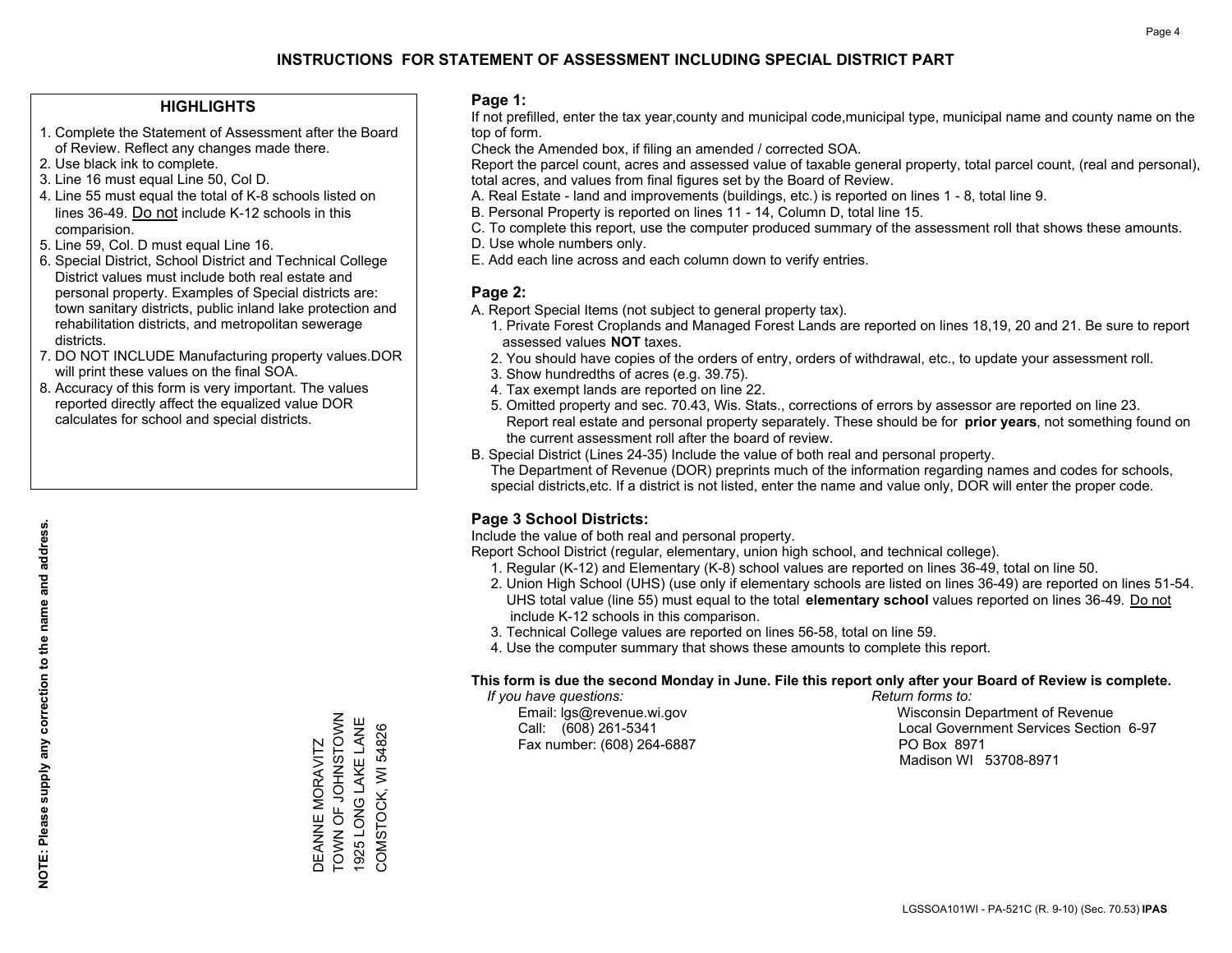**STATEMENT OF ASSESSMENT FOR 2016 FINAL - EQUATED**

|   | Page 1                             |
|---|------------------------------------|
| 0 | Check if this is an Amended Return |
|   |                                    |

|                | <b>FOR</b><br><b>TOWN OF</b><br><b>OF</b><br>Town - Village - City                                                                                                                                         | <b>LAKETOWN</b><br><b>Municipality Name</b> |                                           | <b>POLK COUNTY</b><br><b>County Name</b>            |                                |                                        | <b>WHEN COMPLETING THIS DOCUMENT</b><br>DO NOT WRITE OVER X's OR IN SHADED AREAS |
|----------------|------------------------------------------------------------------------------------------------------------------------------------------------------------------------------------------------------------|---------------------------------------------|-------------------------------------------|-----------------------------------------------------|--------------------------------|----------------------------------------|----------------------------------------------------------------------------------|
| Line<br>No.    | <b>REAL ESTATE</b><br>(See Lines 18 - 22 for<br>other Real Estate)                                                                                                                                         |                                             | PARCEL COUNT<br>TOTAL LAND   IMPROVEMENTS | NO. OF ACRES<br><b>WHOLE</b><br><b>NUMBERS ONLY</b> | <b>VALUE OF</b><br><b>LAND</b> | <b>VALUE OF</b><br><b>IMPROVEMENTS</b> | <b>TOTAL VALUE OF LAND</b><br>AND IMPROVEMENTS                                   |
|                |                                                                                                                                                                                                            | Col. A                                      | Col. B                                    | Col. C                                              | Col. D                         | Col. E                                 | Col. F                                                                           |
| $\mathbf{1}$   | <b>RESIDENTIAL - Class 1</b>                                                                                                                                                                               | 671                                         | 546                                       | 1,427                                               | 19,657,800                     | 49,509,900                             | 69,167,700                                                                       |
| $\overline{2}$ | <b>COMMERCIAL - Class 2</b>                                                                                                                                                                                | 13                                          | 11                                        | 27                                                  | 190,800                        | 954,800                                | 1,145,600                                                                        |
| 3              | <b>MANUFACTURING - Class 3</b>                                                                                                                                                                             | $\mathbf{0}$                                | 0                                         | $\mathbf{0}$                                        | 0                              | 0                                      | 0                                                                                |
| 4              | <b>AGRICULTURAL - Class 4</b>                                                                                                                                                                              | 500                                         |                                           | 10,689                                              | 1,624,800                      |                                        | 1,624,800                                                                        |
| 5              | <b>UNDEVELOPED - Class 5</b>                                                                                                                                                                               | 475                                         |                                           | 3,200                                               | 1,860,800                      |                                        | 1,860,800                                                                        |
| 6              | AGRICULTURAL FOREST - Class 5m                                                                                                                                                                             | 186                                         |                                           | 1,891                                               | 1,999,500                      |                                        | 1,999,500                                                                        |
| $\overline{7}$ | FOREST LANDS - Class 6                                                                                                                                                                                     | 186                                         |                                           | 2,634                                               | 5,409,600                      |                                        | 5,409,600                                                                        |
| 8              | OTHER - Class 7                                                                                                                                                                                            | 51                                          | 51                                        | 113                                                 | 397,500                        | 4,453,300                              | 4,850,800                                                                        |
| 9              | <b>TOTAL - ALL COLUMNS</b>                                                                                                                                                                                 | 2,082                                       | 608                                       | 19,981                                              | 31,140,800                     | 54,918,000                             | 86,058,800                                                                       |
| 10             | NUMBER OF PERSONAL PROPERTY ACCOUNTS IN ROLL                                                                                                                                                               |                                             |                                           | 13                                                  | <b>LOCALLY ASSESSED</b>        | <b>MANUFACTURING</b>                   | <b>MERGED</b>                                                                    |
| 11             | BOATS AND OTHER WATERCRAFT NOT EXEMPT - Code 1                                                                                                                                                             |                                             |                                           |                                                     | 0                              | 0                                      | $\mathbf{0}$                                                                     |
| 12             | MACHINERY, TOOLS AND PATTERNS - Code 2                                                                                                                                                                     |                                             |                                           |                                                     | 56,800                         | 0                                      | 56,800                                                                           |
| 13             | FURNITURE, FIXTURES AND EQUIPMENT - Code 3                                                                                                                                                                 |                                             |                                           | 31,600                                              | 0                              | 31,600                                 |                                                                                  |
| 14             | ALL OTHER PERSONAL PROPERTY NOT EXEMPT - Codes 4A, 4B, 4C                                                                                                                                                  |                                             |                                           |                                                     | 146,000                        | 0                                      | 146,000                                                                          |
| 15             | TOTAL OF PERSONAL PROPERTY NOT EXEMPT (Total of Lines 11-14)                                                                                                                                               |                                             | 234,400                                   | 0                                                   | 234,400                        |                                        |                                                                                  |
| 16             | AGGREGATE ASSESSED VALUE OF ALL PROPERTY SUBJECT TO THE GENERAL PROPERTY TAX (Total of Lines 9F and 15F)<br>MUST EQUAL TOTAL VALUE OF THE SCHOOL DISTRICTS (K-12 PLUS K-8) - Line 50, Col. F<br>86,293,200 |                                             |                                           |                                                     |                                |                                        |                                                                                  |
| 17             | <b>BOARD OF REVIEW</b><br>DATE OF FINAL ADJOURNMENT                                                                                                                                                        | Name of Assessor<br><b>BOB PARDUN</b>       |                                           | Telephone #<br>(715) 790-3498                       |                                |                                        |                                                                                  |

*CO*

*MUN*

*ACCT NO1280*

*<sup>48</sup> <sup>030</sup>*

REMARKS

The Assessment Ratio to be used in calculating the estimated Fair Market Value on tax bills for this tax district is 1.000594838<br>This ratio should be used to convert assessed values to "Calculate Equalized Values" in Step Commission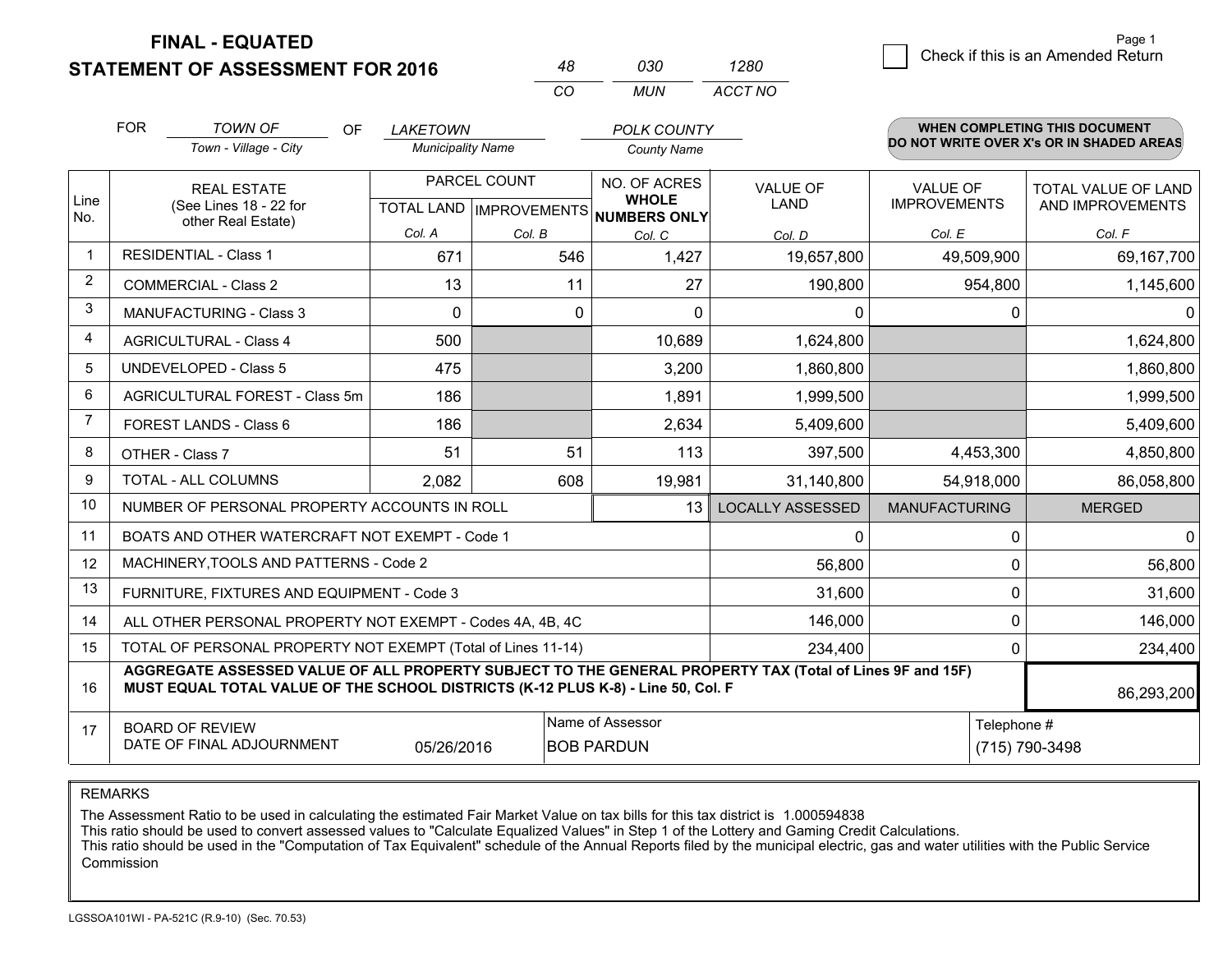*YEAR CO MUN ACCT NO* <sup>2016</sup> <sup>48</sup> <sup>030</sup> <sup>1280</sup>

Do not confuse FOREST LANDS (Line 7) with FOREST CROPS (in this section) - They are **NOT** the same

|    |                                                                                |                                            | Private Forest Crop - Reg Class @ 10¢ per acre                   |                    |                                                                    | Private Forest Crop - Reg Class @ \$2.52 per acre                            |               |                    |  |
|----|--------------------------------------------------------------------------------|--------------------------------------------|------------------------------------------------------------------|--------------------|--------------------------------------------------------------------|------------------------------------------------------------------------------|---------------|--------------------|--|
| 18 | (a) PARCELS                                                                    | (b) ACRES                                  |                                                                  | (c) ASSESSED VALUE | (d) PARCELS                                                        | (e) ACRES                                                                    |               | (f) ASSESSED VALUE |  |
|    |                                                                                |                                            |                                                                  |                    |                                                                    |                                                                              |               |                    |  |
|    |                                                                                |                                            | Private Forest Crop - Special Class @ 20¢ per acre               |                    |                                                                    | Entered Before 2005 Managed Forest - Ferrous Mining CLOSED @ \$8.27 per acre |               |                    |  |
| 19 | (a) PARCELS                                                                    | (b) ACRES                                  |                                                                  | (c) ASSESSED VALUE | (d) PARCELS                                                        | (e) ACRES                                                                    |               | (f) ASSESSED VALUE |  |
|    |                                                                                |                                            |                                                                  |                    |                                                                    |                                                                              |               |                    |  |
|    |                                                                                |                                            | Entered Before 2005 Managed Forest - OPEN @ \$.79 per acre       |                    |                                                                    | Entered Before 2005 Managed Forest - CLOSED @ \$1.87 per acre                |               |                    |  |
| 20 | (a) PARCELS                                                                    | (b) ACRES                                  |                                                                  | (c) ASSESSED VALUE | (d) PARCELS                                                        | (e) ACRES                                                                    |               | (f) ASSESSED VALUE |  |
|    | 2                                                                              | 39.74                                      |                                                                  | 83.500             | 29<br>730.57                                                       |                                                                              | 1,448,400     |                    |  |
|    |                                                                                | Entered After 2004 Managed Forest - OPEN @ |                                                                  | \$2.14 per acre    | Entered After 2004 Managed Forest - CLOSED @ \$10.68 per acre      |                                                                              |               |                    |  |
| 21 | (a) PARCELS                                                                    | (b) ACRES                                  |                                                                  | (c) ASSESSED VALUE | (d) PARCELS                                                        | (e) ACRES                                                                    |               |                    |  |
|    |                                                                                |                                            |                                                                  |                    |                                                                    |                                                                              |               |                    |  |
|    |                                                                                | 39.64                                      |                                                                  | 83,200             | 26<br>683.88                                                       |                                                                              | 1,322,000     |                    |  |
| 22 | (a) County Forest Cropland Acres                                               |                                            | (b) Federal Acres                                                |                    | (d) County (NOT FOREST CROP) Acres<br>(c) State Acres              |                                                                              |               | (e) Other Acres    |  |
|    |                                                                                |                                            |                                                                  |                    | 40.67                                                              | 93.15                                                                        |               | 306.59             |  |
|    |                                                                                |                                            | Assessed Value of Omitted Property From Prior Years (Sec. 70.44) |                    | Assessed Value of Sec. 70.43 Corrections of Errors by Assessors    |                                                                              |               |                    |  |
| 23 | (a) REAL ESTATE<br>(b) PERSONAL                                                |                                            |                                                                  |                    |                                                                    | (c1) REAL ESTATE                                                             |               | (c2) PERSONAL      |  |
|    |                                                                                |                                            |                                                                  |                    |                                                                    |                                                                              |               |                    |  |
|    | Manufacturing Equated Value of Omitted Property From Prior Years (Sec. 70.995) |                                            |                                                                  |                    | Mfg. Equated Value of Sec.70.43 Corrections of Errors by Assessors |                                                                              |               |                    |  |
|    |                                                                                | (d) REAL ESTATE                            | (e) PERSONAL                                                     |                    |                                                                    | (f1) REAL ESTATE                                                             | (f2) PERSONAL |                    |  |
|    |                                                                                |                                            |                                                                  |                    |                                                                    |                                                                              |               |                    |  |

## **SPECIAL DISTRICTS**

| <b>Line</b><br>No. | Enter 6-digit<br><b>Special District</b><br>Code (Col. A) | <b>Account</b><br><b>Number</b><br>(Col. B) | <b>Special District Name</b><br>(Col. C) | <b>Locally Assessed Value</b><br>of Real Estate and<br>Personal Property (Col. D) | Mfg Value of Real Estate<br>and Personal Property<br>(Col. E) | <b>Merged Value of</b><br><b>Real Estate and</b><br>Personal Property (Col. F) |
|--------------------|-----------------------------------------------------------|---------------------------------------------|------------------------------------------|-----------------------------------------------------------------------------------|---------------------------------------------------------------|--------------------------------------------------------------------------------|
| 24                 | 487120                                                    | 0287                                        | CUSHING SANITARY DISTRICT 1              | 2,527,400                                                                         |                                                               | 2,527,400                                                                      |
| 25                 |                                                           |                                             |                                          |                                                                                   |                                                               |                                                                                |
| 26                 |                                                           |                                             |                                          |                                                                                   |                                                               |                                                                                |
| 27                 |                                                           |                                             |                                          |                                                                                   |                                                               |                                                                                |
| 28                 |                                                           |                                             |                                          |                                                                                   |                                                               |                                                                                |
| 29                 |                                                           |                                             |                                          |                                                                                   |                                                               |                                                                                |
| 30                 |                                                           |                                             |                                          |                                                                                   |                                                               |                                                                                |
| 31                 |                                                           |                                             |                                          |                                                                                   |                                                               |                                                                                |
| 32                 |                                                           |                                             |                                          |                                                                                   |                                                               |                                                                                |
| 33                 |                                                           |                                             |                                          |                                                                                   |                                                               |                                                                                |
| 34                 |                                                           |                                             |                                          |                                                                                   |                                                               |                                                                                |
| 35                 |                                                           |                                             |                                          |                                                                                   |                                                               |                                                                                |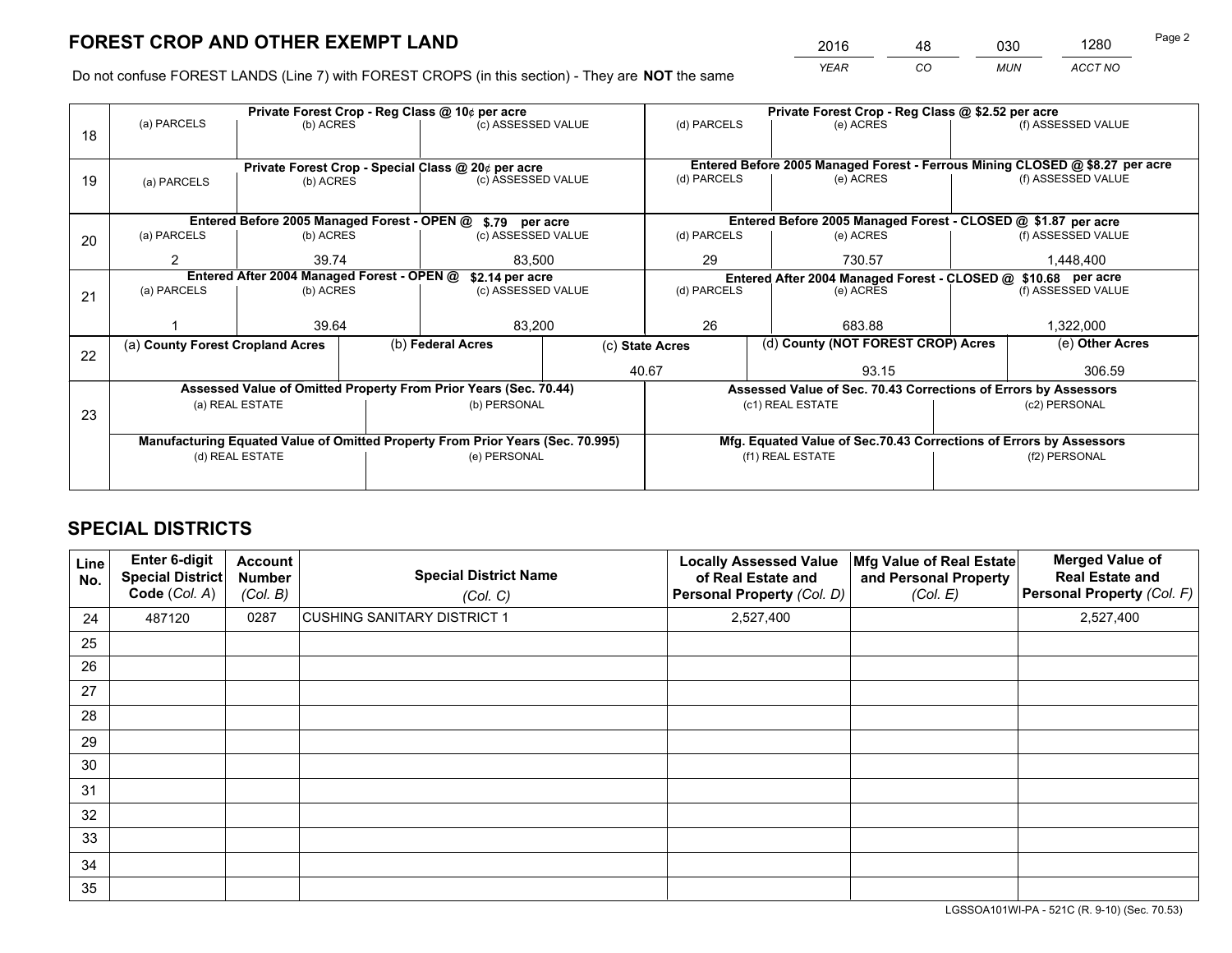|             |                                                          |                                             |                                                         | <b>YEAR</b>                                                                       | CO<br><b>MUN</b>                                              | ACCT NO                                                                        |
|-------------|----------------------------------------------------------|---------------------------------------------|---------------------------------------------------------|-----------------------------------------------------------------------------------|---------------------------------------------------------------|--------------------------------------------------------------------------------|
| Line<br>No. | Enter 6-digit<br><b>School District</b><br>Code (Col. A) | <b>Account</b><br><b>Number</b><br>(Col. B) | <b>School District Name</b><br>(Col. C)                 | <b>Locally Assessed Value</b><br>of Real Estate and<br>Personal Property (Col. D) | Mfg Value of Real Estate<br>and Personal Property<br>(Col. E) | <b>Merged Value of</b><br><b>Real Estate and</b><br>Personal Property (Col. F) |
|             | A. SCHOOL DISTRICTS (K-8 and K-12)                       |                                             |                                                         |                                                                                   |                                                               |                                                                                |
| 36          | 480238                                                   | 0287                                        | SCH D OF UNITY (MILLTOWN)                               | 1,379,400                                                                         |                                                               | 1,379,400                                                                      |
| 37          | 481939                                                   | 0290                                        | SCH D OF FREDERIC                                       | 1,181,000                                                                         |                                                               | 1,181,000                                                                      |
| 38          | 483213                                                   | 0291                                        | SCH D OF LUCK                                           | 68,113,600                                                                        |                                                               | 68,113,600                                                                     |
| 39          | 485019                                                   | 0293                                        | SCH D OF SAINT CROIX FALLS                              | 15,619,200                                                                        |                                                               | 15,619,200                                                                     |
| 40          |                                                          |                                             |                                                         |                                                                                   |                                                               |                                                                                |
| 41          |                                                          |                                             |                                                         |                                                                                   |                                                               |                                                                                |
| 42          |                                                          |                                             |                                                         |                                                                                   |                                                               |                                                                                |
| 43          |                                                          |                                             |                                                         |                                                                                   |                                                               |                                                                                |
| 44          |                                                          |                                             |                                                         |                                                                                   |                                                               |                                                                                |
| 45          |                                                          |                                             |                                                         |                                                                                   |                                                               |                                                                                |
| 46          |                                                          |                                             |                                                         |                                                                                   |                                                               |                                                                                |
| 47          |                                                          |                                             |                                                         |                                                                                   |                                                               |                                                                                |
| 48          |                                                          |                                             |                                                         |                                                                                   |                                                               |                                                                                |
| 49          |                                                          |                                             |                                                         |                                                                                   |                                                               |                                                                                |
| 50          |                                                          |                                             | TOTAL ASSESSED VALUE OF SCHOOL DISTRICTS (K-8 and K-12) | 86,293,200                                                                        |                                                               | 86,293,200                                                                     |
|             | <b>B.</b><br><b>UNION HIGH SCHOOL DISTRICTS</b>          |                                             |                                                         |                                                                                   |                                                               |                                                                                |
| 51          |                                                          |                                             |                                                         |                                                                                   |                                                               |                                                                                |
| 52          |                                                          |                                             |                                                         |                                                                                   |                                                               |                                                                                |
| 53          |                                                          |                                             |                                                         |                                                                                   |                                                               |                                                                                |
| 54          |                                                          |                                             |                                                         |                                                                                   |                                                               |                                                                                |
| 55          |                                                          |                                             | TOTAL ASSESSED VALUE OF UNION HIGH SCHOOLS              |                                                                                   |                                                               |                                                                                |
|             | C. TECHNICAL COLLEGE DISTRICTS                           |                                             |                                                         |                                                                                   |                                                               |                                                                                |
| 56          | 001700                                                   | 0016                                        | WISCONSIN INDIANHEAD TECH COLLEGE SHEL                  | 86,293,200                                                                        |                                                               | 86,293,200                                                                     |
| 57          |                                                          |                                             |                                                         |                                                                                   |                                                               |                                                                                |
| 58          |                                                          |                                             |                                                         |                                                                                   |                                                               |                                                                                |
| 59          |                                                          |                                             | TOTAL ASSESSED VALUE OF TECHNICAL COLLEGES              | 86,293,200                                                                        |                                                               | 86,293,200                                                                     |

48

030

 *I hereby certify, to the best of my knowledge and belief, this form is complete and correct.*

**SCHOOL DISTRICTS**

| Print name of preparer | Title                    |                | Date (MM / DD / CCYY) |
|------------------------|--------------------------|----------------|-----------------------|
|                        |                          |                |                       |
| Signature of preparer  | Contact Telephone Number | E-mail address |                       |
|                        | -                        |                |                       |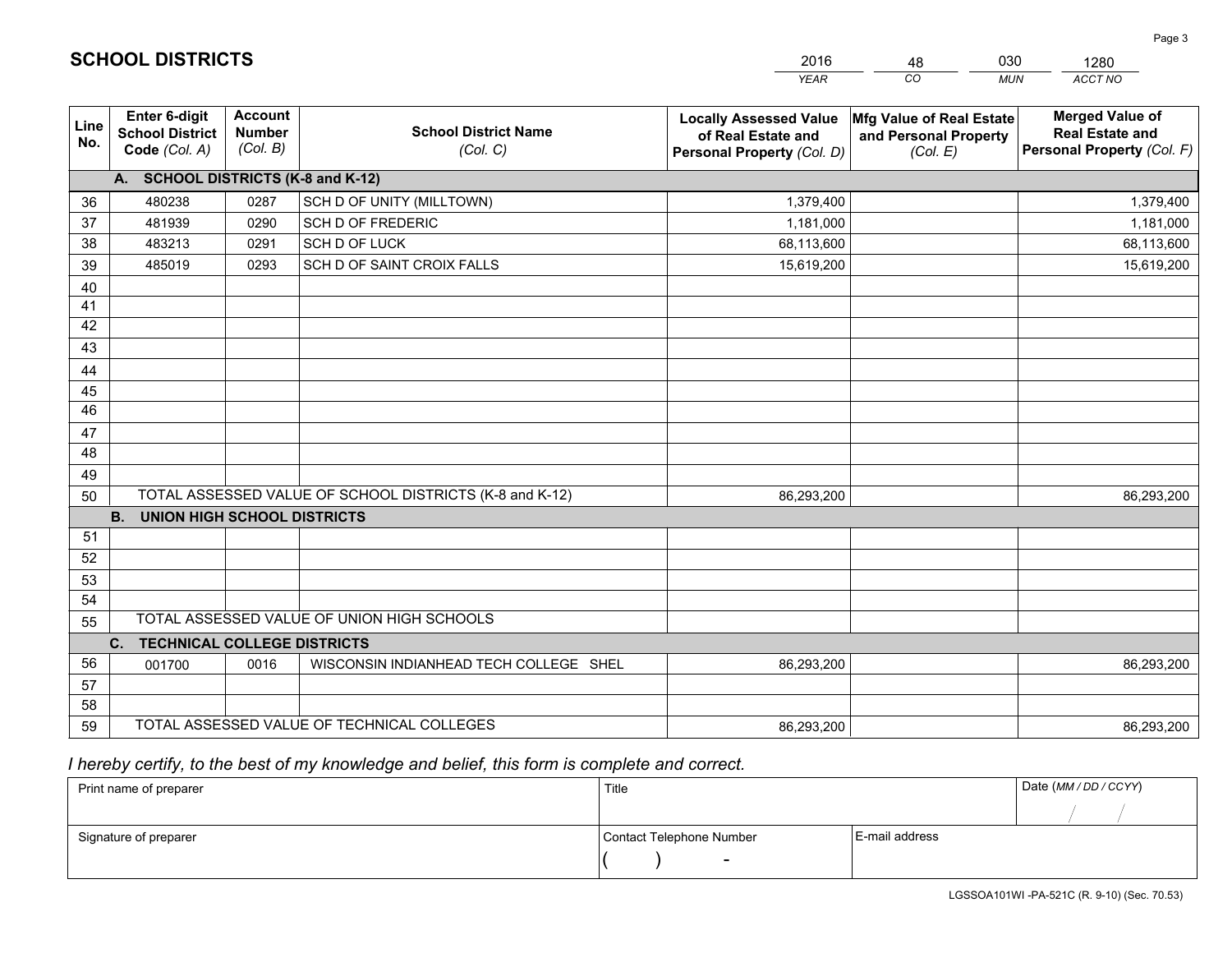#### **HIGHLIGHTS**

- 1. Complete the Statement of Assessment after the Board of Review. Reflect any changes made there.
- 2. Use black ink to complete.
- 3. Line 16 must equal Line 50, Col D.
- 4. Line 55 must equal the total of K-8 schools listed on lines 36-49. Do not include K-12 schools in this comparision.
- 5. Line 59, Col. D must equal Line 16.
- 6. Special District, School District and Technical College District values must include both real estate and personal property. Examples of Special districts are: town sanitary districts, public inland lake protection and rehabilitation districts, and metropolitan sewerage districts.
- 7. DO NOT INCLUDE Manufacturing property values.DOR will print these values on the final SOA.
- 8. Accuracy of this form is very important. The values reported directly affect the equalized value DOR calculates for school and special districts.

#### **Page 1:**

 If not prefilled, enter the tax year,county and municipal code,municipal type, municipal name and county name on the top of form.

Check the Amended box, if filing an amended / corrected SOA.

 Report the parcel count, acres and assessed value of taxable general property, total parcel count, (real and personal), total acres, and values from final figures set by the Board of Review.

- A. Real Estate land and improvements (buildings, etc.) is reported on lines 1 8, total line 9.
- B. Personal Property is reported on lines 11 14, Column D, total line 15.
- C. To complete this report, use the computer produced summary of the assessment roll that shows these amounts.
- D. Use whole numbers only.
- E. Add each line across and each column down to verify entries.

#### **Page 2:**

- A. Report Special Items (not subject to general property tax).
- 1. Private Forest Croplands and Managed Forest Lands are reported on lines 18,19, 20 and 21. Be sure to report assessed values **NOT** taxes.
- 2. You should have copies of the orders of entry, orders of withdrawal, etc., to update your assessment roll.
	- 3. Show hundredths of acres (e.g. 39.75).
- 4. Tax exempt lands are reported on line 22.
- 5. Omitted property and sec. 70.43, Wis. Stats., corrections of errors by assessor are reported on line 23. Report real estate and personal property separately. These should be for **prior years**, not something found on the current assessment roll after the board of review.
- B. Special District (Lines 24-35) Include the value of both real and personal property.
- The Department of Revenue (DOR) preprints much of the information regarding names and codes for schools, special districts,etc. If a district is not listed, enter the name and value only, DOR will enter the proper code.

## **Page 3 School Districts:**

Include the value of both real and personal property.

Report School District (regular, elementary, union high school, and technical college).

- 1. Regular (K-12) and Elementary (K-8) school values are reported on lines 36-49, total on line 50.
- 2. Union High School (UHS) (use only if elementary schools are listed on lines 36-49) are reported on lines 51-54. UHS total value (line 55) must equal to the total **elementary school** values reported on lines 36-49. Do notinclude K-12 schools in this comparison.
- 3. Technical College values are reported on lines 56-58, total on line 59.
- 4. Use the computer summary that shows these amounts to complete this report.

#### **This form is due the second Monday in June. File this report only after your Board of Review is complete.**

 *If you have questions: Return forms to:*

Fax number: (608) 264-6887 PO Box 8971

 Email: lgs@revenue.wi.gov Wisconsin Department of Revenue Call: (608) 261-5341 Local Government Services Section 6-97Madison WI 53708-8971

PATSY GUSTAFSON TOWN OF LAKETOWN

PATSY GUSTAFSON<br>TOWN OF LAKETOWN

2773 230TH ST

2773 230TH ST

CUSHING, WI 54006 - 3424

CUSHING, WI 54006 - 3424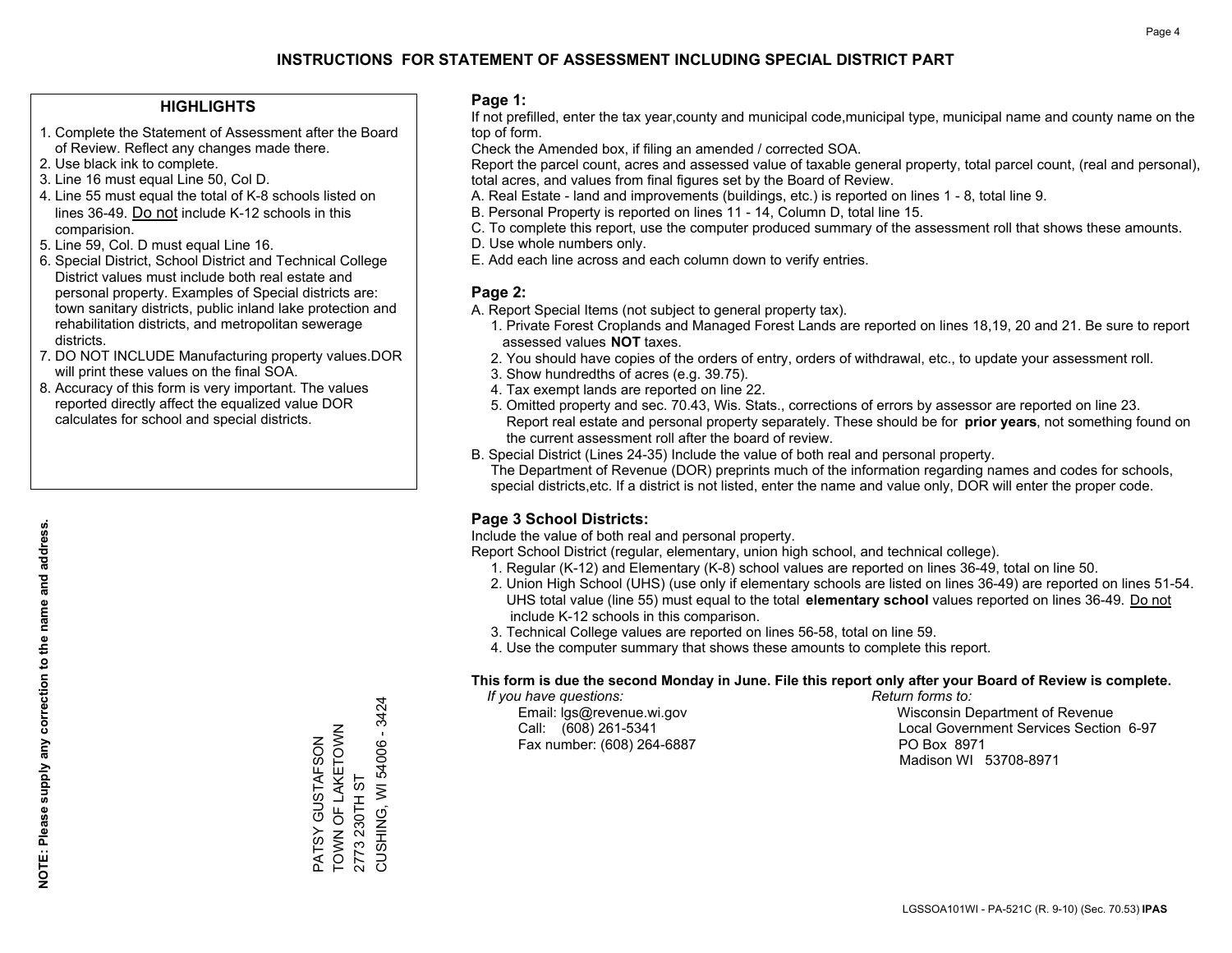**FINAL - EQUATED**

**STATEMENT OF ASSESSMENT FOR 2016** 

| 1281    | Page 1<br>    Check if this is an Amended Return |
|---------|--------------------------------------------------|
| ACCT NO |                                                  |

Page 1

|                | <b>FOR</b>                                                                                                                                                                                   | <b>TOWN OF</b><br><b>OF</b>                                  | <b>LINCOLN</b>           |                                                  | <b>POLK COUNTY</b>                                  |                                |                                        | <b>WHEN COMPLETING THIS DOCUMENT</b>     |
|----------------|----------------------------------------------------------------------------------------------------------------------------------------------------------------------------------------------|--------------------------------------------------------------|--------------------------|--------------------------------------------------|-----------------------------------------------------|--------------------------------|----------------------------------------|------------------------------------------|
|                |                                                                                                                                                                                              | Town - Village - City                                        | <b>Municipality Name</b> |                                                  | <b>County Name</b>                                  |                                |                                        | DO NOT WRITE OVER X's OR IN SHADED AREAS |
| Line<br>No.    | <b>REAL ESTATE</b><br>(See Lines 18 - 22 for<br>other Real Estate)                                                                                                                           |                                                              |                          | PARCEL COUNT<br><b>TOTAL LAND   IMPROVEMENTS</b> | NO. OF ACRES<br><b>WHOLE</b><br><b>NUMBERS ONLY</b> | <b>VALUE OF</b><br><b>LAND</b> | <b>VALUE OF</b><br><b>IMPROVEMENTS</b> | TOTAL VALUE OF LAND<br>AND IMPROVEMENTS  |
|                |                                                                                                                                                                                              |                                                              | Col. A                   | Col. B                                           | Col. C                                              | Col. D                         | Col. E                                 | Col. F                                   |
| $\mathbf{1}$   |                                                                                                                                                                                              | <b>RESIDENTIAL - Class 1</b>                                 | 1,405                    | 1,175                                            | 2,684                                               | 82,085,200                     | 133,394,500                            | 215,479,700                              |
| $\overline{2}$ |                                                                                                                                                                                              | <b>COMMERCIAL - Class 2</b>                                  | 33                       | 29                                               | 88                                                  | 1,213,400                      | 4,053,600                              | 5,267,000                                |
| 3              |                                                                                                                                                                                              | <b>MANUFACTURING - Class 3</b>                               | $\mathbf{0}$             | $\Omega$                                         | 0                                                   | 0                              | 0                                      | 0                                        |
| 4              |                                                                                                                                                                                              | <b>AGRICULTURAL - Class 4</b>                                | 438                      |                                                  | 9,662                                               | 1,662,600                      |                                        | 1,662,600                                |
| 5              |                                                                                                                                                                                              | <b>UNDEVELOPED - Class 5</b>                                 | 497                      |                                                  | 4,643                                               | 2,598,300                      |                                        | 2,598,300                                |
| 6              |                                                                                                                                                                                              | AGRICULTURAL FOREST - Class 5m                               | 84                       |                                                  | 1,234                                               | 1,437,000                      |                                        | 1,437,000                                |
| $\overline{7}$ |                                                                                                                                                                                              | FOREST LANDS - Class 6                                       | 172                      |                                                  | 2,930                                               | 7,687,600                      |                                        | 7,687,600                                |
| 8              |                                                                                                                                                                                              | OTHER - Class 7                                              | 78                       | 76                                               | 152                                                 | 1,427,700                      | 6,293,000                              | 7,720,700                                |
| 9              |                                                                                                                                                                                              | TOTAL - ALL COLUMNS                                          | 2,707                    | 1,280                                            | 21,393                                              | 98,111,800                     | 143,741,100                            | 241,852,900                              |
| 10             |                                                                                                                                                                                              | NUMBER OF PERSONAL PROPERTY ACCOUNTS IN ROLL                 |                          |                                                  | 76                                                  | <b>LOCALLY ASSESSED</b>        | <b>MANUFACTURING</b>                   | <b>MERGED</b>                            |
| 11             |                                                                                                                                                                                              | BOATS AND OTHER WATERCRAFT NOT EXEMPT - Code 1               |                          |                                                  |                                                     | 1,800                          | 0                                      | 1,800                                    |
| 12             |                                                                                                                                                                                              | MACHINERY, TOOLS AND PATTERNS - Code 2                       |                          |                                                  |                                                     | 844,300                        | 0                                      | 844,300                                  |
| 13             |                                                                                                                                                                                              | FURNITURE, FIXTURES AND EQUIPMENT - Code 3                   |                          |                                                  |                                                     | 106,700                        | 0                                      | 106,700                                  |
| 14             |                                                                                                                                                                                              | ALL OTHER PERSONAL PROPERTY NOT EXEMPT - Codes 4A, 4B, 4C    |                          |                                                  |                                                     | 426,900                        | 0                                      | 426,900                                  |
| 15             |                                                                                                                                                                                              | TOTAL OF PERSONAL PROPERTY NOT EXEMPT (Total of Lines 11-14) |                          |                                                  |                                                     | 1,379,700                      | 0                                      | 1,379,700                                |
| 16             | AGGREGATE ASSESSED VALUE OF ALL PROPERTY SUBJECT TO THE GENERAL PROPERTY TAX (Total of Lines 9F and 15F)<br>MUST EQUAL TOTAL VALUE OF THE SCHOOL DISTRICTS (K-12 PLUS K-8) - Line 50, Col. F |                                                              |                          |                                                  |                                                     |                                | 243,232,600                            |                                          |
| 17             | Name of Assessor<br>Telephone #<br><b>BOARD OF REVIEW</b><br>DATE OF FINAL ADJOURNMENT<br>09/26/2016<br>(715) 839-8618<br><b>BARB ZEMPEL</b>                                                 |                                                              |                          |                                                  |                                                     |                                |                                        |                                          |

*CO*

*MUN*

*<sup>48</sup> <sup>032</sup>*

REMARKS

The Assessment Ratio to be used in calculating the estimated Fair Market Value on tax bills for this tax district is .976411894<br>This ratio should be used to convert assessed values to "Calculate Equalized Values" in Step 1 Commission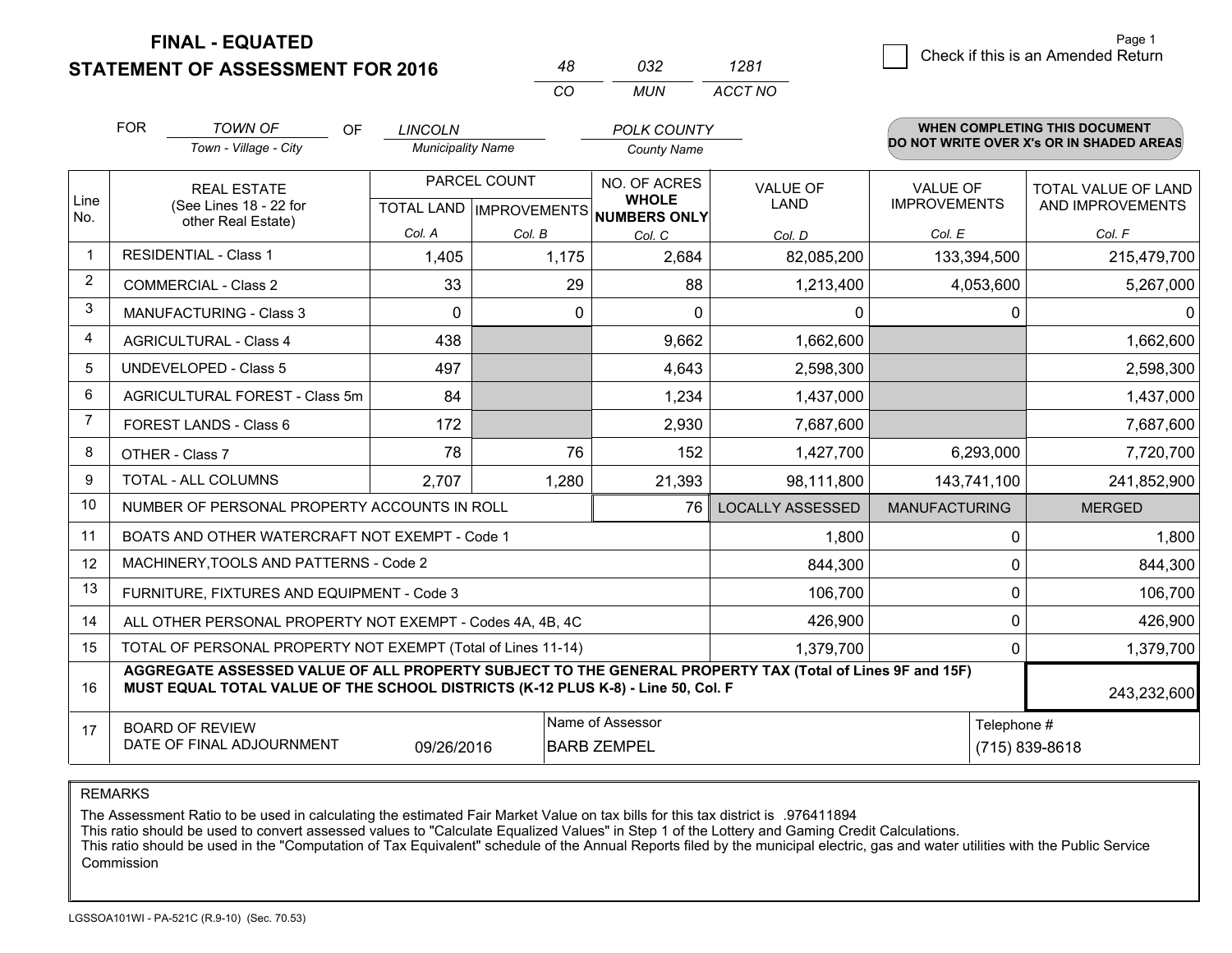*YEAR CO MUN ACCT NO* <sup>2016</sup> <sup>48</sup> <sup>032</sup> <sup>1281</sup>

Do not confuse FOREST LANDS (Line 7) with FOREST CROPS (in this section) - They are **NOT** the same

|    |                                                                                |                 |  | Private Forest Crop - Reg Class @ 10¢ per acre                   |                  | Private Forest Crop - Reg Class @ \$2.52 per acre                  |               |                                    |                    |                                                                              |
|----|--------------------------------------------------------------------------------|-----------------|--|------------------------------------------------------------------|------------------|--------------------------------------------------------------------|---------------|------------------------------------|--------------------|------------------------------------------------------------------------------|
| 18 | (a) PARCELS                                                                    | (b) ACRES       |  | (c) ASSESSED VALUE                                               |                  | (d) PARCELS                                                        |               | (e) ACRES                          |                    | (f) ASSESSED VALUE                                                           |
|    |                                                                                |                 |  |                                                                  |                  |                                                                    |               |                                    |                    |                                                                              |
|    |                                                                                |                 |  | Private Forest Crop - Special Class @ 20¢ per acre               |                  |                                                                    |               |                                    |                    | Entered Before 2005 Managed Forest - Ferrous Mining CLOSED @ \$8.27 per acre |
| 19 | (a) PARCELS                                                                    | (b) ACRES       |  | (c) ASSESSED VALUE                                               |                  | (d) PARCELS                                                        |               | (e) ACRES                          |                    | (f) ASSESSED VALUE                                                           |
|    |                                                                                |                 |  |                                                                  |                  |                                                                    |               |                                    |                    |                                                                              |
|    |                                                                                |                 |  | Entered Before 2005 Managed Forest - OPEN @ \$.79 per acre       |                  |                                                                    |               |                                    |                    | Entered Before 2005 Managed Forest - CLOSED @ \$1.87 per acre                |
| 20 | (a) PARCELS                                                                    | (b) ACRES       |  | (c) ASSESSED VALUE                                               |                  | (d) PARCELS                                                        |               | (e) ACRES                          |                    | (f) ASSESSED VALUE                                                           |
|    | 3                                                                              | 70.05           |  | 143,600                                                          |                  | 18<br>349                                                          |               |                                    | 1,362,900          |                                                                              |
|    | Entered After 2004 Managed Forest - OPEN @<br>\$2.14 per acre                  |                 |  |                                                                  |                  | Entered After 2004 Managed Forest - CLOSED @ \$10.68 per acre      |               |                                    |                    |                                                                              |
| 21 | (a) PARCELS                                                                    | (b) ACRES       |  | (c) ASSESSED VALUE                                               |                  | (d) PARCELS<br>(e) ACRES                                           |               |                                    | (f) ASSESSED VALUE |                                                                              |
|    |                                                                                |                 |  |                                                                  |                  |                                                                    |               |                                    |                    |                                                                              |
|    | 5                                                                              | 146.25          |  | 439,300                                                          |                  | 12                                                                 |               | 276.2                              |                    | 710,000                                                                      |
|    | (a) County Forest Cropland Acres                                               |                 |  | (b) Federal Acres                                                | (c) State Acres  |                                                                    |               | (d) County (NOT FOREST CROP) Acres |                    | (e) Other Acres                                                              |
| 22 |                                                                                |                 |  |                                                                  |                  | 66.3                                                               |               | 30.26                              |                    | 333.26                                                                       |
|    |                                                                                |                 |  | Assessed Value of Omitted Property From Prior Years (Sec. 70.44) |                  |                                                                    |               |                                    |                    | Assessed Value of Sec. 70.43 Corrections of Errors by Assessors              |
|    |                                                                                | (a) REAL ESTATE |  | (b) PERSONAL                                                     | (c1) REAL ESTATE |                                                                    | (c2) PERSONAL |                                    |                    |                                                                              |
| 23 |                                                                                |                 |  |                                                                  |                  |                                                                    |               |                                    |                    |                                                                              |
|    | Manufacturing Equated Value of Omitted Property From Prior Years (Sec. 70.995) |                 |  |                                                                  |                  | Mfg. Equated Value of Sec.70.43 Corrections of Errors by Assessors |               |                                    |                    |                                                                              |
|    | (d) REAL ESTATE                                                                |                 |  | (e) PERSONAL                                                     |                  | (f1) REAL ESTATE                                                   |               |                                    | (f2) PERSONAL      |                                                                              |
|    |                                                                                |                 |  |                                                                  |                  |                                                                    |               |                                    |                    |                                                                              |

## **SPECIAL DISTRICTS**

| Line<br>No. | <b>Enter 6-digit</b><br>Special District<br>Code (Col. A) | <b>Account</b><br><b>Number</b><br>(Col. B) | <b>Special District Name</b><br>(Col. C)      | <b>Locally Assessed Value</b><br>of Real Estate and<br><b>Personal Property (Col. D)</b> | Mfg Value of Real Estate<br>and Personal Property<br>(Col. E) | <b>Merged Value of</b><br><b>Real Estate and</b><br>Personal Property (Col. F) |
|-------------|-----------------------------------------------------------|---------------------------------------------|-----------------------------------------------|------------------------------------------------------------------------------------------|---------------------------------------------------------------|--------------------------------------------------------------------------------|
| 24          | 487040                                                    | 0282                                        | LAKE WAPOGASSET & BEAR TRAP LAKE SANITARY DIS | 99,699,000                                                                               |                                                               | 99,699,000                                                                     |
| 25          | 488030                                                    | 0290                                        | APPLE RIVER PRO & REHAB DISTRICT              | 30,314,900                                                                               |                                                               | 30,314,900                                                                     |
| 26          | 488140                                                    | 0300                                        | AMERY LAKES PRO & REHAB DISTRICT              | 14,973,400                                                                               |                                                               | 14,973,400                                                                     |
| 27          |                                                           |                                             |                                               |                                                                                          |                                                               |                                                                                |
| 28          |                                                           |                                             |                                               |                                                                                          |                                                               |                                                                                |
| 29          |                                                           |                                             |                                               |                                                                                          |                                                               |                                                                                |
| 30          |                                                           |                                             |                                               |                                                                                          |                                                               |                                                                                |
| 31          |                                                           |                                             |                                               |                                                                                          |                                                               |                                                                                |
| 32          |                                                           |                                             |                                               |                                                                                          |                                                               |                                                                                |
| 33          |                                                           |                                             |                                               |                                                                                          |                                                               |                                                                                |
| 34          |                                                           |                                             |                                               |                                                                                          |                                                               |                                                                                |
| 35          |                                                           |                                             |                                               |                                                                                          |                                                               |                                                                                |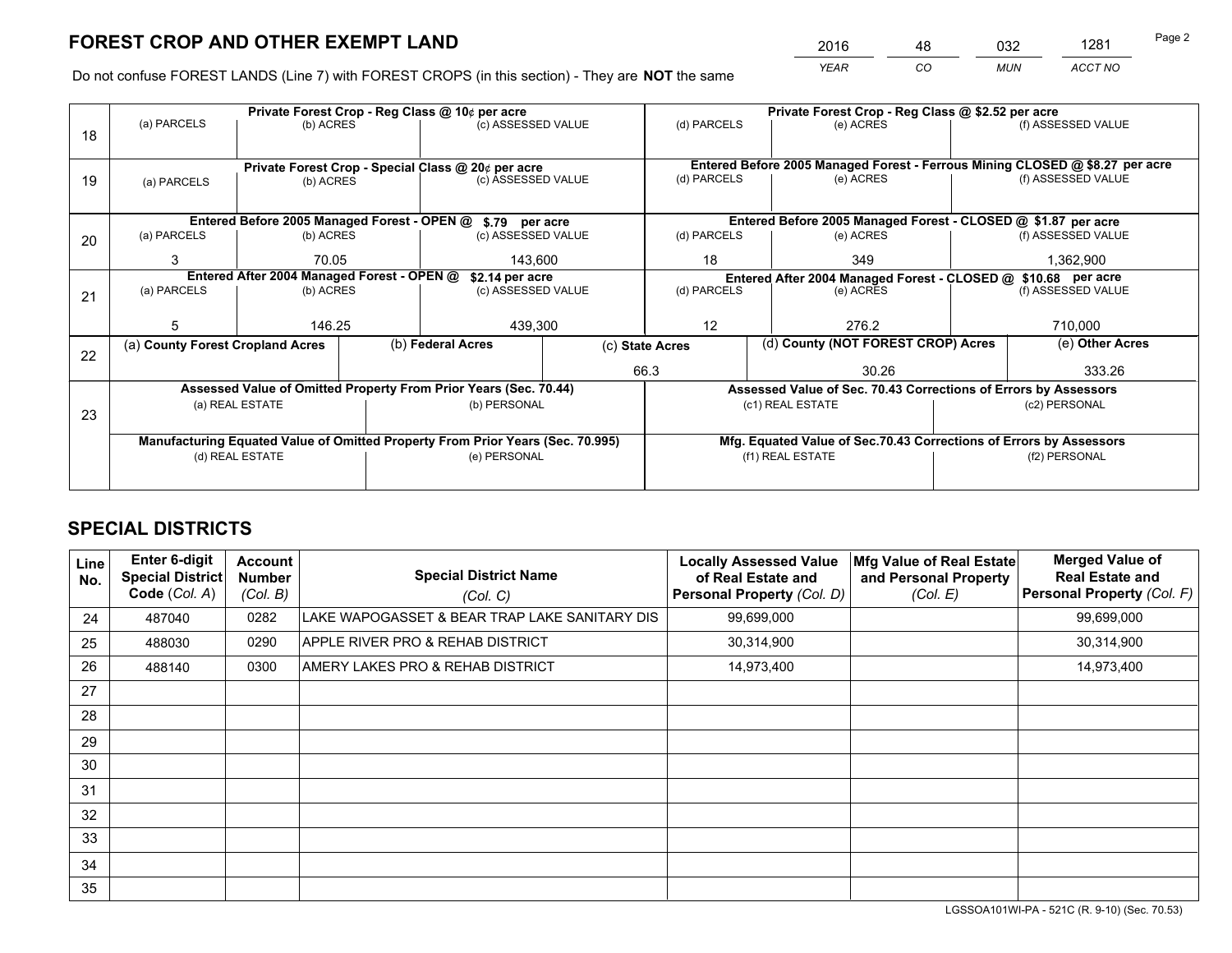|             |                                                          |                                             |                                                         | <b>YEAR</b>                                                                       | CO<br><b>MUN</b>                                              | <b>ACCT NO</b>                                                                 |
|-------------|----------------------------------------------------------|---------------------------------------------|---------------------------------------------------------|-----------------------------------------------------------------------------------|---------------------------------------------------------------|--------------------------------------------------------------------------------|
| Line<br>No. | Enter 6-digit<br><b>School District</b><br>Code (Col. A) | <b>Account</b><br><b>Number</b><br>(Col. B) | <b>School District Name</b><br>(Col. C)                 | <b>Locally Assessed Value</b><br>of Real Estate and<br>Personal Property (Col. D) | Mfg Value of Real Estate<br>and Personal Property<br>(Col. E) | <b>Merged Value of</b><br><b>Real Estate and</b><br>Personal Property (Col. F) |
|             | A. SCHOOL DISTRICTS (K-8 and K-12)                       |                                             |                                                         |                                                                                   |                                                               |                                                                                |
| 36          | 480119                                                   | 0286                                        | SCH D OF AMERY                                          | 242,967,300                                                                       |                                                               | 242,967,300                                                                    |
| 37          | 481120                                                   | 0288                                        | SCH D OF CLAYTON                                        | 265,300                                                                           |                                                               | 265,300                                                                        |
| 38          |                                                          |                                             |                                                         |                                                                                   |                                                               |                                                                                |
| 39          |                                                          |                                             |                                                         |                                                                                   |                                                               |                                                                                |
| 40          |                                                          |                                             |                                                         |                                                                                   |                                                               |                                                                                |
| 41          |                                                          |                                             |                                                         |                                                                                   |                                                               |                                                                                |
| 42          |                                                          |                                             |                                                         |                                                                                   |                                                               |                                                                                |
| 43          |                                                          |                                             |                                                         |                                                                                   |                                                               |                                                                                |
| 44          |                                                          |                                             |                                                         |                                                                                   |                                                               |                                                                                |
| 45<br>46    |                                                          |                                             |                                                         |                                                                                   |                                                               |                                                                                |
|             |                                                          |                                             |                                                         |                                                                                   |                                                               |                                                                                |
| 47<br>48    |                                                          |                                             |                                                         |                                                                                   |                                                               |                                                                                |
| 49          |                                                          |                                             |                                                         |                                                                                   |                                                               |                                                                                |
| 50          |                                                          |                                             | TOTAL ASSESSED VALUE OF SCHOOL DISTRICTS (K-8 and K-12) | 243,232,600                                                                       |                                                               | 243,232,600                                                                    |
|             | <b>B.</b><br><b>UNION HIGH SCHOOL DISTRICTS</b>          |                                             |                                                         |                                                                                   |                                                               |                                                                                |
| 51          |                                                          |                                             |                                                         |                                                                                   |                                                               |                                                                                |
| 52          |                                                          |                                             |                                                         |                                                                                   |                                                               |                                                                                |
| 53          |                                                          |                                             |                                                         |                                                                                   |                                                               |                                                                                |
| 54          |                                                          |                                             |                                                         |                                                                                   |                                                               |                                                                                |
| 55          |                                                          |                                             | TOTAL ASSESSED VALUE OF UNION HIGH SCHOOLS              |                                                                                   |                                                               |                                                                                |
|             | C. TECHNICAL COLLEGE DISTRICTS                           |                                             |                                                         |                                                                                   |                                                               |                                                                                |
| 56          | 001700                                                   | 0016                                        | WISCONSIN INDIANHEAD TECH COLLEGE SHEL                  | 243,232,600                                                                       |                                                               | 243,232,600                                                                    |
| 57          |                                                          |                                             |                                                         |                                                                                   |                                                               |                                                                                |
| 58          |                                                          |                                             |                                                         |                                                                                   |                                                               |                                                                                |
| 59          |                                                          |                                             | TOTAL ASSESSED VALUE OF TECHNICAL COLLEGES              | 243,232,600                                                                       |                                                               | 243,232,600                                                                    |

48

032

 *I hereby certify, to the best of my knowledge and belief, this form is complete and correct.*

**SCHOOL DISTRICTS**

| Print name of preparer | Title                    |                | Date (MM/DD/CCYY) |
|------------------------|--------------------------|----------------|-------------------|
|                        |                          |                |                   |
| Signature of preparer  | Contact Telephone Number | E-mail address |                   |
|                        | $\overline{\phantom{0}}$ |                |                   |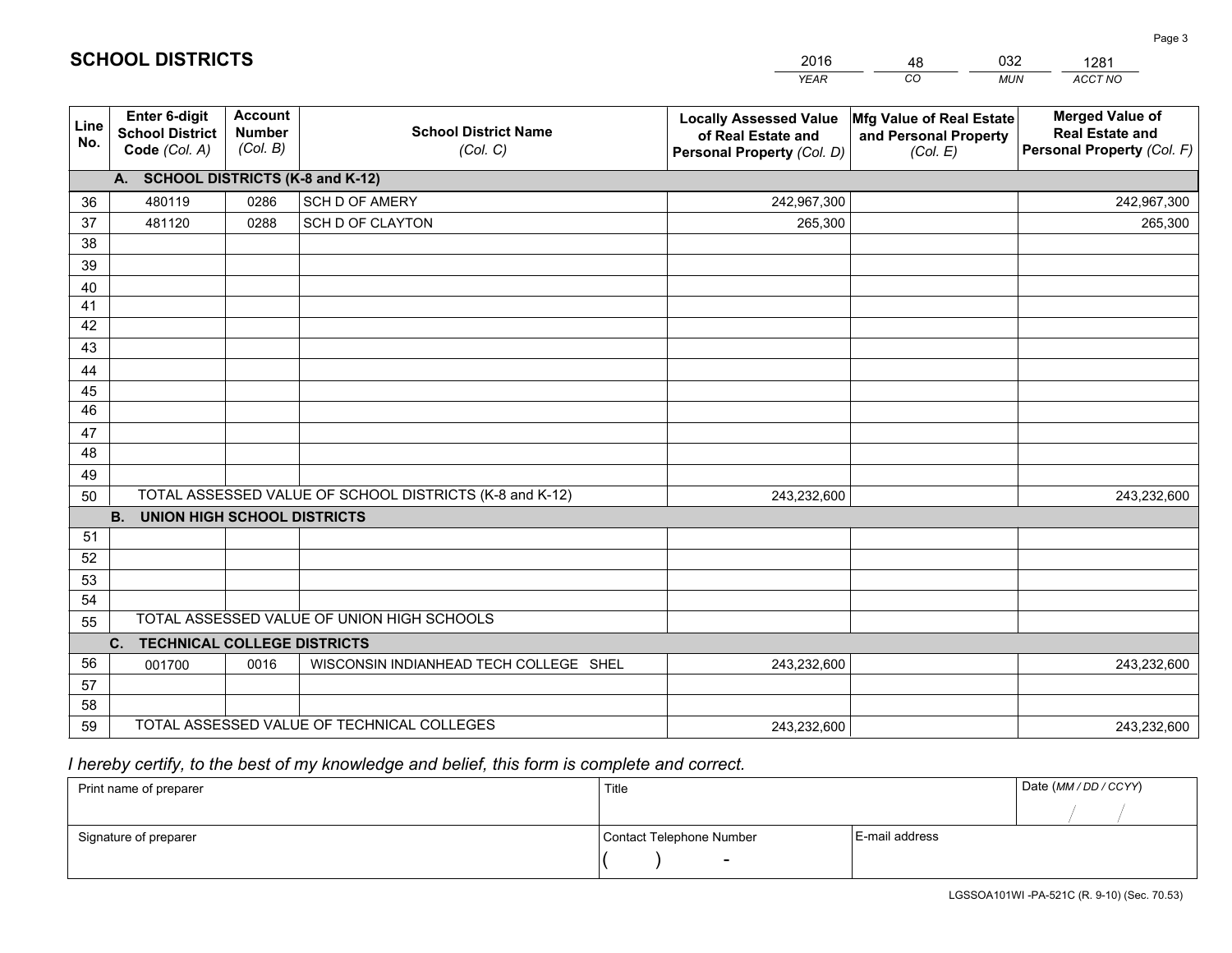#### **HIGHLIGHTS**

- 1. Complete the Statement of Assessment after the Board of Review. Reflect any changes made there.
- 2. Use black ink to complete.
- 3. Line 16 must equal Line 50, Col D.
- 4. Line 55 must equal the total of K-8 schools listed on lines 36-49. Do not include K-12 schools in this comparision.
- 5. Line 59, Col. D must equal Line 16.
- 6. Special District, School District and Technical College District values must include both real estate and personal property. Examples of Special districts are: town sanitary districts, public inland lake protection and rehabilitation districts, and metropolitan sewerage districts.
- 7. DO NOT INCLUDE Manufacturing property values.DOR will print these values on the final SOA.
- 8. Accuracy of this form is very important. The values reported directly affect the equalized value DOR calculates for school and special districts.

#### **Page 1:**

 If not prefilled, enter the tax year,county and municipal code,municipal type, municipal name and county name on the top of form.

Check the Amended box, if filing an amended / corrected SOA.

 Report the parcel count, acres and assessed value of taxable general property, total parcel count, (real and personal), total acres, and values from final figures set by the Board of Review.

- A. Real Estate land and improvements (buildings, etc.) is reported on lines 1 8, total line 9.
- B. Personal Property is reported on lines 11 14, Column D, total line 15.
- C. To complete this report, use the computer produced summary of the assessment roll that shows these amounts.
- D. Use whole numbers only.
- E. Add each line across and each column down to verify entries.

#### **Page 2:**

- A. Report Special Items (not subject to general property tax).
- 1. Private Forest Croplands and Managed Forest Lands are reported on lines 18,19, 20 and 21. Be sure to report assessed values **NOT** taxes.
- 2. You should have copies of the orders of entry, orders of withdrawal, etc., to update your assessment roll.
	- 3. Show hundredths of acres (e.g. 39.75).
- 4. Tax exempt lands are reported on line 22.
- 5. Omitted property and sec. 70.43, Wis. Stats., corrections of errors by assessor are reported on line 23. Report real estate and personal property separately. These should be for **prior years**, not something found on the current assessment roll after the board of review.
- B. Special District (Lines 24-35) Include the value of both real and personal property.
- The Department of Revenue (DOR) preprints much of the information regarding names and codes for schools, special districts,etc. If a district is not listed, enter the name and value only, DOR will enter the proper code.

## **Page 3 School Districts:**

Include the value of both real and personal property.

Report School District (regular, elementary, union high school, and technical college).

- 1. Regular (K-12) and Elementary (K-8) school values are reported on lines 36-49, total on line 50.
- 2. Union High School (UHS) (use only if elementary schools are listed on lines 36-49) are reported on lines 51-54. UHS total value (line 55) must equal to the total **elementary school** values reported on lines 36-49. Do notinclude K-12 schools in this comparison.
- 3. Technical College values are reported on lines 56-58, total on line 59.
- 4. Use the computer summary that shows these amounts to complete this report.

#### **This form is due the second Monday in June. File this report only after your Board of Review is complete.**

 *If you have questions: Return forms to:*

Fax number: (608) 264-6887 PO Box 8971

 Email: lgs@revenue.wi.gov Wisconsin Department of Revenue Call: (608) 261-5341 Local Government Services Section 6-97Madison WI 53708-8971

STEPHANIE MARCINIAK<br>TOWN OF LINCOLN STEPHANIE MARCINIAK TOWN OF LINCOLN AMERY, WI 54001 661 85TH ST 661 85TH ST

AMERY, WI 54001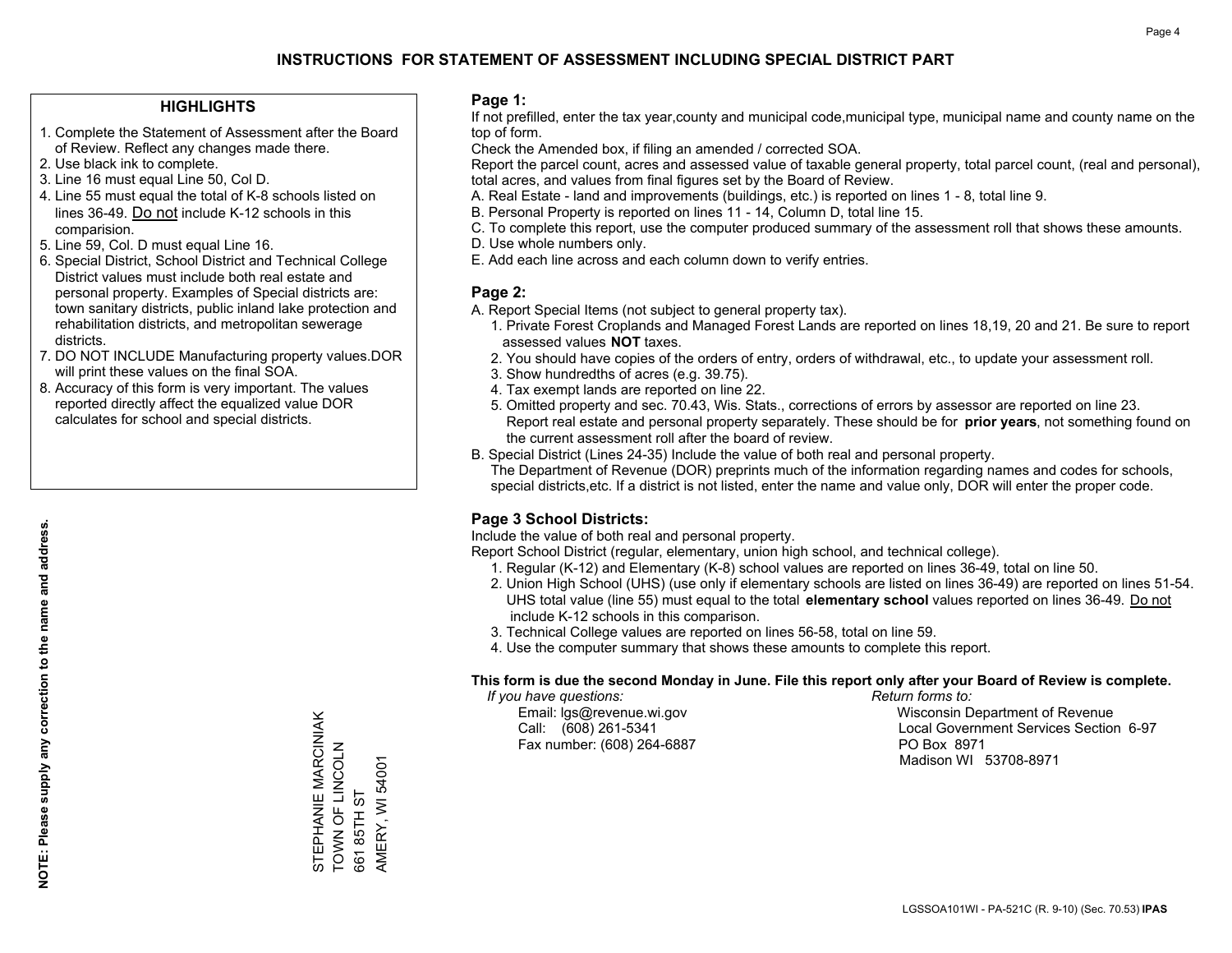**FINAL - EQUATED**

**STATEMENT OF ASSESSMENT FOR 2016** 

| Page 1                             |  |
|------------------------------------|--|
| Check if this is an Amended Return |  |
|                                    |  |

|                |            |                                                                                                                                                                                              |                          | CO                               | <b>MUN</b>                          | ACCT NO                 |                      |                                          |
|----------------|------------|----------------------------------------------------------------------------------------------------------------------------------------------------------------------------------------------|--------------------------|----------------------------------|-------------------------------------|-------------------------|----------------------|------------------------------------------|
|                | <b>FOR</b> | <b>TOWN OF</b><br>OF                                                                                                                                                                         | <b>LORAIN</b>            |                                  | <b>POLK COUNTY</b>                  |                         |                      | WHEN COMPLETING THIS DOCUMENT            |
|                |            | Town - Village - City                                                                                                                                                                        | <b>Municipality Name</b> |                                  | <b>County Name</b>                  |                         |                      | DO NOT WRITE OVER X's OR IN SHADED AREAS |
|                |            | <b>REAL ESTATE</b>                                                                                                                                                                           |                          | PARCEL COUNT                     | NO. OF ACRES                        | <b>VALUE OF</b>         | <b>VALUE OF</b>      | TOTAL VALUE OF LAND                      |
| Line<br>No.    |            | (See Lines 18 - 22 for<br>other Real Estate)                                                                                                                                                 |                          | <b>TOTAL LAND   IMPROVEMENTS</b> | <b>WHOLE</b><br><b>NUMBERS ONLY</b> | LAND                    | <b>IMPROVEMENTS</b>  | AND IMPROVEMENTS                         |
|                |            |                                                                                                                                                                                              | Col. A                   | Col. B                           | Col. C                              | Col. D                  | Col. E               | Col. F                                   |
| $\mathbf{1}$   |            | <b>RESIDENTIAL - Class 1</b>                                                                                                                                                                 | 210                      | 166                              | 733                                 | 1,712,300               | 10,711,500           | 12,423,800                               |
| $\overline{2}$ |            | <b>COMMERCIAL - Class 2</b>                                                                                                                                                                  | 4                        | 3                                | 11                                  | 38,400                  | 154,000              | 192,400                                  |
| 3              |            | <b>MANUFACTURING - Class 3</b>                                                                                                                                                               | 0                        | 0                                | $\Omega$                            | 0                       | 0                    | $\Omega$                                 |
| $\overline{4}$ |            | <b>AGRICULTURAL - Class 4</b>                                                                                                                                                                | 303                      |                                  | 7,426                               | 1,125,400               |                      | 1,125,400                                |
| 5              |            | <b>UNDEVELOPED - Class 5</b>                                                                                                                                                                 | 205                      |                                  | 1,829                               | 556,300                 |                      | 556,300                                  |
| 6              |            | AGRICULTURAL FOREST - Class 5m                                                                                                                                                               | 101                      |                                  | 1,443                               | 1,298,500               |                      | 1,298,500                                |
| $\overline{7}$ |            | FOREST LANDS - Class 6                                                                                                                                                                       | 138                      |                                  | 3,350                               | 6,032,900               |                      | 6,032,900                                |
| 8              |            | OTHER - Class 7                                                                                                                                                                              | 39                       | 39                               | 82                                  | 285,400                 | 3,178,400            | 3,463,800                                |
| 9              |            | TOTAL - ALL COLUMNS                                                                                                                                                                          | 1,000                    | 208                              | 14,874                              | 11,049,200              | 14,043,900           | 25,093,100                               |
| 10             |            | NUMBER OF PERSONAL PROPERTY ACCOUNTS IN ROLL                                                                                                                                                 |                          |                                  | 17                                  | <b>LOCALLY ASSESSED</b> | <b>MANUFACTURING</b> | <b>MERGED</b>                            |
| 11             |            | BOATS AND OTHER WATERCRAFT NOT EXEMPT - Code 1                                                                                                                                               |                          |                                  |                                     | $\Omega$                | 0                    | $\Omega$                                 |
| 12             |            | MACHINERY, TOOLS AND PATTERNS - Code 2                                                                                                                                                       |                          |                                  |                                     | 7,800                   | 0                    | 7,800                                    |
| 13             |            | FURNITURE, FIXTURES AND EQUIPMENT - Code 3                                                                                                                                                   |                          |                                  |                                     | 4,800                   | 100                  | 4,900                                    |
| 14             |            | ALL OTHER PERSONAL PROPERTY NOT EXEMPT - Codes 4A, 4B, 4C                                                                                                                                    |                          |                                  |                                     | 126,400                 | 14,300               | 140,700                                  |
| 15             |            | TOTAL OF PERSONAL PROPERTY NOT EXEMPT (Total of Lines 11-14)                                                                                                                                 |                          |                                  |                                     | 139.000                 | 14,400               | 153,400                                  |
| 16             |            | AGGREGATE ASSESSED VALUE OF ALL PROPERTY SUBJECT TO THE GENERAL PROPERTY TAX (Total of Lines 9F and 15F)<br>MUST EQUAL TOTAL VALUE OF THE SCHOOL DISTRICTS (K-12 PLUS K-8) - Line 50, Col. F |                          |                                  |                                     |                         |                      | 25,246,500                               |
| 17             |            | <b>BOARD OF REVIEW</b>                                                                                                                                                                       |                          |                                  | Name of Assessor                    |                         | Telephone #          |                                          |
|                |            | DATE OF FINAL ADJOURNMENT                                                                                                                                                                    | 06/09/2016               |                                  | <b>JEROME PROCHNOW</b>              |                         |                      | (715) 231-1253                           |

*<sup>48</sup> <sup>034</sup>*

*1282*

REMARKS

The Assessment Ratio to be used in calculating the estimated Fair Market Value on tax bills for this tax district is .989983286<br>This ratio should be used to convert assessed values to "Calculate Equalized Values" in Step 1 Commission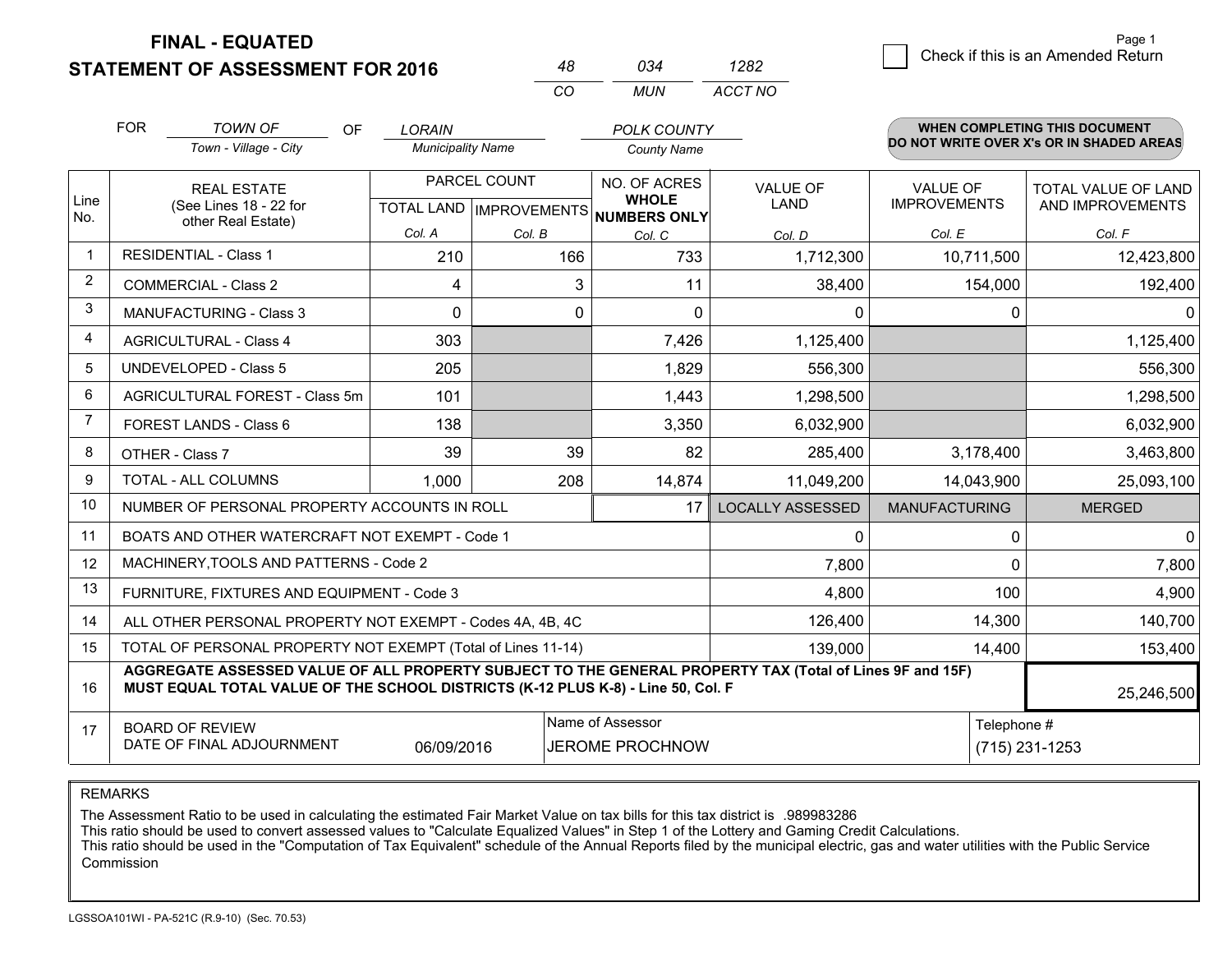*YEAR CO MUN ACCT NO* 2016 <u>48 034 1282</u>

Do not confuse FOREST LANDS (Line 7) with FOREST CROPS (in this section) - They are **NOT** the same

|    |                                                                                |                 |  | Private Forest Crop - Reg Class @ 10¢ per acre                   |  | Private Forest Crop - Reg Class @ \$2.52 per acre |                                                                              |           |                                                               |  |  |
|----|--------------------------------------------------------------------------------|-----------------|--|------------------------------------------------------------------|--|---------------------------------------------------|------------------------------------------------------------------------------|-----------|---------------------------------------------------------------|--|--|
| 18 | (a) PARCELS                                                                    | (b) ACRES       |  | (c) ASSESSED VALUE                                               |  | (d) PARCELS                                       | (e) ACRES                                                                    |           | (f) ASSESSED VALUE                                            |  |  |
|    |                                                                                |                 |  |                                                                  |  |                                                   |                                                                              |           |                                                               |  |  |
|    |                                                                                |                 |  | Private Forest Crop - Special Class @ 20¢ per acre               |  |                                                   | Entered Before 2005 Managed Forest - Ferrous Mining CLOSED @ \$8.27 per acre |           |                                                               |  |  |
| 19 | (a) PARCELS                                                                    | (b) ACRES       |  | (c) ASSESSED VALUE                                               |  | (d) PARCELS                                       | (e) ACRES                                                                    |           | (f) ASSESSED VALUE                                            |  |  |
|    |                                                                                |                 |  |                                                                  |  |                                                   |                                                                              |           |                                                               |  |  |
|    |                                                                                |                 |  | Entered Before 2005 Managed Forest - OPEN @ \$.79 per acre       |  |                                                   |                                                                              |           | Entered Before 2005 Managed Forest - CLOSED @ \$1.87 per acre |  |  |
| 20 | (a) PARCELS                                                                    | (b) ACRES       |  | (c) ASSESSED VALUE                                               |  | (d) PARCELS                                       | (e) ACRES                                                                    |           | (f) ASSESSED VALUE                                            |  |  |
|    | 5                                                                              | 104             |  | 161,100                                                          |  | 34                                                | 1.081.86                                                                     |           | 1,830,400                                                     |  |  |
|    | Entered After 2004 Managed Forest - OPEN @<br>\$2.14 per acre                  |                 |  |                                                                  |  |                                                   | Entered After 2004 Managed Forest - CLOSED @ \$10.68 per acre                |           |                                                               |  |  |
| 21 | (a) PARCELS                                                                    | (b) ACRES       |  | (c) ASSESSED VALUE                                               |  | (d) PARCELS                                       | (e) ACRES                                                                    |           |                                                               |  |  |
|    |                                                                                |                 |  |                                                                  |  |                                                   |                                                                              |           |                                                               |  |  |
|    |                                                                                | 80              |  | 144,000                                                          |  | 44<br>1.450.58                                    |                                                                              | 2,521,000 |                                                               |  |  |
| 22 | (a) County Forest Cropland Acres                                               |                 |  | (b) Federal Acres                                                |  | (c) State Acres                                   | (d) County (NOT FOREST CROP) Acres                                           |           | (e) Other Acres                                               |  |  |
|    | 3,414.3                                                                        |                 |  |                                                                  |  | 2,476.17<br>238.59                                |                                                                              |           | 96.31                                                         |  |  |
|    |                                                                                |                 |  | Assessed Value of Omitted Property From Prior Years (Sec. 70.44) |  |                                                   | Assessed Value of Sec. 70.43 Corrections of Errors by Assessors              |           |                                                               |  |  |
| 23 |                                                                                | (a) REAL ESTATE |  | (b) PERSONAL                                                     |  |                                                   | (c1) REAL ESTATE                                                             |           | (c2) PERSONAL                                                 |  |  |
|    |                                                                                |                 |  |                                                                  |  |                                                   |                                                                              |           |                                                               |  |  |
|    | Manufacturing Equated Value of Omitted Property From Prior Years (Sec. 70.995) |                 |  |                                                                  |  |                                                   | Mfg. Equated Value of Sec.70.43 Corrections of Errors by Assessors           |           |                                                               |  |  |
|    | (d) REAL ESTATE                                                                |                 |  | (e) PERSONAL                                                     |  | (f1) REAL ESTATE                                  |                                                                              |           | (f2) PERSONAL                                                 |  |  |
|    |                                                                                |                 |  |                                                                  |  |                                                   |                                                                              |           |                                                               |  |  |

## **SPECIAL DISTRICTS**

| Line<br>No. | Enter 6-digit<br><b>Special District</b> | <b>Account</b><br><b>Number</b> | <b>Special District Name</b> | <b>Locally Assessed Value</b><br>of Real Estate and | Mfg Value of Real Estate<br>and Personal Property | <b>Merged Value of</b><br><b>Real Estate and</b> |
|-------------|------------------------------------------|---------------------------------|------------------------------|-----------------------------------------------------|---------------------------------------------------|--------------------------------------------------|
|             | Code (Col. A)                            | (Col. B)                        | (Col. C)                     | Personal Property (Col. D)                          | (Col. E)                                          | Personal Property (Col. F)                       |
| 24          |                                          |                                 |                              |                                                     |                                                   |                                                  |
| 25          |                                          |                                 |                              |                                                     |                                                   |                                                  |
| 26          |                                          |                                 |                              |                                                     |                                                   |                                                  |
| 27          |                                          |                                 |                              |                                                     |                                                   |                                                  |
| 28          |                                          |                                 |                              |                                                     |                                                   |                                                  |
| 29          |                                          |                                 |                              |                                                     |                                                   |                                                  |
| 30          |                                          |                                 |                              |                                                     |                                                   |                                                  |
| 31          |                                          |                                 |                              |                                                     |                                                   |                                                  |
| 32          |                                          |                                 |                              |                                                     |                                                   |                                                  |
| 33          |                                          |                                 |                              |                                                     |                                                   |                                                  |
| 34          |                                          |                                 |                              |                                                     |                                                   |                                                  |
| 35          |                                          |                                 |                              |                                                     |                                                   |                                                  |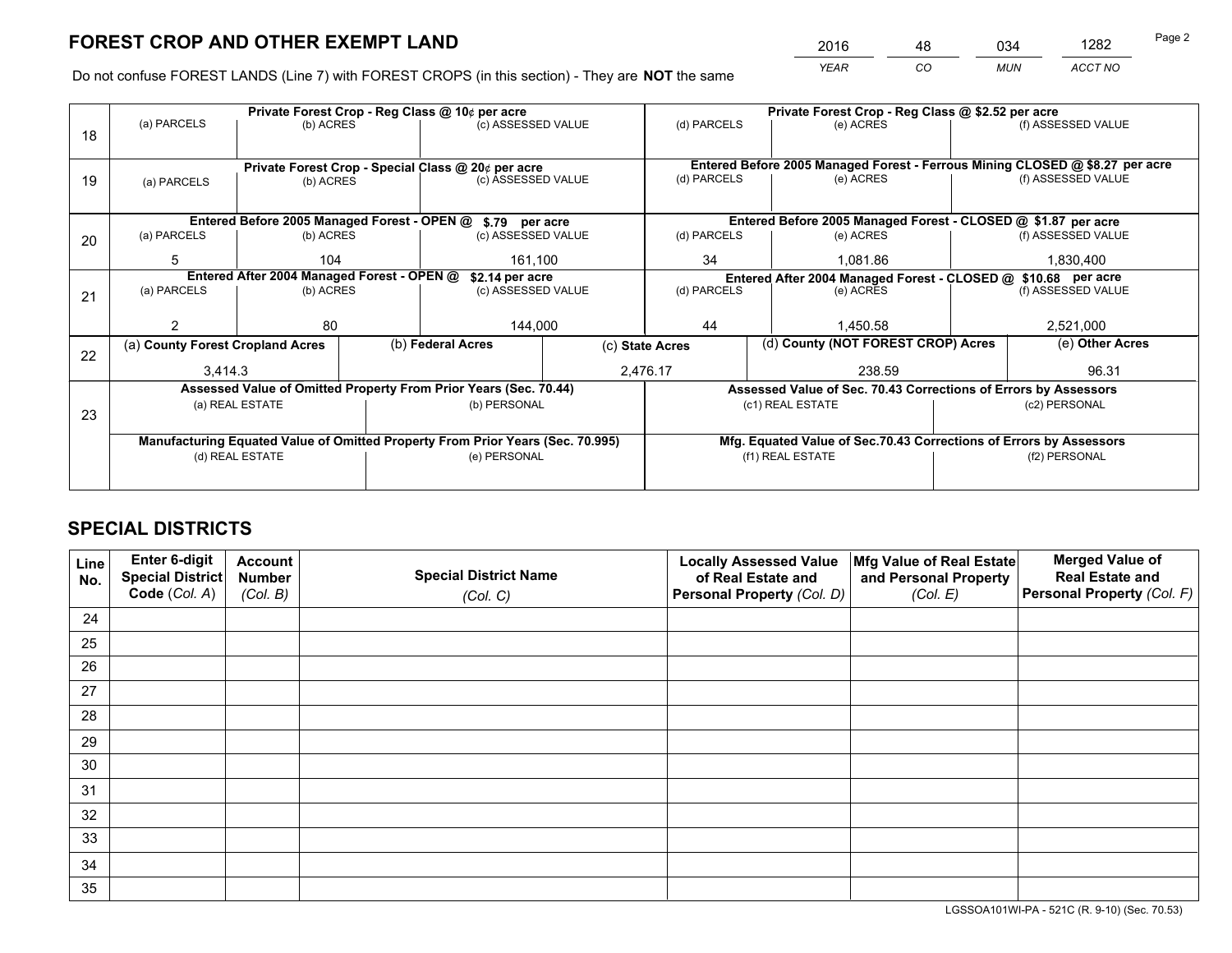|             |                                                                 |                                             |                                                         | <b>YEAR</b>                                                                       | CO<br><b>MUN</b>                                              | ACCT NO                                                                        |
|-------------|-----------------------------------------------------------------|---------------------------------------------|---------------------------------------------------------|-----------------------------------------------------------------------------------|---------------------------------------------------------------|--------------------------------------------------------------------------------|
| Line<br>No. | <b>Enter 6-digit</b><br><b>School District</b><br>Code (Col. A) | <b>Account</b><br><b>Number</b><br>(Col. B) | <b>School District Name</b><br>(Col. C)                 | <b>Locally Assessed Value</b><br>of Real Estate and<br>Personal Property (Col. D) | Mfg Value of Real Estate<br>and Personal Property<br>(Col. E) | <b>Merged Value of</b><br><b>Real Estate and</b><br>Personal Property (Col. F) |
|             | A. SCHOOL DISTRICTS (K-8 and K-12)                              |                                             |                                                         |                                                                                   |                                                               |                                                                                |
| 36          | 481939                                                          | 0290                                        | <b>SCH D OF FREDERIC</b>                                | 25,232,100                                                                        | 14,400                                                        | 25,246,500                                                                     |
| 37          |                                                                 |                                             |                                                         |                                                                                   |                                                               |                                                                                |
| 38          |                                                                 |                                             |                                                         |                                                                                   |                                                               |                                                                                |
| 39          |                                                                 |                                             |                                                         |                                                                                   |                                                               |                                                                                |
| 40          |                                                                 |                                             |                                                         |                                                                                   |                                                               |                                                                                |
| 41<br>42    |                                                                 |                                             |                                                         |                                                                                   |                                                               |                                                                                |
| 43          |                                                                 |                                             |                                                         |                                                                                   |                                                               |                                                                                |
|             |                                                                 |                                             |                                                         |                                                                                   |                                                               |                                                                                |
| 44<br>45    |                                                                 |                                             |                                                         |                                                                                   |                                                               |                                                                                |
| 46          |                                                                 |                                             |                                                         |                                                                                   |                                                               |                                                                                |
| 47          |                                                                 |                                             |                                                         |                                                                                   |                                                               |                                                                                |
| 48          |                                                                 |                                             |                                                         |                                                                                   |                                                               |                                                                                |
| 49          |                                                                 |                                             |                                                         |                                                                                   |                                                               |                                                                                |
| 50          |                                                                 |                                             | TOTAL ASSESSED VALUE OF SCHOOL DISTRICTS (K-8 and K-12) | 25,232,100                                                                        | 14,400                                                        | 25,246,500                                                                     |
|             | <b>B.</b><br>UNION HIGH SCHOOL DISTRICTS                        |                                             |                                                         |                                                                                   |                                                               |                                                                                |
| 51          |                                                                 |                                             |                                                         |                                                                                   |                                                               |                                                                                |
| 52          |                                                                 |                                             |                                                         |                                                                                   |                                                               |                                                                                |
| 53          |                                                                 |                                             |                                                         |                                                                                   |                                                               |                                                                                |
| 54          |                                                                 |                                             |                                                         |                                                                                   |                                                               |                                                                                |
| 55          |                                                                 |                                             | TOTAL ASSESSED VALUE OF UNION HIGH SCHOOLS              |                                                                                   |                                                               |                                                                                |
|             | C.<br><b>TECHNICAL COLLEGE DISTRICTS</b>                        |                                             |                                                         |                                                                                   |                                                               |                                                                                |
| 56          | 001700                                                          | 0016                                        | WISCONSIN INDIANHEAD TECH COLLEGE SHEL                  | 25,232,100                                                                        | 14,400                                                        | 25,246,500                                                                     |
| 57<br>58    |                                                                 |                                             |                                                         |                                                                                   |                                                               |                                                                                |
| 59          |                                                                 |                                             | TOTAL ASSESSED VALUE OF TECHNICAL COLLEGES              | 25,232,100                                                                        | 14,400                                                        | 25,246,500                                                                     |
|             |                                                                 |                                             |                                                         |                                                                                   |                                                               |                                                                                |

48

034

 *I hereby certify, to the best of my knowledge and belief, this form is complete and correct.*

**SCHOOL DISTRICTS**

| Print name of preparer | Title                    |                | Date (MM / DD / CCYY) |
|------------------------|--------------------------|----------------|-----------------------|
|                        |                          |                |                       |
| Signature of preparer  | Contact Telephone Number | E-mail address |                       |
|                        | $\sim$                   |                |                       |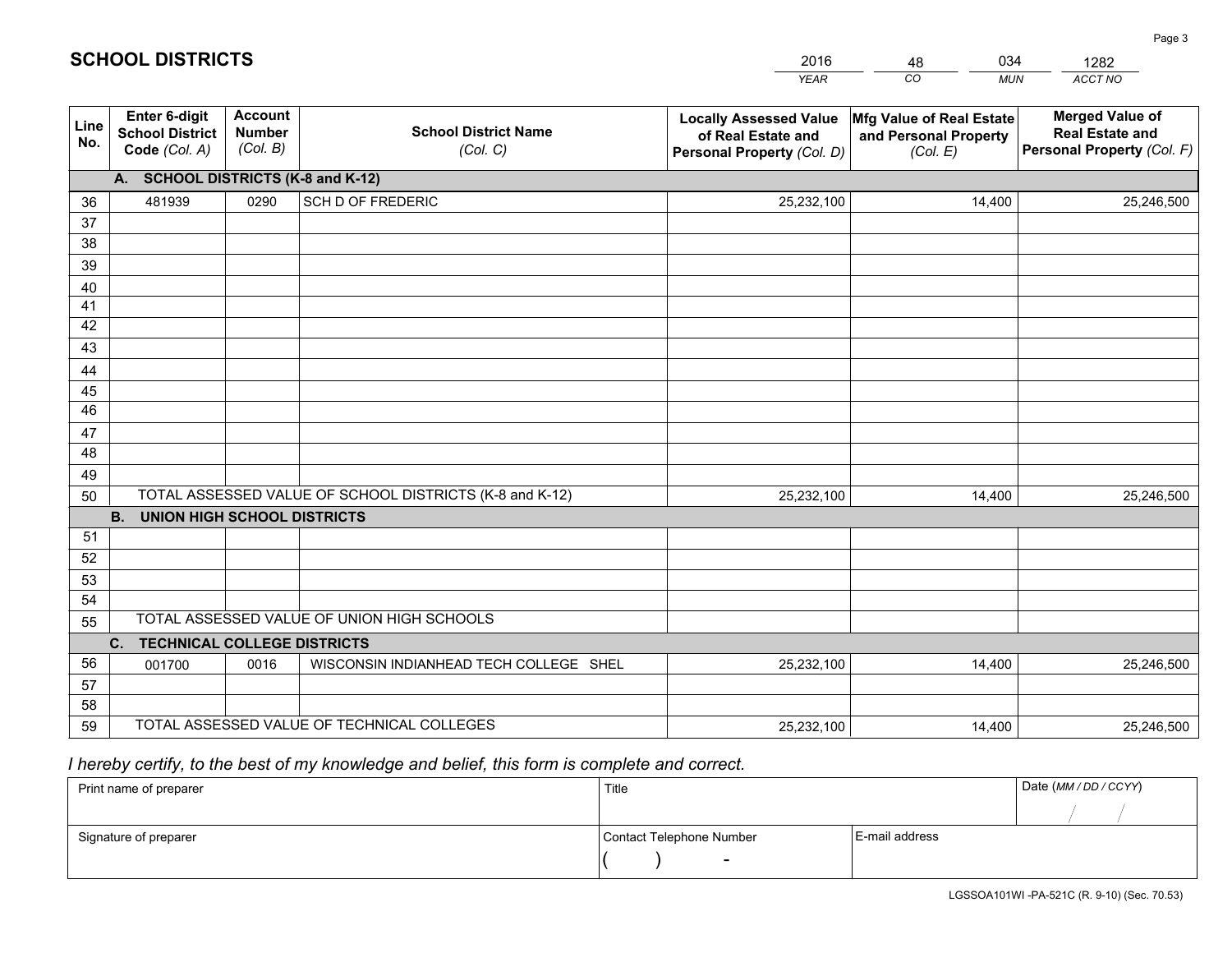#### **HIGHLIGHTS**

- 1. Complete the Statement of Assessment after the Board of Review. Reflect any changes made there.
- 2. Use black ink to complete.
- 3. Line 16 must equal Line 50, Col D.
- 4. Line 55 must equal the total of K-8 schools listed on lines 36-49. Do not include K-12 schools in this comparision.
- 5. Line 59, Col. D must equal Line 16.
- 6. Special District, School District and Technical College District values must include both real estate and personal property. Examples of Special districts are: town sanitary districts, public inland lake protection and rehabilitation districts, and metropolitan sewerage districts.
- 7. DO NOT INCLUDE Manufacturing property values.DOR will print these values on the final SOA.

SUSAN E HUGHES TOWN OF LORAIN 3340 15TH ST

SUSAN E HUGHES<br>TOWN OF LORAIN

FREDERIC, WI 54837 - 5620

FREDERIC, WI 54837

3340 15TH ST

5620  $\mathbf{I}$ 

 8. Accuracy of this form is very important. The values reported directly affect the equalized value DOR calculates for school and special districts.

#### **Page 1:**

 If not prefilled, enter the tax year,county and municipal code,municipal type, municipal name and county name on the top of form.

Check the Amended box, if filing an amended / corrected SOA.

 Report the parcel count, acres and assessed value of taxable general property, total parcel count, (real and personal), total acres, and values from final figures set by the Board of Review.

- A. Real Estate land and improvements (buildings, etc.) is reported on lines 1 8, total line 9.
- B. Personal Property is reported on lines 11 14, Column D, total line 15.
- C. To complete this report, use the computer produced summary of the assessment roll that shows these amounts.
- D. Use whole numbers only.
- E. Add each line across and each column down to verify entries.

### **Page 2:**

- A. Report Special Items (not subject to general property tax).
- 1. Private Forest Croplands and Managed Forest Lands are reported on lines 18,19, 20 and 21. Be sure to report assessed values **NOT** taxes.
- 2. You should have copies of the orders of entry, orders of withdrawal, etc., to update your assessment roll.
	- 3. Show hundredths of acres (e.g. 39.75).
- 4. Tax exempt lands are reported on line 22.
- 5. Omitted property and sec. 70.43, Wis. Stats., corrections of errors by assessor are reported on line 23. Report real estate and personal property separately. These should be for **prior years**, not something found on the current assessment roll after the board of review.
- B. Special District (Lines 24-35) Include the value of both real and personal property.
- The Department of Revenue (DOR) preprints much of the information regarding names and codes for schools, special districts,etc. If a district is not listed, enter the name and value only, DOR will enter the proper code.

## **Page 3 School Districts:**

Include the value of both real and personal property.

Report School District (regular, elementary, union high school, and technical college).

- 1. Regular (K-12) and Elementary (K-8) school values are reported on lines 36-49, total on line 50.
- 2. Union High School (UHS) (use only if elementary schools are listed on lines 36-49) are reported on lines 51-54. UHS total value (line 55) must equal to the total **elementary school** values reported on lines 36-49. Do notinclude K-12 schools in this comparison.
- 3. Technical College values are reported on lines 56-58, total on line 59.
- 4. Use the computer summary that shows these amounts to complete this report.

#### **This form is due the second Monday in June. File this report only after your Board of Review is complete.**

 *If you have questions: Return forms to:*

Fax number: (608) 264-6887 PO Box 8971

 Email: lgs@revenue.wi.gov Wisconsin Department of Revenue Call: (608) 261-5341 Local Government Services Section 6-97Madison WI 53708-8971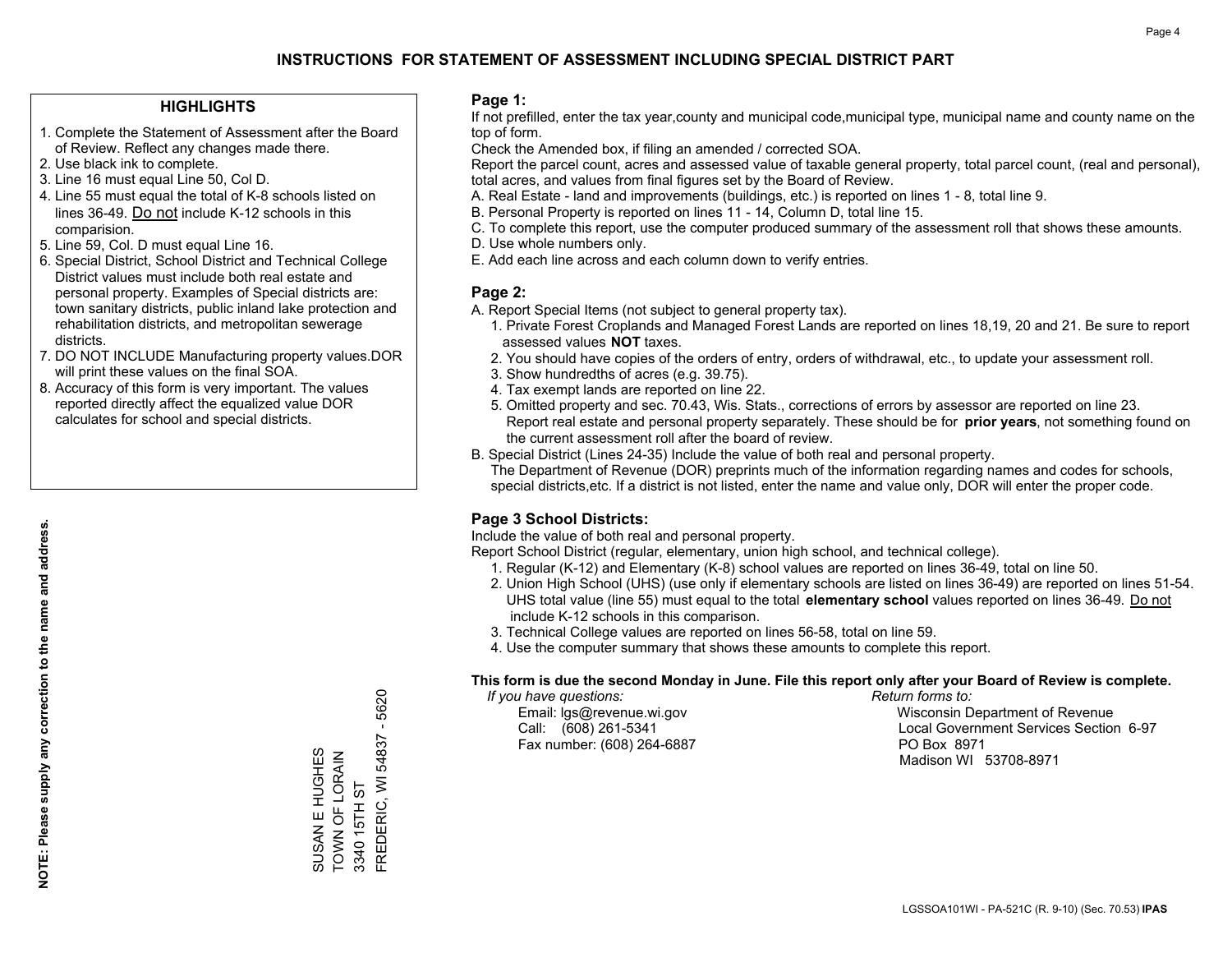**FINAL - EQUATED**

FOR

3 Check if this is an Amended Return<br>3 Page 1

**WHEN COMPLETING THIS DOCUMENT**

| <b>STATEMENT OF ASSESSMENT FOR 2016</b> | 036      |
|-----------------------------------------|----------|
|                                         | 11 I I I |

OF

| 48 | 036. | 1283    |  |  |
|----|------|---------|--|--|
| CO | MUN  | ACCT NO |  |  |

*POLK COUNTY*

|                | <b>FOR</b>                                                                                                                                                                                   | TOWN OF<br>OF.                               | <b>LUCK</b>                                         |                         | <b>POLK COUNTY</b>           |                         |                                        | WHEN COMPLETING THIS DOCUMENT                  |  |
|----------------|----------------------------------------------------------------------------------------------------------------------------------------------------------------------------------------------|----------------------------------------------|-----------------------------------------------------|-------------------------|------------------------------|-------------------------|----------------------------------------|------------------------------------------------|--|
|                |                                                                                                                                                                                              | Town - Village - City                        | <b>Municipality Name</b>                            |                         | <b>County Name</b>           |                         |                                        | DO NOT WRITE OVER X's OR IN SHADED AREAS       |  |
| Line           | <b>REAL ESTATE</b><br>(See Lines 18 - 22 for                                                                                                                                                 |                                              | PARCEL COUNT<br>TOTAL LAND MPROVEMENTS NUMBERS ONLY |                         | NO. OF ACRES<br><b>WHOLE</b> | <b>VALUE OF</b><br>LAND | <b>VALUE OF</b><br><b>IMPROVEMENTS</b> | <b>TOTAL VALUE OF LAND</b><br>AND IMPROVEMENTS |  |
| No.            |                                                                                                                                                                                              | other Real Estate)                           | Col. A                                              | Col. B                  | Col. C                       | Col. D                  | Col. E                                 | Col. F                                         |  |
| $\mathbf 1$    |                                                                                                                                                                                              | <b>RESIDENTIAL - Class 1</b>                 | 555                                                 | 477                     | 1,600                        | 9,681,700               | 38,889,200                             | 48,570,900                                     |  |
| $\overline{2}$ |                                                                                                                                                                                              | <b>COMMERCIAL - Class 2</b>                  | 16                                                  | 14                      | 28                           | 393,300                 | 1,792,300                              | 2,185,600                                      |  |
| 3              |                                                                                                                                                                                              | MANUFACTURING - Class 3                      |                                                     |                         |                              | 7,000                   | 60,600                                 | 67,600                                         |  |
| 4              |                                                                                                                                                                                              | <b>AGRICULTURAL - Class 4</b>                | 271                                                 |                         | 4,562                        | 689,200                 |                                        | 689,200                                        |  |
| 5              |                                                                                                                                                                                              | <b>UNDEVELOPED - Class 5</b>                 | 270                                                 |                         | 2,325                        | 1,469,100               |                                        | 1,469,100                                      |  |
| 6              |                                                                                                                                                                                              | AGRICULTURAL FOREST - Class 5m               | 137                                                 |                         | 1,892                        | 2,017,900               |                                        | 2,017,900                                      |  |
| $\overline{7}$ |                                                                                                                                                                                              | FOREST LANDS - Class 6                       | 260                                                 |                         | 5,215                        | 10,027,500              |                                        | 10,027,500                                     |  |
| 8              |                                                                                                                                                                                              | OTHER - Class 7                              | 14                                                  | 14                      | 29                           | 118,300                 | 1,343,200                              | 1,461,500                                      |  |
| 9              |                                                                                                                                                                                              | TOTAL - ALL COLUMNS                          | 1,524                                               | 506                     | 15,652                       | 24,404,000              | 42,085,300                             | 66,489,300                                     |  |
| 10             |                                                                                                                                                                                              | NUMBER OF PERSONAL PROPERTY ACCOUNTS IN ROLL |                                                     | <b>LOCALLY ASSESSED</b> | <b>MANUFACTURING</b>         | <b>MERGED</b>           |                                        |                                                |  |
| 11             | BOATS AND OTHER WATERCRAFT NOT EXEMPT - Code 1<br>0                                                                                                                                          |                                              |                                                     |                         |                              |                         |                                        | $\mathbf 0$<br>$\mathbf{0}$                    |  |
| 12             | MACHINERY, TOOLS AND PATTERNS - Code 2<br>153,000                                                                                                                                            |                                              |                                                     |                         |                              |                         |                                        | 153,000<br>0                                   |  |
| 13             | 70,800<br>FURNITURE, FIXTURES AND EQUIPMENT - Code 3                                                                                                                                         |                                              |                                                     |                         |                              |                         |                                        | 70,800<br>$\Omega$                             |  |
| 14             | ALL OTHER PERSONAL PROPERTY NOT EXEMPT - Codes 4A, 4B, 4C                                                                                                                                    | 1,800                                        | 49,600                                              |                         |                              |                         |                                        |                                                |  |
| 15             | TOTAL OF PERSONAL PROPERTY NOT EXEMPT (Total of Lines 11-14)                                                                                                                                 | 1,800                                        | 273,400                                             |                         |                              |                         |                                        |                                                |  |
| 16             | AGGREGATE ASSESSED VALUE OF ALL PROPERTY SUBJECT TO THE GENERAL PROPERTY TAX (Total of Lines 9F and 15F)<br>MUST EQUAL TOTAL VALUE OF THE SCHOOL DISTRICTS (K-12 PLUS K-8) - Line 50, Col. F |                                              |                                                     |                         |                              |                         |                                        | 66,762,700                                     |  |
| 17             | Name of Assessor<br>Telephone #<br><b>BOARD OF REVIEW</b><br>DATE OF FINAL ADJOURNMENT<br>05/11/2016<br><b>RANDY PROCHNOW</b>                                                                |                                              |                                                     |                         |                              | (715) 632-2116          |                                        |                                                |  |
|                |                                                                                                                                                                                              |                                              |                                                     |                         |                              |                         |                                        |                                                |  |

REMARKS

The Assessment Ratio to be used in calculating the estimated Fair Market Value on tax bills for this tax district is .937719075

This ratio should be used to convert assessed values to "Calculate Equalized Values" in Step 1 of the Lottery and Gaming Credit Calculations.

 This ratio should be used in the "Computation of Tax Equivalent" schedule of the Annual Reports filed by the municipal electric, gas and water utilities with the Public Service Commission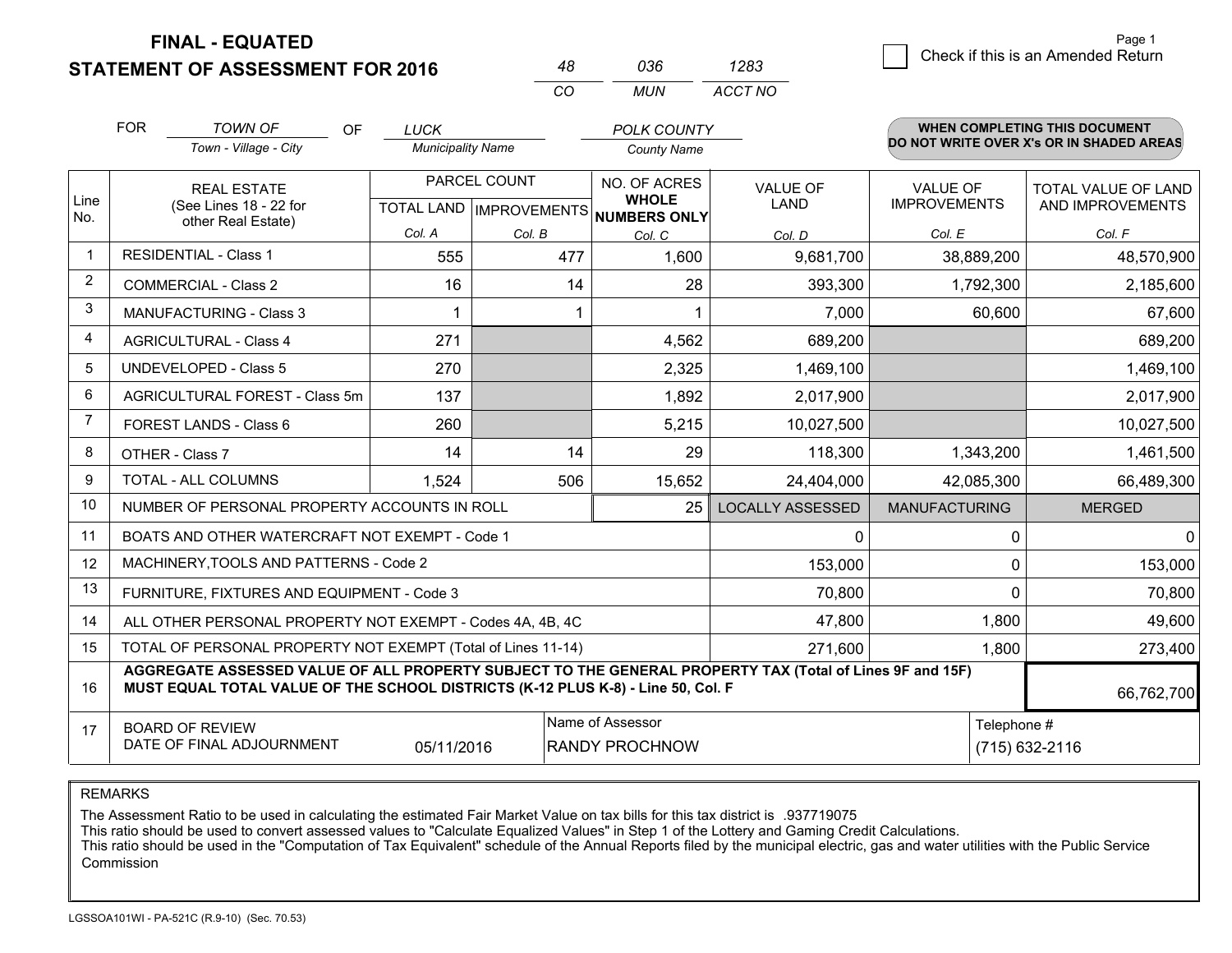*YEAR CO MUN ACCT NO* <sup>2016</sup> <sup>48</sup> <sup>036</sup> <sup>1283</sup>

Do not confuse FOREST LANDS (Line 7) with FOREST CROPS (in this section) - They are **NOT** the same

| Private Forest Crop - Reg Class @ 10¢ per acre |                                                                                                                   |                                 |                                                                  |                                                            | Private Forest Crop - Reg Class @ \$2.52 per acre                                      |                                                                              |                                                                 |                                                               |                    |                    |
|------------------------------------------------|-------------------------------------------------------------------------------------------------------------------|---------------------------------|------------------------------------------------------------------|------------------------------------------------------------|----------------------------------------------------------------------------------------|------------------------------------------------------------------------------|-----------------------------------------------------------------|---------------------------------------------------------------|--------------------|--------------------|
| 18                                             | (a) PARCELS<br>(b) ACRES                                                                                          |                                 |                                                                  | (c) ASSESSED VALUE                                         |                                                                                        | (d) PARCELS                                                                  |                                                                 | (e) ACRES                                                     |                    | (f) ASSESSED VALUE |
|                                                |                                                                                                                   |                                 |                                                                  |                                                            |                                                                                        |                                                                              |                                                                 | 120                                                           |                    | 117,000            |
|                                                |                                                                                                                   |                                 |                                                                  | Private Forest Crop - Special Class @ 20¢ per acre         |                                                                                        | Entered Before 2005 Managed Forest - Ferrous Mining CLOSED @ \$8.27 per acre |                                                                 |                                                               |                    |                    |
| 19                                             | (a) PARCELS                                                                                                       | (b) ACRES                       |                                                                  | (c) ASSESSED VALUE                                         |                                                                                        | (d) PARCELS                                                                  |                                                                 | (e) ACRES                                                     |                    | (f) ASSESSED VALUE |
|                                                |                                                                                                                   |                                 |                                                                  |                                                            |                                                                                        |                                                                              |                                                                 |                                                               |                    |                    |
|                                                |                                                                                                                   |                                 |                                                                  | Entered Before 2005 Managed Forest - OPEN @ \$.79 per acre |                                                                                        |                                                                              |                                                                 | Entered Before 2005 Managed Forest - CLOSED @ \$1.87 per acre |                    |                    |
| 20                                             | (a) PARCELS<br>(b) ACRES                                                                                          |                                 |                                                                  | (c) ASSESSED VALUE                                         |                                                                                        | (d) PARCELS                                                                  |                                                                 | (e) ACRES                                                     |                    | (f) ASSESSED VALUE |
|                                                | 16                                                                                                                | 475                             |                                                                  | 926,500                                                    |                                                                                        | 677<br>24                                                                    |                                                                 | 1,323,000                                                     |                    |                    |
|                                                | Entered After 2004 Managed Forest - OPEN @<br>\$2.14 per acre                                                     |                                 |                                                                  |                                                            |                                                                                        | Entered After 2004 Managed Forest - CLOSED @ \$10.68 per acre                |                                                                 |                                                               |                    |                    |
| 21                                             | (a) PARCELS                                                                                                       | (c) ASSESSED VALUE<br>(b) ACRES |                                                                  |                                                            | (d) PARCELS                                                                            |                                                                              | (e) ACRES                                                       |                                                               | (f) ASSESSED VALUE |                    |
|                                                |                                                                                                                   |                                 |                                                                  |                                                            |                                                                                        |                                                                              |                                                                 |                                                               |                    |                    |
|                                                | 27                                                                                                                | 949.05                          |                                                                  | 1,475,100                                                  |                                                                                        | 23<br>733.42                                                                 |                                                                 |                                                               | 1,338,300          |                    |
|                                                | (a) County Forest Cropland Acres                                                                                  |                                 |                                                                  | (b) Federal Acres                                          |                                                                                        | (c) State Acres                                                              |                                                                 | (d) County (NOT FOREST CROP) Acres                            |                    | (e) Other Acres    |
| 22                                             |                                                                                                                   |                                 |                                                                  |                                                            | 1,647.19                                                                               |                                                                              |                                                                 | 57.8                                                          |                    | 321.76             |
|                                                |                                                                                                                   |                                 | Assessed Value of Omitted Property From Prior Years (Sec. 70.44) |                                                            |                                                                                        |                                                                              | Assessed Value of Sec. 70.43 Corrections of Errors by Assessors |                                                               |                    |                    |
|                                                | (a) REAL ESTATE                                                                                                   |                                 |                                                                  | (b) PERSONAL                                               |                                                                                        | (c1) REAL ESTATE                                                             |                                                                 |                                                               | (c2) PERSONAL      |                    |
| 23                                             |                                                                                                                   |                                 |                                                                  |                                                            |                                                                                        |                                                                              |                                                                 |                                                               |                    |                    |
|                                                |                                                                                                                   |                                 |                                                                  |                                                            |                                                                                        |                                                                              |                                                                 |                                                               |                    |                    |
|                                                | Manufacturing Equated Value of Omitted Property From Prior Years (Sec. 70.995)<br>(e) PERSONAL<br>(d) REAL ESTATE |                                 |                                                                  |                                                            | Mfg. Equated Value of Sec.70.43 Corrections of Errors by Assessors<br>(f1) REAL ESTATE |                                                                              |                                                                 | (f2) PERSONAL                                                 |                    |                    |
|                                                |                                                                                                                   |                                 |                                                                  |                                                            |                                                                                        |                                                                              |                                                                 |                                                               |                    |                    |
|                                                |                                                                                                                   |                                 |                                                                  |                                                            |                                                                                        |                                                                              |                                                                 |                                                               |                    |                    |

## **SPECIAL DISTRICTS**

| Line<br>No. | Enter 6-digit<br>Special District<br>Code (Col. A) | <b>Account</b><br><b>Number</b> | <b>Special District Name</b> | <b>Locally Assessed Value</b><br>of Real Estate and | Mfg Value of Real Estate<br>and Personal Property | <b>Merged Value of</b><br><b>Real Estate and</b><br>Personal Property (Col. F) |
|-------------|----------------------------------------------------|---------------------------------|------------------------------|-----------------------------------------------------|---------------------------------------------------|--------------------------------------------------------------------------------|
|             |                                                    | (Col. B)                        | (Col. C)                     | Personal Property (Col. D)                          | (Col. E)                                          |                                                                                |
| 24          |                                                    |                                 |                              |                                                     |                                                   |                                                                                |
| 25          |                                                    |                                 |                              |                                                     |                                                   |                                                                                |
| 26          |                                                    |                                 |                              |                                                     |                                                   |                                                                                |
| 27          |                                                    |                                 |                              |                                                     |                                                   |                                                                                |
| 28          |                                                    |                                 |                              |                                                     |                                                   |                                                                                |
| 29          |                                                    |                                 |                              |                                                     |                                                   |                                                                                |
| 30          |                                                    |                                 |                              |                                                     |                                                   |                                                                                |
| 31          |                                                    |                                 |                              |                                                     |                                                   |                                                                                |
| 32          |                                                    |                                 |                              |                                                     |                                                   |                                                                                |
| 33          |                                                    |                                 |                              |                                                     |                                                   |                                                                                |
| 34          |                                                    |                                 |                              |                                                     |                                                   |                                                                                |
| 35          |                                                    |                                 |                              |                                                     |                                                   |                                                                                |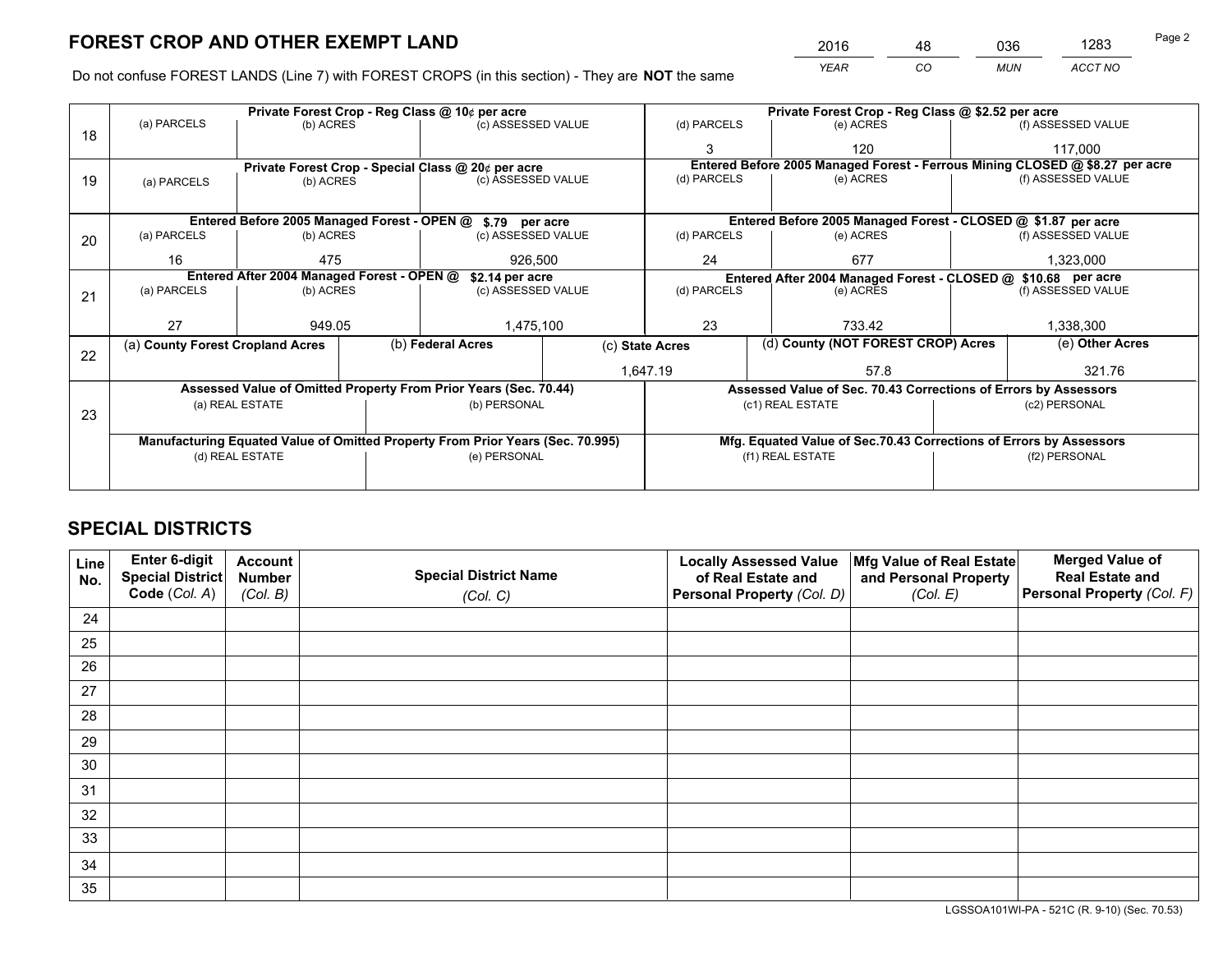|                       |                                                                 |                                             |                                                         | <b>YEAR</b>                                                                       | CO<br><b>MUN</b>                                              | ACCT NO                                                                        |
|-----------------------|-----------------------------------------------------------------|---------------------------------------------|---------------------------------------------------------|-----------------------------------------------------------------------------------|---------------------------------------------------------------|--------------------------------------------------------------------------------|
| Line<br>No.           | <b>Enter 6-digit</b><br><b>School District</b><br>Code (Col. A) | <b>Account</b><br><b>Number</b><br>(Col. B) | <b>School District Name</b><br>(Col. C)                 | <b>Locally Assessed Value</b><br>of Real Estate and<br>Personal Property (Col. D) | Mfg Value of Real Estate<br>and Personal Property<br>(Col. E) | <b>Merged Value of</b><br><b>Real Estate and</b><br>Personal Property (Col. F) |
|                       | A. SCHOOL DISTRICTS (K-8 and K-12)                              |                                             |                                                         |                                                                                   |                                                               |                                                                                |
| 36                    | 481939                                                          | 0290                                        | SCH D OF FREDERIC                                       | 14,434,800                                                                        |                                                               | 14,434,800                                                                     |
| 37                    | 483213                                                          | 0291                                        | SCH D OF LUCK                                           | 52,258,500                                                                        | 69,400                                                        | 52,327,900                                                                     |
| 38                    |                                                                 |                                             |                                                         |                                                                                   |                                                               |                                                                                |
| 39                    |                                                                 |                                             |                                                         |                                                                                   |                                                               |                                                                                |
| 40                    |                                                                 |                                             |                                                         |                                                                                   |                                                               |                                                                                |
| 41                    |                                                                 |                                             |                                                         |                                                                                   |                                                               |                                                                                |
| 42                    |                                                                 |                                             |                                                         |                                                                                   |                                                               |                                                                                |
| 43                    |                                                                 |                                             |                                                         |                                                                                   |                                                               |                                                                                |
| 44                    |                                                                 |                                             |                                                         |                                                                                   |                                                               |                                                                                |
| 45<br>$\overline{46}$ |                                                                 |                                             |                                                         |                                                                                   |                                                               |                                                                                |
| 47                    |                                                                 |                                             |                                                         |                                                                                   |                                                               |                                                                                |
| 48                    |                                                                 |                                             |                                                         |                                                                                   |                                                               |                                                                                |
| 49                    |                                                                 |                                             |                                                         |                                                                                   |                                                               |                                                                                |
| 50                    |                                                                 |                                             | TOTAL ASSESSED VALUE OF SCHOOL DISTRICTS (K-8 and K-12) | 66,693,300                                                                        | 69,400                                                        | 66,762,700                                                                     |
|                       | <b>B.</b><br><b>UNION HIGH SCHOOL DISTRICTS</b>                 |                                             |                                                         |                                                                                   |                                                               |                                                                                |
| 51                    |                                                                 |                                             |                                                         |                                                                                   |                                                               |                                                                                |
| 52                    |                                                                 |                                             |                                                         |                                                                                   |                                                               |                                                                                |
| 53                    |                                                                 |                                             |                                                         |                                                                                   |                                                               |                                                                                |
| 54                    |                                                                 |                                             |                                                         |                                                                                   |                                                               |                                                                                |
| 55                    |                                                                 |                                             | TOTAL ASSESSED VALUE OF UNION HIGH SCHOOLS              |                                                                                   |                                                               |                                                                                |
|                       | C.<br><b>TECHNICAL COLLEGE DISTRICTS</b>                        |                                             |                                                         |                                                                                   |                                                               |                                                                                |
| 56                    | 001700                                                          | 0016                                        | WISCONSIN INDIANHEAD TECH COLLEGE SHEL                  | 66,693,300                                                                        | 69,400                                                        | 66,762,700                                                                     |
| 57                    |                                                                 |                                             |                                                         |                                                                                   |                                                               |                                                                                |
| 58                    |                                                                 |                                             |                                                         |                                                                                   |                                                               |                                                                                |
| 59                    |                                                                 |                                             | TOTAL ASSESSED VALUE OF TECHNICAL COLLEGES              | 66,693,300                                                                        | 69,400                                                        | 66,762,700                                                                     |

48

036

 *I hereby certify, to the best of my knowledge and belief, this form is complete and correct.*

**SCHOOL DISTRICTS**

| Print name of preparer | Title                    | Date (MM / DD / CCYY) |  |
|------------------------|--------------------------|-----------------------|--|
|                        |                          |                       |  |
| Signature of preparer  | Contact Telephone Number | E-mail address        |  |
|                        | $\overline{\phantom{0}}$ |                       |  |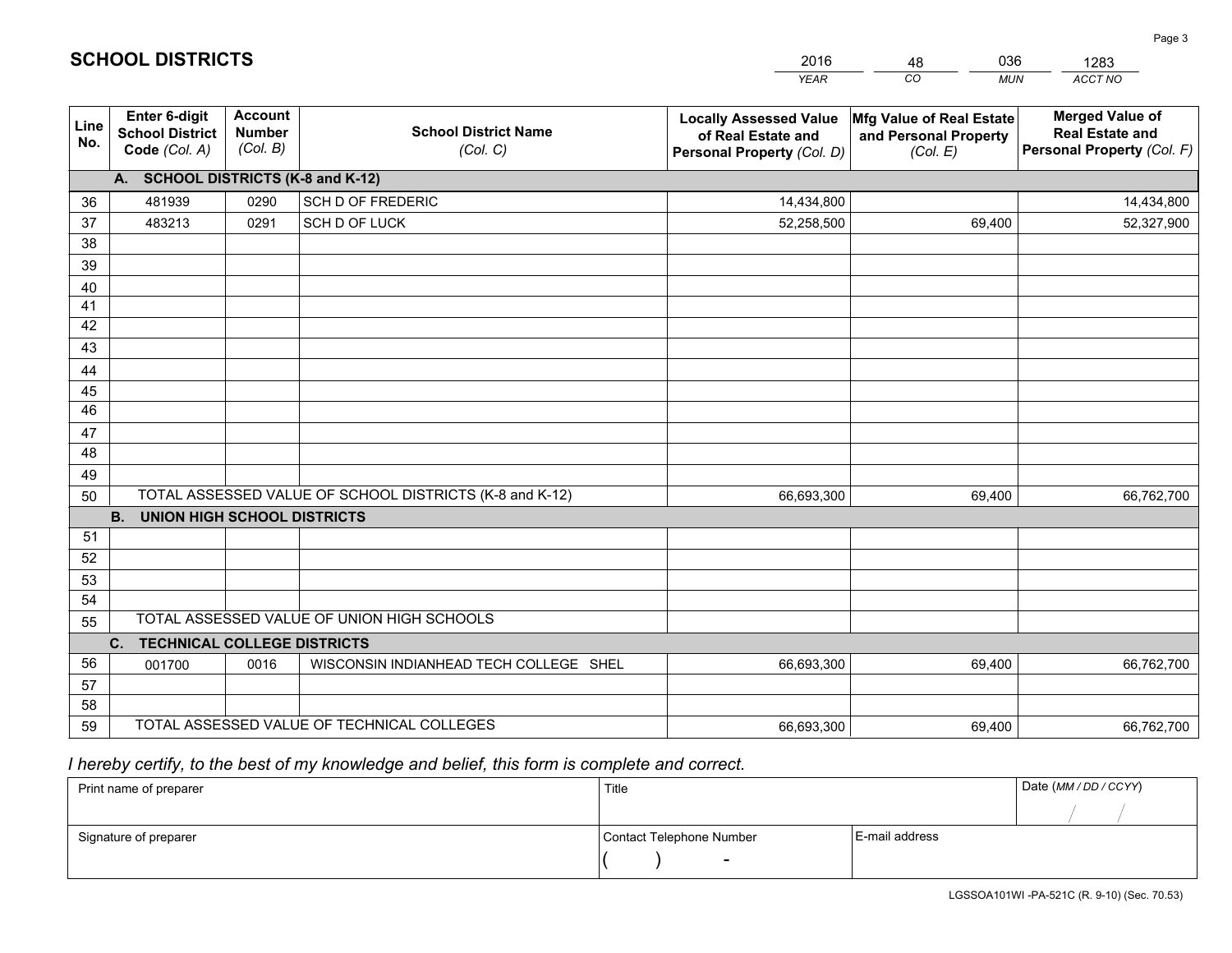#### **HIGHLIGHTS**

- 1. Complete the Statement of Assessment after the Board of Review. Reflect any changes made there.
- 2. Use black ink to complete.
- 3. Line 16 must equal Line 50, Col D.
- 4. Line 55 must equal the total of K-8 schools listed on lines 36-49. Do not include K-12 schools in this comparision.
- 5. Line 59, Col. D must equal Line 16.
- 6. Special District, School District and Technical College District values must include both real estate and personal property. Examples of Special districts are: town sanitary districts, public inland lake protection and rehabilitation districts, and metropolitan sewerage districts.
- 7. DO NOT INCLUDE Manufacturing property values.DOR will print these values on the final SOA.

LLOYD NELSON TOWN OF LUCK 1616 260TH AVE LUCK, WI 54853 - 3942

LLOYD NELSON<br>TOWN OF LUCK 1616 260TH AVE 3942

LUCK, WI 54853 -

 8. Accuracy of this form is very important. The values reported directly affect the equalized value DOR calculates for school and special districts.

#### **Page 1:**

 If not prefilled, enter the tax year,county and municipal code,municipal type, municipal name and county name on the top of form.

Check the Amended box, if filing an amended / corrected SOA.

 Report the parcel count, acres and assessed value of taxable general property, total parcel count, (real and personal), total acres, and values from final figures set by the Board of Review.

- A. Real Estate land and improvements (buildings, etc.) is reported on lines 1 8, total line 9.
- B. Personal Property is reported on lines 11 14, Column D, total line 15.
- C. To complete this report, use the computer produced summary of the assessment roll that shows these amounts.
- D. Use whole numbers only.
- E. Add each line across and each column down to verify entries.

#### **Page 2:**

- A. Report Special Items (not subject to general property tax).
- 1. Private Forest Croplands and Managed Forest Lands are reported on lines 18,19, 20 and 21. Be sure to report assessed values **NOT** taxes.
- 2. You should have copies of the orders of entry, orders of withdrawal, etc., to update your assessment roll.
	- 3. Show hundredths of acres (e.g. 39.75).
- 4. Tax exempt lands are reported on line 22.
- 5. Omitted property and sec. 70.43, Wis. Stats., corrections of errors by assessor are reported on line 23. Report real estate and personal property separately. These should be for **prior years**, not something found on the current assessment roll after the board of review.
- B. Special District (Lines 24-35) Include the value of both real and personal property.
- The Department of Revenue (DOR) preprints much of the information regarding names and codes for schools, special districts,etc. If a district is not listed, enter the name and value only, DOR will enter the proper code.

## **Page 3 School Districts:**

Include the value of both real and personal property.

Report School District (regular, elementary, union high school, and technical college).

- 1. Regular (K-12) and Elementary (K-8) school values are reported on lines 36-49, total on line 50.
- 2. Union High School (UHS) (use only if elementary schools are listed on lines 36-49) are reported on lines 51-54. UHS total value (line 55) must equal to the total **elementary school** values reported on lines 36-49. Do notinclude K-12 schools in this comparison.
- 3. Technical College values are reported on lines 56-58, total on line 59.
- 4. Use the computer summary that shows these amounts to complete this report.

#### **This form is due the second Monday in June. File this report only after your Board of Review is complete.**

 *If you have questions: Return forms to:*

Fax number: (608) 264-6887 PO Box 8971

 Email: lgs@revenue.wi.gov Wisconsin Department of Revenue Call: (608) 261-5341 Local Government Services Section 6-97Madison WI 53708-8971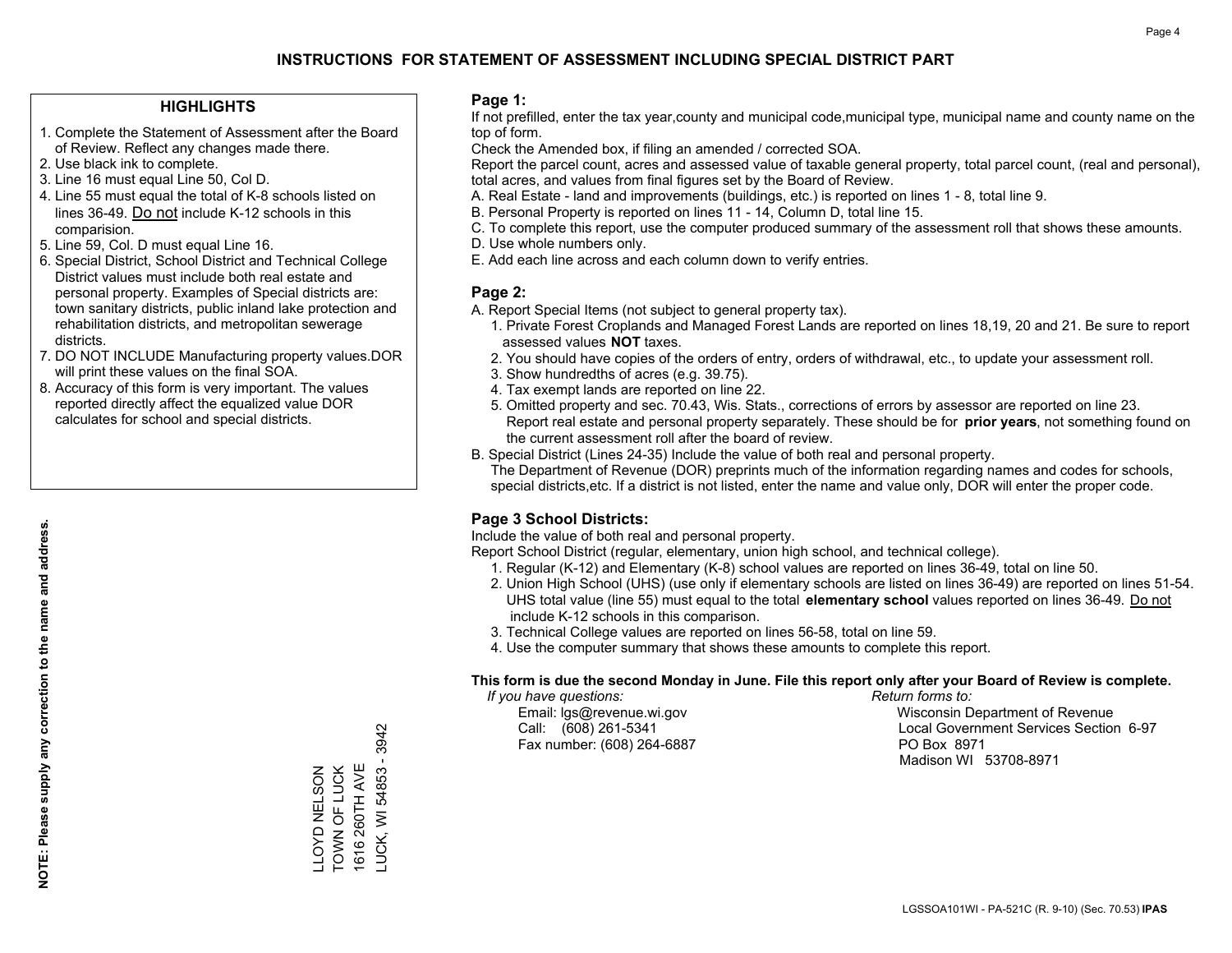**FINAL - EQUATED**

**STATEMENT OF ASSESSMENT FOR 2016** 

|                | <b>FOR</b>                                                                                                                                                                                   | <b>TOWN OF</b><br><b>OF</b>                                  | <b>MCKINLEY</b>           |              | <b>POLK COUNTY</b>                  |                         |                      | <b>WHEN COMPLETING THIS DOCUMENT</b><br>DO NOT WRITE OVER X's OR IN SHADED AREAS |  |  |
|----------------|----------------------------------------------------------------------------------------------------------------------------------------------------------------------------------------------|--------------------------------------------------------------|---------------------------|--------------|-------------------------------------|-------------------------|----------------------|----------------------------------------------------------------------------------|--|--|
|                |                                                                                                                                                                                              | Town - Village - City                                        | <b>Municipality Name</b>  |              | <b>County Name</b>                  |                         |                      |                                                                                  |  |  |
|                |                                                                                                                                                                                              | <b>REAL ESTATE</b>                                           |                           | PARCEL COUNT | NO. OF ACRES                        | <b>VALUE OF</b>         | <b>VALUE OF</b>      | TOTAL VALUE OF LAND                                                              |  |  |
| Line<br>No.    |                                                                                                                                                                                              | (See Lines 18 - 22 for<br>other Real Estate)                 | TOTAL LAND   IMPROVEMENTS |              | <b>WHOLE</b><br><b>NUMBERS ONLY</b> | <b>LAND</b>             | <b>IMPROVEMENTS</b>  | AND IMPROVEMENTS                                                                 |  |  |
|                |                                                                                                                                                                                              |                                                              | Col. A                    | Col. B       | Col. C                              | Col. D                  | Col. E               | Col. F                                                                           |  |  |
| 1              |                                                                                                                                                                                              | <b>RESIDENTIAL - Class 1</b>                                 | 363                       | 272          | 659                                 | 6,657,900               | 20,389,100           | 27,047,000                                                                       |  |  |
| 2              |                                                                                                                                                                                              | <b>COMMERCIAL - Class 2</b>                                  |                           |              | 1<br>4                              | 13,900                  | 75,000               | 88,900                                                                           |  |  |
| 3              |                                                                                                                                                                                              | <b>MANUFACTURING - Class 3</b>                               | 0                         |              | 0<br>0                              | 0                       | 0                    | $\Omega$                                                                         |  |  |
| 4              |                                                                                                                                                                                              | <b>AGRICULTURAL - Class 4</b>                                | 234                       |              | 6,183                               | 926,000                 |                      | 926,000                                                                          |  |  |
| 5              |                                                                                                                                                                                              | <b>UNDEVELOPED - Class 5</b>                                 | 211                       |              | 3,373                               | 2,405,300               |                      | 2,405,300                                                                        |  |  |
| 6              |                                                                                                                                                                                              | AGRICULTURAL FOREST - Class 5m                               | 44                        |              | 888                                 | 915,600                 |                      | 915,600                                                                          |  |  |
| $\overline{7}$ |                                                                                                                                                                                              | FOREST LANDS - Class 6                                       | 179                       |              | 3,838                               | 8,218,300               |                      | 8,218,300                                                                        |  |  |
| 8              |                                                                                                                                                                                              | OTHER - Class 7                                              | 35                        |              | 35<br>61                            | 157,200                 | 2,536,500            | 2,693,700                                                                        |  |  |
| 9              |                                                                                                                                                                                              | TOTAL - ALL COLUMNS                                          | 1,067                     | 308          | 15,006                              | 19,294,200              | 23,000,600           | 42,294,800                                                                       |  |  |
| 10             |                                                                                                                                                                                              | NUMBER OF PERSONAL PROPERTY ACCOUNTS IN ROLL                 |                           |              | 14                                  | <b>LOCALLY ASSESSED</b> | <b>MANUFACTURING</b> | <b>MERGED</b>                                                                    |  |  |
| 11             |                                                                                                                                                                                              | BOATS AND OTHER WATERCRAFT NOT EXEMPT - Code 1               |                           |              |                                     | 0                       | 0                    | $\Omega$                                                                         |  |  |
| 12             |                                                                                                                                                                                              | MACHINERY, TOOLS AND PATTERNS - Code 2                       |                           |              |                                     | 4,500                   | 0                    | 4,500                                                                            |  |  |
| 13             |                                                                                                                                                                                              | FURNITURE, FIXTURES AND EQUIPMENT - Code 3                   |                           |              |                                     | 1,800                   | 0                    | 1,800                                                                            |  |  |
| 14             |                                                                                                                                                                                              | ALL OTHER PERSONAL PROPERTY NOT EXEMPT - Codes 4A, 4B, 4C    |                           |              |                                     | 212,500                 | 0                    | 212,500                                                                          |  |  |
| 15             |                                                                                                                                                                                              | TOTAL OF PERSONAL PROPERTY NOT EXEMPT (Total of Lines 11-14) |                           |              |                                     | 218,800                 | 0                    | 218,800                                                                          |  |  |
| 16             | AGGREGATE ASSESSED VALUE OF ALL PROPERTY SUBJECT TO THE GENERAL PROPERTY TAX (Total of Lines 9F and 15F)<br>MUST EQUAL TOTAL VALUE OF THE SCHOOL DISTRICTS (K-12 PLUS K-8) - Line 50, Col. F |                                                              |                           |              |                                     |                         |                      | 42,513,600                                                                       |  |  |
| 17             | <b>BOARD OF REVIEW</b>                                                                                                                                                                       |                                                              |                           |              | Name of Assessor                    |                         | Telephone #          |                                                                                  |  |  |
|                | DATE OF FINAL ADJOURNMENT<br>05/21/2016<br><b>EDWARD O'MEARA</b>                                                                                                                             |                                                              |                           |              |                                     | (715) 762-5530          |                      |                                                                                  |  |  |

*CO*

*MUN*

*ACCT NO1284*

*<sup>48</sup> <sup>038</sup>*

REMARKS

The Assessment Ratio to be used in calculating the estimated Fair Market Value on tax bills for this tax district is 1.011546981<br>This ratio should be used to convert assessed values to "Calculate Equalized Values" in Step Commission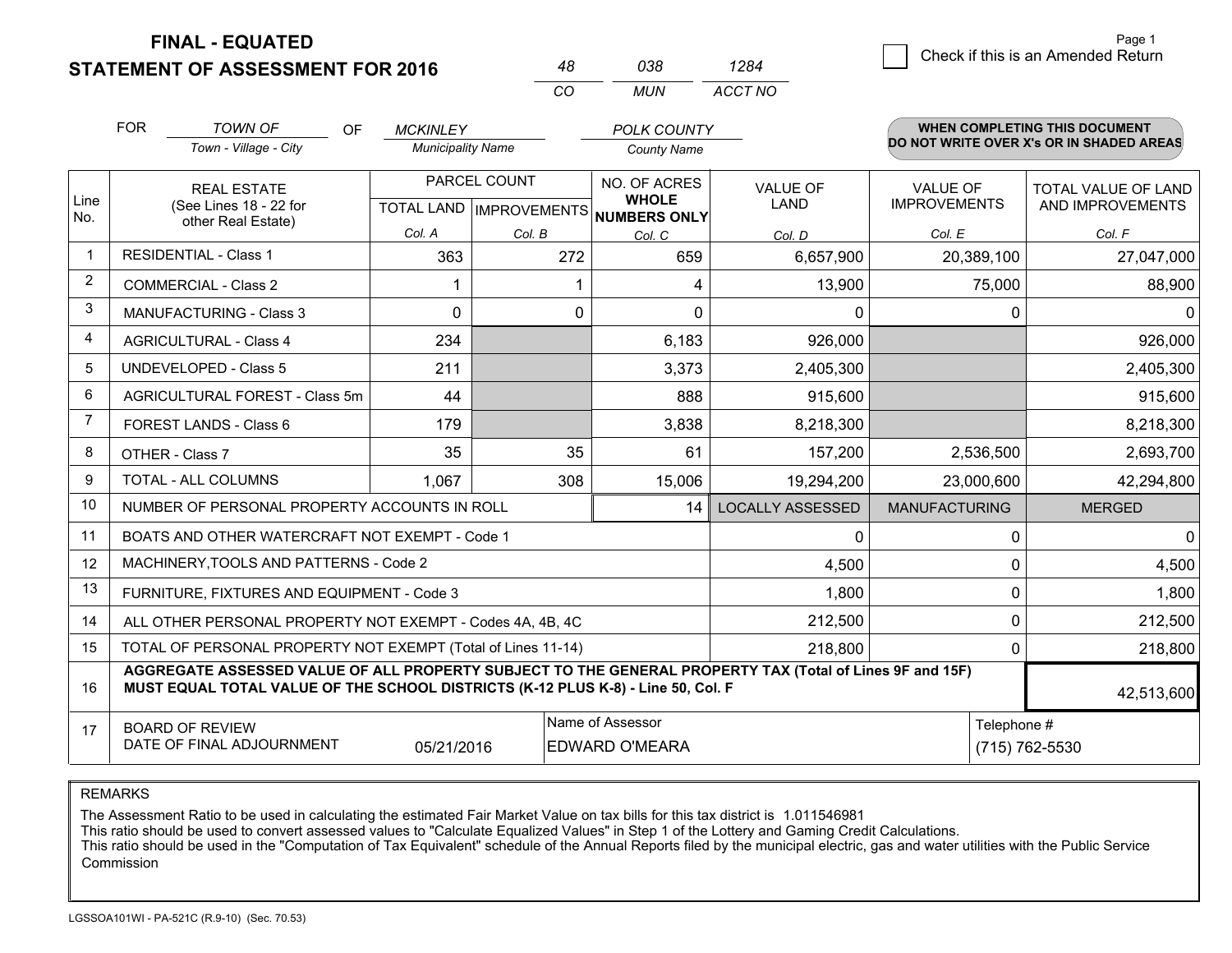*YEAR CO MUN ACCT NO* <sup>2016</sup> <sup>48</sup> <sup>038</sup> <sup>1284</sup>

Do not confuse FOREST LANDS (Line 7) with FOREST CROPS (in this section) - They are **NOT** the same

|    |                                                               |                 |             | Private Forest Crop - Reg Class @ 10¢ per acre                                 |                                   | Private Forest Crop - Reg Class @ \$2.52 per acre |                                    |                                                                    |               |                                                                              |
|----|---------------------------------------------------------------|-----------------|-------------|--------------------------------------------------------------------------------|-----------------------------------|---------------------------------------------------|------------------------------------|--------------------------------------------------------------------|---------------|------------------------------------------------------------------------------|
| 18 | (a) PARCELS                                                   | (b) ACRES       |             | (c) ASSESSED VALUE                                                             |                                   | (d) PARCELS                                       |                                    | (e) ACRES                                                          |               | (f) ASSESSED VALUE                                                           |
|    |                                                               |                 |             |                                                                                |                                   |                                                   |                                    |                                                                    |               |                                                                              |
|    | Private Forest Crop - Special Class @ 20¢ per acre            |                 |             |                                                                                |                                   |                                                   |                                    |                                                                    |               | Entered Before 2005 Managed Forest - Ferrous Mining CLOSED @ \$8.27 per acre |
| 19 | (c) ASSESSED VALUE<br>(b) ACRES<br>(a) PARCELS                |                 | (d) PARCELS |                                                                                | (e) ACRES                         |                                                   | (f) ASSESSED VALUE                 |                                                                    |               |                                                                              |
|    |                                                               |                 |             |                                                                                |                                   |                                                   |                                    |                                                                    |               |                                                                              |
|    |                                                               |                 |             | Entered Before 2005 Managed Forest - OPEN @ \$.79 per acre                     |                                   |                                                   |                                    | Entered Before 2005 Managed Forest - CLOSED @ \$1.87 per acre      |               |                                                                              |
| 20 | (a) PARCELS                                                   | (b) ACRES       |             | (c) ASSESSED VALUE                                                             |                                   | (d) PARCELS                                       |                                    | (e) ACRES                                                          |               | (f) ASSESSED VALUE                                                           |
|    | 2                                                             | 20.82           |             | 43.700                                                                         |                                   | 73<br>2.220.23                                    |                                    | 4,620,800                                                          |               |                                                                              |
|    | Entered After 2004 Managed Forest - OPEN @<br>\$2.14 per acre |                 |             |                                                                                |                                   |                                                   |                                    | Entered After 2004 Managed Forest - CLOSED @ \$10.68 per acre      |               |                                                                              |
| 21 | (a) PARCELS                                                   | (b) ACRES       |             |                                                                                | (d) PARCELS<br>(c) ASSESSED VALUE |                                                   |                                    | (e) ACRES                                                          |               | (f) ASSESSED VALUE                                                           |
|    |                                                               |                 |             |                                                                                |                                   |                                                   |                                    |                                                                    |               |                                                                              |
|    |                                                               | 80              |             | 168,000                                                                        |                                   | 98                                                |                                    | 3.067.55                                                           |               | 6,235,500                                                                    |
|    | (a) County Forest Cropland Acres                              |                 |             | (b) Federal Acres                                                              |                                   | (c) State Acres                                   | (d) County (NOT FOREST CROP) Acres |                                                                    |               | (e) Other Acres                                                              |
| 22 |                                                               |                 |             |                                                                                |                                   |                                                   |                                    |                                                                    |               |                                                                              |
|    |                                                               |                 |             | .09                                                                            |                                   | 121.91                                            |                                    | 2,683.41                                                           |               | 118.7                                                                        |
|    |                                                               |                 |             | Assessed Value of Omitted Property From Prior Years (Sec. 70.44)               |                                   |                                                   |                                    | Assessed Value of Sec. 70.43 Corrections of Errors by Assessors    |               |                                                                              |
| 23 |                                                               | (a) REAL ESTATE |             | (b) PERSONAL                                                                   |                                   |                                                   |                                    | (c1) REAL ESTATE                                                   |               | (c2) PERSONAL                                                                |
|    |                                                               |                 |             |                                                                                |                                   |                                                   |                                    |                                                                    |               |                                                                              |
|    |                                                               |                 |             | Manufacturing Equated Value of Omitted Property From Prior Years (Sec. 70.995) |                                   |                                                   |                                    | Mfg. Equated Value of Sec.70.43 Corrections of Errors by Assessors |               |                                                                              |
|    | (d) REAL ESTATE                                               |                 |             | (e) PERSONAL                                                                   |                                   | (f1) REAL ESTATE                                  |                                    |                                                                    | (f2) PERSONAL |                                                                              |
|    |                                                               |                 |             |                                                                                |                                   |                                                   |                                    |                                                                    |               |                                                                              |
|    |                                                               |                 |             |                                                                                |                                   |                                                   |                                    |                                                                    |               |                                                                              |

# **SPECIAL DISTRICTS**

| Line<br>No. | Enter 6-digit<br><b>Special District</b><br>Code (Col. A) | <b>Account</b><br><b>Number</b><br>(Col. B) | <b>Special District Name</b><br>(Col. C) | <b>Locally Assessed Value</b><br>of Real Estate and<br>Personal Property (Col. D) | Mfg Value of Real Estate<br>and Personal Property<br>(Col. E) | <b>Merged Value of</b><br><b>Real Estate and</b><br>Personal Property (Col. F) |
|-------------|-----------------------------------------------------------|---------------------------------------------|------------------------------------------|-----------------------------------------------------------------------------------|---------------------------------------------------------------|--------------------------------------------------------------------------------|
| 24          | 488120                                                    | 0298                                        | LARGON LAKES PRO & REHAB DISTRICT        | 7,322,500                                                                         |                                                               | 7,322,500                                                                      |
| 25          |                                                           |                                             |                                          |                                                                                   |                                                               |                                                                                |
| 26          |                                                           |                                             |                                          |                                                                                   |                                                               |                                                                                |
| 27          |                                                           |                                             |                                          |                                                                                   |                                                               |                                                                                |
| 28          |                                                           |                                             |                                          |                                                                                   |                                                               |                                                                                |
| 29          |                                                           |                                             |                                          |                                                                                   |                                                               |                                                                                |
| 30          |                                                           |                                             |                                          |                                                                                   |                                                               |                                                                                |
| 31          |                                                           |                                             |                                          |                                                                                   |                                                               |                                                                                |
| 32          |                                                           |                                             |                                          |                                                                                   |                                                               |                                                                                |
| 33          |                                                           |                                             |                                          |                                                                                   |                                                               |                                                                                |
| 34          |                                                           |                                             |                                          |                                                                                   |                                                               |                                                                                |
| 35          |                                                           |                                             |                                          |                                                                                   |                                                               |                                                                                |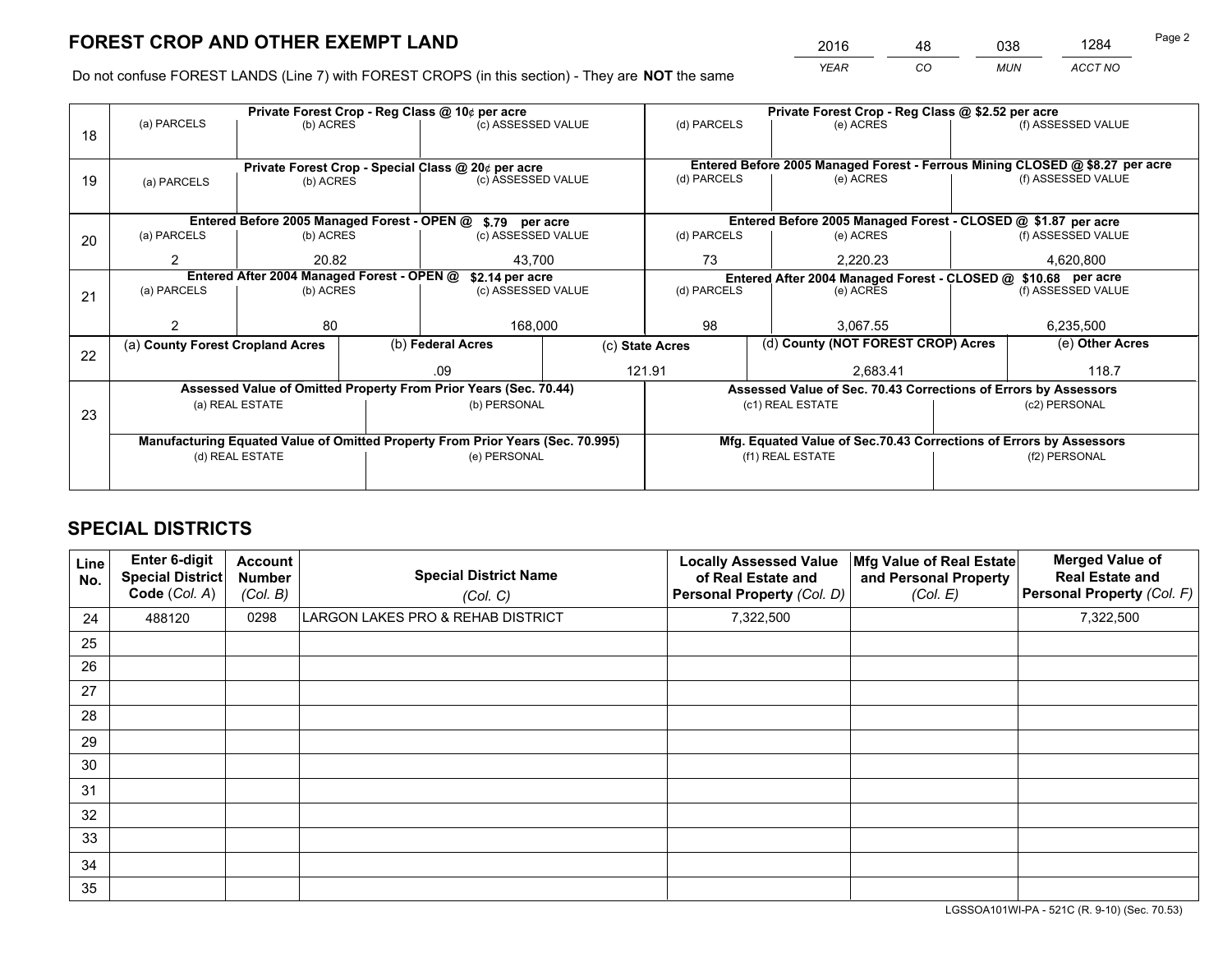|             |                                                          |                                             |                                                         | <b>YEAR</b>                                                                       | CO<br><b>MUN</b>                                              | ACCT NO                                                                        |
|-------------|----------------------------------------------------------|---------------------------------------------|---------------------------------------------------------|-----------------------------------------------------------------------------------|---------------------------------------------------------------|--------------------------------------------------------------------------------|
| Line<br>No. | Enter 6-digit<br><b>School District</b><br>Code (Col. A) | <b>Account</b><br><b>Number</b><br>(Col. B) | <b>School District Name</b><br>(Col. C)                 | <b>Locally Assessed Value</b><br>of Real Estate and<br>Personal Property (Col. D) | Mfg Value of Real Estate<br>and Personal Property<br>(Col. E) | <b>Merged Value of</b><br><b>Real Estate and</b><br>Personal Property (Col. F) |
|             | A. SCHOOL DISTRICTS (K-8 and K-12)                       |                                             |                                                         |                                                                                   |                                                               |                                                                                |
| 36          | 031260                                                   | 0025                                        | <b>SCH D OF CUMBERLAND</b>                              | 24,984,600                                                                        |                                                               | 24,984,600                                                                     |
| 37          | 481939                                                   | 0290                                        | SCH D OF FREDERIC                                       | 140,400                                                                           |                                                               | 140,400                                                                        |
| 38          | 483213                                                   | 0291                                        | SCH D OF LUCK                                           | 17,388,600                                                                        |                                                               | 17,388,600                                                                     |
| 39          |                                                          |                                             |                                                         |                                                                                   |                                                               |                                                                                |
| 40          |                                                          |                                             |                                                         |                                                                                   |                                                               |                                                                                |
| 41          |                                                          |                                             |                                                         |                                                                                   |                                                               |                                                                                |
| 42          |                                                          |                                             |                                                         |                                                                                   |                                                               |                                                                                |
| 43          |                                                          |                                             |                                                         |                                                                                   |                                                               |                                                                                |
| 44          |                                                          |                                             |                                                         |                                                                                   |                                                               |                                                                                |
| 45          |                                                          |                                             |                                                         |                                                                                   |                                                               |                                                                                |
| 46          |                                                          |                                             |                                                         |                                                                                   |                                                               |                                                                                |
| 47          |                                                          |                                             |                                                         |                                                                                   |                                                               |                                                                                |
| 48          |                                                          |                                             |                                                         |                                                                                   |                                                               |                                                                                |
| 49          |                                                          |                                             |                                                         |                                                                                   |                                                               |                                                                                |
| 50          |                                                          |                                             | TOTAL ASSESSED VALUE OF SCHOOL DISTRICTS (K-8 and K-12) | 42,513,600                                                                        |                                                               | 42,513,600                                                                     |
|             | <b>B. UNION HIGH SCHOOL DISTRICTS</b>                    |                                             |                                                         |                                                                                   |                                                               |                                                                                |
| 51          |                                                          |                                             |                                                         |                                                                                   |                                                               |                                                                                |
| 52          |                                                          |                                             |                                                         |                                                                                   |                                                               |                                                                                |
| 53          |                                                          |                                             |                                                         |                                                                                   |                                                               |                                                                                |
| 54          |                                                          |                                             | TOTAL ASSESSED VALUE OF UNION HIGH SCHOOLS              |                                                                                   |                                                               |                                                                                |
| 55          |                                                          |                                             |                                                         |                                                                                   |                                                               |                                                                                |
|             | <b>TECHNICAL COLLEGE DISTRICTS</b><br>$C_{1}$            |                                             |                                                         |                                                                                   |                                                               |                                                                                |
| 56          | 001700                                                   | 0016                                        | WISCONSIN INDIANHEAD TECH COLLEGE SHEL                  | 42,513,600                                                                        |                                                               | 42,513,600                                                                     |
| 57<br>58    |                                                          |                                             |                                                         |                                                                                   |                                                               |                                                                                |
| 59          |                                                          |                                             | TOTAL ASSESSED VALUE OF TECHNICAL COLLEGES              | 42,513,600                                                                        |                                                               | 42,513,600                                                                     |
|             |                                                          |                                             |                                                         |                                                                                   |                                                               |                                                                                |

48

038

 *I hereby certify, to the best of my knowledge and belief, this form is complete and correct.*

**SCHOOL DISTRICTS**

| Print name of preparer | Title                    |                | Date (MM / DD / CCYY) |
|------------------------|--------------------------|----------------|-----------------------|
|                        |                          |                |                       |
| Signature of preparer  | Contact Telephone Number | E-mail address |                       |
|                        | -                        |                |                       |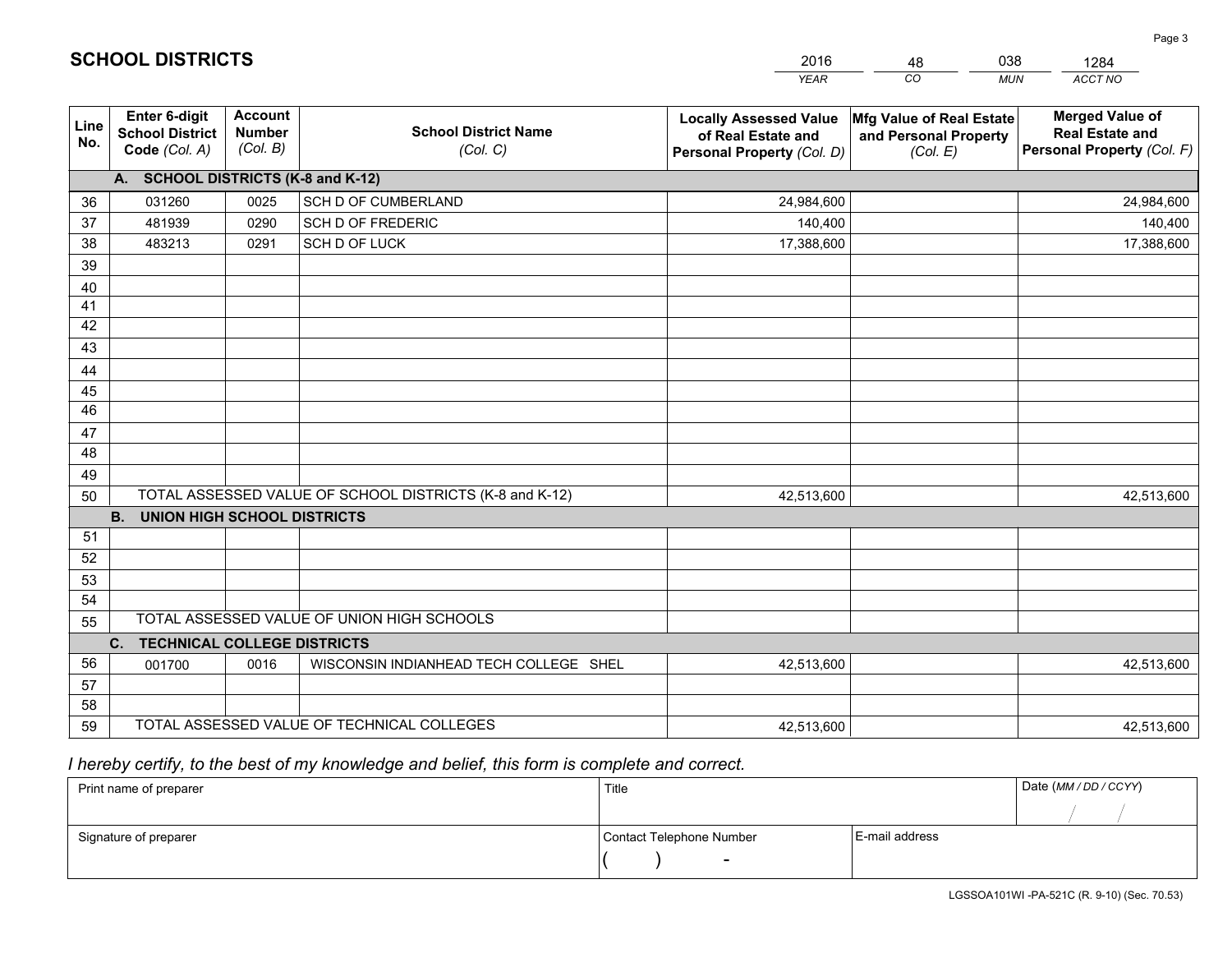### **HIGHLIGHTS**

- 1. Complete the Statement of Assessment after the Board of Review. Reflect any changes made there.
- 2. Use black ink to complete.
- 3. Line 16 must equal Line 50, Col D.
- 4. Line 55 must equal the total of K-8 schools listed on lines 36-49. Do not include K-12 schools in this comparision.
- 5. Line 59, Col. D must equal Line 16.
- 6. Special District, School District and Technical College District values must include both real estate and personal property. Examples of Special districts are: town sanitary districts, public inland lake protection and rehabilitation districts, and metropolitan sewerage districts.
- 7. DO NOT INCLUDE Manufacturing property values.DOR will print these values on the final SOA.

ANNA WEAVER TOWN OF MCKINLEY 125 260TH AVENUE

ANNA WEAVER<br>TOWN OF MCKINLEY 125 260TH AVENUE CUMBERLAND, WI 54829 - 9468

CUMBERLAND, WI 54829 - 9468

 8. Accuracy of this form is very important. The values reported directly affect the equalized value DOR calculates for school and special districts.

### **Page 1:**

 If not prefilled, enter the tax year,county and municipal code,municipal type, municipal name and county name on the top of form.

Check the Amended box, if filing an amended / corrected SOA.

 Report the parcel count, acres and assessed value of taxable general property, total parcel count, (real and personal), total acres, and values from final figures set by the Board of Review.

- A. Real Estate land and improvements (buildings, etc.) is reported on lines 1 8, total line 9.
- B. Personal Property is reported on lines 11 14, Column D, total line 15.
- C. To complete this report, use the computer produced summary of the assessment roll that shows these amounts.
- D. Use whole numbers only.
- E. Add each line across and each column down to verify entries.

### **Page 2:**

- A. Report Special Items (not subject to general property tax).
- 1. Private Forest Croplands and Managed Forest Lands are reported on lines 18,19, 20 and 21. Be sure to report assessed values **NOT** taxes.
- 2. You should have copies of the orders of entry, orders of withdrawal, etc., to update your assessment roll.
	- 3. Show hundredths of acres (e.g. 39.75).
- 4. Tax exempt lands are reported on line 22.
- 5. Omitted property and sec. 70.43, Wis. Stats., corrections of errors by assessor are reported on line 23. Report real estate and personal property separately. These should be for **prior years**, not something found on the current assessment roll after the board of review.
- B. Special District (Lines 24-35) Include the value of both real and personal property.

 The Department of Revenue (DOR) preprints much of the information regarding names and codes for schools, special districts,etc. If a district is not listed, enter the name and value only, DOR will enter the proper code.

## **Page 3 School Districts:**

Include the value of both real and personal property.

Report School District (regular, elementary, union high school, and technical college).

- 1. Regular (K-12) and Elementary (K-8) school values are reported on lines 36-49, total on line 50.
- 2. Union High School (UHS) (use only if elementary schools are listed on lines 36-49) are reported on lines 51-54. UHS total value (line 55) must equal to the total **elementary school** values reported on lines 36-49. Do notinclude K-12 schools in this comparison.
- 3. Technical College values are reported on lines 56-58, total on line 59.
- 4. Use the computer summary that shows these amounts to complete this report.

### **This form is due the second Monday in June. File this report only after your Board of Review is complete.**

 *If you have questions: Return forms to:*

Fax number: (608) 264-6887 PO Box 8971

 Email: lgs@revenue.wi.gov Wisconsin Department of Revenue Call: (608) 261-5341 Local Government Services Section 6-97Madison WI 53708-8971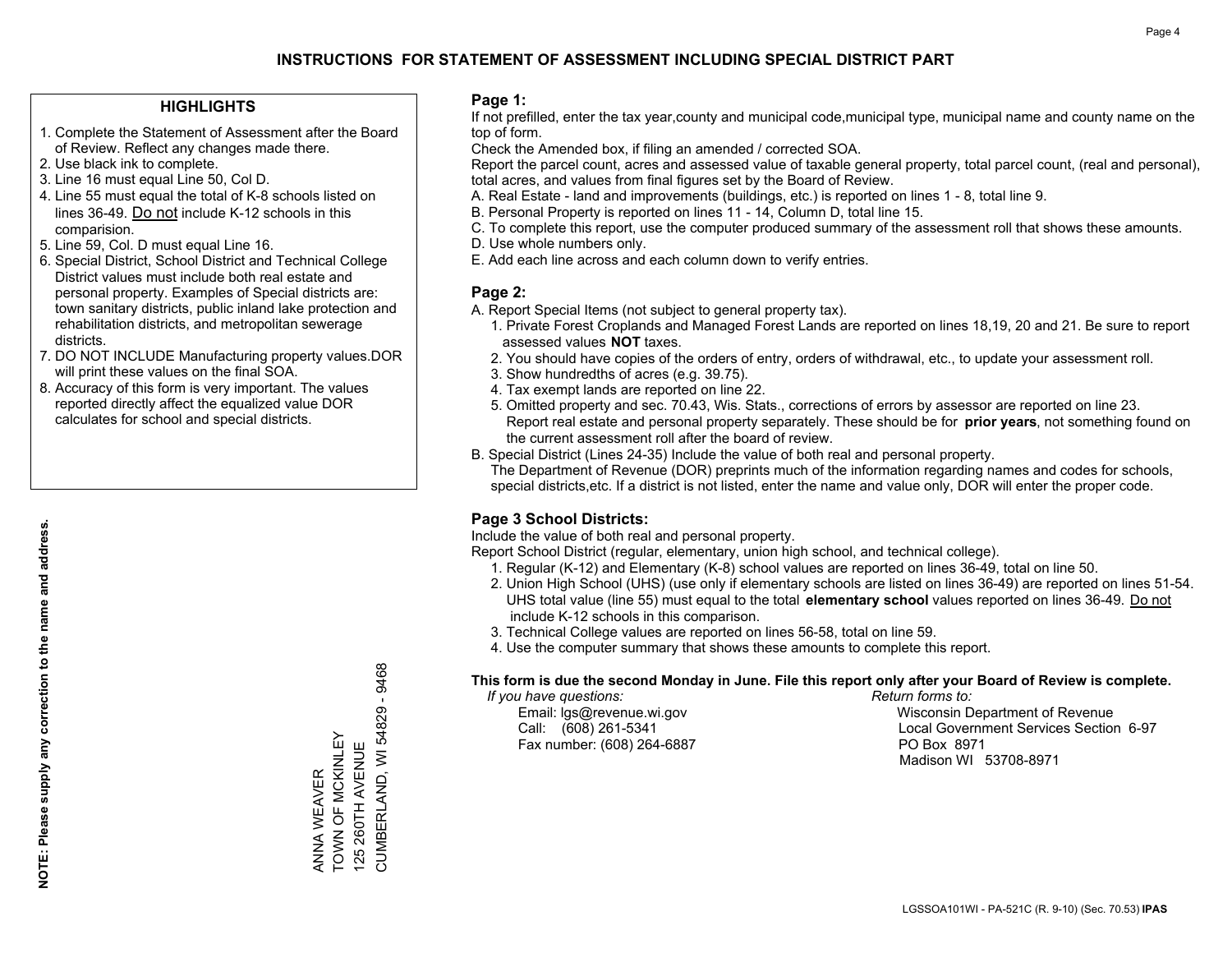**STATEMENT OF ASSESSMENT FOR 2016 FINAL - EQUATED**

 $\overline{5}$  Check if this is an Amended Return Page 1

|                | <b>FOR</b>                                                                                                   | <b>TOWN OF</b><br>OF<br>Town - Village - City                                                                                                                                                | <b>MILLTOWN</b><br><b>Municipality Name</b> |                                                | <b>POLK COUNTY</b><br><b>County Name</b>            |                                |                                        | <b>WHEN COMPLETING THIS DOCUMENT</b><br>DO NOT WRITE OVER X's OR IN SHADED AREAS |
|----------------|--------------------------------------------------------------------------------------------------------------|----------------------------------------------------------------------------------------------------------------------------------------------------------------------------------------------|---------------------------------------------|------------------------------------------------|-----------------------------------------------------|--------------------------------|----------------------------------------|----------------------------------------------------------------------------------|
| Line<br>No.    |                                                                                                              | <b>REAL ESTATE</b><br>(See Lines 18 - 22 for                                                                                                                                                 |                                             | PARCEL COUNT<br><b>TOTAL LAND IMPROVEMENTS</b> | NO. OF ACRES<br><b>WHOLE</b><br><b>NUMBERS ONLY</b> | <b>VALUE OF</b><br><b>LAND</b> | <b>VALUE OF</b><br><b>IMPROVEMENTS</b> | TOTAL VALUE OF LAND<br>AND IMPROVEMENTS                                          |
|                |                                                                                                              | other Real Estate)                                                                                                                                                                           | Col. A                                      | Col. B                                         | Col. C                                              | Col. D                         | Col. E                                 | Col. F                                                                           |
| 1              |                                                                                                              | <b>RESIDENTIAL - Class 1</b>                                                                                                                                                                 | 1,201                                       | 897                                            | 2,938                                               | 74,027,500                     | 145,942,500                            | 219,970,000                                                                      |
| 2              |                                                                                                              | <b>COMMERCIAL - Class 2</b>                                                                                                                                                                  | 29                                          | 16                                             | 152                                                 | 711,500                        | 1,352,100                              | 2,063,600                                                                        |
| 3              |                                                                                                              | <b>MANUFACTURING - Class 3</b>                                                                                                                                                               | 5                                           | 3                                              | 107                                                 | 416,500                        | 196,300                                | 612,800                                                                          |
| 4              |                                                                                                              | <b>AGRICULTURAL - Class 4</b>                                                                                                                                                                | 401                                         |                                                | 7,849                                               | 1,429,500                      |                                        | 1,429,500                                                                        |
| 5              | UNDEVELOPED - Class 5                                                                                        |                                                                                                                                                                                              | 297                                         |                                                | 1,864                                               | 761,200                        |                                        | 761,200                                                                          |
| 6              |                                                                                                              | AGRICULTURAL FOREST - Class 5m                                                                                                                                                               | 115                                         |                                                | 1,176                                               | 1,466,300                      |                                        | 1,466,300                                                                        |
| $\overline{7}$ |                                                                                                              | FOREST LANDS - Class 6                                                                                                                                                                       | 173                                         |                                                | 3,233                                               | 7,312,000                      |                                        | 7,312,000                                                                        |
| 8              |                                                                                                              | OTHER - Class 7                                                                                                                                                                              | 73                                          | 73                                             | 150                                                 | 580,500                        | 7,822,200                              | 8,402,700                                                                        |
| 9              |                                                                                                              | TOTAL - ALL COLUMNS                                                                                                                                                                          | 2,294                                       | 989                                            | 17,469                                              | 86,705,000                     | 155,313,100                            | 242,018,100                                                                      |
| 10             |                                                                                                              | NUMBER OF PERSONAL PROPERTY ACCOUNTS IN ROLL                                                                                                                                                 |                                             |                                                | 20                                                  | <b>LOCALLY ASSESSED</b>        | <b>MANUFACTURING</b>                   | <b>MERGED</b>                                                                    |
| 11             |                                                                                                              | BOATS AND OTHER WATERCRAFT NOT EXEMPT - Code 1                                                                                                                                               |                                             |                                                |                                                     | 500                            | $\Omega$                               | 500                                                                              |
| 12             |                                                                                                              | MACHINERY, TOOLS AND PATTERNS - Code 2                                                                                                                                                       |                                             |                                                |                                                     | 66,100                         | 187,700                                | 253,800                                                                          |
| 13             |                                                                                                              | FURNITURE, FIXTURES AND EQUIPMENT - Code 3                                                                                                                                                   |                                             |                                                |                                                     | 14,000                         | 25,900                                 | 39,900                                                                           |
| 14             |                                                                                                              | ALL OTHER PERSONAL PROPERTY NOT EXEMPT - Codes 4A, 4B, 4C                                                                                                                                    |                                             |                                                |                                                     | 8,500                          | 7,600                                  | 16,100                                                                           |
| 15             |                                                                                                              | TOTAL OF PERSONAL PROPERTY NOT EXEMPT (Total of Lines 11-14)                                                                                                                                 |                                             |                                                |                                                     | 89,100                         | 221,200                                | 310,300                                                                          |
| 16             |                                                                                                              | AGGREGATE ASSESSED VALUE OF ALL PROPERTY SUBJECT TO THE GENERAL PROPERTY TAX (Total of Lines 9F and 15F)<br>MUST EQUAL TOTAL VALUE OF THE SCHOOL DISTRICTS (K-12 PLUS K-8) - Line 50, Col. F |                                             |                                                |                                                     |                                |                                        | 242,328,400                                                                      |
| 17             | Name of Assessor<br><b>BOARD OF REVIEW</b><br>DATE OF FINAL ADJOURNMENT<br>06/30/2016<br><b>RONALD MEYER</b> |                                                                                                                                                                                              |                                             |                                                |                                                     |                                | Telephone #                            | (715) 232-9068                                                                   |

*CO*

*MUN*

*ACCT NO1285*

*<sup>48</sup> <sup>040</sup>*

REMARKS

The Assessment Ratio to be used in calculating the estimated Fair Market Value on tax bills for this tax district is 1.034594382<br>This ratio should be used to convert assessed values to "Calculate Equalized Values" in Step Commission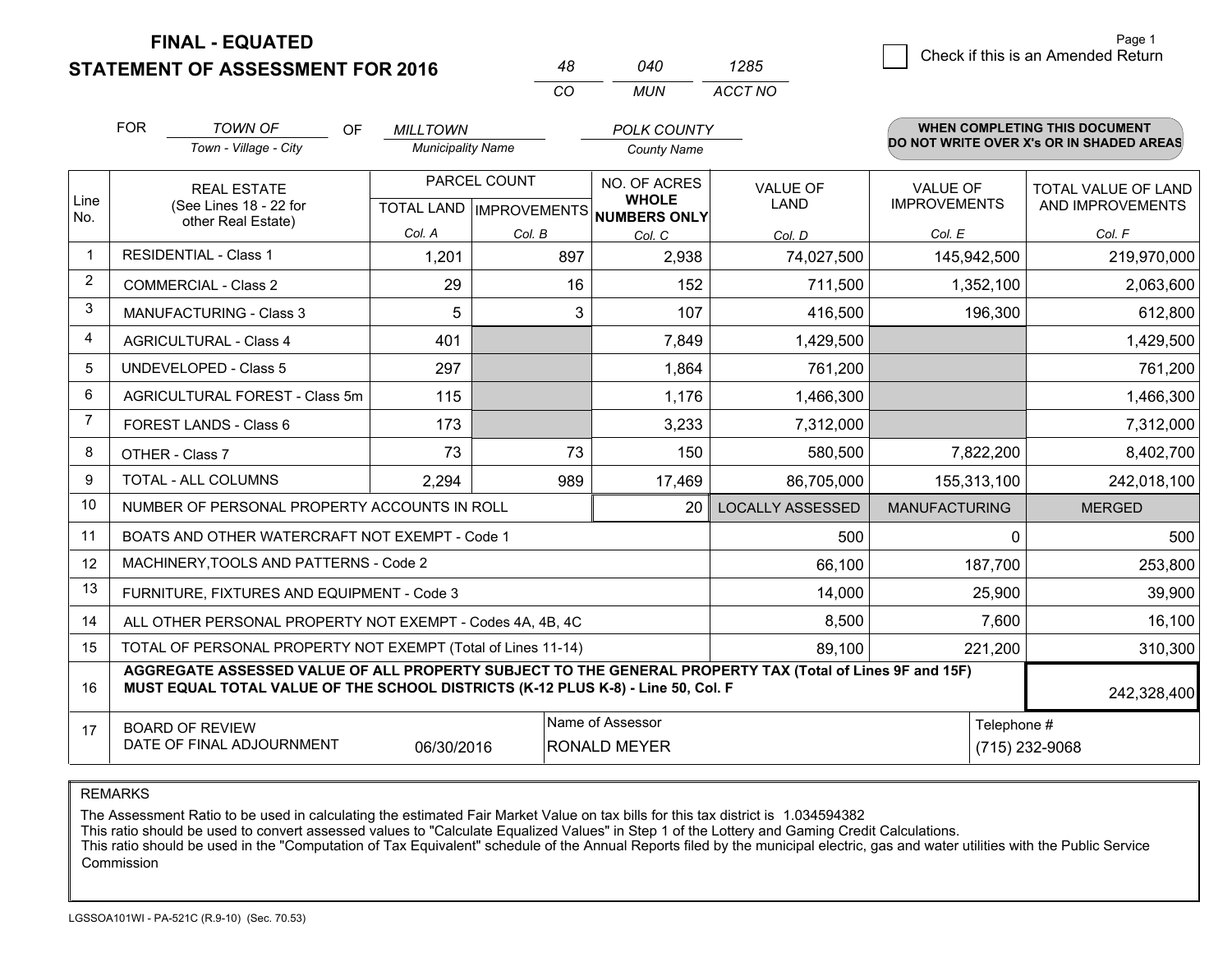*YEAR CO MUN ACCT NO* <sup>2016</sup> <sup>48</sup> <sup>040</sup> <sup>1285</sup>

Do not confuse FOREST LANDS (Line 7) with FOREST CROPS (in this section) - They are **NOT** the same

|    |                                                               |                 |  | Private Forest Crop - Reg Class @ 10¢ per acre                                 |                 |                                                                              | Private Forest Crop - Reg Class @ \$2.52 per acre                  |                                    |                    |  |
|----|---------------------------------------------------------------|-----------------|--|--------------------------------------------------------------------------------|-----------------|------------------------------------------------------------------------------|--------------------------------------------------------------------|------------------------------------|--------------------|--|
| 18 | (a) PARCELS                                                   | (b) ACRES       |  | (c) ASSESSED VALUE                                                             |                 | (d) PARCELS                                                                  | (e) ACRES                                                          |                                    | (f) ASSESSED VALUE |  |
|    |                                                               |                 |  |                                                                                |                 |                                                                              |                                                                    |                                    |                    |  |
|    |                                                               |                 |  | Private Forest Crop - Special Class @ 20¢ per acre                             |                 | Entered Before 2005 Managed Forest - Ferrous Mining CLOSED @ \$8.27 per acre |                                                                    |                                    |                    |  |
| 19 | (a) PARCELS                                                   | (b) ACRES       |  | (c) ASSESSED VALUE                                                             |                 | (d) PARCELS                                                                  | (e) ACRES                                                          |                                    | (f) ASSESSED VALUE |  |
|    |                                                               |                 |  |                                                                                |                 |                                                                              |                                                                    |                                    |                    |  |
|    | Entered Before 2005 Managed Forest - OPEN @ \$.79 per acre    |                 |  |                                                                                |                 |                                                                              | Entered Before 2005 Managed Forest - CLOSED @ \$1.87 per acre      |                                    |                    |  |
| 20 | (a) PARCELS                                                   | (b) ACRES       |  | (c) ASSESSED VALUE                                                             |                 | (d) PARCELS                                                                  | (e) ACRES                                                          |                                    | (f) ASSESSED VALUE |  |
|    | 16                                                            | 439             |  | 1,047,900                                                                      |                 | 31<br>877.54                                                                 |                                                                    |                                    | 2,011,500          |  |
|    | Entered After 2004 Managed Forest - OPEN @<br>\$2.14 per acre |                 |  |                                                                                |                 |                                                                              | Entered After 2004 Managed Forest - CLOSED @ \$10.68 per acre      |                                    |                    |  |
| 21 | (a) PARCELS                                                   | (b) ACRES       |  | (c) ASSESSED VALUE                                                             |                 | (d) PARCELS<br>(e) ACRES                                                     |                                                                    |                                    | (f) ASSESSED VALUE |  |
|    |                                                               |                 |  |                                                                                |                 |                                                                              |                                                                    |                                    |                    |  |
|    |                                                               |                 |  |                                                                                |                 | 30<br>639.82                                                                 |                                                                    |                                    | 2,463,700          |  |
| 22 | (a) County Forest Cropland Acres                              |                 |  | (b) Federal Acres                                                              | (c) State Acres |                                                                              |                                                                    | (d) County (NOT FOREST CROP) Acres |                    |  |
|    |                                                               |                 |  |                                                                                |                 | 18.27                                                                        |                                                                    |                                    | 555.33             |  |
|    |                                                               |                 |  | Assessed Value of Omitted Property From Prior Years (Sec. 70.44)               |                 |                                                                              | Assessed Value of Sec. 70.43 Corrections of Errors by Assessors    |                                    |                    |  |
| 23 |                                                               | (a) REAL ESTATE |  | (b) PERSONAL                                                                   |                 |                                                                              | (c1) REAL ESTATE                                                   |                                    | (c2) PERSONAL      |  |
|    |                                                               |                 |  |                                                                                |                 |                                                                              |                                                                    |                                    |                    |  |
|    |                                                               |                 |  | Manufacturing Equated Value of Omitted Property From Prior Years (Sec. 70.995) |                 |                                                                              | Mfg. Equated Value of Sec.70.43 Corrections of Errors by Assessors |                                    |                    |  |
|    | (d) REAL ESTATE                                               |                 |  | (e) PERSONAL                                                                   |                 |                                                                              | (f1) REAL ESTATE                                                   | (f2) PERSONAL                      |                    |  |
|    |                                                               |                 |  |                                                                                |                 |                                                                              |                                                                    |                                    |                    |  |

# **SPECIAL DISTRICTS**

| Line<br>No. | <b>Enter 6-digit</b><br>Special District<br>Code (Col. A) | <b>Account</b><br><b>Number</b><br>(Col. B) | <b>Special District Name</b><br>(Col. C)    | <b>Locally Assessed Value</b><br>of Real Estate and<br><b>Personal Property (Col. D)</b> | Mfg Value of Real Estate<br>and Personal Property<br>(Col. E) | <b>Merged Value of</b><br><b>Real Estate and</b><br>Personal Property (Col. F) |
|-------------|-----------------------------------------------------------|---------------------------------------------|---------------------------------------------|------------------------------------------------------------------------------------------|---------------------------------------------------------------|--------------------------------------------------------------------------------|
| 24          | 488020                                                    | 0289                                        | HALF MOON LAKE PRO & REHAB DISTRICT         | 61,714,700                                                                               |                                                               | 61,714,700                                                                     |
| 25          | 488040                                                    | 0291                                        | <b>BALSAM LAKE PRO &amp; REHAB DISTRICT</b> | 91,913,200                                                                               |                                                               | 91,913,200                                                                     |
| 26          | 488180                                                    | 0304                                        | ANTLER LAKE ASSOCIATION                     | 9,876,000                                                                                |                                                               | 9,876,000                                                                      |
| 27          |                                                           |                                             |                                             |                                                                                          |                                                               |                                                                                |
| 28          |                                                           |                                             |                                             |                                                                                          |                                                               |                                                                                |
| 29          |                                                           |                                             |                                             |                                                                                          |                                                               |                                                                                |
| 30          |                                                           |                                             |                                             |                                                                                          |                                                               |                                                                                |
| 31          |                                                           |                                             |                                             |                                                                                          |                                                               |                                                                                |
| 32          |                                                           |                                             |                                             |                                                                                          |                                                               |                                                                                |
| 33          |                                                           |                                             |                                             |                                                                                          |                                                               |                                                                                |
| 34          |                                                           |                                             |                                             |                                                                                          |                                                               |                                                                                |
| 35          |                                                           |                                             |                                             |                                                                                          |                                                               |                                                                                |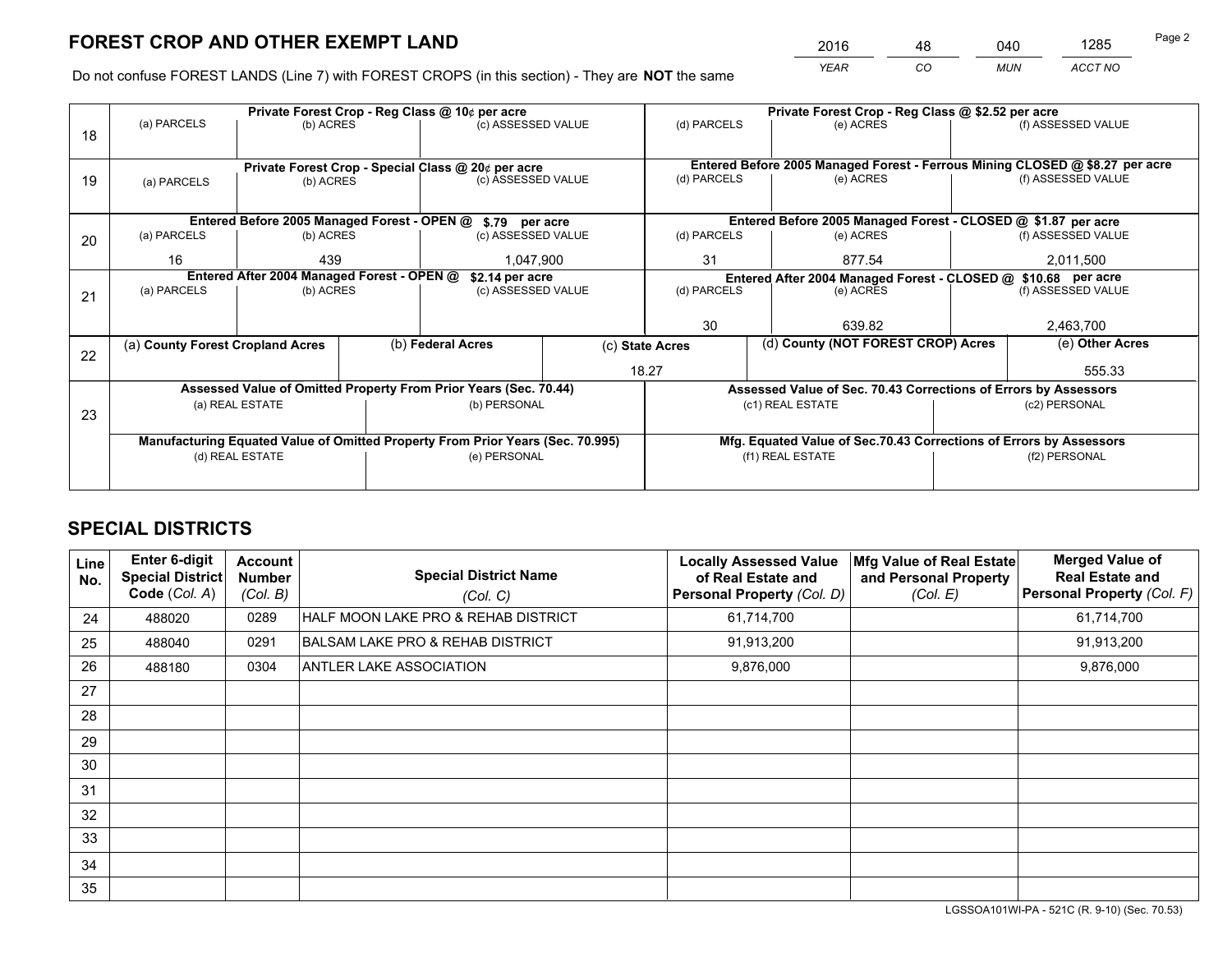|             |                                                                 |                                             |                                                         | <b>YEAR</b>                                                                       | CO<br><b>MUN</b>                                              | ACCT NO                                                                        |
|-------------|-----------------------------------------------------------------|---------------------------------------------|---------------------------------------------------------|-----------------------------------------------------------------------------------|---------------------------------------------------------------|--------------------------------------------------------------------------------|
| Line<br>No. | <b>Enter 6-digit</b><br><b>School District</b><br>Code (Col. A) | <b>Account</b><br><b>Number</b><br>(Col. B) | <b>School District Name</b><br>(Col. C)                 | <b>Locally Assessed Value</b><br>of Real Estate and<br>Personal Property (Col. D) | Mfg Value of Real Estate<br>and Personal Property<br>(Col. E) | <b>Merged Value of</b><br><b>Real Estate and</b><br>Personal Property (Col. F) |
|             | A. SCHOOL DISTRICTS (K-8 and K-12)                              |                                             |                                                         |                                                                                   |                                                               |                                                                                |
| 36          | 480238                                                          | 0287                                        | SCH D OF UNITY (MILLTOWN)                               | 241,122,800                                                                       | 834,000                                                       | 241,956,800                                                                    |
| 37          | 483213                                                          | 0291                                        | SCH D OF LUCK                                           | 371,600                                                                           |                                                               | 371,600                                                                        |
| 38          |                                                                 |                                             |                                                         |                                                                                   |                                                               |                                                                                |
| 39          |                                                                 |                                             |                                                         |                                                                                   |                                                               |                                                                                |
| 40          |                                                                 |                                             |                                                         |                                                                                   |                                                               |                                                                                |
| 41          |                                                                 |                                             |                                                         |                                                                                   |                                                               |                                                                                |
| 42          |                                                                 |                                             |                                                         |                                                                                   |                                                               |                                                                                |
| 43          |                                                                 |                                             |                                                         |                                                                                   |                                                               |                                                                                |
| 44          |                                                                 |                                             |                                                         |                                                                                   |                                                               |                                                                                |
| 45<br>46    |                                                                 |                                             |                                                         |                                                                                   |                                                               |                                                                                |
| 47          |                                                                 |                                             |                                                         |                                                                                   |                                                               |                                                                                |
| 48          |                                                                 |                                             |                                                         |                                                                                   |                                                               |                                                                                |
| 49          |                                                                 |                                             |                                                         |                                                                                   |                                                               |                                                                                |
| 50          |                                                                 |                                             | TOTAL ASSESSED VALUE OF SCHOOL DISTRICTS (K-8 and K-12) | 241,494,400                                                                       | 834,000                                                       | 242,328,400                                                                    |
|             | <b>B.</b><br><b>UNION HIGH SCHOOL DISTRICTS</b>                 |                                             |                                                         |                                                                                   |                                                               |                                                                                |
| 51          |                                                                 |                                             |                                                         |                                                                                   |                                                               |                                                                                |
| 52          |                                                                 |                                             |                                                         |                                                                                   |                                                               |                                                                                |
| 53          |                                                                 |                                             |                                                         |                                                                                   |                                                               |                                                                                |
| 54          |                                                                 |                                             |                                                         |                                                                                   |                                                               |                                                                                |
| 55          |                                                                 |                                             | TOTAL ASSESSED VALUE OF UNION HIGH SCHOOLS              |                                                                                   |                                                               |                                                                                |
|             | C.<br><b>TECHNICAL COLLEGE DISTRICTS</b>                        |                                             |                                                         |                                                                                   |                                                               |                                                                                |
| 56          | 001700                                                          | 0016                                        | WISCONSIN INDIANHEAD TECH COLLEGE SHEL                  | 241,494,400                                                                       | 834,000                                                       | 242,328,400                                                                    |
| 57          |                                                                 |                                             |                                                         |                                                                                   |                                                               |                                                                                |
| 58          |                                                                 |                                             |                                                         |                                                                                   |                                                               |                                                                                |
| 59          |                                                                 |                                             | TOTAL ASSESSED VALUE OF TECHNICAL COLLEGES              | 241,494,400                                                                       | 834,000                                                       | 242,328,400                                                                    |

48

040

 *I hereby certify, to the best of my knowledge and belief, this form is complete and correct.*

**SCHOOL DISTRICTS**

| Print name of preparer | Title                    | Date (MM/DD/CCYY) |  |
|------------------------|--------------------------|-------------------|--|
|                        |                          |                   |  |
| Signature of preparer  | Contact Telephone Number | E-mail address    |  |
|                        | $\overline{\phantom{0}}$ |                   |  |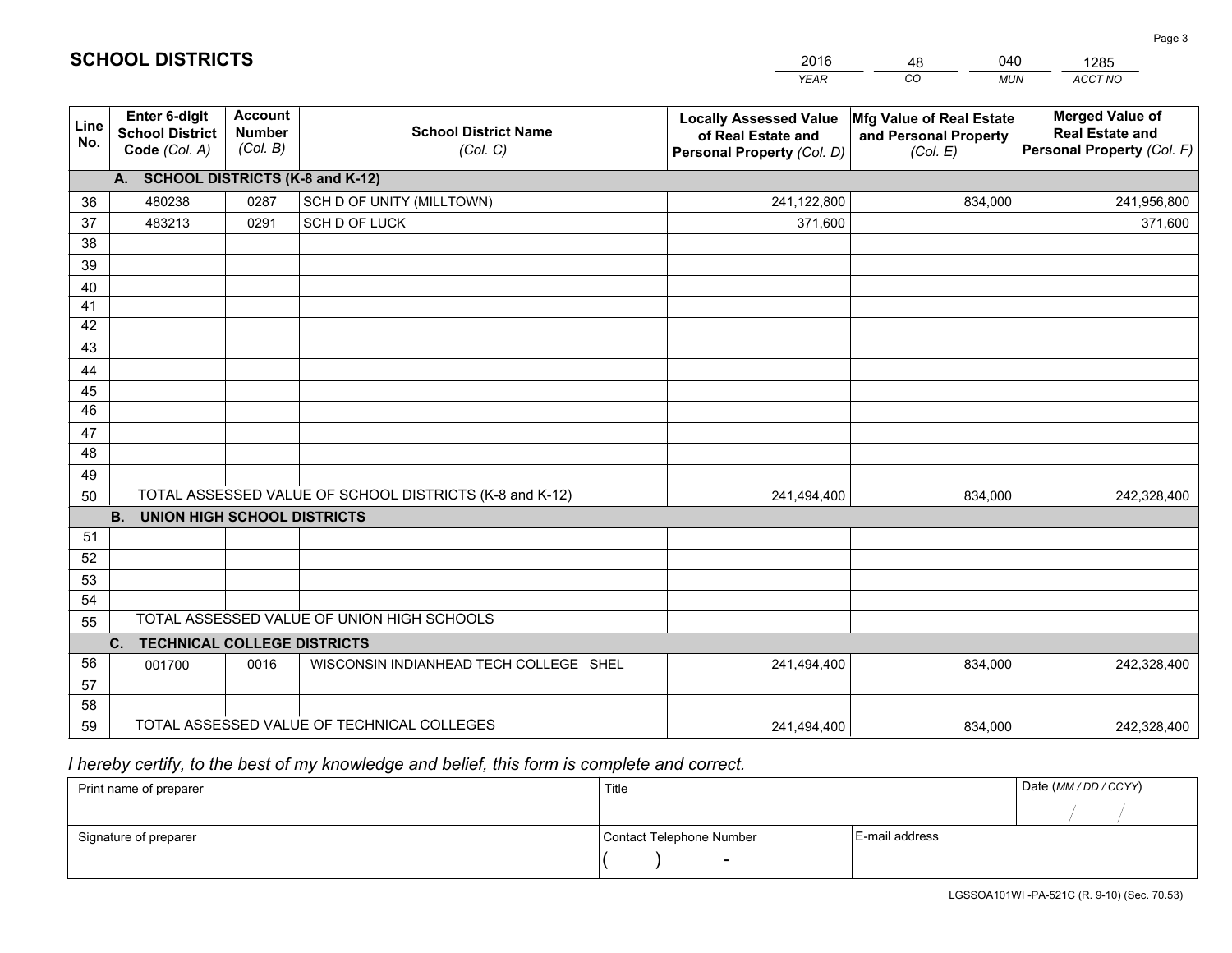### **HIGHLIGHTS**

- 1. Complete the Statement of Assessment after the Board of Review. Reflect any changes made there.
- 2. Use black ink to complete.
- 3. Line 16 must equal Line 50, Col D.
- 4. Line 55 must equal the total of K-8 schools listed on lines 36-49. Do not include K-12 schools in this comparision.
- 5. Line 59, Col. D must equal Line 16.
- 6. Special District, School District and Technical College District values must include both real estate and personal property. Examples of Special districts are: town sanitary districts, public inland lake protection and rehabilitation districts, and metropolitan sewerage districts.
- 7. DO NOT INCLUDE Manufacturing property values.DOR will print these values on the final SOA.
- 8. Accuracy of this form is very important. The values reported directly affect the equalized value DOR calculates for school and special districts.

### **Page 1:**

 If not prefilled, enter the tax year,county and municipal code,municipal type, municipal name and county name on the top of form.

Check the Amended box, if filing an amended / corrected SOA.

 Report the parcel count, acres and assessed value of taxable general property, total parcel count, (real and personal), total acres, and values from final figures set by the Board of Review.

- A. Real Estate land and improvements (buildings, etc.) is reported on lines 1 8, total line 9.
- B. Personal Property is reported on lines 11 14, Column D, total line 15.
- C. To complete this report, use the computer produced summary of the assessment roll that shows these amounts.
- D. Use whole numbers only.
- E. Add each line across and each column down to verify entries.

### **Page 2:**

- A. Report Special Items (not subject to general property tax).
- 1. Private Forest Croplands and Managed Forest Lands are reported on lines 18,19, 20 and 21. Be sure to report assessed values **NOT** taxes.
- 2. You should have copies of the orders of entry, orders of withdrawal, etc., to update your assessment roll.
	- 3. Show hundredths of acres (e.g. 39.75).
- 4. Tax exempt lands are reported on line 22.
- 5. Omitted property and sec. 70.43, Wis. Stats., corrections of errors by assessor are reported on line 23. Report real estate and personal property separately. These should be for **prior years**, not something found on the current assessment roll after the board of review.
- B. Special District (Lines 24-35) Include the value of both real and personal property.
- The Department of Revenue (DOR) preprints much of the information regarding names and codes for schools, special districts,etc. If a district is not listed, enter the name and value only, DOR will enter the proper code.

## **Page 3 School Districts:**

Include the value of both real and personal property.

Report School District (regular, elementary, union high school, and technical college).

- 1. Regular (K-12) and Elementary (K-8) school values are reported on lines 36-49, total on line 50.
- 2. Union High School (UHS) (use only if elementary schools are listed on lines 36-49) are reported on lines 51-54. UHS total value (line 55) must equal to the total **elementary school** values reported on lines 36-49. Do notinclude K-12 schools in this comparison.
- 3. Technical College values are reported on lines 56-58, total on line 59.
- 4. Use the computer summary that shows these amounts to complete this report.

### **This form is due the second Monday in June. File this report only after your Board of Review is complete.**

 *If you have questions: Return forms to:*

Fax number: (608) 264-6887 PO Box 8971

 Email: lgs@revenue.wi.gov Wisconsin Department of Revenue Call: (608) 261-5341 Local Government Services Section 6-97Madison WI 53708-8971

**MILLTOWN, WI 54858 - 0100** MILLTOWN, WI 54858 - 0100 TOWN OF MILLTOWN VIRGIL A. HANSEN<br>TOWN OF MILLTOWN VIRGIL A. HANSEN PO BOX 100 PO BOX 100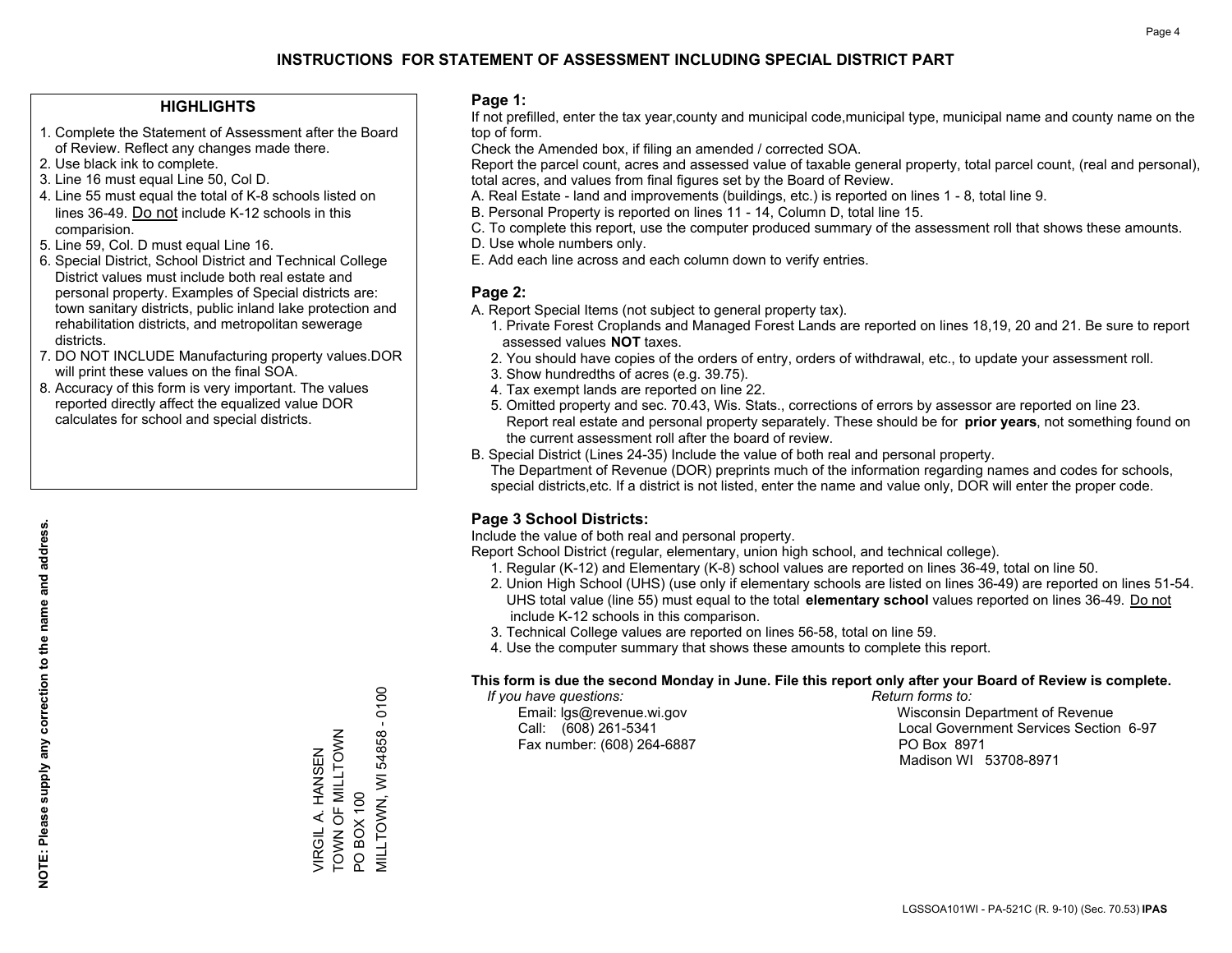**FINAL - EQUATED**

**STATEMENT OF ASSESSMENT FOR 2016** 

|         |                                    | Page 1 |
|---------|------------------------------------|--------|
| 1286    | Check if this is an Amended Return |        |
| ACCT NO |                                    |        |

|                         | <b>FOR</b>                                                                                                        | <b>TOWN OF</b><br><b>OF</b>                                                                                                                                                                  | <b>OSCEOLA</b>           |                           | <b>POLK COUNTY</b>                  |                         |                      | <b>WHEN COMPLETING THIS DOCUMENT</b>     |
|-------------------------|-------------------------------------------------------------------------------------------------------------------|----------------------------------------------------------------------------------------------------------------------------------------------------------------------------------------------|--------------------------|---------------------------|-------------------------------------|-------------------------|----------------------|------------------------------------------|
|                         |                                                                                                                   | Town - Village - City                                                                                                                                                                        | <b>Municipality Name</b> |                           | <b>County Name</b>                  |                         |                      | DO NOT WRITE OVER X's OR IN SHADED AREAS |
|                         |                                                                                                                   | <b>REAL ESTATE</b>                                                                                                                                                                           |                          | PARCEL COUNT              | NO. OF ACRES                        | <b>VALUE OF</b>         | <b>VALUE OF</b>      | <b>TOTAL VALUE OF LAND</b>               |
| Line<br>No.             |                                                                                                                   | (See Lines 18 - 22 for<br>other Real Estate)                                                                                                                                                 |                          | TOTAL LAND   IMPROVEMENTS | <b>WHOLE</b><br><b>NUMBERS ONLY</b> | <b>LAND</b>             | <b>IMPROVEMENTS</b>  | AND IMPROVEMENTS                         |
|                         |                                                                                                                   |                                                                                                                                                                                              | Col. A                   | Col. B                    | Col. C                              | Col. D                  | Col. E               | Col. F                                   |
| $\overline{\mathbf{1}}$ |                                                                                                                   | <b>RESIDENTIAL - Class 1</b>                                                                                                                                                                 | 1,471                    | 1,178                     | 2,775                               | 46,880,900              | 183,105,400          | 229,986,300                              |
| 2                       |                                                                                                                   | <b>COMMERCIAL - Class 2</b>                                                                                                                                                                  | 63                       | 48                        | 623                                 | 3,802,500               | 10,305,600           | 14,108,100                               |
| 3                       |                                                                                                                   | <b>MANUFACTURING - Class 3</b>                                                                                                                                                               | 5                        | 1                         | 163                                 | 82,000                  | 185,700              | 267,700                                  |
| 4                       |                                                                                                                   | <b>AGRICULTURAL - Class 4</b>                                                                                                                                                                | 417                      |                           | 6,857                               | 1,174,650               |                      | 1,174,650                                |
| 5                       |                                                                                                                   | <b>UNDEVELOPED - Class 5</b>                                                                                                                                                                 | 396                      |                           | 2,107                               | 1,876,200               |                      | 1,876,200                                |
| 6                       |                                                                                                                   | AGRICULTURAL FOREST - Class 5m                                                                                                                                                               | 185                      |                           | 1,743                               | 2,402,600               |                      | 2,402,600                                |
| $\overline{7}$          |                                                                                                                   | FOREST LANDS - Class 6                                                                                                                                                                       | 327                      |                           | 3,763                               | 11,595,100              |                      | 11,595,100                               |
| 8                       |                                                                                                                   | OTHER - Class 7                                                                                                                                                                              | 55                       | 53                        | 125                                 | 1,092,600               | 6,136,500            | 7,229,100                                |
| 9                       |                                                                                                                   | TOTAL - ALL COLUMNS                                                                                                                                                                          | 2,919                    | 1,280                     | 18,156                              | 68,906,550              | 199,733,200          | 268,639,750                              |
| 10                      |                                                                                                                   | NUMBER OF PERSONAL PROPERTY ACCOUNTS IN ROLL                                                                                                                                                 |                          |                           | 70                                  | <b>LOCALLY ASSESSED</b> | <b>MANUFACTURING</b> | <b>MERGED</b>                            |
| 11                      |                                                                                                                   | BOATS AND OTHER WATERCRAFT NOT EXEMPT - Code 1                                                                                                                                               |                          |                           |                                     | 0                       | $\Omega$             | $\mathbf 0$                              |
| 12                      |                                                                                                                   | MACHINERY, TOOLS AND PATTERNS - Code 2                                                                                                                                                       |                          |                           |                                     | 771,400                 | 40,100               | 811,500                                  |
| 13                      |                                                                                                                   | FURNITURE, FIXTURES AND EQUIPMENT - Code 3                                                                                                                                                   |                          |                           |                                     | 248,600                 | 800                  | 249,400                                  |
| 14                      |                                                                                                                   | ALL OTHER PERSONAL PROPERTY NOT EXEMPT - Codes 4A, 4B, 4C                                                                                                                                    |                          |                           |                                     | 54,600                  | 72,200               | 126,800                                  |
| 15                      |                                                                                                                   | TOTAL OF PERSONAL PROPERTY NOT EXEMPT (Total of Lines 11-14)                                                                                                                                 |                          |                           |                                     | 1,074,600               | 113,100              | 1,187,700                                |
| 16                      |                                                                                                                   | AGGREGATE ASSESSED VALUE OF ALL PROPERTY SUBJECT TO THE GENERAL PROPERTY TAX (Total of Lines 9F and 15F)<br>MUST EQUAL TOTAL VALUE OF THE SCHOOL DISTRICTS (K-12 PLUS K-8) - Line 50, Col. F |                          |                           |                                     |                         |                      | 269,827,450                              |
| 17                      |                                                                                                                   |                                                                                                                                                                                              |                          |                           | Name of Assessor                    |                         | Telephone #          |                                          |
|                         | <b>BOARD OF REVIEW</b><br>DATE OF FINAL ADJOURNMENT<br>07/25/2016<br>(715) 834-1361<br><b>GENE JOHNSON, ASDPS</b> |                                                                                                                                                                                              |                          |                           |                                     |                         |                      |                                          |

*CO*

*MUN*

*<sup>48</sup> <sup>042</sup>*

REMARKS

The Assessment Ratio to be used in calculating the estimated Fair Market Value on tax bills for this tax district is 1.024630024<br>This ratio should be used to convert assessed values to "Calculate Equalized Values" in Step Commission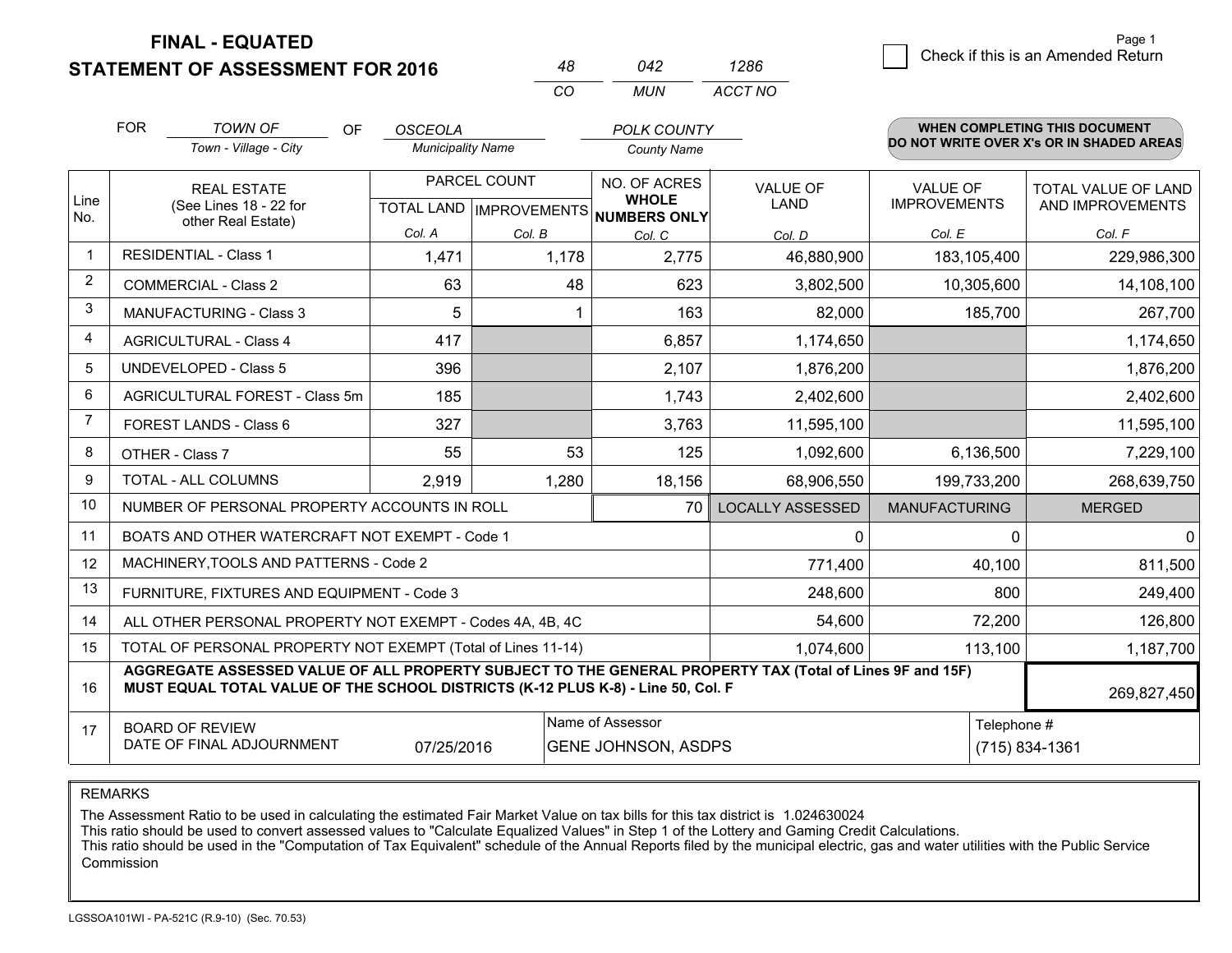*YEAR CO MUN ACCT NO* <sup>2016</sup> <sup>48</sup> <sup>042</sup> <sup>1286</sup>

Do not confuse FOREST LANDS (Line 7) with FOREST CROPS (in this section) - They are **NOT** the same

| (f) ASSESSED VALUE<br>Entered Before 2005 Managed Forest - Ferrous Mining CLOSED @ \$8.27 per acre<br>(f) ASSESSED VALUE |  |  |  |  |
|--------------------------------------------------------------------------------------------------------------------------|--|--|--|--|
|                                                                                                                          |  |  |  |  |
|                                                                                                                          |  |  |  |  |
|                                                                                                                          |  |  |  |  |
| Entered Before 2005 Managed Forest - CLOSED @ \$1.87 per acre                                                            |  |  |  |  |
| (f) ASSESSED VALUE                                                                                                       |  |  |  |  |
|                                                                                                                          |  |  |  |  |
| 2,974,000                                                                                                                |  |  |  |  |
| Entered After 2004 Managed Forest - CLOSED @ \$10.68 per acre<br>(d) PARCELS<br>(e) ACRES                                |  |  |  |  |
| (f) ASSESSED VALUE                                                                                                       |  |  |  |  |
|                                                                                                                          |  |  |  |  |
| 642,900                                                                                                                  |  |  |  |  |
| (e) Other Acres                                                                                                          |  |  |  |  |
|                                                                                                                          |  |  |  |  |
| 468.91                                                                                                                   |  |  |  |  |
| Assessed Value of Sec. 70.43 Corrections of Errors by Assessors                                                          |  |  |  |  |
| (c2) PERSONAL                                                                                                            |  |  |  |  |
|                                                                                                                          |  |  |  |  |
| Mfg. Equated Value of Sec.70.43 Corrections of Errors by Assessors                                                       |  |  |  |  |
| (f2) PERSONAL                                                                                                            |  |  |  |  |
|                                                                                                                          |  |  |  |  |
|                                                                                                                          |  |  |  |  |

# **SPECIAL DISTRICTS**

| Line<br>No. | Enter 6-digit<br><b>Special District</b> | <b>Account</b><br><b>Number</b> | <b>Special District Name</b> | <b>Locally Assessed Value</b><br>of Real Estate and | Mfg Value of Real Estate<br>and Personal Property | <b>Merged Value of</b><br><b>Real Estate and</b> |
|-------------|------------------------------------------|---------------------------------|------------------------------|-----------------------------------------------------|---------------------------------------------------|--------------------------------------------------|
|             | Code (Col. A)                            | (Col. B)                        | (Col. C)                     | Personal Property (Col. D)                          | (Col. E)                                          | Personal Property (Col. F)                       |
| 24          |                                          |                                 |                              |                                                     |                                                   |                                                  |
| 25          |                                          |                                 |                              |                                                     |                                                   |                                                  |
| 26          |                                          |                                 |                              |                                                     |                                                   |                                                  |
| 27          |                                          |                                 |                              |                                                     |                                                   |                                                  |
| 28          |                                          |                                 |                              |                                                     |                                                   |                                                  |
| 29          |                                          |                                 |                              |                                                     |                                                   |                                                  |
| 30          |                                          |                                 |                              |                                                     |                                                   |                                                  |
| 31          |                                          |                                 |                              |                                                     |                                                   |                                                  |
| 32          |                                          |                                 |                              |                                                     |                                                   |                                                  |
| 33          |                                          |                                 |                              |                                                     |                                                   |                                                  |
| 34          |                                          |                                 |                              |                                                     |                                                   |                                                  |
| 35          |                                          |                                 |                              |                                                     |                                                   |                                                  |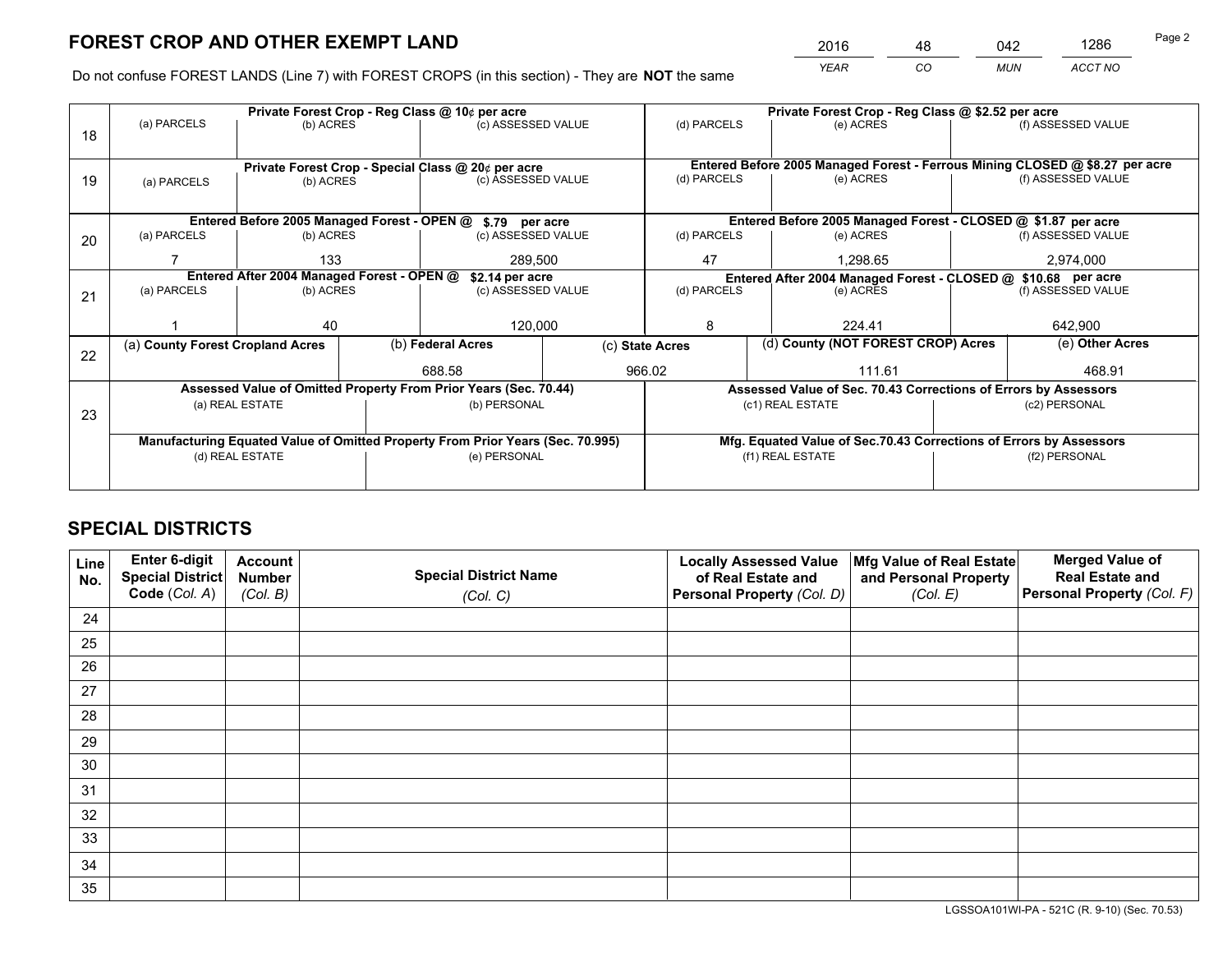|                       |                                                                 |                                             |                                                         | <b>YEAR</b>                                                                       | CO<br><b>MUN</b>                                              | ACCT NO                                                                        |
|-----------------------|-----------------------------------------------------------------|---------------------------------------------|---------------------------------------------------------|-----------------------------------------------------------------------------------|---------------------------------------------------------------|--------------------------------------------------------------------------------|
| Line<br>No.           | <b>Enter 6-digit</b><br><b>School District</b><br>Code (Col. A) | <b>Account</b><br><b>Number</b><br>(Col. B) | <b>School District Name</b><br>(Col. C)                 | <b>Locally Assessed Value</b><br>of Real Estate and<br>Personal Property (Col. D) | Mfg Value of Real Estate<br>and Personal Property<br>(Col. E) | <b>Merged Value of</b><br><b>Real Estate and</b><br>Personal Property (Col. F) |
|                       | A. SCHOOL DISTRICTS (K-8 and K-12)                              |                                             |                                                         |                                                                                   |                                                               |                                                                                |
| 36                    | 484165                                                          | 0292                                        | SCH D OF OSCEOLA                                        | 200,335,950                                                                       | 291,400                                                       | 200,627,350                                                                    |
| 37                    | 485019                                                          | 0293                                        | SCH D OF SAINT CROIX FALLS                              | 69,110,700                                                                        | 89,400                                                        | 69,200,100                                                                     |
| 38                    |                                                                 |                                             |                                                         |                                                                                   |                                                               |                                                                                |
| 39                    |                                                                 |                                             |                                                         |                                                                                   |                                                               |                                                                                |
| 40                    |                                                                 |                                             |                                                         |                                                                                   |                                                               |                                                                                |
| 41                    |                                                                 |                                             |                                                         |                                                                                   |                                                               |                                                                                |
| 42                    |                                                                 |                                             |                                                         |                                                                                   |                                                               |                                                                                |
| 43                    |                                                                 |                                             |                                                         |                                                                                   |                                                               |                                                                                |
| 44                    |                                                                 |                                             |                                                         |                                                                                   |                                                               |                                                                                |
| 45<br>$\overline{46}$ |                                                                 |                                             |                                                         |                                                                                   |                                                               |                                                                                |
| 47                    |                                                                 |                                             |                                                         |                                                                                   |                                                               |                                                                                |
| 48                    |                                                                 |                                             |                                                         |                                                                                   |                                                               |                                                                                |
| 49                    |                                                                 |                                             |                                                         |                                                                                   |                                                               |                                                                                |
| 50                    |                                                                 |                                             | TOTAL ASSESSED VALUE OF SCHOOL DISTRICTS (K-8 and K-12) | 269,446,650                                                                       | 380,800                                                       | 269,827,450                                                                    |
|                       | <b>B.</b><br><b>UNION HIGH SCHOOL DISTRICTS</b>                 |                                             |                                                         |                                                                                   |                                                               |                                                                                |
| 51                    |                                                                 |                                             |                                                         |                                                                                   |                                                               |                                                                                |
| 52                    |                                                                 |                                             |                                                         |                                                                                   |                                                               |                                                                                |
| 53                    |                                                                 |                                             |                                                         |                                                                                   |                                                               |                                                                                |
| 54                    |                                                                 |                                             |                                                         |                                                                                   |                                                               |                                                                                |
| 55                    |                                                                 |                                             | TOTAL ASSESSED VALUE OF UNION HIGH SCHOOLS              |                                                                                   |                                                               |                                                                                |
|                       | C.<br><b>TECHNICAL COLLEGE DISTRICTS</b>                        |                                             |                                                         |                                                                                   |                                                               |                                                                                |
| 56                    | 001700                                                          | 0016                                        | WISCONSIN INDIANHEAD TECH COLLEGE SHEL                  | 269,446,650                                                                       | 380,800                                                       | 269,827,450                                                                    |
| 57                    |                                                                 |                                             |                                                         |                                                                                   |                                                               |                                                                                |
| 58                    |                                                                 |                                             |                                                         |                                                                                   |                                                               |                                                                                |
| 59                    |                                                                 |                                             | TOTAL ASSESSED VALUE OF TECHNICAL COLLEGES              | 269,446,650                                                                       | 380,800                                                       | 269,827,450                                                                    |

48

042

 *I hereby certify, to the best of my knowledge and belief, this form is complete and correct.*

**SCHOOL DISTRICTS**

| Print name of preparer | Title                    |                | Date (MM / DD / CCYY) |
|------------------------|--------------------------|----------------|-----------------------|
|                        |                          |                |                       |
| Signature of preparer  | Contact Telephone Number | E-mail address |                       |
|                        | $\overline{\phantom{0}}$ |                |                       |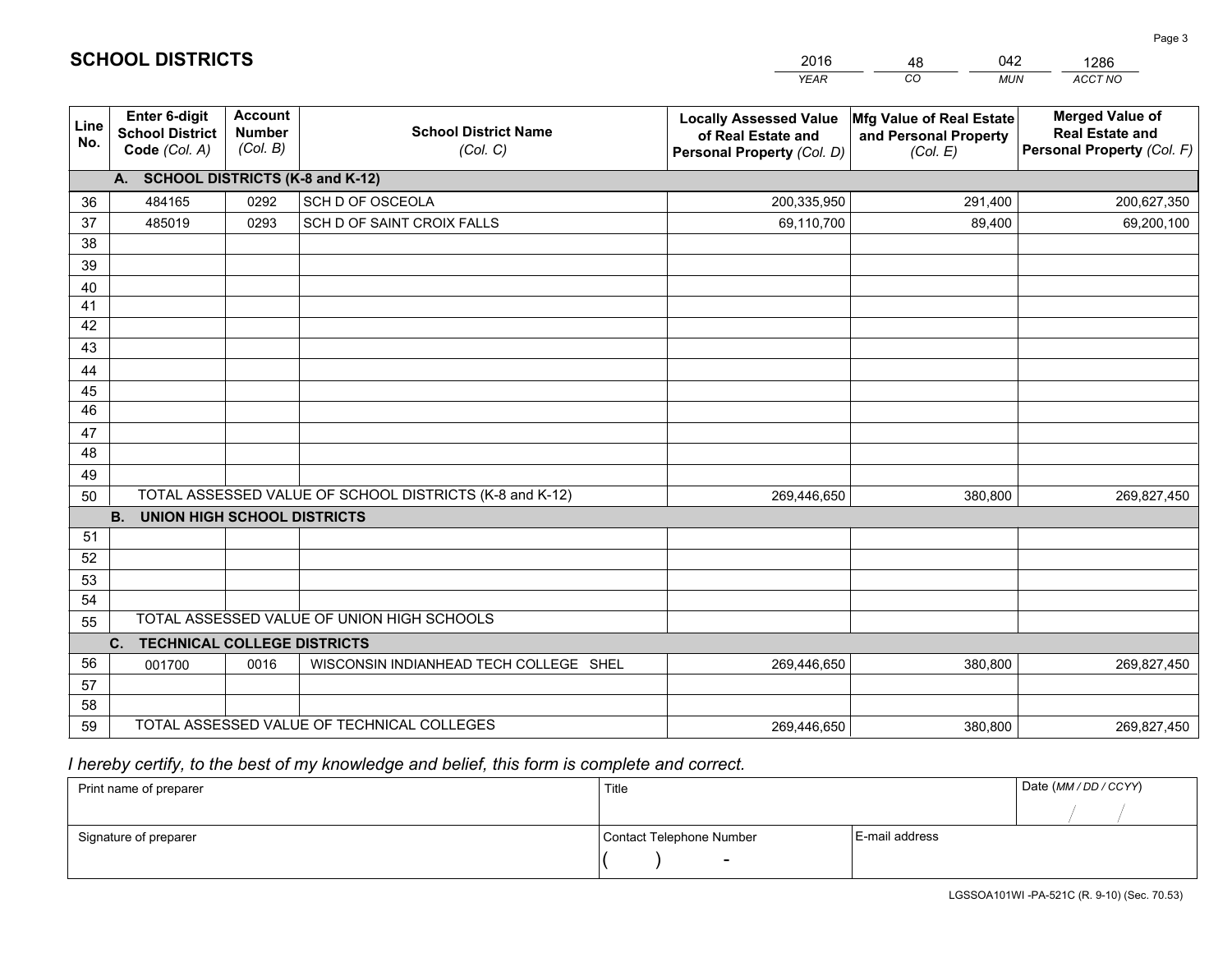### **HIGHLIGHTS**

- 1. Complete the Statement of Assessment after the Board of Review. Reflect any changes made there.
- 2. Use black ink to complete.
- 3. Line 16 must equal Line 50, Col D.
- 4. Line 55 must equal the total of K-8 schools listed on lines 36-49. Do not include K-12 schools in this comparision.
- 5. Line 59, Col. D must equal Line 16.
- 6. Special District, School District and Technical College District values must include both real estate and personal property. Examples of Special districts are: town sanitary districts, public inland lake protection and rehabilitation districts, and metropolitan sewerage districts.
- 7. DO NOT INCLUDE Manufacturing property values.DOR will print these values on the final SOA.

LORRAINE RUGRODEN TOWN OF OSCEOLA

ORRAINE RUGRODEN TOWN OF OSCEOLA

PO BOX 216

PO BOX 216

DRESSER, WI 54009 - 0216

DRESSER, WI 54009 - 0216

 8. Accuracy of this form is very important. The values reported directly affect the equalized value DOR calculates for school and special districts.

### **Page 1:**

 If not prefilled, enter the tax year,county and municipal code,municipal type, municipal name and county name on the top of form.

Check the Amended box, if filing an amended / corrected SOA.

 Report the parcel count, acres and assessed value of taxable general property, total parcel count, (real and personal), total acres, and values from final figures set by the Board of Review.

- A. Real Estate land and improvements (buildings, etc.) is reported on lines 1 8, total line 9.
- B. Personal Property is reported on lines 11 14, Column D, total line 15.
- C. To complete this report, use the computer produced summary of the assessment roll that shows these amounts.
- D. Use whole numbers only.
- E. Add each line across and each column down to verify entries.

### **Page 2:**

- A. Report Special Items (not subject to general property tax).
- 1. Private Forest Croplands and Managed Forest Lands are reported on lines 18,19, 20 and 21. Be sure to report assessed values **NOT** taxes.
- 2. You should have copies of the orders of entry, orders of withdrawal, etc., to update your assessment roll.
	- 3. Show hundredths of acres (e.g. 39.75).
- 4. Tax exempt lands are reported on line 22.
- 5. Omitted property and sec. 70.43, Wis. Stats., corrections of errors by assessor are reported on line 23. Report real estate and personal property separately. These should be for **prior years**, not something found on the current assessment roll after the board of review.
- B. Special District (Lines 24-35) Include the value of both real and personal property.
- The Department of Revenue (DOR) preprints much of the information regarding names and codes for schools, special districts,etc. If a district is not listed, enter the name and value only, DOR will enter the proper code.

## **Page 3 School Districts:**

Include the value of both real and personal property.

Report School District (regular, elementary, union high school, and technical college).

- 1. Regular (K-12) and Elementary (K-8) school values are reported on lines 36-49, total on line 50.
- 2. Union High School (UHS) (use only if elementary schools are listed on lines 36-49) are reported on lines 51-54. UHS total value (line 55) must equal to the total **elementary school** values reported on lines 36-49. Do notinclude K-12 schools in this comparison.
- 3. Technical College values are reported on lines 56-58, total on line 59.
- 4. Use the computer summary that shows these amounts to complete this report.

### **This form is due the second Monday in June. File this report only after your Board of Review is complete.**

 *If you have questions: Return forms to:*

Fax number: (608) 264-6887 PO Box 8971

 Email: lgs@revenue.wi.gov Wisconsin Department of Revenue Call: (608) 261-5341 Local Government Services Section 6-97Madison WI 53708-8971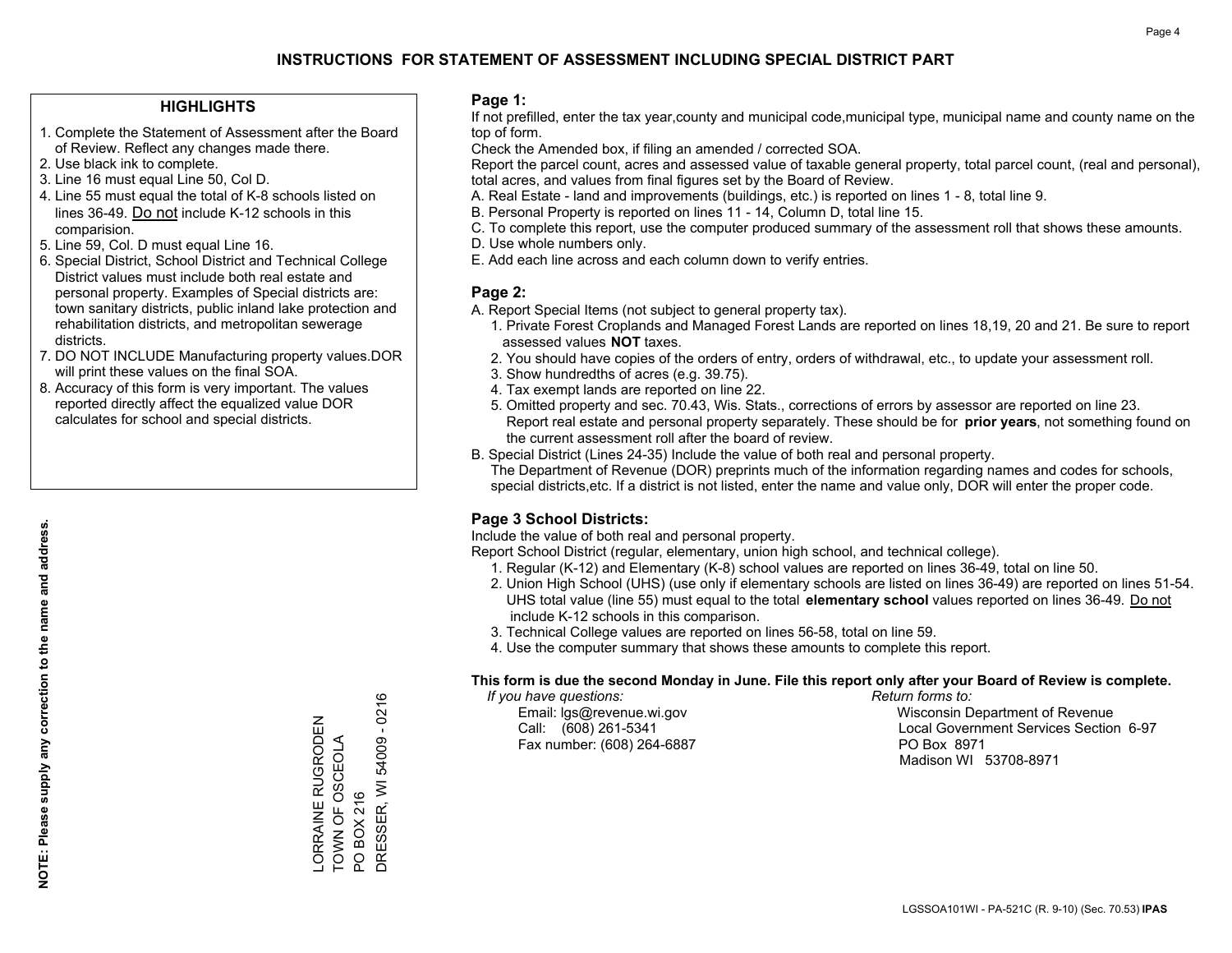| <b>STATEMENT OF ASSESSMENT FOR 2016</b> |  |  |
|-----------------------------------------|--|--|

**FINAL - EQUATED**

|                | <b>FOR</b>                                                                          | <b>TOWN OF</b><br>OF                                                                                                                                                                         | <b>SAINT CROIX FALLS</b> |              | <b>POLK COUNTY</b>                                   |                         |                                          | <b>WHEN COMPLETING THIS DOCUMENT</b> |  |
|----------------|-------------------------------------------------------------------------------------|----------------------------------------------------------------------------------------------------------------------------------------------------------------------------------------------|--------------------------|--------------|------------------------------------------------------|-------------------------|------------------------------------------|--------------------------------------|--|
|                |                                                                                     | Town - Village - City                                                                                                                                                                        | <b>Municipality Name</b> |              | <b>County Name</b>                                   |                         | DO NOT WRITE OVER X's OR IN SHADED AREAS |                                      |  |
|                |                                                                                     | <b>REAL ESTATE</b>                                                                                                                                                                           |                          | PARCEL COUNT | NO. OF ACRES                                         | <b>VALUE OF</b>         | <b>VALUE OF</b>                          | TOTAL VALUE OF LAND                  |  |
| Line<br>No.    |                                                                                     | (See Lines 18 - 22 for<br>other Real Estate)                                                                                                                                                 |                          |              | <b>WHOLE</b><br>TOTAL LAND IMPROVEMENTS NUMBERS ONLY | LAND                    | <b>IMPROVEMENTS</b>                      | AND IMPROVEMENTS                     |  |
|                |                                                                                     |                                                                                                                                                                                              | Col. A                   | Col. B       | Col. C                                               | Col. D                  | Col. E                                   | Col. F                               |  |
| $\mathbf 1$    | <b>RESIDENTIAL - Class 1</b>                                                        |                                                                                                                                                                                              | 685                      | 587          | 1,978                                                | 39,890,400              | 75,176,800                               | 115,067,200                          |  |
| 2              |                                                                                     | <b>COMMERCIAL - Class 2</b>                                                                                                                                                                  | 97                       | 68           | 372                                                  | 7,095,900               | 13,027,200                               | 20,123,100                           |  |
| 3              |                                                                                     | <b>MANUFACTURING - Class 3</b>                                                                                                                                                               |                          |              | 3                                                    | 29,100                  | 192,300                                  | 221,400                              |  |
| $\overline{4}$ |                                                                                     | <b>AGRICULTURAL - Class 4</b>                                                                                                                                                                | 369                      |              | 7,798                                                | 1,367,600               |                                          | 1,367,600                            |  |
| 5              |                                                                                     | <b>UNDEVELOPED - Class 5</b>                                                                                                                                                                 | 261                      |              | 1,707                                                | 1,843,000               |                                          | 1,843,000                            |  |
| 6              | AGRICULTURAL FOREST - Class 5m                                                      |                                                                                                                                                                                              | 119                      |              | 1,753                                                | 2,219,800               |                                          | 2,219,800                            |  |
| $\overline{7}$ | FOREST LANDS - Class 6                                                              |                                                                                                                                                                                              | 160                      |              | 2,938                                                | 8,002,000               |                                          | 8,002,000                            |  |
| 8              |                                                                                     | OTHER - Class 7                                                                                                                                                                              | 34                       | 34           | 70                                                   | 278,500                 | 2,653,800                                | 2,932,300                            |  |
| 9              |                                                                                     | <b>TOTAL - ALL COLUMNS</b>                                                                                                                                                                   | 1,726                    | 690          | 16,619                                               | 60,726,300              | 91,050,100                               | 151,776,400                          |  |
| 10             |                                                                                     | NUMBER OF PERSONAL PROPERTY ACCOUNTS IN ROLL                                                                                                                                                 |                          |              | 68                                                   | <b>LOCALLY ASSESSED</b> | <b>MANUFACTURING</b>                     | <b>MERGED</b>                        |  |
| 11             |                                                                                     | BOATS AND OTHER WATERCRAFT NOT EXEMPT - Code 1                                                                                                                                               |                          |              |                                                      | 0                       | $\Omega$                                 | $\mathbf{0}$                         |  |
| 12             |                                                                                     | MACHINERY, TOOLS AND PATTERNS - Code 2                                                                                                                                                       |                          |              |                                                      | 852,100                 | 29,800                                   | 881,900                              |  |
| 13             |                                                                                     | FURNITURE, FIXTURES AND EQUIPMENT - Code 3                                                                                                                                                   |                          |              |                                                      | 601,600                 | 4,200                                    | 605,800                              |  |
| 14             |                                                                                     | ALL OTHER PERSONAL PROPERTY NOT EXEMPT - Codes 4A, 4B, 4C                                                                                                                                    |                          |              |                                                      | 94,600                  | 100                                      | 94,700                               |  |
| 15             | TOTAL OF PERSONAL PROPERTY NOT EXEMPT (Total of Lines 11-14)<br>1,548,300<br>34,100 |                                                                                                                                                                                              |                          |              |                                                      |                         |                                          | 1,582,400                            |  |
| 16             |                                                                                     | AGGREGATE ASSESSED VALUE OF ALL PROPERTY SUBJECT TO THE GENERAL PROPERTY TAX (Total of Lines 9F and 15F)<br>MUST EQUAL TOTAL VALUE OF THE SCHOOL DISTRICTS (K-12 PLUS K-8) - Line 50, Col. F |                          |              |                                                      |                         |                                          | 153,358,800                          |  |
| 17             |                                                                                     | <b>BOARD OF REVIEW</b><br>DATE OF FINAL ADJOURNMENT                                                                                                                                          | 05/25/2016               |              | Name of Assessor<br><b>RANDY PROCHNOW</b>            |                         | Telephone #                              | (715) 632-2116                       |  |

*CO*

*MUN*

*ACCT NO1287*

*<sup>48</sup> <sup>044</sup>*

REMARKS

The Assessment Ratio to be used in calculating the estimated Fair Market Value on tax bills for this tax district is 1.014111814<br>This ratio should be used to convert assessed values to "Calculate Equalized Values" in Step Commission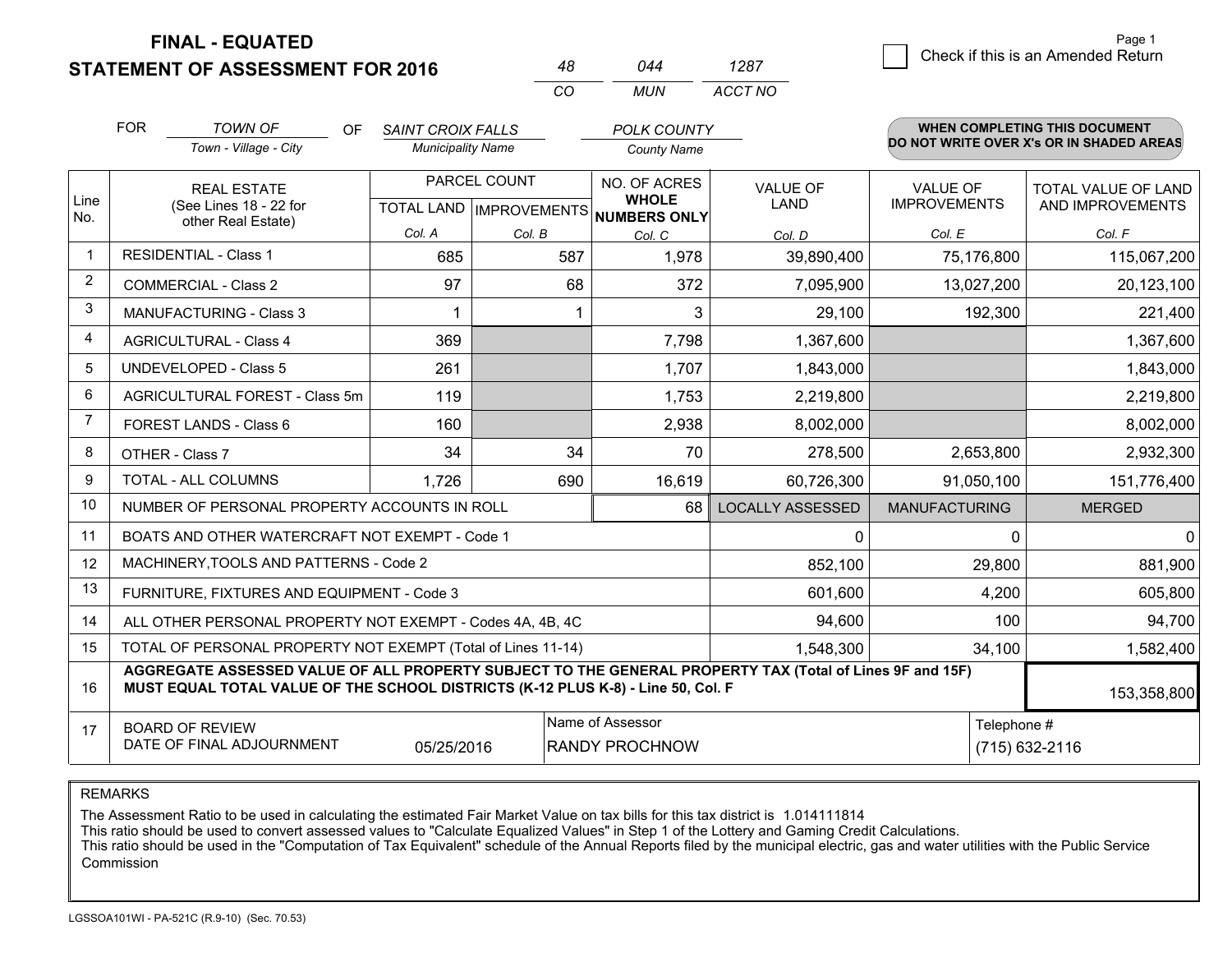*YEAR CO MUN ACCT NO* 2016 <u>48 044 1287 48</u>

Do not confuse FOREST LANDS (Line 7) with FOREST CROPS (in this section) - They are **NOT** the same

|    |                                                                 |                                             |  | Private Forest Crop - Reg Class @ 10¢ per acre                                 |           | Private Forest Crop - Reg Class @ \$2.52 per acre                            |                                                                    |  |                    |  |
|----|-----------------------------------------------------------------|---------------------------------------------|--|--------------------------------------------------------------------------------|-----------|------------------------------------------------------------------------------|--------------------------------------------------------------------|--|--------------------|--|
| 18 | (a) PARCELS                                                     | (b) ACRES                                   |  | (c) ASSESSED VALUE                                                             |           | (d) PARCELS                                                                  | (e) ACRES                                                          |  | (f) ASSESSED VALUE |  |
|    |                                                                 |                                             |  |                                                                                |           | Entered Before 2005 Managed Forest - Ferrous Mining CLOSED @ \$8.27 per acre |                                                                    |  |                    |  |
| 19 | Private Forest Crop - Special Class @ 20¢ per acre<br>(b) ACRES |                                             |  |                                                                                |           | (d) PARCELS                                                                  | (e) ACRES                                                          |  | (f) ASSESSED VALUE |  |
|    | (c) ASSESSED VALUE<br>(a) PARCELS                               |                                             |  |                                                                                |           |                                                                              |                                                                    |  |                    |  |
|    |                                                                 |                                             |  |                                                                                |           |                                                                              |                                                                    |  |                    |  |
|    |                                                                 | Entered Before 2005 Managed Forest - OPEN @ |  | \$.79 per acre                                                                 |           |                                                                              | Entered Before 2005 Managed Forest - CLOSED @ \$1.87 per acre      |  |                    |  |
| 20 | (a) PARCELS<br>(c) ASSESSED VALUE<br>(b) ACRES                  |                                             |  | (d) PARCELS                                                                    | (e) ACRES |                                                                              | (f) ASSESSED VALUE                                                 |  |                    |  |
|    |                                                                 |                                             |  | 3                                                                              | 91        |                                                                              | 227,500                                                            |  |                    |  |
|    |                                                                 |                                             |  |                                                                                |           |                                                                              |                                                                    |  |                    |  |
|    | Entered After 2004 Managed Forest - OPEN @                      |                                             |  | \$2.14 per acre                                                                |           |                                                                              | Entered After 2004 Managed Forest - CLOSED @ \$10.68 per acre      |  |                    |  |
| 21 | (a) PARCELS                                                     | (b) ACRES                                   |  | (c) ASSESSED VALUE                                                             |           | (d) PARCELS<br>(e) ACRES                                                     |                                                                    |  | (f) ASSESSED VALUE |  |
|    |                                                                 |                                             |  |                                                                                |           |                                                                              |                                                                    |  |                    |  |
|    |                                                                 | 88.3                                        |  | 228,000                                                                        |           | 13                                                                           | 389.04                                                             |  | 976,600            |  |
|    | (a) County Forest Cropland Acres                                |                                             |  | (b) Federal Acres                                                              |           | (d) County (NOT FOREST CROP) Acres<br>(c) State Acres                        |                                                                    |  | (e) Other Acres    |  |
| 22 |                                                                 |                                             |  |                                                                                |           |                                                                              |                                                                    |  |                    |  |
|    |                                                                 |                                             |  | 206.09                                                                         |           | 848.37                                                                       | 15.18                                                              |  | 293.31             |  |
|    |                                                                 |                                             |  | Assessed Value of Omitted Property From Prior Years (Sec. 70.44)               |           |                                                                              | Assessed Value of Sec. 70.43 Corrections of Errors by Assessors    |  |                    |  |
|    |                                                                 | (a) REAL ESTATE                             |  | (b) PERSONAL                                                                   |           |                                                                              | (c1) REAL ESTATE                                                   |  | (c2) PERSONAL      |  |
| 23 |                                                                 |                                             |  |                                                                                |           |                                                                              |                                                                    |  |                    |  |
|    |                                                                 |                                             |  | Manufacturing Equated Value of Omitted Property From Prior Years (Sec. 70.995) |           |                                                                              | Mfg. Equated Value of Sec.70.43 Corrections of Errors by Assessors |  |                    |  |
|    |                                                                 | (d) REAL ESTATE                             |  | (e) PERSONAL                                                                   |           |                                                                              | (f1) REAL ESTATE                                                   |  | (f2) PERSONAL      |  |
|    |                                                                 |                                             |  |                                                                                |           |                                                                              |                                                                    |  |                    |  |
|    |                                                                 |                                             |  |                                                                                |           |                                                                              |                                                                    |  |                    |  |

# **SPECIAL DISTRICTS**

| Line<br>No. | Enter 6-digit<br><b>Special District</b><br>Code (Col. A) | <b>Account</b><br><b>Number</b><br>(Col. B) | <b>Special District Name</b><br>(Col. C) | <b>Locally Assessed Value</b><br>of Real Estate and<br>Personal Property (Col. D) | Mfg Value of Real Estate<br>and Personal Property<br>(Col. E) | <b>Merged Value of</b><br><b>Real Estate and</b><br>Personal Property (Col. F) |
|-------------|-----------------------------------------------------------|---------------------------------------------|------------------------------------------|-----------------------------------------------------------------------------------|---------------------------------------------------------------|--------------------------------------------------------------------------------|
| 24          | 487140                                                    | 0508                                        | ST CROIX FALLS TOWN SANITARY DISTRICT #1 | 13,643,500                                                                        |                                                               | 13,643,500                                                                     |
| 25          |                                                           |                                             |                                          |                                                                                   |                                                               |                                                                                |
| 26          |                                                           |                                             |                                          |                                                                                   |                                                               |                                                                                |
| 27          |                                                           |                                             |                                          |                                                                                   |                                                               |                                                                                |
| 28          |                                                           |                                             |                                          |                                                                                   |                                                               |                                                                                |
| 29          |                                                           |                                             |                                          |                                                                                   |                                                               |                                                                                |
| 30          |                                                           |                                             |                                          |                                                                                   |                                                               |                                                                                |
| 31          |                                                           |                                             |                                          |                                                                                   |                                                               |                                                                                |
| 32          |                                                           |                                             |                                          |                                                                                   |                                                               |                                                                                |
| 33          |                                                           |                                             |                                          |                                                                                   |                                                               |                                                                                |
| 34          |                                                           |                                             |                                          |                                                                                   |                                                               |                                                                                |
| 35          |                                                           |                                             |                                          |                                                                                   |                                                               |                                                                                |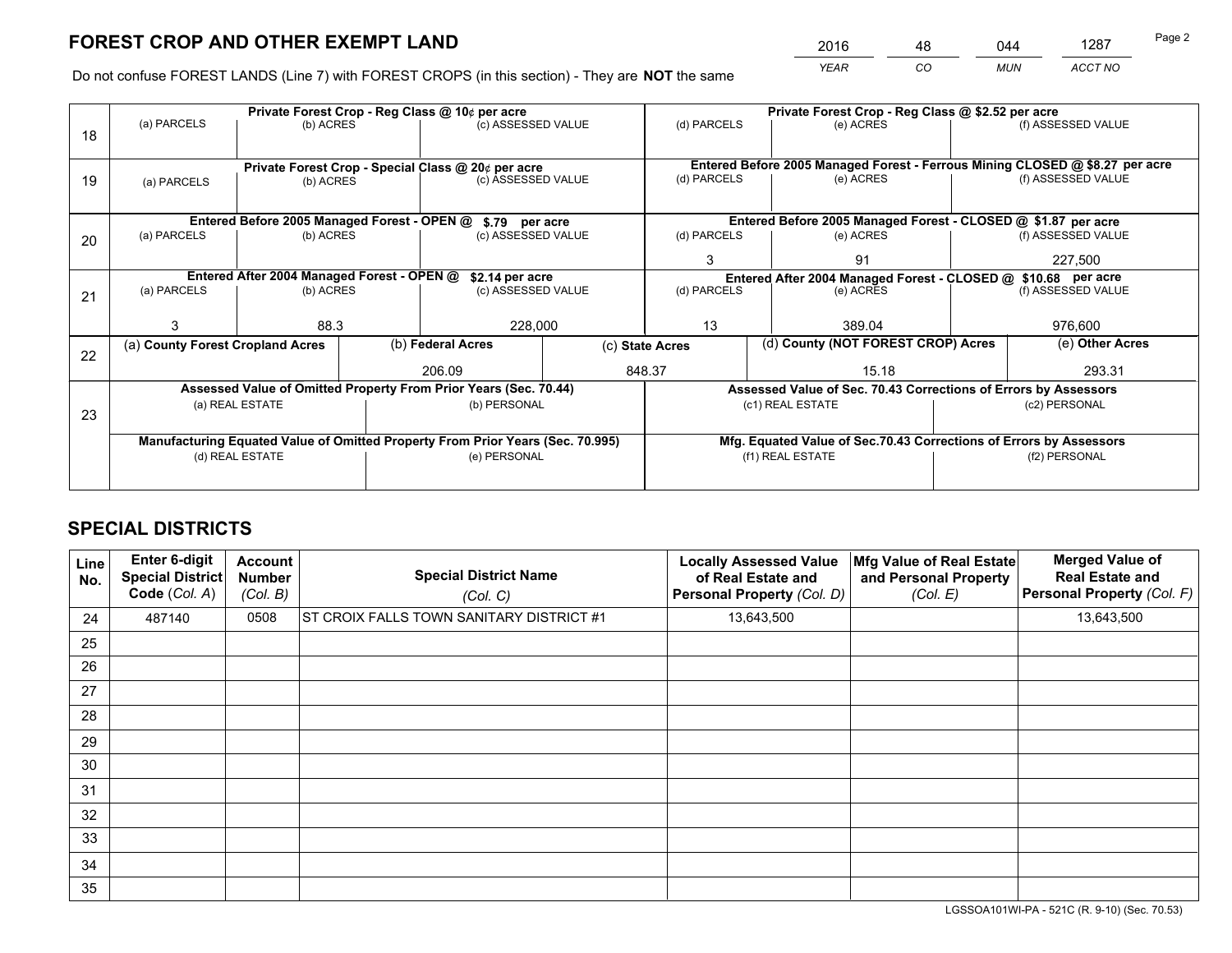|                 |                                                                                     |                                             |                                                         | <b>YEAR</b>                                                                       | CO<br><b>MUN</b>                                              | ACCT NO                                                                        |  |  |  |
|-----------------|-------------------------------------------------------------------------------------|---------------------------------------------|---------------------------------------------------------|-----------------------------------------------------------------------------------|---------------------------------------------------------------|--------------------------------------------------------------------------------|--|--|--|
| Line<br>No.     | <b>Enter 6-digit</b><br><b>School District</b><br>Code (Col. A)                     | <b>Account</b><br><b>Number</b><br>(Col. B) | <b>School District Name</b><br>(Col. C)                 | <b>Locally Assessed Value</b><br>of Real Estate and<br>Personal Property (Col. D) | Mfg Value of Real Estate<br>and Personal Property<br>(Col. E) | <b>Merged Value of</b><br><b>Real Estate and</b><br>Personal Property (Col. F) |  |  |  |
|                 | A. SCHOOL DISTRICTS (K-8 and K-12)                                                  |                                             |                                                         |                                                                                   |                                                               |                                                                                |  |  |  |
| 36              | 480238                                                                              | 0287                                        | SCH D OF UNITY (MILLTOWN)                               | 19,881,700                                                                        |                                                               | 19,881,700                                                                     |  |  |  |
| 37              | 485019                                                                              | 0293                                        | SCH D OF SAINT CROIX FALLS                              | 133,221,600                                                                       | 255,500                                                       | 133,477,100                                                                    |  |  |  |
| 38              |                                                                                     |                                             |                                                         |                                                                                   |                                                               |                                                                                |  |  |  |
| 39              |                                                                                     |                                             |                                                         |                                                                                   |                                                               |                                                                                |  |  |  |
| 40              |                                                                                     |                                             |                                                         |                                                                                   |                                                               |                                                                                |  |  |  |
| 41              |                                                                                     |                                             |                                                         |                                                                                   |                                                               |                                                                                |  |  |  |
| 42              |                                                                                     |                                             |                                                         |                                                                                   |                                                               |                                                                                |  |  |  |
| 43              |                                                                                     |                                             |                                                         |                                                                                   |                                                               |                                                                                |  |  |  |
| 44<br>45        |                                                                                     |                                             |                                                         |                                                                                   |                                                               |                                                                                |  |  |  |
| $\overline{46}$ |                                                                                     |                                             |                                                         |                                                                                   |                                                               |                                                                                |  |  |  |
| 47              |                                                                                     |                                             |                                                         |                                                                                   |                                                               |                                                                                |  |  |  |
| 48              |                                                                                     |                                             |                                                         |                                                                                   |                                                               |                                                                                |  |  |  |
| 49              |                                                                                     |                                             |                                                         |                                                                                   |                                                               |                                                                                |  |  |  |
| 50              |                                                                                     |                                             | TOTAL ASSESSED VALUE OF SCHOOL DISTRICTS (K-8 and K-12) | 153,103,300                                                                       | 255,500                                                       | 153,358,800                                                                    |  |  |  |
|                 | <b>B.</b><br><b>UNION HIGH SCHOOL DISTRICTS</b>                                     |                                             |                                                         |                                                                                   |                                                               |                                                                                |  |  |  |
| 51              |                                                                                     |                                             |                                                         |                                                                                   |                                                               |                                                                                |  |  |  |
| 52              |                                                                                     |                                             |                                                         |                                                                                   |                                                               |                                                                                |  |  |  |
| 53              |                                                                                     |                                             |                                                         |                                                                                   |                                                               |                                                                                |  |  |  |
| 54              |                                                                                     |                                             |                                                         |                                                                                   |                                                               |                                                                                |  |  |  |
| 55              |                                                                                     |                                             | TOTAL ASSESSED VALUE OF UNION HIGH SCHOOLS              |                                                                                   |                                                               |                                                                                |  |  |  |
|                 | C.<br><b>TECHNICAL COLLEGE DISTRICTS</b>                                            |                                             |                                                         |                                                                                   |                                                               |                                                                                |  |  |  |
| 56              | 001700                                                                              | 0016                                        | WISCONSIN INDIANHEAD TECH COLLEGE SHEL                  | 153,103,300                                                                       | 255,500                                                       | 153,358,800                                                                    |  |  |  |
| 57              |                                                                                     |                                             |                                                         |                                                                                   |                                                               |                                                                                |  |  |  |
| 58<br>59        |                                                                                     |                                             |                                                         |                                                                                   |                                                               |                                                                                |  |  |  |
|                 | TOTAL ASSESSED VALUE OF TECHNICAL COLLEGES<br>255,500<br>153,358,800<br>153,103,300 |                                             |                                                         |                                                                                   |                                                               |                                                                                |  |  |  |

48

044

 *I hereby certify, to the best of my knowledge and belief, this form is complete and correct.*

**SCHOOL DISTRICTS**

| Print name of preparer | Title                    |                | Date (MM / DD / CCYY) |
|------------------------|--------------------------|----------------|-----------------------|
|                        |                          |                |                       |
| Signature of preparer  | Contact Telephone Number | E-mail address |                       |
|                        | $\overline{\phantom{0}}$ |                |                       |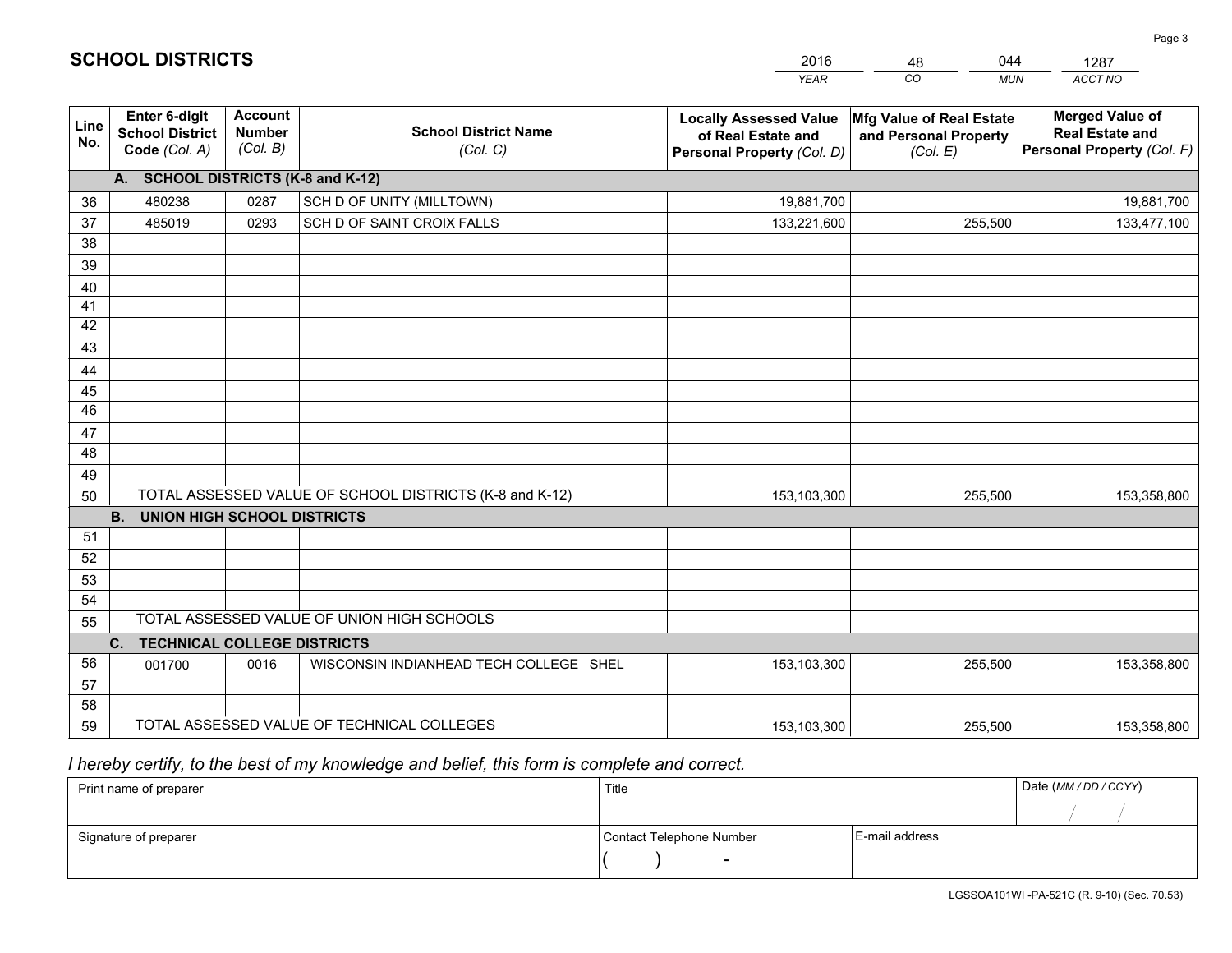### **HIGHLIGHTS**

- 1. Complete the Statement of Assessment after the Board of Review. Reflect any changes made there.
- 2. Use black ink to complete.
- 3. Line 16 must equal Line 50, Col D.
- 4. Line 55 must equal the total of K-8 schools listed on lines 36-49. Do not include K-12 schools in this comparision.
- 5. Line 59, Col. D must equal Line 16.
- 6. Special District, School District and Technical College District values must include both real estate and personal property. Examples of Special districts are: town sanitary districts, public inland lake protection and rehabilitation districts, and metropolitan sewerage districts.
- 7. DO NOT INCLUDE Manufacturing property values.DOR will print these values on the final SOA.
- 8. Accuracy of this form is very important. The values reported directly affect the equalized value DOR calculates for school and special districts.

### **Page 1:**

 If not prefilled, enter the tax year,county and municipal code,municipal type, municipal name and county name on the top of form.

Check the Amended box, if filing an amended / corrected SOA.

 Report the parcel count, acres and assessed value of taxable general property, total parcel count, (real and personal), total acres, and values from final figures set by the Board of Review.

- A. Real Estate land and improvements (buildings, etc.) is reported on lines 1 8, total line 9.
- B. Personal Property is reported on lines 11 14, Column D, total line 15.
- C. To complete this report, use the computer produced summary of the assessment roll that shows these amounts.
- D. Use whole numbers only.
- E. Add each line across and each column down to verify entries.

### **Page 2:**

- A. Report Special Items (not subject to general property tax).
- 1. Private Forest Croplands and Managed Forest Lands are reported on lines 18,19, 20 and 21. Be sure to report assessed values **NOT** taxes.
- 2. You should have copies of the orders of entry, orders of withdrawal, etc., to update your assessment roll.
	- 3. Show hundredths of acres (e.g. 39.75).
- 4. Tax exempt lands are reported on line 22.
- 5. Omitted property and sec. 70.43, Wis. Stats., corrections of errors by assessor are reported on line 23. Report real estate and personal property separately. These should be for **prior years**, not something found on the current assessment roll after the board of review.
- B. Special District (Lines 24-35) Include the value of both real and personal property.
- The Department of Revenue (DOR) preprints much of the information regarding names and codes for schools, special districts,etc. If a district is not listed, enter the name and value only, DOR will enter the proper code.

## **Page 3 School Districts:**

Include the value of both real and personal property.

Report School District (regular, elementary, union high school, and technical college).

- 1. Regular (K-12) and Elementary (K-8) school values are reported on lines 36-49, total on line 50.
- 2. Union High School (UHS) (use only if elementary schools are listed on lines 36-49) are reported on lines 51-54. UHS total value (line 55) must equal to the total **elementary school** values reported on lines 36-49. Do notinclude K-12 schools in this comparison.
- 3. Technical College values are reported on lines 56-58, total on line 59.
- 4. Use the computer summary that shows these amounts to complete this report.

### **This form is due the second Monday in June. File this report only after your Board of Review is complete.**

 *If you have questions: Return forms to:*

Fax number: (608) 264-6887 PO Box 8971

 Email: lgs@revenue.wi.gov Wisconsin Department of Revenue Call: (608) 261-5341 Local Government Services Section 6-97Madison WI 53708-8971

TOWN OF SAINT CROIX FALLS  $-8137$ JANET KRUEGER<br>TOWN OF SAINT CROIX FALLS ST CROIX FLS, WI 54024 - 8137 54024 CROIX FLS, WI JANET KRUEGER 1305 200TH ST 1305 200TH ST  $\overline{5}$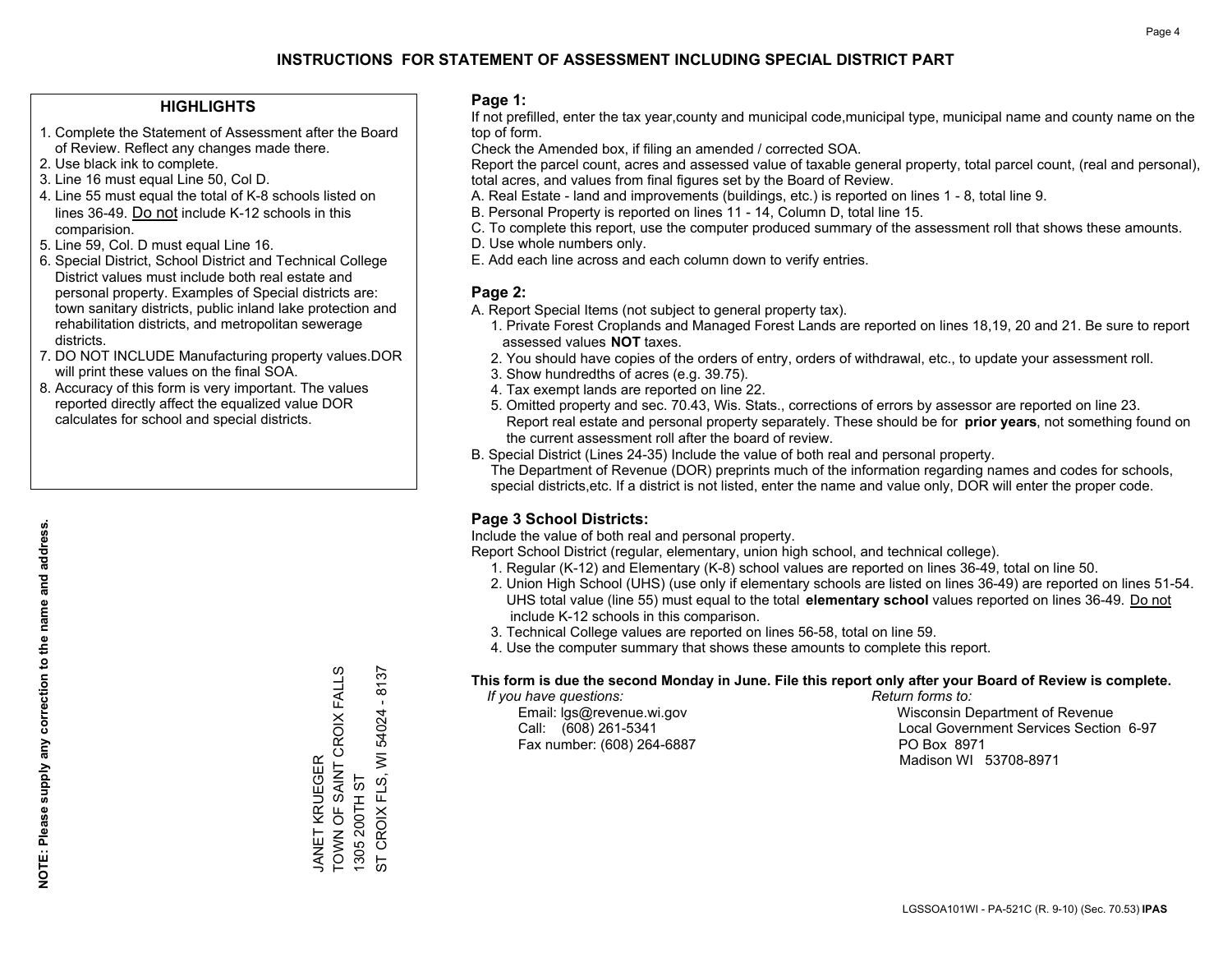**FINAL - EQUATED**

**STATEMENT OF ASSESSMENT FOR 2016** 

|                | <b>FOR</b>                     | <b>TOWN OF</b><br><b>OF</b>                                                                                                                                                                  | <b>STERLING</b> |                          | <b>POLK COUNTY</b>                                       |                         |                                          | <b>WHEN COMPLETING THIS DOCUMENT</b> |  |
|----------------|--------------------------------|----------------------------------------------------------------------------------------------------------------------------------------------------------------------------------------------|-----------------|--------------------------|----------------------------------------------------------|-------------------------|------------------------------------------|--------------------------------------|--|
|                |                                | Town - Village - City                                                                                                                                                                        |                 | <b>Municipality Name</b> |                                                          |                         | DO NOT WRITE OVER X's OR IN SHADED AREAS |                                      |  |
|                |                                | <b>REAL ESTATE</b>                                                                                                                                                                           |                 | PARCEL COUNT             | NO. OF ACRES                                             | <b>VALUE OF</b>         | <b>VALUE OF</b>                          | TOTAL VALUE OF LAND                  |  |
| Line<br>No.    |                                | (See Lines 18 - 22 for                                                                                                                                                                       |                 |                          | <b>WHOLE</b><br>TOTAL LAND   IMPROVEMENTS   NUMBERS ONLY | LAND                    | <b>IMPROVEMENTS</b>                      | AND IMPROVEMENTS                     |  |
|                | other Real Estate)             |                                                                                                                                                                                              | Col. A          | Col. B                   | Col. C                                                   | Col. D                  | Col. E                                   | Col. F                               |  |
| 1              |                                | <b>RESIDENTIAL - Class 1</b>                                                                                                                                                                 | 586             | 489                      | 1,401                                                    | 5,693,400               | 31,020,200                               | 36,713,600                           |  |
| $\overline{2}$ | <b>COMMERCIAL - Class 2</b>    |                                                                                                                                                                                              | 15              | 13                       | 35                                                       | 145,600                 | 924,800                                  | 1,070,400                            |  |
| 3              | <b>MANUFACTURING - Class 3</b> |                                                                                                                                                                                              | 0               | $\Omega$                 | $\Omega$                                                 | 0                       | 0                                        | 0                                    |  |
| 4              |                                | <b>AGRICULTURAL - Class 4</b>                                                                                                                                                                | 250             |                          | 5,453                                                    | 853,700                 |                                          | 853,700                              |  |
| 5              |                                | <b>UNDEVELOPED - Class 5</b>                                                                                                                                                                 | 267             |                          | 2,409                                                    | 1,375,700               |                                          | 1,375,700                            |  |
| 6              | AGRICULTURAL FOREST - Class 5m |                                                                                                                                                                                              | 97              |                          | 1,108                                                    | 1,137,200               |                                          | 1,137,200                            |  |
| $\overline{7}$ | FOREST LANDS - Class 6         |                                                                                                                                                                                              | 429             |                          | 6,150                                                    | 12,422,600              |                                          | 12,422,600                           |  |
| 8              |                                | OTHER - Class 7                                                                                                                                                                              | 18              | 18                       | 46                                                       | 177,900                 | 1,397,700                                | 1,575,600                            |  |
| 9              |                                | TOTAL - ALL COLUMNS                                                                                                                                                                          | 1,662           | 520                      | 16,602                                                   | 21,806,100              | 33,342,700                               | 55,148,800                           |  |
| 10             |                                | NUMBER OF PERSONAL PROPERTY ACCOUNTS IN ROLL                                                                                                                                                 |                 |                          | 91                                                       | <b>LOCALLY ASSESSED</b> | <b>MANUFACTURING</b>                     | <b>MERGED</b>                        |  |
| 11             |                                | BOATS AND OTHER WATERCRAFT NOT EXEMPT - Code 1                                                                                                                                               |                 |                          |                                                          | $\Omega$                | 0                                        | $\mathbf 0$                          |  |
| 12             |                                | MACHINERY, TOOLS AND PATTERNS - Code 2                                                                                                                                                       |                 |                          |                                                          | 29,300                  | 0                                        | 29,300                               |  |
| 13             |                                | FURNITURE, FIXTURES AND EQUIPMENT - Code 3                                                                                                                                                   |                 |                          |                                                          | 41,900                  | $\pmb{0}$                                | 41,900                               |  |
| 14             |                                | ALL OTHER PERSONAL PROPERTY NOT EXEMPT - Codes 4A, 4B, 4C                                                                                                                                    |                 |                          |                                                          | 561,200                 | 0                                        | 561,200                              |  |
| 15             |                                | TOTAL OF PERSONAL PROPERTY NOT EXEMPT (Total of Lines 11-14)                                                                                                                                 |                 |                          |                                                          | 632,400                 | 0                                        | 632,400                              |  |
| 16             |                                | AGGREGATE ASSESSED VALUE OF ALL PROPERTY SUBJECT TO THE GENERAL PROPERTY TAX (Total of Lines 9F and 15F)<br>MUST EQUAL TOTAL VALUE OF THE SCHOOL DISTRICTS (K-12 PLUS K-8) - Line 50, Col. F |                 |                          |                                                          |                         |                                          | 55,781,200                           |  |
| 17             |                                | <b>BOARD OF REVIEW</b>                                                                                                                                                                       |                 |                          | Name of Assessor                                         |                         | Telephone #                              |                                      |  |
|                |                                | DATE OF FINAL ADJOURNMENT                                                                                                                                                                    | 06/14/2016      |                          | <b>WILLIAM KOEPP</b>                                     |                         |                                          | (715) 790-3688                       |  |

*MUN*

*ACCT NO1288*

*<sup>48</sup> <sup>046</sup>*

*CO*

REMARKS

The Assessment Ratio to be used in calculating the estimated Fair Market Value on tax bills for this tax district is .957906595<br>This ratio should be used to convert assessed values to "Calculate Equalized Values" in Step 1 Commission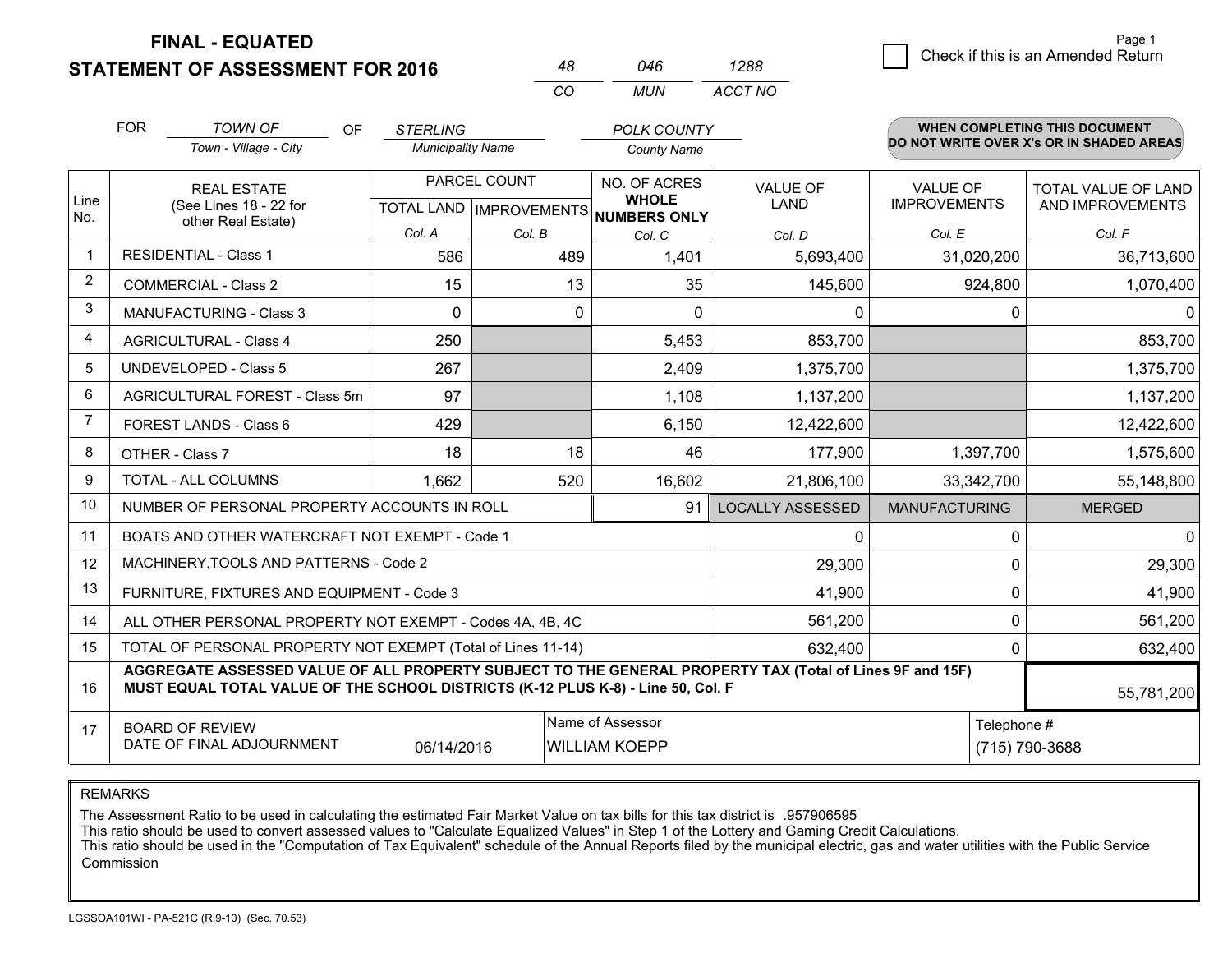*YEAR CO MUN ACCT NO* <sup>2016</sup> <sup>48</sup> <sup>046</sup> <sup>1288</sup>

Do not confuse FOREST LANDS (Line 7) with FOREST CROPS (in this section) - They are **NOT** the same

|    |                                                                                |                                 |  | Private Forest Crop - Reg Class @ 10¢ per acre                   | Private Forest Crop - Reg Class @ \$2.52 per acre |                                                                              |  |                                                                 |               |                                                                    |
|----|--------------------------------------------------------------------------------|---------------------------------|--|------------------------------------------------------------------|---------------------------------------------------|------------------------------------------------------------------------------|--|-----------------------------------------------------------------|---------------|--------------------------------------------------------------------|
| 18 | (a) PARCELS                                                                    | (b) ACRES                       |  | (c) ASSESSED VALUE                                               |                                                   | (d) PARCELS                                                                  |  | (e) ACRES                                                       |               | (f) ASSESSED VALUE                                                 |
|    |                                                                                |                                 |  |                                                                  |                                                   | $\mathfrak{p}$                                                               |  | 80                                                              |               | 168,000                                                            |
|    | Private Forest Crop - Special Class @ 20¢ per acre                             |                                 |  |                                                                  |                                                   | Entered Before 2005 Managed Forest - Ferrous Mining CLOSED @ \$8.27 per acre |  |                                                                 |               |                                                                    |
| 19 | (a) PARCELS                                                                    | (b) ACRES                       |  | (c) ASSESSED VALUE                                               |                                                   | (d) PARCELS                                                                  |  | (e) ACRES                                                       |               | (f) ASSESSED VALUE                                                 |
|    |                                                                                |                                 |  |                                                                  |                                                   |                                                                              |  |                                                                 |               |                                                                    |
|    |                                                                                |                                 |  | Entered Before 2005 Managed Forest - OPEN @ \$.79 per acre       |                                                   |                                                                              |  | Entered Before 2005 Managed Forest - CLOSED @ \$1.87 per acre   |               |                                                                    |
| 20 | (a) PARCELS                                                                    | (b) ACRES                       |  | (c) ASSESSED VALUE                                               |                                                   | (d) PARCELS                                                                  |  | (e) ACRES                                                       |               | (f) ASSESSED VALUE                                                 |
|    | 14                                                                             | 373.68                          |  | 679.800                                                          | 31                                                |                                                                              |  | 979.92                                                          |               | 1,919,300                                                          |
|    | Entered After 2004 Managed Forest - OPEN @<br>\$2.14 per acre                  |                                 |  |                                                                  |                                                   | Entered After 2004 Managed Forest - CLOSED @ \$10.68 per acre                |  |                                                                 |               |                                                                    |
| 21 | (a) PARCELS                                                                    | (b) ACRES                       |  | (c) ASSESSED VALUE                                               |                                                   | (d) PARCELS                                                                  |  | (e) ACRES                                                       |               | (f) ASSESSED VALUE                                                 |
|    |                                                                                |                                 |  |                                                                  |                                                   |                                                                              |  |                                                                 |               |                                                                    |
|    | 12                                                                             | 398                             |  | 796,000                                                          |                                                   | 45                                                                           |  | 1.407.89                                                        |               | 2,773,300                                                          |
| 22 | (a) County Forest Cropland Acres                                               |                                 |  | (b) Federal Acres                                                |                                                   | (c) State Acres                                                              |  | (d) County (NOT FOREST CROP) Acres                              |               | (e) Other Acres                                                    |
|    | 8,852.17                                                                       |                                 |  | 592.11                                                           |                                                   | 5,342.05<br>46.67                                                            |  |                                                                 | 4,626.43      |                                                                    |
|    |                                                                                |                                 |  | Assessed Value of Omitted Property From Prior Years (Sec. 70.44) |                                                   |                                                                              |  | Assessed Value of Sec. 70.43 Corrections of Errors by Assessors |               |                                                                    |
|    |                                                                                | (a) REAL ESTATE                 |  | (b) PERSONAL                                                     |                                                   | (c1) REAL ESTATE                                                             |  | (c2) PERSONAL                                                   |               |                                                                    |
| 23 |                                                                                |                                 |  |                                                                  |                                                   |                                                                              |  |                                                                 |               |                                                                    |
|    | Manufacturing Equated Value of Omitted Property From Prior Years (Sec. 70.995) |                                 |  |                                                                  |                                                   |                                                                              |  |                                                                 |               | Mfg. Equated Value of Sec.70.43 Corrections of Errors by Assessors |
|    |                                                                                | (e) PERSONAL<br>(d) REAL ESTATE |  |                                                                  | (f1) REAL ESTATE                                  |                                                                              |  |                                                                 | (f2) PERSONAL |                                                                    |
|    |                                                                                |                                 |  |                                                                  |                                                   |                                                                              |  |                                                                 |               |                                                                    |

## **SPECIAL DISTRICTS**

| <b>Line</b><br>No. | Enter 6-digit<br><b>Special District</b><br>Code (Col. A) | <b>Account</b><br><b>Number</b><br>(Col. B) | <b>Special District Name</b><br>(Col. C) | <b>Locally Assessed Value</b><br>of Real Estate and<br>Personal Property (Col. D) | Mfg Value of Real Estate<br>and Personal Property<br>(Col. E) | <b>Merged Value of</b><br><b>Real Estate and</b><br>Personal Property (Col. F) |
|--------------------|-----------------------------------------------------------|---------------------------------------------|------------------------------------------|-----------------------------------------------------------------------------------|---------------------------------------------------------------|--------------------------------------------------------------------------------|
| 24                 | 487120                                                    | 0287                                        | CUSHING SANITARY DISTRICT 1              | 2,440,300                                                                         |                                                               | 2,440,300                                                                      |
| 25                 |                                                           |                                             |                                          |                                                                                   |                                                               |                                                                                |
| 26                 |                                                           |                                             |                                          |                                                                                   |                                                               |                                                                                |
| 27                 |                                                           |                                             |                                          |                                                                                   |                                                               |                                                                                |
| 28                 |                                                           |                                             |                                          |                                                                                   |                                                               |                                                                                |
| 29                 |                                                           |                                             |                                          |                                                                                   |                                                               |                                                                                |
| 30                 |                                                           |                                             |                                          |                                                                                   |                                                               |                                                                                |
| 31                 |                                                           |                                             |                                          |                                                                                   |                                                               |                                                                                |
| 32                 |                                                           |                                             |                                          |                                                                                   |                                                               |                                                                                |
| 33                 |                                                           |                                             |                                          |                                                                                   |                                                               |                                                                                |
| 34                 |                                                           |                                             |                                          |                                                                                   |                                                               |                                                                                |
| 35                 |                                                           |                                             |                                          |                                                                                   |                                                               |                                                                                |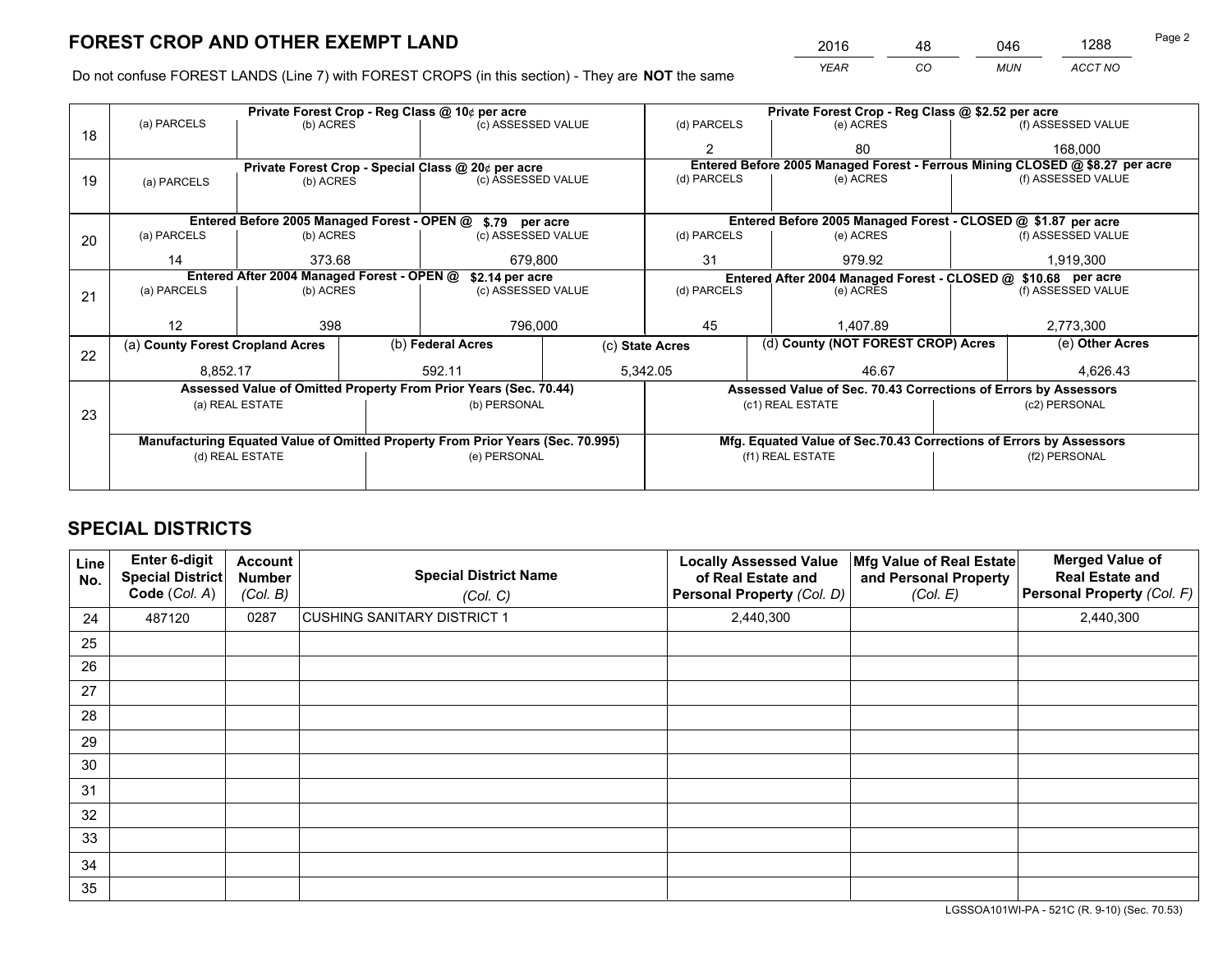|             |                                                          |                                                                                        |                                                         | <b>YEAR</b>                                                                       | CO<br><b>MUN</b>                                              | ACCT NO                                                                        |
|-------------|----------------------------------------------------------|----------------------------------------------------------------------------------------|---------------------------------------------------------|-----------------------------------------------------------------------------------|---------------------------------------------------------------|--------------------------------------------------------------------------------|
| Line<br>No. | Enter 6-digit<br><b>School District</b><br>Code (Col. A) | <b>Account</b><br><b>School District Name</b><br><b>Number</b><br>(Col. B)<br>(Col. C) |                                                         | <b>Locally Assessed Value</b><br>of Real Estate and<br>Personal Property (Col. D) | Mfg Value of Real Estate<br>and Personal Property<br>(Col. E) | <b>Merged Value of</b><br><b>Real Estate and</b><br>Personal Property (Col. F) |
|             | A. SCHOOL DISTRICTS (K-8 and K-12)                       |                                                                                        |                                                         |                                                                                   |                                                               |                                                                                |
| 36          | 072233                                                   | 0045                                                                                   | SCH D OF GRANTSBURG                                     | 12,043,100                                                                        |                                                               | 12,043,100                                                                     |
| 37          | 485019                                                   | 0293                                                                                   | SCH D OF SAINT CROIX FALLS                              | 43,738,100                                                                        |                                                               | 43,738,100                                                                     |
| 38          |                                                          |                                                                                        |                                                         |                                                                                   |                                                               |                                                                                |
| 39          |                                                          |                                                                                        |                                                         |                                                                                   |                                                               |                                                                                |
| 40          |                                                          |                                                                                        |                                                         |                                                                                   |                                                               |                                                                                |
| 41          |                                                          |                                                                                        |                                                         |                                                                                   |                                                               |                                                                                |
| 42          |                                                          |                                                                                        |                                                         |                                                                                   |                                                               |                                                                                |
| 43          |                                                          |                                                                                        |                                                         |                                                                                   |                                                               |                                                                                |
| 44          |                                                          |                                                                                        |                                                         |                                                                                   |                                                               |                                                                                |
| 45<br>46    |                                                          |                                                                                        |                                                         |                                                                                   |                                                               |                                                                                |
|             |                                                          |                                                                                        |                                                         |                                                                                   |                                                               |                                                                                |
| 47<br>48    |                                                          |                                                                                        |                                                         |                                                                                   |                                                               |                                                                                |
| 49          |                                                          |                                                                                        |                                                         |                                                                                   |                                                               |                                                                                |
| 50          |                                                          |                                                                                        | TOTAL ASSESSED VALUE OF SCHOOL DISTRICTS (K-8 and K-12) | 55,781,200                                                                        |                                                               | 55,781,200                                                                     |
|             | <b>B.</b><br><b>UNION HIGH SCHOOL DISTRICTS</b>          |                                                                                        |                                                         |                                                                                   |                                                               |                                                                                |
| 51          |                                                          |                                                                                        |                                                         |                                                                                   |                                                               |                                                                                |
| 52          |                                                          |                                                                                        |                                                         |                                                                                   |                                                               |                                                                                |
| 53          |                                                          |                                                                                        |                                                         |                                                                                   |                                                               |                                                                                |
| 54          |                                                          |                                                                                        |                                                         |                                                                                   |                                                               |                                                                                |
| 55          |                                                          |                                                                                        | TOTAL ASSESSED VALUE OF UNION HIGH SCHOOLS              |                                                                                   |                                                               |                                                                                |
|             | <b>TECHNICAL COLLEGE DISTRICTS</b><br>C.                 |                                                                                        |                                                         |                                                                                   |                                                               |                                                                                |
| 56          | 001700                                                   | 0016                                                                                   | WISCONSIN INDIANHEAD TECH COLLEGE SHEL                  | 55,781,200                                                                        |                                                               | 55,781,200                                                                     |
| 57          |                                                          |                                                                                        |                                                         |                                                                                   |                                                               |                                                                                |
| 58          |                                                          |                                                                                        |                                                         |                                                                                   |                                                               |                                                                                |
| 59          |                                                          |                                                                                        | TOTAL ASSESSED VALUE OF TECHNICAL COLLEGES              | 55,781,200                                                                        |                                                               | 55,781,200                                                                     |

48

046

# *I hereby certify, to the best of my knowledge and belief, this form is complete and correct.*

**SCHOOL DISTRICTS**

| Print name of preparer | Title                    |                | Date (MM / DD / CCYY) |
|------------------------|--------------------------|----------------|-----------------------|
|                        |                          |                |                       |
| Signature of preparer  | Contact Telephone Number | E-mail address |                       |
|                        | $\overline{\phantom{0}}$ |                |                       |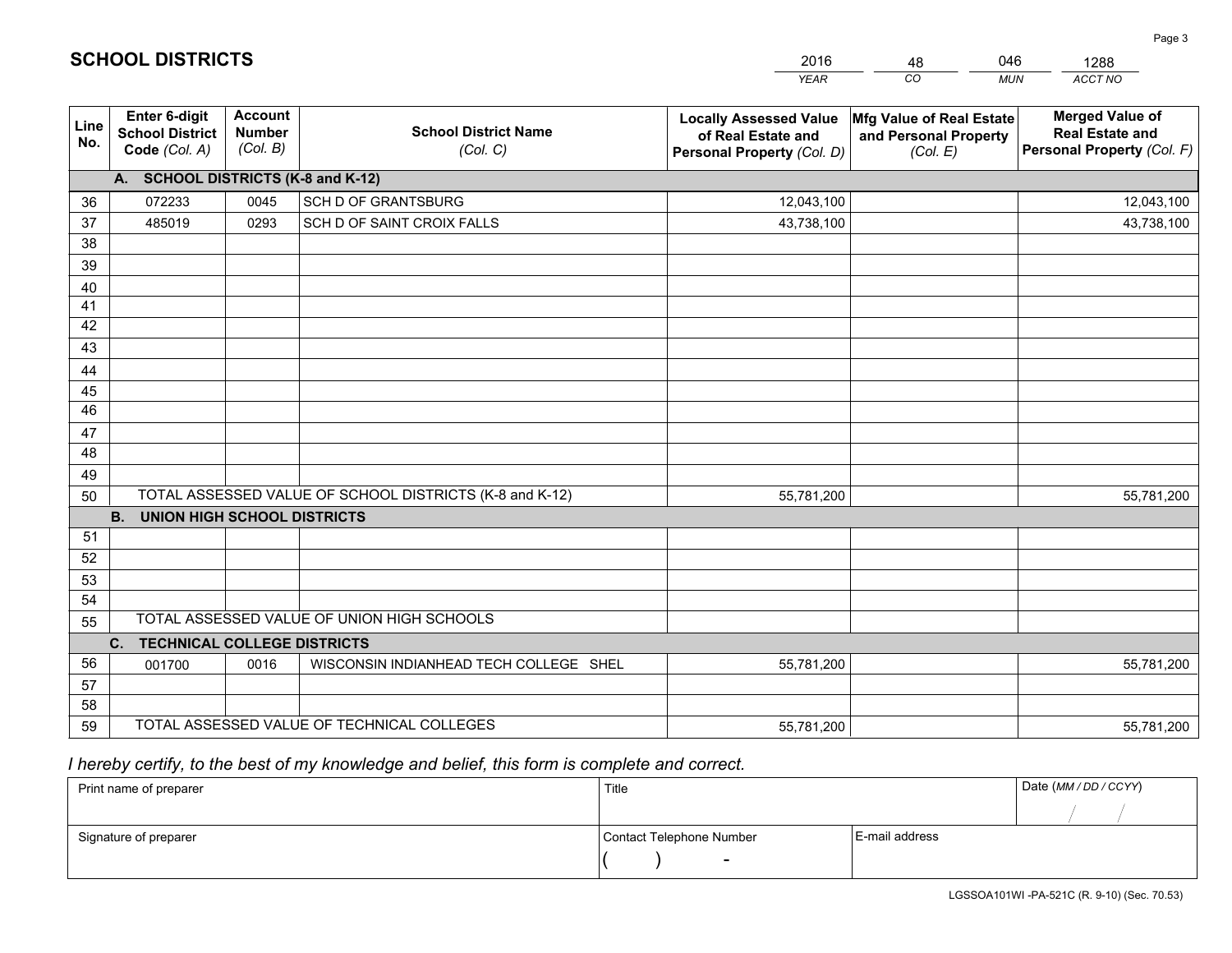### **HIGHLIGHTS**

- 1. Complete the Statement of Assessment after the Board of Review. Reflect any changes made there.
- 2. Use black ink to complete.
- 3. Line 16 must equal Line 50, Col D.
- 4. Line 55 must equal the total of K-8 schools listed on lines 36-49. Do not include K-12 schools in this comparision.
- 5. Line 59, Col. D must equal Line 16.
- 6. Special District, School District and Technical College District values must include both real estate and personal property. Examples of Special districts are: town sanitary districts, public inland lake protection and rehabilitation districts, and metropolitan sewerage districts.
- 7. DO NOT INCLUDE Manufacturing property values.DOR will print these values on the final SOA.

JULIE PETERSON TOWN OF STERLING 13308 BUCKLUND RD GRANTSBURG, WI 54840 - 7726

GRANTSBURG, WI 54840 - 7726

13308 BUCKLUND RD JULIE PETERSON<br>TOWN OF STERLING

 8. Accuracy of this form is very important. The values reported directly affect the equalized value DOR calculates for school and special districts.

### **Page 1:**

 If not prefilled, enter the tax year,county and municipal code,municipal type, municipal name and county name on the top of form.

Check the Amended box, if filing an amended / corrected SOA.

 Report the parcel count, acres and assessed value of taxable general property, total parcel count, (real and personal), total acres, and values from final figures set by the Board of Review.

- A. Real Estate land and improvements (buildings, etc.) is reported on lines 1 8, total line 9.
- B. Personal Property is reported on lines 11 14, Column D, total line 15.
- C. To complete this report, use the computer produced summary of the assessment roll that shows these amounts.
- D. Use whole numbers only.
- E. Add each line across and each column down to verify entries.

### **Page 2:**

- A. Report Special Items (not subject to general property tax).
- 1. Private Forest Croplands and Managed Forest Lands are reported on lines 18,19, 20 and 21. Be sure to report assessed values **NOT** taxes.
- 2. You should have copies of the orders of entry, orders of withdrawal, etc., to update your assessment roll.
	- 3. Show hundredths of acres (e.g. 39.75).
- 4. Tax exempt lands are reported on line 22.
- 5. Omitted property and sec. 70.43, Wis. Stats., corrections of errors by assessor are reported on line 23. Report real estate and personal property separately. These should be for **prior years**, not something found on the current assessment roll after the board of review.
- B. Special District (Lines 24-35) Include the value of both real and personal property.
- The Department of Revenue (DOR) preprints much of the information regarding names and codes for schools, special districts,etc. If a district is not listed, enter the name and value only, DOR will enter the proper code.

## **Page 3 School Districts:**

Include the value of both real and personal property.

Report School District (regular, elementary, union high school, and technical college).

- 1. Regular (K-12) and Elementary (K-8) school values are reported on lines 36-49, total on line 50.
- 2. Union High School (UHS) (use only if elementary schools are listed on lines 36-49) are reported on lines 51-54. UHS total value (line 55) must equal to the total **elementary school** values reported on lines 36-49. Do notinclude K-12 schools in this comparison.
- 3. Technical College values are reported on lines 56-58, total on line 59.
- 4. Use the computer summary that shows these amounts to complete this report.

### **This form is due the second Monday in June. File this report only after your Board of Review is complete.**

 *If you have questions: Return forms to:*

Fax number: (608) 264-6887 PO Box 8971

 Email: lgs@revenue.wi.gov Wisconsin Department of Revenue Call: (608) 261-5341 Local Government Services Section 6-97Madison WI 53708-8971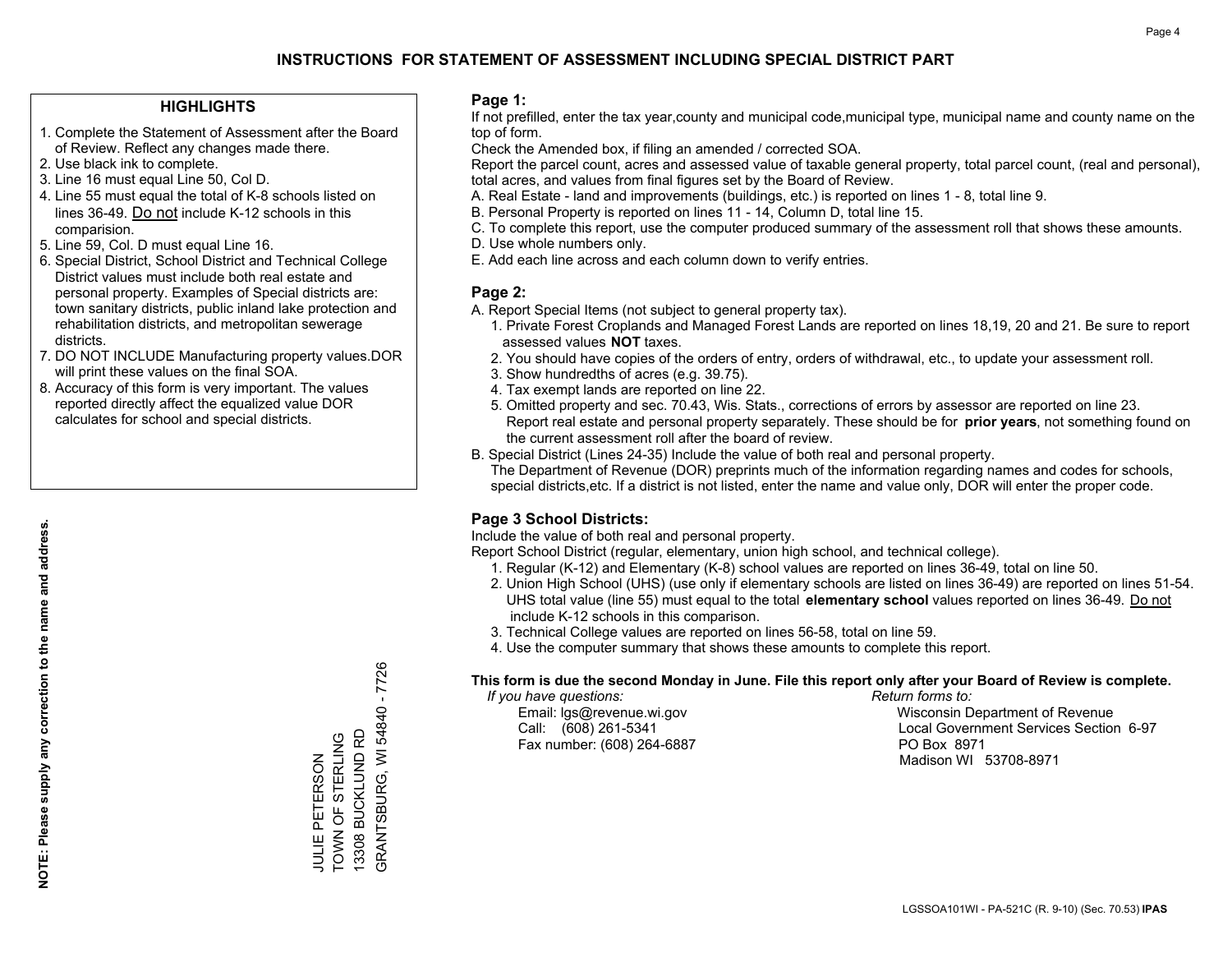**STATEMENT OF ASSESSMENT FOR 2016** 

**FINAL - EQUATED**

|                |                                                                                                                                                                                              |                          | CO           | <b>MUN</b>                                           | ACCT NO                 |                      |                                          |
|----------------|----------------------------------------------------------------------------------------------------------------------------------------------------------------------------------------------|--------------------------|--------------|------------------------------------------------------|-------------------------|----------------------|------------------------------------------|
|                | <b>FOR</b><br><b>TOWN OF</b><br>OF.                                                                                                                                                          | <b>WEST SWEDEN</b>       |              | POLK COUNTY                                          |                         |                      | <b>WHEN COMPLETING THIS DOCUMENT</b>     |
|                | Town - Village - City                                                                                                                                                                        | <b>Municipality Name</b> |              | <b>County Name</b>                                   |                         |                      | DO NOT WRITE OVER X's OR IN SHADED AREAS |
|                | <b>REAL ESTATE</b>                                                                                                                                                                           |                          | PARCEL COUNT | NO. OF ACRES                                         | <b>VALUE OF</b>         | VALUE OF             | TOTAL VALUE OF LAND                      |
| Line<br>No.    | (See Lines 18 - 22 for                                                                                                                                                                       |                          |              | <b>WHOLE</b><br>TOTAL LAND IMPROVEMENTS NUMBERS ONLY | LAND                    | <b>IMPROVEMENTS</b>  | AND IMPROVEMENTS                         |
|                | other Real Estate)                                                                                                                                                                           | Col. A                   | Col. B       | Col. C                                               | Col. D                  | Col. E               | Col. F                                   |
| $\mathbf{1}$   | <b>RESIDENTIAL - Class 1</b>                                                                                                                                                                 | 459                      | 375          | 868                                                  | 4,187,400               | 36,019,300           | 40,206,700                               |
| $\overline{2}$ | <b>COMMERCIAL - Class 2</b>                                                                                                                                                                  | 15                       | 11           | 41                                                   | 149,500                 | 767,300              | 916,800                                  |
| 3              | <b>MANUFACTURING - Class 3</b>                                                                                                                                                               | 3                        | 3            | 51                                                   | 179,000                 | 88,500               | 267,500                                  |
| 4              | <b>AGRICULTURAL - Class 4</b>                                                                                                                                                                | 372                      |              | 8,530                                                | 1,012,300               |                      | 1,012,300                                |
| 5              | <b>UNDEVELOPED - Class 5</b>                                                                                                                                                                 | 258                      |              | 2,835                                                | 1,690,500               |                      | 1,690,500                                |
| 6              | AGRICULTURAL FOREST - Class 5m                                                                                                                                                               | 139                      |              | 2,126                                                | 2,330,300               |                      | 2,330,300                                |
| $\overline{7}$ | FOREST LANDS - Class 6                                                                                                                                                                       | 260                      |              | 4,957                                                | 11,131,200              |                      | 11,131,200                               |
| 8              | OTHER - Class 7                                                                                                                                                                              | 44                       | 44           | 81                                                   | 265,400                 | 3,528,700            | 3,794,100                                |
| 9              | TOTAL - ALL COLUMNS                                                                                                                                                                          | 1,550                    | 433          | 19,489                                               | 20,945,600              | 40,403,800           | 61,349,400                               |
| 10             | NUMBER OF PERSONAL PROPERTY ACCOUNTS IN ROLL                                                                                                                                                 |                          |              | 18                                                   | <b>LOCALLY ASSESSED</b> | <b>MANUFACTURING</b> | <b>MERGED</b>                            |
| 11             | BOATS AND OTHER WATERCRAFT NOT EXEMPT - Code 1                                                                                                                                               |                          |              |                                                      | 0                       | 0                    | 0                                        |
| 12             | MACHINERY, TOOLS AND PATTERNS - Code 2                                                                                                                                                       |                          |              |                                                      | 8,500                   | 14,700               | 23,200                                   |
| 13             | FURNITURE, FIXTURES AND EQUIPMENT - Code 3                                                                                                                                                   |                          |              |                                                      | 20,400                  | 400                  | 20,800                                   |
| 14             | ALL OTHER PERSONAL PROPERTY NOT EXEMPT - Codes 4A, 4B, 4C                                                                                                                                    |                          |              |                                                      | 35,200                  | 1,600                | 36,800                                   |
| 15             | TOTAL OF PERSONAL PROPERTY NOT EXEMPT (Total of Lines 11-14)                                                                                                                                 |                          |              |                                                      | 64,100                  | 16,700               | 80,800                                   |
| 16             | AGGREGATE ASSESSED VALUE OF ALL PROPERTY SUBJECT TO THE GENERAL PROPERTY TAX (Total of Lines 9F and 15F)<br>MUST EQUAL TOTAL VALUE OF THE SCHOOL DISTRICTS (K-12 PLUS K-8) - Line 50, Col. F |                          |              |                                                      |                         |                      | 61,430,200                               |
| 17             | Name of Assessor<br><b>BOARD OF REVIEW</b>                                                                                                                                                   |                          |              |                                                      |                         | Telephone #          |                                          |
|                | DATE OF FINAL ADJOURNMENT                                                                                                                                                                    | 05/17/2016               |              | EDWARD O'MEARA                                       |                         |                      | (715) 762-5530                           |

*<sup>48</sup> <sup>048</sup>*

*1289*

REMARKS

The Assessment Ratio to be used in calculating the estimated Fair Market Value on tax bills for this tax district is 1.059759437<br>This ratio should be used to convert assessed values to "Calculate Equalized Values" in Step Commission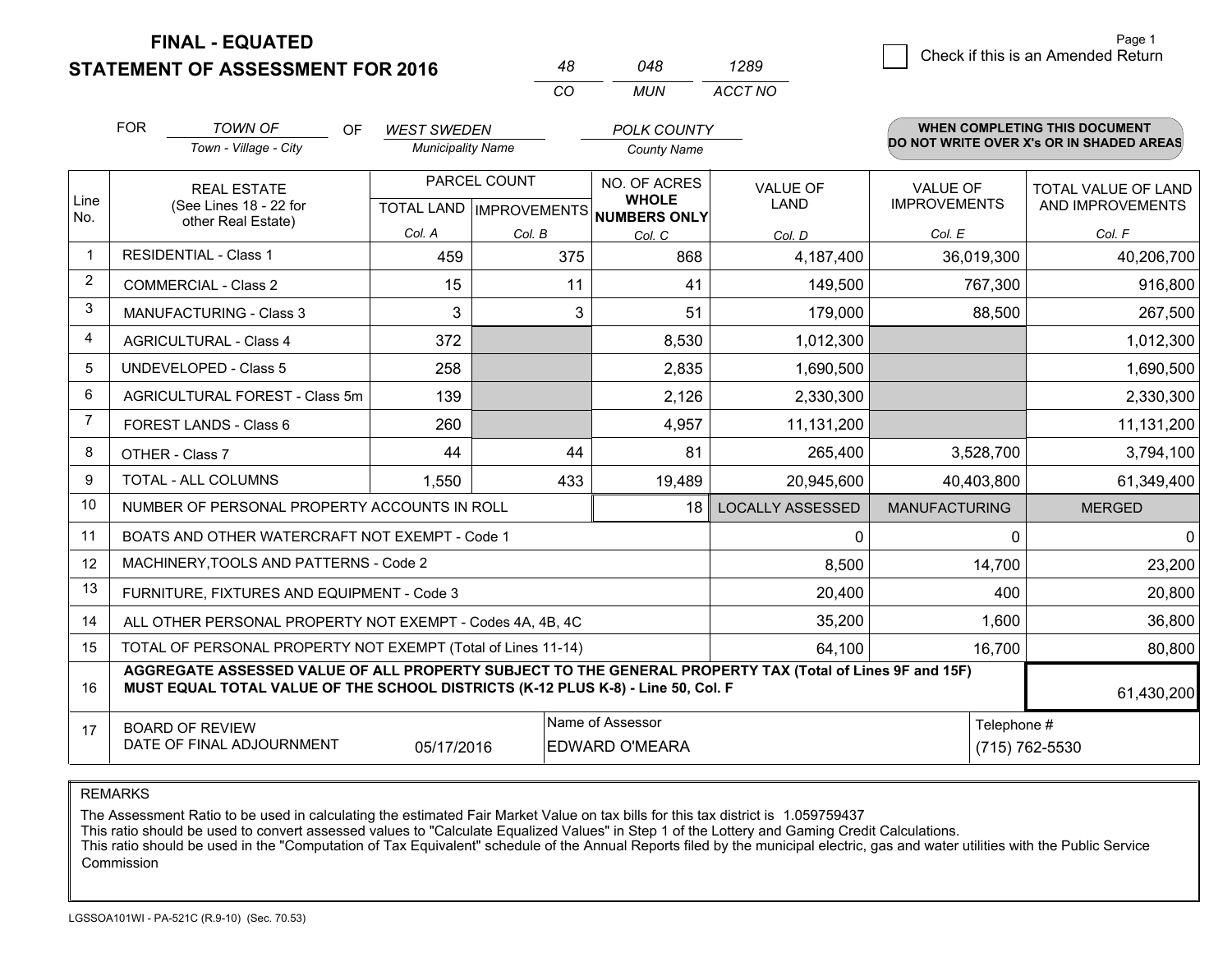*YEAR CO MUN ACCT NO* <sup>2016</sup> <sup>48</sup> <sup>048</sup> <sup>1289</sup>

Do not confuse FOREST LANDS (Line 7) with FOREST CROPS (in this section) - They are **NOT** the same

|    |                                  |                                             |  | Private Forest Crop - Reg Class @ 10¢ per acre                                 |                    |                                                                              | Private Forest Crop - Reg Class @ \$2.52 per acre                  |               |                    |
|----|----------------------------------|---------------------------------------------|--|--------------------------------------------------------------------------------|--------------------|------------------------------------------------------------------------------|--------------------------------------------------------------------|---------------|--------------------|
| 18 | (a) PARCELS                      | (b) ACRES                                   |  | (c) ASSESSED VALUE                                                             |                    | (d) PARCELS                                                                  | (e) ACRES                                                          |               | (f) ASSESSED VALUE |
|    |                                  |                                             |  |                                                                                |                    |                                                                              |                                                                    |               |                    |
|    |                                  |                                             |  | Private Forest Crop - Special Class @ 20¢ per acre                             |                    | Entered Before 2005 Managed Forest - Ferrous Mining CLOSED @ \$8.27 per acre |                                                                    |               |                    |
| 19 | (a) PARCELS                      | (b) ACRES                                   |  | (c) ASSESSED VALUE                                                             |                    | (d) PARCELS                                                                  | (e) ACRES                                                          |               | (f) ASSESSED VALUE |
|    |                                  |                                             |  |                                                                                |                    |                                                                              |                                                                    |               |                    |
|    |                                  | Entered Before 2005 Managed Forest - OPEN @ |  | \$.79 per acre                                                                 |                    |                                                                              | Entered Before 2005 Managed Forest - CLOSED @ \$1.87 per acre      |               |                    |
| 20 | (a) PARCELS                      | (b) ACRES                                   |  | (c) ASSESSED VALUE                                                             |                    | (d) PARCELS                                                                  | (e) ACRES                                                          |               | (f) ASSESSED VALUE |
|    |                                  | 30                                          |  | 69,000                                                                         |                    | 26                                                                           | 837                                                                |               | 1,939,900          |
|    |                                  | Entered After 2004 Managed Forest - OPEN @  |  | \$2.14 per acre                                                                |                    | (d) PARCELS                                                                  | Entered After 2004 Managed Forest - CLOSED @ \$10.68 per acre      |               |                    |
| 21 | (a) PARCELS                      | (b) ACRES                                   |  |                                                                                | (c) ASSESSED VALUE |                                                                              | (e) ACRES                                                          |               | (f) ASSESSED VALUE |
|    |                                  |                                             |  |                                                                                |                    |                                                                              |                                                                    |               |                    |
|    |                                  | 40                                          |  | 62,400                                                                         |                    | 15                                                                           | 466.75                                                             |               | 976,600            |
| 22 | (a) County Forest Cropland Acres |                                             |  | (b) Federal Acres                                                              |                    | (c) State Acres                                                              | (d) County (NOT FOREST CROP) Acres                                 |               | (e) Other Acres    |
|    |                                  |                                             |  |                                                                                |                    | 86.49                                                                        |                                                                    |               | 165.48             |
|    |                                  |                                             |  | Assessed Value of Omitted Property From Prior Years (Sec. 70.44)               |                    |                                                                              | Assessed Value of Sec. 70.43 Corrections of Errors by Assessors    |               |                    |
| 23 |                                  | (a) REAL ESTATE                             |  | (b) PERSONAL                                                                   |                    |                                                                              | (c1) REAL ESTATE                                                   |               | (c2) PERSONAL      |
|    |                                  |                                             |  |                                                                                |                    |                                                                              |                                                                    |               |                    |
|    |                                  |                                             |  | Manufacturing Equated Value of Omitted Property From Prior Years (Sec. 70.995) |                    |                                                                              | Mfg. Equated Value of Sec.70.43 Corrections of Errors by Assessors |               |                    |
|    |                                  | (d) REAL ESTATE                             |  | (e) PERSONAL                                                                   |                    |                                                                              | (f1) REAL ESTATE                                                   | (f2) PERSONAL |                    |
|    |                                  |                                             |  |                                                                                |                    |                                                                              |                                                                    |               |                    |

# **SPECIAL DISTRICTS**

| Line<br>No. | Enter 6-digit<br><b>Special District</b> | <b>Account</b><br><b>Number</b> | <b>Special District Name</b> | <b>Locally Assessed Value</b><br>of Real Estate and | Mfg Value of Real Estate<br>and Personal Property | <b>Merged Value of</b><br><b>Real Estate and</b> |
|-------------|------------------------------------------|---------------------------------|------------------------------|-----------------------------------------------------|---------------------------------------------------|--------------------------------------------------|
|             | Code (Col. A)                            | (Col. B)                        | (Col. C)                     | Personal Property (Col. D)                          | (Col. E)                                          | Personal Property (Col. F)                       |
| 24          |                                          |                                 |                              |                                                     |                                                   |                                                  |
| 25          |                                          |                                 |                              |                                                     |                                                   |                                                  |
| 26          |                                          |                                 |                              |                                                     |                                                   |                                                  |
| 27          |                                          |                                 |                              |                                                     |                                                   |                                                  |
| 28          |                                          |                                 |                              |                                                     |                                                   |                                                  |
| 29          |                                          |                                 |                              |                                                     |                                                   |                                                  |
| 30          |                                          |                                 |                              |                                                     |                                                   |                                                  |
| 31          |                                          |                                 |                              |                                                     |                                                   |                                                  |
| 32          |                                          |                                 |                              |                                                     |                                                   |                                                  |
| 33          |                                          |                                 |                              |                                                     |                                                   |                                                  |
| 34          |                                          |                                 |                              |                                                     |                                                   |                                                  |
| 35          |                                          |                                 |                              |                                                     |                                                   |                                                  |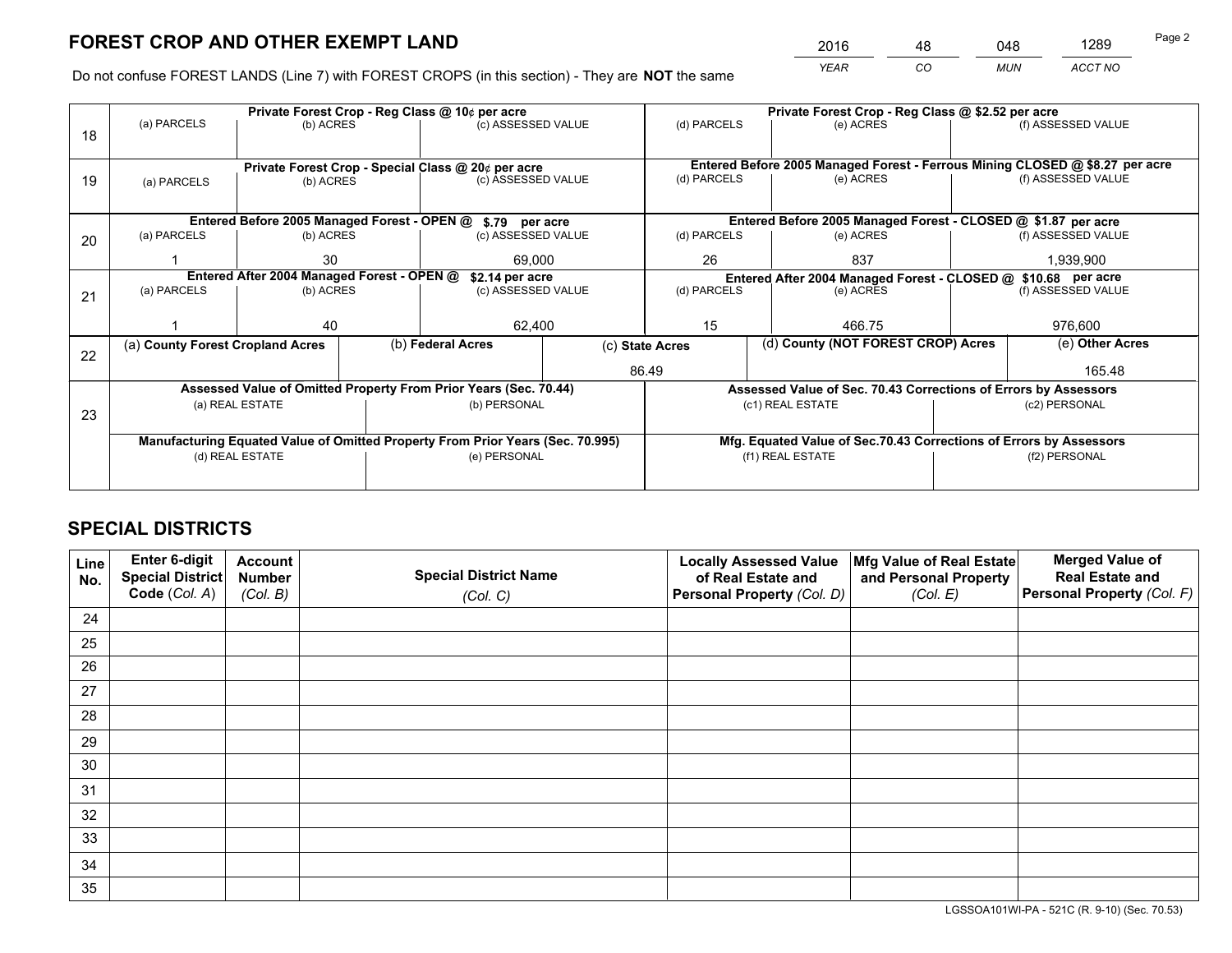|             |                                                                 |                                             |                                                         | <b>YEAR</b>                                                                       | CO<br><b>MUN</b>                                              | <b>ACCT NO</b>                                                                 |  |  |  |  |
|-------------|-----------------------------------------------------------------|---------------------------------------------|---------------------------------------------------------|-----------------------------------------------------------------------------------|---------------------------------------------------------------|--------------------------------------------------------------------------------|--|--|--|--|
| Line<br>No. | <b>Enter 6-digit</b><br><b>School District</b><br>Code (Col. A) | <b>Account</b><br><b>Number</b><br>(Col. B) | <b>School District Name</b><br>(Col. C)                 | <b>Locally Assessed Value</b><br>of Real Estate and<br>Personal Property (Col. D) | Mfg Value of Real Estate<br>and Personal Property<br>(Col. E) | <b>Merged Value of</b><br><b>Real Estate and</b><br>Personal Property (Col. F) |  |  |  |  |
|             | A. SCHOOL DISTRICTS (K-8 and K-12)                              |                                             |                                                         |                                                                                   |                                                               |                                                                                |  |  |  |  |
| 36          | 481939                                                          | 0290                                        | SCH D OF FREDERIC                                       | 61,146,000                                                                        | 284,200                                                       | 61,430,200                                                                     |  |  |  |  |
| 37          |                                                                 |                                             |                                                         |                                                                                   |                                                               |                                                                                |  |  |  |  |
| 38          |                                                                 |                                             |                                                         |                                                                                   |                                                               |                                                                                |  |  |  |  |
| 39          |                                                                 |                                             |                                                         |                                                                                   |                                                               |                                                                                |  |  |  |  |
| 40          |                                                                 |                                             |                                                         |                                                                                   |                                                               |                                                                                |  |  |  |  |
| 41<br>42    |                                                                 |                                             |                                                         |                                                                                   |                                                               |                                                                                |  |  |  |  |
| 43          |                                                                 |                                             |                                                         |                                                                                   |                                                               |                                                                                |  |  |  |  |
| 44          |                                                                 |                                             |                                                         |                                                                                   |                                                               |                                                                                |  |  |  |  |
| 45          |                                                                 |                                             |                                                         |                                                                                   |                                                               |                                                                                |  |  |  |  |
| 46          |                                                                 |                                             |                                                         |                                                                                   |                                                               |                                                                                |  |  |  |  |
| 47          |                                                                 |                                             |                                                         |                                                                                   |                                                               |                                                                                |  |  |  |  |
| 48          |                                                                 |                                             |                                                         |                                                                                   |                                                               |                                                                                |  |  |  |  |
| 49          |                                                                 |                                             |                                                         |                                                                                   |                                                               |                                                                                |  |  |  |  |
| 50          |                                                                 |                                             | TOTAL ASSESSED VALUE OF SCHOOL DISTRICTS (K-8 and K-12) | 61,146,000                                                                        | 284,200                                                       | 61,430,200                                                                     |  |  |  |  |
|             | <b>B.</b><br><b>UNION HIGH SCHOOL DISTRICTS</b>                 |                                             |                                                         |                                                                                   |                                                               |                                                                                |  |  |  |  |
| 51          |                                                                 |                                             |                                                         |                                                                                   |                                                               |                                                                                |  |  |  |  |
| 52          |                                                                 |                                             |                                                         |                                                                                   |                                                               |                                                                                |  |  |  |  |
| 53          |                                                                 |                                             |                                                         |                                                                                   |                                                               |                                                                                |  |  |  |  |
| 54          |                                                                 |                                             | TOTAL ASSESSED VALUE OF UNION HIGH SCHOOLS              |                                                                                   |                                                               |                                                                                |  |  |  |  |
| 55          |                                                                 |                                             |                                                         |                                                                                   |                                                               |                                                                                |  |  |  |  |
| 56          | C.<br><b>TECHNICAL COLLEGE DISTRICTS</b>                        |                                             |                                                         |                                                                                   |                                                               |                                                                                |  |  |  |  |
| 57          | 001700                                                          | 0016                                        | WISCONSIN INDIANHEAD TECH COLLEGE SHEL                  | 61,146,000                                                                        | 284,200                                                       | 61,430,200                                                                     |  |  |  |  |
| 58          |                                                                 |                                             |                                                         |                                                                                   |                                                               |                                                                                |  |  |  |  |
| 59          |                                                                 |                                             | TOTAL ASSESSED VALUE OF TECHNICAL COLLEGES              | 61,146,000                                                                        | 284,200                                                       | 61,430,200                                                                     |  |  |  |  |

48

048

# *I hereby certify, to the best of my knowledge and belief, this form is complete and correct.*

**SCHOOL DISTRICTS**

| Print name of preparer | Title                    |                | Date (MM / DD / CCYY) |
|------------------------|--------------------------|----------------|-----------------------|
|                        |                          |                |                       |
| Signature of preparer  | Contact Telephone Number | E-mail address |                       |
|                        | $\sim$                   |                |                       |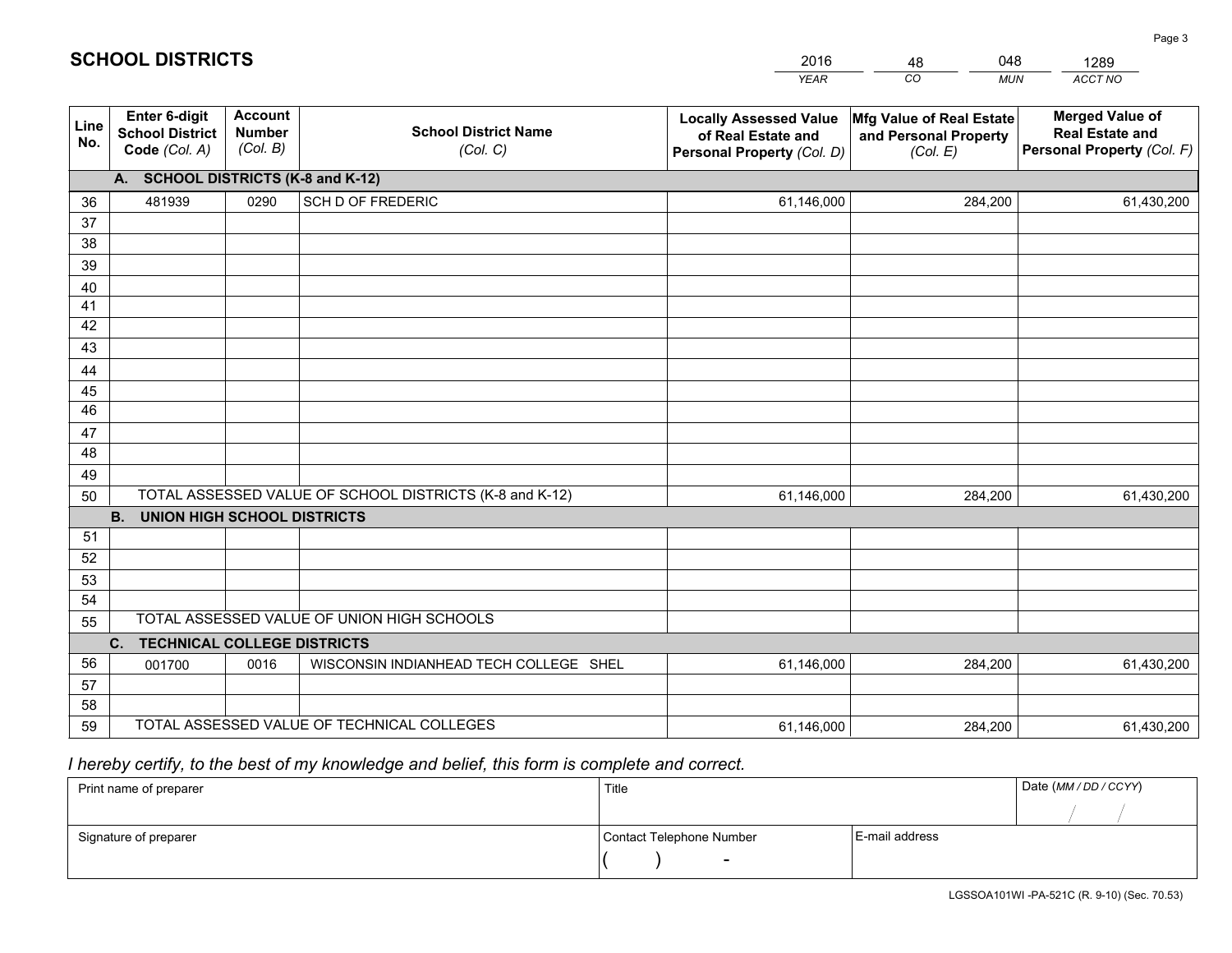### **HIGHLIGHTS**

- 1. Complete the Statement of Assessment after the Board of Review. Reflect any changes made there.
- 2. Use black ink to complete.
- 3. Line 16 must equal Line 50, Col D.
- 4. Line 55 must equal the total of K-8 schools listed on lines 36-49. Do not include K-12 schools in this comparision.
- 5. Line 59, Col. D must equal Line 16.
- 6. Special District, School District and Technical College District values must include both real estate and personal property. Examples of Special districts are: town sanitary districts, public inland lake protection and rehabilitation districts, and metropolitan sewerage districts.
- 7. DO NOT INCLUDE Manufacturing property values.DOR will print these values on the final SOA.

PHYLLIS WILDER

TOWN OF WEST SWEDEN

PHYLLIS WILDER<br>TOWN OF WEST SWEDEN

3096 170TH ST FREDERIC, WI 54837

3096 170TH ST

FREDERIC, WI 54837

 8. Accuracy of this form is very important. The values reported directly affect the equalized value DOR calculates for school and special districts.

### **Page 1:**

 If not prefilled, enter the tax year,county and municipal code,municipal type, municipal name and county name on the top of form.

Check the Amended box, if filing an amended / corrected SOA.

 Report the parcel count, acres and assessed value of taxable general property, total parcel count, (real and personal), total acres, and values from final figures set by the Board of Review.

- A. Real Estate land and improvements (buildings, etc.) is reported on lines 1 8, total line 9.
- B. Personal Property is reported on lines 11 14, Column D, total line 15.
- C. To complete this report, use the computer produced summary of the assessment roll that shows these amounts.
- D. Use whole numbers only.
- E. Add each line across and each column down to verify entries.

### **Page 2:**

- A. Report Special Items (not subject to general property tax).
- 1. Private Forest Croplands and Managed Forest Lands are reported on lines 18,19, 20 and 21. Be sure to report assessed values **NOT** taxes.
- 2. You should have copies of the orders of entry, orders of withdrawal, etc., to update your assessment roll.
	- 3. Show hundredths of acres (e.g. 39.75).
- 4. Tax exempt lands are reported on line 22.
- 5. Omitted property and sec. 70.43, Wis. Stats., corrections of errors by assessor are reported on line 23. Report real estate and personal property separately. These should be for **prior years**, not something found on the current assessment roll after the board of review.
- B. Special District (Lines 24-35) Include the value of both real and personal property.
- The Department of Revenue (DOR) preprints much of the information regarding names and codes for schools, special districts,etc. If a district is not listed, enter the name and value only, DOR will enter the proper code.

## **Page 3 School Districts:**

Include the value of both real and personal property.

Report School District (regular, elementary, union high school, and technical college).

- 1. Regular (K-12) and Elementary (K-8) school values are reported on lines 36-49, total on line 50.
- 2. Union High School (UHS) (use only if elementary schools are listed on lines 36-49) are reported on lines 51-54. UHS total value (line 55) must equal to the total **elementary school** values reported on lines 36-49. Do notinclude K-12 schools in this comparison.
- 3. Technical College values are reported on lines 56-58, total on line 59.
- 4. Use the computer summary that shows these amounts to complete this report.

### **This form is due the second Monday in June. File this report only after your Board of Review is complete.**

 *If you have questions: Return forms to:*

Fax number: (608) 264-6887 PO Box 8971

 Email: lgs@revenue.wi.gov Wisconsin Department of Revenue Call: (608) 261-5341 Local Government Services Section 6-97Madison WI 53708-8971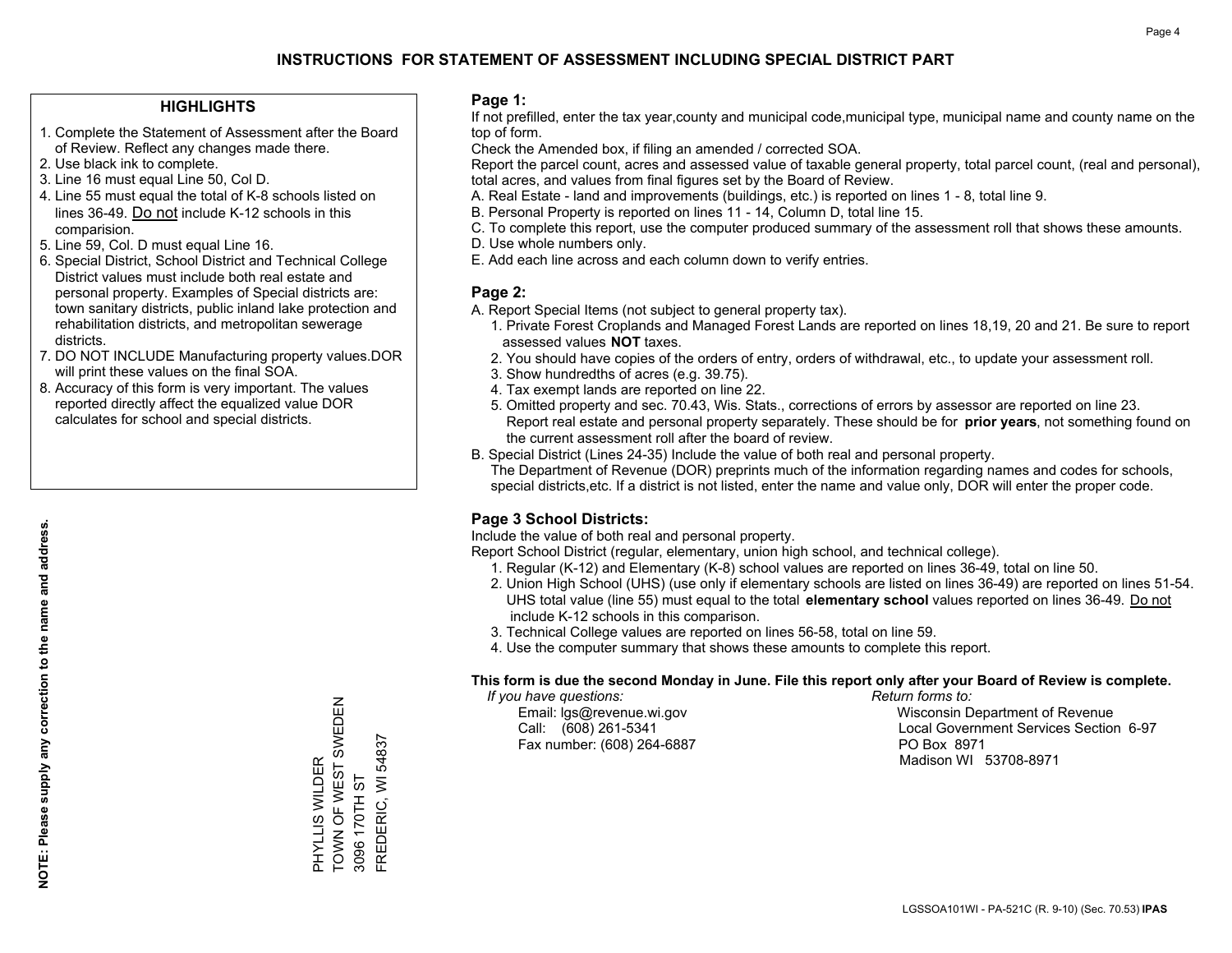**STATEMENT OF ASSESSMENT FOR 2016** 

**FINAL - EQUATED**

|                | <b>FOR</b>                                                                                                                                                                                   | <b>VILLAGE OF</b><br>0F<br>Town - Village - City                   | <b>BALSAM LAKE</b><br><b>Municipality Name</b> |                  | <b>POLK COUNTY</b><br><b>County Name</b>                             |                                |                                        | <b>WHEN COMPLETING THIS DOCUMENT</b><br>DO NOT WRITE OVER X's OR IN SHADED AREAS |
|----------------|----------------------------------------------------------------------------------------------------------------------------------------------------------------------------------------------|--------------------------------------------------------------------|------------------------------------------------|------------------|----------------------------------------------------------------------|--------------------------------|----------------------------------------|----------------------------------------------------------------------------------|
| Line<br>No.    |                                                                                                                                                                                              | <b>REAL ESTATE</b><br>(See Lines 18 - 22 for<br>other Real Estate) |                                                | PARCEL COUNT     | NO. OF ACRES<br><b>WHOLE</b><br>TOTAL LAND IMPROVEMENTS NUMBERS ONLY | <b>VALUE OF</b><br><b>LAND</b> | <b>VALUE OF</b><br><b>IMPROVEMENTS</b> | <b>TOTAL VALUE OF LAND</b><br>AND IMPROVEMENTS                                   |
|                |                                                                                                                                                                                              |                                                                    | Col. A                                         | Col. B           | Col. C                                                               | Col. D                         | Col. E                                 | Col. F                                                                           |
|                |                                                                                                                                                                                              | <b>RESIDENTIAL - Class 1</b>                                       | 616                                            | 521              | 404                                                                  | 49,353,600                     | 63,100,400                             | 112,454,000                                                                      |
| $\overline{2}$ | <b>COMMERCIAL - Class 2</b>                                                                                                                                                                  |                                                                    | 64                                             | 55               | 104                                                                  | 5,413,000                      | 8,474,200                              | 13,887,200                                                                       |
| 3              | <b>MANUFACTURING - Class 3</b>                                                                                                                                                               |                                                                    | 5                                              |                  | 23<br>4                                                              | 270,600                        | 3,996,600                              | 4,267,200                                                                        |
| 4              | <b>AGRICULTURAL - Class 4</b>                                                                                                                                                                |                                                                    | 6                                              |                  | 111                                                                  | 22,000                         |                                        | 22,000                                                                           |
| 5              | <b>UNDEVELOPED - Class 5</b>                                                                                                                                                                 |                                                                    | $\overline{7}$                                 |                  | 35                                                                   | 19,800                         |                                        | 19,800                                                                           |
| 6              | AGRICULTURAL FOREST - Class 5m                                                                                                                                                               |                                                                    | 3                                              |                  | 44                                                                   | 55,100                         |                                        | 55,100                                                                           |
| $\overline{7}$ |                                                                                                                                                                                              | FOREST LANDS - Class 6                                             | 3                                              |                  | 48                                                                   | 96,200                         |                                        | 96,200                                                                           |
| 8              |                                                                                                                                                                                              | OTHER - Class 7                                                    | 3                                              |                  | 3<br>6                                                               | 51,000                         | 160,200                                | 211,200                                                                          |
| 9              |                                                                                                                                                                                              | TOTAL - ALL COLUMNS                                                | 707                                            | 583              | 775                                                                  | 55,281,300                     | 75,731,400                             | 131,012,700                                                                      |
| 10             |                                                                                                                                                                                              | NUMBER OF PERSONAL PROPERTY ACCOUNTS IN ROLL                       |                                                |                  | 73                                                                   | <b>LOCALLY ASSESSED</b>        | <b>MANUFACTURING</b>                   | <b>MERGED</b>                                                                    |
| 11             |                                                                                                                                                                                              | BOATS AND OTHER WATERCRAFT NOT EXEMPT - Code 1                     |                                                |                  |                                                                      | 400                            | 12,300                                 | 12,700                                                                           |
| 12             |                                                                                                                                                                                              | MACHINERY, TOOLS AND PATTERNS - Code 2                             |                                                |                  |                                                                      | 353,600                        | 123,200                                | 476,800                                                                          |
| 13             |                                                                                                                                                                                              | FURNITURE, FIXTURES AND EQUIPMENT - Code 3                         |                                                |                  |                                                                      | 385,900                        | 28,000                                 | 413,900                                                                          |
| 14             |                                                                                                                                                                                              | ALL OTHER PERSONAL PROPERTY NOT EXEMPT - Codes 4A, 4B, 4C          |                                                |                  |                                                                      | 58,600                         | 13,300                                 | 71,900                                                                           |
| 15             |                                                                                                                                                                                              | TOTAL OF PERSONAL PROPERTY NOT EXEMPT (Total of Lines 11-14)       |                                                |                  |                                                                      | 798,500                        | 176,800                                | 975,300                                                                          |
| 16             | AGGREGATE ASSESSED VALUE OF ALL PROPERTY SUBJECT TO THE GENERAL PROPERTY TAX (Total of Lines 9F and 15F)<br>MUST EQUAL TOTAL VALUE OF THE SCHOOL DISTRICTS (K-12 PLUS K-8) - Line 50, Col. F |                                                                    |                                                |                  |                                                                      |                                |                                        | 131,988,000                                                                      |
| 17             |                                                                                                                                                                                              | <b>BOARD OF REVIEW</b><br>DATE OF FINAL ADJOURNMENT                | 06/10/2016                                     | Name of Assessor | <b>MARK HAFFERMAN - ASSOCIATED</b>                                   | Telephone #<br>(888) 457-4720  |                                        |                                                                                  |

*CO*

*MUN*

*ACCT NO1290*

*<sup>48</sup> <sup>106</sup>*

REMARKS

The Assessment Ratio to be used in calculating the estimated Fair Market Value on tax bills for this tax district is .996307513<br>This ratio should be used to convert assessed values to "Calculate Equalized Values" in Step 1 Commission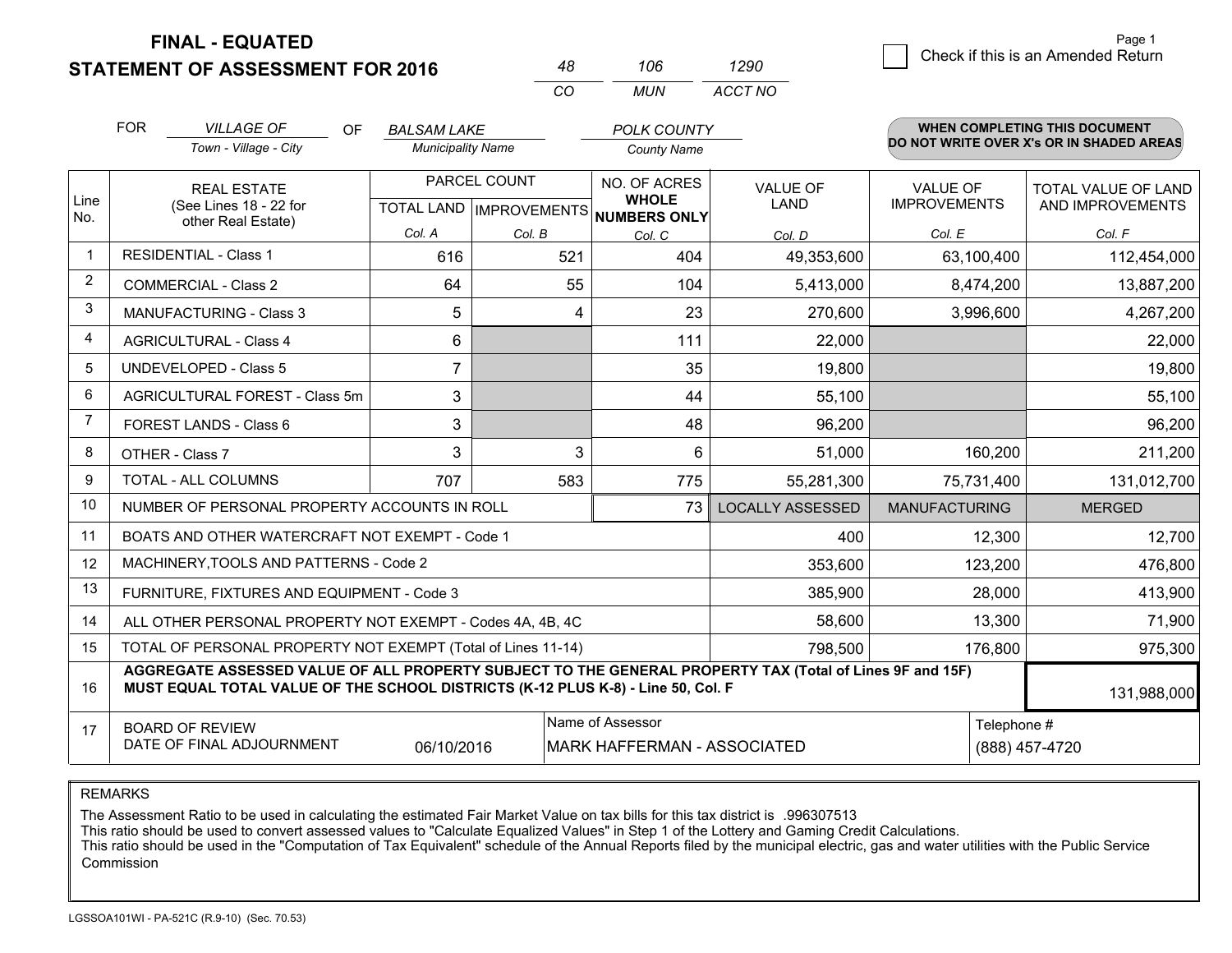*YEAR CO MUN ACCT NO* <sup>2016</sup> <sup>48</sup> <sup>106</sup> <sup>1290</sup>

Do not confuse FOREST LANDS (Line 7) with FOREST CROPS (in this section) - They are **NOT** the same

|    |                                            | Private Forest Crop - Reg Class @ 10¢ per acre                                 |                                                               |                                                                          |                                                       |                          |                                                                              | Private Forest Crop - Reg Class @ \$2.52 per acre |                    |                                                                    |
|----|--------------------------------------------|--------------------------------------------------------------------------------|---------------------------------------------------------------|--------------------------------------------------------------------------|-------------------------------------------------------|--------------------------|------------------------------------------------------------------------------|---------------------------------------------------|--------------------|--------------------------------------------------------------------|
| 18 | (a) PARCELS                                | (b) ACRES                                                                      |                                                               | (c) ASSESSED VALUE                                                       |                                                       | (d) PARCELS              |                                                                              | (e) ACRES                                         |                    | (f) ASSESSED VALUE                                                 |
|    |                                            |                                                                                |                                                               |                                                                          |                                                       |                          |                                                                              |                                                   |                    |                                                                    |
|    |                                            |                                                                                |                                                               | Private Forest Crop - Special Class @ 20¢ per acre<br>(c) ASSESSED VALUE |                                                       | (d) PARCELS              | Entered Before 2005 Managed Forest - Ferrous Mining CLOSED @ \$8.27 per acre |                                                   |                    | (f) ASSESSED VALUE                                                 |
| 19 | (a) PARCELS                                | (b) ACRES                                                                      |                                                               |                                                                          |                                                       |                          |                                                                              | (e) ACRES                                         |                    |                                                                    |
|    |                                            |                                                                                |                                                               |                                                                          |                                                       |                          |                                                                              |                                                   |                    |                                                                    |
|    |                                            | Entered Before 2005 Managed Forest - OPEN @                                    |                                                               | \$.79 per acre                                                           |                                                       |                          |                                                                              |                                                   |                    | Entered Before 2005 Managed Forest - CLOSED @ \$1.87 per acre      |
| 20 | (a) PARCELS                                | (b) ACRES                                                                      |                                                               | (c) ASSESSED VALUE                                                       |                                                       | (d) PARCELS              |                                                                              | (e) ACRES                                         |                    | (f) ASSESSED VALUE                                                 |
|    |                                            |                                                                                |                                                               |                                                                          |                                                       |                          |                                                                              |                                                   |                    |                                                                    |
|    | Entered After 2004 Managed Forest - OPEN @ |                                                                                | Entered After 2004 Managed Forest - CLOSED @ \$10.68 per acre |                                                                          |                                                       |                          |                                                                              |                                                   |                    |                                                                    |
|    | (a) PARCELS                                | (b) ACRES                                                                      |                                                               | \$2.14 per acre<br>(c) ASSESSED VALUE                                    |                                                       | (d) PARCELS<br>(e) ACRES |                                                                              |                                                   | (f) ASSESSED VALUE |                                                                    |
| 21 |                                            |                                                                                |                                                               |                                                                          |                                                       |                          |                                                                              |                                                   |                    |                                                                    |
|    |                                            |                                                                                |                                                               |                                                                          |                                                       |                          |                                                                              |                                                   |                    |                                                                    |
|    | (a) County Forest Cropland Acres           |                                                                                | (b) Federal Acres                                             |                                                                          | (d) County (NOT FOREST CROP) Acres<br>(c) State Acres |                          |                                                                              |                                                   | (e) Other Acres    |                                                                    |
| 22 |                                            |                                                                                |                                                               |                                                                          |                                                       |                          |                                                                              |                                                   |                    |                                                                    |
|    |                                            |                                                                                |                                                               |                                                                          |                                                       | 1.42                     |                                                                              | 62.9                                              |                    | 57.04                                                              |
|    |                                            | Assessed Value of Omitted Property From Prior Years (Sec. 70.44)               |                                                               |                                                                          |                                                       |                          |                                                                              |                                                   |                    | Assessed Value of Sec. 70.43 Corrections of Errors by Assessors    |
| 23 |                                            | (a) REAL ESTATE                                                                |                                                               | (b) PERSONAL                                                             |                                                       |                          | (c1) REAL ESTATE                                                             |                                                   |                    | (c2) PERSONAL                                                      |
|    |                                            |                                                                                |                                                               |                                                                          |                                                       |                          |                                                                              |                                                   |                    |                                                                    |
|    |                                            | Manufacturing Equated Value of Omitted Property From Prior Years (Sec. 70.995) |                                                               |                                                                          |                                                       |                          |                                                                              |                                                   |                    | Mfg. Equated Value of Sec.70.43 Corrections of Errors by Assessors |
|    |                                            | (d) REAL ESTATE                                                                |                                                               | (e) PERSONAL                                                             |                                                       |                          | (f1) REAL ESTATE                                                             |                                                   | (f2) PERSONAL      |                                                                    |
|    |                                            |                                                                                |                                                               |                                                                          |                                                       |                          |                                                                              |                                                   |                    |                                                                    |
|    |                                            |                                                                                |                                                               |                                                                          |                                                       |                          |                                                                              |                                                   |                    |                                                                    |

# **SPECIAL DISTRICTS**

| Line<br>No. | Enter 6-digit<br><b>Special District</b><br>Code (Col. A) | <b>Account</b><br><b>Number</b><br>(Col. B) | <b>Special District Name</b><br>(Col. C)    | <b>Locally Assessed Value</b><br>of Real Estate and<br>Personal Property (Col. D) | Mfg Value of Real Estate<br>and Personal Property<br>(Col. E) | <b>Merged Value of</b><br><b>Real Estate and</b><br>Personal Property (Col. F) |
|-------------|-----------------------------------------------------------|---------------------------------------------|---------------------------------------------|-----------------------------------------------------------------------------------|---------------------------------------------------------------|--------------------------------------------------------------------------------|
| 24          | 488040                                                    | 0291                                        | <b>BALSAM LAKE PRO &amp; REHAB DISTRICT</b> | 98,231,100                                                                        |                                                               | 98,231,100                                                                     |
| 25          |                                                           |                                             |                                             |                                                                                   |                                                               |                                                                                |
| 26          |                                                           |                                             |                                             |                                                                                   |                                                               |                                                                                |
| 27          |                                                           |                                             |                                             |                                                                                   |                                                               |                                                                                |
| 28          |                                                           |                                             |                                             |                                                                                   |                                                               |                                                                                |
| 29          |                                                           |                                             |                                             |                                                                                   |                                                               |                                                                                |
| 30          |                                                           |                                             |                                             |                                                                                   |                                                               |                                                                                |
| 31          |                                                           |                                             |                                             |                                                                                   |                                                               |                                                                                |
| 32          |                                                           |                                             |                                             |                                                                                   |                                                               |                                                                                |
| 33          |                                                           |                                             |                                             |                                                                                   |                                                               |                                                                                |
| 34          |                                                           |                                             |                                             |                                                                                   |                                                               |                                                                                |
| 35          |                                                           |                                             |                                             |                                                                                   |                                                               |                                                                                |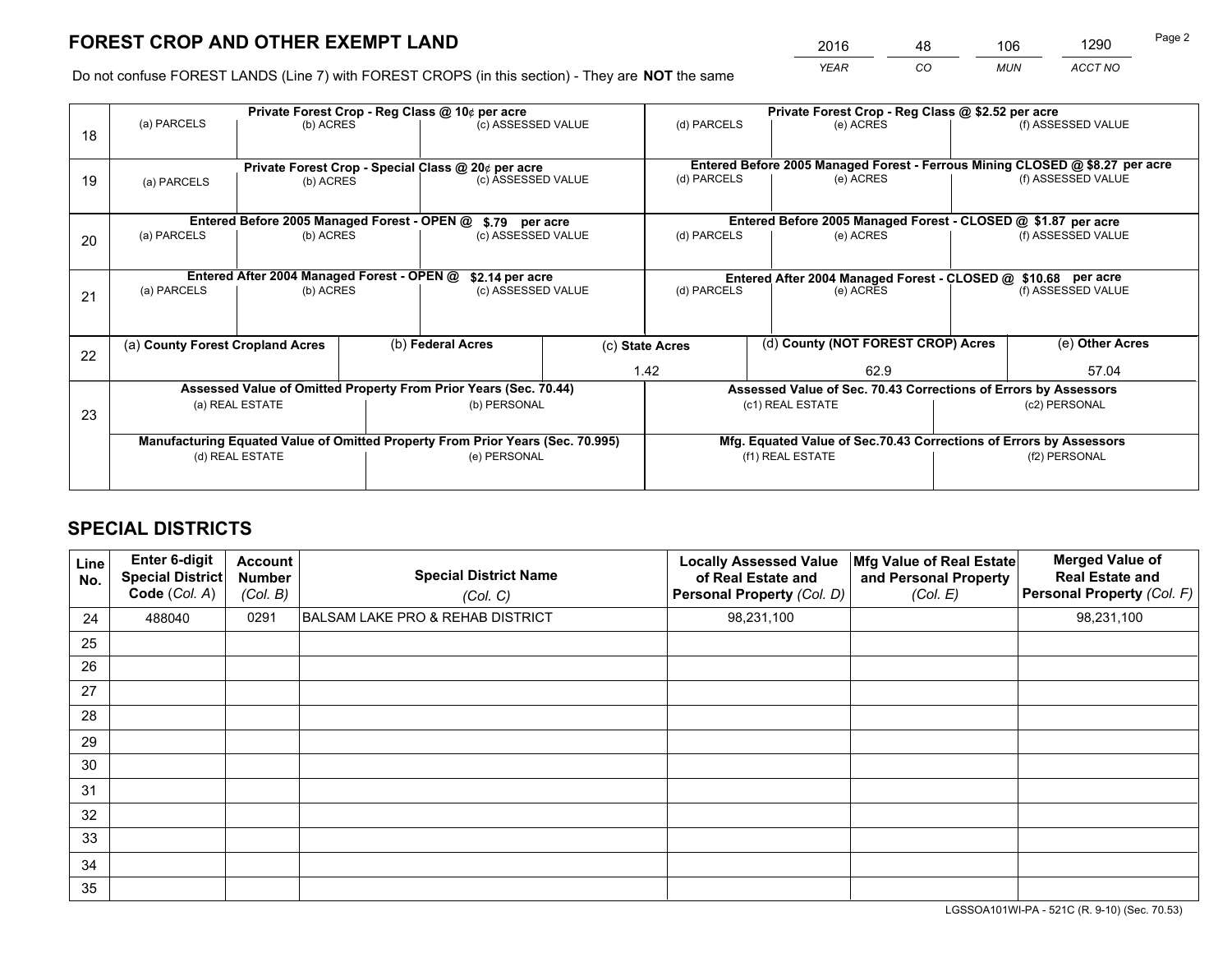|                       |                                                          |                                                                                        |                                                         | <b>YEAR</b>                                                                       | CO<br><b>MUN</b>                                              | ACCT NO                                                                        |
|-----------------------|----------------------------------------------------------|----------------------------------------------------------------------------------------|---------------------------------------------------------|-----------------------------------------------------------------------------------|---------------------------------------------------------------|--------------------------------------------------------------------------------|
| Line<br>No.           | Enter 6-digit<br><b>School District</b><br>Code (Col. A) | <b>Account</b><br><b>School District Name</b><br><b>Number</b><br>(Col. B)<br>(Col. C) |                                                         | <b>Locally Assessed Value</b><br>of Real Estate and<br>Personal Property (Col. D) | Mfg Value of Real Estate<br>and Personal Property<br>(Col. E) | <b>Merged Value of</b><br><b>Real Estate and</b><br>Personal Property (Col. F) |
|                       | A. SCHOOL DISTRICTS (K-8 and K-12)                       |                                                                                        |                                                         |                                                                                   |                                                               |                                                                                |
| 36                    | 480238                                                   | 0287                                                                                   | SCH D OF UNITY (MILLTOWN)                               | 127,544,000                                                                       | 4,444,000                                                     | 131,988,000                                                                    |
| 37                    |                                                          |                                                                                        |                                                         |                                                                                   |                                                               |                                                                                |
| 38                    |                                                          |                                                                                        |                                                         |                                                                                   |                                                               |                                                                                |
| 39                    |                                                          |                                                                                        |                                                         |                                                                                   |                                                               |                                                                                |
| 40                    |                                                          |                                                                                        |                                                         |                                                                                   |                                                               |                                                                                |
| 41                    |                                                          |                                                                                        |                                                         |                                                                                   |                                                               |                                                                                |
| 42                    |                                                          |                                                                                        |                                                         |                                                                                   |                                                               |                                                                                |
| 43                    |                                                          |                                                                                        |                                                         |                                                                                   |                                                               |                                                                                |
| 44                    |                                                          |                                                                                        |                                                         |                                                                                   |                                                               |                                                                                |
| 45<br>$\overline{46}$ |                                                          |                                                                                        |                                                         |                                                                                   |                                                               |                                                                                |
| 47                    |                                                          |                                                                                        |                                                         |                                                                                   |                                                               |                                                                                |
| 48                    |                                                          |                                                                                        |                                                         |                                                                                   |                                                               |                                                                                |
| 49                    |                                                          |                                                                                        |                                                         |                                                                                   |                                                               |                                                                                |
| 50                    |                                                          |                                                                                        | TOTAL ASSESSED VALUE OF SCHOOL DISTRICTS (K-8 and K-12) | 127,544,000                                                                       | 4,444,000                                                     | 131,988,000                                                                    |
|                       | <b>B.</b><br><b>UNION HIGH SCHOOL DISTRICTS</b>          |                                                                                        |                                                         |                                                                                   |                                                               |                                                                                |
| 51                    |                                                          |                                                                                        |                                                         |                                                                                   |                                                               |                                                                                |
| 52                    |                                                          |                                                                                        |                                                         |                                                                                   |                                                               |                                                                                |
| 53                    |                                                          |                                                                                        |                                                         |                                                                                   |                                                               |                                                                                |
| 54                    |                                                          |                                                                                        |                                                         |                                                                                   |                                                               |                                                                                |
| 55                    |                                                          |                                                                                        | TOTAL ASSESSED VALUE OF UNION HIGH SCHOOLS              |                                                                                   |                                                               |                                                                                |
|                       | C.<br><b>TECHNICAL COLLEGE DISTRICTS</b>                 |                                                                                        |                                                         |                                                                                   |                                                               |                                                                                |
| 56                    | 001700                                                   | 0016                                                                                   | WISCONSIN INDIANHEAD TECH COLLEGE SHEL                  | 127,544,000                                                                       | 4,444,000                                                     | 131,988,000                                                                    |
| 57                    |                                                          |                                                                                        |                                                         |                                                                                   |                                                               |                                                                                |
| 58                    |                                                          |                                                                                        |                                                         |                                                                                   |                                                               |                                                                                |
| 59                    |                                                          |                                                                                        | TOTAL ASSESSED VALUE OF TECHNICAL COLLEGES              | 127,544,000                                                                       | 4,444,000                                                     | 131,988,000                                                                    |

48

106

# *I hereby certify, to the best of my knowledge and belief, this form is complete and correct.*

**SCHOOL DISTRICTS**

| Print name of preparer | Title                    | Date (MM / DD / CCYY) |  |
|------------------------|--------------------------|-----------------------|--|
|                        |                          |                       |  |
| Signature of preparer  | Contact Telephone Number | E-mail address        |  |
|                        | $\sim$                   |                       |  |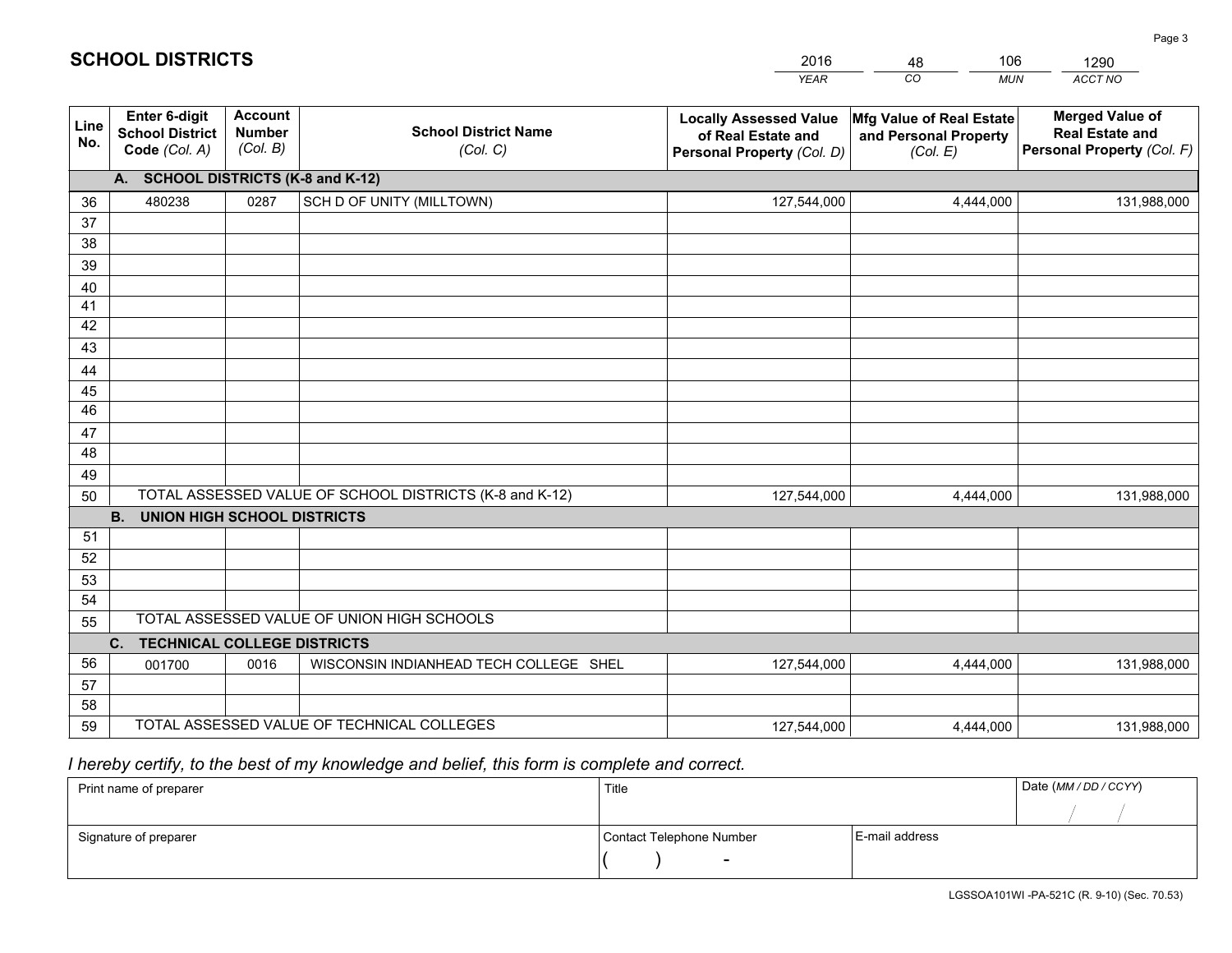### **HIGHLIGHTS**

- 1. Complete the Statement of Assessment after the Board of Review. Reflect any changes made there.
- 2. Use black ink to complete.
- 3. Line 16 must equal Line 50, Col D.
- 4. Line 55 must equal the total of K-8 schools listed on lines 36-49. Do not include K-12 schools in this comparision.
- 5. Line 59, Col. D must equal Line 16.
- 6. Special District, School District and Technical College District values must include both real estate and personal property. Examples of Special districts are: town sanitary districts, public inland lake protection and rehabilitation districts, and metropolitan sewerage districts.
- 7. DO NOT INCLUDE Manufacturing property values.DOR will print these values on the final SOA.

LORI A DUNCAN

VILLAGE OF BALSAM LAKE

LORI A DUNCAN<br>VILLAGE OF BALSAM LAKE

PO BOX 506

PO BOX 506

BALSAM LAKE, WI 54810 - 0506

**BALSAM LAKE, WI** 

54810 - 0506

 8. Accuracy of this form is very important. The values reported directly affect the equalized value DOR calculates for school and special districts.

### **Page 1:**

 If not prefilled, enter the tax year,county and municipal code,municipal type, municipal name and county name on the top of form.

Check the Amended box, if filing an amended / corrected SOA.

 Report the parcel count, acres and assessed value of taxable general property, total parcel count, (real and personal), total acres, and values from final figures set by the Board of Review.

- A. Real Estate land and improvements (buildings, etc.) is reported on lines 1 8, total line 9.
- B. Personal Property is reported on lines 11 14, Column D, total line 15.
- C. To complete this report, use the computer produced summary of the assessment roll that shows these amounts.
- D. Use whole numbers only.
- E. Add each line across and each column down to verify entries.

### **Page 2:**

- A. Report Special Items (not subject to general property tax).
- 1. Private Forest Croplands and Managed Forest Lands are reported on lines 18,19, 20 and 21. Be sure to report assessed values **NOT** taxes.
- 2. You should have copies of the orders of entry, orders of withdrawal, etc., to update your assessment roll.
	- 3. Show hundredths of acres (e.g. 39.75).
- 4. Tax exempt lands are reported on line 22.
- 5. Omitted property and sec. 70.43, Wis. Stats., corrections of errors by assessor are reported on line 23. Report real estate and personal property separately. These should be for **prior years**, not something found on the current assessment roll after the board of review.
- B. Special District (Lines 24-35) Include the value of both real and personal property.
- The Department of Revenue (DOR) preprints much of the information regarding names and codes for schools, special districts,etc. If a district is not listed, enter the name and value only, DOR will enter the proper code.

## **Page 3 School Districts:**

Include the value of both real and personal property.

Report School District (regular, elementary, union high school, and technical college).

- 1. Regular (K-12) and Elementary (K-8) school values are reported on lines 36-49, total on line 50.
- 2. Union High School (UHS) (use only if elementary schools are listed on lines 36-49) are reported on lines 51-54. UHS total value (line 55) must equal to the total **elementary school** values reported on lines 36-49. Do notinclude K-12 schools in this comparison.
- 3. Technical College values are reported on lines 56-58, total on line 59.
- 4. Use the computer summary that shows these amounts to complete this report.

### **This form is due the second Monday in June. File this report only after your Board of Review is complete.**

 *If you have questions: Return forms to:*

Fax number: (608) 264-6887 PO Box 8971

 Email: lgs@revenue.wi.gov Wisconsin Department of Revenue Call: (608) 261-5341 Local Government Services Section 6-97Madison WI 53708-8971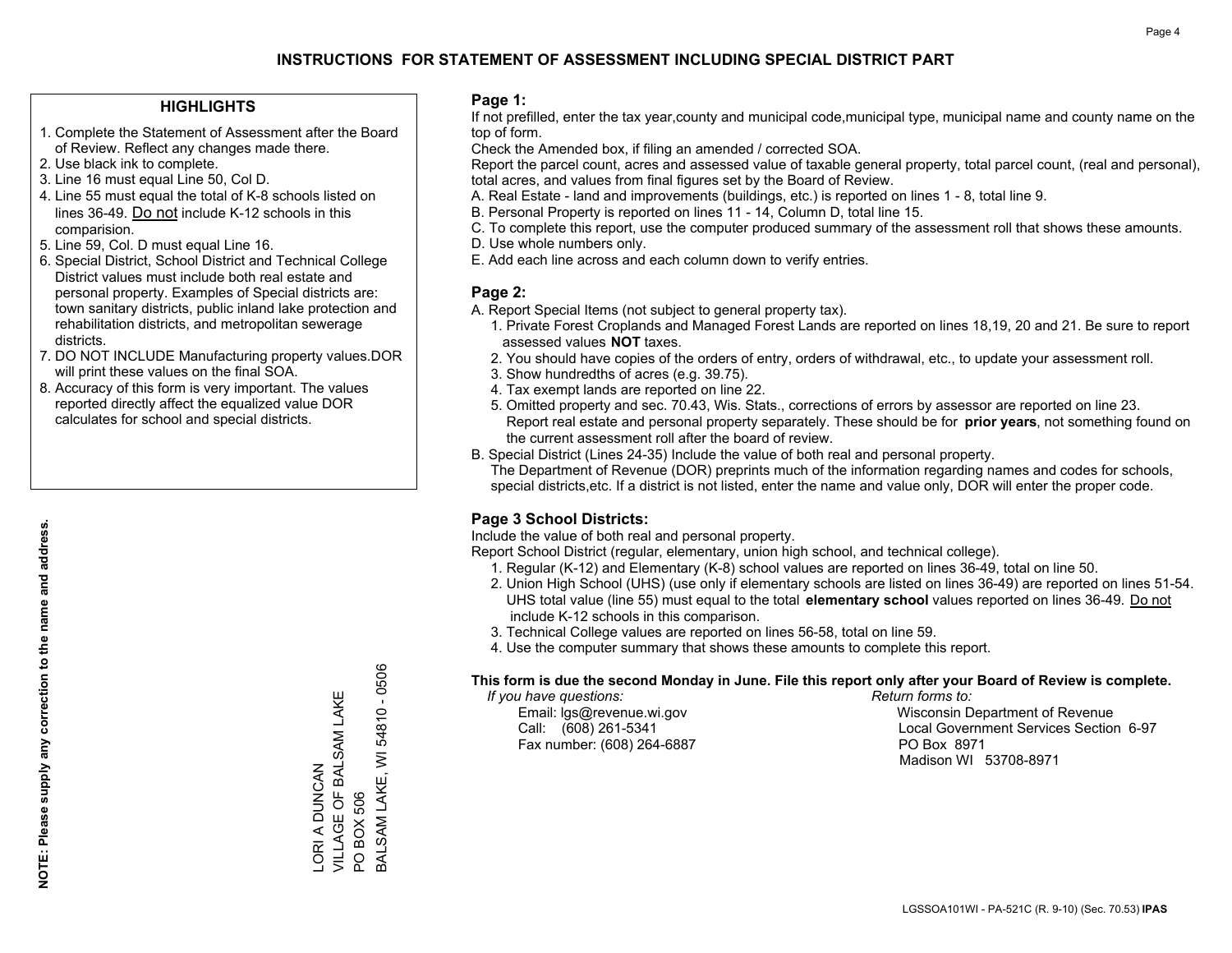**FINAL - EQUATED**

**STATEMENT OF ASSESSMENT FOR 2016** 

|    | 111 | 1291    |
|----|-----|---------|
| rη | MUN | ACCT NO |

|                | <b>FOR</b>                                                                                                                                                                                   | <b>VILLAGE OF</b><br><b>OF</b>                                     | <b>CENTURIA</b>                           |                | <b>POLK COUNTY</b>                                  |                         |                                        | <b>WHEN COMPLETING THIS DOCUMENT</b>     |
|----------------|----------------------------------------------------------------------------------------------------------------------------------------------------------------------------------------------|--------------------------------------------------------------------|-------------------------------------------|----------------|-----------------------------------------------------|-------------------------|----------------------------------------|------------------------------------------|
|                |                                                                                                                                                                                              | Town - Village - City                                              | <b>Municipality Name</b>                  |                | <b>County Name</b>                                  |                         |                                        | DO NOT WRITE OVER X's OR IN SHADED AREAS |
| Line<br>No.    |                                                                                                                                                                                              | <b>REAL ESTATE</b><br>(See Lines 18 - 22 for<br>other Real Estate) | PARCEL COUNT<br>TOTAL LAND   IMPROVEMENTS |                | NO. OF ACRES<br><b>WHOLE</b><br><b>NUMBERS ONLY</b> | <b>VALUE OF</b><br>LAND | <b>VALUE OF</b><br><b>IMPROVEMENTS</b> | TOTAL VALUE OF LAND<br>AND IMPROVEMENTS  |
|                |                                                                                                                                                                                              |                                                                    | Col. A                                    | Col. B         | Col. C                                              | Col. D                  | Col. E                                 | Col. F                                   |
| 1              |                                                                                                                                                                                              | <b>RESIDENTIAL - Class 1</b>                                       | 281                                       | 259            | 238                                                 | 2,762,100               | 18,007,000                             | 20,769,100                               |
| $\overline{2}$ |                                                                                                                                                                                              | <b>COMMERCIAL - Class 2</b>                                        | 61                                        | 53             | 66                                                  | 786,400                 | 5,675,800                              | 6,462,200                                |
| 3              |                                                                                                                                                                                              | <b>MANUFACTURING - Class 3</b>                                     | 4                                         | 4              | 13                                                  | 78,100                  | 952,100                                | 1,030,200                                |
| 4              |                                                                                                                                                                                              | <b>AGRICULTURAL - Class 4</b>                                      | 46                                        |                | 522                                                 | 99,400                  |                                        | 99,400                                   |
| 5              |                                                                                                                                                                                              | <b>UNDEVELOPED - Class 5</b>                                       | 13                                        |                | 15                                                  | 2,700                   |                                        | 2,700                                    |
| 6              | AGRICULTURAL FOREST - Class 5m                                                                                                                                                               |                                                                    | 5                                         |                | 24                                                  | 42,600                  |                                        | 42,600                                   |
| 7              |                                                                                                                                                                                              | FOREST LANDS - Class 6                                             | $\overline{2}$                            |                | 13                                                  | 36,400                  |                                        | 36,400                                   |
| 8              |                                                                                                                                                                                              | OTHER - Class 7                                                    | $\overline{2}$                            | $\overline{2}$ | 8                                                   | 32,000                  | 222,500                                | 254,500                                  |
| 9              |                                                                                                                                                                                              | TOTAL - ALL COLUMNS                                                | 414                                       | 318            | 899                                                 | 3,839,700               | 24,857,400                             | 28,697,100                               |
| 10             |                                                                                                                                                                                              | NUMBER OF PERSONAL PROPERTY ACCOUNTS IN ROLL                       |                                           |                | 44                                                  | <b>LOCALLY ASSESSED</b> | <b>MANUFACTURING</b>                   | <b>MERGED</b>                            |
| 11             |                                                                                                                                                                                              | BOATS AND OTHER WATERCRAFT NOT EXEMPT - Code 1                     |                                           |                |                                                     | $\mathbf{0}$            | $\Omega$                               | $\Omega$                                 |
| 12             |                                                                                                                                                                                              | MACHINERY, TOOLS AND PATTERNS - Code 2                             |                                           |                |                                                     | 109,300                 | 28,700                                 | 138,000                                  |
| 13             |                                                                                                                                                                                              | FURNITURE, FIXTURES AND EQUIPMENT - Code 3                         |                                           |                |                                                     | 134,400                 | 53,900                                 | 188,300                                  |
| 14             |                                                                                                                                                                                              | ALL OTHER PERSONAL PROPERTY NOT EXEMPT - Codes 4A, 4B, 4C          |                                           |                |                                                     | 25,000                  | 19,100                                 | 44,100                                   |
| 15             |                                                                                                                                                                                              | TOTAL OF PERSONAL PROPERTY NOT EXEMPT (Total of Lines 11-14)       |                                           |                |                                                     | 268,700                 | 101,700                                | 370,400                                  |
| 16             | AGGREGATE ASSESSED VALUE OF ALL PROPERTY SUBJECT TO THE GENERAL PROPERTY TAX (Total of Lines 9F and 15F)<br>MUST EQUAL TOTAL VALUE OF THE SCHOOL DISTRICTS (K-12 PLUS K-8) - Line 50, Col. F |                                                                    |                                           |                |                                                     |                         |                                        | 29,067,500                               |
| 17             | Name of Assessor<br>Telephone #<br><b>BOARD OF REVIEW</b><br>DATE OF FINAL ADJOURNMENT<br>(715) 235-1338<br>05/11/2016<br><b>LISA MEYER</b>                                                  |                                                                    |                                           |                |                                                     |                         |                                        |                                          |

REMARKS

The Assessment Ratio to be used in calculating the estimated Fair Market Value on tax bills for this tax district is .941102753<br>This ratio should be used to convert assessed values to "Calculate Equalized Values" in Step 1 Commission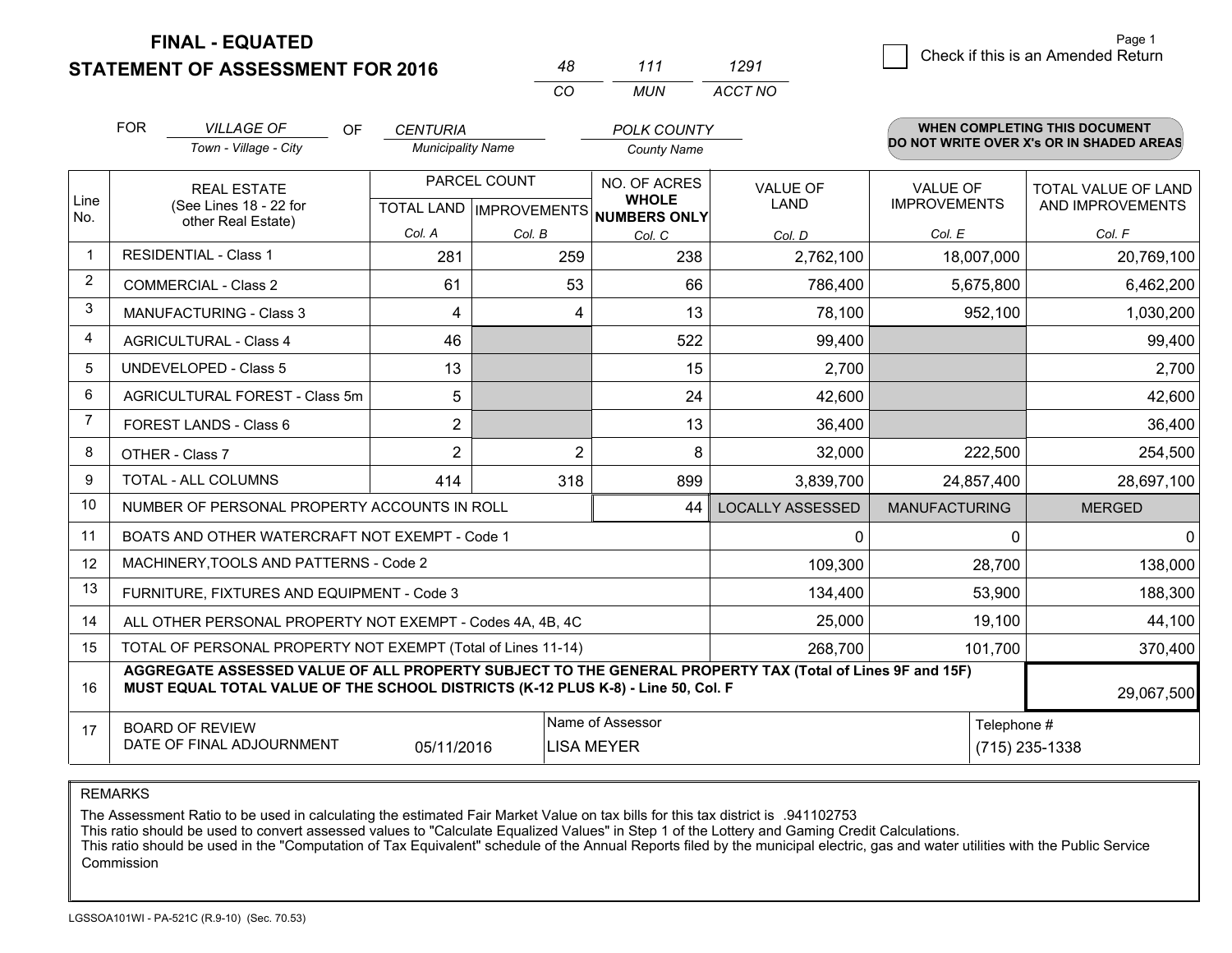*YEAR CO MUN ACCT NO* <sup>2016</sup> <sup>48</sup> <sup>111</sup> <sup>1291</sup>

Do not confuse FOREST LANDS (Line 7) with FOREST CROPS (in this section) - They are **NOT** the same

|    |                                                                         |                                            |  | Private Forest Crop - Reg Class @ 10¢ per acre                                 |  | Private Forest Crop - Reg Class @ \$2.52 per acre                                         |                                                                              |               |                    |  |
|----|-------------------------------------------------------------------------|--------------------------------------------|--|--------------------------------------------------------------------------------|--|-------------------------------------------------------------------------------------------|------------------------------------------------------------------------------|---------------|--------------------|--|
| 18 | (a) PARCELS                                                             | (b) ACRES                                  |  | (c) ASSESSED VALUE                                                             |  | (d) PARCELS                                                                               | (e) ACRES                                                                    |               | (f) ASSESSED VALUE |  |
|    |                                                                         |                                            |  | Private Forest Crop - Special Class @ 20¢ per acre                             |  |                                                                                           | Entered Before 2005 Managed Forest - Ferrous Mining CLOSED @ \$8.27 per acre |               |                    |  |
| 19 | (a) PARCELS                                                             | (b) ACRES                                  |  | (c) ASSESSED VALUE                                                             |  | (d) PARCELS                                                                               | (e) ACRES                                                                    |               | (f) ASSESSED VALUE |  |
|    |                                                                         |                                            |  | \$.79 per acre                                                                 |  |                                                                                           | Entered Before 2005 Managed Forest - CLOSED @ \$1.87 per acre                |               |                    |  |
| 20 | Entered Before 2005 Managed Forest - OPEN @<br>(a) PARCELS<br>(b) ACRES |                                            |  | (c) ASSESSED VALUE                                                             |  | (d) PARCELS                                                                               | (e) ACRES                                                                    |               | (f) ASSESSED VALUE |  |
|    |                                                                         | Entered After 2004 Managed Forest - OPEN @ |  |                                                                                |  |                                                                                           |                                                                              |               |                    |  |
| 21 | (a) PARCELS                                                             | (b) ACRES                                  |  | \$2.14 per acre<br>(c) ASSESSED VALUE                                          |  | Entered After 2004 Managed Forest - CLOSED @ \$10.68 per acre<br>(d) PARCELS<br>(e) ACRES |                                                                              |               | (f) ASSESSED VALUE |  |
|    |                                                                         |                                            |  |                                                                                |  |                                                                                           |                                                                              |               |                    |  |
| 22 | (a) County Forest Cropland Acres                                        |                                            |  | (b) Federal Acres                                                              |  | (c) State Acres                                                                           | (d) County (NOT FOREST CROP) Acres                                           |               | (e) Other Acres    |  |
|    |                                                                         |                                            |  |                                                                                |  | .14                                                                                       |                                                                              |               | 90.14              |  |
|    |                                                                         |                                            |  | Assessed Value of Omitted Property From Prior Years (Sec. 70.44)               |  |                                                                                           | Assessed Value of Sec. 70.43 Corrections of Errors by Assessors              |               |                    |  |
| 23 |                                                                         | (a) REAL ESTATE                            |  | (b) PERSONAL                                                                   |  | (c1) REAL ESTATE                                                                          |                                                                              | (c2) PERSONAL |                    |  |
|    |                                                                         |                                            |  | Manufacturing Equated Value of Omitted Property From Prior Years (Sec. 70.995) |  |                                                                                           | Mfg. Equated Value of Sec.70.43 Corrections of Errors by Assessors           |               |                    |  |
|    |                                                                         | (d) REAL ESTATE                            |  | (e) PERSONAL                                                                   |  | (f1) REAL ESTATE                                                                          |                                                                              |               | (f2) PERSONAL      |  |
|    |                                                                         |                                            |  |                                                                                |  |                                                                                           |                                                                              |               |                    |  |

# **SPECIAL DISTRICTS**

| Line<br>No. | Enter 6-digit<br>Special District<br>Code (Col. A) | <b>Account</b><br><b>Number</b> | <b>Special District Name</b> | <b>Locally Assessed Value</b><br>of Real Estate and | Mfg Value of Real Estate<br>and Personal Property | <b>Merged Value of</b><br><b>Real Estate and</b><br>Personal Property (Col. F) |
|-------------|----------------------------------------------------|---------------------------------|------------------------------|-----------------------------------------------------|---------------------------------------------------|--------------------------------------------------------------------------------|
|             |                                                    | (Col. B)                        | (Col. C)                     | Personal Property (Col. D)                          | (Col. E)                                          |                                                                                |
| 24          |                                                    |                                 |                              |                                                     |                                                   |                                                                                |
| 25          |                                                    |                                 |                              |                                                     |                                                   |                                                                                |
| 26          |                                                    |                                 |                              |                                                     |                                                   |                                                                                |
| 27          |                                                    |                                 |                              |                                                     |                                                   |                                                                                |
| 28          |                                                    |                                 |                              |                                                     |                                                   |                                                                                |
| 29          |                                                    |                                 |                              |                                                     |                                                   |                                                                                |
| 30          |                                                    |                                 |                              |                                                     |                                                   |                                                                                |
| 31          |                                                    |                                 |                              |                                                     |                                                   |                                                                                |
| 32          |                                                    |                                 |                              |                                                     |                                                   |                                                                                |
| 33          |                                                    |                                 |                              |                                                     |                                                   |                                                                                |
| 34          |                                                    |                                 |                              |                                                     |                                                   |                                                                                |
| 35          |                                                    |                                 |                              |                                                     |                                                   |                                                                                |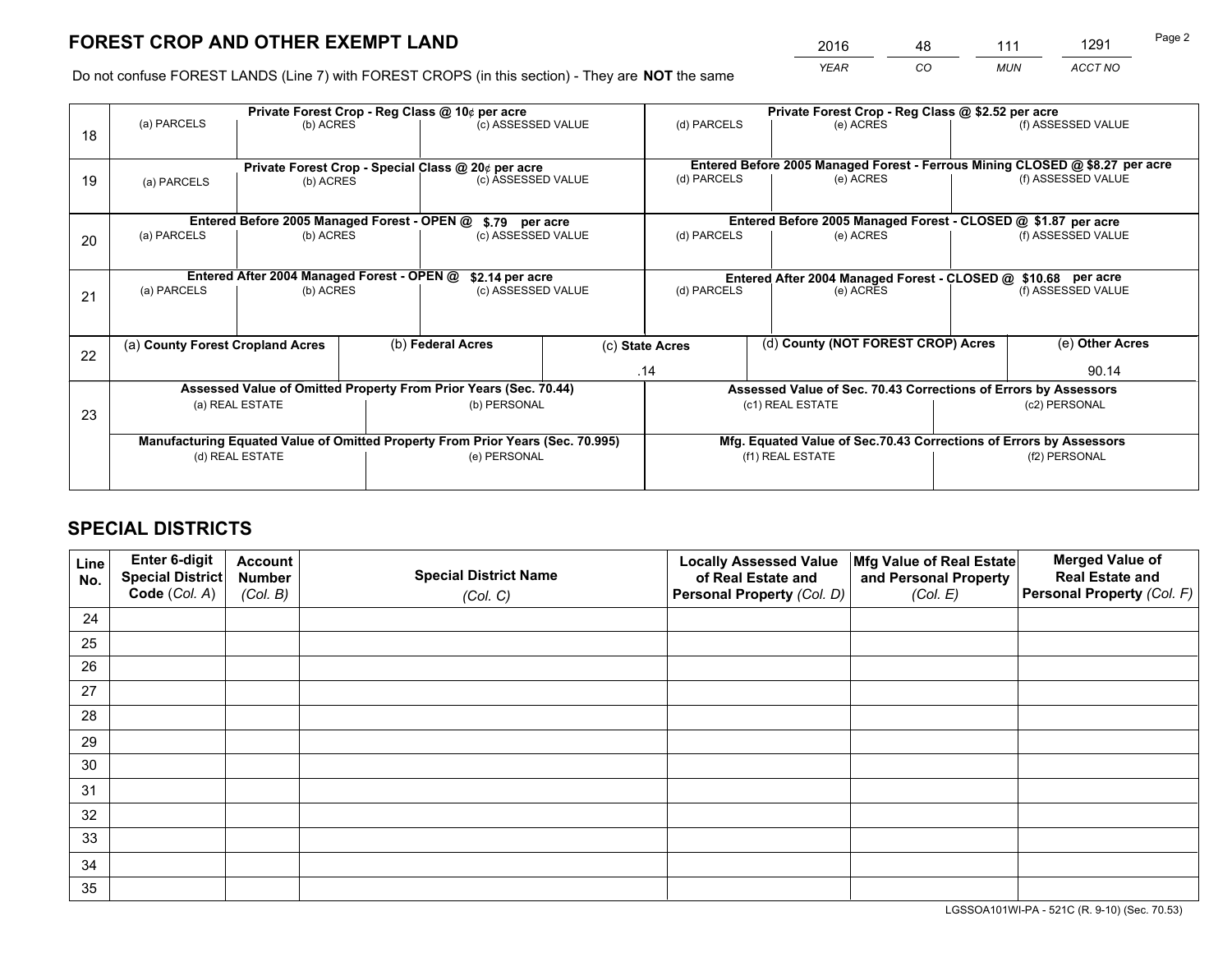|             |                                                                 |                                             |                                                         | <b>YEAR</b>                                                                       | CO<br><b>MUN</b>                                              | ACCT NO                                                                        |
|-------------|-----------------------------------------------------------------|---------------------------------------------|---------------------------------------------------------|-----------------------------------------------------------------------------------|---------------------------------------------------------------|--------------------------------------------------------------------------------|
| Line<br>No. | <b>Enter 6-digit</b><br><b>School District</b><br>Code (Col. A) | <b>Account</b><br><b>Number</b><br>(Col. B) | <b>School District Name</b><br>(Col. C)                 | <b>Locally Assessed Value</b><br>of Real Estate and<br>Personal Property (Col. D) | Mfg Value of Real Estate<br>and Personal Property<br>(Col. E) | <b>Merged Value of</b><br><b>Real Estate and</b><br>Personal Property (Col. F) |
|             | A. SCHOOL DISTRICTS (K-8 and K-12)                              |                                             |                                                         |                                                                                   |                                                               |                                                                                |
| 36          | 480238                                                          | 0287                                        | SCH D OF UNITY (MILLTOWN)                               | 27,935,600                                                                        | 1,131,900                                                     | 29,067,500                                                                     |
| 37          |                                                                 |                                             |                                                         |                                                                                   |                                                               |                                                                                |
| 38          |                                                                 |                                             |                                                         |                                                                                   |                                                               |                                                                                |
| 39          |                                                                 |                                             |                                                         |                                                                                   |                                                               |                                                                                |
| 40          |                                                                 |                                             |                                                         |                                                                                   |                                                               |                                                                                |
| 41          |                                                                 |                                             |                                                         |                                                                                   |                                                               |                                                                                |
| 42          |                                                                 |                                             |                                                         |                                                                                   |                                                               |                                                                                |
| 43          |                                                                 |                                             |                                                         |                                                                                   |                                                               |                                                                                |
| 44<br>45    |                                                                 |                                             |                                                         |                                                                                   |                                                               |                                                                                |
| 46          |                                                                 |                                             |                                                         |                                                                                   |                                                               |                                                                                |
| 47          |                                                                 |                                             |                                                         |                                                                                   |                                                               |                                                                                |
| 48          |                                                                 |                                             |                                                         |                                                                                   |                                                               |                                                                                |
| 49          |                                                                 |                                             |                                                         |                                                                                   |                                                               |                                                                                |
| 50          |                                                                 |                                             | TOTAL ASSESSED VALUE OF SCHOOL DISTRICTS (K-8 and K-12) | 27,935,600                                                                        | 1,131,900                                                     | 29,067,500                                                                     |
|             | <b>B. UNION HIGH SCHOOL DISTRICTS</b>                           |                                             |                                                         |                                                                                   |                                                               |                                                                                |
| 51          |                                                                 |                                             |                                                         |                                                                                   |                                                               |                                                                                |
| 52          |                                                                 |                                             |                                                         |                                                                                   |                                                               |                                                                                |
| 53          |                                                                 |                                             |                                                         |                                                                                   |                                                               |                                                                                |
| 54          |                                                                 |                                             | TOTAL ASSESSED VALUE OF UNION HIGH SCHOOLS              |                                                                                   |                                                               |                                                                                |
| 55          |                                                                 |                                             |                                                         |                                                                                   |                                                               |                                                                                |
|             | C.<br><b>TECHNICAL COLLEGE DISTRICTS</b>                        |                                             |                                                         |                                                                                   |                                                               |                                                                                |
| 56<br>57    | 001700                                                          | 0016                                        | WISCONSIN INDIANHEAD TECH COLLEGE SHEL                  | 27,935,600                                                                        | 1,131,900                                                     | 29,067,500                                                                     |
| 58          |                                                                 |                                             |                                                         |                                                                                   |                                                               |                                                                                |
| 59          |                                                                 |                                             | TOTAL ASSESSED VALUE OF TECHNICAL COLLEGES              | 27,935,600                                                                        | 1,131,900                                                     | 29,067,500                                                                     |
|             |                                                                 |                                             |                                                         |                                                                                   |                                                               |                                                                                |

48

111

 *I hereby certify, to the best of my knowledge and belief, this form is complete and correct.*

**SCHOOL DISTRICTS**

| Print name of preparer | Title                    | Date (MM / DD / CCYY) |  |
|------------------------|--------------------------|-----------------------|--|
|                        |                          |                       |  |
| Signature of preparer  | Contact Telephone Number | E-mail address        |  |
|                        | $\overline{\phantom{0}}$ |                       |  |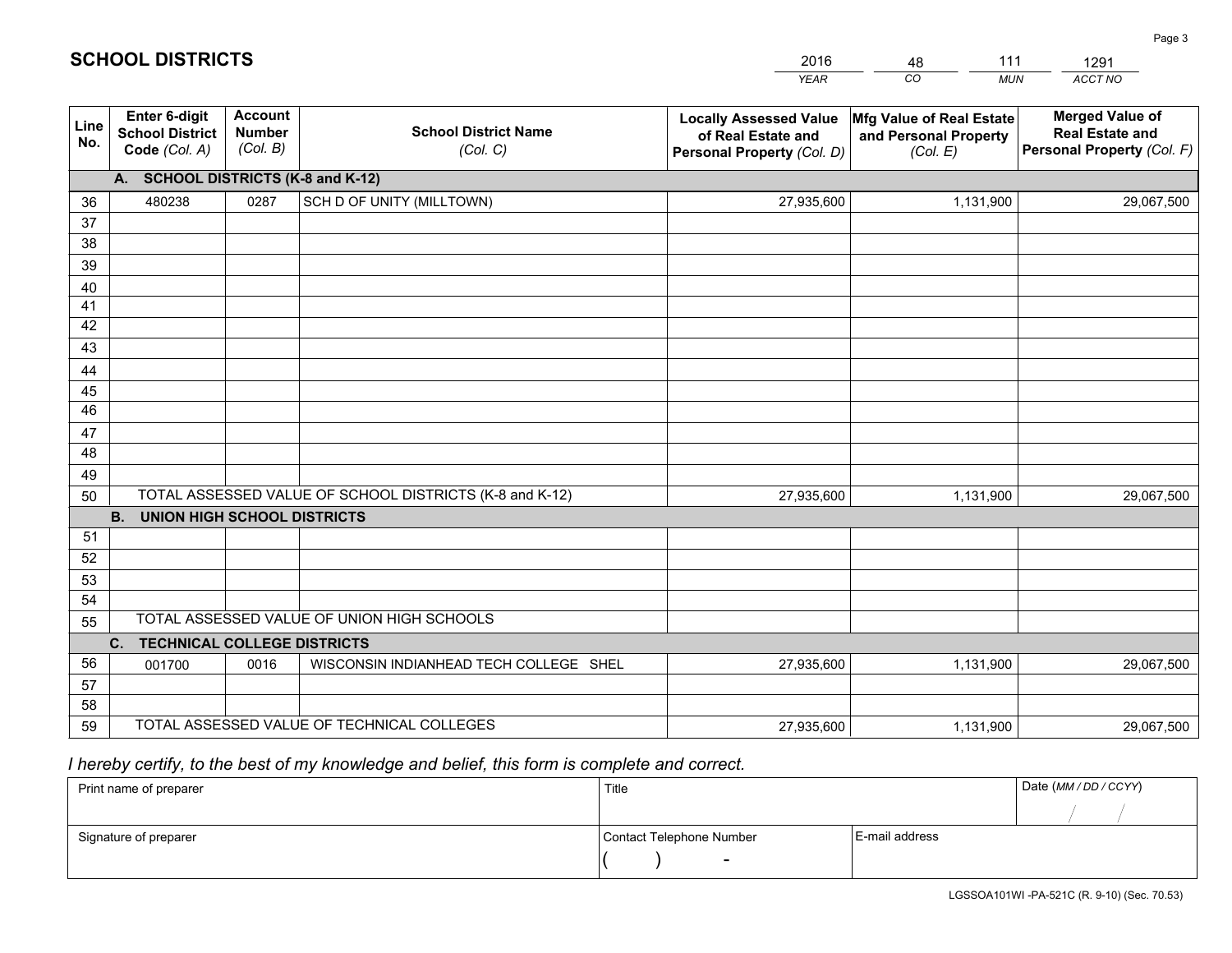### **HIGHLIGHTS**

- 1. Complete the Statement of Assessment after the Board of Review. Reflect any changes made there.
- 2. Use black ink to complete.
- 3. Line 16 must equal Line 50, Col D.
- 4. Line 55 must equal the total of K-8 schools listed on lines 36-49. Do not include K-12 schools in this comparision.
- 5. Line 59, Col. D must equal Line 16.
- 6. Special District, School District and Technical College District values must include both real estate and personal property. Examples of Special districts are: town sanitary districts, public inland lake protection and rehabilitation districts, and metropolitan sewerage districts.
- 7. DO NOT INCLUDE Manufacturing property values.DOR will print these values on the final SOA.

ZWSLHT HLIODT

VILLAGE OF CENTURIA

JUDITH JEPSEN<br>VILLAGE OF CENTURIA

PO BOX 280

 $\overline{S}$ 

CENTURIA, WI 54824 - 0280

CENTURIA, WI 54824 **BOX 280** 

 $-0280$ 

 8. Accuracy of this form is very important. The values reported directly affect the equalized value DOR calculates for school and special districts.

### **Page 1:**

 If not prefilled, enter the tax year,county and municipal code,municipal type, municipal name and county name on the top of form.

Check the Amended box, if filing an amended / corrected SOA.

 Report the parcel count, acres and assessed value of taxable general property, total parcel count, (real and personal), total acres, and values from final figures set by the Board of Review.

- A. Real Estate land and improvements (buildings, etc.) is reported on lines 1 8, total line 9.
- B. Personal Property is reported on lines 11 14, Column D, total line 15.
- C. To complete this report, use the computer produced summary of the assessment roll that shows these amounts.
- D. Use whole numbers only.
- E. Add each line across and each column down to verify entries.

### **Page 2:**

- A. Report Special Items (not subject to general property tax).
- 1. Private Forest Croplands and Managed Forest Lands are reported on lines 18,19, 20 and 21. Be sure to report assessed values **NOT** taxes.
- 2. You should have copies of the orders of entry, orders of withdrawal, etc., to update your assessment roll.
	- 3. Show hundredths of acres (e.g. 39.75).
- 4. Tax exempt lands are reported on line 22.
- 5. Omitted property and sec. 70.43, Wis. Stats., corrections of errors by assessor are reported on line 23. Report real estate and personal property separately. These should be for **prior years**, not something found on the current assessment roll after the board of review.
- B. Special District (Lines 24-35) Include the value of both real and personal property.
- The Department of Revenue (DOR) preprints much of the information regarding names and codes for schools, special districts,etc. If a district is not listed, enter the name and value only, DOR will enter the proper code.

## **Page 3 School Districts:**

Include the value of both real and personal property.

Report School District (regular, elementary, union high school, and technical college).

- 1. Regular (K-12) and Elementary (K-8) school values are reported on lines 36-49, total on line 50.
- 2. Union High School (UHS) (use only if elementary schools are listed on lines 36-49) are reported on lines 51-54. UHS total value (line 55) must equal to the total **elementary school** values reported on lines 36-49. Do notinclude K-12 schools in this comparison.
- 3. Technical College values are reported on lines 56-58, total on line 59.
- 4. Use the computer summary that shows these amounts to complete this report.

### **This form is due the second Monday in June. File this report only after your Board of Review is complete.**

 *If you have questions: Return forms to:*

Fax number: (608) 264-6887 PO Box 8971

 Email: lgs@revenue.wi.gov Wisconsin Department of Revenue Call: (608) 261-5341 Local Government Services Section 6-97Madison WI 53708-8971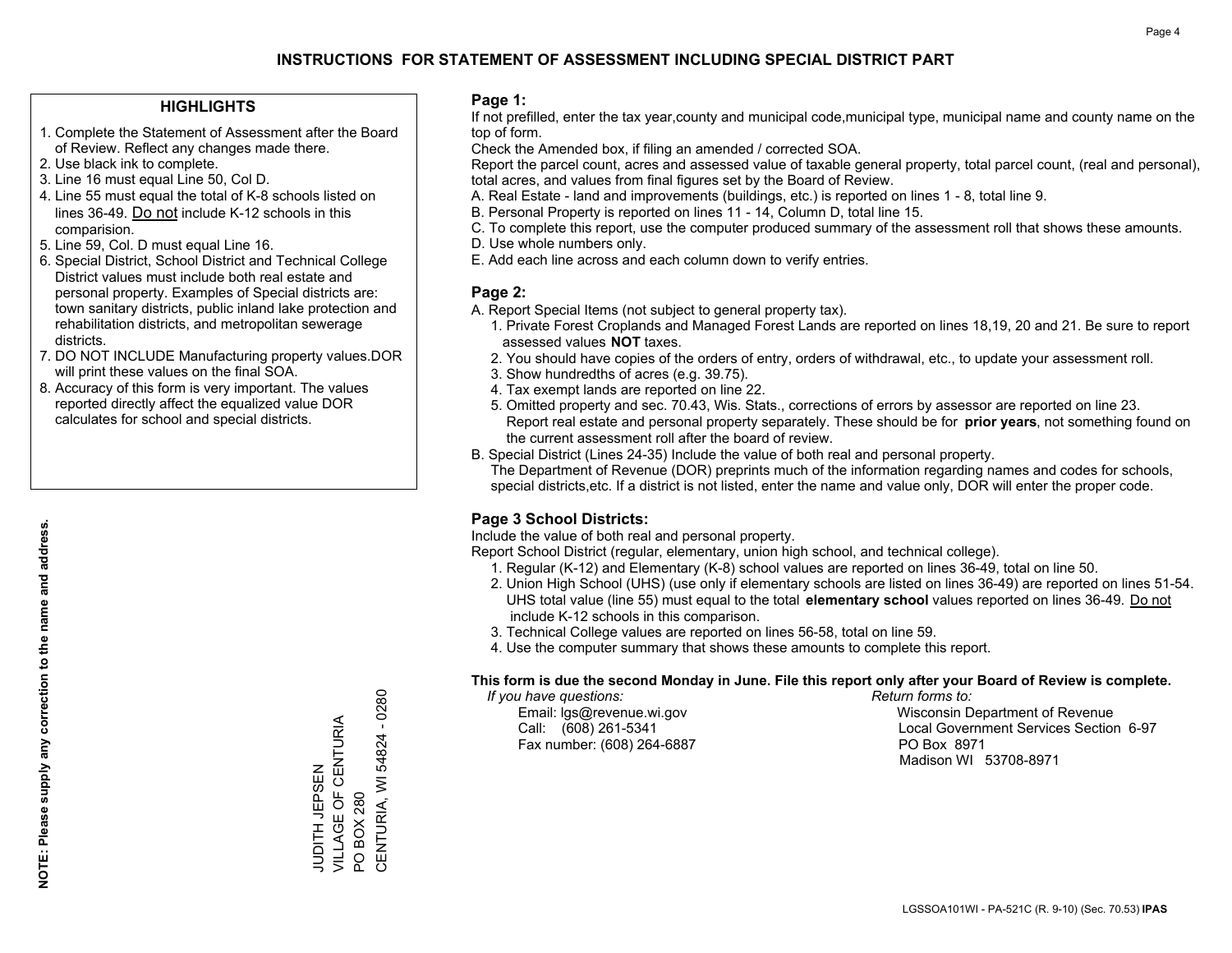**FINAL - EQUATED**

 $-$ 

**STATEMENT OF ASSESSMENT FOR 2016** 

|          | 112   | ツロワ     |
|----------|-------|---------|
| $\cdots$ | MI IN | ACCT NO |

|                | <b>FOR</b><br><i>VILLAGE OF</i><br>OF.<br><b>CLAYTON</b><br><b>POLK COUNTY</b>                                         |                                                                                                                                                                                              |                                                      | WHEN COMPLETING THIS DOCUMENT<br>DO NOT WRITE OVER X's OR IN SHADED AREAS |                              |                                |                                        |                                         |
|----------------|------------------------------------------------------------------------------------------------------------------------|----------------------------------------------------------------------------------------------------------------------------------------------------------------------------------------------|------------------------------------------------------|---------------------------------------------------------------------------|------------------------------|--------------------------------|----------------------------------------|-----------------------------------------|
|                |                                                                                                                        | Town - Village - City                                                                                                                                                                        | <b>Municipality Name</b>                             |                                                                           | <b>County Name</b>           |                                |                                        |                                         |
| Line           |                                                                                                                        | <b>REAL ESTATE</b><br>(See Lines 18 - 22 for                                                                                                                                                 | PARCEL COUNT<br>TOTAL LAND IMPROVEMENTS NUMBERS ONLY |                                                                           | NO. OF ACRES<br><b>WHOLE</b> | <b>VALUE OF</b><br><b>LAND</b> | <b>VALUE OF</b><br><b>IMPROVEMENTS</b> | TOTAL VALUE OF LAND<br>AND IMPROVEMENTS |
| No.            |                                                                                                                        | other Real Estate)                                                                                                                                                                           | Col. A                                               | Col. B                                                                    | Col. C                       | Col. D                         | Col. E                                 | Col. F                                  |
|                |                                                                                                                        | <b>RESIDENTIAL - Class 1</b>                                                                                                                                                                 | 202                                                  | 142                                                                       | 77                           | 1,622,000                      | 10,648,800                             | 12,270,800                              |
| $\overline{2}$ |                                                                                                                        | <b>COMMERCIAL - Class 2</b>                                                                                                                                                                  | 57                                                   | 37                                                                        | 25                           | 709,600                        | 3,512,500                              | 4,222,100                               |
| 3              |                                                                                                                        | <b>MANUFACTURING - Class 3</b>                                                                                                                                                               | 9                                                    | 3                                                                         | 113                          | 84,900                         | 1,510,400                              | 1,595,300                               |
| 4              |                                                                                                                        | <b>AGRICULTURAL - Class 4</b>                                                                                                                                                                | 53                                                   |                                                                           | 882                          | 140,500                        |                                        | 140,500                                 |
| 5              |                                                                                                                        | <b>UNDEVELOPED - Class 5</b>                                                                                                                                                                 | 41                                                   |                                                                           | 275                          | 123,800                        |                                        | 123,800                                 |
| 6              |                                                                                                                        | AGRICULTURAL FOREST - Class 5m                                                                                                                                                               | 13                                                   |                                                                           | 156                          | 134,700                        |                                        | 134,700                                 |
| $\overline{7}$ |                                                                                                                        | FOREST LANDS - Class 6                                                                                                                                                                       | 9                                                    |                                                                           | 134                          | 225,600                        |                                        | 225,600                                 |
| 8              |                                                                                                                        | OTHER - Class 7                                                                                                                                                                              | 11                                                   | 11                                                                        | 19                           | 62,000                         | 654,800                                | 716,800                                 |
| 9              |                                                                                                                        | <b>TOTAL - ALL COLUMNS</b>                                                                                                                                                                   | 395                                                  | 193                                                                       | 1,681                        | 3,103,100                      | 16,326,500                             | 19,429,600                              |
| 10             |                                                                                                                        | NUMBER OF PERSONAL PROPERTY ACCOUNTS IN ROLL                                                                                                                                                 |                                                      |                                                                           | 37                           | <b>LOCALLY ASSESSED</b>        | <b>MANUFACTURING</b>                   | <b>MERGED</b>                           |
| 11             |                                                                                                                        | BOATS AND OTHER WATERCRAFT NOT EXEMPT - Code 1                                                                                                                                               |                                                      |                                                                           |                              | 640                            |                                        | 640<br>$\Omega$                         |
| 12             |                                                                                                                        | MACHINERY, TOOLS AND PATTERNS - Code 2                                                                                                                                                       |                                                      |                                                                           |                              | 15,630                         | 1,524,900                              | 1,540,530                               |
| 13             |                                                                                                                        | FURNITURE, FIXTURES AND EQUIPMENT - Code 3                                                                                                                                                   |                                                      |                                                                           |                              | 158,120                        | 29,400                                 | 187,520                                 |
| 14             |                                                                                                                        | ALL OTHER PERSONAL PROPERTY NOT EXEMPT - Codes 4A, 4B, 4C                                                                                                                                    |                                                      |                                                                           |                              | 26,320                         | 75,300                                 | 101,620                                 |
| 15             |                                                                                                                        | TOTAL OF PERSONAL PROPERTY NOT EXEMPT (Total of Lines 11-14)                                                                                                                                 |                                                      |                                                                           | 200,710                      | 1,629,600                      | 1,830,310                              |                                         |
| 16             |                                                                                                                        | AGGREGATE ASSESSED VALUE OF ALL PROPERTY SUBJECT TO THE GENERAL PROPERTY TAX (Total of Lines 9F and 15F)<br>MUST EQUAL TOTAL VALUE OF THE SCHOOL DISTRICTS (K-12 PLUS K-8) - Line 50, Col. F |                                                      |                                                                           |                              |                                |                                        | 21,259,910                              |
| 17             | Name of Assessor<br><b>BOARD OF REVIEW</b><br>DATE OF FINAL ADJOURNMENT<br>06/22/2016<br><b>SHARON COENEN - BOWMAR</b> |                                                                                                                                                                                              |                                                      |                                                                           |                              |                                | Telephone #<br>(715) 834-5801          |                                         |

#### REMARKS

The Assessment Ratio to be used in calculating the estimated Fair Market Value on tax bills for this tax district is .965745634<br>This ratio should be used to convert assessed values to "Calculate Equalized Values" in Step 1 Commission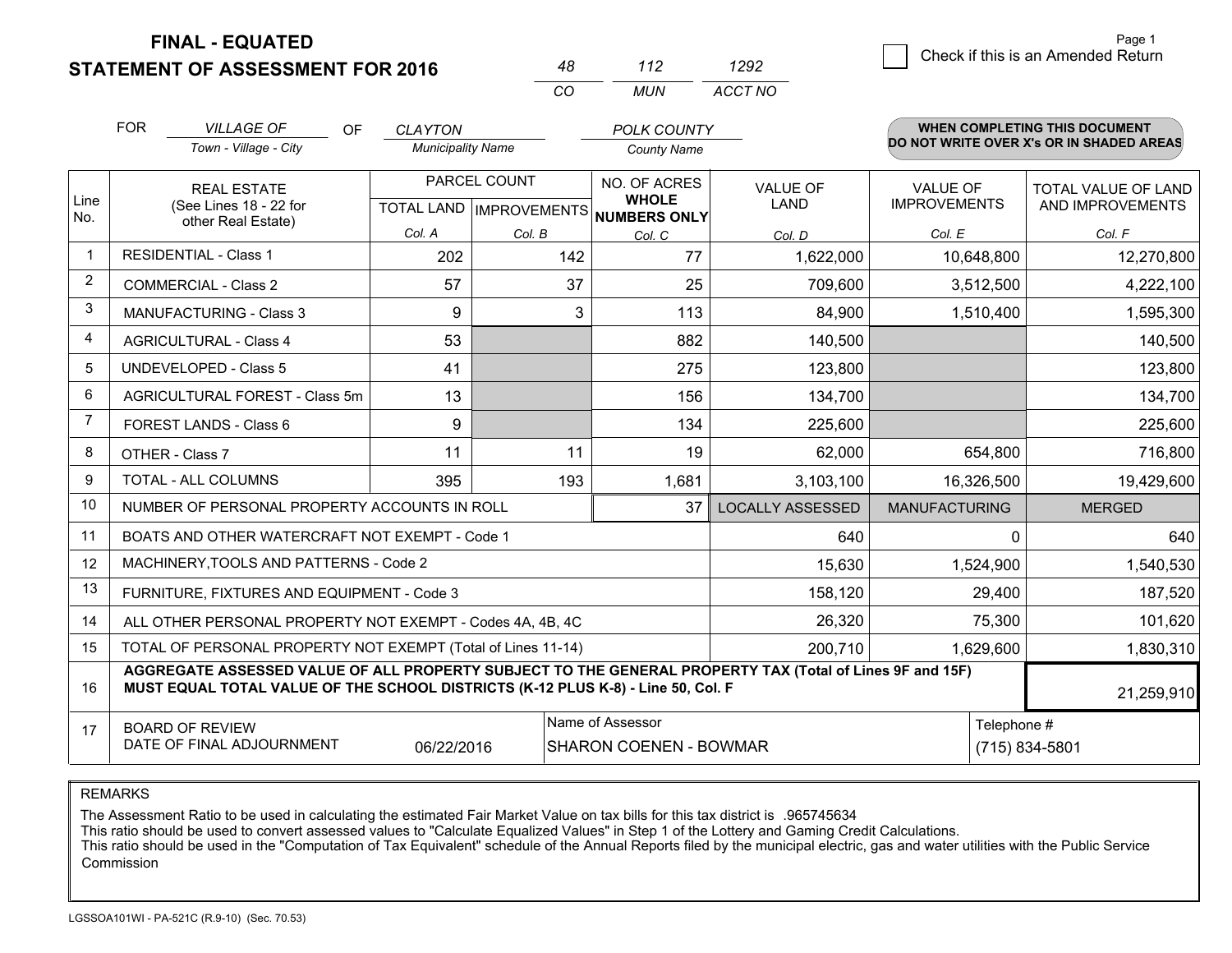*YEAR CO MUN ACCT NO* <sup>2016</sup> <sup>48</sup> <sup>112</sup> <sup>1292</sup>

Do not confuse FOREST LANDS (Line 7) with FOREST CROPS (in this section) - They are **NOT** the same

|    |                                  |                                             |  | Private Forest Crop - Reg Class @ 10¢ per acre                                 |  | Private Forest Crop - Reg Class @ \$2.52 per acre               |                                                                              |  |                    |  |
|----|----------------------------------|---------------------------------------------|--|--------------------------------------------------------------------------------|--|-----------------------------------------------------------------|------------------------------------------------------------------------------|--|--------------------|--|
| 18 | (a) PARCELS                      | (b) ACRES                                   |  | (c) ASSESSED VALUE                                                             |  | (d) PARCELS                                                     | (e) ACRES                                                                    |  | (f) ASSESSED VALUE |  |
|    |                                  |                                             |  | Private Forest Crop - Special Class @ 20¢ per acre                             |  |                                                                 | Entered Before 2005 Managed Forest - Ferrous Mining CLOSED @ \$8.27 per acre |  |                    |  |
| 19 | (b) ACRES<br>(a) PARCELS         |                                             |  | (c) ASSESSED VALUE                                                             |  | (d) PARCELS                                                     | (e) ACRES                                                                    |  | (f) ASSESSED VALUE |  |
|    |                                  | Entered Before 2005 Managed Forest - OPEN @ |  | \$.79 per acre                                                                 |  |                                                                 | Entered Before 2005 Managed Forest - CLOSED @ \$1.87 per acre                |  |                    |  |
| 20 | (a) PARCELS<br>(b) ACRES         |                                             |  | (c) ASSESSED VALUE                                                             |  | (d) PARCELS                                                     | (e) ACRES                                                                    |  | (f) ASSESSED VALUE |  |
|    |                                  | Entered After 2004 Managed Forest - OPEN @  |  | \$2.14 per acre                                                                |  |                                                                 | Entered After 2004 Managed Forest - CLOSED @ \$10.68 per acre                |  |                    |  |
| 21 | (a) PARCELS<br>(b) ACRES         |                                             |  | (c) ASSESSED VALUE                                                             |  | (d) PARCELS                                                     | (e) ACRES                                                                    |  | (f) ASSESSED VALUE |  |
|    |                                  |                                             |  |                                                                                |  |                                                                 |                                                                              |  |                    |  |
| 22 | (a) County Forest Cropland Acres |                                             |  | (b) Federal Acres                                                              |  | (c) State Acres                                                 | (d) County (NOT FOREST CROP) Acres                                           |  | (e) Other Acres    |  |
|    |                                  |                                             |  |                                                                                |  |                                                                 | 23.52                                                                        |  | 87.97              |  |
|    |                                  |                                             |  | Assessed Value of Omitted Property From Prior Years (Sec. 70.44)               |  | Assessed Value of Sec. 70.43 Corrections of Errors by Assessors |                                                                              |  |                    |  |
| 23 |                                  | (a) REAL ESTATE                             |  | (b) PERSONAL                                                                   |  |                                                                 | (c1) REAL ESTATE                                                             |  | (c2) PERSONAL      |  |
|    |                                  |                                             |  |                                                                                |  |                                                                 |                                                                              |  |                    |  |
|    |                                  |                                             |  | Manufacturing Equated Value of Omitted Property From Prior Years (Sec. 70.995) |  |                                                                 | Mfg. Equated Value of Sec.70.43 Corrections of Errors by Assessors           |  |                    |  |
|    |                                  | (d) REAL ESTATE                             |  | (e) PERSONAL                                                                   |  |                                                                 | (f1) REAL ESTATE                                                             |  | (f2) PERSONAL      |  |
|    |                                  |                                             |  |                                                                                |  |                                                                 |                                                                              |  |                    |  |

# **SPECIAL DISTRICTS**

| Line<br>No. | Enter 6-digit<br><b>Special District</b> | <b>Account</b><br><b>Number</b> | <b>Special District Name</b> | <b>Locally Assessed Value</b><br>of Real Estate and | Mfg Value of Real Estate<br>and Personal Property | <b>Merged Value of</b><br><b>Real Estate and</b> |
|-------------|------------------------------------------|---------------------------------|------------------------------|-----------------------------------------------------|---------------------------------------------------|--------------------------------------------------|
|             | Code (Col. A)                            | (Col. B)                        | (Col. C)                     | Personal Property (Col. D)                          | (Col. E)                                          | Personal Property (Col. F)                       |
| 24          |                                          |                                 |                              |                                                     |                                                   |                                                  |
| 25          |                                          |                                 |                              |                                                     |                                                   |                                                  |
| 26          |                                          |                                 |                              |                                                     |                                                   |                                                  |
| 27          |                                          |                                 |                              |                                                     |                                                   |                                                  |
| 28          |                                          |                                 |                              |                                                     |                                                   |                                                  |
| 29          |                                          |                                 |                              |                                                     |                                                   |                                                  |
| 30          |                                          |                                 |                              |                                                     |                                                   |                                                  |
| 31          |                                          |                                 |                              |                                                     |                                                   |                                                  |
| 32          |                                          |                                 |                              |                                                     |                                                   |                                                  |
| 33          |                                          |                                 |                              |                                                     |                                                   |                                                  |
| 34          |                                          |                                 |                              |                                                     |                                                   |                                                  |
| 35          |                                          |                                 |                              |                                                     |                                                   |                                                  |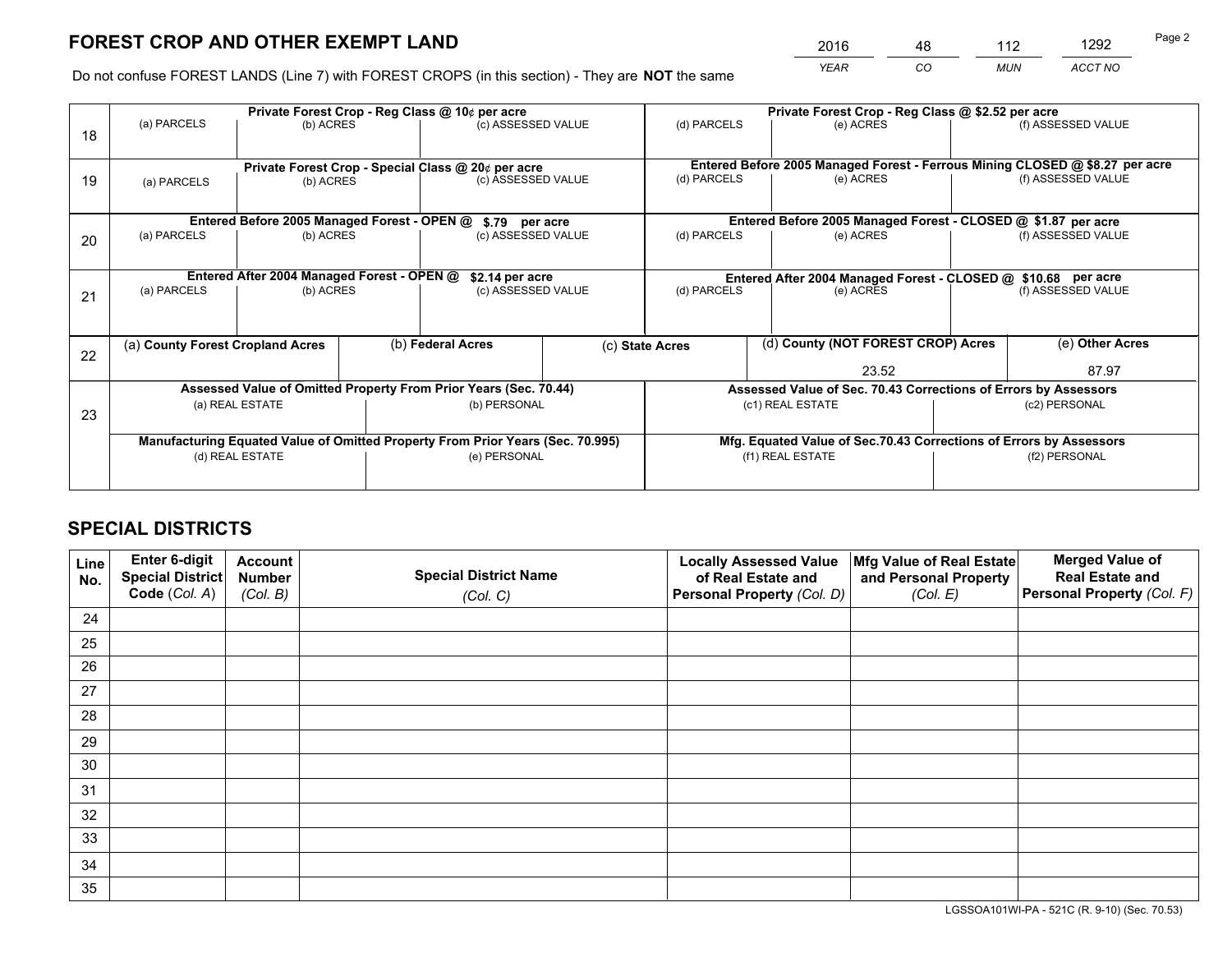|             |                                                                 |                                             |                                                         | YEAR                                                                              | CO<br><b>MUN</b>                                              | ACCT NO                                                                        |
|-------------|-----------------------------------------------------------------|---------------------------------------------|---------------------------------------------------------|-----------------------------------------------------------------------------------|---------------------------------------------------------------|--------------------------------------------------------------------------------|
| Line<br>No. | <b>Enter 6-digit</b><br><b>School District</b><br>Code (Col. A) | <b>Account</b><br><b>Number</b><br>(Col. B) | <b>School District Name</b><br>(Col. C)                 | <b>Locally Assessed Value</b><br>of Real Estate and<br>Personal Property (Col. D) | Mfg Value of Real Estate<br>and Personal Property<br>(Col. E) | <b>Merged Value of</b><br><b>Real Estate and</b><br>Personal Property (Col. F) |
|             | A. SCHOOL DISTRICTS (K-8 and K-12)                              |                                             |                                                         |                                                                                   |                                                               |                                                                                |
| 36          | 481120                                                          | 0288                                        | <b>SCH D OF CLAYTON</b>                                 | 18,035,010                                                                        | 3,224,900                                                     | 21,259,910                                                                     |
| 37          |                                                                 |                                             |                                                         |                                                                                   |                                                               |                                                                                |
| 38          |                                                                 |                                             |                                                         |                                                                                   |                                                               |                                                                                |
| 39          |                                                                 |                                             |                                                         |                                                                                   |                                                               |                                                                                |
| 40          |                                                                 |                                             |                                                         |                                                                                   |                                                               |                                                                                |
| 41<br>42    |                                                                 |                                             |                                                         |                                                                                   |                                                               |                                                                                |
| 43          |                                                                 |                                             |                                                         |                                                                                   |                                                               |                                                                                |
| 44          |                                                                 |                                             |                                                         |                                                                                   |                                                               |                                                                                |
| 45          |                                                                 |                                             |                                                         |                                                                                   |                                                               |                                                                                |
| 46          |                                                                 |                                             |                                                         |                                                                                   |                                                               |                                                                                |
| 47          |                                                                 |                                             |                                                         |                                                                                   |                                                               |                                                                                |
| 48          |                                                                 |                                             |                                                         |                                                                                   |                                                               |                                                                                |
| 49          |                                                                 |                                             |                                                         |                                                                                   |                                                               |                                                                                |
| 50          |                                                                 |                                             | TOTAL ASSESSED VALUE OF SCHOOL DISTRICTS (K-8 and K-12) | 18,035,010                                                                        | 3,224,900                                                     | 21,259,910                                                                     |
|             | <b>B.</b><br><b>UNION HIGH SCHOOL DISTRICTS</b>                 |                                             |                                                         |                                                                                   |                                                               |                                                                                |
| 51          |                                                                 |                                             |                                                         |                                                                                   |                                                               |                                                                                |
| 52          |                                                                 |                                             |                                                         |                                                                                   |                                                               |                                                                                |
| 53<br>54    |                                                                 |                                             |                                                         |                                                                                   |                                                               |                                                                                |
| 55          |                                                                 |                                             | TOTAL ASSESSED VALUE OF UNION HIGH SCHOOLS              |                                                                                   |                                                               |                                                                                |
|             | C.<br><b>TECHNICAL COLLEGE DISTRICTS</b>                        |                                             |                                                         |                                                                                   |                                                               |                                                                                |
| 56          | 001700                                                          | 0016                                        | WISCONSIN INDIANHEAD TECH COLLEGE SHEL                  | 18,035,010                                                                        | 3,224,900                                                     | 21,259,910                                                                     |
| 57          |                                                                 |                                             |                                                         |                                                                                   |                                                               |                                                                                |
| 58          |                                                                 |                                             |                                                         |                                                                                   |                                                               |                                                                                |
| 59          |                                                                 |                                             | TOTAL ASSESSED VALUE OF TECHNICAL COLLEGES              | 18,035,010                                                                        | 3,224,900                                                     | 21,259,910                                                                     |

48

112

 *I hereby certify, to the best of my knowledge and belief, this form is complete and correct.*

**SCHOOL DISTRICTS**

| Print name of preparer | Title                    |                | Date (MM / DD / CCYY) |
|------------------------|--------------------------|----------------|-----------------------|
|                        |                          |                |                       |
| Signature of preparer  | Contact Telephone Number | E-mail address |                       |
|                        | $\sim$                   |                |                       |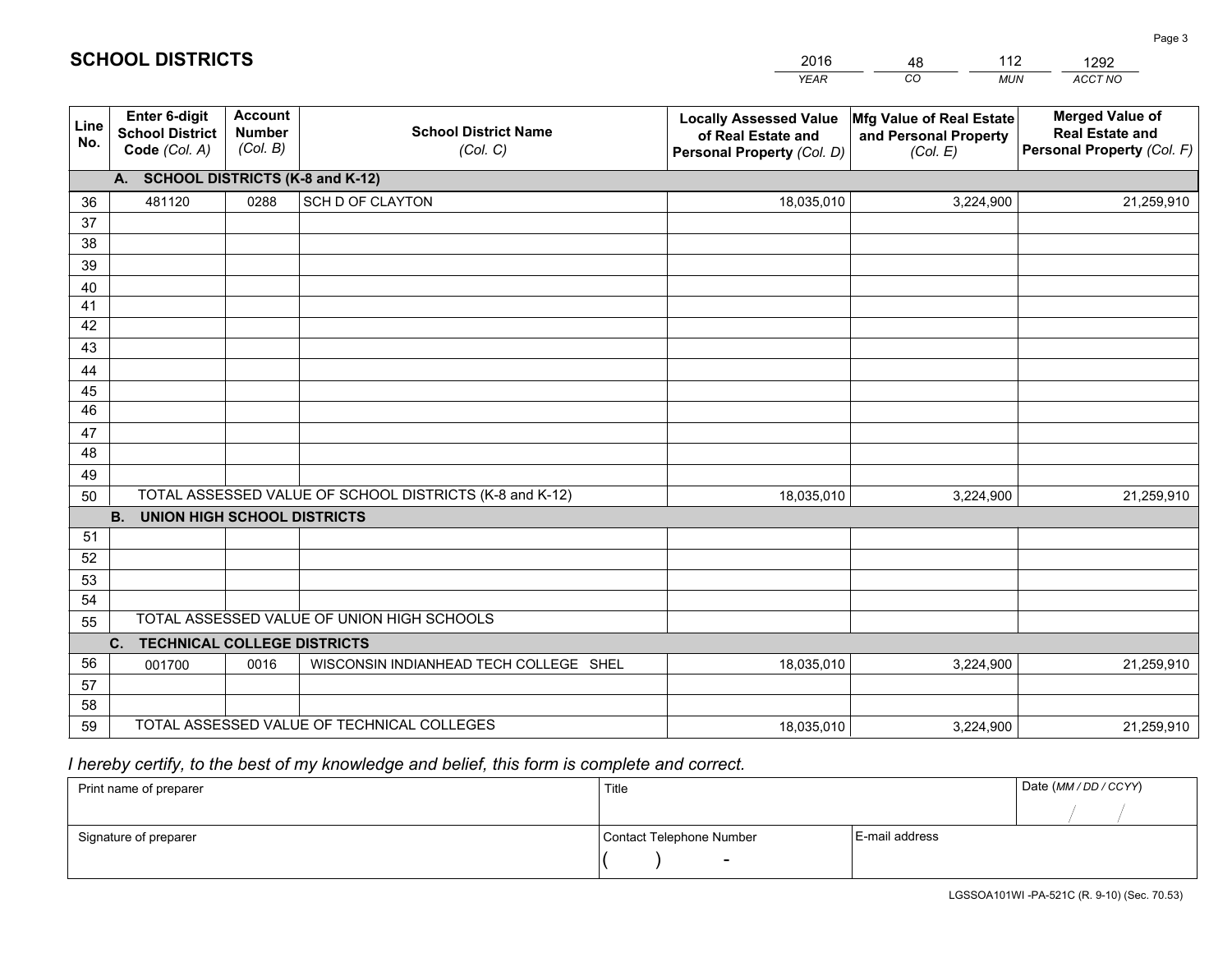### **HIGHLIGHTS**

- 1. Complete the Statement of Assessment after the Board of Review. Reflect any changes made there.
- 2. Use black ink to complete.
- 3. Line 16 must equal Line 50, Col D.
- 4. Line 55 must equal the total of K-8 schools listed on lines 36-49. Do not include K-12 schools in this comparision.
- 5. Line 59, Col. D must equal Line 16.
- 6. Special District, School District and Technical College District values must include both real estate and personal property. Examples of Special districts are: town sanitary districts, public inland lake protection and rehabilitation districts, and metropolitan sewerage districts.
- 7. DO NOT INCLUDE Manufacturing property values.DOR will print these values on the final SOA.

CALLY LAUERSDORF VILLAGE OF CLAYTON

VILLAGE OF CLAYTON CALLY LAUERSDORF

PO BOX 63

 $\overline{S}$ 

**BOX 63** 

CLAYTON, WI 54004 - 0063

CLAYTON, WI 54004 - 0063

 8. Accuracy of this form is very important. The values reported directly affect the equalized value DOR calculates for school and special districts.

### **Page 1:**

 If not prefilled, enter the tax year,county and municipal code,municipal type, municipal name and county name on the top of form.

Check the Amended box, if filing an amended / corrected SOA.

 Report the parcel count, acres and assessed value of taxable general property, total parcel count, (real and personal), total acres, and values from final figures set by the Board of Review.

- A. Real Estate land and improvements (buildings, etc.) is reported on lines 1 8, total line 9.
- B. Personal Property is reported on lines 11 14, Column D, total line 15.
- C. To complete this report, use the computer produced summary of the assessment roll that shows these amounts.
- D. Use whole numbers only.
- E. Add each line across and each column down to verify entries.

### **Page 2:**

- A. Report Special Items (not subject to general property tax).
- 1. Private Forest Croplands and Managed Forest Lands are reported on lines 18,19, 20 and 21. Be sure to report assessed values **NOT** taxes.
- 2. You should have copies of the orders of entry, orders of withdrawal, etc., to update your assessment roll.
	- 3. Show hundredths of acres (e.g. 39.75).
- 4. Tax exempt lands are reported on line 22.
- 5. Omitted property and sec. 70.43, Wis. Stats., corrections of errors by assessor are reported on line 23. Report real estate and personal property separately. These should be for **prior years**, not something found on the current assessment roll after the board of review.
- B. Special District (Lines 24-35) Include the value of both real and personal property.

 The Department of Revenue (DOR) preprints much of the information regarding names and codes for schools, special districts,etc. If a district is not listed, enter the name and value only, DOR will enter the proper code.

## **Page 3 School Districts:**

Include the value of both real and personal property.

Report School District (regular, elementary, union high school, and technical college).

- 1. Regular (K-12) and Elementary (K-8) school values are reported on lines 36-49, total on line 50.
- 2. Union High School (UHS) (use only if elementary schools are listed on lines 36-49) are reported on lines 51-54. UHS total value (line 55) must equal to the total **elementary school** values reported on lines 36-49. Do notinclude K-12 schools in this comparison.
- 3. Technical College values are reported on lines 56-58, total on line 59.
- 4. Use the computer summary that shows these amounts to complete this report.

### **This form is due the second Monday in June. File this report only after your Board of Review is complete.**

 *If you have questions: Return forms to:*

Fax number: (608) 264-6887 PO Box 8971

 Email: lgs@revenue.wi.gov Wisconsin Department of Revenue Call: (608) 261-5341 Local Government Services Section 6-97Madison WI 53708-8971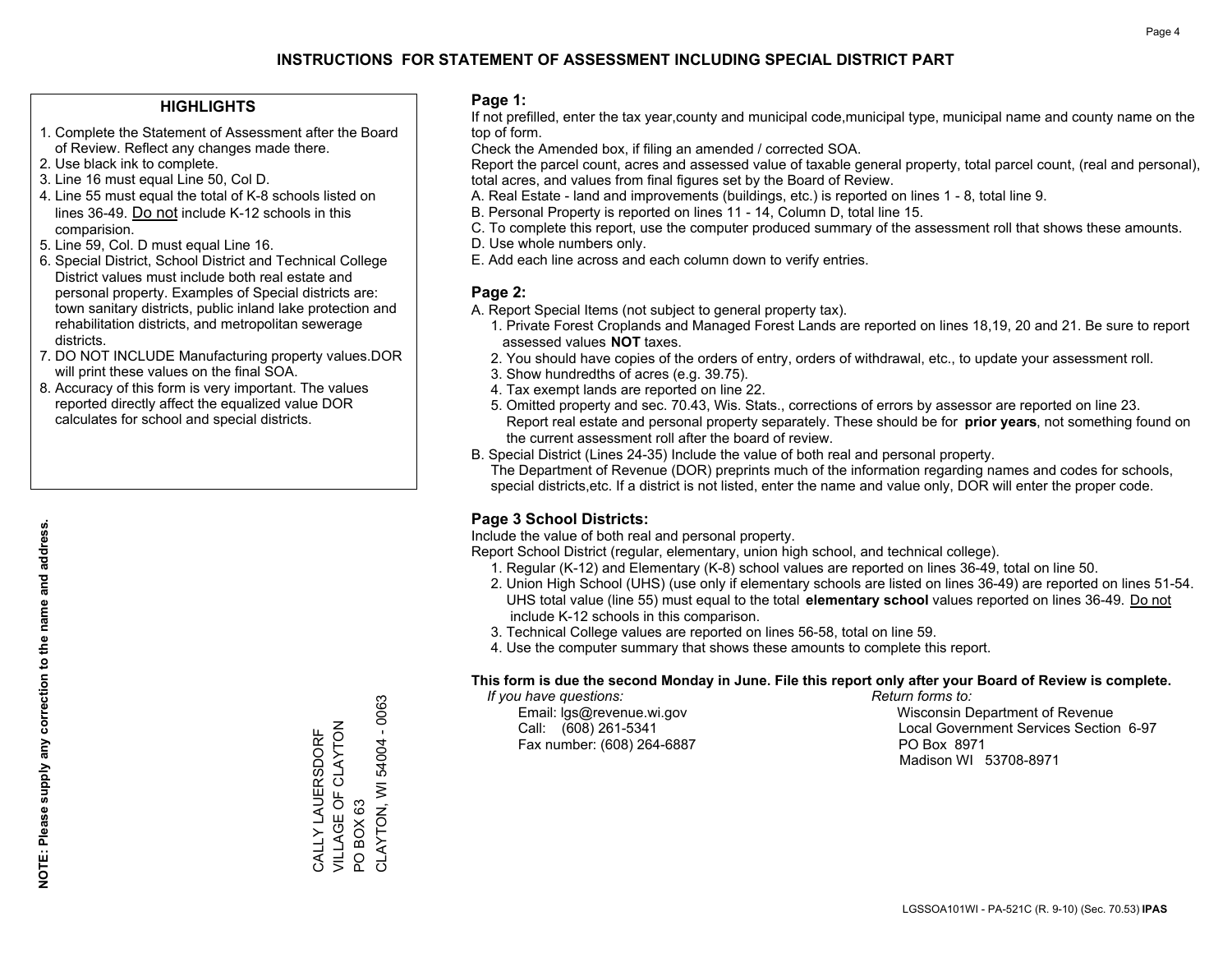**STATEMENT OF ASSESSMENT FOR 2016** 

**FINAL - EQUATED**

|                | <b>FOR</b><br><b>VILLAGE OF</b><br>OF<br>Town - Village - City                                                                                                                                             | <b>CLEAR LAKE</b><br><b>Municipality Name</b> |                                                  | <b>POLK COUNTY</b><br><b>County Name</b>            |                                |                                        | WHEN COMPLETING THIS DOCUMENT<br>DO NOT WRITE OVER X's OR IN SHADED AREAS |  |  |
|----------------|------------------------------------------------------------------------------------------------------------------------------------------------------------------------------------------------------------|-----------------------------------------------|--------------------------------------------------|-----------------------------------------------------|--------------------------------|----------------------------------------|---------------------------------------------------------------------------|--|--|
| Line<br>No.    | <b>REAL ESTATE</b><br>(See Lines 18 - 22 for<br>other Real Estate)                                                                                                                                         |                                               | PARCEL COUNT<br><b>TOTAL LAND   IMPROVEMENTS</b> | NO. OF ACRES<br><b>WHOLE</b><br><b>NUMBERS ONLY</b> | <b>VALUE OF</b><br><b>LAND</b> | <b>VALUE OF</b><br><b>IMPROVEMENTS</b> | TOTAL VALUE OF LAND<br>AND IMPROVEMENTS                                   |  |  |
|                |                                                                                                                                                                                                            | Col. A                                        | Col. B                                           | Col. C                                              | Col. D                         | Col. E                                 | Col. F                                                                    |  |  |
| $\mathbf 1$    | <b>RESIDENTIAL - Class 1</b>                                                                                                                                                                               | 400                                           | 337                                              | 200                                                 | 4,525,500                      | 28,300,200                             | 32,825,700                                                                |  |  |
| $\overline{2}$ | <b>COMMERCIAL - Class 2</b>                                                                                                                                                                                | 79                                            | 61                                               | 126                                                 | 1,876,700                      | 8,936,700                              | 10,813,400                                                                |  |  |
| 3              | MANUFACTURING - Class 3                                                                                                                                                                                    | 8                                             | 8                                                | 45                                                  | 460,200                        | 5,721,100                              | 6,181,300                                                                 |  |  |
| $\overline{4}$ | <b>AGRICULTURAL - Class 4</b>                                                                                                                                                                              | 31                                            |                                                  | 685                                                 | 127,500                        |                                        | 127,500                                                                   |  |  |
| 5              | <b>UNDEVELOPED - Class 5</b>                                                                                                                                                                               | 11                                            |                                                  | 54                                                  | 38,300                         |                                        | 38,300                                                                    |  |  |
| 6              | AGRICULTURAL FOREST - Class 5m                                                                                                                                                                             | 1                                             |                                                  | 3                                                   | 2,400                          |                                        | 2,400                                                                     |  |  |
| $\overline{7}$ | FOREST LANDS - Class 6                                                                                                                                                                                     | 5                                             |                                                  | 46                                                  | 73,300                         |                                        | 73,300                                                                    |  |  |
| 8              | OTHER - Class 7                                                                                                                                                                                            | $\overline{2}$                                | $\overline{2}$                                   | 5                                                   | 20,000                         | 317,500                                | 337,500                                                                   |  |  |
| 9              | TOTAL - ALL COLUMNS                                                                                                                                                                                        | 537                                           | 408                                              | 1,164                                               | 7,123,900                      | 43,275,500                             | 50,399,400                                                                |  |  |
| 10             | NUMBER OF PERSONAL PROPERTY ACCOUNTS IN ROLL                                                                                                                                                               |                                               |                                                  | 63                                                  | <b>LOCALLY ASSESSED</b>        | <b>MANUFACTURING</b>                   | <b>MERGED</b>                                                             |  |  |
| 11             | BOATS AND OTHER WATERCRAFT NOT EXEMPT - Code 1                                                                                                                                                             |                                               |                                                  |                                                     | 0                              | 0                                      | $\mathbf 0$                                                               |  |  |
| 12             | MACHINERY, TOOLS AND PATTERNS - Code 2                                                                                                                                                                     |                                               |                                                  |                                                     | 653,100                        | 2,238,200                              | 2,891,300                                                                 |  |  |
| 13             | FURNITURE, FIXTURES AND EQUIPMENT - Code 3                                                                                                                                                                 |                                               |                                                  |                                                     | 303,200                        | 614,900                                | 918,100                                                                   |  |  |
| 14             | ALL OTHER PERSONAL PROPERTY NOT EXEMPT - Codes 4A, 4B, 4C                                                                                                                                                  |                                               |                                                  |                                                     | 142,300                        | 111,300                                | 253,600                                                                   |  |  |
| 15             | TOTAL OF PERSONAL PROPERTY NOT EXEMPT (Total of Lines 11-14)                                                                                                                                               |                                               |                                                  |                                                     | 1,098,600                      | 2,964,400                              | 4,063,000                                                                 |  |  |
| 16             | AGGREGATE ASSESSED VALUE OF ALL PROPERTY SUBJECT TO THE GENERAL PROPERTY TAX (Total of Lines 9F and 15F)<br>MUST EQUAL TOTAL VALUE OF THE SCHOOL DISTRICTS (K-12 PLUS K-8) - Line 50, Col. F<br>54,462,400 |                                               |                                                  |                                                     |                                |                                        |                                                                           |  |  |
| 17             | <b>BOARD OF REVIEW</b><br>DATE OF FINAL ADJOURNMENT                                                                                                                                                        | 05/16/2016                                    |                                                  | Name of Assessor<br><b>RANDY PROCHNOW</b>           |                                |                                        | Telephone #<br>(715) 632-2116                                             |  |  |

*MUN*

*ACCT NO1293*

*<sup>48</sup> <sup>113</sup>*

*CO*

REMARKS

The Assessment Ratio to be used in calculating the estimated Fair Market Value on tax bills for this tax district is .982705978<br>This ratio should be used to convert assessed values to "Calculate Equalized Values" in Step 1 Commission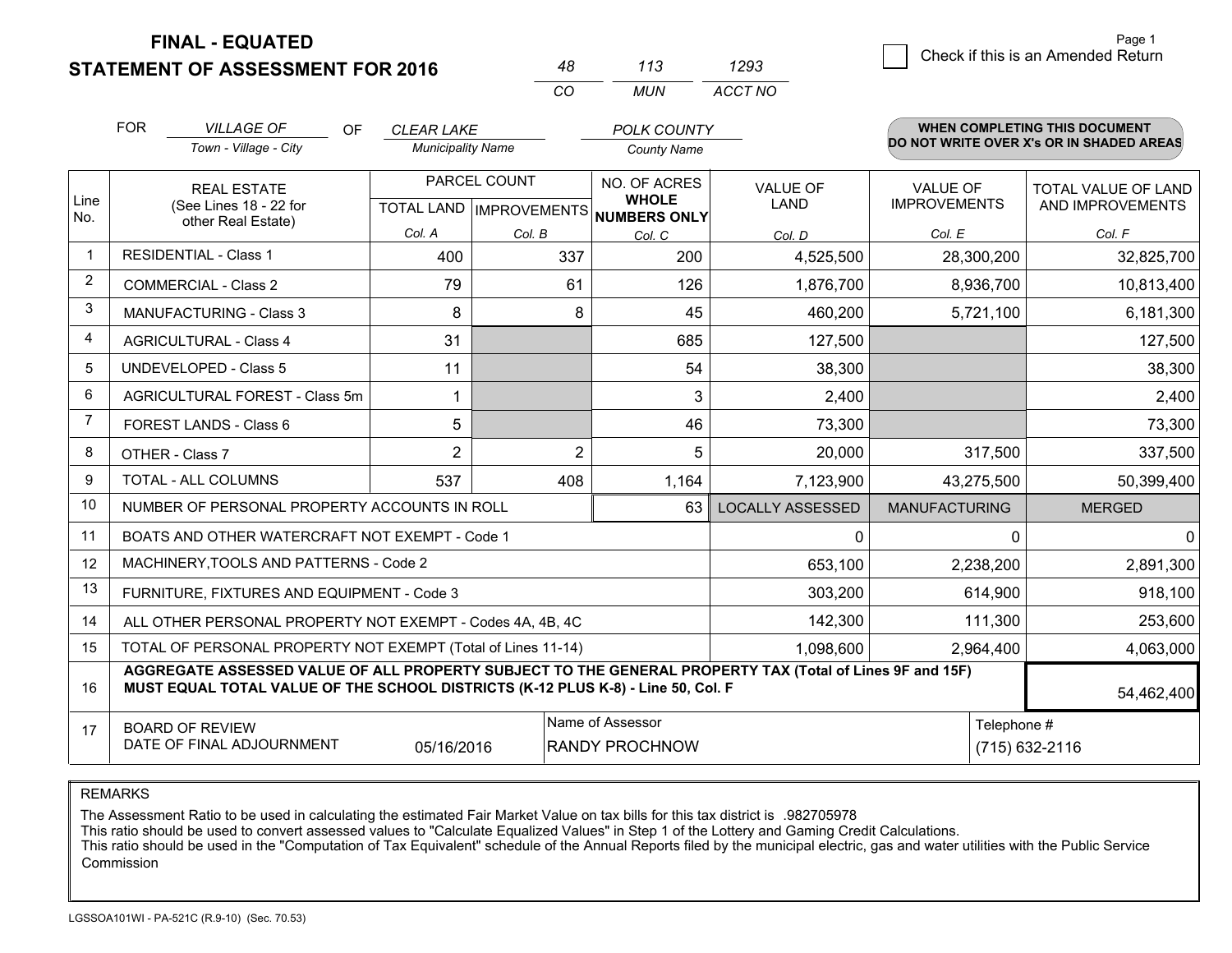*YEAR CO MUN ACCT NO* <sup>2016</sup> <sup>48</sup> <sup>113</sup> <sup>1293</sup>

Do not confuse FOREST LANDS (Line 7) with FOREST CROPS (in this section) - They are **NOT** the same

|    |                                                                                |                                             |  | Private Forest Crop - Reg Class @ 10¢ per acre                   |  |                 | Private Forest Crop - Reg Class @ \$2.52 per acre                  |                                                                              |                                                                 |  |
|----|--------------------------------------------------------------------------------|---------------------------------------------|--|------------------------------------------------------------------|--|-----------------|--------------------------------------------------------------------|------------------------------------------------------------------------------|-----------------------------------------------------------------|--|
| 18 | (a) PARCELS                                                                    | (b) ACRES                                   |  | (c) ASSESSED VALUE                                               |  | (d) PARCELS     | (e) ACRES                                                          |                                                                              | (f) ASSESSED VALUE                                              |  |
|    |                                                                                |                                             |  |                                                                  |  |                 |                                                                    |                                                                              |                                                                 |  |
|    |                                                                                |                                             |  | Private Forest Crop - Special Class @ 20¢ per acre               |  |                 |                                                                    | Entered Before 2005 Managed Forest - Ferrous Mining CLOSED @ \$8.27 per acre |                                                                 |  |
| 19 | (a) PARCELS                                                                    | (b) ACRES                                   |  | (c) ASSESSED VALUE                                               |  | (d) PARCELS     | (e) ACRES                                                          |                                                                              | (f) ASSESSED VALUE                                              |  |
|    |                                                                                |                                             |  |                                                                  |  |                 |                                                                    |                                                                              |                                                                 |  |
|    |                                                                                | Entered Before 2005 Managed Forest - OPEN @ |  | \$.79 per acre                                                   |  |                 | Entered Before 2005 Managed Forest - CLOSED @ \$1.87 per acre      |                                                                              |                                                                 |  |
| 20 | (a) PARCELS<br>(b) ACRES                                                       |                                             |  | (c) ASSESSED VALUE                                               |  | (d) PARCELS     | (e) ACRES                                                          |                                                                              | (f) ASSESSED VALUE                                              |  |
|    |                                                                                |                                             |  |                                                                  |  |                 |                                                                    |                                                                              |                                                                 |  |
|    | Entered After 2004 Managed Forest - OPEN @                                     |                                             |  | \$2.14 per acre                                                  |  |                 | Entered After 2004 Managed Forest - CLOSED @ \$10.68 per acre      |                                                                              |                                                                 |  |
| 21 | (a) PARCELS                                                                    | (b) ACRES                                   |  | (c) ASSESSED VALUE                                               |  | (d) PARCELS     | (e) ACRES                                                          |                                                                              | (f) ASSESSED VALUE                                              |  |
|    |                                                                                |                                             |  |                                                                  |  |                 |                                                                    |                                                                              |                                                                 |  |
|    |                                                                                |                                             |  |                                                                  |  |                 | (d) County (NOT FOREST CROP) Acres                                 |                                                                              | (e) Other Acres                                                 |  |
| 22 | (a) County Forest Cropland Acres                                               |                                             |  | (b) Federal Acres                                                |  | (c) State Acres |                                                                    |                                                                              |                                                                 |  |
|    |                                                                                |                                             |  |                                                                  |  | 1.78            |                                                                    |                                                                              | 135.05                                                          |  |
|    |                                                                                |                                             |  | Assessed Value of Omitted Property From Prior Years (Sec. 70.44) |  |                 |                                                                    |                                                                              | Assessed Value of Sec. 70.43 Corrections of Errors by Assessors |  |
| 23 |                                                                                | (a) REAL ESTATE                             |  | (b) PERSONAL                                                     |  |                 | (c1) REAL ESTATE                                                   |                                                                              | (c2) PERSONAL                                                   |  |
|    |                                                                                |                                             |  |                                                                  |  |                 |                                                                    |                                                                              |                                                                 |  |
|    | Manufacturing Equated Value of Omitted Property From Prior Years (Sec. 70.995) |                                             |  |                                                                  |  |                 | Mfg. Equated Value of Sec.70.43 Corrections of Errors by Assessors |                                                                              |                                                                 |  |
|    | (d) REAL ESTATE                                                                |                                             |  | (e) PERSONAL                                                     |  |                 | (f1) REAL ESTATE                                                   |                                                                              | (f2) PERSONAL                                                   |  |
|    |                                                                                |                                             |  |                                                                  |  |                 |                                                                    |                                                                              |                                                                 |  |

## **SPECIAL DISTRICTS**

| Line<br>No. | Enter 6-digit<br>Special District<br>Code (Col. A) | <b>Account</b><br><b>Number</b> | <b>Special District Name</b> | <b>Locally Assessed Value</b><br>of Real Estate and | Mfg Value of Real Estate<br>and Personal Property | <b>Merged Value of</b><br><b>Real Estate and</b><br>Personal Property (Col. F) |
|-------------|----------------------------------------------------|---------------------------------|------------------------------|-----------------------------------------------------|---------------------------------------------------|--------------------------------------------------------------------------------|
|             |                                                    | (Col. B)                        | (Col. C)                     | Personal Property (Col. D)                          | (Col. E)                                          |                                                                                |
| 24          |                                                    |                                 |                              |                                                     |                                                   |                                                                                |
| 25          |                                                    |                                 |                              |                                                     |                                                   |                                                                                |
| 26          |                                                    |                                 |                              |                                                     |                                                   |                                                                                |
| 27          |                                                    |                                 |                              |                                                     |                                                   |                                                                                |
| 28          |                                                    |                                 |                              |                                                     |                                                   |                                                                                |
| 29          |                                                    |                                 |                              |                                                     |                                                   |                                                                                |
| 30          |                                                    |                                 |                              |                                                     |                                                   |                                                                                |
| 31          |                                                    |                                 |                              |                                                     |                                                   |                                                                                |
| 32          |                                                    |                                 |                              |                                                     |                                                   |                                                                                |
| 33          |                                                    |                                 |                              |                                                     |                                                   |                                                                                |
| 34          |                                                    |                                 |                              |                                                     |                                                   |                                                                                |
| 35          |                                                    |                                 |                              |                                                     |                                                   |                                                                                |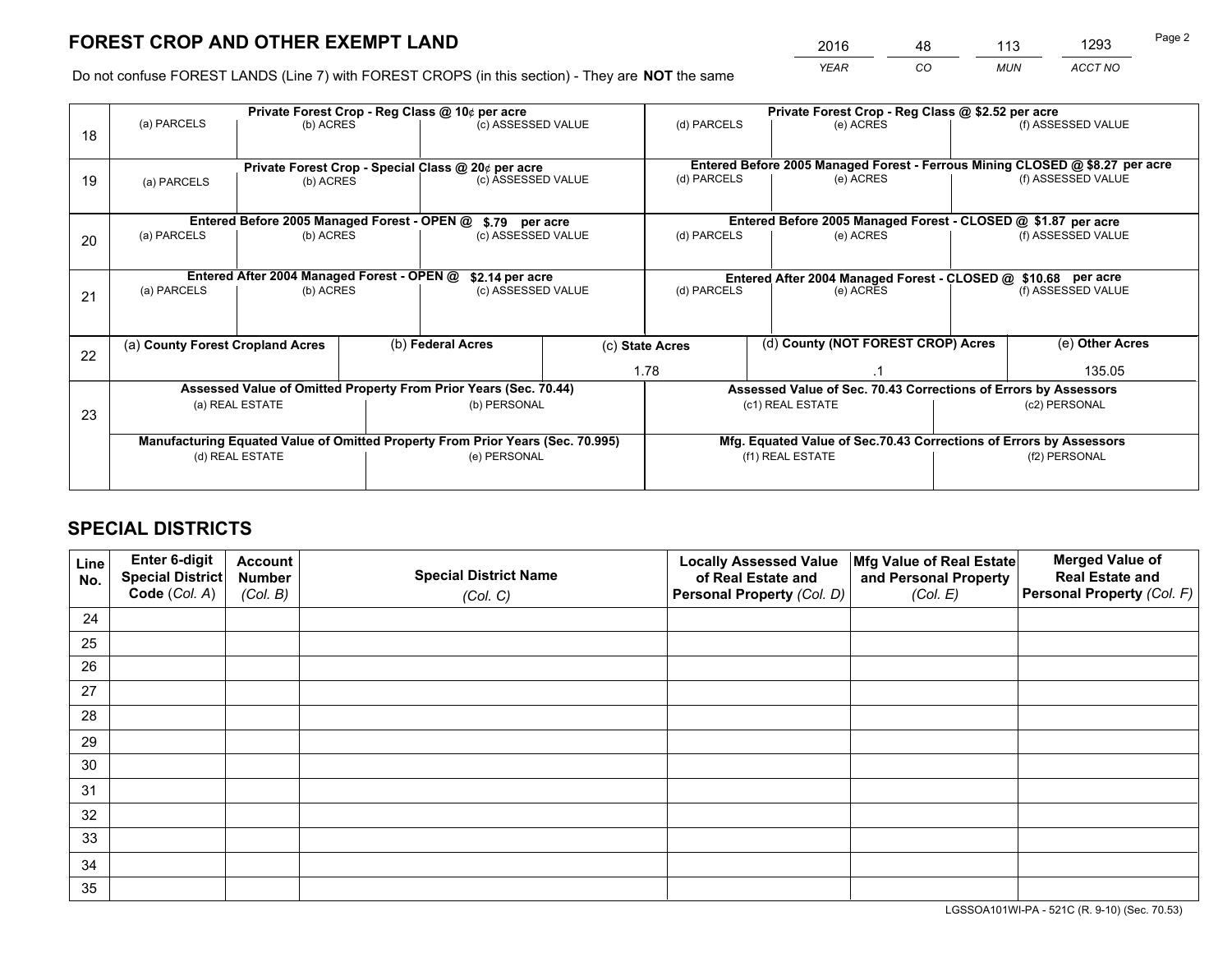|             |                                                                 |                                             |                                                         | <b>YEAR</b>                                                                       | CO<br><b>MUN</b>                                              | ACCT NO                                                                        |
|-------------|-----------------------------------------------------------------|---------------------------------------------|---------------------------------------------------------|-----------------------------------------------------------------------------------|---------------------------------------------------------------|--------------------------------------------------------------------------------|
| Line<br>No. | <b>Enter 6-digit</b><br><b>School District</b><br>Code (Col. A) | <b>Account</b><br><b>Number</b><br>(Col. B) | <b>School District Name</b><br>(Col. C)                 | <b>Locally Assessed Value</b><br>of Real Estate and<br>Personal Property (Col. D) | Mfg Value of Real Estate<br>and Personal Property<br>(Col. E) | <b>Merged Value of</b><br><b>Real Estate and</b><br>Personal Property (Col. F) |
|             | A. SCHOOL DISTRICTS (K-8 and K-12)                              |                                             |                                                         |                                                                                   |                                                               |                                                                                |
| 36          | 481127                                                          | 0289                                        | SCH D OF CLEAR LAKE                                     | 45,316,700                                                                        | 9,145,700                                                     | 54,462,400                                                                     |
| 37          |                                                                 |                                             |                                                         |                                                                                   |                                                               |                                                                                |
| 38          |                                                                 |                                             |                                                         |                                                                                   |                                                               |                                                                                |
| 39          |                                                                 |                                             |                                                         |                                                                                   |                                                               |                                                                                |
| 40          |                                                                 |                                             |                                                         |                                                                                   |                                                               |                                                                                |
| 41          |                                                                 |                                             |                                                         |                                                                                   |                                                               |                                                                                |
| 42          |                                                                 |                                             |                                                         |                                                                                   |                                                               |                                                                                |
| 43          |                                                                 |                                             |                                                         |                                                                                   |                                                               |                                                                                |
| 44<br>45    |                                                                 |                                             |                                                         |                                                                                   |                                                               |                                                                                |
| 46          |                                                                 |                                             |                                                         |                                                                                   |                                                               |                                                                                |
| 47          |                                                                 |                                             |                                                         |                                                                                   |                                                               |                                                                                |
| 48          |                                                                 |                                             |                                                         |                                                                                   |                                                               |                                                                                |
| 49          |                                                                 |                                             |                                                         |                                                                                   |                                                               |                                                                                |
| 50          |                                                                 |                                             | TOTAL ASSESSED VALUE OF SCHOOL DISTRICTS (K-8 and K-12) | 45,316,700                                                                        | 9,145,700                                                     | 54,462,400                                                                     |
|             | <b>B. UNION HIGH SCHOOL DISTRICTS</b>                           |                                             |                                                         |                                                                                   |                                                               |                                                                                |
| 51          |                                                                 |                                             |                                                         |                                                                                   |                                                               |                                                                                |
| 52          |                                                                 |                                             |                                                         |                                                                                   |                                                               |                                                                                |
| 53          |                                                                 |                                             |                                                         |                                                                                   |                                                               |                                                                                |
| 54          |                                                                 |                                             |                                                         |                                                                                   |                                                               |                                                                                |
| 55          |                                                                 |                                             | TOTAL ASSESSED VALUE OF UNION HIGH SCHOOLS              |                                                                                   |                                                               |                                                                                |
|             | C.<br><b>TECHNICAL COLLEGE DISTRICTS</b>                        |                                             |                                                         |                                                                                   |                                                               |                                                                                |
| 56          | 001700                                                          | 0016                                        | WISCONSIN INDIANHEAD TECH COLLEGE SHEL                  | 45,316,700                                                                        | 9,145,700                                                     | 54,462,400                                                                     |
| 57<br>58    |                                                                 |                                             |                                                         |                                                                                   |                                                               |                                                                                |
| 59          |                                                                 |                                             | TOTAL ASSESSED VALUE OF TECHNICAL COLLEGES              | 45,316,700                                                                        | 9,145,700                                                     | 54,462,400                                                                     |
|             |                                                                 |                                             |                                                         |                                                                                   |                                                               |                                                                                |

48

113

 *I hereby certify, to the best of my knowledge and belief, this form is complete and correct.*

**SCHOOL DISTRICTS**

| Print name of preparer | Title                    |                | Date (MM/DD/CCYY) |
|------------------------|--------------------------|----------------|-------------------|
|                        |                          |                |                   |
| Signature of preparer  | Contact Telephone Number | E-mail address |                   |
|                        | $\overline{\phantom{a}}$ |                |                   |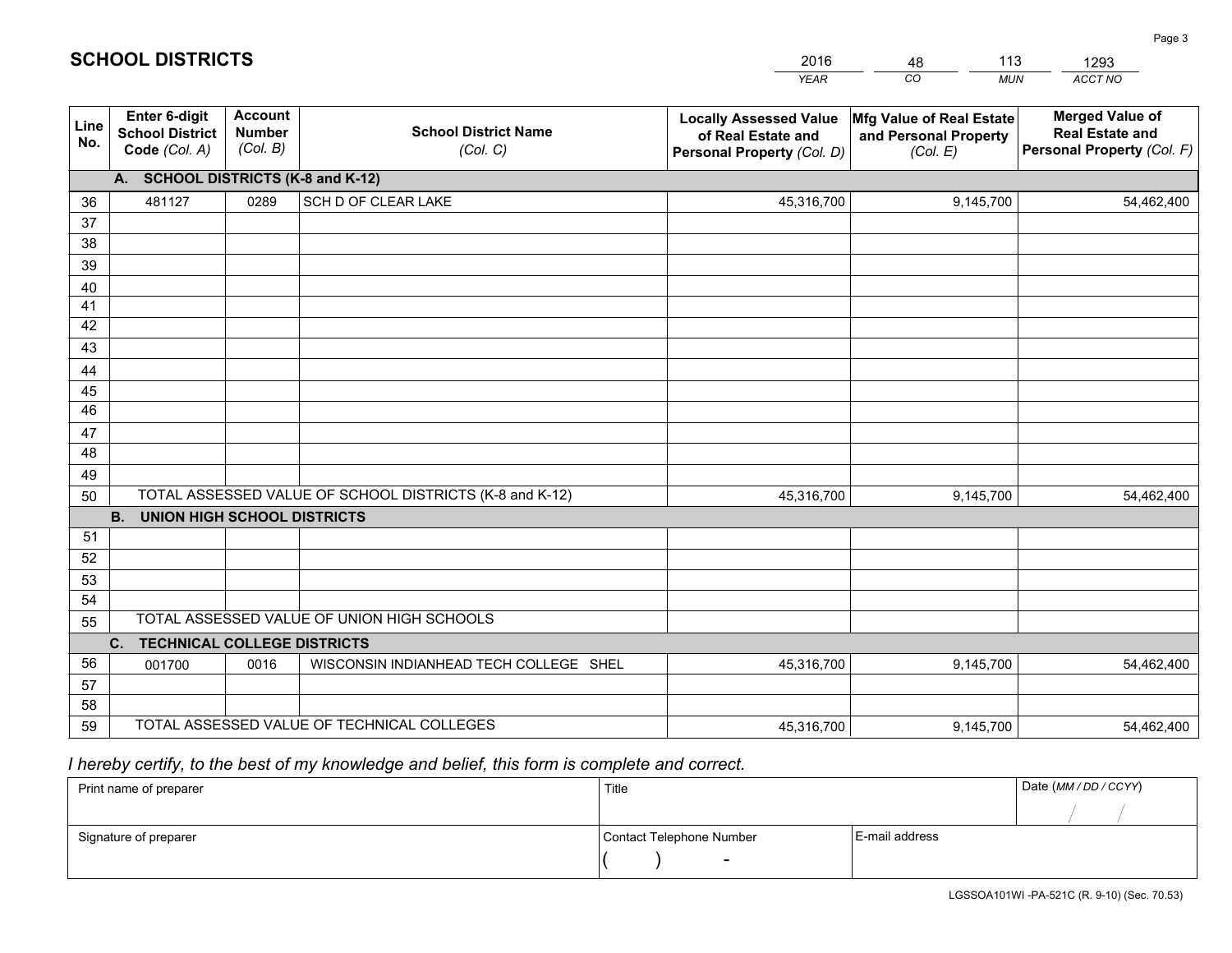#### **HIGHLIGHTS**

- 1. Complete the Statement of Assessment after the Board of Review. Reflect any changes made there.
- 2. Use black ink to complete.
- 3. Line 16 must equal Line 50, Col D.
- 4. Line 55 must equal the total of K-8 schools listed on lines 36-49. Do not include K-12 schools in this comparision.
- 5. Line 59, Col. D must equal Line 16.
- 6. Special District, School District and Technical College District values must include both real estate and personal property. Examples of Special districts are: town sanitary districts, public inland lake protection and rehabilitation districts, and metropolitan sewerage districts.
- 7. DO NOT INCLUDE Manufacturing property values.DOR will print these values on the final SOA.
- 8. Accuracy of this form is very important. The values reported directly affect the equalized value DOR calculates for school and special districts.

#### **Page 1:**

 If not prefilled, enter the tax year,county and municipal code,municipal type, municipal name and county name on the top of form.

Check the Amended box, if filing an amended / corrected SOA.

 Report the parcel count, acres and assessed value of taxable general property, total parcel count, (real and personal), total acres, and values from final figures set by the Board of Review.

- A. Real Estate land and improvements (buildings, etc.) is reported on lines 1 8, total line 9.
- B. Personal Property is reported on lines 11 14, Column D, total line 15.
- C. To complete this report, use the computer produced summary of the assessment roll that shows these amounts.
- D. Use whole numbers only.
- E. Add each line across and each column down to verify entries.

#### **Page 2:**

- A. Report Special Items (not subject to general property tax).
- 1. Private Forest Croplands and Managed Forest Lands are reported on lines 18,19, 20 and 21. Be sure to report assessed values **NOT** taxes.
- 2. You should have copies of the orders of entry, orders of withdrawal, etc., to update your assessment roll.
	- 3. Show hundredths of acres (e.g. 39.75).
- 4. Tax exempt lands are reported on line 22.
- 5. Omitted property and sec. 70.43, Wis. Stats., corrections of errors by assessor are reported on line 23. Report real estate and personal property separately. These should be for **prior years**, not something found on the current assessment roll after the board of review.
- B. Special District (Lines 24-35) Include the value of both real and personal property.

 The Department of Revenue (DOR) preprints much of the information regarding names and codes for schools, special districts,etc. If a district is not listed, enter the name and value only, DOR will enter the proper code.

### **Page 3 School Districts:**

Include the value of both real and personal property.

Report School District (regular, elementary, union high school, and technical college).

- 1. Regular (K-12) and Elementary (K-8) school values are reported on lines 36-49, total on line 50.
- 2. Union High School (UHS) (use only if elementary schools are listed on lines 36-49) are reported on lines 51-54. UHS total value (line 55) must equal to the total **elementary school** values reported on lines 36-49. Do notinclude K-12 schools in this comparison.
- 3. Technical College values are reported on lines 56-58, total on line 59.
- 4. Use the computer summary that shows these amounts to complete this report.

#### **This form is due the second Monday in June. File this report only after your Board of Review is complete.**

 *If you have questions: Return forms to:*

Fax number: (608) 264-6887 PO Box 8971

 Email: lgs@revenue.wi.gov Wisconsin Department of Revenue Call: (608) 261-5341 Local Government Services Section 6-97Madison WI 53708-8971

CLEAR LAKE, WI 54005 - 0048 CLEAR LAKE, WI 54005 - 0048 VILLAGE OF CLEAR LAKE AL BANNINK<br>VILLAGE OF CLEAR LAKE AL BANNINK PO BOX 48 PO BOX 48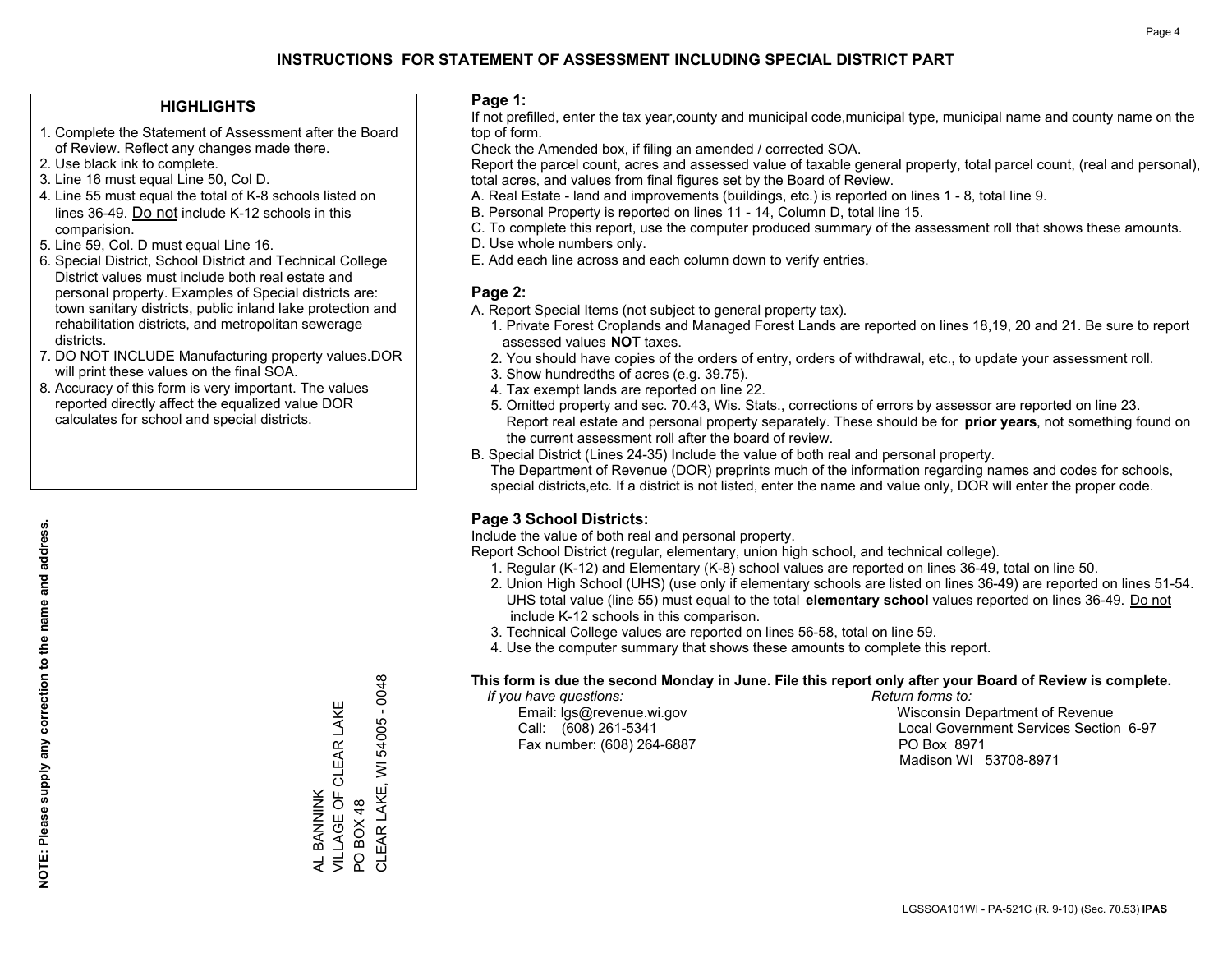**STATEMENT OF ASSESSMENT FOR 2016** 

**FINAL - EQUATED**

|                | <b>FOR</b>                     | <b>VILLAGE OF</b><br><b>OF</b>                                                                                                                                                               | <b>DRESSER</b>           |                           | <b>POLK COUNTY</b>           |                         |                      | <b>WHEN COMPLETING THIS DOCUMENT</b>     |  |  |
|----------------|--------------------------------|----------------------------------------------------------------------------------------------------------------------------------------------------------------------------------------------|--------------------------|---------------------------|------------------------------|-------------------------|----------------------|------------------------------------------|--|--|
|                |                                | Town - Village - City                                                                                                                                                                        | <b>Municipality Name</b> |                           | <b>County Name</b>           |                         |                      | DO NOT WRITE OVER X's OR IN SHADED AREAS |  |  |
|                |                                | <b>REAL ESTATE</b>                                                                                                                                                                           |                          | PARCEL COUNT              | NO. OF ACRES                 | <b>VALUE OF</b>         | <b>VALUE OF</b>      | TOTAL VALUE OF LAND                      |  |  |
| Line<br>No.    |                                | (See Lines 18 - 22 for<br>other Real Estate)                                                                                                                                                 |                          | TOTAL LAND   IMPROVEMENTS | <b>WHOLE</b><br>NUMBERS ONLY | LAND                    | <b>IMPROVEMENTS</b>  | AND IMPROVEMENTS                         |  |  |
|                |                                |                                                                                                                                                                                              | Col. A                   | Col. B                    | Col. C                       | Col. D                  | Col. E               | Col. F                                   |  |  |
|                |                                | <b>RESIDENTIAL - Class 1</b>                                                                                                                                                                 | 398                      | 302                       | 73                           | 5,840,800               | 28,434,600           | 34,275,400                               |  |  |
| $\overline{2}$ |                                | <b>COMMERCIAL - Class 2</b>                                                                                                                                                                  | 54                       | 39                        | 162                          | 1,931,700               | 7,529,800            | 9,461,500                                |  |  |
| 3              |                                | MANUFACTURING - Class 3                                                                                                                                                                      | 12                       | 7                         | 553                          | 1,087,100               | 5,678,400            | 6,765,500                                |  |  |
| 4              |                                | <b>AGRICULTURAL - Class 4</b>                                                                                                                                                                | 4                        |                           | 101                          | 16,100                  |                      | 16,100                                   |  |  |
| 5              |                                | <b>UNDEVELOPED - Class 5</b>                                                                                                                                                                 | $\overline{2}$           |                           | 26                           | 21,700                  |                      | 21,700                                   |  |  |
| 6              | AGRICULTURAL FOREST - Class 5m |                                                                                                                                                                                              | $\overline{2}$           |                           | 10                           | 13,400                  |                      | 13,400                                   |  |  |
| 7              | FOREST LANDS - Class 6         |                                                                                                                                                                                              | 4                        |                           | 49                           | 131,800                 |                      | 131,800                                  |  |  |
| 8              |                                | OTHER - Class 7                                                                                                                                                                              | $\overline{2}$           | $\overline{2}$            | 6                            | 56,200                  | 237,100              | 293,300                                  |  |  |
| 9              |                                | TOTAL - ALL COLUMNS                                                                                                                                                                          | 478                      | 350                       | 980                          | 9,098,800               | 41,879,900           | 50,978,700                               |  |  |
| 10             |                                | NUMBER OF PERSONAL PROPERTY ACCOUNTS IN ROLL                                                                                                                                                 |                          |                           | 44                           | <b>LOCALLY ASSESSED</b> | <b>MANUFACTURING</b> | <b>MERGED</b>                            |  |  |
| 11             |                                | BOATS AND OTHER WATERCRAFT NOT EXEMPT - Code 1                                                                                                                                               |                          |                           |                              | $\Omega$                | $\Omega$             |                                          |  |  |
| 12             |                                | MACHINERY, TOOLS AND PATTERNS - Code 2                                                                                                                                                       |                          |                           |                              | 781,800                 | 606,900              | 1,388,700                                |  |  |
| 13             |                                | FURNITURE, FIXTURES AND EQUIPMENT - Code 3                                                                                                                                                   |                          |                           |                              | 497,800                 | 133,300              | 631,100                                  |  |  |
| 14             |                                | ALL OTHER PERSONAL PROPERTY NOT EXEMPT - Codes 4A, 4B, 4C                                                                                                                                    |                          |                           |                              | 17,700                  | 18,600               | 36,300                                   |  |  |
| 15             |                                | TOTAL OF PERSONAL PROPERTY NOT EXEMPT (Total of Lines 11-14)                                                                                                                                 |                          |                           |                              | 1,297,300               | 758,800              | 2,056,100                                |  |  |
| 16             |                                | AGGREGATE ASSESSED VALUE OF ALL PROPERTY SUBJECT TO THE GENERAL PROPERTY TAX (Total of Lines 9F and 15F)<br>MUST EQUAL TOTAL VALUE OF THE SCHOOL DISTRICTS (K-12 PLUS K-8) - Line 50, Col. F |                          |                           |                              |                         |                      | 53,034,800                               |  |  |
| 17             |                                | <b>BOARD OF REVIEW</b>                                                                                                                                                                       |                          |                           | Name of Assessor             |                         | Telephone #          |                                          |  |  |
|                |                                | DATE OF FINAL ADJOURNMENT                                                                                                                                                                    | 09/26/2016               |                           | <b>GENE JOHNSON, ASDPS</b>   |                         |                      | (715) 834-1361                           |  |  |

*CO*

*MUN*

*ACCT NO1294*

*<sup>48</sup> <sup>116</sup>*

REMARKS

The Assessment Ratio to be used in calculating the estimated Fair Market Value on tax bills for this tax district is 1.060680217<br>This ratio should be used to convert assessed values to "Calculate Equalized Values" in Step Commission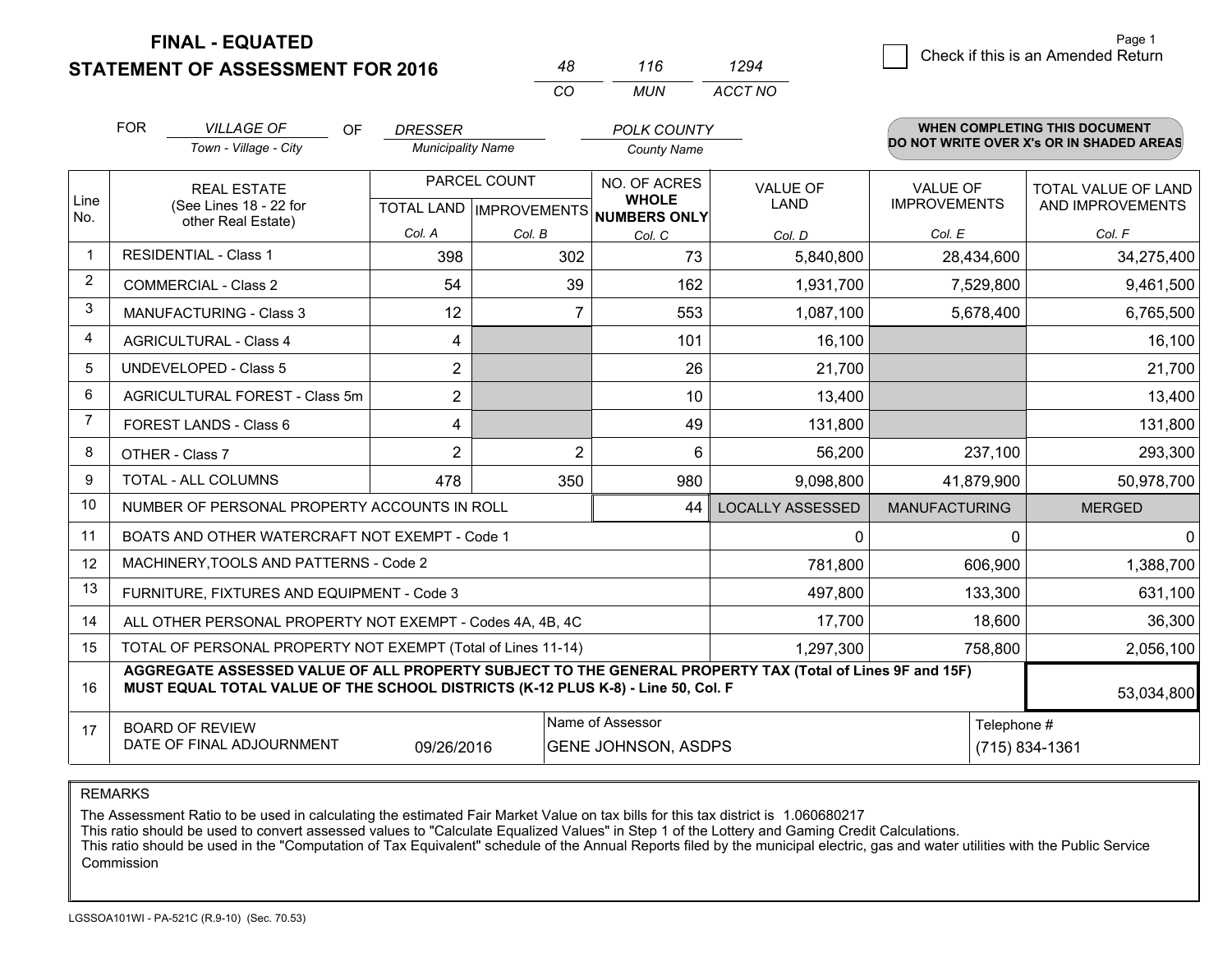*YEAR CO MUN ACCT NO* <sup>2016</sup> <sup>48</sup> <sup>116</sup> <sup>1294</sup>

Do not confuse FOREST LANDS (Line 7) with FOREST CROPS (in this section) - They are **NOT** the same

|    |                                            |                                             |  | Private Forest Crop - Reg Class @ 10¢ per acre                                 |  |                                                                              | Private Forest Crop - Reg Class @ \$2.52 per acre               |  |                    |  |  |
|----|--------------------------------------------|---------------------------------------------|--|--------------------------------------------------------------------------------|--|------------------------------------------------------------------------------|-----------------------------------------------------------------|--|--------------------|--|--|
| 18 | (a) PARCELS                                | (b) ACRES                                   |  | (c) ASSESSED VALUE                                                             |  | (d) PARCELS                                                                  | (e) ACRES                                                       |  | (f) ASSESSED VALUE |  |  |
|    |                                            |                                             |  | Private Forest Crop - Special Class @ 20¢ per acre                             |  | Entered Before 2005 Managed Forest - Ferrous Mining CLOSED @ \$8.27 per acre |                                                                 |  |                    |  |  |
| 19 | (b) ACRES<br>(a) PARCELS                   |                                             |  | (c) ASSESSED VALUE                                                             |  | (d) PARCELS                                                                  | (e) ACRES                                                       |  | (f) ASSESSED VALUE |  |  |
|    |                                            | Entered Before 2005 Managed Forest - OPEN @ |  |                                                                                |  |                                                                              | Entered Before 2005 Managed Forest - CLOSED @ \$1.87 per acre   |  |                    |  |  |
| 20 | (a) PARCELS<br>(b) ACRES                   |                                             |  | \$.79 per acre<br>(c) ASSESSED VALUE                                           |  | (d) PARCELS<br>(e) ACRES                                                     |                                                                 |  | (f) ASSESSED VALUE |  |  |
|    | Entered After 2004 Managed Forest - OPEN @ |                                             |  | \$2.14 per acre                                                                |  | Entered After 2004 Managed Forest - CLOSED @ \$10.68 per acre                |                                                                 |  |                    |  |  |
| 21 | (a) PARCELS                                | (b) ACRES                                   |  | (c) ASSESSED VALUE                                                             |  | (d) PARCELS                                                                  | (e) ACRES                                                       |  | (f) ASSESSED VALUE |  |  |
|    | (a) County Forest Cropland Acres           |                                             |  | (b) Federal Acres                                                              |  | (c) State Acres                                                              | (d) County (NOT FOREST CROP) Acres                              |  | (e) Other Acres    |  |  |
| 22 |                                            |                                             |  |                                                                                |  | .01                                                                          | 8.61                                                            |  | 39.97              |  |  |
|    |                                            |                                             |  | Assessed Value of Omitted Property From Prior Years (Sec. 70.44)               |  |                                                                              | Assessed Value of Sec. 70.43 Corrections of Errors by Assessors |  |                    |  |  |
| 23 | (a) REAL ESTATE                            |                                             |  | (b) PERSONAL                                                                   |  |                                                                              | (c1) REAL ESTATE                                                |  | (c2) PERSONAL      |  |  |
|    |                                            |                                             |  | Manufacturing Equated Value of Omitted Property From Prior Years (Sec. 70.995) |  | Mfg. Equated Value of Sec.70.43 Corrections of Errors by Assessors           |                                                                 |  |                    |  |  |
|    |                                            | (d) REAL ESTATE                             |  | (e) PERSONAL                                                                   |  | (f1) REAL ESTATE                                                             |                                                                 |  | (f2) PERSONAL      |  |  |
|    |                                            |                                             |  |                                                                                |  |                                                                              |                                                                 |  |                    |  |  |

## **SPECIAL DISTRICTS**

| Line<br>No. | Enter 6-digit<br>Special District<br>Code (Col. A) | <b>Account</b><br><b>Number</b> | <b>Special District Name</b> | <b>Locally Assessed Value</b><br>of Real Estate and | Mfg Value of Real Estate<br>and Personal Property | <b>Merged Value of</b><br><b>Real Estate and</b><br>Personal Property (Col. F) |
|-------------|----------------------------------------------------|---------------------------------|------------------------------|-----------------------------------------------------|---------------------------------------------------|--------------------------------------------------------------------------------|
|             |                                                    | (Col. B)                        | (Col. C)                     | Personal Property (Col. D)                          | (Col. E)                                          |                                                                                |
| 24          |                                                    |                                 |                              |                                                     |                                                   |                                                                                |
| 25          |                                                    |                                 |                              |                                                     |                                                   |                                                                                |
| 26          |                                                    |                                 |                              |                                                     |                                                   |                                                                                |
| 27          |                                                    |                                 |                              |                                                     |                                                   |                                                                                |
| 28          |                                                    |                                 |                              |                                                     |                                                   |                                                                                |
| 29          |                                                    |                                 |                              |                                                     |                                                   |                                                                                |
| 30          |                                                    |                                 |                              |                                                     |                                                   |                                                                                |
| 31          |                                                    |                                 |                              |                                                     |                                                   |                                                                                |
| 32          |                                                    |                                 |                              |                                                     |                                                   |                                                                                |
| 33          |                                                    |                                 |                              |                                                     |                                                   |                                                                                |
| 34          |                                                    |                                 |                              |                                                     |                                                   |                                                                                |
| 35          |                                                    |                                 |                              |                                                     |                                                   |                                                                                |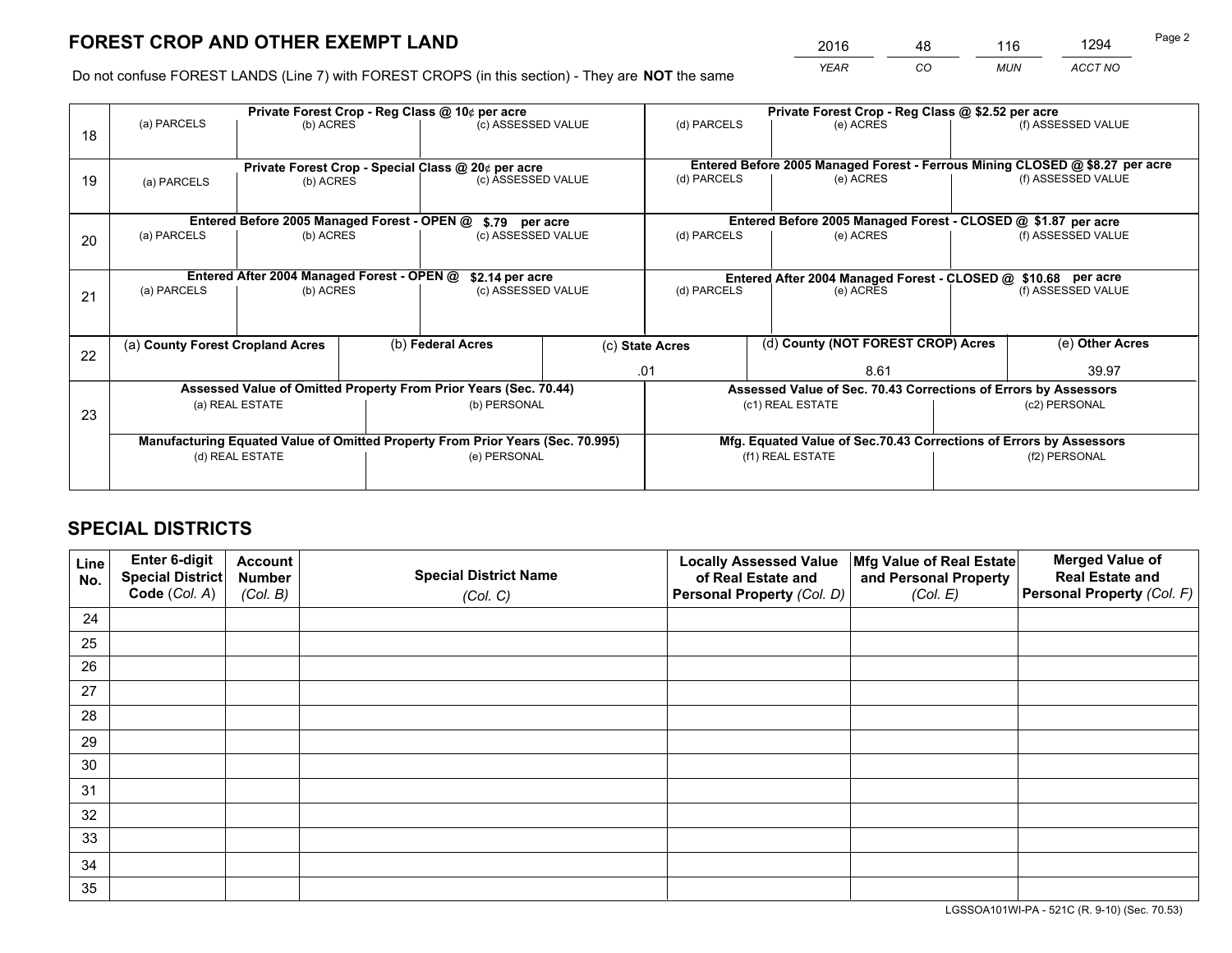|             |                                                                 |                                             |                                                         | <b>YEAR</b>                                                                       | CO<br><b>MUN</b>                                              | ACCT NO                                                                        |
|-------------|-----------------------------------------------------------------|---------------------------------------------|---------------------------------------------------------|-----------------------------------------------------------------------------------|---------------------------------------------------------------|--------------------------------------------------------------------------------|
| Line<br>No. | <b>Enter 6-digit</b><br><b>School District</b><br>Code (Col. A) | <b>Account</b><br><b>Number</b><br>(Col. B) | <b>School District Name</b><br>(Col. C)                 | <b>Locally Assessed Value</b><br>of Real Estate and<br>Personal Property (Col. D) | Mfg Value of Real Estate<br>and Personal Property<br>(Col. E) | <b>Merged Value of</b><br><b>Real Estate and</b><br>Personal Property (Col. F) |
|             | A. SCHOOL DISTRICTS (K-8 and K-12)                              |                                             |                                                         |                                                                                   |                                                               |                                                                                |
| 36          | 484165                                                          | 0292                                        | SCH D OF OSCEOLA                                        |                                                                                   |                                                               |                                                                                |
| 37          | 485019                                                          | 0293                                        | SCH D OF SAINT CROIX FALLS                              | 45,510,500                                                                        | 7,524,300                                                     | 53,034,800                                                                     |
| 38          |                                                                 |                                             |                                                         |                                                                                   |                                                               |                                                                                |
| 39          |                                                                 |                                             |                                                         |                                                                                   |                                                               |                                                                                |
| 40          |                                                                 |                                             |                                                         |                                                                                   |                                                               |                                                                                |
| 41          |                                                                 |                                             |                                                         |                                                                                   |                                                               |                                                                                |
| 42          |                                                                 |                                             |                                                         |                                                                                   |                                                               |                                                                                |
| 43          |                                                                 |                                             |                                                         |                                                                                   |                                                               |                                                                                |
| 44<br>45    |                                                                 |                                             |                                                         |                                                                                   |                                                               |                                                                                |
| 46          |                                                                 |                                             |                                                         |                                                                                   |                                                               |                                                                                |
| 47          |                                                                 |                                             |                                                         |                                                                                   |                                                               |                                                                                |
| 48          |                                                                 |                                             |                                                         |                                                                                   |                                                               |                                                                                |
| 49          |                                                                 |                                             |                                                         |                                                                                   |                                                               |                                                                                |
| 50          |                                                                 |                                             | TOTAL ASSESSED VALUE OF SCHOOL DISTRICTS (K-8 and K-12) | 45,510,500                                                                        | 7,524,300                                                     | 53,034,800                                                                     |
|             | <b>B.</b><br><b>UNION HIGH SCHOOL DISTRICTS</b>                 |                                             |                                                         |                                                                                   |                                                               |                                                                                |
| 51          |                                                                 |                                             |                                                         |                                                                                   |                                                               |                                                                                |
| 52          |                                                                 |                                             |                                                         |                                                                                   |                                                               |                                                                                |
| 53          |                                                                 |                                             |                                                         |                                                                                   |                                                               |                                                                                |
| 54          |                                                                 |                                             |                                                         |                                                                                   |                                                               |                                                                                |
| 55          |                                                                 |                                             | TOTAL ASSESSED VALUE OF UNION HIGH SCHOOLS              |                                                                                   |                                                               |                                                                                |
|             | C.<br><b>TECHNICAL COLLEGE DISTRICTS</b>                        |                                             |                                                         |                                                                                   |                                                               |                                                                                |
| 56          | 001700                                                          | 0016                                        | WISCONSIN INDIANHEAD TECH COLLEGE SHEL                  | 45,510,500                                                                        | 7,524,300                                                     | 53,034,800                                                                     |
| 57          |                                                                 |                                             |                                                         |                                                                                   |                                                               |                                                                                |
| 58          |                                                                 |                                             |                                                         |                                                                                   |                                                               |                                                                                |
| 59          |                                                                 |                                             | TOTAL ASSESSED VALUE OF TECHNICAL COLLEGES              | 45,510,500                                                                        | 7,524,300                                                     | 53,034,800                                                                     |

48

116

 *I hereby certify, to the best of my knowledge and belief, this form is complete and correct.*

**SCHOOL DISTRICTS**

| Print name of preparer | Title                    |                | Date (MM / DD / CCYY) |
|------------------------|--------------------------|----------------|-----------------------|
|                        |                          |                |                       |
| Signature of preparer  | Contact Telephone Number | E-mail address |                       |
|                        | $\overline{\phantom{0}}$ |                |                       |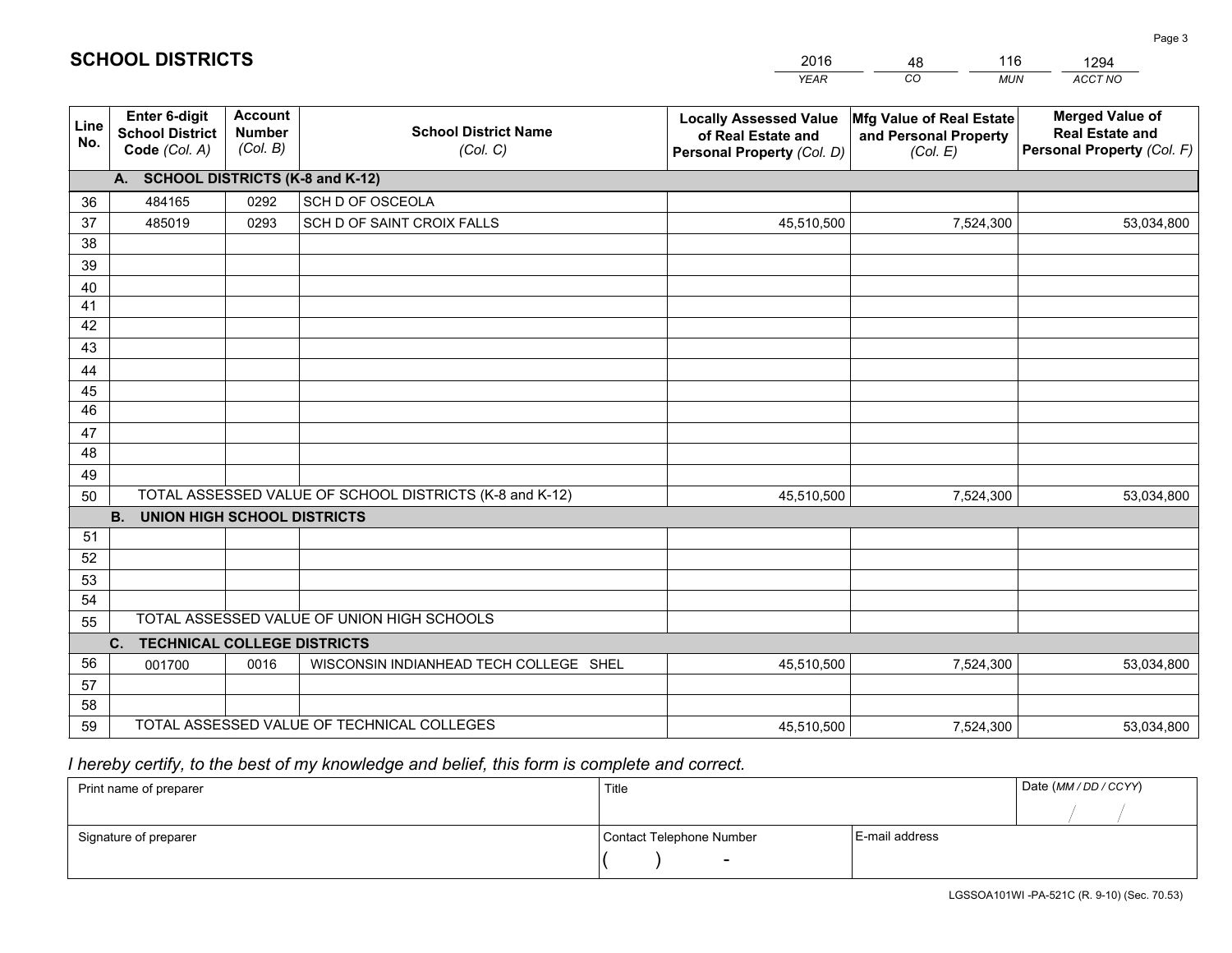#### **HIGHLIGHTS**

- 1. Complete the Statement of Assessment after the Board of Review. Reflect any changes made there.
- 2. Use black ink to complete.
- 3. Line 16 must equal Line 50, Col D.
- 4. Line 55 must equal the total of K-8 schools listed on lines 36-49. Do not include K-12 schools in this comparision.
- 5. Line 59, Col. D must equal Line 16.
- 6. Special District, School District and Technical College District values must include both real estate and personal property. Examples of Special districts are: town sanitary districts, public inland lake protection and rehabilitation districts, and metropolitan sewerage districts.
- 7. DO NOT INCLUDE Manufacturing property values.DOR will print these values on the final SOA.

JODI A. GILBERT VILLAGE OF DRESSER

JODI A. GILBERT<br>VILLAGE OF DRESSER

PO BOX 547

 $\overline{S}$ 

DRESSER, WI 54009 - 0547

DRESSER, WI 54009 BOX 547

 $-0547$ 

 8. Accuracy of this form is very important. The values reported directly affect the equalized value DOR calculates for school and special districts.

#### **Page 1:**

 If not prefilled, enter the tax year,county and municipal code,municipal type, municipal name and county name on the top of form.

Check the Amended box, if filing an amended / corrected SOA.

 Report the parcel count, acres and assessed value of taxable general property, total parcel count, (real and personal), total acres, and values from final figures set by the Board of Review.

- A. Real Estate land and improvements (buildings, etc.) is reported on lines 1 8, total line 9.
- B. Personal Property is reported on lines 11 14, Column D, total line 15.
- C. To complete this report, use the computer produced summary of the assessment roll that shows these amounts.
- D. Use whole numbers only.
- E. Add each line across and each column down to verify entries.

#### **Page 2:**

- A. Report Special Items (not subject to general property tax).
- 1. Private Forest Croplands and Managed Forest Lands are reported on lines 18,19, 20 and 21. Be sure to report assessed values **NOT** taxes.
- 2. You should have copies of the orders of entry, orders of withdrawal, etc., to update your assessment roll.
	- 3. Show hundredths of acres (e.g. 39.75).
- 4. Tax exempt lands are reported on line 22.
- 5. Omitted property and sec. 70.43, Wis. Stats., corrections of errors by assessor are reported on line 23. Report real estate and personal property separately. These should be for **prior years**, not something found on the current assessment roll after the board of review.
- B. Special District (Lines 24-35) Include the value of both real and personal property.
- The Department of Revenue (DOR) preprints much of the information regarding names and codes for schools, special districts,etc. If a district is not listed, enter the name and value only, DOR will enter the proper code.

### **Page 3 School Districts:**

Include the value of both real and personal property.

Report School District (regular, elementary, union high school, and technical college).

- 1. Regular (K-12) and Elementary (K-8) school values are reported on lines 36-49, total on line 50.
- 2. Union High School (UHS) (use only if elementary schools are listed on lines 36-49) are reported on lines 51-54. UHS total value (line 55) must equal to the total **elementary school** values reported on lines 36-49. Do notinclude K-12 schools in this comparison.
- 3. Technical College values are reported on lines 56-58, total on line 59.
- 4. Use the computer summary that shows these amounts to complete this report.

#### **This form is due the second Monday in June. File this report only after your Board of Review is complete.**

 *If you have questions: Return forms to:*

Fax number: (608) 264-6887 PO Box 8971

 Email: lgs@revenue.wi.gov Wisconsin Department of Revenue Call: (608) 261-5341 Local Government Services Section 6-97Madison WI 53708-8971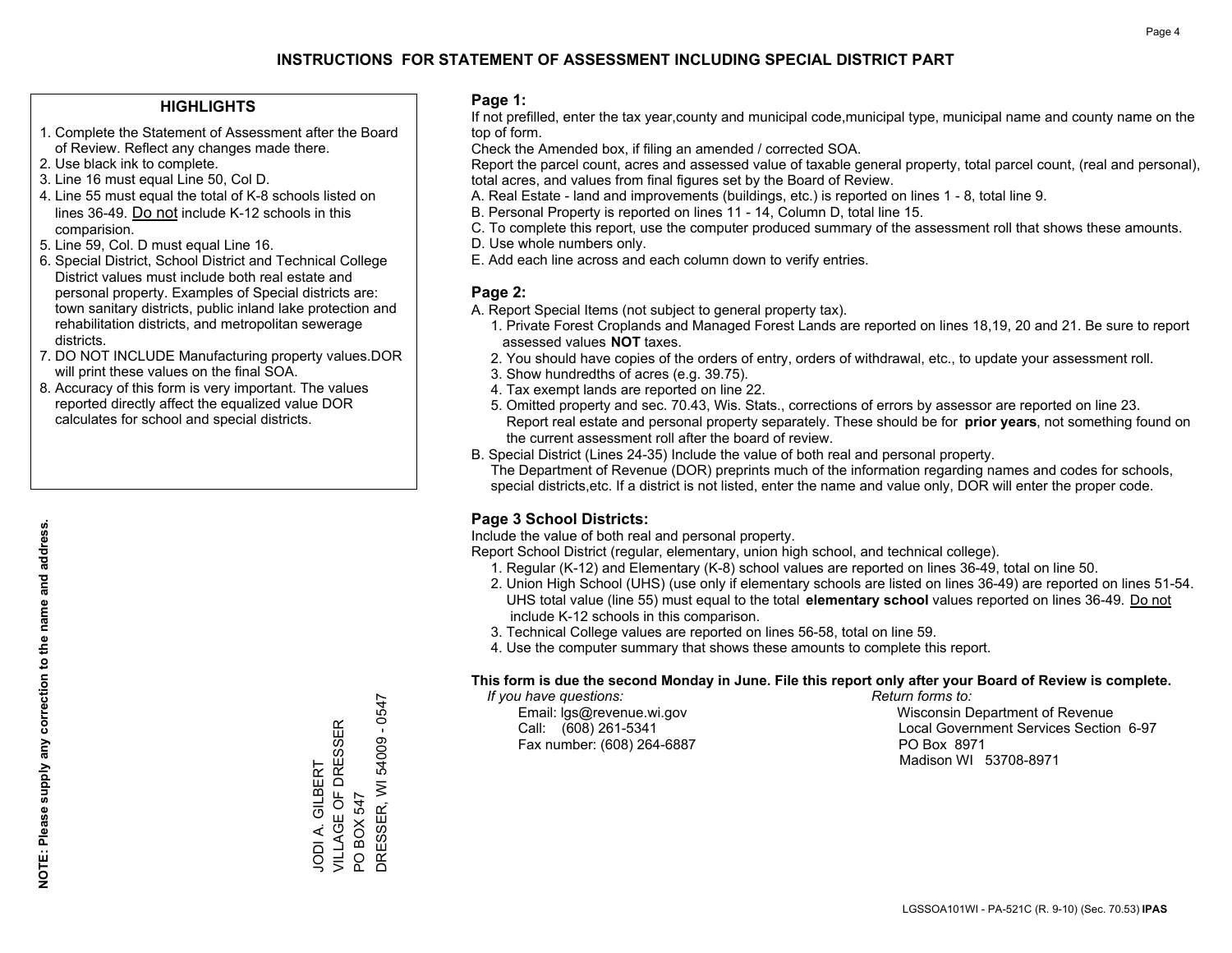**STATEMENT OF ASSESSMENT FOR 2016** 

**FINAL - EQUATED**

|                | <b>FOR</b>             | <b>VILLAGE OF</b><br>OF.                                                                                                                                                                     | <b>FREDERIC</b>          |                           | <b>POLK COUNTY</b>                  |                         |                      | <b>WHEN COMPLETING THIS DOCUMENT</b>     |  |  |
|----------------|------------------------|----------------------------------------------------------------------------------------------------------------------------------------------------------------------------------------------|--------------------------|---------------------------|-------------------------------------|-------------------------|----------------------|------------------------------------------|--|--|
|                |                        | Town - Village - City                                                                                                                                                                        | <b>Municipality Name</b> |                           | <b>County Name</b>                  |                         |                      | DO NOT WRITE OVER X's OR IN SHADED AREAS |  |  |
|                |                        | <b>REAL ESTATE</b>                                                                                                                                                                           |                          | PARCEL COUNT              | NO. OF ACRES                        | <b>VALUE OF</b>         | <b>VALUE OF</b>      | TOTAL VALUE OF LAND                      |  |  |
| Line<br>No.    |                        | (See Lines 18 - 22 for<br>other Real Estate)                                                                                                                                                 |                          | TOTAL LAND   IMPROVEMENTS | <b>WHOLE</b><br><b>NUMBERS ONLY</b> | <b>LAND</b>             | <b>IMPROVEMENTS</b>  | AND IMPROVEMENTS                         |  |  |
|                |                        |                                                                                                                                                                                              | Col. A                   | Col. B                    | Col. C                              | Col. D                  | Col. E               | Col. F                                   |  |  |
| 1              |                        | <b>RESIDENTIAL - Class 1</b>                                                                                                                                                                 | 430                      |                           | 334<br>381                          | 5,964,000               | 26,887,400           | 32,851,400                               |  |  |
| $\overline{2}$ |                        | <b>COMMERCIAL - Class 2</b>                                                                                                                                                                  | 108                      |                           | 93<br>257                           | 2,415,900               | 14,149,900           | 16,565,800                               |  |  |
| 3              |                        | <b>MANUFACTURING - Class 3</b>                                                                                                                                                               | 6                        |                           | 6                                   | 20<br>233,700           | 2,552,400            | 2,786,100                                |  |  |
| 4              |                        | <b>AGRICULTURAL - Class 4</b>                                                                                                                                                                | 3                        |                           |                                     | 19                      | 3,300                | 3,300                                    |  |  |
| 5              |                        | <b>UNDEVELOPED - Class 5</b>                                                                                                                                                                 | $\mathbf 0$              |                           |                                     | 0                       | 0                    | 0                                        |  |  |
| 6              |                        | AGRICULTURAL FOREST - Class 5m                                                                                                                                                               | 0                        |                           |                                     | 0                       | $\mathbf 0$          | 0                                        |  |  |
| $\overline{7}$ | FOREST LANDS - Class 6 |                                                                                                                                                                                              | $\mathbf{0}$             |                           |                                     | 0                       | 0                    | 0                                        |  |  |
| 8              |                        | OTHER - Class 7                                                                                                                                                                              | $\Omega$                 |                           | 0                                   | 0                       | $\Omega$             | $\Omega$<br>$\Omega$                     |  |  |
| 9              |                        | TOTAL - ALL COLUMNS                                                                                                                                                                          | 547                      |                           | 480<br>630                          | 8,616,900               | 43,589,700           | 52,206,600                               |  |  |
| 10             |                        | NUMBER OF PERSONAL PROPERTY ACCOUNTS IN ROLL                                                                                                                                                 |                          |                           | 109                                 | <b>LOCALLY ASSESSED</b> | <b>MANUFACTURING</b> | <b>MERGED</b>                            |  |  |
| 11             |                        | BOATS AND OTHER WATERCRAFT NOT EXEMPT - Code 1                                                                                                                                               |                          |                           |                                     |                         | 0                    | $\Omega$<br>0                            |  |  |
| 12             |                        | MACHINERY, TOOLS AND PATTERNS - Code 2                                                                                                                                                       |                          |                           |                                     | 743,900                 | 189,400              | 933,300                                  |  |  |
| 13             |                        | FURNITURE, FIXTURES AND EQUIPMENT - Code 3                                                                                                                                                   |                          |                           |                                     | 596,700                 |                      | 49,400<br>646,100                        |  |  |
| 14             |                        | ALL OTHER PERSONAL PROPERTY NOT EXEMPT - Codes 4A, 4B, 4C                                                                                                                                    |                          |                           |                                     | 118,300                 |                      | 56,400<br>174,700                        |  |  |
| 15             |                        | TOTAL OF PERSONAL PROPERTY NOT EXEMPT (Total of Lines 11-14)                                                                                                                                 |                          |                           | 1,458,900                           | 295,200                 | 1,754,100            |                                          |  |  |
| 16             |                        | AGGREGATE ASSESSED VALUE OF ALL PROPERTY SUBJECT TO THE GENERAL PROPERTY TAX (Total of Lines 9F and 15F)<br>MUST EQUAL TOTAL VALUE OF THE SCHOOL DISTRICTS (K-12 PLUS K-8) - Line 50, Col. F |                          |                           |                                     |                         |                      | 53,960,700                               |  |  |
| 17             |                        | <b>BOARD OF REVIEW</b>                                                                                                                                                                       |                          |                           | Name of Assessor                    |                         |                      | Telephone #                              |  |  |
|                |                        | DATE OF FINAL ADJOURNMENT                                                                                                                                                                    | 06/09/2016               |                           | ASSOCIATED APPRAISAL                |                         |                      | (888) 457-4720                           |  |  |

*CO*

*MUN*

*ACCT NO1295*

*<sup>48</sup> <sup>126</sup>*

REMARKS

The Assessment Ratio to be used in calculating the estimated Fair Market Value on tax bills for this tax district is 1.029730583<br>This ratio should be used to convert assessed values to "Calculate Equalized Values" in Step Commission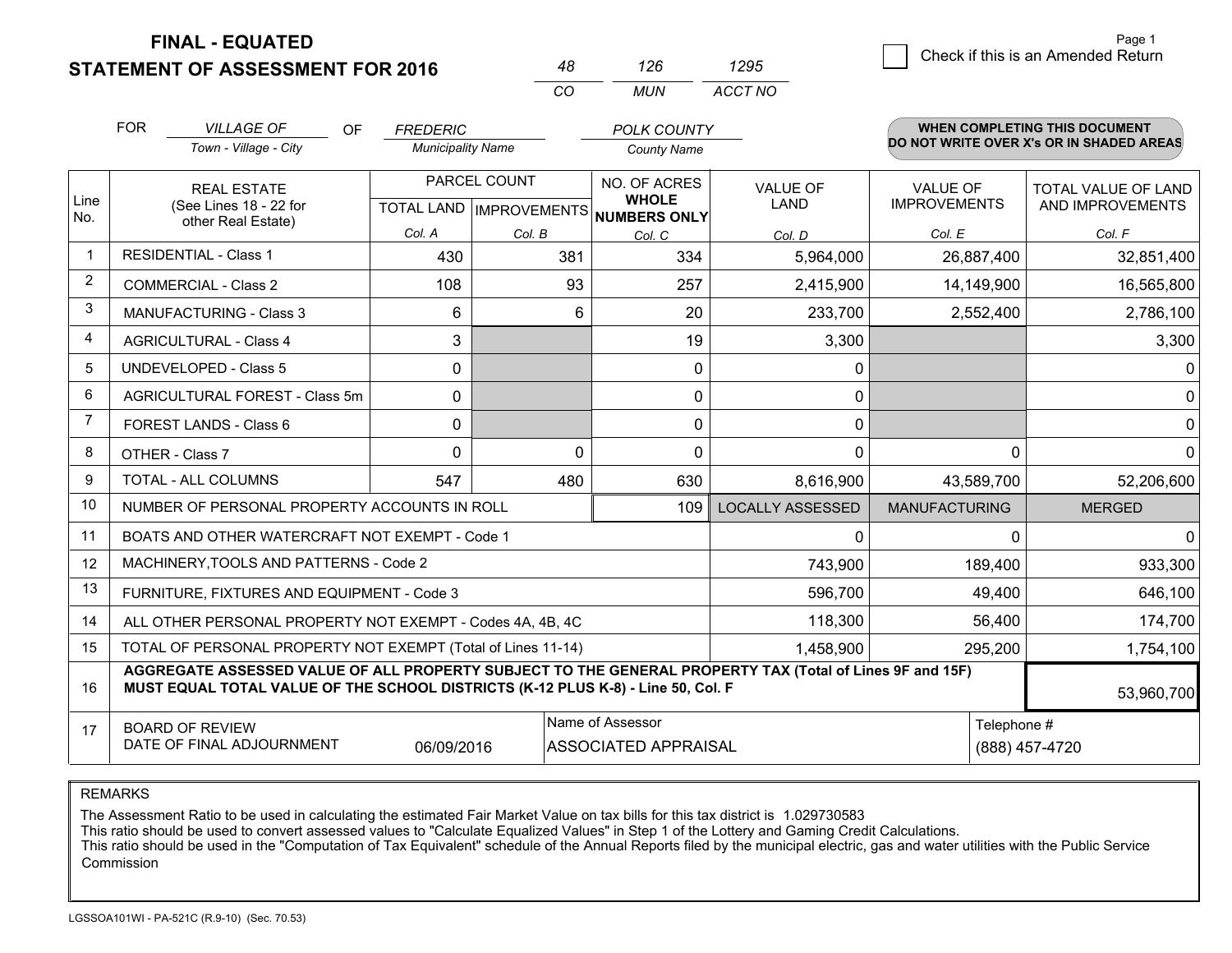*YEAR CO MUN ACCT NO* <sup>2016</sup> <sup>48</sup> <sup>126</sup> <sup>1295</sup>

Do not confuse FOREST LANDS (Line 7) with FOREST CROPS (in this section) - They are **NOT** the same

|    |                                                                                |                                             |  | Private Forest Crop - Reg Class @ 10¢ per acre                   |  |                                                                                                          | Private Forest Crop - Reg Class @ \$2.52 per acre                  |                    |
|----|--------------------------------------------------------------------------------|---------------------------------------------|--|------------------------------------------------------------------|--|----------------------------------------------------------------------------------------------------------|--------------------------------------------------------------------|--------------------|
| 18 | (a) PARCELS                                                                    | (b) ACRES                                   |  | (c) ASSESSED VALUE                                               |  | (d) PARCELS                                                                                              | (e) ACRES                                                          | (f) ASSESSED VALUE |
|    |                                                                                |                                             |  |                                                                  |  |                                                                                                          |                                                                    |                    |
| 19 |                                                                                |                                             |  | Private Forest Crop - Special Class @ 20¢ per acre               |  | Entered Before 2005 Managed Forest - Ferrous Mining CLOSED @ \$8.27 per acre<br>(d) PARCELS<br>(e) ACRES |                                                                    | (f) ASSESSED VALUE |
|    | (b) ACRES<br>(a) PARCELS                                                       |                                             |  | (c) ASSESSED VALUE                                               |  |                                                                                                          |                                                                    |                    |
|    |                                                                                |                                             |  |                                                                  |  |                                                                                                          |                                                                    |                    |
|    |                                                                                | Entered Before 2005 Managed Forest - OPEN @ |  | \$.79 per acre                                                   |  |                                                                                                          | Entered Before 2005 Managed Forest - CLOSED @ \$1.87 per acre      |                    |
| 20 | (a) PARCELS                                                                    | (b) ACRES                                   |  | (c) ASSESSED VALUE                                               |  | (d) PARCELS                                                                                              | (e) ACRES                                                          | (f) ASSESSED VALUE |
|    |                                                                                |                                             |  |                                                                  |  |                                                                                                          |                                                                    |                    |
|    | Entered After 2004 Managed Forest - OPEN @                                     |                                             |  | \$2.14 per acre                                                  |  |                                                                                                          | Entered After 2004 Managed Forest - CLOSED @ \$10.68 per acre      |                    |
| 21 | (a) PARCELS                                                                    | (b) ACRES                                   |  | (c) ASSESSED VALUE<br>(b) Federal Acres                          |  | (d) PARCELS                                                                                              | (e) ACRES                                                          | (f) ASSESSED VALUE |
|    |                                                                                |                                             |  |                                                                  |  |                                                                                                          |                                                                    |                    |
|    |                                                                                |                                             |  |                                                                  |  |                                                                                                          |                                                                    |                    |
|    | (a) County Forest Cropland Acres                                               |                                             |  |                                                                  |  | (c) State Acres                                                                                          | (d) County (NOT FOREST CROP) Acres                                 | (e) Other Acres    |
| 22 |                                                                                |                                             |  |                                                                  |  |                                                                                                          |                                                                    |                    |
|    |                                                                                |                                             |  |                                                                  |  |                                                                                                          |                                                                    | 349.1              |
|    |                                                                                |                                             |  | Assessed Value of Omitted Property From Prior Years (Sec. 70.44) |  |                                                                                                          | Assessed Value of Sec. 70.43 Corrections of Errors by Assessors    |                    |
| 23 |                                                                                | (a) REAL ESTATE                             |  | (b) PERSONAL                                                     |  |                                                                                                          | (c1) REAL ESTATE                                                   | (c2) PERSONAL      |
|    |                                                                                |                                             |  |                                                                  |  |                                                                                                          |                                                                    |                    |
|    | Manufacturing Equated Value of Omitted Property From Prior Years (Sec. 70.995) |                                             |  |                                                                  |  |                                                                                                          | Mfg. Equated Value of Sec.70.43 Corrections of Errors by Assessors |                    |
|    | (d) REAL ESTATE                                                                |                                             |  | (e) PERSONAL                                                     |  |                                                                                                          | (f1) REAL ESTATE                                                   | (f2) PERSONAL      |
|    |                                                                                |                                             |  |                                                                  |  |                                                                                                          |                                                                    |                    |
|    |                                                                                |                                             |  |                                                                  |  |                                                                                                          |                                                                    |                    |

## **SPECIAL DISTRICTS**

| Line<br>No. | Enter 6-digit<br><b>Special District</b> | <b>Account</b><br><b>Number</b> | <b>Special District Name</b> | <b>Locally Assessed Value</b><br>of Real Estate and | Mfg Value of Real Estate<br>and Personal Property | <b>Merged Value of</b><br><b>Real Estate and</b> |
|-------------|------------------------------------------|---------------------------------|------------------------------|-----------------------------------------------------|---------------------------------------------------|--------------------------------------------------|
|             | Code (Col. A)                            | (Col. B)                        | (Col. C)                     | Personal Property (Col. D)                          | (Col. E)                                          | Personal Property (Col. F)                       |
| 24          |                                          |                                 |                              |                                                     |                                                   |                                                  |
| 25          |                                          |                                 |                              |                                                     |                                                   |                                                  |
| 26          |                                          |                                 |                              |                                                     |                                                   |                                                  |
| 27          |                                          |                                 |                              |                                                     |                                                   |                                                  |
| 28          |                                          |                                 |                              |                                                     |                                                   |                                                  |
| 29          |                                          |                                 |                              |                                                     |                                                   |                                                  |
| 30          |                                          |                                 |                              |                                                     |                                                   |                                                  |
| 31          |                                          |                                 |                              |                                                     |                                                   |                                                  |
| 32          |                                          |                                 |                              |                                                     |                                                   |                                                  |
| 33          |                                          |                                 |                              |                                                     |                                                   |                                                  |
| 34          |                                          |                                 |                              |                                                     |                                                   |                                                  |
| 35          |                                          |                                 |                              |                                                     |                                                   |                                                  |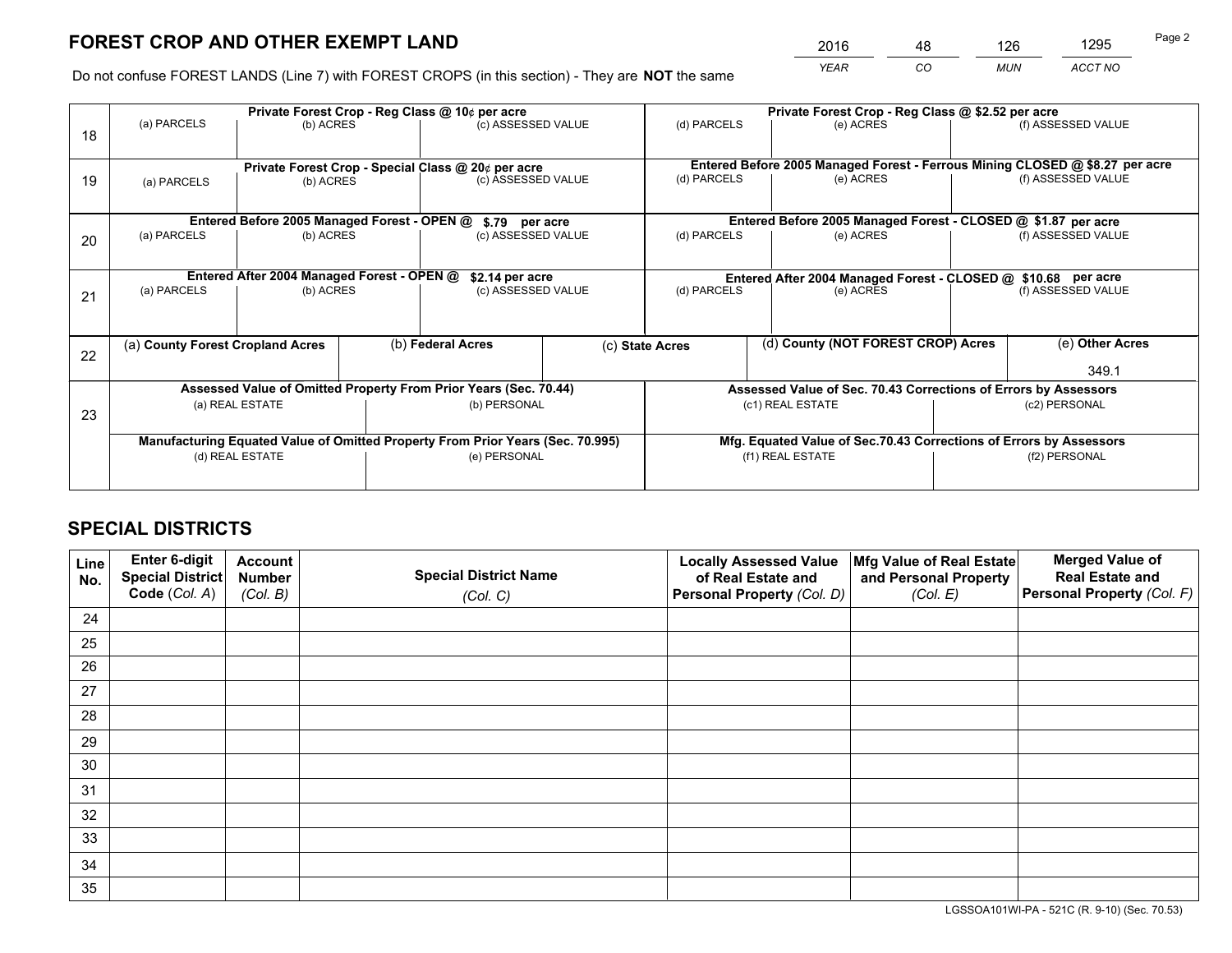|                 |                                                                 |                                             |                                                         | <b>YEAR</b>                                                                       | CO<br><b>MUN</b>                                              | ACCT NO                                                                        |
|-----------------|-----------------------------------------------------------------|---------------------------------------------|---------------------------------------------------------|-----------------------------------------------------------------------------------|---------------------------------------------------------------|--------------------------------------------------------------------------------|
| Line<br>No.     | <b>Enter 6-digit</b><br><b>School District</b><br>Code (Col. A) | <b>Account</b><br><b>Number</b><br>(Col. B) | <b>School District Name</b><br>(Col. C)                 | <b>Locally Assessed Value</b><br>of Real Estate and<br>Personal Property (Col. D) | Mfg Value of Real Estate<br>and Personal Property<br>(Col. E) | <b>Merged Value of</b><br><b>Real Estate and</b><br>Personal Property (Col. F) |
|                 | A. SCHOOL DISTRICTS (K-8 and K-12)                              |                                             |                                                         |                                                                                   |                                                               |                                                                                |
| 36              | 481939                                                          | 0290                                        | <b>SCH D OF FREDERIC</b>                                | 50,879,400                                                                        | 3,081,300                                                     | 53,960,700                                                                     |
| 37              |                                                                 |                                             |                                                         |                                                                                   |                                                               |                                                                                |
| 38              |                                                                 |                                             |                                                         |                                                                                   |                                                               |                                                                                |
| 39              |                                                                 |                                             |                                                         |                                                                                   |                                                               |                                                                                |
| 40              |                                                                 |                                             |                                                         |                                                                                   |                                                               |                                                                                |
| 41<br>42        |                                                                 |                                             |                                                         |                                                                                   |                                                               |                                                                                |
| 43              |                                                                 |                                             |                                                         |                                                                                   |                                                               |                                                                                |
|                 |                                                                 |                                             |                                                         |                                                                                   |                                                               |                                                                                |
| 44<br>45        |                                                                 |                                             |                                                         |                                                                                   |                                                               |                                                                                |
| $\overline{46}$ |                                                                 |                                             |                                                         |                                                                                   |                                                               |                                                                                |
| 47              |                                                                 |                                             |                                                         |                                                                                   |                                                               |                                                                                |
| 48              |                                                                 |                                             |                                                         |                                                                                   |                                                               |                                                                                |
| 49              |                                                                 |                                             |                                                         |                                                                                   |                                                               |                                                                                |
| 50              |                                                                 |                                             | TOTAL ASSESSED VALUE OF SCHOOL DISTRICTS (K-8 and K-12) | 50,879,400                                                                        | 3,081,300                                                     | 53,960,700                                                                     |
|                 | <b>B.</b><br><b>UNION HIGH SCHOOL DISTRICTS</b>                 |                                             |                                                         |                                                                                   |                                                               |                                                                                |
| 51              |                                                                 |                                             |                                                         |                                                                                   |                                                               |                                                                                |
| 52              |                                                                 |                                             |                                                         |                                                                                   |                                                               |                                                                                |
| 53              |                                                                 |                                             |                                                         |                                                                                   |                                                               |                                                                                |
| 54              |                                                                 |                                             |                                                         |                                                                                   |                                                               |                                                                                |
| 55              |                                                                 |                                             | TOTAL ASSESSED VALUE OF UNION HIGH SCHOOLS              |                                                                                   |                                                               |                                                                                |
|                 | C.<br><b>TECHNICAL COLLEGE DISTRICTS</b>                        |                                             |                                                         |                                                                                   |                                                               |                                                                                |
| 56              | 001700                                                          | 0016                                        | WISCONSIN INDIANHEAD TECH COLLEGE SHEL                  | 50,879,400                                                                        | 3,081,300                                                     | 53,960,700                                                                     |
| 57<br>58        |                                                                 |                                             |                                                         |                                                                                   |                                                               |                                                                                |
| 59              |                                                                 |                                             | TOTAL ASSESSED VALUE OF TECHNICAL COLLEGES              | 50,879,400                                                                        | 3,081,300                                                     | 53,960,700                                                                     |
|                 |                                                                 |                                             |                                                         |                                                                                   |                                                               |                                                                                |

 *I hereby certify, to the best of my knowledge and belief, this form is complete and correct.*

| Print name of preparer | Title                    |                | Date (MM / DD / CCYY) |
|------------------------|--------------------------|----------------|-----------------------|
|                        |                          |                |                       |
| Signature of preparer  | Contact Telephone Number | E-mail address |                       |
|                        | $\sim$                   |                |                       |

| <b>SCHOOL DISTRICTS</b> |  |
|-------------------------|--|
|-------------------------|--|

201648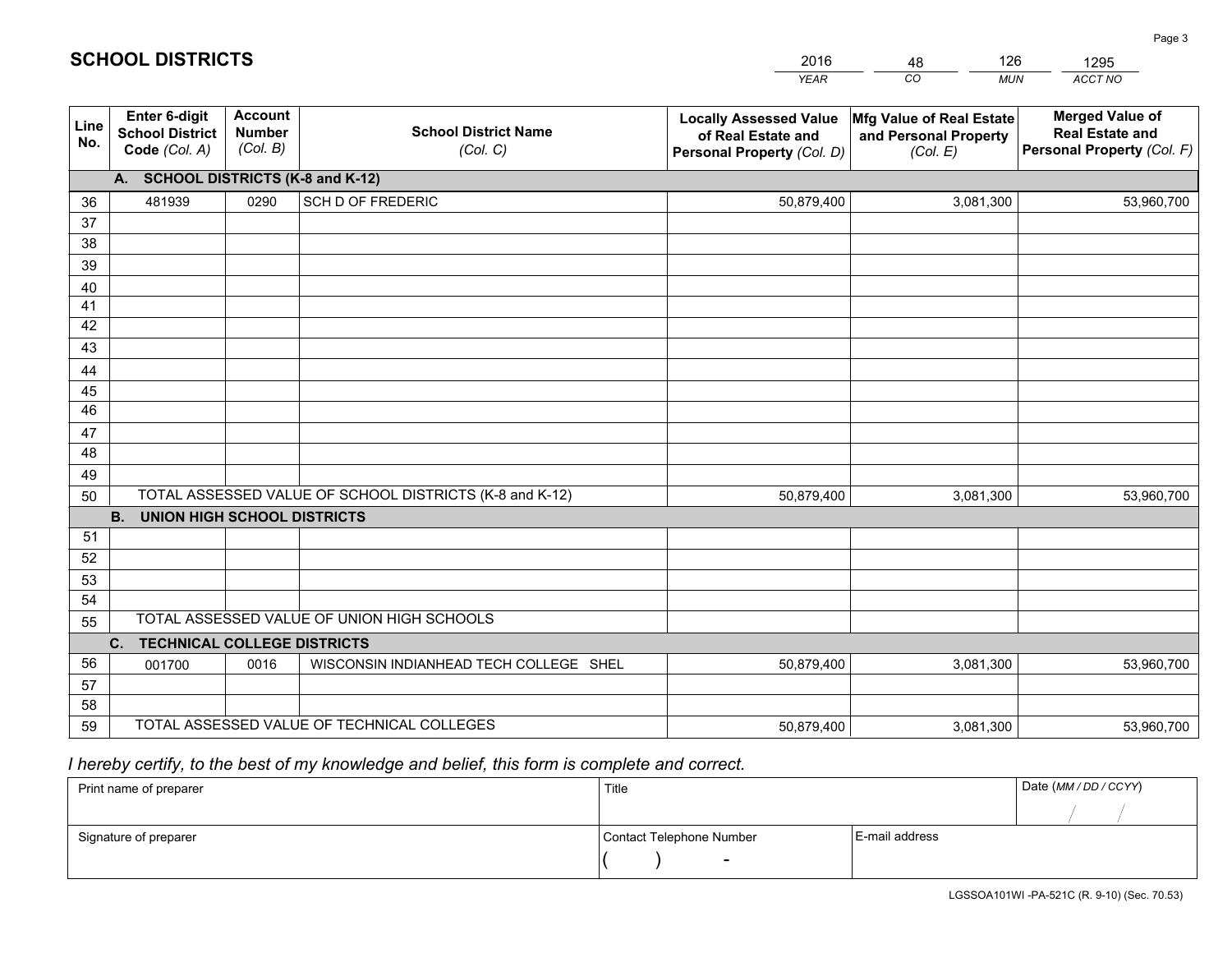#### **HIGHLIGHTS**

- 1. Complete the Statement of Assessment after the Board of Review. Reflect any changes made there.
- 2. Use black ink to complete.
- 3. Line 16 must equal Line 50, Col D.
- 4. Line 55 must equal the total of K-8 schools listed on lines 36-49. Do not include K-12 schools in this comparision.
- 5. Line 59, Col. D must equal Line 16.
- 6. Special District, School District and Technical College District values must include both real estate and personal property. Examples of Special districts are: town sanitary districts, public inland lake protection and rehabilitation districts, and metropolitan sewerage districts.
- 7. DO NOT INCLUDE Manufacturing property values.DOR will print these values on the final SOA.
- 8. Accuracy of this form is very important. The values reported directly affect the equalized value DOR calculates for school and special districts.

#### **Page 1:**

 If not prefilled, enter the tax year,county and municipal code,municipal type, municipal name and county name on the top of form.

Check the Amended box, if filing an amended / corrected SOA.

 Report the parcel count, acres and assessed value of taxable general property, total parcel count, (real and personal), total acres, and values from final figures set by the Board of Review.

- A. Real Estate land and improvements (buildings, etc.) is reported on lines 1 8, total line 9.
- B. Personal Property is reported on lines 11 14, Column D, total line 15.
- C. To complete this report, use the computer produced summary of the assessment roll that shows these amounts.
- D. Use whole numbers only.
- E. Add each line across and each column down to verify entries.

#### **Page 2:**

- A. Report Special Items (not subject to general property tax).
- 1. Private Forest Croplands and Managed Forest Lands are reported on lines 18,19, 20 and 21. Be sure to report assessed values **NOT** taxes.
- 2. You should have copies of the orders of entry, orders of withdrawal, etc., to update your assessment roll.
	- 3. Show hundredths of acres (e.g. 39.75).
- 4. Tax exempt lands are reported on line 22.
- 5. Omitted property and sec. 70.43, Wis. Stats., corrections of errors by assessor are reported on line 23. Report real estate and personal property separately. These should be for **prior years**, not something found on the current assessment roll after the board of review.
- B. Special District (Lines 24-35) Include the value of both real and personal property.

 The Department of Revenue (DOR) preprints much of the information regarding names and codes for schools, special districts,etc. If a district is not listed, enter the name and value only, DOR will enter the proper code.

### **Page 3 School Districts:**

Include the value of both real and personal property.

Report School District (regular, elementary, union high school, and technical college).

- 1. Regular (K-12) and Elementary (K-8) school values are reported on lines 36-49, total on line 50.
- 2. Union High School (UHS) (use only if elementary schools are listed on lines 36-49) are reported on lines 51-54. UHS total value (line 55) must equal to the total **elementary school** values reported on lines 36-49. Do notinclude K-12 schools in this comparison.
- 3. Technical College values are reported on lines 56-58, total on line 59.
- 4. Use the computer summary that shows these amounts to complete this report.

#### **This form is due the second Monday in June. File this report only after your Board of Review is complete.**

 *If you have questions: Return forms to:*

Fax number: (608) 264-6887 PO Box 8971

 Email: lgs@revenue.wi.gov Wisconsin Department of Revenue Call: (608) 261-5341 Local Government Services Section 6-97Madison WI 53708-8971

VILLAGE OF FREDERIC JANICE SCHOTT<br>VILLAGE OF FREDERIC FREDERIC, WI 54837 107 HOPE ROAD W 107 HOPE ROAD W JANICE SCHOTT

FREDERIC, WI 54837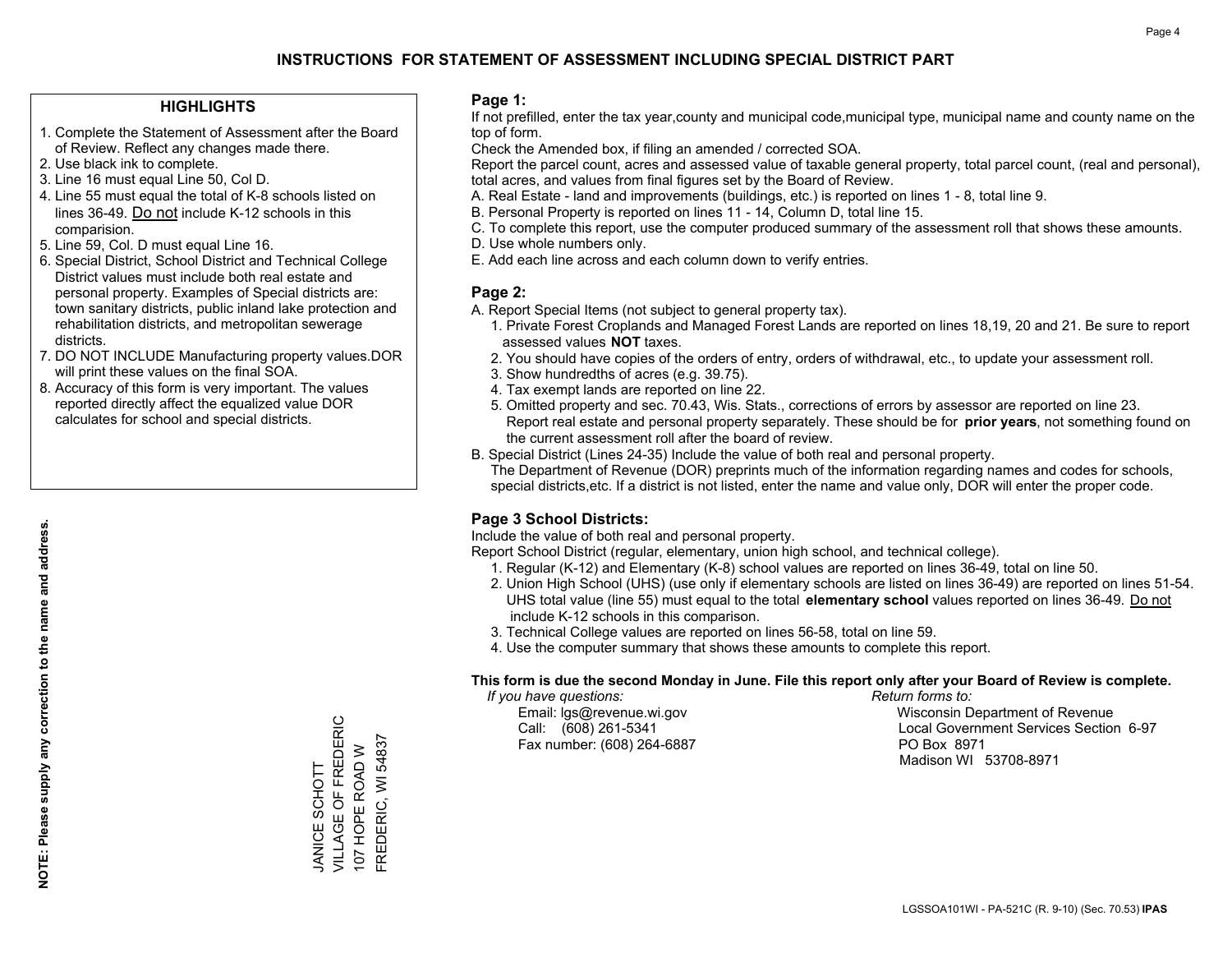**STATEMENT OF ASSESSMENT FOR 2016** 

**FINAL - EQUATED**

|                | <b>FOR</b>                                                         | <b>VILLAGE OF</b><br><b>OF</b><br>Town - Village - City                                                                                                                                      | <b>LUCK</b><br><b>Municipality Name</b> |              | <b>POLK COUNTY</b><br><b>County Name</b>                             |                                |                                        | <b>WHEN COMPLETING THIS DOCUMENT</b><br>DO NOT WRITE OVER X's OR IN SHADED AREAS |
|----------------|--------------------------------------------------------------------|----------------------------------------------------------------------------------------------------------------------------------------------------------------------------------------------|-----------------------------------------|--------------|----------------------------------------------------------------------|--------------------------------|----------------------------------------|----------------------------------------------------------------------------------|
| Line<br>No.    | <b>REAL ESTATE</b><br>(See Lines 18 - 22 for<br>other Real Estate) |                                                                                                                                                                                              |                                         | PARCEL COUNT | NO. OF ACRES<br><b>WHOLE</b><br>TOTAL LAND IMPROVEMENTS NUMBERS ONLY | <b>VALUE OF</b><br><b>LAND</b> | <b>VALUE OF</b><br><b>IMPROVEMENTS</b> | <b>TOTAL VALUE OF LAND</b><br>AND IMPROVEMENTS                                   |
|                |                                                                    |                                                                                                                                                                                              | Col. A                                  | Col. B       | Col. C                                                               | Col. D                         | Col. E                                 | Col. F                                                                           |
|                |                                                                    | <b>RESIDENTIAL - Class 1</b>                                                                                                                                                                 | 525                                     | 461          | 333                                                                  | 10,919,500                     | 38,973,500                             | 49,893,000                                                                       |
| $\overline{2}$ |                                                                    | <b>COMMERCIAL - Class 2</b>                                                                                                                                                                  | 92                                      | 82           | 36                                                                   | 1,280,000                      | 8,416,200                              | 9,696,200                                                                        |
| 3              |                                                                    | <b>MANUFACTURING - Class 3</b>                                                                                                                                                               | 10                                      |              | 8<br>37                                                              | 304,600                        | 4,298,300                              | 4,602,900                                                                        |
| 4              |                                                                    | <b>AGRICULTURAL - Class 4</b>                                                                                                                                                                | 8                                       |              | 74                                                                   | 14,900                         |                                        | 14,900                                                                           |
| 5              |                                                                    | <b>UNDEVELOPED - Class 5</b>                                                                                                                                                                 | 25                                      |              | 110                                                                  | 43,600                         |                                        | 43,600                                                                           |
| 6              | AGRICULTURAL FOREST - Class 5m                                     |                                                                                                                                                                                              | 3                                       |              | 43                                                                   | 32,500                         |                                        | 32,500                                                                           |
| 7              | FOREST LANDS - Class 6                                             |                                                                                                                                                                                              | 28                                      |              | 192                                                                  | 236,000                        |                                        | 236,000                                                                          |
| 8              |                                                                    | OTHER - Class 7                                                                                                                                                                              | 0                                       |              | 0<br>$\mathbf{0}$                                                    | 0                              | $\mathbf 0$                            | $\mathbf{0}$                                                                     |
| 9              |                                                                    | TOTAL - ALL COLUMNS                                                                                                                                                                          | 691                                     | 551          | 825                                                                  | 12,831,100                     | 51,688,000                             | 64,519,100                                                                       |
| 10             |                                                                    | NUMBER OF PERSONAL PROPERTY ACCOUNTS IN ROLL                                                                                                                                                 |                                         |              | 88                                                                   | <b>LOCALLY ASSESSED</b>        | <b>MANUFACTURING</b>                   | <b>MERGED</b>                                                                    |
| 11             |                                                                    | BOATS AND OTHER WATERCRAFT NOT EXEMPT - Code 1                                                                                                                                               |                                         |              |                                                                      | $\Omega$                       | $\Omega$                               | $\Omega$                                                                         |
| 12             |                                                                    | MACHINERY, TOOLS AND PATTERNS - Code 2                                                                                                                                                       |                                         |              |                                                                      | 95,200                         | 165,700                                | 260,900                                                                          |
| 13             |                                                                    | FURNITURE, FIXTURES AND EQUIPMENT - Code 3                                                                                                                                                   |                                         |              |                                                                      | 391,200                        | 66,800                                 | 458,000                                                                          |
| 14             |                                                                    | ALL OTHER PERSONAL PROPERTY NOT EXEMPT - Codes 4A, 4B, 4C                                                                                                                                    |                                         |              |                                                                      | 58,800                         | 77,700                                 | 136,500                                                                          |
| 15             |                                                                    | TOTAL OF PERSONAL PROPERTY NOT EXEMPT (Total of Lines 11-14)                                                                                                                                 |                                         |              |                                                                      | 545,200                        | 310,200                                | 855,400                                                                          |
| 16             |                                                                    | AGGREGATE ASSESSED VALUE OF ALL PROPERTY SUBJECT TO THE GENERAL PROPERTY TAX (Total of Lines 9F and 15F)<br>MUST EQUAL TOTAL VALUE OF THE SCHOOL DISTRICTS (K-12 PLUS K-8) - Line 50, Col. F |                                         |              |                                                                      |                                |                                        | 65,374,500                                                                       |
| 17             |                                                                    | <b>BOARD OF REVIEW</b>                                                                                                                                                                       |                                         |              | Name of Assessor                                                     |                                | Telephone #                            |                                                                                  |
|                |                                                                    | DATE OF FINAL ADJOURNMENT                                                                                                                                                                    | 06/09/2016                              |              | <b>ASSOCIATED APPRAISAL</b>                                          | (888) 457-4720                 |                                        |                                                                                  |

*CO*

*MUN*

*ACCT NO1296*

*<sup>48</sup> <sup>146</sup>*

REMARKS

The Assessment Ratio to be used in calculating the estimated Fair Market Value on tax bills for this tax district is 1.072849515<br>This ratio should be used to convert assessed values to "Calculate Equalized Values" in Step Commission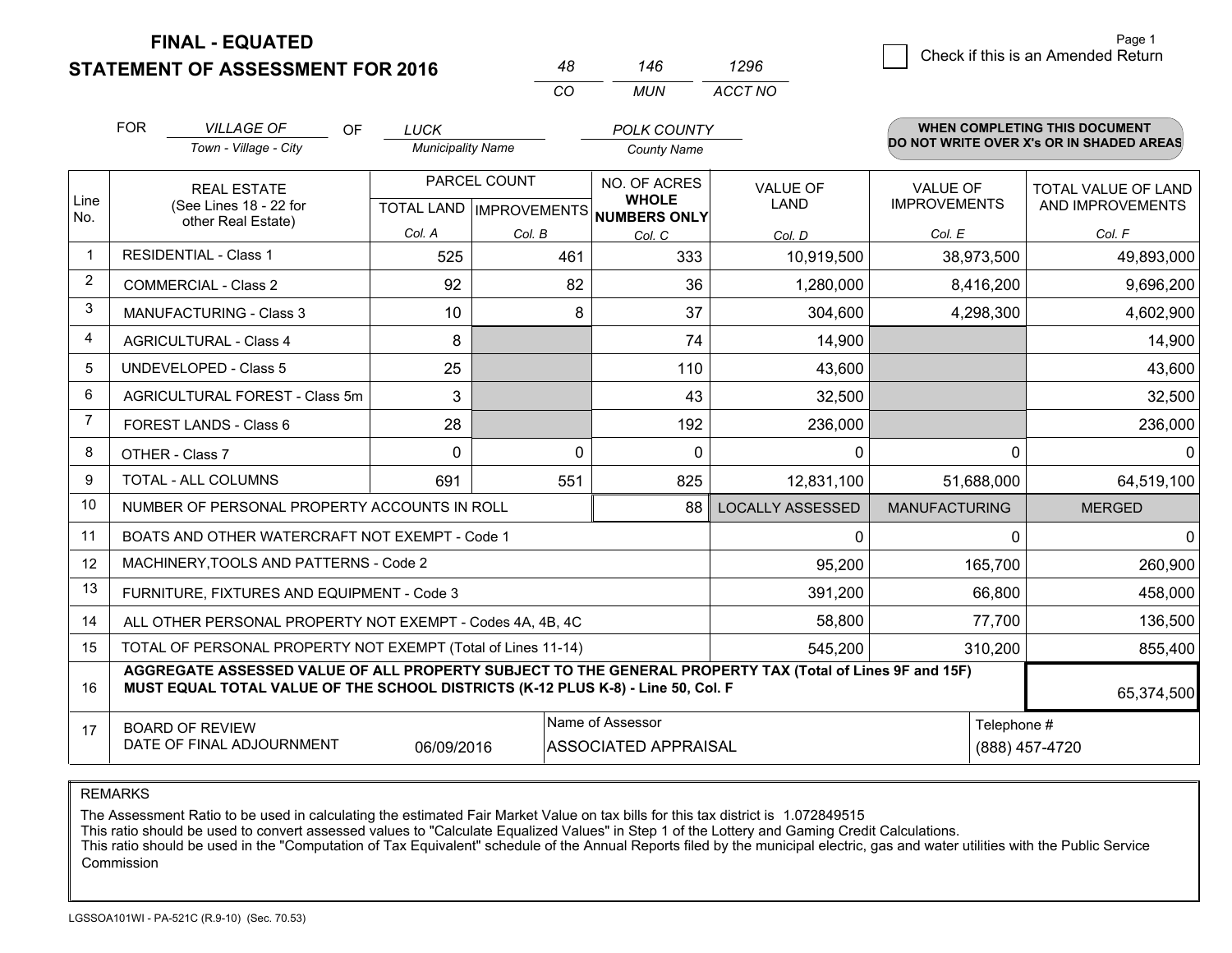*YEAR CO MUN ACCT NO* <sup>2016</sup> <sup>48</sup> <sup>146</sup> <sup>1296</sup>

Do not confuse FOREST LANDS (Line 7) with FOREST CROPS (in this section) - They are **NOT** the same

|    |                                                    |                                             |  | Private Forest Crop - Reg Class @ 10¢ per acre                                 |                                                               |                                                                    |  | Private Forest Crop - Reg Class @ \$2.52 per acre               |               |                                                                              |
|----|----------------------------------------------------|---------------------------------------------|--|--------------------------------------------------------------------------------|---------------------------------------------------------------|--------------------------------------------------------------------|--|-----------------------------------------------------------------|---------------|------------------------------------------------------------------------------|
| 18 | (a) PARCELS                                        | (b) ACRES                                   |  | (c) ASSESSED VALUE                                                             |                                                               | (d) PARCELS                                                        |  | (e) ACRES                                                       |               | (f) ASSESSED VALUE                                                           |
|    |                                                    |                                             |  |                                                                                |                                                               |                                                                    |  |                                                                 |               |                                                                              |
|    | Private Forest Crop - Special Class @ 20¢ per acre |                                             |  |                                                                                |                                                               |                                                                    |  |                                                                 |               | Entered Before 2005 Managed Forest - Ferrous Mining CLOSED @ \$8.27 per acre |
| 19 | (b) ACRES<br>(a) PARCELS                           |                                             |  | (c) ASSESSED VALUE                                                             |                                                               | (d) PARCELS                                                        |  | (e) ACRES                                                       |               | (f) ASSESSED VALUE                                                           |
|    |                                                    |                                             |  |                                                                                |                                                               |                                                                    |  |                                                                 |               |                                                                              |
|    |                                                    | Entered Before 2005 Managed Forest - OPEN @ |  | \$.79 per acre                                                                 |                                                               |                                                                    |  | Entered Before 2005 Managed Forest - CLOSED @ \$1.87 per acre   |               |                                                                              |
| 20 | (a) PARCELS                                        | (b) ACRES                                   |  | (c) ASSESSED VALUE                                                             |                                                               | (d) PARCELS                                                        |  | (e) ACRES                                                       |               | (f) ASSESSED VALUE                                                           |
|    |                                                    |                                             |  |                                                                                |                                                               |                                                                    |  |                                                                 |               |                                                                              |
|    |                                                    | Entered After 2004 Managed Forest - OPEN @  |  | \$2.14 per acre                                                                | Entered After 2004 Managed Forest - CLOSED @ \$10.68 per acre |                                                                    |  |                                                                 |               |                                                                              |
| 21 | (a) PARCELS                                        | (b) ACRES                                   |  | (c) ASSESSED VALUE                                                             |                                                               | (d) PARCELS                                                        |  | (e) ACRES                                                       |               | (f) ASSESSED VALUE                                                           |
|    |                                                    |                                             |  |                                                                                |                                                               |                                                                    |  |                                                                 |               |                                                                              |
|    |                                                    |                                             |  |                                                                                |                                                               |                                                                    |  |                                                                 |               |                                                                              |
| 22 | (a) County Forest Cropland Acres                   |                                             |  | (b) Federal Acres                                                              |                                                               | (d) County (NOT FOREST CROP) Acres<br>(c) State Acres              |  |                                                                 |               | (e) Other Acres                                                              |
|    |                                                    |                                             |  |                                                                                |                                                               | 10.39                                                              |  | 2.38                                                            |               | 336.97                                                                       |
|    |                                                    |                                             |  | Assessed Value of Omitted Property From Prior Years (Sec. 70.44)               |                                                               |                                                                    |  | Assessed Value of Sec. 70.43 Corrections of Errors by Assessors |               |                                                                              |
| 23 |                                                    | (a) REAL ESTATE                             |  | (b) PERSONAL                                                                   |                                                               |                                                                    |  | (c1) REAL ESTATE                                                |               | (c2) PERSONAL                                                                |
|    |                                                    |                                             |  |                                                                                |                                                               |                                                                    |  |                                                                 |               |                                                                              |
|    |                                                    |                                             |  | Manufacturing Equated Value of Omitted Property From Prior Years (Sec. 70.995) |                                                               | Mfg. Equated Value of Sec.70.43 Corrections of Errors by Assessors |  |                                                                 |               |                                                                              |
|    | (d) REAL ESTATE                                    |                                             |  | (e) PERSONAL                                                                   |                                                               | (f1) REAL ESTATE                                                   |  |                                                                 | (f2) PERSONAL |                                                                              |
|    |                                                    |                                             |  |                                                                                |                                                               |                                                                    |  |                                                                 |               |                                                                              |

## **SPECIAL DISTRICTS**

| Line<br>No. | Enter 6-digit<br><b>Special District</b><br>Code (Col. A) | <b>Account</b><br><b>Number</b><br>(Col. B) | <b>Special District Name</b><br>(Col. C) | <b>Locally Assessed Value</b><br>of Real Estate and<br>Personal Property (Col. D) | Mfg Value of Real Estate<br>and Personal Property<br>(Col. E) | <b>Merged Value of</b><br><b>Real Estate and</b><br>Personal Property (Col. F) |
|-------------|-----------------------------------------------------------|---------------------------------------------|------------------------------------------|-----------------------------------------------------------------------------------|---------------------------------------------------------------|--------------------------------------------------------------------------------|
| 24          | 488160                                                    | 0302                                        | <b>BIG BUTTERNUT LAKE MGT. DISTRICT</b>  | 60,461,400                                                                        | 4,913,100                                                     | 65,374,500                                                                     |
| 25          |                                                           |                                             |                                          |                                                                                   |                                                               |                                                                                |
| 26          |                                                           |                                             |                                          |                                                                                   |                                                               |                                                                                |
| 27          |                                                           |                                             |                                          |                                                                                   |                                                               |                                                                                |
| 28          |                                                           |                                             |                                          |                                                                                   |                                                               |                                                                                |
| 29          |                                                           |                                             |                                          |                                                                                   |                                                               |                                                                                |
| 30          |                                                           |                                             |                                          |                                                                                   |                                                               |                                                                                |
| 31          |                                                           |                                             |                                          |                                                                                   |                                                               |                                                                                |
| 32          |                                                           |                                             |                                          |                                                                                   |                                                               |                                                                                |
| 33          |                                                           |                                             |                                          |                                                                                   |                                                               |                                                                                |
| 34          |                                                           |                                             |                                          |                                                                                   |                                                               |                                                                                |
| 35          |                                                           |                                             |                                          |                                                                                   |                                                               |                                                                                |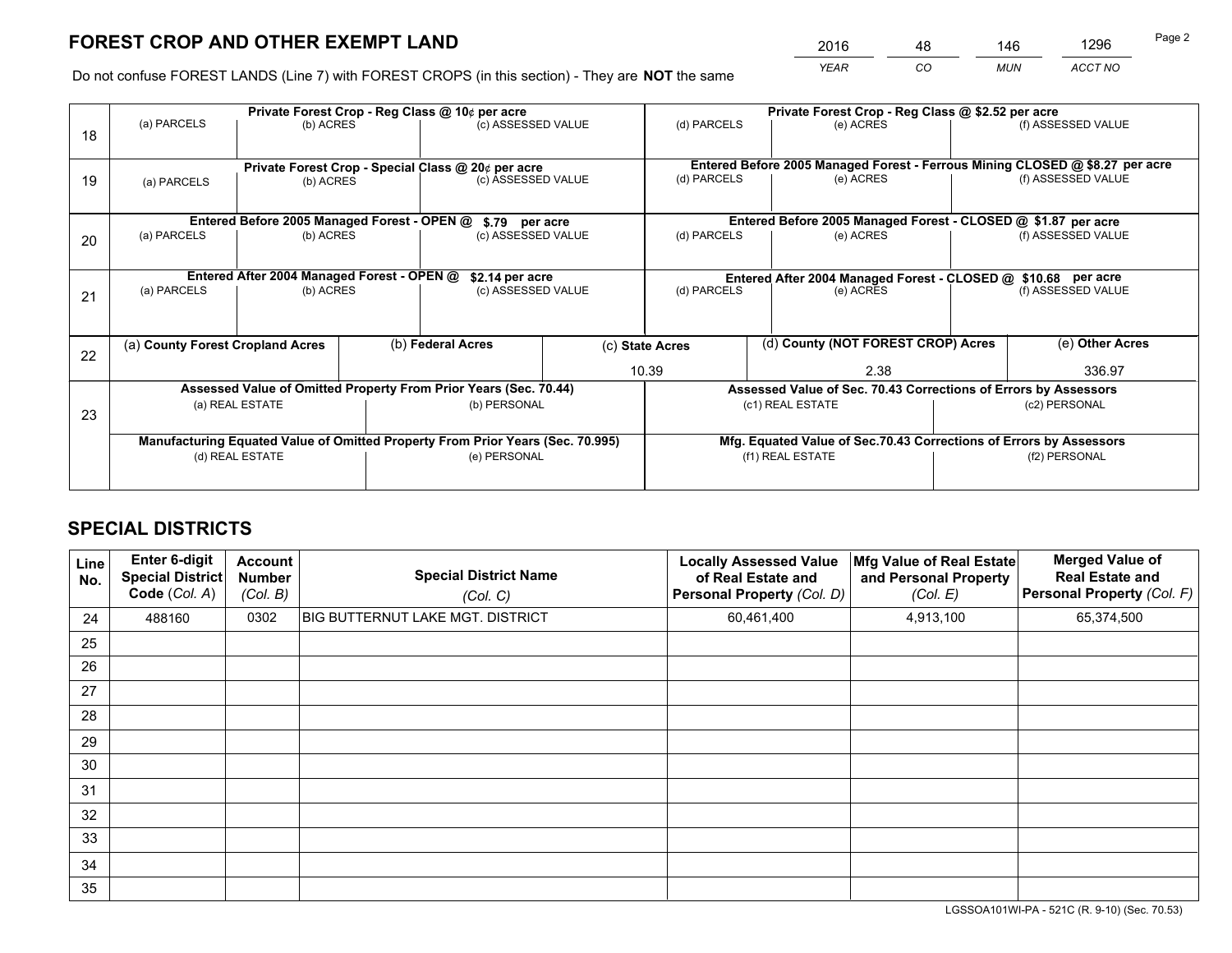|             |                                                                 |                                             |                                                         | <b>YEAR</b>                                                                       | CO<br><b>MUN</b>                                              | ACCT NO                                                                        |  |  |  |  |  |
|-------------|-----------------------------------------------------------------|---------------------------------------------|---------------------------------------------------------|-----------------------------------------------------------------------------------|---------------------------------------------------------------|--------------------------------------------------------------------------------|--|--|--|--|--|
| Line<br>No. | <b>Enter 6-digit</b><br><b>School District</b><br>Code (Col. A) | <b>Account</b><br><b>Number</b><br>(Col. B) | <b>School District Name</b><br>(Col. C)                 | <b>Locally Assessed Value</b><br>of Real Estate and<br>Personal Property (Col. D) | Mfg Value of Real Estate<br>and Personal Property<br>(Col. E) | <b>Merged Value of</b><br><b>Real Estate and</b><br>Personal Property (Col. F) |  |  |  |  |  |
|             | A. SCHOOL DISTRICTS (K-8 and K-12)                              |                                             |                                                         |                                                                                   |                                                               |                                                                                |  |  |  |  |  |
| 36          | 483213                                                          | 0291                                        | SCH D OF LUCK                                           | 60,461,400                                                                        | 4,913,100                                                     | 65,374,500                                                                     |  |  |  |  |  |
| 37          |                                                                 |                                             |                                                         |                                                                                   |                                                               |                                                                                |  |  |  |  |  |
| 38          |                                                                 |                                             |                                                         |                                                                                   |                                                               |                                                                                |  |  |  |  |  |
| 39          |                                                                 |                                             |                                                         |                                                                                   |                                                               |                                                                                |  |  |  |  |  |
| 40          |                                                                 |                                             |                                                         |                                                                                   |                                                               |                                                                                |  |  |  |  |  |
| 41          |                                                                 |                                             |                                                         |                                                                                   |                                                               |                                                                                |  |  |  |  |  |
| 42          |                                                                 |                                             |                                                         |                                                                                   |                                                               |                                                                                |  |  |  |  |  |
| 43          |                                                                 |                                             |                                                         |                                                                                   |                                                               |                                                                                |  |  |  |  |  |
| 44          |                                                                 |                                             |                                                         |                                                                                   |                                                               |                                                                                |  |  |  |  |  |
| 45<br>46    |                                                                 |                                             |                                                         |                                                                                   |                                                               |                                                                                |  |  |  |  |  |
| 47          |                                                                 |                                             |                                                         |                                                                                   |                                                               |                                                                                |  |  |  |  |  |
| 48          |                                                                 |                                             |                                                         |                                                                                   |                                                               |                                                                                |  |  |  |  |  |
| 49          |                                                                 |                                             |                                                         |                                                                                   |                                                               |                                                                                |  |  |  |  |  |
| 50          |                                                                 |                                             | TOTAL ASSESSED VALUE OF SCHOOL DISTRICTS (K-8 and K-12) | 60,461,400                                                                        | 4,913,100                                                     | 65,374,500                                                                     |  |  |  |  |  |
|             | <b>B.</b><br><b>UNION HIGH SCHOOL DISTRICTS</b>                 |                                             |                                                         |                                                                                   |                                                               |                                                                                |  |  |  |  |  |
| 51          |                                                                 |                                             |                                                         |                                                                                   |                                                               |                                                                                |  |  |  |  |  |
| 52          |                                                                 |                                             |                                                         |                                                                                   |                                                               |                                                                                |  |  |  |  |  |
| 53          |                                                                 |                                             |                                                         |                                                                                   |                                                               |                                                                                |  |  |  |  |  |
| 54          |                                                                 |                                             |                                                         |                                                                                   |                                                               |                                                                                |  |  |  |  |  |
| 55          |                                                                 |                                             | TOTAL ASSESSED VALUE OF UNION HIGH SCHOOLS              |                                                                                   |                                                               |                                                                                |  |  |  |  |  |
|             | C.<br><b>TECHNICAL COLLEGE DISTRICTS</b>                        |                                             |                                                         |                                                                                   |                                                               |                                                                                |  |  |  |  |  |
| 56          | 001700                                                          | 0016                                        | WISCONSIN INDIANHEAD TECH COLLEGE SHEL                  | 60,461,400                                                                        | 4,913,100                                                     | 65,374,500                                                                     |  |  |  |  |  |
| 57          |                                                                 |                                             |                                                         |                                                                                   |                                                               |                                                                                |  |  |  |  |  |
| 58          |                                                                 |                                             |                                                         |                                                                                   |                                                               |                                                                                |  |  |  |  |  |
| 59          |                                                                 |                                             | TOTAL ASSESSED VALUE OF TECHNICAL COLLEGES              | 60,461,400                                                                        | 4,913,100                                                     | 65,374,500                                                                     |  |  |  |  |  |

48

146

## *I hereby certify, to the best of my knowledge and belief, this form is complete and correct.*

**SCHOOL DISTRICTS**

| Print name of preparer | Title                    |                | Date (MM / DD / CCYY) |
|------------------------|--------------------------|----------------|-----------------------|
|                        |                          |                |                       |
| Signature of preparer  | Contact Telephone Number | E-mail address |                       |
|                        | $\sim$                   |                |                       |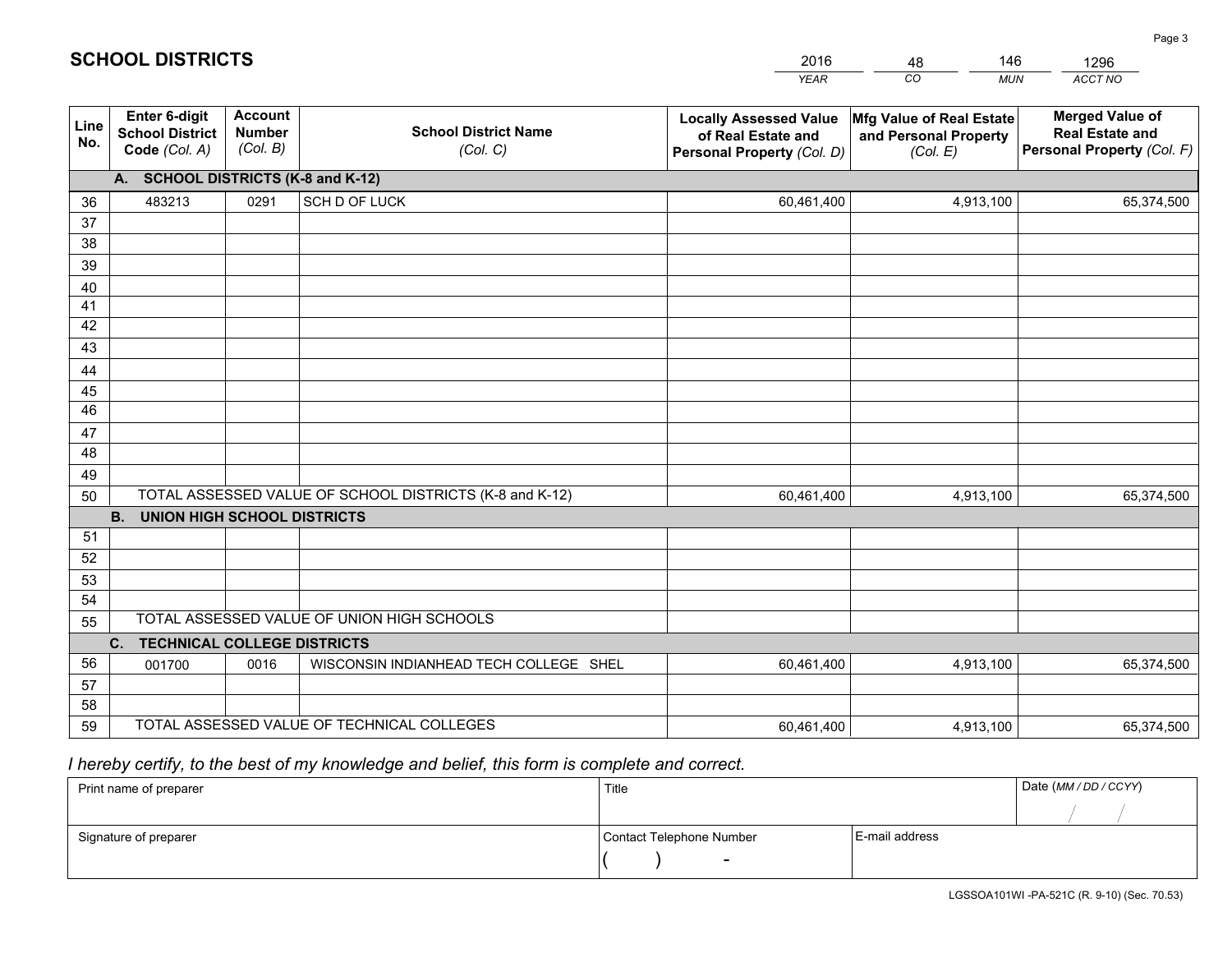#### **HIGHLIGHTS**

- 1. Complete the Statement of Assessment after the Board of Review. Reflect any changes made there.
- 2. Use black ink to complete.
- 3. Line 16 must equal Line 50, Col D.
- 4. Line 55 must equal the total of K-8 schools listed on lines 36-49. Do not include K-12 schools in this comparision.
- 5. Line 59, Col. D must equal Line 16.
- 6. Special District, School District and Technical College District values must include both real estate and personal property. Examples of Special districts are: town sanitary districts, public inland lake protection and rehabilitation districts, and metropolitan sewerage districts.
- 7. DO NOT INCLUDE Manufacturing property values.DOR will print these values on the final SOA.

LORI PARDUN VILLAGE OF LUCK P.O.BOX 315

VILLAGE OF LUCK ORI PARDUN

P.O.BOX 315

LUCK, WI 54853 - 0315

LUCK, WI 54853 - 0315

 8. Accuracy of this form is very important. The values reported directly affect the equalized value DOR calculates for school and special districts.

#### **Page 1:**

 If not prefilled, enter the tax year,county and municipal code,municipal type, municipal name and county name on the top of form.

Check the Amended box, if filing an amended / corrected SOA.

 Report the parcel count, acres and assessed value of taxable general property, total parcel count, (real and personal), total acres, and values from final figures set by the Board of Review.

- A. Real Estate land and improvements (buildings, etc.) is reported on lines 1 8, total line 9.
- B. Personal Property is reported on lines 11 14, Column D, total line 15.
- C. To complete this report, use the computer produced summary of the assessment roll that shows these amounts.
- D. Use whole numbers only.
- E. Add each line across and each column down to verify entries.

#### **Page 2:**

- A. Report Special Items (not subject to general property tax).
- 1. Private Forest Croplands and Managed Forest Lands are reported on lines 18,19, 20 and 21. Be sure to report assessed values **NOT** taxes.
- 2. You should have copies of the orders of entry, orders of withdrawal, etc., to update your assessment roll.
	- 3. Show hundredths of acres (e.g. 39.75).
- 4. Tax exempt lands are reported on line 22.
- 5. Omitted property and sec. 70.43, Wis. Stats., corrections of errors by assessor are reported on line 23. Report real estate and personal property separately. These should be for **prior years**, not something found on the current assessment roll after the board of review.
- B. Special District (Lines 24-35) Include the value of both real and personal property.
- The Department of Revenue (DOR) preprints much of the information regarding names and codes for schools, special districts,etc. If a district is not listed, enter the name and value only, DOR will enter the proper code.

### **Page 3 School Districts:**

Include the value of both real and personal property.

Report School District (regular, elementary, union high school, and technical college).

- 1. Regular (K-12) and Elementary (K-8) school values are reported on lines 36-49, total on line 50.
- 2. Union High School (UHS) (use only if elementary schools are listed on lines 36-49) are reported on lines 51-54. UHS total value (line 55) must equal to the total **elementary school** values reported on lines 36-49. Do notinclude K-12 schools in this comparison.
- 3. Technical College values are reported on lines 56-58, total on line 59.
- 4. Use the computer summary that shows these amounts to complete this report.

#### **This form is due the second Monday in June. File this report only after your Board of Review is complete.**

 *If you have questions: Return forms to:*

Fax number: (608) 264-6887 PO Box 8971

 Email: lgs@revenue.wi.gov Wisconsin Department of Revenue Call: (608) 261-5341 Local Government Services Section 6-97Madison WI 53708-8971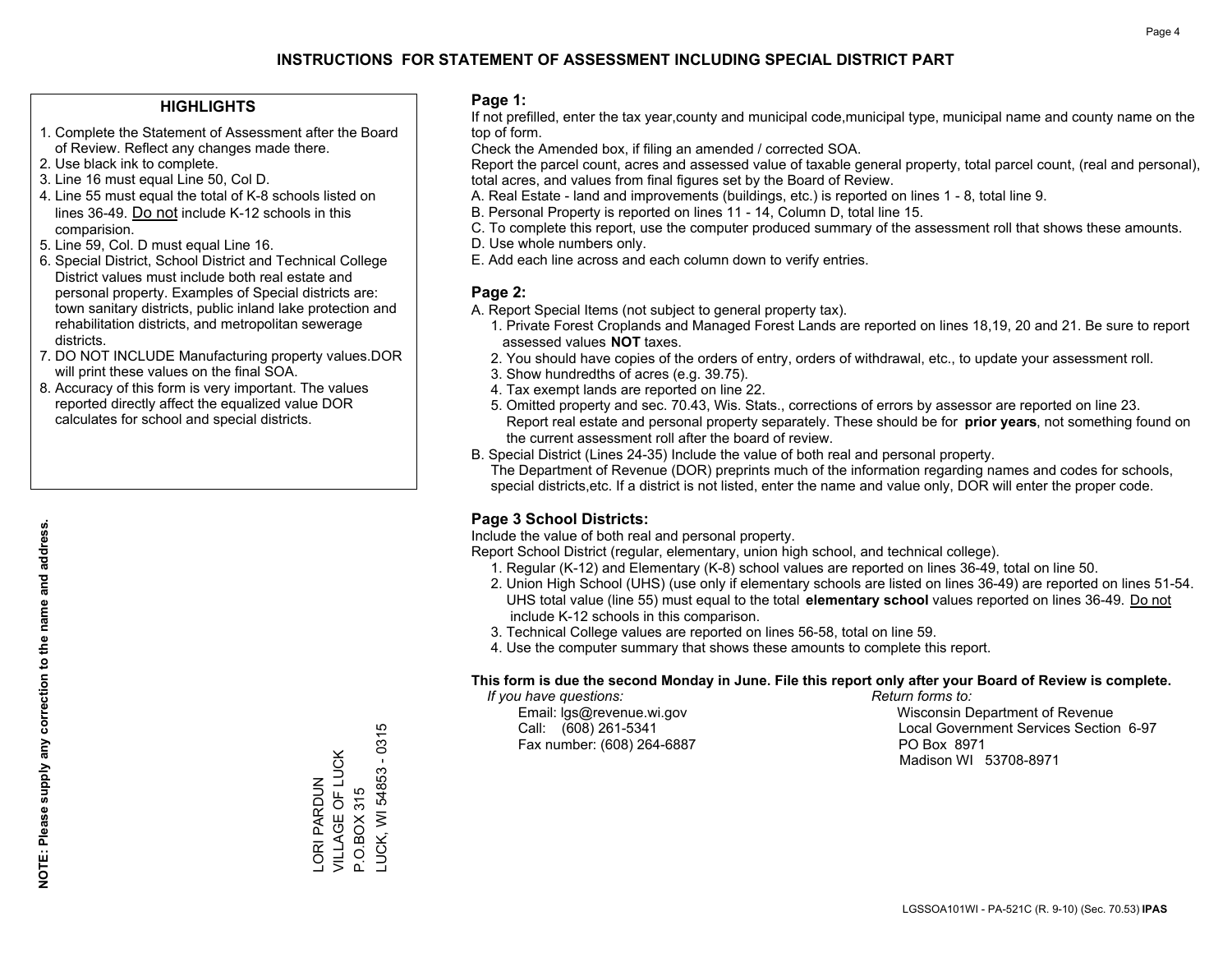**STATEMENT OF ASSESSMENT FOR 2016** 

**FINAL - EQUATED**

|                | <b>FOR</b>                                                                                                    | <b>VILLAGE OF</b><br><b>OF</b>                                                                                                                                                               | <b>MILLTOWN</b>          |              | <b>POLK COUNTY</b>                   |                         |                      | <b>WHEN COMPLETING THIS DOCUMENT</b><br>DO NOT WRITE OVER X's OR IN SHADED AREAS |
|----------------|---------------------------------------------------------------------------------------------------------------|----------------------------------------------------------------------------------------------------------------------------------------------------------------------------------------------|--------------------------|--------------|--------------------------------------|-------------------------|----------------------|----------------------------------------------------------------------------------|
|                |                                                                                                               | Town - Village - City                                                                                                                                                                        | <b>Municipality Name</b> |              | <b>County Name</b>                   |                         |                      |                                                                                  |
|                |                                                                                                               | <b>REAL ESTATE</b>                                                                                                                                                                           |                          | PARCEL COUNT | NO. OF ACRES<br><b>WHOLE</b>         | <b>VALUE OF</b>         | <b>VALUE OF</b>      | <b>TOTAL VALUE OF LAND</b>                                                       |
| Line<br>No.    |                                                                                                               | (See Lines 18 - 22 for<br>other Real Estate)                                                                                                                                                 |                          |              | TOTAL LAND IMPROVEMENTS NUMBERS ONLY | <b>LAND</b>             | <b>IMPROVEMENTS</b>  | AND IMPROVEMENTS                                                                 |
|                |                                                                                                               |                                                                                                                                                                                              | Col. A                   | Col. B       | Col. C                               | Col. D                  | Col. E               | Col. F                                                                           |
|                |                                                                                                               | <b>RESIDENTIAL - Class 1</b>                                                                                                                                                                 | 378                      | 352          | 153                                  | 3,784,700               | 21,539,600           | 25,324,300                                                                       |
| $\overline{2}$ |                                                                                                               | <b>COMMERCIAL - Class 2</b>                                                                                                                                                                  | 78                       | 69           | 47                                   | 1,285,100               | 9,070,300            | 10,355,400                                                                       |
| 3              |                                                                                                               | <b>MANUFACTURING - Class 3</b>                                                                                                                                                               |                          | 1            | 4                                    | 53,000                  | 2,432,700            | 2,485,700                                                                        |
| 4              |                                                                                                               | <b>AGRICULTURAL - Class 4</b>                                                                                                                                                                | 21                       |              | 305                                  | 57,500                  |                      | 57,500                                                                           |
| 5              |                                                                                                               | <b>UNDEVELOPED - Class 5</b>                                                                                                                                                                 | 17                       |              | 163                                  | 124,200                 |                      | 124,200                                                                          |
| 6              | AGRICULTURAL FOREST - Class 5m                                                                                |                                                                                                                                                                                              | 0                        |              | $\Omega$                             | $\mathbf{0}$            |                      | $\Omega$                                                                         |
| $\overline{7}$ | FOREST LANDS - Class 6                                                                                        |                                                                                                                                                                                              | 4                        |              | 34                                   | 48,800                  |                      | 48,800                                                                           |
| 8              |                                                                                                               | OTHER - Class 7                                                                                                                                                                              | 0                        | 0            | 0                                    | $\Omega$                | $\Omega$             | $\mathbf{0}$                                                                     |
| 9              |                                                                                                               | TOTAL - ALL COLUMNS                                                                                                                                                                          | 499                      | 422          | 706                                  | 5,353,300               | 33,042,600           | 38,395,900                                                                       |
| 10             |                                                                                                               | NUMBER OF PERSONAL PROPERTY ACCOUNTS IN ROLL                                                                                                                                                 |                          |              | 54                                   | <b>LOCALLY ASSESSED</b> | <b>MANUFACTURING</b> | <b>MERGED</b>                                                                    |
| 11             |                                                                                                               | BOATS AND OTHER WATERCRAFT NOT EXEMPT - Code 1                                                                                                                                               |                          |              |                                      | $\Omega$                | $\Omega$             | $\Omega$                                                                         |
| 12             |                                                                                                               | MACHINERY, TOOLS AND PATTERNS - Code 2                                                                                                                                                       |                          |              |                                      | 201,500                 | 82,500               | 284,000                                                                          |
| 13             |                                                                                                               | FURNITURE, FIXTURES AND EQUIPMENT - Code 3                                                                                                                                                   |                          |              |                                      | 245,500                 | 37,100               | 282,600                                                                          |
| 14             |                                                                                                               | ALL OTHER PERSONAL PROPERTY NOT EXEMPT - Codes 4A, 4B, 4C                                                                                                                                    |                          |              |                                      | 79,300                  | 166,500              | 245,800                                                                          |
| 15             |                                                                                                               | TOTAL OF PERSONAL PROPERTY NOT EXEMPT (Total of Lines 11-14)                                                                                                                                 |                          |              |                                      | 526,300                 | 286,100              | 812,400                                                                          |
| 16             |                                                                                                               | AGGREGATE ASSESSED VALUE OF ALL PROPERTY SUBJECT TO THE GENERAL PROPERTY TAX (Total of Lines 9F and 15F)<br>MUST EQUAL TOTAL VALUE OF THE SCHOOL DISTRICTS (K-12 PLUS K-8) - Line 50, Col. F |                          |              |                                      |                         |                      | 39,208,300                                                                       |
| 17             | Name of Assessor<br><b>BOARD OF REVIEW</b><br>DATE OF FINAL ADJOURNMENT<br><b>WILLIAM KOEPP</b><br>06/02/2016 |                                                                                                                                                                                              |                          |              |                                      |                         | Telephone #          | (715) 790-3688                                                                   |

*CO*

*MUN*

*ACCT NO1297*

*<sup>48</sup> <sup>151</sup>*

REMARKS

The Assessment Ratio to be used in calculating the estimated Fair Market Value on tax bills for this tax district is 1.000161952<br>This ratio should be used to convert assessed values to "Calculate Equalized Values" in Step Commission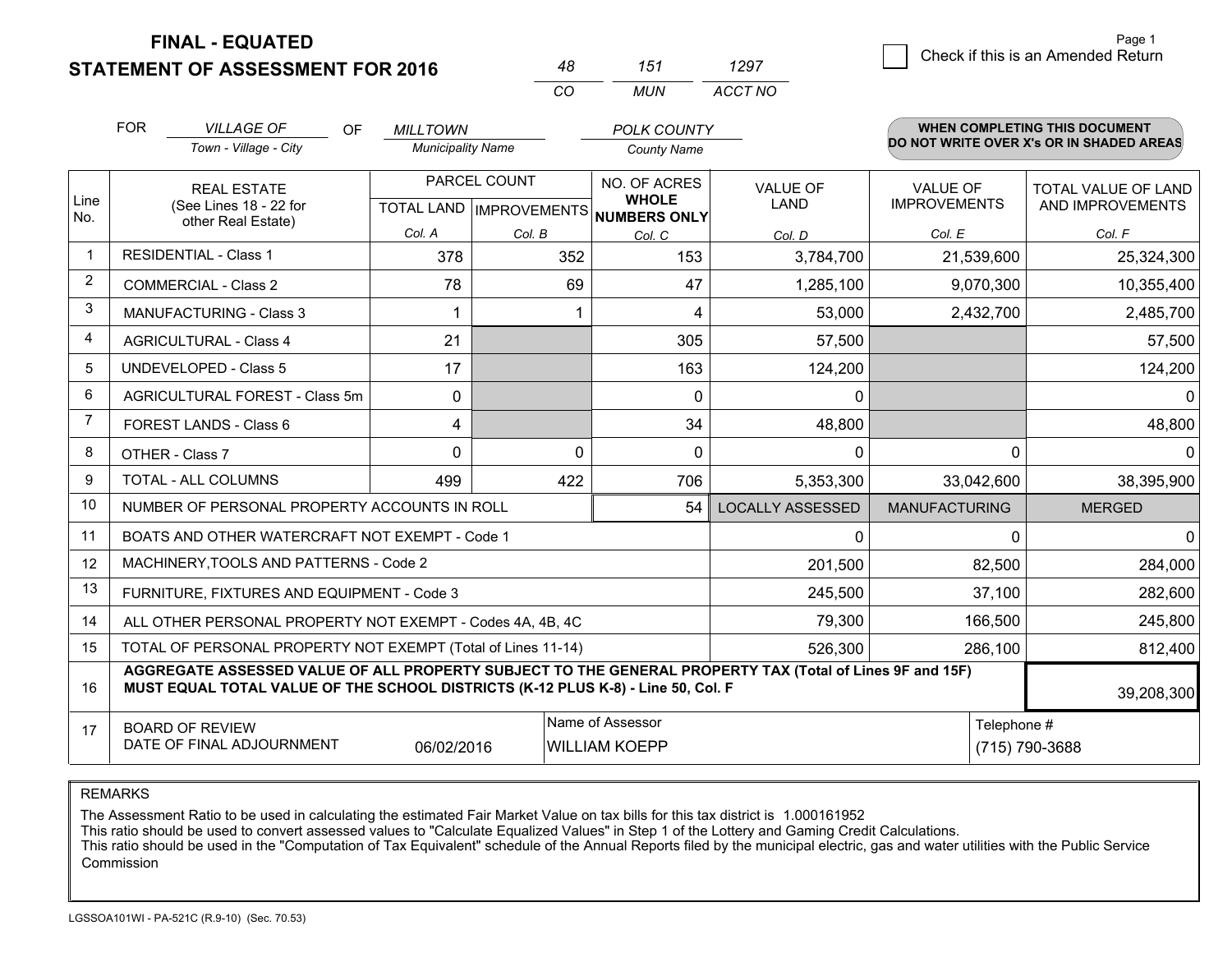*YEAR CO MUN ACCT NO* <sup>2016</sup> <sup>48</sup> <sup>151</sup> <sup>1297</sup>

Do not confuse FOREST LANDS (Line 7) with FOREST CROPS (in this section) - They are **NOT** the same

|    |                                                    |                                             |  | Private Forest Crop - Reg Class @ 10¢ per acre                                 |                                                                              |                                                               | Private Forest Crop - Reg Class @ \$2.52 per acre                  |  |                    |  |
|----|----------------------------------------------------|---------------------------------------------|--|--------------------------------------------------------------------------------|------------------------------------------------------------------------------|---------------------------------------------------------------|--------------------------------------------------------------------|--|--------------------|--|
| 18 | (a) PARCELS                                        | (b) ACRES                                   |  | (c) ASSESSED VALUE                                                             |                                                                              | (d) PARCELS                                                   | (e) ACRES                                                          |  | (f) ASSESSED VALUE |  |
|    | Private Forest Crop - Special Class @ 20¢ per acre |                                             |  |                                                                                | Entered Before 2005 Managed Forest - Ferrous Mining CLOSED @ \$8.27 per acre |                                                               |                                                                    |  |                    |  |
| 19 | (b) ACRES<br>(a) PARCELS                           |                                             |  | (c) ASSESSED VALUE                                                             |                                                                              | (d) PARCELS                                                   | (e) ACRES                                                          |  | (f) ASSESSED VALUE |  |
|    |                                                    | Entered Before 2005 Managed Forest - OPEN @ |  | \$.79 per acre                                                                 |                                                                              |                                                               | Entered Before 2005 Managed Forest - CLOSED @ \$1.87 per acre      |  |                    |  |
|    | (a) PARCELS                                        | (b) ACRES                                   |  | (c) ASSESSED VALUE                                                             |                                                                              | (d) PARCELS                                                   | (e) ACRES                                                          |  | (f) ASSESSED VALUE |  |
| 20 |                                                    |                                             |  |                                                                                |                                                                              |                                                               |                                                                    |  |                    |  |
|    |                                                    | Entered After 2004 Managed Forest - OPEN @  |  | \$2.14 per acre                                                                |                                                                              | Entered After 2004 Managed Forest - CLOSED @ \$10.68 per acre |                                                                    |  |                    |  |
| 21 | (a) PARCELS                                        | (b) ACRES                                   |  | (c) ASSESSED VALUE                                                             |                                                                              | (d) PARCELS<br>(e) ACRES                                      |                                                                    |  | (f) ASSESSED VALUE |  |
|    |                                                    |                                             |  |                                                                                |                                                                              |                                                               |                                                                    |  |                    |  |
| 22 | (a) County Forest Cropland Acres                   |                                             |  | (b) Federal Acres                                                              |                                                                              | (d) County (NOT FOREST CROP) Acres<br>(c) State Acres         |                                                                    |  | (e) Other Acres    |  |
|    |                                                    |                                             |  |                                                                                |                                                                              | .91                                                           |                                                                    |  | 147.82             |  |
|    |                                                    |                                             |  | Assessed Value of Omitted Property From Prior Years (Sec. 70.44)               |                                                                              |                                                               | Assessed Value of Sec. 70.43 Corrections of Errors by Assessors    |  |                    |  |
| 23 |                                                    | (a) REAL ESTATE                             |  | (b) PERSONAL                                                                   |                                                                              |                                                               | (c1) REAL ESTATE                                                   |  | (c2) PERSONAL      |  |
|    |                                                    |                                             |  |                                                                                |                                                                              |                                                               |                                                                    |  |                    |  |
|    |                                                    |                                             |  | Manufacturing Equated Value of Omitted Property From Prior Years (Sec. 70.995) |                                                                              |                                                               | Mfg. Equated Value of Sec.70.43 Corrections of Errors by Assessors |  |                    |  |
|    | (d) REAL ESTATE                                    |                                             |  | (e) PERSONAL                                                                   |                                                                              |                                                               | (f1) REAL ESTATE                                                   |  | (f2) PERSONAL      |  |
|    |                                                    |                                             |  |                                                                                |                                                                              |                                                               |                                                                    |  |                    |  |

## **SPECIAL DISTRICTS**

| Line<br>No. | Enter 6-digit<br><b>Special District</b> | <b>Account</b><br><b>Number</b> | <b>Special District Name</b> | <b>Locally Assessed Value</b><br>of Real Estate and | Mfg Value of Real Estate<br>and Personal Property | <b>Merged Value of</b><br><b>Real Estate and</b> |
|-------------|------------------------------------------|---------------------------------|------------------------------|-----------------------------------------------------|---------------------------------------------------|--------------------------------------------------|
|             | Code (Col. A)                            | (Col. B)                        | (Col. C)                     | Personal Property (Col. D)                          | (Col. E)                                          | Personal Property (Col. F)                       |
| 24          |                                          |                                 |                              |                                                     |                                                   |                                                  |
| 25          |                                          |                                 |                              |                                                     |                                                   |                                                  |
| 26          |                                          |                                 |                              |                                                     |                                                   |                                                  |
| 27          |                                          |                                 |                              |                                                     |                                                   |                                                  |
| 28          |                                          |                                 |                              |                                                     |                                                   |                                                  |
| 29          |                                          |                                 |                              |                                                     |                                                   |                                                  |
| 30          |                                          |                                 |                              |                                                     |                                                   |                                                  |
| 31          |                                          |                                 |                              |                                                     |                                                   |                                                  |
| 32          |                                          |                                 |                              |                                                     |                                                   |                                                  |
| 33          |                                          |                                 |                              |                                                     |                                                   |                                                  |
| 34          |                                          |                                 |                              |                                                     |                                                   |                                                  |
| 35          |                                          |                                 |                              |                                                     |                                                   |                                                  |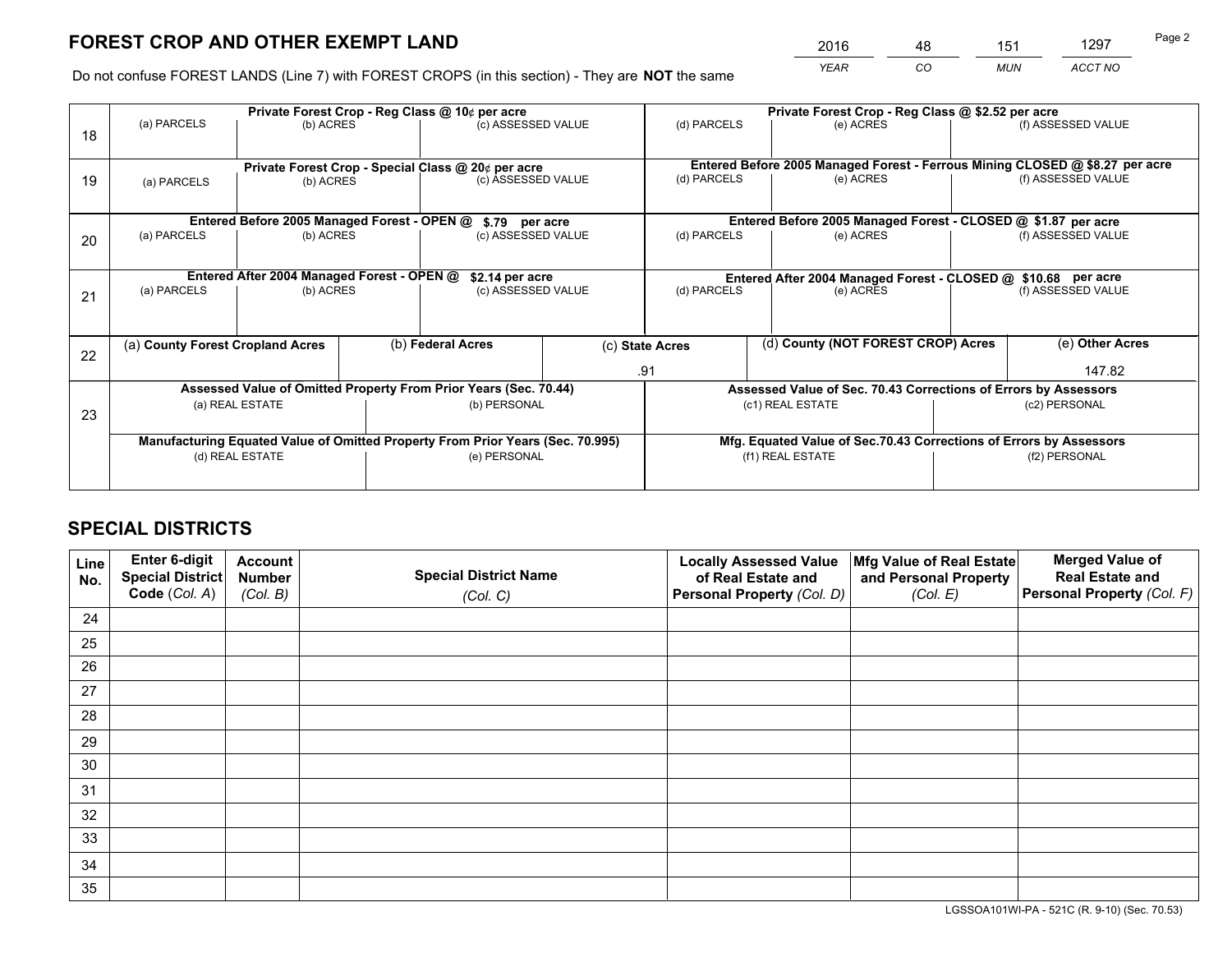|             |                                                          |                                             |                                                         | <b>YEAR</b>                                                                       | CO<br><b>MUN</b>                                              | ACCT NO                                                                        |  |  |  |  |  |  |
|-------------|----------------------------------------------------------|---------------------------------------------|---------------------------------------------------------|-----------------------------------------------------------------------------------|---------------------------------------------------------------|--------------------------------------------------------------------------------|--|--|--|--|--|--|
| Line<br>No. | Enter 6-digit<br><b>School District</b><br>Code (Col. A) | <b>Account</b><br><b>Number</b><br>(Col. B) | <b>School District Name</b><br>(Col. C)                 | <b>Locally Assessed Value</b><br>of Real Estate and<br>Personal Property (Col. D) | Mfg Value of Real Estate<br>and Personal Property<br>(Col. E) | <b>Merged Value of</b><br><b>Real Estate and</b><br>Personal Property (Col. F) |  |  |  |  |  |  |
|             | A. SCHOOL DISTRICTS (K-8 and K-12)                       |                                             |                                                         |                                                                                   |                                                               |                                                                                |  |  |  |  |  |  |
| 36          | 480238                                                   | 0287                                        | SCH D OF UNITY (MILLTOWN)                               | 36,436,500                                                                        | 2,771,800                                                     | 39,208,300                                                                     |  |  |  |  |  |  |
| 37          |                                                          |                                             |                                                         |                                                                                   |                                                               |                                                                                |  |  |  |  |  |  |
| 38          |                                                          |                                             |                                                         |                                                                                   |                                                               |                                                                                |  |  |  |  |  |  |
| 39          |                                                          |                                             |                                                         |                                                                                   |                                                               |                                                                                |  |  |  |  |  |  |
| 40          |                                                          |                                             |                                                         |                                                                                   |                                                               |                                                                                |  |  |  |  |  |  |
| 41<br>42    |                                                          |                                             |                                                         |                                                                                   |                                                               |                                                                                |  |  |  |  |  |  |
| 43          |                                                          |                                             |                                                         |                                                                                   |                                                               |                                                                                |  |  |  |  |  |  |
|             |                                                          |                                             |                                                         |                                                                                   |                                                               |                                                                                |  |  |  |  |  |  |
| 44<br>45    |                                                          |                                             |                                                         |                                                                                   |                                                               |                                                                                |  |  |  |  |  |  |
| 46          |                                                          |                                             |                                                         |                                                                                   |                                                               |                                                                                |  |  |  |  |  |  |
| 47          |                                                          |                                             |                                                         |                                                                                   |                                                               |                                                                                |  |  |  |  |  |  |
| 48          |                                                          |                                             |                                                         |                                                                                   |                                                               |                                                                                |  |  |  |  |  |  |
| 49          |                                                          |                                             |                                                         |                                                                                   |                                                               |                                                                                |  |  |  |  |  |  |
| 50          |                                                          |                                             | TOTAL ASSESSED VALUE OF SCHOOL DISTRICTS (K-8 and K-12) | 36,436,500                                                                        | 2,771,800                                                     | 39,208,300                                                                     |  |  |  |  |  |  |
|             | <b>B.</b><br>UNION HIGH SCHOOL DISTRICTS                 |                                             |                                                         |                                                                                   |                                                               |                                                                                |  |  |  |  |  |  |
| 51          |                                                          |                                             |                                                         |                                                                                   |                                                               |                                                                                |  |  |  |  |  |  |
| 52          |                                                          |                                             |                                                         |                                                                                   |                                                               |                                                                                |  |  |  |  |  |  |
| 53          |                                                          |                                             |                                                         |                                                                                   |                                                               |                                                                                |  |  |  |  |  |  |
| 54          |                                                          |                                             |                                                         |                                                                                   |                                                               |                                                                                |  |  |  |  |  |  |
| 55          |                                                          |                                             | TOTAL ASSESSED VALUE OF UNION HIGH SCHOOLS              |                                                                                   |                                                               |                                                                                |  |  |  |  |  |  |
|             | C.<br><b>TECHNICAL COLLEGE DISTRICTS</b>                 |                                             |                                                         |                                                                                   |                                                               |                                                                                |  |  |  |  |  |  |
| 56          | 001700                                                   | 0016                                        | WISCONSIN INDIANHEAD TECH COLLEGE SHEL                  | 36,436,500                                                                        | 2,771,800                                                     | 39,208,300                                                                     |  |  |  |  |  |  |
| 57<br>58    |                                                          |                                             |                                                         |                                                                                   |                                                               |                                                                                |  |  |  |  |  |  |
| 59          |                                                          |                                             | TOTAL ASSESSED VALUE OF TECHNICAL COLLEGES              | 36,436,500                                                                        | 2,771,800                                                     | 39,208,300                                                                     |  |  |  |  |  |  |
|             |                                                          |                                             |                                                         |                                                                                   |                                                               |                                                                                |  |  |  |  |  |  |

48

151

 *I hereby certify, to the best of my knowledge and belief, this form is complete and correct.*

**SCHOOL DISTRICTS**

| Print name of preparer | Title                    |                | Date (MM / DD / CCYY) |
|------------------------|--------------------------|----------------|-----------------------|
|                        |                          |                |                       |
| Signature of preparer  | Contact Telephone Number | E-mail address |                       |
|                        | $\sim$                   |                |                       |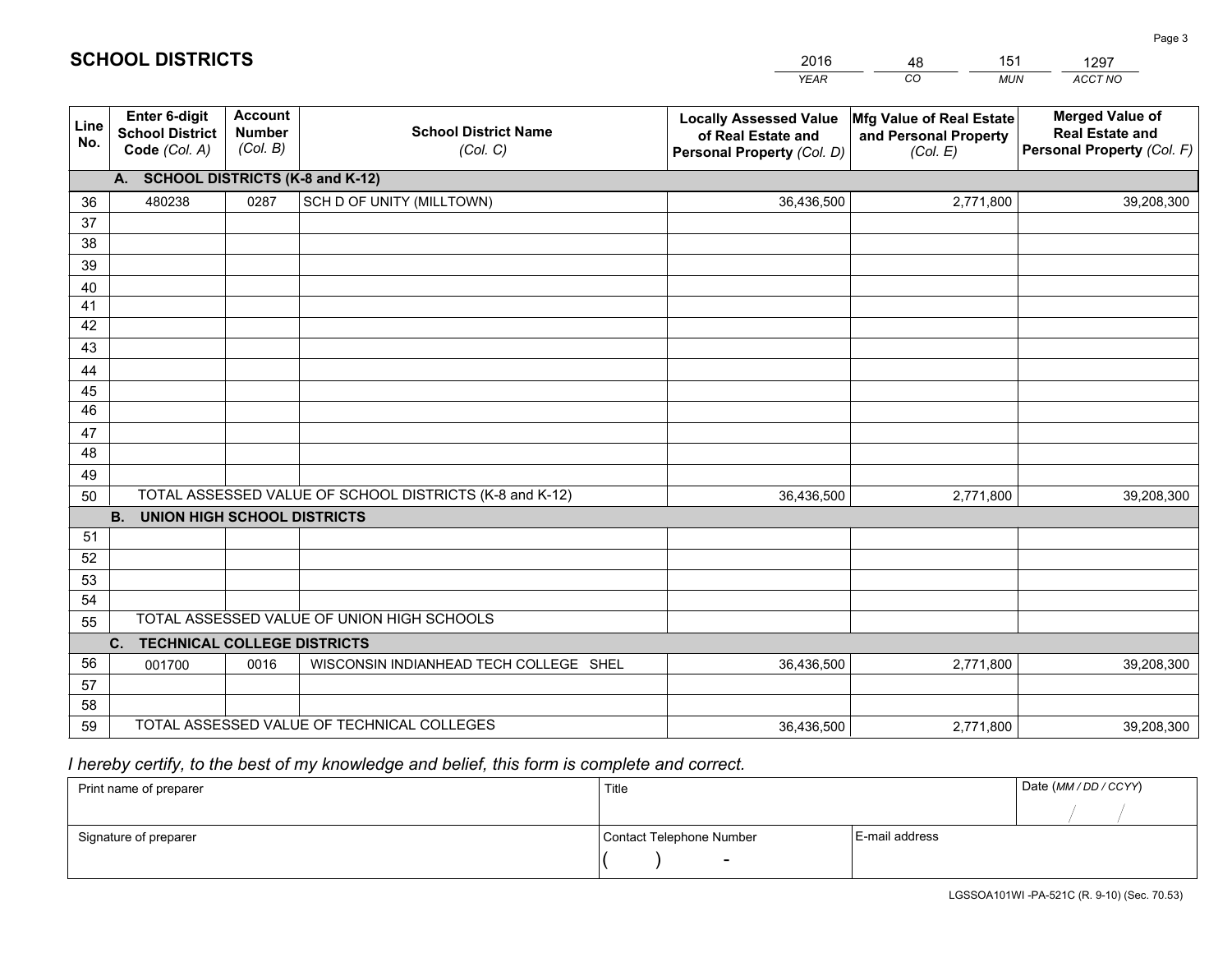#### **HIGHLIGHTS**

- 1. Complete the Statement of Assessment after the Board of Review. Reflect any changes made there.
- 2. Use black ink to complete.
- 3. Line 16 must equal Line 50, Col D.
- 4. Line 55 must equal the total of K-8 schools listed on lines 36-49. Do not include K-12 schools in this comparision.
- 5. Line 59, Col. D must equal Line 16.
- 6. Special District, School District and Technical College District values must include both real estate and personal property. Examples of Special districts are: town sanitary districts, public inland lake protection and rehabilitation districts, and metropolitan sewerage districts.
- 7. DO NOT INCLUDE Manufacturing property values.DOR will print these values on the final SOA.

AMY ALBRECHT

VILLAGE OF MILLTOWN

VILLAGE OF MILLTOWN AMY ALBRECHT

P.O.BOX 485

P.O.BOX 485

MILLTOWN, WI 54858 - 0485

MILLTOWN, WI 54858 - 0485

 8. Accuracy of this form is very important. The values reported directly affect the equalized value DOR calculates for school and special districts.

#### **Page 1:**

 If not prefilled, enter the tax year,county and municipal code,municipal type, municipal name and county name on the top of form.

Check the Amended box, if filing an amended / corrected SOA.

 Report the parcel count, acres and assessed value of taxable general property, total parcel count, (real and personal), total acres, and values from final figures set by the Board of Review.

- A. Real Estate land and improvements (buildings, etc.) is reported on lines 1 8, total line 9.
- B. Personal Property is reported on lines 11 14, Column D, total line 15.
- C. To complete this report, use the computer produced summary of the assessment roll that shows these amounts.
- D. Use whole numbers only.
- E. Add each line across and each column down to verify entries.

### **Page 2:**

- A. Report Special Items (not subject to general property tax).
- 1. Private Forest Croplands and Managed Forest Lands are reported on lines 18,19, 20 and 21. Be sure to report assessed values **NOT** taxes.
- 2. You should have copies of the orders of entry, orders of withdrawal, etc., to update your assessment roll.
	- 3. Show hundredths of acres (e.g. 39.75).
- 4. Tax exempt lands are reported on line 22.
- 5. Omitted property and sec. 70.43, Wis. Stats., corrections of errors by assessor are reported on line 23. Report real estate and personal property separately. These should be for **prior years**, not something found on the current assessment roll after the board of review.
- B. Special District (Lines 24-35) Include the value of both real and personal property.
- The Department of Revenue (DOR) preprints much of the information regarding names and codes for schools, special districts,etc. If a district is not listed, enter the name and value only, DOR will enter the proper code.

## **Page 3 School Districts:**

Include the value of both real and personal property.

Report School District (regular, elementary, union high school, and technical college).

- 1. Regular (K-12) and Elementary (K-8) school values are reported on lines 36-49, total on line 50.
- 2. Union High School (UHS) (use only if elementary schools are listed on lines 36-49) are reported on lines 51-54. UHS total value (line 55) must equal to the total **elementary school** values reported on lines 36-49. Do notinclude K-12 schools in this comparison.
- 3. Technical College values are reported on lines 56-58, total on line 59.
- 4. Use the computer summary that shows these amounts to complete this report.

#### **This form is due the second Monday in June. File this report only after your Board of Review is complete.**

 *If you have questions: Return forms to:*

Fax number: (608) 264-6887 PO Box 8971

 Email: lgs@revenue.wi.gov Wisconsin Department of Revenue Call: (608) 261-5341 Local Government Services Section 6-97Madison WI 53708-8971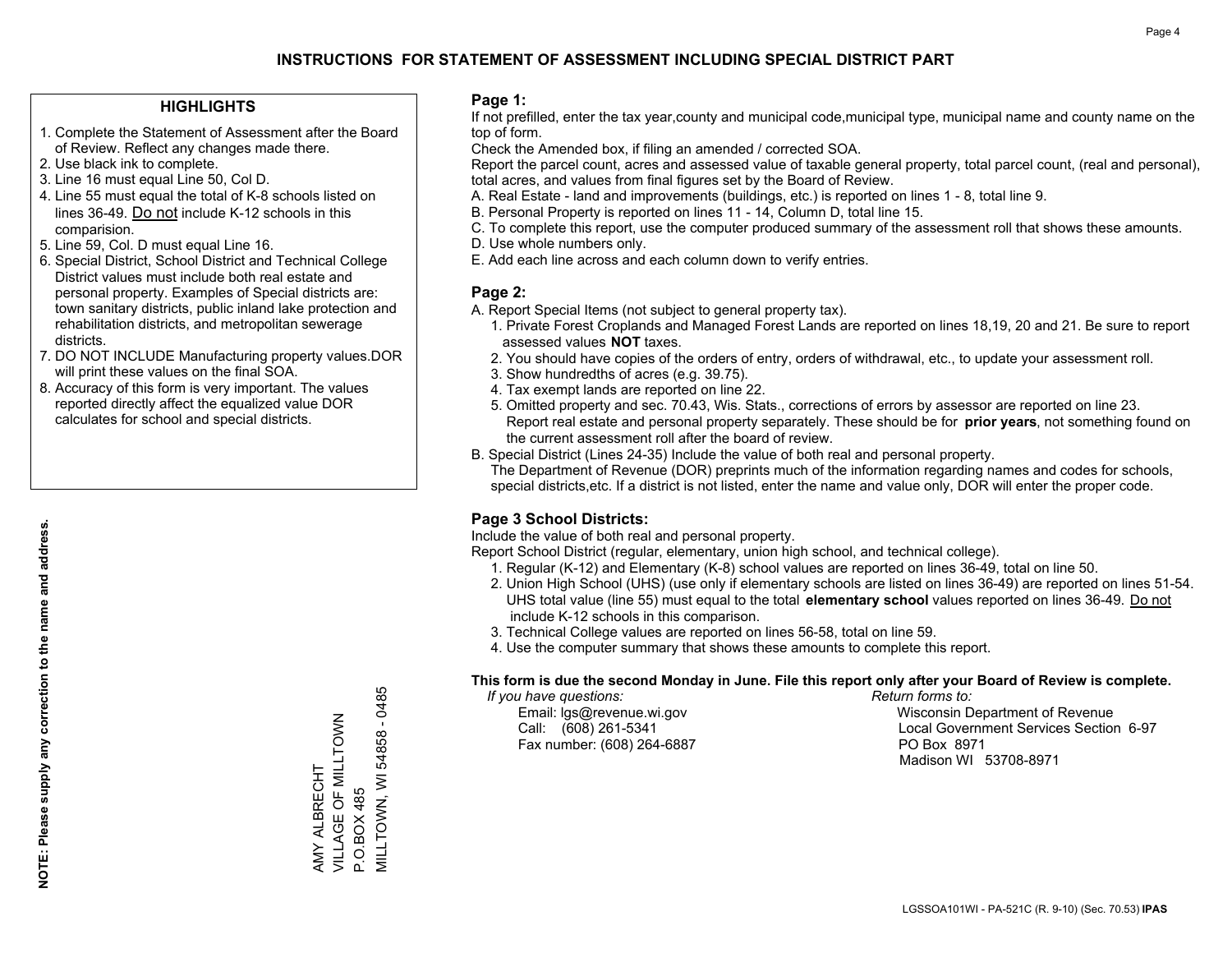**STATEMENT OF ASSESSMENT FOR 2016 FINAL - EQUATED**

|                | <b>STATEMENT OF ASSESSMENT FOR 2016</b>                                                                                                                                                      | 48                       | 165                              | 1298                                |                         | Crieck if this is an American Return     |                               |  |
|----------------|----------------------------------------------------------------------------------------------------------------------------------------------------------------------------------------------|--------------------------|----------------------------------|-------------------------------------|-------------------------|------------------------------------------|-------------------------------|--|
|                |                                                                                                                                                                                              |                          | CO                               | <b>MUN</b>                          | ACCT NO                 |                                          |                               |  |
|                | <b>FOR</b><br><b>VILLAGE OF</b><br><b>OF</b>                                                                                                                                                 | <b>OSCEOLA</b>           |                                  | <b>POLK COUNTY</b>                  |                         |                                          | WHEN COMPLETING THIS DOCUMENT |  |
|                | Town - Village - City                                                                                                                                                                        | <b>Municipality Name</b> |                                  | <b>County Name</b>                  |                         | DO NOT WRITE OVER X's OR IN SHADED AREAS |                               |  |
|                | <b>REAL ESTATE</b>                                                                                                                                                                           |                          | PARCEL COUNT                     | NO. OF ACRES                        | <b>VALUE OF</b>         | <b>VALUE OF</b>                          | <b>TOTAL VALUE OF LAND</b>    |  |
| Line<br>No.    | (See Lines 18 - 22 for<br>other Real Estate)                                                                                                                                                 |                          | <b>TOTAL LAND   IMPROVEMENTS</b> | <b>WHOLE</b><br><b>NUMBERS ONLY</b> | LAND                    | <b>IMPROVEMENTS</b>                      | AND IMPROVEMENTS              |  |
|                |                                                                                                                                                                                              | Col. A                   | Col. B                           | Col. C                              | Col. D                  | Col. E                                   | Col. F                        |  |
|                | <b>RESIDENTIAL - Class 1</b>                                                                                                                                                                 | 1,060                    | 705                              | 243                                 | 20,528,300              | 78,176,500                               | 98,704,800                    |  |
| 2              | <b>COMMERCIAL - Class 2</b>                                                                                                                                                                  | 141                      | 118                              | 150                                 | 7,005,400               | 39,100,100                               | 46,105,500                    |  |
| 3              | <b>MANUFACTURING - Class 3</b>                                                                                                                                                               | 24                       |                                  | 21<br>133                           | 1,692,400               | 21,674,700                               | 23,367,100                    |  |
| 4              | <b>AGRICULTURAL - Class 4</b>                                                                                                                                                                | 33                       |                                  | 203                                 | 34,400                  |                                          | 34,400                        |  |
| 5              | <b>UNDEVELOPED - Class 5</b>                                                                                                                                                                 | 17                       |                                  | 204                                 | 311,900                 |                                          | 311,900                       |  |
| 6              | AGRICULTURAL FOREST - Class 5m                                                                                                                                                               | 0                        |                                  | $\mathbf 0$                         | 0                       |                                          | 0                             |  |
| $\overline{7}$ | FOREST LANDS - Class 6                                                                                                                                                                       | 23                       |                                  | 297                                 | 2,924,000               |                                          | 2,924,000                     |  |
| 8              | OTHER - Class 7                                                                                                                                                                              | 0                        |                                  | $\mathbf 0$<br>0                    | 0                       | $\mathbf 0$                              | 0                             |  |
| 9              | TOTAL - ALL COLUMNS                                                                                                                                                                          | 1,298                    | 844                              | 1,230                               | 32,496,400              | 138,951,300                              | 171,447,700                   |  |
| 10             | NUMBER OF PERSONAL PROPERTY ACCOUNTS IN ROLL                                                                                                                                                 |                          |                                  | 229                                 | <b>LOCALLY ASSESSED</b> | <b>MANUFACTURING</b>                     | <b>MERGED</b>                 |  |
| 11             | BOATS AND OTHER WATERCRAFT NOT EXEMPT - Code 1                                                                                                                                               |                          |                                  |                                     | 0                       | $\Omega$                                 | $\mathbf 0$                   |  |
| 12             | MACHINERY, TOOLS AND PATTERNS - Code 2                                                                                                                                                       |                          |                                  |                                     | 1,094,600               | 1,343,400                                | 2,438,000                     |  |
| 13             | FURNITURE, FIXTURES AND EQUIPMENT - Code 3                                                                                                                                                   |                          |                                  |                                     | 1,811,100               | 998,200                                  | 2,809,300                     |  |
| 14             | ALL OTHER PERSONAL PROPERTY NOT EXEMPT - Codes 4A, 4B, 4C                                                                                                                                    |                          |                                  |                                     | 3,886,900               | 3,060,500                                | 6,947,400                     |  |
| 15             | TOTAL OF PERSONAL PROPERTY NOT EXEMPT (Total of Lines 11-14)                                                                                                                                 |                          |                                  |                                     | 6,792,600               | 5,402,100                                | 12,194,700                    |  |
| 16             | AGGREGATE ASSESSED VALUE OF ALL PROPERTY SUBJECT TO THE GENERAL PROPERTY TAX (Total of Lines 9F and 15F)<br>MUST EQUAL TOTAL VALUE OF THE SCHOOL DISTRICTS (K-12 PLUS K-8) - Line 50, Col. F |                          |                                  |                                     |                         |                                          | 183,642,400                   |  |
| 17             | <b>BOARD OF REVIEW</b>                                                                                                                                                                       |                          |                                  | Name of Assessor                    |                         | Telephone #                              |                               |  |
|                | DATE OF FINAL ADJOURNMENT                                                                                                                                                                    | 10/11/2016               |                                  | <b>GENE JOHNSON - ASDPS</b>         |                         |                                          | (715) 834-1361                |  |

REMARKS

The Assessment Ratio to be used in calculating the estimated Fair Market Value on tax bills for this tax district is 1.045345047

This ratio should be used to convert assessed values to "Calculate Equalized Values" in Step 1 of the Lottery and Gaming Credit Calculations.<br>This ratio should be used in the "Computation of Tax Equivalent" schedule of the Commission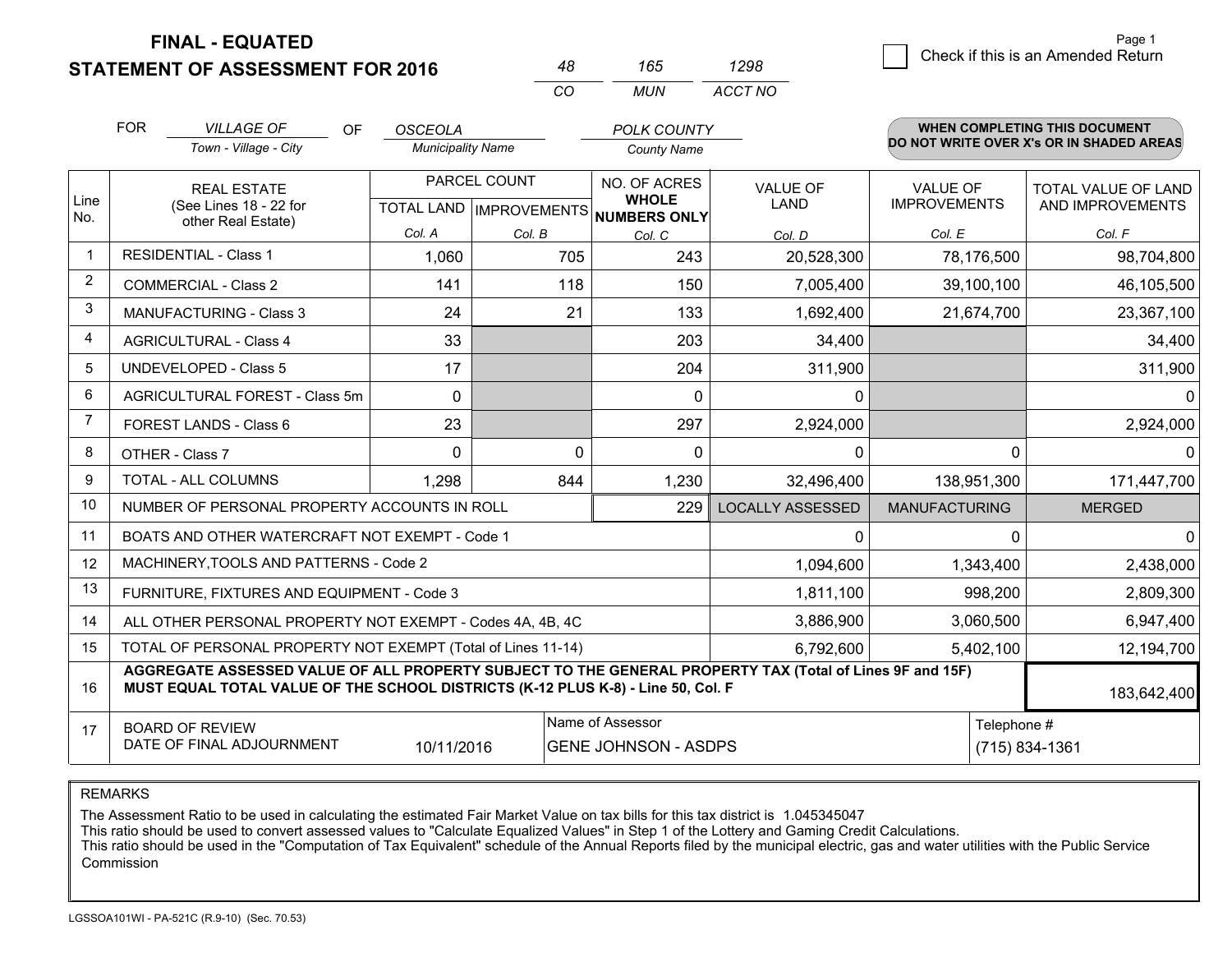*YEAR CO MUN ACCT NO* <sup>2016</sup> <sup>48</sup> <sup>165</sup> <sup>1298</sup>

Do not confuse FOREST LANDS (Line 7) with FOREST CROPS (in this section) - They are **NOT** the same

|    |                                            |                                             |  | Private Forest Crop - Reg Class @ 10¢ per acre                                 |  |                                                                              |  | Private Forest Crop - Reg Class @ \$2.52 per acre                  |               |                    |
|----|--------------------------------------------|---------------------------------------------|--|--------------------------------------------------------------------------------|--|------------------------------------------------------------------------------|--|--------------------------------------------------------------------|---------------|--------------------|
| 18 | (a) PARCELS                                | (b) ACRES                                   |  | (c) ASSESSED VALUE                                                             |  | (d) PARCELS                                                                  |  | (e) ACRES                                                          |               | (f) ASSESSED VALUE |
|    |                                            |                                             |  |                                                                                |  |                                                                              |  |                                                                    |               |                    |
|    |                                            |                                             |  | Private Forest Crop - Special Class @ 20¢ per acre                             |  | Entered Before 2005 Managed Forest - Ferrous Mining CLOSED @ \$8.27 per acre |  |                                                                    |               |                    |
| 19 | (a) PARCELS                                | (b) ACRES                                   |  | (c) ASSESSED VALUE                                                             |  | (d) PARCELS                                                                  |  | (e) ACRES                                                          |               | (f) ASSESSED VALUE |
|    |                                            |                                             |  |                                                                                |  |                                                                              |  |                                                                    |               |                    |
|    |                                            | Entered Before 2005 Managed Forest - OPEN @ |  | \$.79 per acre                                                                 |  |                                                                              |  | Entered Before 2005 Managed Forest - CLOSED @ \$1.87 per acre      |               |                    |
| 20 | (a) PARCELS<br>(b) ACRES                   |                                             |  | (c) ASSESSED VALUE                                                             |  | (d) PARCELS                                                                  |  | (e) ACRES                                                          |               | (f) ASSESSED VALUE |
|    |                                            |                                             |  |                                                                                |  |                                                                              |  |                                                                    |               |                    |
|    | Entered After 2004 Managed Forest - OPEN @ |                                             |  | \$2.14 per acre                                                                |  |                                                                              |  | Entered After 2004 Managed Forest - CLOSED @ \$10.68 per acre      |               |                    |
| 21 | (a) PARCELS                                | (b) ACRES                                   |  | (c) ASSESSED VALUE                                                             |  | (d) PARCELS<br>(e) ACRES                                                     |  | (f) ASSESSED VALUE                                                 |               |                    |
|    |                                            |                                             |  |                                                                                |  |                                                                              |  |                                                                    |               |                    |
|    |                                            |                                             |  |                                                                                |  |                                                                              |  |                                                                    |               |                    |
| 22 | (a) County Forest Cropland Acres           |                                             |  | (b) Federal Acres                                                              |  | (c) State Acres                                                              |  | (d) County (NOT FOREST CROP) Acres                                 |               | (e) Other Acres    |
|    |                                            |                                             |  |                                                                                |  | 1.12<br>77.95                                                                |  |                                                                    |               | 559.5              |
|    |                                            |                                             |  | Assessed Value of Omitted Property From Prior Years (Sec. 70.44)               |  |                                                                              |  | Assessed Value of Sec. 70.43 Corrections of Errors by Assessors    |               |                    |
| 23 |                                            | (a) REAL ESTATE                             |  | (b) PERSONAL                                                                   |  |                                                                              |  | (c1) REAL ESTATE                                                   |               | (c2) PERSONAL      |
|    |                                            |                                             |  |                                                                                |  |                                                                              |  |                                                                    |               |                    |
|    |                                            |                                             |  | Manufacturing Equated Value of Omitted Property From Prior Years (Sec. 70.995) |  |                                                                              |  | Mfg. Equated Value of Sec.70.43 Corrections of Errors by Assessors |               |                    |
|    | (d) REAL ESTATE                            |                                             |  | (e) PERSONAL                                                                   |  | (f1) REAL ESTATE                                                             |  |                                                                    | (f2) PERSONAL |                    |
|    |                                            |                                             |  |                                                                                |  |                                                                              |  |                                                                    |               |                    |

## **SPECIAL DISTRICTS**

| Line<br>No. | Enter 6-digit<br>Special District<br>Code (Col. A) | <b>Account</b><br><b>Number</b><br>(Col. B) | <b>Special District Name</b><br>(Col. C) | <b>Locally Assessed Value</b><br>of Real Estate and<br>Personal Property (Col. D) | Mfg Value of Real Estate<br>and Personal Property<br>(Col. E) | <b>Merged Value of</b><br><b>Real Estate and</b><br>Personal Property (Col. F) |
|-------------|----------------------------------------------------|---------------------------------------------|------------------------------------------|-----------------------------------------------------------------------------------|---------------------------------------------------------------|--------------------------------------------------------------------------------|
| 24          |                                                    |                                             |                                          |                                                                                   |                                                               |                                                                                |
| 25          |                                                    |                                             |                                          |                                                                                   |                                                               |                                                                                |
| 26          |                                                    |                                             |                                          |                                                                                   |                                                               |                                                                                |
| 27          |                                                    |                                             |                                          |                                                                                   |                                                               |                                                                                |
| 28          |                                                    |                                             |                                          |                                                                                   |                                                               |                                                                                |
| 29          |                                                    |                                             |                                          |                                                                                   |                                                               |                                                                                |
| 30          |                                                    |                                             |                                          |                                                                                   |                                                               |                                                                                |
| 31          |                                                    |                                             |                                          |                                                                                   |                                                               |                                                                                |
| 32          |                                                    |                                             |                                          |                                                                                   |                                                               |                                                                                |
| 33          |                                                    |                                             |                                          |                                                                                   |                                                               |                                                                                |
| 34          |                                                    |                                             |                                          |                                                                                   |                                                               |                                                                                |
| 35          |                                                    |                                             |                                          |                                                                                   |                                                               |                                                                                |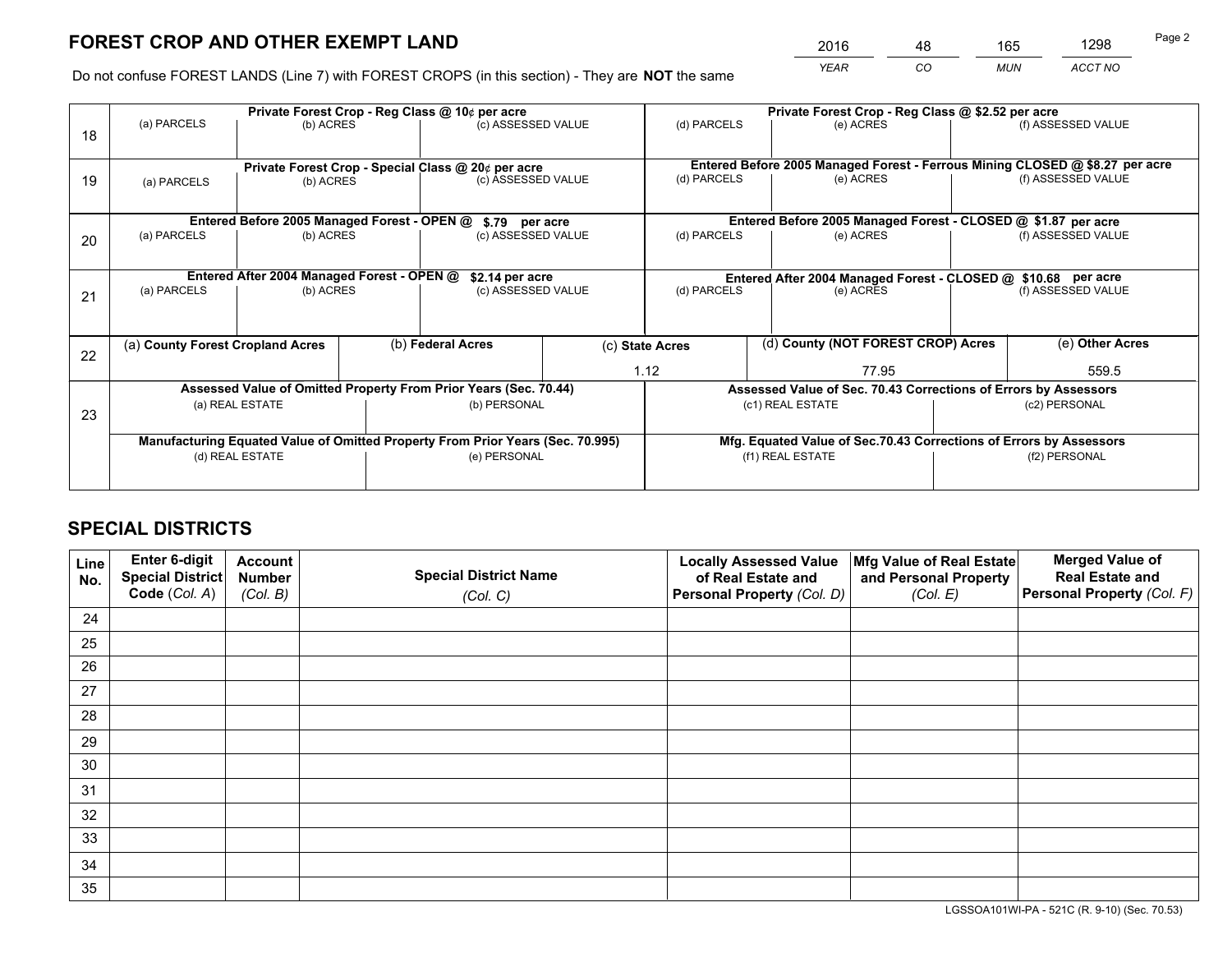|             |                                                          |                                             |                                                         | <b>YEAR</b>                                                                       | CO<br><b>MUN</b>                                              | ACCT NO                                                                        |  |  |  |  |  |  |
|-------------|----------------------------------------------------------|---------------------------------------------|---------------------------------------------------------|-----------------------------------------------------------------------------------|---------------------------------------------------------------|--------------------------------------------------------------------------------|--|--|--|--|--|--|
| Line<br>No. | Enter 6-digit<br><b>School District</b><br>Code (Col. A) | <b>Account</b><br><b>Number</b><br>(Col. B) | <b>School District Name</b><br>(Col. C)                 | <b>Locally Assessed Value</b><br>of Real Estate and<br>Personal Property (Col. D) | Mfg Value of Real Estate<br>and Personal Property<br>(Col. E) | <b>Merged Value of</b><br><b>Real Estate and</b><br>Personal Property (Col. F) |  |  |  |  |  |  |
|             | A. SCHOOL DISTRICTS (K-8 and K-12)                       |                                             |                                                         |                                                                                   |                                                               |                                                                                |  |  |  |  |  |  |
| 36          | 484165                                                   | 0292                                        | SCH D OF OSCEOLA                                        | 154,873,200                                                                       | 28,769,200                                                    | 183,642,400                                                                    |  |  |  |  |  |  |
| 37          |                                                          |                                             |                                                         |                                                                                   |                                                               |                                                                                |  |  |  |  |  |  |
| 38          |                                                          |                                             |                                                         |                                                                                   |                                                               |                                                                                |  |  |  |  |  |  |
| 39          |                                                          |                                             |                                                         |                                                                                   |                                                               |                                                                                |  |  |  |  |  |  |
| 40          |                                                          |                                             |                                                         |                                                                                   |                                                               |                                                                                |  |  |  |  |  |  |
| 41<br>42    |                                                          |                                             |                                                         |                                                                                   |                                                               |                                                                                |  |  |  |  |  |  |
| 43          |                                                          |                                             |                                                         |                                                                                   |                                                               |                                                                                |  |  |  |  |  |  |
|             |                                                          |                                             |                                                         |                                                                                   |                                                               |                                                                                |  |  |  |  |  |  |
| 44<br>45    |                                                          |                                             |                                                         |                                                                                   |                                                               |                                                                                |  |  |  |  |  |  |
| 46          |                                                          |                                             |                                                         |                                                                                   |                                                               |                                                                                |  |  |  |  |  |  |
| 47          |                                                          |                                             |                                                         |                                                                                   |                                                               |                                                                                |  |  |  |  |  |  |
| 48          |                                                          |                                             |                                                         |                                                                                   |                                                               |                                                                                |  |  |  |  |  |  |
| 49          |                                                          |                                             |                                                         |                                                                                   |                                                               |                                                                                |  |  |  |  |  |  |
| 50          |                                                          |                                             | TOTAL ASSESSED VALUE OF SCHOOL DISTRICTS (K-8 and K-12) | 154,873,200                                                                       | 28,769,200                                                    | 183,642,400                                                                    |  |  |  |  |  |  |
|             | <b>B.</b><br>UNION HIGH SCHOOL DISTRICTS                 |                                             |                                                         |                                                                                   |                                                               |                                                                                |  |  |  |  |  |  |
| 51          |                                                          |                                             |                                                         |                                                                                   |                                                               |                                                                                |  |  |  |  |  |  |
| 52          |                                                          |                                             |                                                         |                                                                                   |                                                               |                                                                                |  |  |  |  |  |  |
| 53          |                                                          |                                             |                                                         |                                                                                   |                                                               |                                                                                |  |  |  |  |  |  |
| 54          |                                                          |                                             |                                                         |                                                                                   |                                                               |                                                                                |  |  |  |  |  |  |
| 55          |                                                          |                                             | TOTAL ASSESSED VALUE OF UNION HIGH SCHOOLS              |                                                                                   |                                                               |                                                                                |  |  |  |  |  |  |
|             | C.<br><b>TECHNICAL COLLEGE DISTRICTS</b>                 |                                             |                                                         |                                                                                   |                                                               |                                                                                |  |  |  |  |  |  |
| 56          | 001700                                                   | 0016                                        | WISCONSIN INDIANHEAD TECH COLLEGE SHEL                  | 154,873,200                                                                       | 28,769,200                                                    | 183,642,400                                                                    |  |  |  |  |  |  |
| 57<br>58    |                                                          |                                             |                                                         |                                                                                   |                                                               |                                                                                |  |  |  |  |  |  |
| 59          |                                                          |                                             | TOTAL ASSESSED VALUE OF TECHNICAL COLLEGES              | 154,873,200                                                                       | 28,769,200                                                    | 183,642,400                                                                    |  |  |  |  |  |  |
|             |                                                          |                                             |                                                         |                                                                                   |                                                               |                                                                                |  |  |  |  |  |  |

48

165

 *I hereby certify, to the best of my knowledge and belief, this form is complete and correct.*

**SCHOOL DISTRICTS**

| Print name of preparer | Title                    |                | Date (MM/DD/CCYY) |
|------------------------|--------------------------|----------------|-------------------|
|                        |                          |                |                   |
| Signature of preparer  | Contact Telephone Number | E-mail address |                   |
|                        | $\overline{\phantom{0}}$ |                |                   |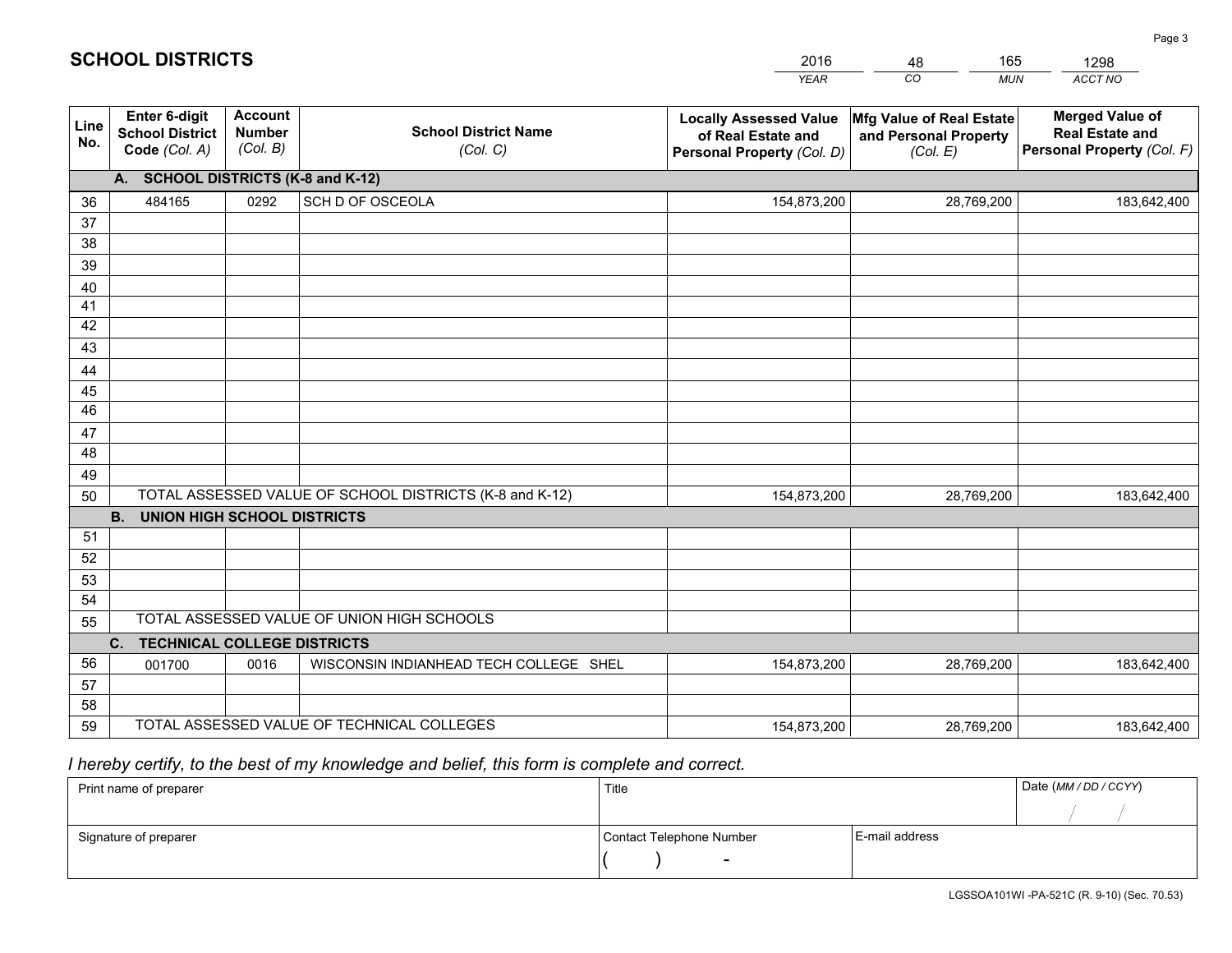#### **HIGHLIGHTS**

- 1. Complete the Statement of Assessment after the Board of Review. Reflect any changes made there.
- 2. Use black ink to complete.
- 3. Line 16 must equal Line 50, Col D.
- 4. Line 55 must equal the total of K-8 schools listed on lines 36-49. Do not include K-12 schools in this comparision.
- 5. Line 59, Col. D must equal Line 16.
- 6. Special District, School District and Technical College District values must include both real estate and personal property. Examples of Special districts are: town sanitary districts, public inland lake protection and rehabilitation districts, and metropolitan sewerage districts.
- 7. DO NOT INCLUDE Manufacturing property values.DOR will print these values on the final SOA.
- 8. Accuracy of this form is very important. The values reported directly affect the equalized value DOR calculates for school and special districts.

#### **Page 1:**

 If not prefilled, enter the tax year,county and municipal code,municipal type, municipal name and county name on the top of form.

Check the Amended box, if filing an amended / corrected SOA.

 Report the parcel count, acres and assessed value of taxable general property, total parcel count, (real and personal), total acres, and values from final figures set by the Board of Review.

- A. Real Estate land and improvements (buildings, etc.) is reported on lines 1 8, total line 9.
- B. Personal Property is reported on lines 11 14, Column D, total line 15.
- C. To complete this report, use the computer produced summary of the assessment roll that shows these amounts.
- D. Use whole numbers only.
- E. Add each line across and each column down to verify entries.

### **Page 2:**

- A. Report Special Items (not subject to general property tax).
- 1. Private Forest Croplands and Managed Forest Lands are reported on lines 18,19, 20 and 21. Be sure to report assessed values **NOT** taxes.
- 2. You should have copies of the orders of entry, orders of withdrawal, etc., to update your assessment roll.
	- 3. Show hundredths of acres (e.g. 39.75).
- 4. Tax exempt lands are reported on line 22.
- 5. Omitted property and sec. 70.43, Wis. Stats., corrections of errors by assessor are reported on line 23. Report real estate and personal property separately. These should be for **prior years**, not something found on the current assessment roll after the board of review.
- B. Special District (Lines 24-35) Include the value of both real and personal property.
- The Department of Revenue (DOR) preprints much of the information regarding names and codes for schools, special districts,etc. If a district is not listed, enter the name and value only, DOR will enter the proper code.

### **Page 3 School Districts:**

Include the value of both real and personal property.

Report School District (regular, elementary, union high school, and technical college).

- 1. Regular (K-12) and Elementary (K-8) school values are reported on lines 36-49, total on line 50.
- 2. Union High School (UHS) (use only if elementary schools are listed on lines 36-49) are reported on lines 51-54. UHS total value (line 55) must equal to the total **elementary school** values reported on lines 36-49. Do notinclude K-12 schools in this comparison.
- 3. Technical College values are reported on lines 56-58, total on line 59.
- 4. Use the computer summary that shows these amounts to complete this report.

#### **This form is due the second Monday in June. File this report only after your Board of Review is complete.**

 *If you have questions: Return forms to:*

Fax number: (608) 264-6887 PO Box 8971

 Email: lgs@revenue.wi.gov Wisconsin Department of Revenue Call: (608) 261-5341 Local Government Services Section 6-97Madison WI 53708-8971

KARI ZEGARSKI

VILLAGE OF OSCEOLA 310 CHIEFTAIN STREET OSCEOLA, WI 54020

310 CHIEFTAIN STREET KARI ZEGARSKI<br>VILLAGE OF OSCEOLA

OSCEOLA, WI 54020

**NOTE: Please supply any correction to the name and address.**

NOTE: Please supply any correction to the name and address.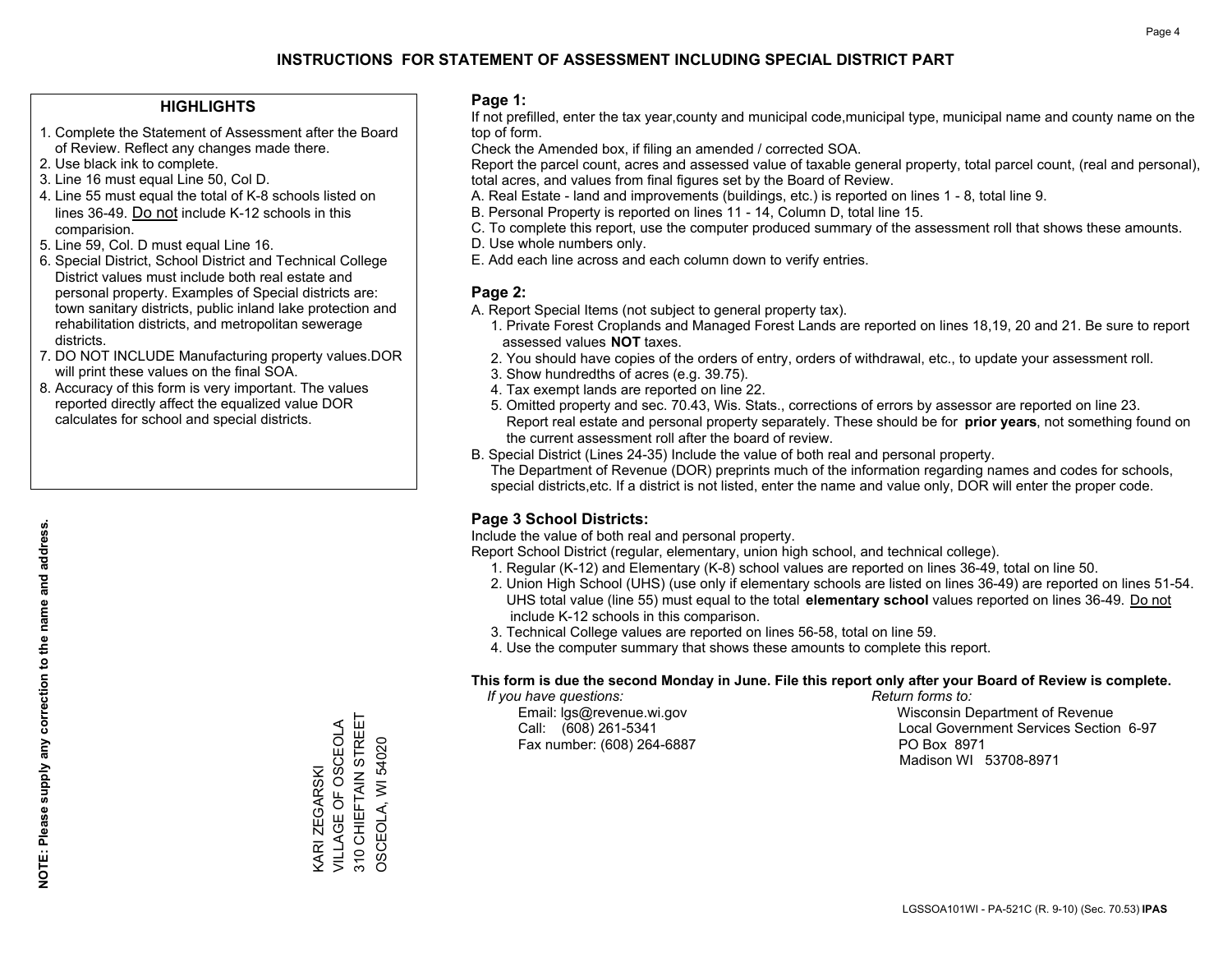**STATEMENT OF ASSESSMENT FOR 2016** 

**FINAL - EQUATED**

|                | <b>FOR</b><br><b>VILLAGE OF</b><br><b>OF</b>                                                                                                                                                 | <b>TURTLE LAKE</b>       |              | <b>POLK COUNTY</b>                                   |                         |                      | <b>WHEN COMPLETING THIS DOCUMENT</b>     |  |
|----------------|----------------------------------------------------------------------------------------------------------------------------------------------------------------------------------------------|--------------------------|--------------|------------------------------------------------------|-------------------------|----------------------|------------------------------------------|--|
|                | Town - Village - City                                                                                                                                                                        | <b>Municipality Name</b> |              | <b>County Name</b>                                   |                         |                      | DO NOT WRITE OVER X's OR IN SHADED AREAS |  |
|                | <b>REAL ESTATE</b>                                                                                                                                                                           |                          | PARCEL COUNT | NO. OF ACRES                                         | <b>VALUE OF</b>         | <b>VALUE OF</b>      | TOTAL VALUE OF LAND                      |  |
| Line<br>No.    | (See Lines 18 - 22 for                                                                                                                                                                       |                          |              | <b>WHOLE</b><br>TOTAL LAND IMPROVEMENTS NUMBERS ONLY | LAND                    | <b>IMPROVEMENTS</b>  | AND IMPROVEMENTS                         |  |
|                | other Real Estate)                                                                                                                                                                           | Col. A                   | Col. B       | Col. C                                               | Col. D                  | Col. E               | Col. F                                   |  |
|                | <b>RESIDENTIAL - Class 1</b>                                                                                                                                                                 | 18                       | 18           | 4                                                    | 275,800                 | 1,238,900            | 1,514,700                                |  |
| $\overline{2}$ | <b>COMMERCIAL - Class 2</b>                                                                                                                                                                  | 20                       | 14           | 96                                                   | 1,405,300               | 18,619,000           | 20,024,300                               |  |
| 3              | <b>MANUFACTURING - Class 3</b>                                                                                                                                                               | 3                        | 3            | 29                                                   | 317,600                 | 8,194,100            | 8,511,700                                |  |
| 4              | <b>AGRICULTURAL - Class 4</b>                                                                                                                                                                | $\overline{2}$           |              | 16                                                   | 2,800                   |                      | 2,800                                    |  |
| 5              | <b>UNDEVELOPED - Class 5</b>                                                                                                                                                                 | 5                        |              | 127                                                  | 100,100                 |                      | 100,100                                  |  |
| 6              | AGRICULTURAL FOREST - Class 5m                                                                                                                                                               |                          |              | 30                                                   | 29,900                  |                      | 29,900                                   |  |
| $\overline{7}$ | FOREST LANDS - Class 6                                                                                                                                                                       | $\overline{2}$           |              | 32                                                   | 64,000                  |                      | 64,000                                   |  |
| 8              | OTHER - Class 7                                                                                                                                                                              | $\mathbf{0}$             | 0            | $\mathbf{0}$                                         | 0                       | 0                    | $\overline{0}$                           |  |
| 9              | <b>TOTAL - ALL COLUMNS</b>                                                                                                                                                                   | 51                       | 35           | 334                                                  | 2,195,500               | 28,052,000           | 30,247,500                               |  |
| 10             | NUMBER OF PERSONAL PROPERTY ACCOUNTS IN ROLL                                                                                                                                                 |                          |              | 26                                                   | <b>LOCALLY ASSESSED</b> | <b>MANUFACTURING</b> | <b>MERGED</b>                            |  |
| 11             | BOATS AND OTHER WATERCRAFT NOT EXEMPT - Code 1                                                                                                                                               |                          |              |                                                      | 0                       | 0                    | $\overline{0}$                           |  |
| 12             | MACHINERY, TOOLS AND PATTERNS - Code 2                                                                                                                                                       |                          |              |                                                      | 6,199,340               | 887,100              | 7,086,440                                |  |
| 13             | FURNITURE, FIXTURES AND EQUIPMENT - Code 3                                                                                                                                                   |                          |              |                                                      | 385,260                 | 882,100              | 1,267,360                                |  |
| 14             | ALL OTHER PERSONAL PROPERTY NOT EXEMPT - Codes 4A, 4B, 4C                                                                                                                                    |                          |              |                                                      | 65,770                  | 118,200              | 183,970                                  |  |
| 15             | TOTAL OF PERSONAL PROPERTY NOT EXEMPT (Total of Lines 11-14)                                                                                                                                 |                          |              |                                                      | 6,650,370               | 1,887,400            | 8,537,770                                |  |
| 16             | AGGREGATE ASSESSED VALUE OF ALL PROPERTY SUBJECT TO THE GENERAL PROPERTY TAX (Total of Lines 9F and 15F)<br>MUST EQUAL TOTAL VALUE OF THE SCHOOL DISTRICTS (K-12 PLUS K-8) - Line 50, Col. F |                          |              |                                                      |                         |                      | 38,785,270                               |  |
| 17             | <b>BOARD OF REVIEW</b>                                                                                                                                                                       |                          |              | Name of Assessor                                     |                         | Telephone #          |                                          |  |
|                | DATE OF FINAL ADJOURNMENT                                                                                                                                                                    | 06/03/2016               |              | <b>BOWMAR</b>                                        |                         |                      | (715) 834-5801                           |  |

*CO*

*MUN*

*ACCT NO1299*

*<sup>48</sup> <sup>168</sup>*

REMARKS

The Assessment Ratio to be used in calculating the estimated Fair Market Value on tax bills for this tax district is .914776979<br>This ratio should be used to convert assessed values to "Calculate Equalized Values" in Step 1 Commission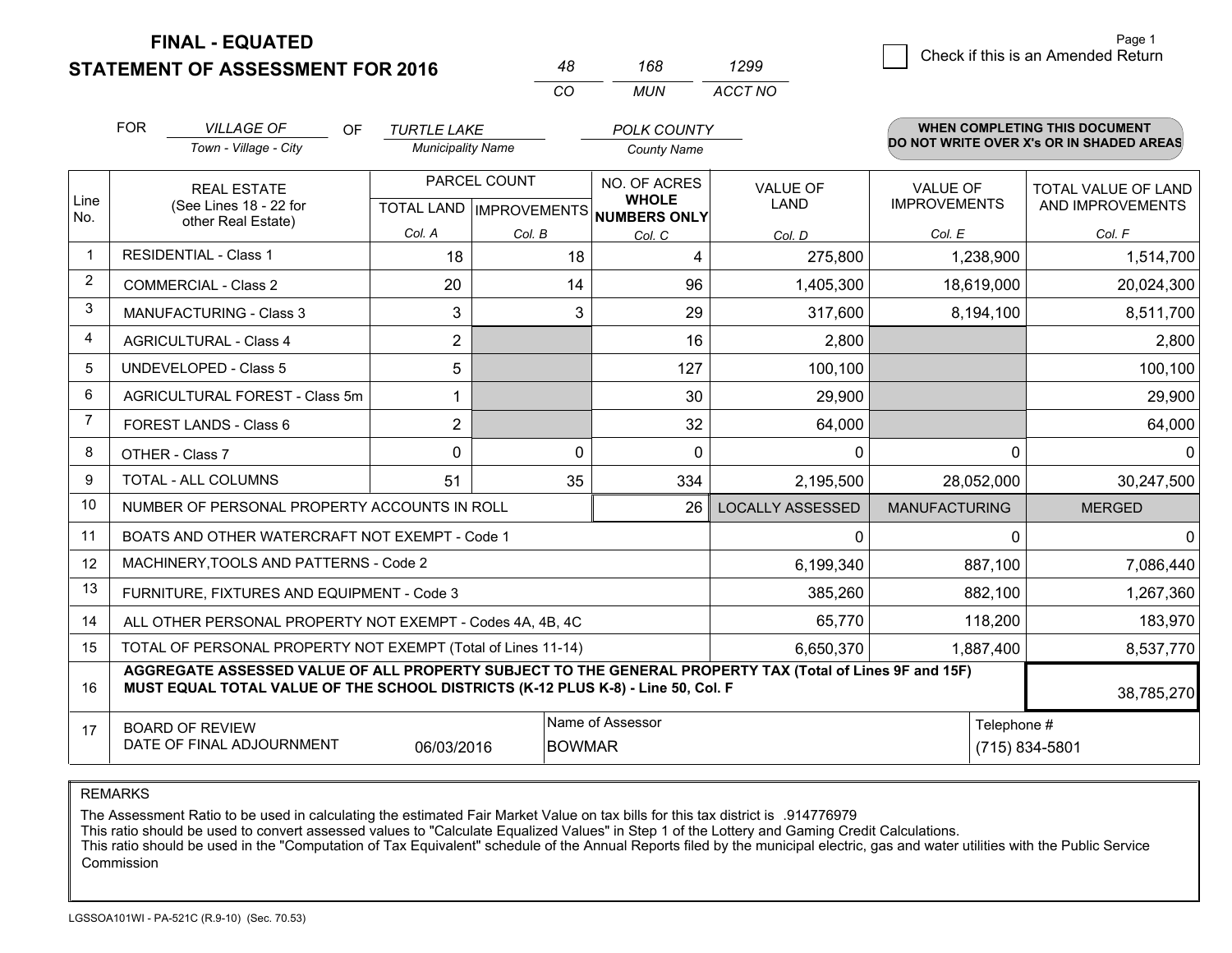*YEAR CO MUN ACCT NO* <sup>2016</sup> <sup>48</sup> <sup>168</sup> <sup>1299</sup>

Do not confuse FOREST LANDS (Line 7) with FOREST CROPS (in this section) - They are **NOT** the same

|    | Private Forest Crop - Reg Class @ 10¢ per acre                |                 |  |                                                                                |                 | Private Forest Crop - Reg Class @ \$2.52 per acre     |  |                                                                    |               |                                                                              |
|----|---------------------------------------------------------------|-----------------|--|--------------------------------------------------------------------------------|-----------------|-------------------------------------------------------|--|--------------------------------------------------------------------|---------------|------------------------------------------------------------------------------|
| 18 | (a) PARCELS                                                   | (b) ACRES       |  | (c) ASSESSED VALUE                                                             |                 | (d) PARCELS                                           |  | (e) ACRES                                                          |               | (f) ASSESSED VALUE                                                           |
|    |                                                               |                 |  |                                                                                |                 |                                                       |  |                                                                    |               |                                                                              |
|    |                                                               |                 |  | Private Forest Crop - Special Class @ 20¢ per acre                             |                 |                                                       |  |                                                                    |               | Entered Before 2005 Managed Forest - Ferrous Mining CLOSED @ \$8.27 per acre |
| 19 | (b) ACRES<br>(a) PARCELS                                      |                 |  | (c) ASSESSED VALUE                                                             |                 | (d) PARCELS                                           |  | (e) ACRES                                                          |               | (f) ASSESSED VALUE                                                           |
|    |                                                               |                 |  |                                                                                |                 |                                                       |  |                                                                    |               |                                                                              |
|    | Entered Before 2005 Managed Forest - OPEN @<br>\$.79 per acre |                 |  |                                                                                |                 |                                                       |  | Entered Before 2005 Managed Forest - CLOSED @ \$1.87 per acre      |               |                                                                              |
| 20 | (a) PARCELS                                                   | (b) ACRES       |  | (c) ASSESSED VALUE                                                             |                 | (d) PARCELS                                           |  | (e) ACRES                                                          |               | (f) ASSESSED VALUE                                                           |
|    |                                                               |                 |  |                                                                                |                 |                                                       |  |                                                                    |               |                                                                              |
|    | Entered After 2004 Managed Forest - OPEN @                    |                 |  |                                                                                | \$2.14 per acre |                                                       |  | Entered After 2004 Managed Forest - CLOSED @ \$10.68 per acre      |               |                                                                              |
| 21 | (a) PARCELS                                                   | (b) ACRES       |  | (c) ASSESSED VALUE                                                             |                 | (d) PARCELS<br>(e) ACRES                              |  |                                                                    |               | (f) ASSESSED VALUE                                                           |
|    |                                                               |                 |  |                                                                                |                 |                                                       |  |                                                                    |               |                                                                              |
|    |                                                               |                 |  |                                                                                |                 |                                                       |  |                                                                    |               |                                                                              |
|    | (a) County Forest Cropland Acres                              |                 |  | (b) Federal Acres                                                              |                 | (d) County (NOT FOREST CROP) Acres<br>(c) State Acres |  | (e) Other Acres                                                    |               |                                                                              |
| 22 |                                                               |                 |  | 6.7                                                                            |                 |                                                       |  |                                                                    | 58.28         |                                                                              |
|    |                                                               |                 |  | Assessed Value of Omitted Property From Prior Years (Sec. 70.44)               |                 |                                                       |  | Assessed Value of Sec. 70.43 Corrections of Errors by Assessors    |               |                                                                              |
|    |                                                               | (a) REAL ESTATE |  | (b) PERSONAL                                                                   |                 |                                                       |  | (c1) REAL ESTATE                                                   |               | (c2) PERSONAL                                                                |
| 23 |                                                               |                 |  |                                                                                |                 |                                                       |  |                                                                    |               |                                                                              |
|    |                                                               |                 |  | Manufacturing Equated Value of Omitted Property From Prior Years (Sec. 70.995) |                 |                                                       |  | Mfg. Equated Value of Sec.70.43 Corrections of Errors by Assessors |               |                                                                              |
|    | (d) REAL ESTATE                                               |                 |  | (e) PERSONAL                                                                   |                 | (f1) REAL ESTATE                                      |  |                                                                    | (f2) PERSONAL |                                                                              |
|    |                                                               |                 |  |                                                                                |                 |                                                       |  |                                                                    |               |                                                                              |

## **SPECIAL DISTRICTS**

| Line<br>No. | Enter 6-digit<br>Special District<br>Code (Col. A) | <b>Account</b><br><b>Number</b><br>(Col. B) | <b>Special District Name</b><br>(Col. C) | <b>Locally Assessed Value</b><br>of Real Estate and<br>Personal Property (Col. D) | Mfg Value of Real Estate<br>and Personal Property<br>(Col. E) | <b>Merged Value of</b><br><b>Real Estate and</b><br>Personal Property (Col. F) |
|-------------|----------------------------------------------------|---------------------------------------------|------------------------------------------|-----------------------------------------------------------------------------------|---------------------------------------------------------------|--------------------------------------------------------------------------------|
| 24          |                                                    |                                             |                                          |                                                                                   |                                                               |                                                                                |
| 25          |                                                    |                                             |                                          |                                                                                   |                                                               |                                                                                |
| 26          |                                                    |                                             |                                          |                                                                                   |                                                               |                                                                                |
| 27          |                                                    |                                             |                                          |                                                                                   |                                                               |                                                                                |
| 28          |                                                    |                                             |                                          |                                                                                   |                                                               |                                                                                |
| 29          |                                                    |                                             |                                          |                                                                                   |                                                               |                                                                                |
| 30          |                                                    |                                             |                                          |                                                                                   |                                                               |                                                                                |
| 31          |                                                    |                                             |                                          |                                                                                   |                                                               |                                                                                |
| 32          |                                                    |                                             |                                          |                                                                                   |                                                               |                                                                                |
| 33          |                                                    |                                             |                                          |                                                                                   |                                                               |                                                                                |
| 34          |                                                    |                                             |                                          |                                                                                   |                                                               |                                                                                |
| 35          |                                                    |                                             |                                          |                                                                                   |                                                               |                                                                                |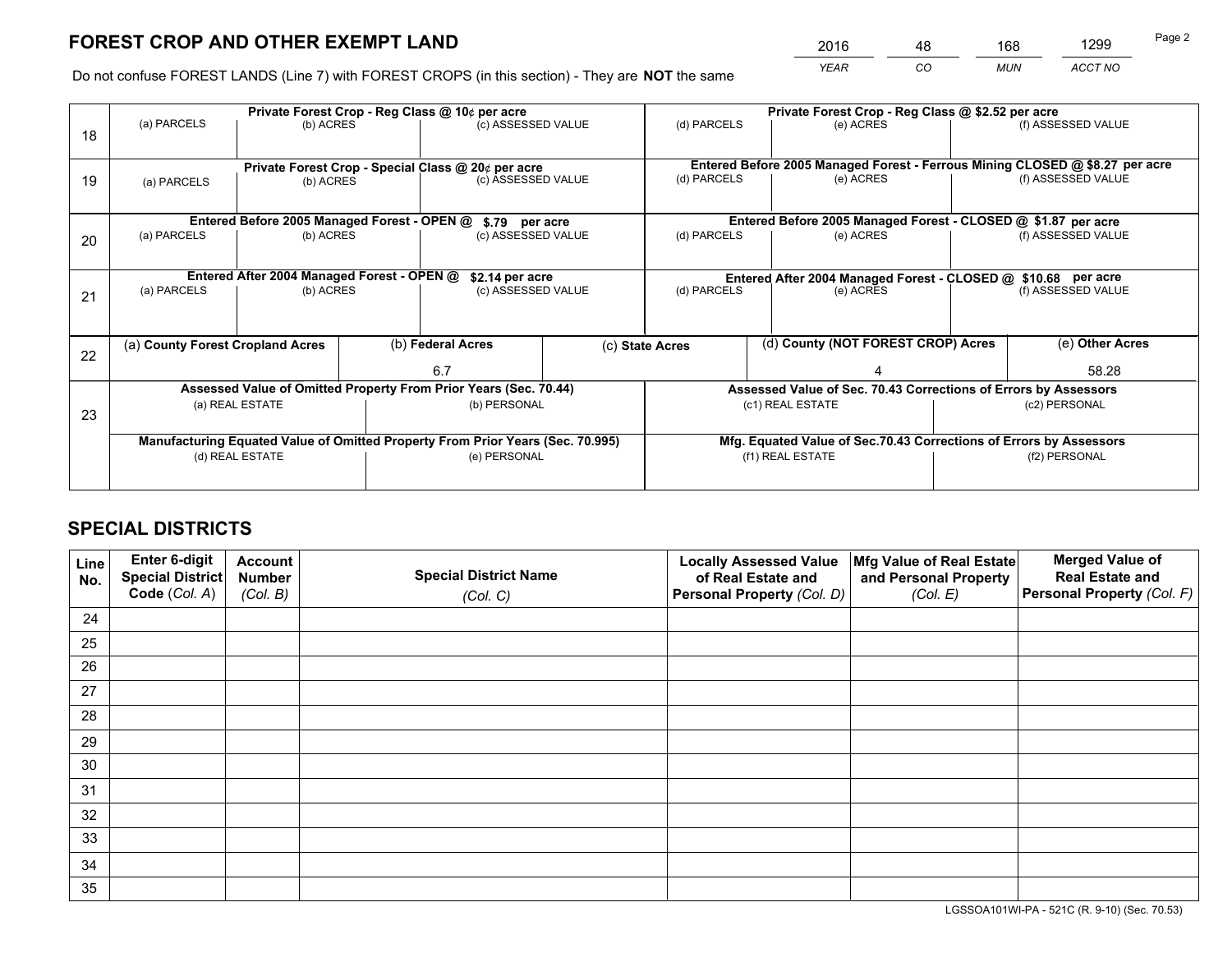|             |                                                                 |                                             |                                                         | <b>YEAR</b>                                                                       | CO<br><b>MUN</b>                                              | ACCT NO                                                                        |  |  |  |  |  |
|-------------|-----------------------------------------------------------------|---------------------------------------------|---------------------------------------------------------|-----------------------------------------------------------------------------------|---------------------------------------------------------------|--------------------------------------------------------------------------------|--|--|--|--|--|
| Line<br>No. | <b>Enter 6-digit</b><br><b>School District</b><br>Code (Col. A) | <b>Account</b><br><b>Number</b><br>(Col. B) | <b>School District Name</b><br>(Col. C)                 | <b>Locally Assessed Value</b><br>of Real Estate and<br>Personal Property (Col. D) | Mfg Value of Real Estate<br>and Personal Property<br>(Col. E) | <b>Merged Value of</b><br><b>Real Estate and</b><br>Personal Property (Col. F) |  |  |  |  |  |
|             | A. SCHOOL DISTRICTS (K-8 and K-12)                              |                                             |                                                         |                                                                                   |                                                               |                                                                                |  |  |  |  |  |
| 36          | 035810                                                          | 0028                                        | SCH D OF TURTLE LAKE                                    | 28,386,170                                                                        | 10,399,100                                                    | 38,785,270                                                                     |  |  |  |  |  |
| 37          |                                                                 |                                             |                                                         |                                                                                   |                                                               |                                                                                |  |  |  |  |  |
| 38          |                                                                 |                                             |                                                         |                                                                                   |                                                               |                                                                                |  |  |  |  |  |
| 39          |                                                                 |                                             |                                                         |                                                                                   |                                                               |                                                                                |  |  |  |  |  |
| 40          |                                                                 |                                             |                                                         |                                                                                   |                                                               |                                                                                |  |  |  |  |  |
| 41<br>42    |                                                                 |                                             |                                                         |                                                                                   |                                                               |                                                                                |  |  |  |  |  |
| 43          |                                                                 |                                             |                                                         |                                                                                   |                                                               |                                                                                |  |  |  |  |  |
|             |                                                                 |                                             |                                                         |                                                                                   |                                                               |                                                                                |  |  |  |  |  |
| 44<br>45    |                                                                 |                                             |                                                         |                                                                                   |                                                               |                                                                                |  |  |  |  |  |
| 46          |                                                                 |                                             |                                                         |                                                                                   |                                                               |                                                                                |  |  |  |  |  |
| 47          |                                                                 |                                             |                                                         |                                                                                   |                                                               |                                                                                |  |  |  |  |  |
| 48          |                                                                 |                                             |                                                         |                                                                                   |                                                               |                                                                                |  |  |  |  |  |
| 49          |                                                                 |                                             |                                                         |                                                                                   |                                                               |                                                                                |  |  |  |  |  |
| 50          |                                                                 |                                             | TOTAL ASSESSED VALUE OF SCHOOL DISTRICTS (K-8 and K-12) | 28,386,170                                                                        | 10,399,100                                                    | 38,785,270                                                                     |  |  |  |  |  |
|             | <b>B. UNION HIGH SCHOOL DISTRICTS</b>                           |                                             |                                                         |                                                                                   |                                                               |                                                                                |  |  |  |  |  |
| 51          |                                                                 |                                             |                                                         |                                                                                   |                                                               |                                                                                |  |  |  |  |  |
| 52          |                                                                 |                                             |                                                         |                                                                                   |                                                               |                                                                                |  |  |  |  |  |
| 53          |                                                                 |                                             |                                                         |                                                                                   |                                                               |                                                                                |  |  |  |  |  |
| 54          |                                                                 |                                             |                                                         |                                                                                   |                                                               |                                                                                |  |  |  |  |  |
| 55          |                                                                 |                                             | TOTAL ASSESSED VALUE OF UNION HIGH SCHOOLS              |                                                                                   |                                                               |                                                                                |  |  |  |  |  |
|             | C.<br><b>TECHNICAL COLLEGE DISTRICTS</b>                        |                                             |                                                         |                                                                                   |                                                               |                                                                                |  |  |  |  |  |
| 56          | 001700                                                          | 0016                                        | WISCONSIN INDIANHEAD TECH COLLEGE SHEL                  | 28,386,170                                                                        | 10,399,100                                                    | 38,785,270                                                                     |  |  |  |  |  |
| 57<br>58    |                                                                 |                                             |                                                         |                                                                                   |                                                               |                                                                                |  |  |  |  |  |
| 59          |                                                                 |                                             | TOTAL ASSESSED VALUE OF TECHNICAL COLLEGES              | 28,386,170                                                                        | 10,399,100                                                    | 38,785,270                                                                     |  |  |  |  |  |
|             |                                                                 |                                             |                                                         |                                                                                   |                                                               |                                                                                |  |  |  |  |  |

48

168

 *I hereby certify, to the best of my knowledge and belief, this form is complete and correct.*

**SCHOOL DISTRICTS**

| Print name of preparer | Title                    |                | Date (MM/DD/CCYY) |
|------------------------|--------------------------|----------------|-------------------|
|                        |                          |                |                   |
| Signature of preparer  | Contact Telephone Number | E-mail address |                   |
|                        | $\overline{\phantom{0}}$ |                |                   |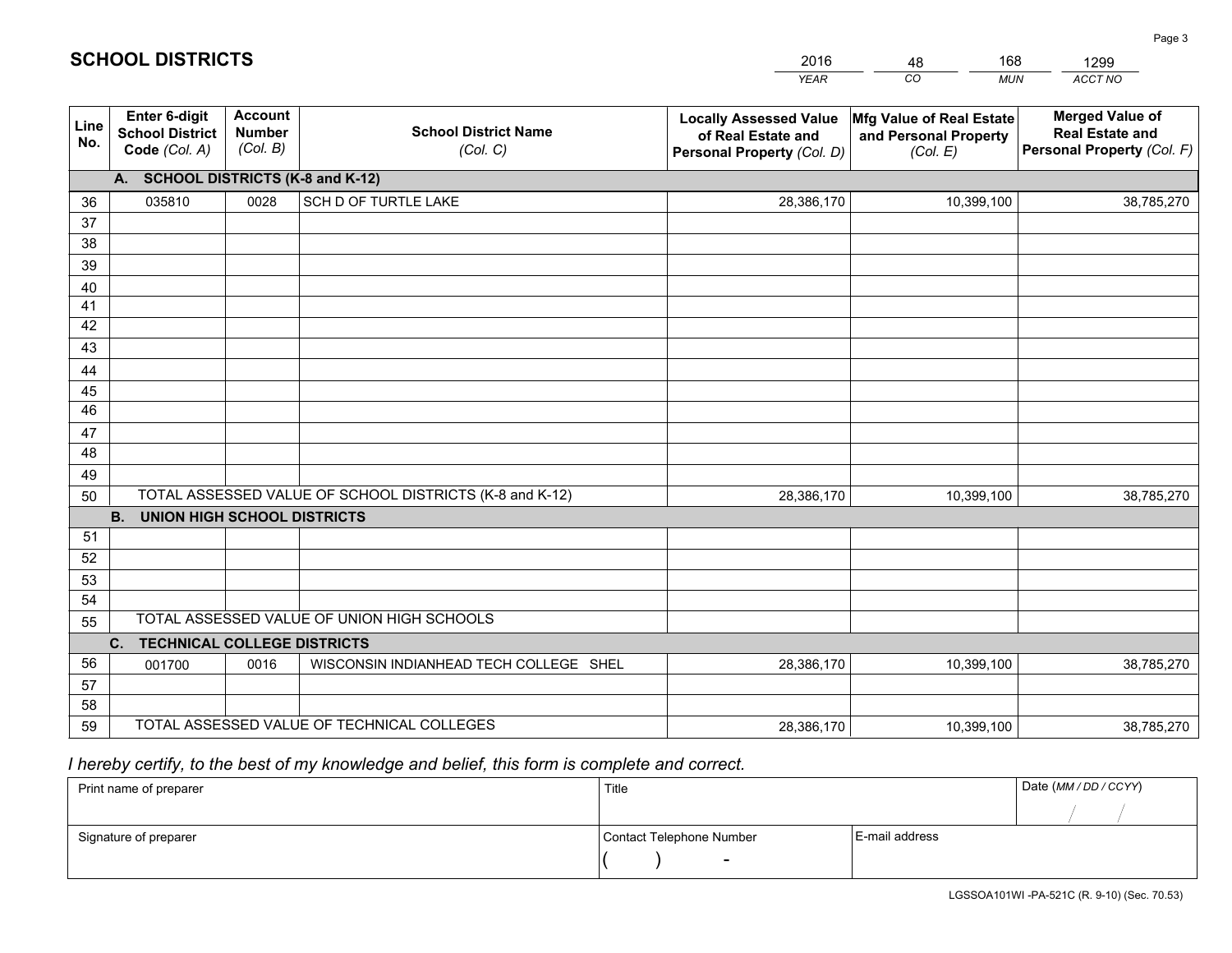#### **HIGHLIGHTS**

- 1. Complete the Statement of Assessment after the Board of Review. Reflect any changes made there.
- 2. Use black ink to complete.
- 3. Line 16 must equal Line 50, Col D.
- 4. Line 55 must equal the total of K-8 schools listed on lines 36-49. Do not include K-12 schools in this comparision.
- 5. Line 59, Col. D must equal Line 16.
- 6. Special District, School District and Technical College District values must include both real estate and personal property. Examples of Special districts are: town sanitary districts, public inland lake protection and rehabilitation districts, and metropolitan sewerage districts.
- 7. DO NOT INCLUDE Manufacturing property values.DOR will print these values on the final SOA.

DANIELLE MAXWELL-PARKER VILLAGE OF TURTLE LAKE

DANIELLE MAXWELL-PARKER<br>VILLAGE OF TURTLE LAKE

P O BOX 11

POBOX

TURTLE LAKE, WI 54889 - 0011

TURTLE LAKE,  $\tilde{\tau}$ 

 $\overline{\geq}$ 

 $-0011$ 

54889

 8. Accuracy of this form is very important. The values reported directly affect the equalized value DOR calculates for school and special districts.

#### **Page 1:**

 If not prefilled, enter the tax year,county and municipal code,municipal type, municipal name and county name on the top of form.

Check the Amended box, if filing an amended / corrected SOA.

 Report the parcel count, acres and assessed value of taxable general property, total parcel count, (real and personal), total acres, and values from final figures set by the Board of Review.

- A. Real Estate land and improvements (buildings, etc.) is reported on lines 1 8, total line 9.
- B. Personal Property is reported on lines 11 14, Column D, total line 15.
- C. To complete this report, use the computer produced summary of the assessment roll that shows these amounts.
- D. Use whole numbers only.
- E. Add each line across and each column down to verify entries.

### **Page 2:**

- A. Report Special Items (not subject to general property tax).
- 1. Private Forest Croplands and Managed Forest Lands are reported on lines 18,19, 20 and 21. Be sure to report assessed values **NOT** taxes.
- 2. You should have copies of the orders of entry, orders of withdrawal, etc., to update your assessment roll.
	- 3. Show hundredths of acres (e.g. 39.75).
- 4. Tax exempt lands are reported on line 22.
- 5. Omitted property and sec. 70.43, Wis. Stats., corrections of errors by assessor are reported on line 23. Report real estate and personal property separately. These should be for **prior years**, not something found on the current assessment roll after the board of review.
- B. Special District (Lines 24-35) Include the value of both real and personal property.

 The Department of Revenue (DOR) preprints much of the information regarding names and codes for schools, special districts,etc. If a district is not listed, enter the name and value only, DOR will enter the proper code.

### **Page 3 School Districts:**

Include the value of both real and personal property.

Report School District (regular, elementary, union high school, and technical college).

- 1. Regular (K-12) and Elementary (K-8) school values are reported on lines 36-49, total on line 50.
- 2. Union High School (UHS) (use only if elementary schools are listed on lines 36-49) are reported on lines 51-54. UHS total value (line 55) must equal to the total **elementary school** values reported on lines 36-49. Do notinclude K-12 schools in this comparison.
- 3. Technical College values are reported on lines 56-58, total on line 59.
- 4. Use the computer summary that shows these amounts to complete this report.

#### **This form is due the second Monday in June. File this report only after your Board of Review is complete.**

 *If you have questions: Return forms to:*

Fax number: (608) 264-6887 PO Box 8971

 Email: lgs@revenue.wi.gov Wisconsin Department of Revenue Call: (608) 261-5341 Local Government Services Section 6-97Madison WI 53708-8971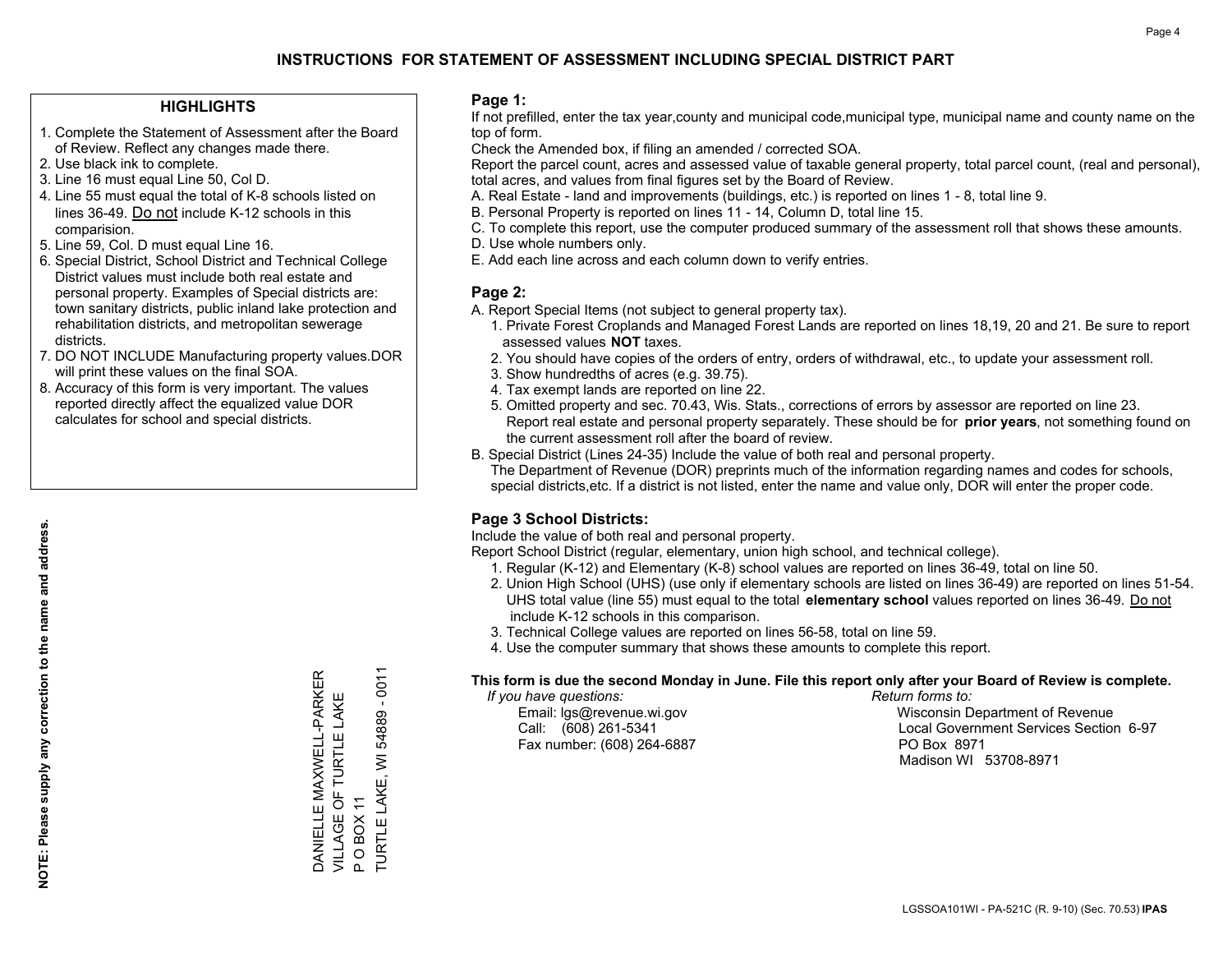**FINAL - EQUATED**

**STATEMENT OF ASSESSMENT FOR 2016** 

|   |                                    | Page 1 |
|---|------------------------------------|--------|
| 0 | Check if this is an Amended Return |        |
|   |                                    |        |

|                | <b>FOR</b><br>CITY OF<br>OF<br>Town - Village - City                                                                                                                                         | AMERY<br><b>Municipality Name</b> |                                           | <b>POLK COUNTY</b><br><b>County Name</b> |                                |                                        | <b>WHEN COMPLETING THIS DOCUMENT</b><br>DO NOT WRITE OVER X's OR IN SHADED AREAS |  |
|----------------|----------------------------------------------------------------------------------------------------------------------------------------------------------------------------------------------|-----------------------------------|-------------------------------------------|------------------------------------------|--------------------------------|----------------------------------------|----------------------------------------------------------------------------------|--|
| Line           | <b>REAL ESTATE</b><br>(See Lines 18 - 22 for                                                                                                                                                 |                                   | PARCEL COUNT<br>TOTAL LAND   IMPROVEMENTS |                                          | <b>VALUE OF</b><br><b>LAND</b> | <b>VALUE OF</b><br><b>IMPROVEMENTS</b> | <b>TOTAL VALUE OF LAND</b><br>AND IMPROVEMENTS                                   |  |
| No.            | other Real Estate)                                                                                                                                                                           | Col. A                            | Col. B                                    | NUMBERS ONLY<br>Col. C                   | Col. D                         | Col. E                                 | Col. F                                                                           |  |
| $\mathbf 1$    | <b>RESIDENTIAL - Class 1</b>                                                                                                                                                                 | 1,099                             | 940                                       | 170                                      | 19,763,800                     | 86,984,300                             | 106,748,100                                                                      |  |
| $\overline{2}$ | <b>COMMERCIAL - Class 2</b>                                                                                                                                                                  | 154                               | 125                                       | 125                                      | 10,120,100                     | 39,976,900                             | 50,097,000                                                                       |  |
| 3              | <b>MANUFACTURING - Class 3</b>                                                                                                                                                               | 16                                | 14                                        | 87                                       | 1,305,000                      | 14,529,200                             | 15,834,200                                                                       |  |
| 4              | <b>AGRICULTURAL - Class 4</b>                                                                                                                                                                | 3                                 |                                           | 39                                       | 7,500                          |                                        | 7,500                                                                            |  |
| 5              | <b>UNDEVELOPED - Class 5</b>                                                                                                                                                                 | 6                                 |                                           | 48                                       | 56,500                         |                                        | 56,500                                                                           |  |
| 6              | AGRICULTURAL FOREST - Class 5m                                                                                                                                                               | 0                                 |                                           | 0                                        | $\Omega$                       |                                        | $\mathbf{0}$                                                                     |  |
| $\overline{7}$ | <b>FOREST LANDS - Class 6</b>                                                                                                                                                                | $\overline{2}$                    |                                           | 18                                       | 40,700                         |                                        | 40,700                                                                           |  |
| 8              | OTHER - Class 7                                                                                                                                                                              | 1                                 | 1                                         | 1                                        | 3,000                          | 4,900                                  | 7,900                                                                            |  |
| 9              | TOTAL - ALL COLUMNS                                                                                                                                                                          | 1,281                             | 1,080                                     | 488                                      | 31,296,600                     | 141,495,300                            | 172,791,900                                                                      |  |
| 10             | NUMBER OF PERSONAL PROPERTY ACCOUNTS IN ROLL                                                                                                                                                 |                                   |                                           | 250                                      | <b>LOCALLY ASSESSED</b>        | <b>MANUFACTURING</b>                   | <b>MERGED</b>                                                                    |  |
| 11             | BOATS AND OTHER WATERCRAFT NOT EXEMPT - Code 1                                                                                                                                               |                                   |                                           |                                          | $\Omega$                       | 0                                      | $\mathbf 0$                                                                      |  |
| 12             | MACHINERY, TOOLS AND PATTERNS - Code 2                                                                                                                                                       |                                   |                                           |                                          | 808,000                        | 787,400                                | 1,595,400                                                                        |  |
| 13             | FURNITURE, FIXTURES AND EQUIPMENT - Code 3                                                                                                                                                   |                                   |                                           |                                          | 3,108,900                      | 365,800                                | 3,474,700                                                                        |  |
| 14             | ALL OTHER PERSONAL PROPERTY NOT EXEMPT - Codes 4A, 4B, 4C                                                                                                                                    |                                   |                                           |                                          | 1,044,200                      | 205,100                                | 1,249,300                                                                        |  |
| 15             | TOTAL OF PERSONAL PROPERTY NOT EXEMPT (Total of Lines 11-14)                                                                                                                                 |                                   |                                           |                                          | 4,961,100                      | 1,358,300                              | 6,319,400                                                                        |  |
| 16             | AGGREGATE ASSESSED VALUE OF ALL PROPERTY SUBJECT TO THE GENERAL PROPERTY TAX (Total of Lines 9F and 15F)<br>MUST EQUAL TOTAL VALUE OF THE SCHOOL DISTRICTS (K-12 PLUS K-8) - Line 50, Col. F |                                   |                                           |                                          |                                |                                        | 179,111,300                                                                      |  |
| 17             | <b>BOARD OF REVIEW</b>                                                                                                                                                                       |                                   |                                           | Name of Assessor                         |                                | Telephone #                            |                                                                                  |  |
|                | DATE OF FINAL ADJOURNMENT                                                                                                                                                                    | 06/29/2016                        |                                           | <b>BARB ZEMPEL</b>                       |                                |                                        | (715) 839-8618                                                                   |  |

*MUN*

*ACCT NO1300*

*<sup>48</sup> <sup>201</sup>*

*CO*

REMARKS

The Assessment Ratio to be used in calculating the estimated Fair Market Value on tax bills for this tax district is .943801651<br>This ratio should be used to convert assessed values to "Calculate Equalized Values" in Step 1 Commission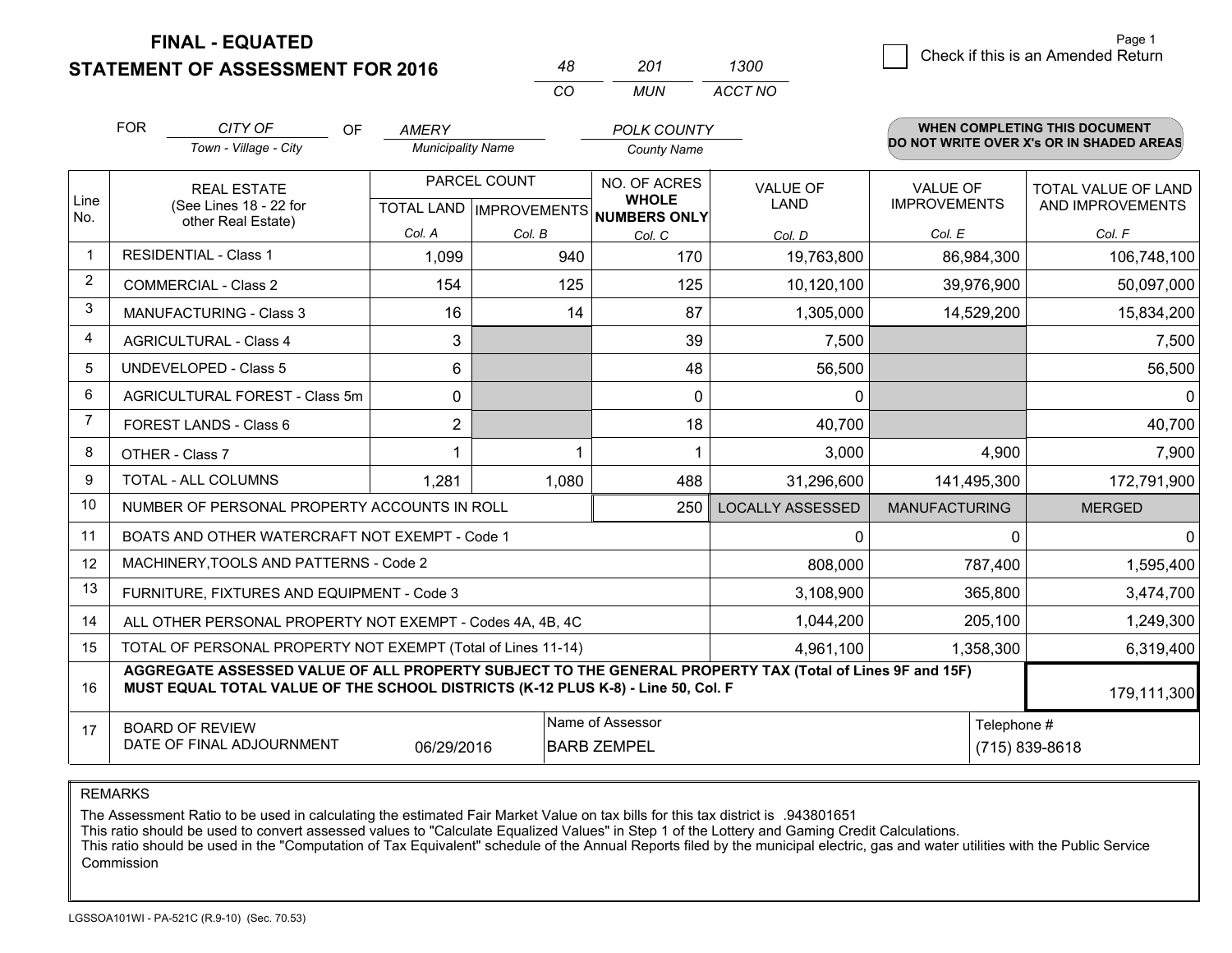*YEAR CO MUN ACCT NO* <sup>2016</sup> <sup>48</sup> <sup>201</sup> <sup>1300</sup>

Do not confuse FOREST LANDS (Line 7) with FOREST CROPS (in this section) - They are **NOT** the same

|    |                                                               |                                 |  | Private Forest Crop - Reg Class @ 10¢ per acre                                 |                          | Private Forest Crop - Reg Class @ \$2.52 per acre |     |                                                                    |                    |                                                                              |
|----|---------------------------------------------------------------|---------------------------------|--|--------------------------------------------------------------------------------|--------------------------|---------------------------------------------------|-----|--------------------------------------------------------------------|--------------------|------------------------------------------------------------------------------|
| 18 | (a) PARCELS                                                   | (b) ACRES                       |  |                                                                                | (c) ASSESSED VALUE       | (d) PARCELS                                       |     | (e) ACRES                                                          |                    | (f) ASSESSED VALUE                                                           |
|    |                                                               |                                 |  |                                                                                |                          |                                                   |     |                                                                    |                    |                                                                              |
|    |                                                               |                                 |  | Private Forest Crop - Special Class @ 20¢ per acre                             |                          |                                                   |     |                                                                    |                    | Entered Before 2005 Managed Forest - Ferrous Mining CLOSED @ \$8.27 per acre |
| 19 | (a) PARCELS                                                   | (c) ASSESSED VALUE<br>(b) ACRES |  |                                                                                | (d) PARCELS<br>(e) ACRES |                                                   |     |                                                                    | (f) ASSESSED VALUE |                                                                              |
|    |                                                               |                                 |  |                                                                                |                          |                                                   |     |                                                                    |                    |                                                                              |
|    |                                                               |                                 |  | Entered Before 2005 Managed Forest - OPEN @ \$.79 per acre                     |                          |                                                   |     | Entered Before 2005 Managed Forest - CLOSED @ \$1.87 per acre      |                    |                                                                              |
| 20 | (a) PARCELS                                                   | (b) ACRES                       |  | (c) ASSESSED VALUE                                                             |                          | (d) PARCELS                                       |     | (e) ACRES                                                          |                    | (f) ASSESSED VALUE                                                           |
|    |                                                               |                                 |  |                                                                                |                          |                                                   |     |                                                                    |                    |                                                                              |
|    | Entered After 2004 Managed Forest - OPEN @<br>\$2.14 per acre |                                 |  |                                                                                |                          |                                                   |     | Entered After 2004 Managed Forest - CLOSED @ \$10.68 per acre      |                    |                                                                              |
| 21 | (a) PARCELS                                                   | (b) ACRES                       |  | (c) ASSESSED VALUE                                                             | (d) PARCELS              |                                                   |     | (e) ACRES                                                          |                    | (f) ASSESSED VALUE                                                           |
|    |                                                               |                                 |  |                                                                                |                          |                                                   |     |                                                                    |                    |                                                                              |
|    |                                                               |                                 |  |                                                                                |                          | 14                                                |     |                                                                    | 179,500            |                                                                              |
|    | (a) County Forest Cropland Acres                              |                                 |  | (b) Federal Acres                                                              | (c) State Acres          |                                                   |     | (d) County (NOT FOREST CROP) Acres                                 |                    | (e) Other Acres                                                              |
| 22 |                                                               |                                 |  | 40                                                                             |                          |                                                   | .77 |                                                                    |                    | 566.03                                                                       |
|    |                                                               |                                 |  | Assessed Value of Omitted Property From Prior Years (Sec. 70.44)               |                          |                                                   |     | Assessed Value of Sec. 70.43 Corrections of Errors by Assessors    |                    |                                                                              |
|    |                                                               | (a) REAL ESTATE                 |  | (b) PERSONAL                                                                   |                          |                                                   |     | (c1) REAL ESTATE                                                   |                    | (c2) PERSONAL                                                                |
| 23 |                                                               |                                 |  |                                                                                |                          |                                                   |     |                                                                    |                    |                                                                              |
|    |                                                               |                                 |  | Manufacturing Equated Value of Omitted Property From Prior Years (Sec. 70.995) |                          |                                                   |     | Mfg. Equated Value of Sec.70.43 Corrections of Errors by Assessors |                    |                                                                              |
|    |                                                               | (d) REAL ESTATE                 |  | (e) PERSONAL                                                                   |                          | (f1) REAL ESTATE                                  |     |                                                                    | (f2) PERSONAL      |                                                                              |
|    |                                                               |                                 |  |                                                                                |                          |                                                   |     |                                                                    |                    |                                                                              |

## **SPECIAL DISTRICTS**

| Line<br>No. | <b>Enter 6-digit</b><br>Special District<br>Code (Col. A) | <b>Account</b><br><b>Number</b><br>(Col. B) | <b>Special District Name</b><br>(Col. C) | <b>Locally Assessed Value</b><br>of Real Estate and<br><b>Personal Property (Col. D)</b> | Mfg Value of Real Estate<br>and Personal Property<br>(Col. E) | <b>Merged Value of</b><br><b>Real Estate and</b><br><b>Personal Property (Col. F)</b> |
|-------------|-----------------------------------------------------------|---------------------------------------------|------------------------------------------|------------------------------------------------------------------------------------------|---------------------------------------------------------------|---------------------------------------------------------------------------------------|
| 24          | 488030                                                    | 0290                                        | APPLE RIVER PRO & REHAB DISTRICT         | 5,913,600                                                                                |                                                               | 5,913,600                                                                             |
| 25          | 488140                                                    | 0300                                        | AMERY LAKES PRO & REHAB DISTRICT         | 156,005,200                                                                              | 17,192,500                                                    | 173,197,700                                                                           |
| 26          |                                                           |                                             |                                          |                                                                                          |                                                               |                                                                                       |
| 27          |                                                           |                                             |                                          |                                                                                          |                                                               |                                                                                       |
| 28          |                                                           |                                             |                                          |                                                                                          |                                                               |                                                                                       |
| 29          |                                                           |                                             |                                          |                                                                                          |                                                               |                                                                                       |
| 30          |                                                           |                                             |                                          |                                                                                          |                                                               |                                                                                       |
| 31          |                                                           |                                             |                                          |                                                                                          |                                                               |                                                                                       |
| 32          |                                                           |                                             |                                          |                                                                                          |                                                               |                                                                                       |
| 33          |                                                           |                                             |                                          |                                                                                          |                                                               |                                                                                       |
| 34          |                                                           |                                             |                                          |                                                                                          |                                                               |                                                                                       |
| 35          |                                                           |                                             |                                          |                                                                                          |                                                               |                                                                                       |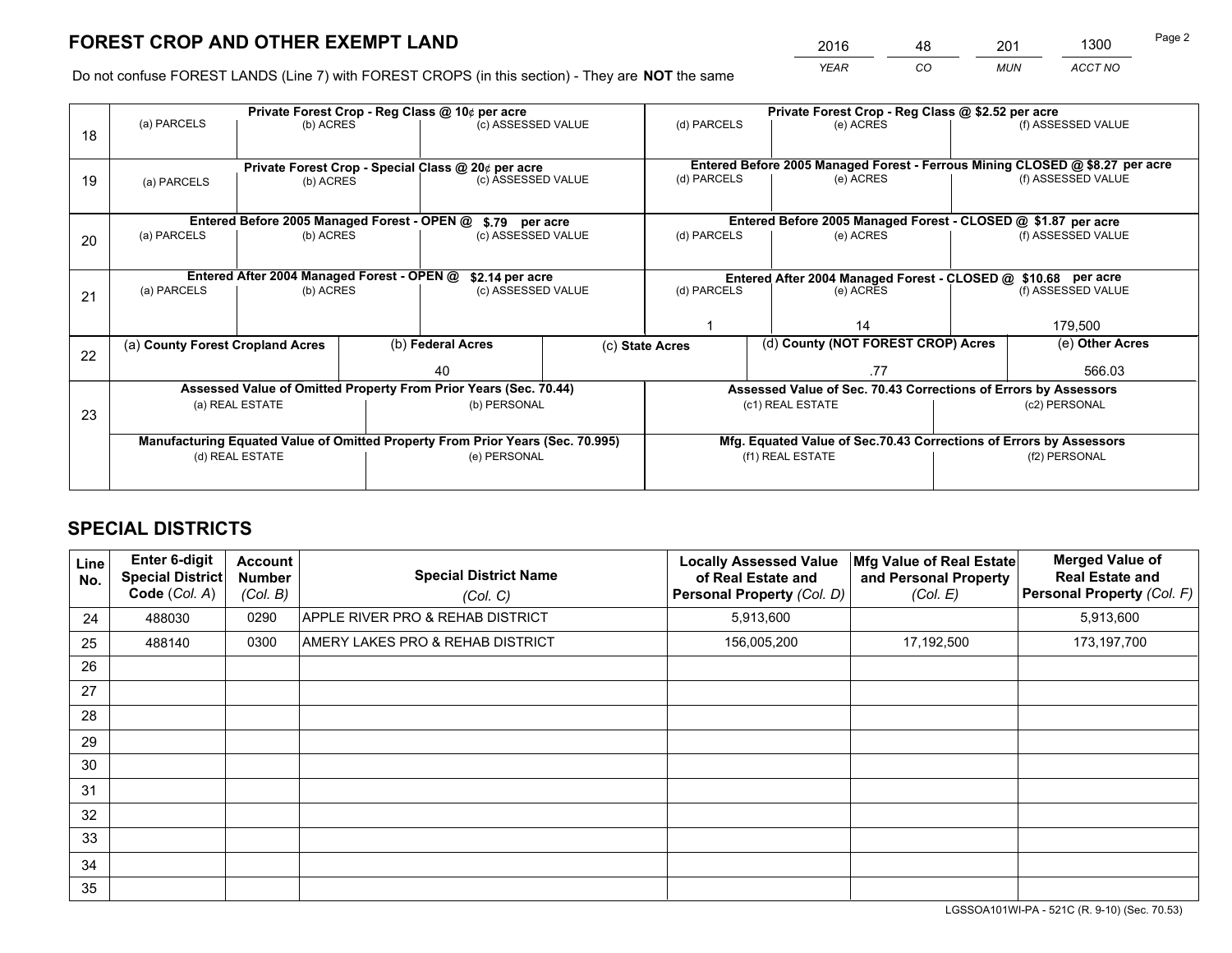|             |                                                                 |                                             |                                                         | <b>YEAR</b>                                                                       | CO<br><b>MUN</b>                                              | <b>ACCT NO</b>                                                                 |
|-------------|-----------------------------------------------------------------|---------------------------------------------|---------------------------------------------------------|-----------------------------------------------------------------------------------|---------------------------------------------------------------|--------------------------------------------------------------------------------|
| Line<br>No. | <b>Enter 6-digit</b><br><b>School District</b><br>Code (Col. A) | <b>Account</b><br><b>Number</b><br>(Col. B) | <b>School District Name</b><br>(Col. C)                 | <b>Locally Assessed Value</b><br>of Real Estate and<br>Personal Property (Col. D) | Mfg Value of Real Estate<br>and Personal Property<br>(Col. E) | <b>Merged Value of</b><br><b>Real Estate and</b><br>Personal Property (Col. F) |
|             | A. SCHOOL DISTRICTS (K-8 and K-12)                              |                                             |                                                         |                                                                                   |                                                               |                                                                                |
| 36          | 480119                                                          | 0286                                        | SCH D OF AMERY                                          | 161,918,800                                                                       | 17,192,500                                                    | 179,111,300                                                                    |
| 37          |                                                                 |                                             |                                                         |                                                                                   |                                                               |                                                                                |
| 38          |                                                                 |                                             |                                                         |                                                                                   |                                                               |                                                                                |
| 39          |                                                                 |                                             |                                                         |                                                                                   |                                                               |                                                                                |
| 40          |                                                                 |                                             |                                                         |                                                                                   |                                                               |                                                                                |
| 41<br>42    |                                                                 |                                             |                                                         |                                                                                   |                                                               |                                                                                |
| 43          |                                                                 |                                             |                                                         |                                                                                   |                                                               |                                                                                |
|             |                                                                 |                                             |                                                         |                                                                                   |                                                               |                                                                                |
| 44<br>45    |                                                                 |                                             |                                                         |                                                                                   |                                                               |                                                                                |
| 46          |                                                                 |                                             |                                                         |                                                                                   |                                                               |                                                                                |
| 47          |                                                                 |                                             |                                                         |                                                                                   |                                                               |                                                                                |
| 48          |                                                                 |                                             |                                                         |                                                                                   |                                                               |                                                                                |
| 49          |                                                                 |                                             |                                                         |                                                                                   |                                                               |                                                                                |
| 50          |                                                                 |                                             | TOTAL ASSESSED VALUE OF SCHOOL DISTRICTS (K-8 and K-12) | 161,918,800                                                                       | 17,192,500                                                    | 179,111,300                                                                    |
|             | <b>B.</b><br><b>UNION HIGH SCHOOL DISTRICTS</b>                 |                                             |                                                         |                                                                                   |                                                               |                                                                                |
| 51          |                                                                 |                                             |                                                         |                                                                                   |                                                               |                                                                                |
| 52          |                                                                 |                                             |                                                         |                                                                                   |                                                               |                                                                                |
| 53          |                                                                 |                                             |                                                         |                                                                                   |                                                               |                                                                                |
| 54          |                                                                 |                                             |                                                         |                                                                                   |                                                               |                                                                                |
| 55          |                                                                 |                                             | TOTAL ASSESSED VALUE OF UNION HIGH SCHOOLS              |                                                                                   |                                                               |                                                                                |
|             | C.<br><b>TECHNICAL COLLEGE DISTRICTS</b>                        |                                             |                                                         |                                                                                   |                                                               |                                                                                |
| 56          | 001700                                                          | 0016                                        | WISCONSIN INDIANHEAD TECH COLLEGE SHEL                  | 161,918,800                                                                       | 17,192,500                                                    | 179,111,300                                                                    |
| 57<br>58    |                                                                 |                                             |                                                         |                                                                                   |                                                               |                                                                                |
| 59          |                                                                 |                                             | TOTAL ASSESSED VALUE OF TECHNICAL COLLEGES              | 161,918,800                                                                       | 17,192,500                                                    | 179,111,300                                                                    |
|             |                                                                 |                                             |                                                         |                                                                                   |                                                               |                                                                                |

48

201

## *I hereby certify, to the best of my knowledge and belief, this form is complete and correct.*

**SCHOOL DISTRICTS**

| Print name of preparer | Title                    |                | Date (MM / DD / CCYY) |
|------------------------|--------------------------|----------------|-----------------------|
|                        |                          |                |                       |
| Signature of preparer  | Contact Telephone Number | E-mail address |                       |
|                        | $\overline{\phantom{0}}$ |                |                       |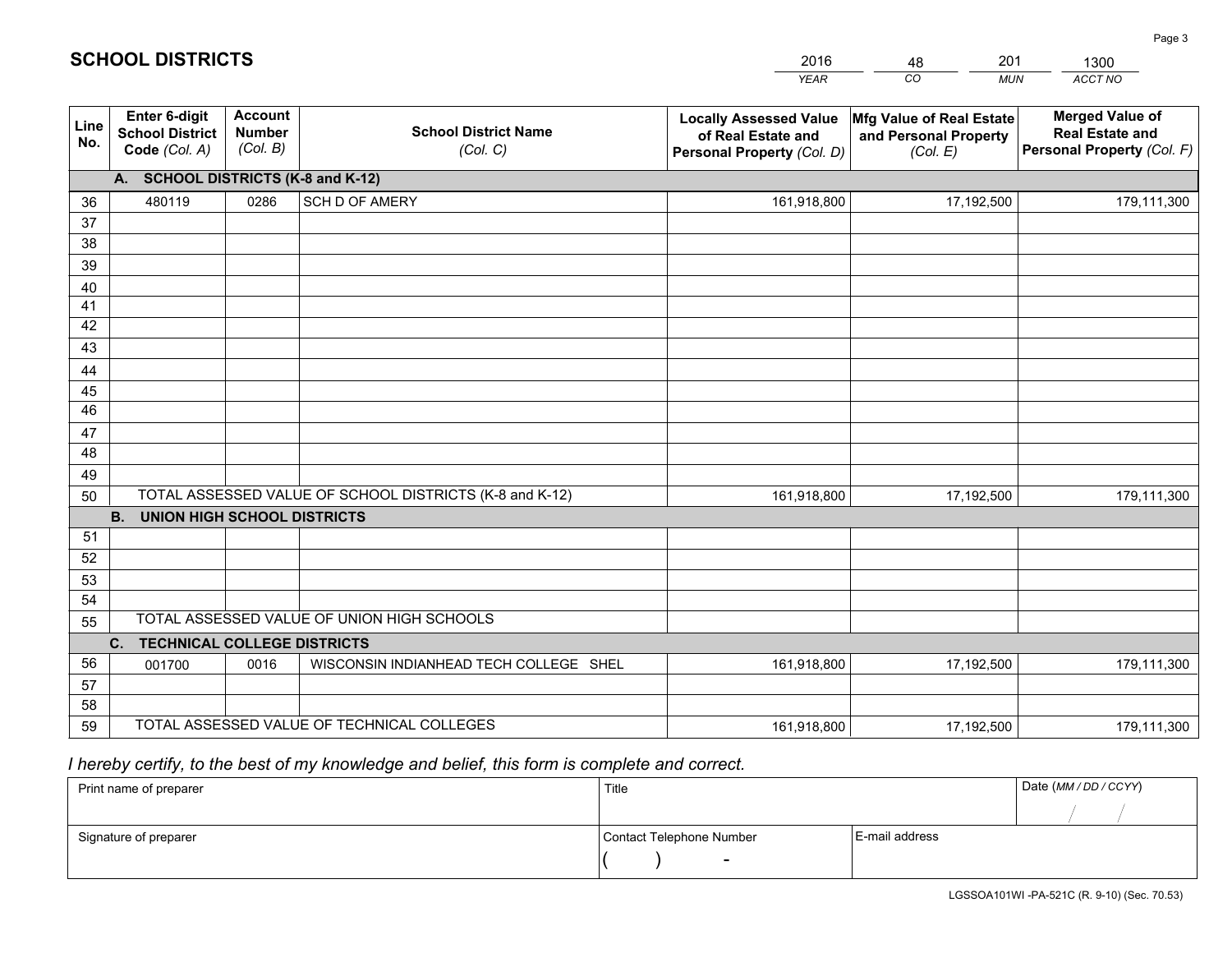#### **HIGHLIGHTS**

- 1. Complete the Statement of Assessment after the Board of Review. Reflect any changes made there.
- 2. Use black ink to complete.
- 3. Line 16 must equal Line 50, Col D.
- 4. Line 55 must equal the total of K-8 schools listed on lines 36-49. Do not include K-12 schools in this comparision.
- 5. Line 59, Col. D must equal Line 16.
- 6. Special District, School District and Technical College District values must include both real estate and personal property. Examples of Special districts are: town sanitary districts, public inland lake protection and rehabilitation districts, and metropolitan sewerage districts.
- 7. DO NOT INCLUDE Manufacturing property values.DOR will print these values on the final SOA.
- 8. Accuracy of this form is very important. The values reported directly affect the equalized value DOR calculates for school and special districts.

#### **Page 1:**

 If not prefilled, enter the tax year,county and municipal code,municipal type, municipal name and county name on the top of form.

Check the Amended box, if filing an amended / corrected SOA.

 Report the parcel count, acres and assessed value of taxable general property, total parcel count, (real and personal), total acres, and values from final figures set by the Board of Review.

- A. Real Estate land and improvements (buildings, etc.) is reported on lines 1 8, total line 9.
- B. Personal Property is reported on lines 11 14, Column D, total line 15.
- C. To complete this report, use the computer produced summary of the assessment roll that shows these amounts.
- D. Use whole numbers only.
- E. Add each line across and each column down to verify entries.

#### **Page 2:**

- A. Report Special Items (not subject to general property tax).
- 1. Private Forest Croplands and Managed Forest Lands are reported on lines 18,19, 20 and 21. Be sure to report assessed values **NOT** taxes.
- 2. You should have copies of the orders of entry, orders of withdrawal, etc., to update your assessment roll.
	- 3. Show hundredths of acres (e.g. 39.75).
- 4. Tax exempt lands are reported on line 22.
- 5. Omitted property and sec. 70.43, Wis. Stats., corrections of errors by assessor are reported on line 23. Report real estate and personal property separately. These should be for **prior years**, not something found on the current assessment roll after the board of review.
- B. Special District (Lines 24-35) Include the value of both real and personal property.
- The Department of Revenue (DOR) preprints much of the information regarding names and codes for schools, special districts,etc. If a district is not listed, enter the name and value only, DOR will enter the proper code.

### **Page 3 School Districts:**

Include the value of both real and personal property.

Report School District (regular, elementary, union high school, and technical college).

- 1. Regular (K-12) and Elementary (K-8) school values are reported on lines 36-49, total on line 50.
- 2. Union High School (UHS) (use only if elementary schools are listed on lines 36-49) are reported on lines 51-54. UHS total value (line 55) must equal to the total **elementary school** values reported on lines 36-49. Do notinclude K-12 schools in this comparison.
- 3. Technical College values are reported on lines 56-58, total on line 59.
- 4. Use the computer summary that shows these amounts to complete this report.

#### **This form is due the second Monday in June. File this report only after your Board of Review is complete.**

 *If you have questions: Return forms to:*

Fax number: (608) 264-6887 PO Box 8971

 Email: lgs@revenue.wi.gov Wisconsin Department of Revenue Call: (608) 261-5341 Local Government Services Section 6-97Madison WI 53708-8971

AMERY, WI 54001 - 1151 AMERY, WI 54001 - 1151 FRAN DUNCANSON FRAN DUNCANSON 118 CENTER ST W 118 CENTER ST W CITY OF AMERY CITY OF AMERY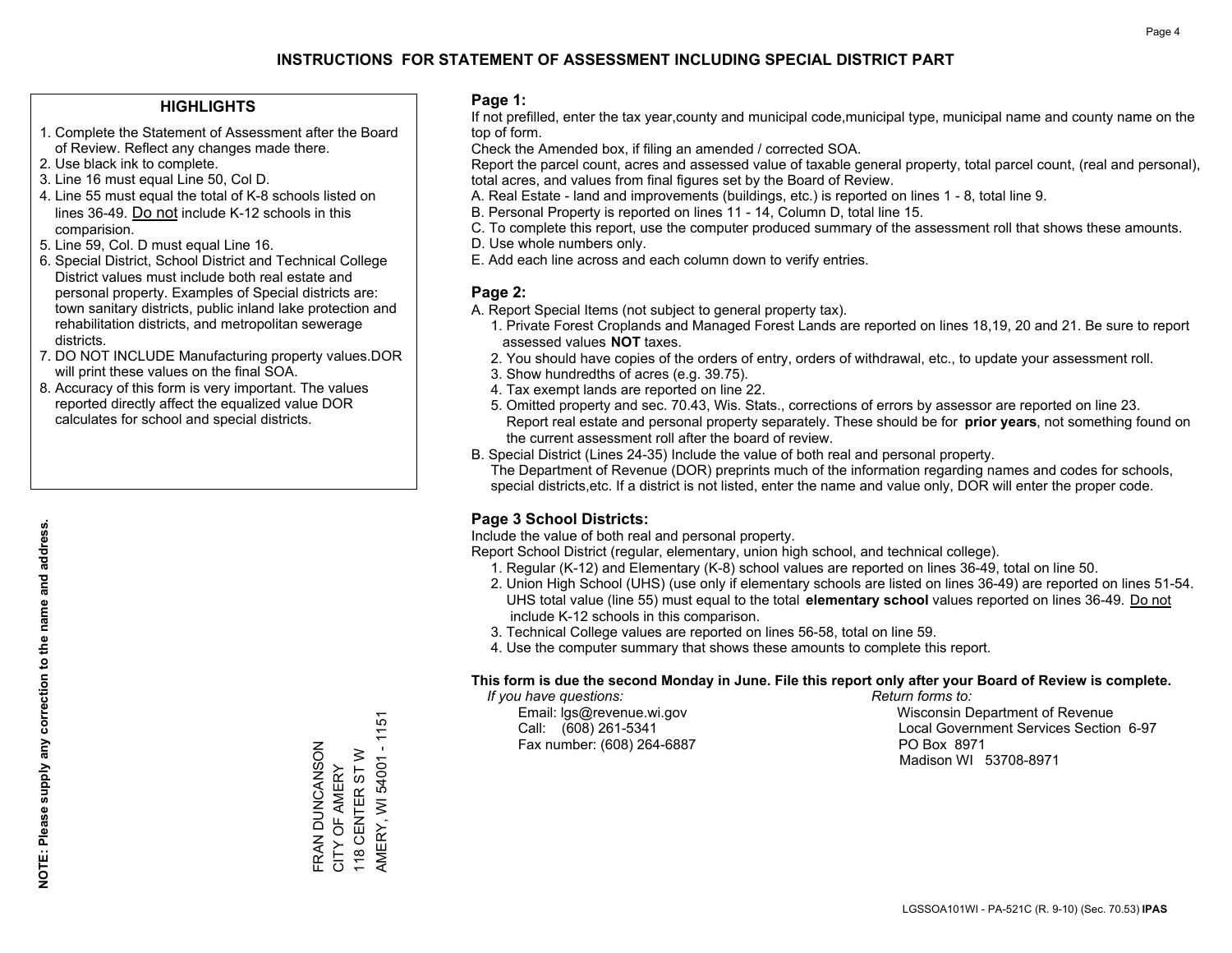| <b>STATEMENT OF ASSESSMENT FOR 2016</b> |  |  |
|-----------------------------------------|--|--|

**FINAL - EQUATED**

|                | <b>STATEMENT OF ASSESSMENT FOR 2016</b> |                                                                                                                                                                                              |                           |        | 48           | 281                                 | 1301                    |                      |                | Check if this is an Amended Return       |  |
|----------------|-----------------------------------------|----------------------------------------------------------------------------------------------------------------------------------------------------------------------------------------------|---------------------------|--------|--------------|-------------------------------------|-------------------------|----------------------|----------------|------------------------------------------|--|
|                |                                         |                                                                                                                                                                                              |                           |        | CO           | <b>MUN</b>                          | ACCT NO                 |                      |                |                                          |  |
|                | <b>FOR</b>                              | CITY OF<br>OF.                                                                                                                                                                               | <b>SAINT CROIX FALLS</b>  |        |              | <b>POLK COUNTY</b>                  |                         |                      |                | WHEN COMPLETING THIS DOCUMENT            |  |
|                |                                         | Town - Village - City                                                                                                                                                                        | <b>Municipality Name</b>  |        |              | <b>County Name</b>                  |                         |                      |                | DO NOT WRITE OVER X's OR IN SHADED AREAS |  |
|                | <b>REAL ESTATE</b>                      |                                                                                                                                                                                              | PARCEL COUNT              |        | NO. OF ACRES |                                     | VALUE OF                | VALUE OF             |                | TOTAL VALUE OF LAND                      |  |
| Line<br>No.    |                                         | (See Lines 18 - 22 for<br>other Real Estate)                                                                                                                                                 | TOTAL LAND   IMPROVEMENTS |        |              | <b>WHOLE</b><br><b>NUMBERS ONLY</b> | <b>LAND</b>             | <b>IMPROVEMENTS</b>  |                | AND IMPROVEMENTS                         |  |
|                |                                         |                                                                                                                                                                                              | Col. A                    | Col. B |              | Col. C                              | Col. D                  | Col. E               |                | Col. F                                   |  |
| $\mathbf{1}$   |                                         | <b>RESIDENTIAL - Class 1</b>                                                                                                                                                                 | 1,096                     |        | 705          | 693                                 | 16,468,100              |                      | 85,789,200     | 102,257,300                              |  |
| $\overline{2}$ |                                         | <b>COMMERCIAL - Class 2</b>                                                                                                                                                                  | 181                       |        | 138          | 408                                 | 16,708,500              |                      | 57,952,900     | 74,661,400                               |  |
| 3              | <b>MANUFACTURING - Class 3</b>          |                                                                                                                                                                                              | 13                        |        | 13           | 60                                  | 864,900                 |                      | 7,584,500      | 8,449,400                                |  |
| $\overline{4}$ | <b>AGRICULTURAL - Class 4</b>           |                                                                                                                                                                                              | 9                         |        |              | 153                                 | 29,800                  |                      |                | 29,800                                   |  |
| 5              | UNDEVELOPED - Class 5                   |                                                                                                                                                                                              | 17                        |        |              | 112                                 | 109,200                 |                      |                | 109,200                                  |  |
| 6              |                                         | AGRICULTURAL FOREST - Class 5m                                                                                                                                                               | 1                         |        |              | 14                                  | 24,500                  |                      |                | 24,500                                   |  |
| $\overline{7}$ |                                         | FOREST LANDS - Class 6                                                                                                                                                                       | 14                        |        |              | 150                                 | 446,200                 |                      |                | 446,200                                  |  |
| 8              |                                         | OTHER - Class 7                                                                                                                                                                              | $\Omega$                  |        | $\mathbf 0$  | $\mathbf 0$                         | 0                       |                      | $\mathbf 0$    | $\mathbf 0$                              |  |
| 9              |                                         | TOTAL - ALL COLUMNS                                                                                                                                                                          | 1,331                     |        | 856          | 1,590                               | 34,651,200              |                      | 151,326,600    | 185,977,800                              |  |
| 10             |                                         | NUMBER OF PERSONAL PROPERTY ACCOUNTS IN ROLL                                                                                                                                                 |                           |        |              | 196                                 | <b>LOCALLY ASSESSED</b> | <b>MANUFACTURING</b> |                | <b>MERGED</b>                            |  |
| 11             |                                         | BOATS AND OTHER WATERCRAFT NOT EXEMPT - Code 1                                                                                                                                               |                           |        |              |                                     | 0                       |                      | $\Omega$       | $\Omega$                                 |  |
| 12             |                                         | MACHINERY, TOOLS AND PATTERNS - Code 2                                                                                                                                                       |                           |        |              |                                     | 1,219,800               |                      | 213,500        | 1,433,300                                |  |
| 13             |                                         | FURNITURE, FIXTURES AND EQUIPMENT - Code 3                                                                                                                                                   |                           |        |              |                                     | 4,665,400               |                      | 202,900        | 4,868,300                                |  |
| 14             |                                         | ALL OTHER PERSONAL PROPERTY NOT EXEMPT - Codes 4A, 4B, 4C                                                                                                                                    |                           |        |              |                                     | 519,400                 |                      | 96,500         | 615,900                                  |  |
| 15             |                                         | TOTAL OF PERSONAL PROPERTY NOT EXEMPT (Total of Lines 11-14)                                                                                                                                 |                           |        |              |                                     | 6,404,600               | 512,900              |                | 6,917,500                                |  |
| 16             |                                         | AGGREGATE ASSESSED VALUE OF ALL PROPERTY SUBJECT TO THE GENERAL PROPERTY TAX (Total of Lines 9F and 15F)<br>MUST EQUAL TOTAL VALUE OF THE SCHOOL DISTRICTS (K-12 PLUS K-8) - Line 50, Col. F |                           |        |              |                                     |                         |                      |                | 192,895,300                              |  |
| 17             |                                         | <b>BOARD OF REVIEW</b>                                                                                                                                                                       |                           |        |              | Name of Assessor                    |                         |                      | Telephone #    |                                          |  |
|                |                                         | DATE OF FINAL ADJOURNMENT                                                                                                                                                                    | 08/30/2016                |        |              | <b>BOWMAR - ROGER K</b>             |                         |                      | (715) 835-1141 |                                          |  |

Page 1

REMARKS

The Assessment Ratio to be used in calculating the estimated Fair Market Value on tax bills for this tax district is .984133099<br>This ratio should be used to convert assessed values to "Calculate Equalized Values" in Step 1 Commission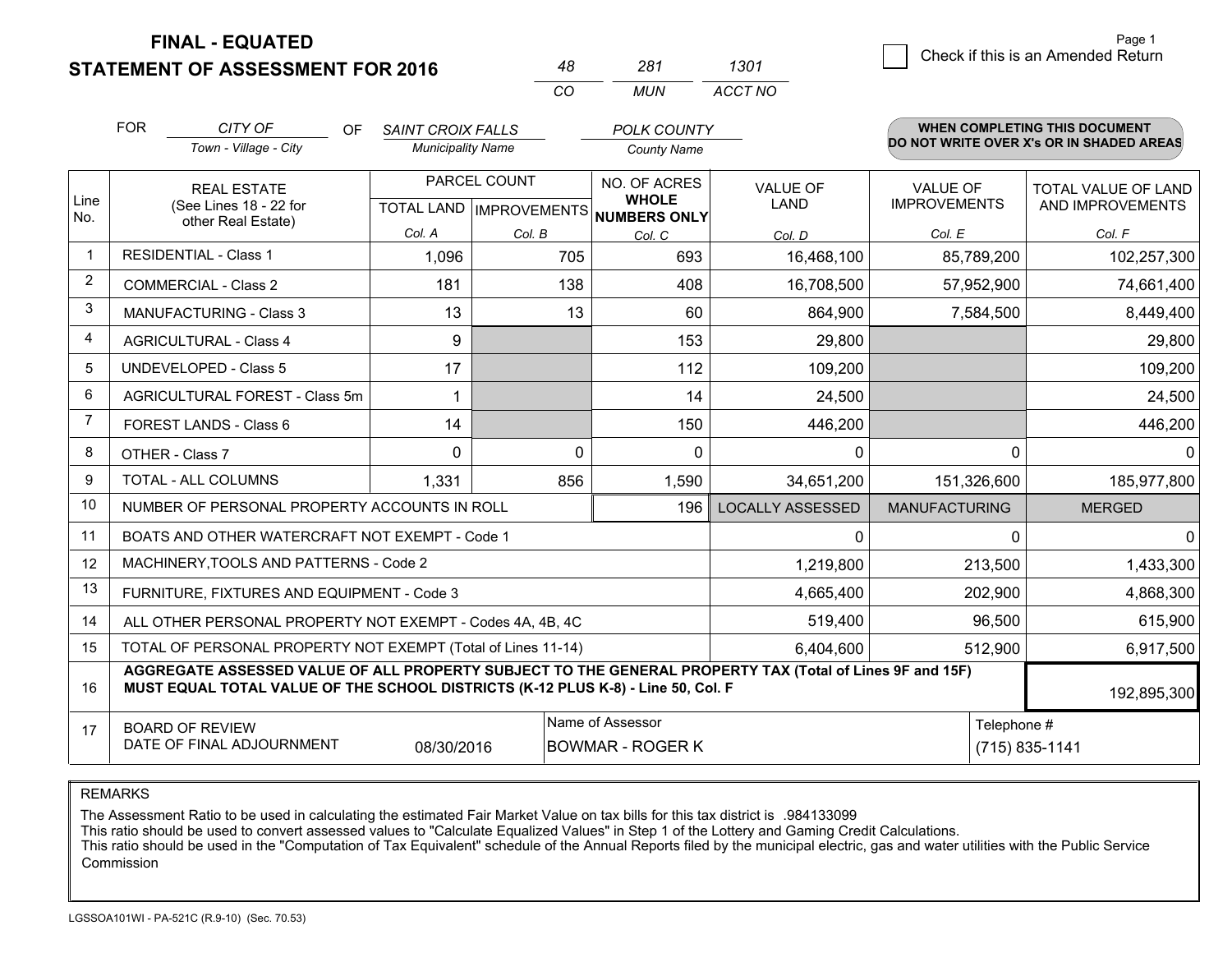*YEAR CO MUN ACCT NO* <sup>2016</sup> <sup>48</sup> <sup>281</sup> <sup>1301</sup>

Do not confuse FOREST LANDS (Line 7) with FOREST CROPS (in this section) - They are **NOT** the same

|    |                                                               |                                             |  | Private Forest Crop - Reg Class @ 10¢ per acre                                 | Private Forest Crop - Reg Class @ \$2.52 per acre |                 |                          |                                                                 |               |                                                                                                    |
|----|---------------------------------------------------------------|---------------------------------------------|--|--------------------------------------------------------------------------------|---------------------------------------------------|-----------------|--------------------------|-----------------------------------------------------------------|---------------|----------------------------------------------------------------------------------------------------|
| 18 | (a) PARCELS                                                   | (b) ACRES                                   |  | (c) ASSESSED VALUE                                                             |                                                   | (d) PARCELS     |                          | (e) ACRES                                                       |               | (f) ASSESSED VALUE                                                                                 |
|    |                                                               |                                             |  |                                                                                |                                                   |                 |                          |                                                                 |               |                                                                                                    |
|    | Private Forest Crop - Special Class @ 20¢ per acre            |                                             |  | (c) ASSESSED VALUE                                                             |                                                   | (d) PARCELS     |                          | (e) ACRES                                                       |               | Entered Before 2005 Managed Forest - Ferrous Mining CLOSED @ \$8.27 per acre<br>(f) ASSESSED VALUE |
| 19 | (a) PARCELS                                                   | (b) ACRES                                   |  |                                                                                |                                                   |                 |                          |                                                                 |               |                                                                                                    |
|    |                                                               |                                             |  |                                                                                |                                                   |                 |                          |                                                                 |               |                                                                                                    |
|    |                                                               | Entered Before 2005 Managed Forest - OPEN @ |  | \$.79 per acre                                                                 |                                                   |                 |                          | Entered Before 2005 Managed Forest - CLOSED @ \$1.87 per acre   |               |                                                                                                    |
| 20 | (a) PARCELS                                                   | (b) ACRES                                   |  | (c) ASSESSED VALUE                                                             |                                                   | (d) PARCELS     |                          | (e) ACRES                                                       |               | (f) ASSESSED VALUE                                                                                 |
|    |                                                               |                                             |  |                                                                                |                                                   |                 |                          |                                                                 |               |                                                                                                    |
|    |                                                               |                                             |  |                                                                                |                                                   |                 |                          |                                                                 |               |                                                                                                    |
|    | Entered After 2004 Managed Forest - OPEN @<br>\$2.14 per acre |                                             |  |                                                                                |                                                   |                 |                          | Entered After 2004 Managed Forest - CLOSED @ \$10.68 per acre   |               |                                                                                                    |
| 21 | (a) PARCELS                                                   | (b) ACRES                                   |  |                                                                                | (c) ASSESSED VALUE                                |                 | (d) PARCELS<br>(e) ACRES |                                                                 |               | (f) ASSESSED VALUE                                                                                 |
|    |                                                               |                                             |  |                                                                                |                                                   |                 |                          |                                                                 |               |                                                                                                    |
|    |                                                               |                                             |  |                                                                                |                                                   |                 |                          |                                                                 |               |                                                                                                    |
|    | (a) County Forest Cropland Acres                              |                                             |  | (b) Federal Acres                                                              |                                                   | (c) State Acres |                          | (d) County (NOT FOREST CROP) Acres                              |               | (e) Other Acres                                                                                    |
| 22 |                                                               |                                             |  |                                                                                |                                                   |                 |                          |                                                                 |               |                                                                                                    |
|    |                                                               |                                             |  | 90.87                                                                          |                                                   | 363.28          |                          | 150.16                                                          |               | 1,111.57                                                                                           |
|    |                                                               |                                             |  | Assessed Value of Omitted Property From Prior Years (Sec. 70.44)               |                                                   |                 |                          | Assessed Value of Sec. 70.43 Corrections of Errors by Assessors |               |                                                                                                    |
|    |                                                               | (a) REAL ESTATE                             |  | (b) PERSONAL                                                                   |                                                   |                 | (c1) REAL ESTATE         |                                                                 |               | (c2) PERSONAL                                                                                      |
| 23 |                                                               |                                             |  |                                                                                |                                                   |                 |                          |                                                                 |               |                                                                                                    |
|    |                                                               |                                             |  | Manufacturing Equated Value of Omitted Property From Prior Years (Sec. 70.995) |                                                   |                 |                          |                                                                 |               | Mfg. Equated Value of Sec.70.43 Corrections of Errors by Assessors                                 |
|    |                                                               | (d) REAL ESTATE                             |  | (e) PERSONAL                                                                   |                                                   |                 | (f1) REAL ESTATE         |                                                                 | (f2) PERSONAL |                                                                                                    |
|    |                                                               |                                             |  |                                                                                |                                                   |                 |                          |                                                                 |               |                                                                                                    |
|    |                                                               |                                             |  |                                                                                |                                                   |                 |                          |                                                                 |               |                                                                                                    |

## **SPECIAL DISTRICTS**

| Line<br>No. | Enter 6-digit<br>Special District<br>Code (Col. A) | <b>Account</b><br><b>Number</b> | <b>Special District Name</b> | <b>Locally Assessed Value</b><br>of Real Estate and | Mfg Value of Real Estate<br>and Personal Property | <b>Merged Value of</b><br><b>Real Estate and</b><br>Personal Property (Col. F) |
|-------------|----------------------------------------------------|---------------------------------|------------------------------|-----------------------------------------------------|---------------------------------------------------|--------------------------------------------------------------------------------|
|             |                                                    | (Col. B)                        | (Col. C)                     | Personal Property (Col. D)                          | (Col. E)                                          |                                                                                |
| 24          |                                                    |                                 |                              |                                                     |                                                   |                                                                                |
| 25          |                                                    |                                 |                              |                                                     |                                                   |                                                                                |
| 26          |                                                    |                                 |                              |                                                     |                                                   |                                                                                |
| 27          |                                                    |                                 |                              |                                                     |                                                   |                                                                                |
| 28          |                                                    |                                 |                              |                                                     |                                                   |                                                                                |
| 29          |                                                    |                                 |                              |                                                     |                                                   |                                                                                |
| 30          |                                                    |                                 |                              |                                                     |                                                   |                                                                                |
| 31          |                                                    |                                 |                              |                                                     |                                                   |                                                                                |
| 32          |                                                    |                                 |                              |                                                     |                                                   |                                                                                |
| 33          |                                                    |                                 |                              |                                                     |                                                   |                                                                                |
| 34          |                                                    |                                 |                              |                                                     |                                                   |                                                                                |
| 35          |                                                    |                                 |                              |                                                     |                                                   |                                                                                |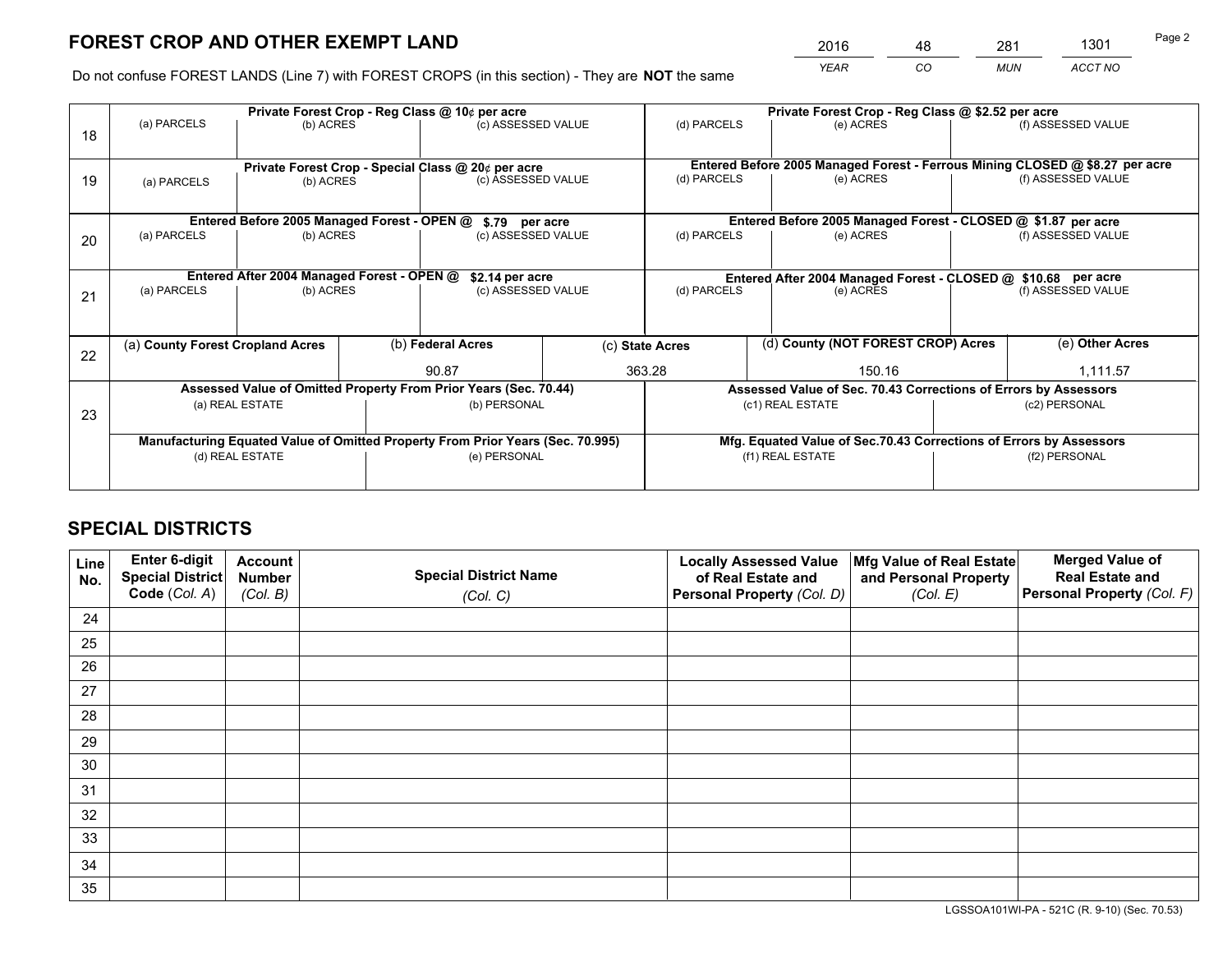|             |                                                          |                                             |                                                         | <b>YEAR</b>                                                                       | CO<br><b>MUN</b>                                              | ACCT NO                                                                        |
|-------------|----------------------------------------------------------|---------------------------------------------|---------------------------------------------------------|-----------------------------------------------------------------------------------|---------------------------------------------------------------|--------------------------------------------------------------------------------|
| Line<br>No. | Enter 6-digit<br><b>School District</b><br>Code (Col. A) | <b>Account</b><br><b>Number</b><br>(Col. B) | <b>School District Name</b><br>(Col. C)                 | <b>Locally Assessed Value</b><br>of Real Estate and<br>Personal Property (Col. D) | Mfg Value of Real Estate<br>and Personal Property<br>(Col. E) | <b>Merged Value of</b><br><b>Real Estate and</b><br>Personal Property (Col. F) |
|             | A. SCHOOL DISTRICTS (K-8 and K-12)                       |                                             |                                                         |                                                                                   |                                                               |                                                                                |
| 36          | 485019                                                   | 0293                                        | SCH D OF SAINT CROIX FALLS                              | 183,933,000                                                                       | 8,962,300                                                     | 192,895,300                                                                    |
| 37          |                                                          |                                             |                                                         |                                                                                   |                                                               |                                                                                |
| 38          |                                                          |                                             |                                                         |                                                                                   |                                                               |                                                                                |
| 39          |                                                          |                                             |                                                         |                                                                                   |                                                               |                                                                                |
| 40          |                                                          |                                             |                                                         |                                                                                   |                                                               |                                                                                |
| 41          |                                                          |                                             |                                                         |                                                                                   |                                                               |                                                                                |
| 42<br>43    |                                                          |                                             |                                                         |                                                                                   |                                                               |                                                                                |
|             |                                                          |                                             |                                                         |                                                                                   |                                                               |                                                                                |
| 44<br>45    |                                                          |                                             |                                                         |                                                                                   |                                                               |                                                                                |
| 46          |                                                          |                                             |                                                         |                                                                                   |                                                               |                                                                                |
| 47          |                                                          |                                             |                                                         |                                                                                   |                                                               |                                                                                |
| 48          |                                                          |                                             |                                                         |                                                                                   |                                                               |                                                                                |
| 49          |                                                          |                                             |                                                         |                                                                                   |                                                               |                                                                                |
| 50          |                                                          |                                             | TOTAL ASSESSED VALUE OF SCHOOL DISTRICTS (K-8 and K-12) | 183,933,000                                                                       | 8,962,300                                                     | 192,895,300                                                                    |
|             | <b>B.</b><br><b>UNION HIGH SCHOOL DISTRICTS</b>          |                                             |                                                         |                                                                                   |                                                               |                                                                                |
| 51          |                                                          |                                             |                                                         |                                                                                   |                                                               |                                                                                |
| 52          |                                                          |                                             |                                                         |                                                                                   |                                                               |                                                                                |
| 53          |                                                          |                                             |                                                         |                                                                                   |                                                               |                                                                                |
| 54          |                                                          |                                             |                                                         |                                                                                   |                                                               |                                                                                |
| 55          |                                                          |                                             | TOTAL ASSESSED VALUE OF UNION HIGH SCHOOLS              |                                                                                   |                                                               |                                                                                |
|             | C.<br><b>TECHNICAL COLLEGE DISTRICTS</b>                 |                                             |                                                         |                                                                                   |                                                               |                                                                                |
| 56          | 001700                                                   | 0016                                        | WISCONSIN INDIANHEAD TECH COLLEGE SHEL                  | 183,933,000                                                                       | 8,962,300                                                     | 192,895,300                                                                    |
| 57<br>58    |                                                          |                                             |                                                         |                                                                                   |                                                               |                                                                                |
| 59          |                                                          |                                             | TOTAL ASSESSED VALUE OF TECHNICAL COLLEGES              | 183,933,000                                                                       | 8,962,300                                                     | 192,895,300                                                                    |
|             |                                                          |                                             |                                                         |                                                                                   |                                                               |                                                                                |

48

281

1301

 *I hereby certify, to the best of my knowledge and belief, this form is complete and correct.*

**SCHOOL DISTRICTS**

| Print name of preparer | Title                    |                | Date (MM / DD / CCYY) |
|------------------------|--------------------------|----------------|-----------------------|
|                        |                          |                |                       |
| Signature of preparer  | Contact Telephone Number | E-mail address |                       |
|                        | $\sim$                   |                |                       |

Page 3